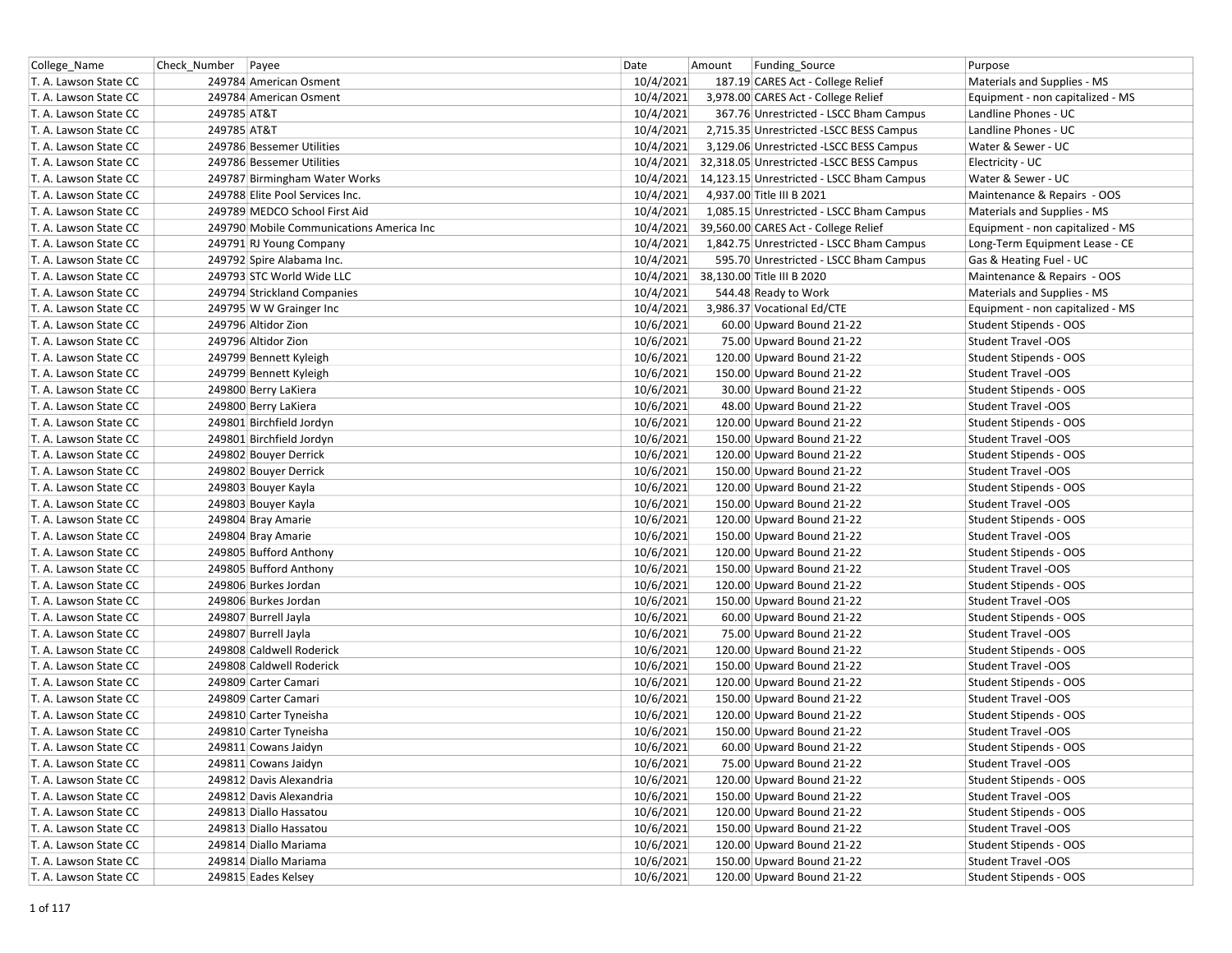| T. A. Lawson State CC | 249815 Eades Kelsey      | 10/6/2021 | 150.00 Upward Bound 21-22 | Student Travel -OOS        |
|-----------------------|--------------------------|-----------|---------------------------|----------------------------|
| T. A. Lawson State CC | 249816 Elmore Reagan     | 10/6/2021 | 120.00 Upward Bound 21-22 | Student Stipends - OOS     |
| T. A. Lawson State CC | 249816 Elmore Reagan     | 10/6/2021 | 150.00 Upward Bound 21-22 | Student Travel -OOS        |
| T. A. Lawson State CC | 249817 Ford Ciarrah      | 10/6/2021 | 60.00 Upward Bound 21-22  | Student Stipends - OOS     |
| T. A. Lawson State CC | 249817 Ford Ciarrah      | 10/6/2021 | 75.00 Upward Bound 21-22  | <b>Student Travel -OOS</b> |
| T. A. Lawson State CC | 249818 Foy Jaimya        | 10/6/2021 | 30.00 Upward Bound 21-22  | Student Stipends - OOS     |
| T. A. Lawson State CC | 249818 Foy Jaimya        | 10/6/2021 | 48.00 Upward Bound 21-22  | <b>Student Travel -OOS</b> |
| T. A. Lawson State CC | 249819 Foy Jermaine      | 10/6/2021 | 30.00 Upward Bound 21-22  | Student Stipends - OOS     |
| T. A. Lawson State CC | 249819 Foy Jermaine      | 10/6/2021 | 48.00 Upward Bound 21-22  | Student Travel -OOS        |
| T. A. Lawson State CC | 249820 Francis Josalyn   | 10/6/2021 | 120.00 Upward Bound 21-22 | Student Stipends - OOS     |
| T. A. Lawson State CC | 249820 Francis Josalyn   | 10/6/2021 | 150.00 Upward Bound 21-22 | <b>Student Travel -OOS</b> |
| T. A. Lawson State CC | 249822 Hall Jada         | 10/6/2021 | 30.00 Upward Bound 21-22  | Student Stipends - OOS     |
| T. A. Lawson State CC | 249822 Hall Jada         | 10/6/2021 | 48.00 Upward Bound 21-22  | <b>Student Travel -OOS</b> |
| T. A. Lawson State CC | 249823 Hall Maya         | 10/6/2021 | 120.00 Upward Bound 21-22 | Student Stipends - OOS     |
| T. A. Lawson State CC | 249823 Hall Maya         | 10/6/2021 | 150.00 Upward Bound 21-22 | Student Travel -OOS        |
| T. A. Lawson State CC | 249824 Harris Brayden    | 10/6/2021 | 120.00 Upward Bound 21-22 | Student Stipends - OOS     |
| T. A. Lawson State CC | 249824 Harris Brayden    | 10/6/2021 | 150.00 Upward Bound 21-22 | <b>Student Travel -OOS</b> |
| T. A. Lawson State CC | 249825 Harris Jadia      | 10/6/2021 | 30.00 Upward Bound 21-22  | Student Stipends - OOS     |
| T. A. Lawson State CC | 249825 Harris Jadia      | 10/6/2021 | 48.00 Upward Bound 21-22  | <b>Student Travel -OOS</b> |
| T. A. Lawson State CC | 249826 Howard Lakaria    | 10/6/2021 | 30.00 Upward Bound 21-22  | Student Stipends - OOS     |
| T. A. Lawson State CC | 249826 Howard Lakaria    | 10/6/2021 | 48.00 Upward Bound 21-22  | <b>Student Travel -OOS</b> |
| T. A. Lawson State CC | 249827 Johnson Efrem     | 10/6/2021 | 120.00 Upward Bound 21-22 | Student Stipends - OOS     |
| T. A. Lawson State CC | 249827 Johnson Efrem     | 10/6/2021 | 150.00 Upward Bound 21-22 | Student Travel -OOS        |
| T. A. Lawson State CC | 249828 Johnson Isaiah    | 10/6/2021 | 120.00 Upward Bound 21-22 | Student Stipends - OOS     |
| T. A. Lawson State CC | 249828 Johnson Isaiah    | 10/6/2021 | 150.00 Upward Bound 21-22 | Student Travel -OOS        |
| T. A. Lawson State CC | 249829 Jones Quincy      | 10/6/2021 | 120.00 Upward Bound 21-22 | Student Stipends - OOS     |
| T. A. Lawson State CC | 249829 Jones Quincy      | 10/6/2021 | 150.00 Upward Bound 21-22 | <b>Student Travel -OOS</b> |
| T. A. Lawson State CC | 249831 King Kevin        | 10/6/2021 | 30.00 Upward Bound 21-22  | Student Stipends - OOS     |
| T. A. Lawson State CC | 249831 King Kevin        | 10/6/2021 | 48.00 Upward Bound 21-22  | <b>Student Travel -OOS</b> |
| T. A. Lawson State CC | 249832 Leonard JaMarius  | 10/6/2021 | 30.00 Upward Bound 21-22  | Student Stipends - OOS     |
| T. A. Lawson State CC | 249832 Leonard JaMarius  | 10/6/2021 | 48.00 Upward Bound 21-22  | Student Travel -OOS        |
| T. A. Lawson State CC | 249833 Mack Aniyah       | 10/6/2021 | 120.00 Upward Bound 21-22 | Student Stipends - OOS     |
| T. A. Lawson State CC | 249833 Mack Aniyah       | 10/6/2021 | 150.00 Upward Bound 21-22 | Student Travel -OOS        |
| T. A. Lawson State CC | 249834 McCall I'Aisa     | 10/6/2021 | 30.00 Upward Bound 21-22  | Student Stipends - OOS     |
| T. A. Lawson State CC | 249834 McCall I'Aisa     | 10/6/2021 | 48.00 Upward Bound 21-22  | Student Travel -OOS        |
| T. A. Lawson State CC | 249835 McCall Tadajah    | 10/6/2021 | 30.00 Upward Bound 21-22  | Student Stipends - OOS     |
| T. A. Lawson State CC | 249835 McCall Tadajah    | 10/6/2021 | 48.00 Upward Bound 21-22  | Student Travel -OOS        |
| T. A. Lawson State CC | 249836 McKinney Valencia | 10/6/2021 | 30.00 Upward Bound 21-22  | Student Stipends - OOS     |
| T. A. Lawson State CC | 249836 McKinney Valencia | 10/6/2021 | 48.00 Upward Bound 21-22  | Student Travel -OOS        |
| T. A. Lawson State CC | 249837 Moore Dabria      | 10/6/2021 | 120.00 Upward Bound 21-22 | Student Stipends - OOS     |
| T. A. Lawson State CC | 249837 Moore Dabria      | 10/6/2021 | 150.00 Upward Bound 21-22 | Student Travel -OOS        |
| T. A. Lawson State CC | 249838 Murry Ariyana     | 10/6/2021 | 30.00 Upward Bound 21-22  | Student Stipends - OOS     |
| T. A. Lawson State CC | 249838 Murry Ariyana     | 10/6/2021 | 48.00 Upward Bound 21-22  | Student Travel -OOS        |
| T. A. Lawson State CC | 249839 Nixon Kedarrius   | 10/6/2021 | 30.00 Upward Bound 21-22  | Student Stipends - OOS     |
| T. A. Lawson State CC | 249839 Nixon Kedarrius   | 10/6/2021 | 48.00 Upward Bound 21-22  | Student Travel -OOS        |
| T. A. Lawson State CC | 249840 Palmer Devin      | 10/6/2021 | 60.00 Upward Bound 21-22  | Student Stipends - OOS     |
| T. A. Lawson State CC | 249840 Palmer Devin      | 10/6/2021 | 75.00 Upward Bound 21-22  | Student Travel -OOS        |
| T. A. Lawson State CC | 249841 Perry Mia         | 10/6/2021 | 120.00 Upward Bound 21-22 | Student Stipends - OOS     |
| T. A. Lawson State CC | 249841 Perry Mia         | 10/6/2021 | 150.00 Upward Bound 21-22 | Student Travel -OOS        |
| T. A. Lawson State CC | 249842 Radcliff Cullen   | 10/6/2021 | 30.00 Upward Bound 21-22  | Student Stipends - OOS     |
| T. A. Lawson State CC | 249842 Radcliff Cullen   | 10/6/2021 | 48.00 Upward Bound 21-22  | Student Travel -OOS        |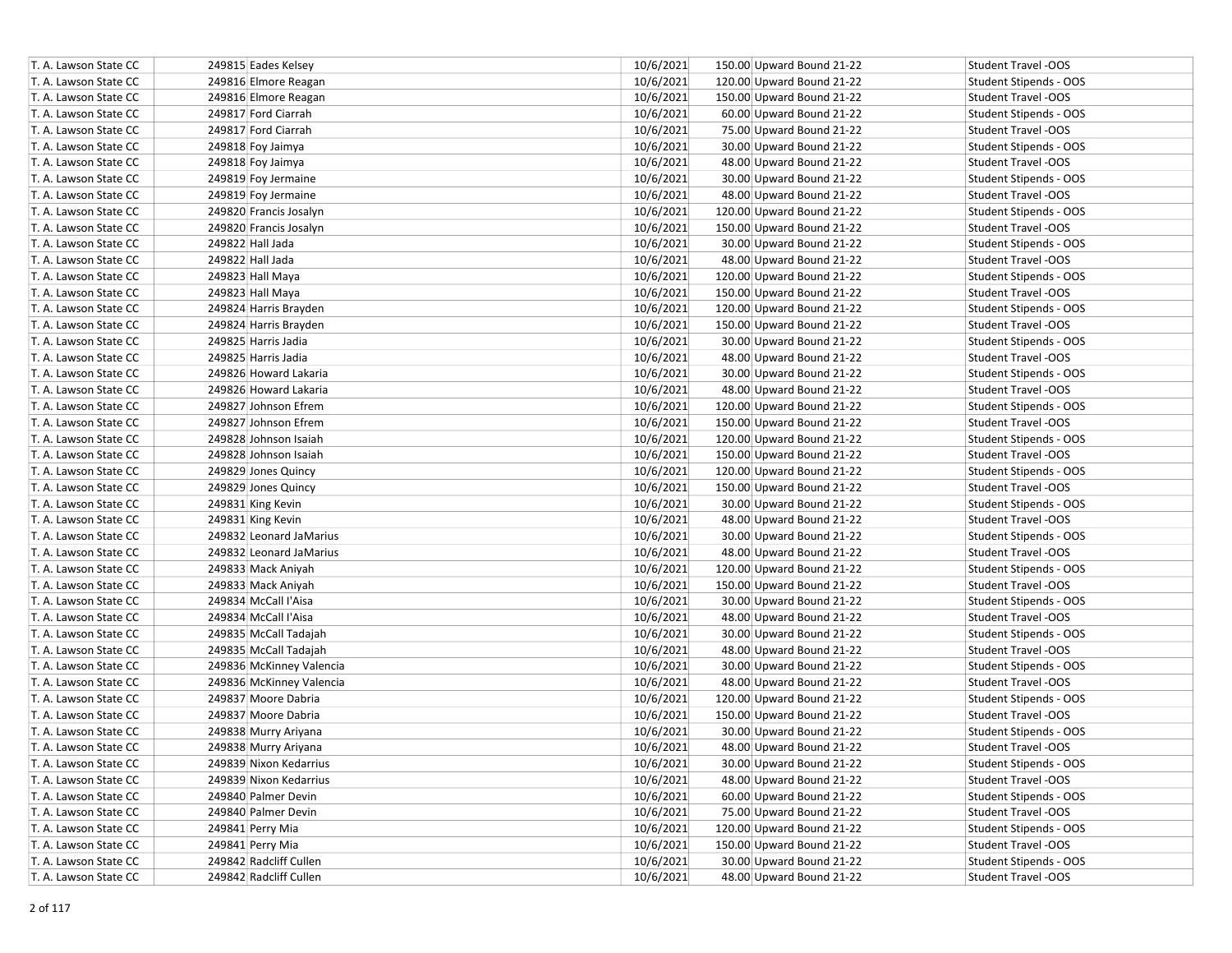| T. A. Lawson State CC | 249843 Ravizee Malik                                           | 10/6/2021  | 120.00 Upward Bound 21-22                | Student Stipends - OOS           |
|-----------------------|----------------------------------------------------------------|------------|------------------------------------------|----------------------------------|
| T. A. Lawson State CC | 249843 Ravizee Malik                                           | 10/6/2021  | 150.00 Upward Bound 21-22                | <b>Student Travel -OOS</b>       |
| T. A. Lawson State CC | 249844 Rhodes Don                                              | 10/6/2021  | 120.00 Upward Bound 21-22                | Student Stipends - OOS           |
| T. A. Lawson State CC | 249844 Rhodes Don                                              | 10/6/2021  | 150.00 Upward Bound 21-22                | <b>Student Travel -OOS</b>       |
| T. A. Lawson State CC | 249845 Robinson April                                          | 10/6/2021  | 30.00 Upward Bound 21-22                 | Student Stipends - OOS           |
| T. A. Lawson State CC | 249845 Robinson April                                          | 10/6/2021  | 48.00 Upward Bound 21-22                 | <b>Student Travel -OOS</b>       |
| T. A. Lawson State CC | 249846 Rodgers Jamaiah                                         | 10/6/2021  | 30.00 Upward Bound 21-22                 | Student Stipends - OOS           |
| T. A. Lawson State CC | 249846 Rodgers Jamaiah                                         | 10/6/2021  | 48.00 Upward Bound 21-22                 | <b>Student Travel -OOS</b>       |
| T. A. Lawson State CC | 249847 Rogers Demarcus                                         | 10/6/2021  | 120.00 Upward Bound 21-22                | Student Stipends - OOS           |
| T. A. Lawson State CC | 249847 Rogers Demarcus                                         | 10/6/2021  | 150.00 Upward Bound 21-22                | <b>Student Travel -OOS</b>       |
| T. A. Lawson State CC | 249848 Rutledge Arkista                                        | 10/6/2021  | 30.00 Upward Bound 21-22                 | Student Stipends - OOS           |
| T. A. Lawson State CC | 249848 Rutledge Arkista                                        | 10/6/2021  | 48.00 Upward Bound 21-22                 | Student Travel -OOS              |
| T. A. Lawson State CC | 249849 Scott Devin                                             | 10/6/2021  | 120.00 Upward Bound 21-22                | Student Stipends - OOS           |
| T. A. Lawson State CC | 249849 Scott Devin                                             | 10/6/2021  | 150.00 Upward Bound 21-22                | <b>Student Travel -OOS</b>       |
| T. A. Lawson State CC | 249850 Smith Peyton                                            | 10/6/2021  | 60.00 Upward Bound 21-22                 | Student Stipends - OOS           |
| T. A. Lawson State CC | 249850 Smith Peyton                                            | 10/6/2021  | 75.00 Upward Bound 21-22                 | <b>Student Travel -OOS</b>       |
| T. A. Lawson State CC | 249851 Tate Makayla                                            | 10/6/2021  | 30.00 Upward Bound 21-22                 | Student Stipends - OOS           |
| T. A. Lawson State CC | 249851 Tate Makayla                                            | 10/6/2021  | 48.00 Upward Bound 21-22                 | <b>Student Travel -OOS</b>       |
| T. A. Lawson State CC | 249852 Thomas DeMarco                                          | 10/6/2021  | 30.00 Upward Bound 21-22                 | Student Stipends - OOS           |
| T. A. Lawson State CC | 249852 Thomas DeMarco                                          | 10/6/2021  | 48.00 Upward Bound 21-22                 | <b>Student Travel -OOS</b>       |
| T. A. Lawson State CC | 249853 Thomas Kaitlyn                                          | 10/6/2021  | 120.00 Upward Bound 21-22                | Student Stipends - OOS           |
| T. A. Lawson State CC | 249853 Thomas Kaitlyn                                          | 10/6/2021  | 150.00 Upward Bound 21-22                | <b>Student Travel -OOS</b>       |
| T. A. Lawson State CC | 249854 Thompson A'Myah                                         | 10/6/2021  | 120.00 Upward Bound 21-22                | Student Stipends - OOS           |
| T. A. Lawson State CC | 249854 Thompson A'Myah                                         | 10/6/2021  | 150.00 Upward Bound 21-22                | <b>Student Travel -OOS</b>       |
| T. A. Lawson State CC | 249855 Ward Imani                                              | 10/6/2021  | 120.00 Upward Bound 21-22                | Student Stipends - OOS           |
| T. A. Lawson State CC | 249855 Ward Imani                                              | 10/6/2021  | 150.00 Upward Bound 21-22                | Student Travel -OOS              |
| T. A. Lawson State CC | 249856 Ware LaKenya                                            | 10/6/2021  | 120.00 Upward Bound 21-22                | Student Stipends - OOS           |
| T. A. Lawson State CC | 249856 Ware LaKenya                                            | 10/6/2021  | 150.00 Upward Bound 21-22                | Student Travel -OOS              |
| T. A. Lawson State CC | 249858 Wyatt Ariana                                            | 10/6/2021  | 270.00 Upward Bound 21-22                | Student Stipends - OOS           |
| T. A. Lawson State CC | 249869 DISH DBS Corporation                                    | 10/7/2021  | 177.06 Unrestricted - LSCC Bham Campus   | Internet - UC                    |
| T. A. Lawson State CC | 249883 Interface Services                                      |            | 10/7/2021 45,349.43 Title III B 2020     | Other Contractual Services - PS  |
| T. A. Lawson State CC | 249888 NiTel Inc.                                              | 10/7/2021  | 906.26 Unrestricted - LSCC Bham Campus   | Internet - UC                    |
| T. A. Lawson State CC | 249888 NiTel Inc.                                              | 10/7/2021  | 2,575.12 Unrestricted -LSCC BESS Campus  | Internet - UC                    |
| T. A. Lawson State CC | 249895 Sam's Club                                              | 10/7/2021  | 35.56 Unrestricted - LSCC Bham Campus    | Bank Card Fees - PS              |
| T. A. Lawson State CC | 249897 Strickland Companies                                    | 10/7/2021  | 118.24 Ready to Work                     | Materials and Supplies - MS      |
| T. A. Lawson State CC | 249908 Elom Christian                                          | 10/8/2021  | 300.00 CARES Act - College Relief        | Other Contractual Services - PS  |
| T. A. Lawson State CC | 249918 MEDCO School First Aid                                  | 10/8/2021  | 65.64 Unrestricted - LSCC Bham Campus    | Materials and Supplies - MS      |
| T. A. Lawson State CC | 249923 Regions Bank                                            | 10/8/2021  | 2,071.88 Bond 2012                       | Bonds - Interest Payments - CE   |
| T. A. Lawson State CC | 249923 Regions Bank                                            | 10/8/2021  | 40,000.00 Bond 2012                      | Bonds - Principal Payments - CE  |
| T. A. Lawson State CC | 249926 Strickland Companies                                    | 10/8/2021  | 47.50 Ready to Work                      | Materials and Supplies - MS      |
| T. A. Lawson State CC | 249927 Williams & Fudgelnc.                                    | 10/8/2021  | 12.74 Unrestricted - LSCC Bham Campus    | Debt Collection Expense - PS     |
| T. A. Lawson State CC | 249929 Alabama College System Human Resources Management Assoc | 10/11/2021 | 250.00 Unrestricted - LSCC Bham Campus   | Memberships - PS                 |
| T. A. Lawson State CC | 249931 American Assoc of Comm Colleges                         | 10/11/2021 | 5,063.00 Unrestricted - LSCC Bham Campus | Memberships - PS                 |
| T. A. Lawson State CC | 249935 Booker Kenith                                           | 10/11/2021 | 125.00 Unrestricted - LSCC Bham Campus   | Other Professional Fees - PS     |
| T. A. Lawson State CC | 249936 Boone LaPromise                                         | 10/11/2021 | 50.00 Unrestricted - LSCC Bham Campus    | Other Professional Fees - PS     |
| T. A. Lawson State CC | 249939 CDW LLC                                                 | 10/11/2021 | 1,721.99 Vocational Ed/CTE               | Materials and Supplies - MS      |
| T. A. Lawson State CC | 249939 CDW LLC                                                 |            | 10/11/2021 15,587.07 Vocational Ed/CTE   | Equipment - non capitalized - MS |
| T. A. Lawson State CC | 249941 Chris Dowdell Enterprises LLC                           | 10/11/2021 | 2,244.48 Unrestricted - LSCC Bham Campus | Other Contractual Services - PS  |
| T. A. Lawson State CC | 249942 Coleman Patrica                                         | 10/11/2021 | 125.00 Unrestricted - LSCC Bham Campus   | Other Professional Fees - PS     |
| T. A. Lawson State CC | 249944 Davis Jeffrey                                           | 10/11/2021 | 100.00 Unrestricted - LSCC Bham Campus   | Other Professional Fees - PS     |
| T. A. Lawson State CC | 249945 Edwards Keith                                           | 10/11/2021 | 125.00 Unrestricted - LSCC Bham Campus   | Other Professional Fees - PS     |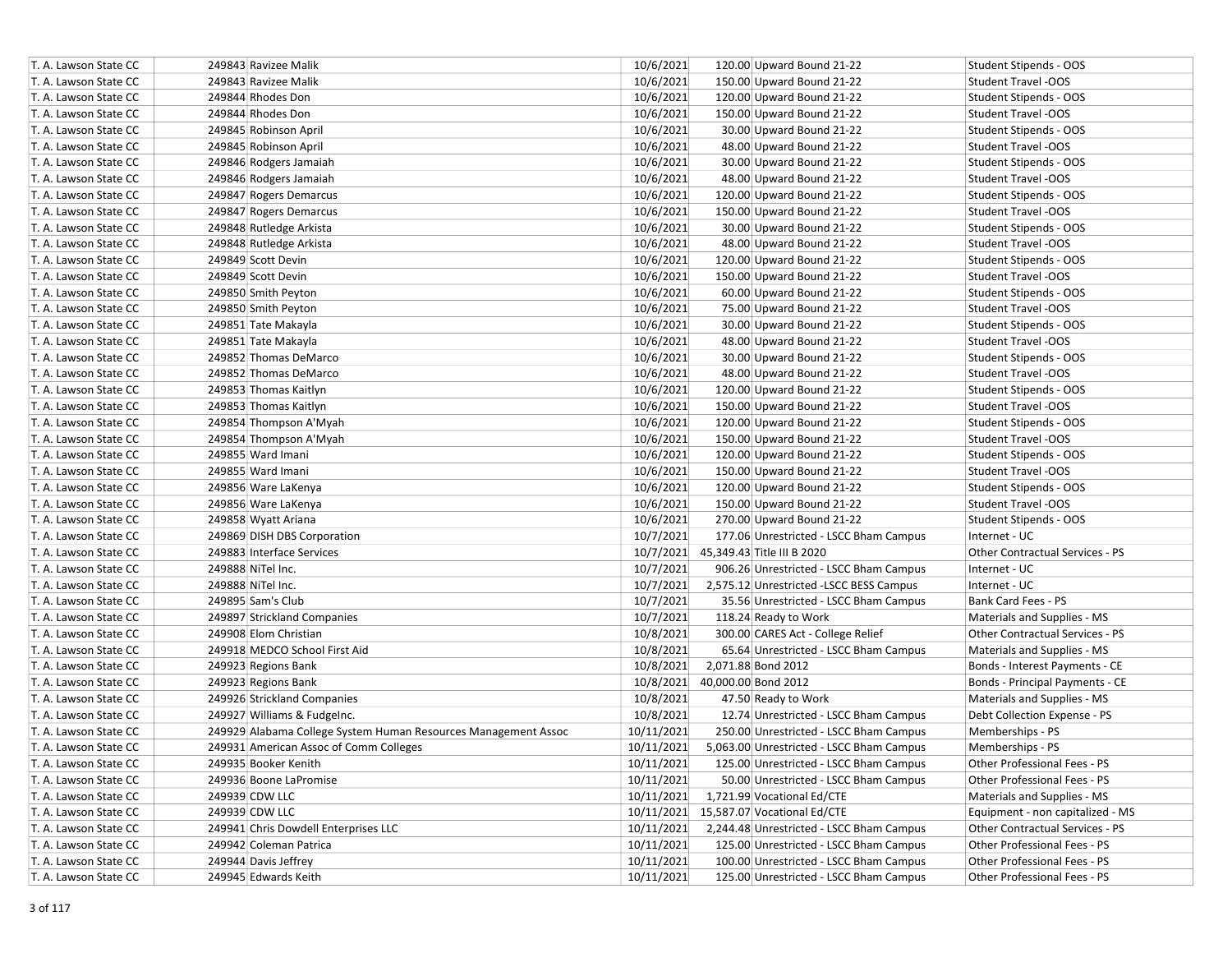| T. A. Lawson State CC | 249946 Eric Burks                          | 10/11/2021 | 1,837.28 Unrestricted - LSCC Bham Campus                 | Taxes & Licenses - OOS                 |
|-----------------------|--------------------------------------------|------------|----------------------------------------------------------|----------------------------------------|
| T. A. Lawson State CC | 249947 Frederick Tiffany                   | 10/11/2021 | 30.52 Unrestricted - LSCC Bham Campus                    | Other Travel Expenses - OS             |
| T. A. Lawson State CC | 249948 Gainer Terry                        | 10/11/2021 | 50.00 Unrestricted - LSCC Bham Campus                    | Other Professional Fees - PS           |
| T. A. Lawson State CC | 249950 Gray Eddie                          | 10/11/2021 | 125.00 Unrestricted - LSCC Bham Campus                   | Other Professional Fees - PS           |
| T. A. Lawson State CC | 249951 Hand Arendall Harrison Sale LLC     | 10/11/2021 | 6,727.50 Unrestricted - LSCC Bham Campus                 | Legal Services - PS                    |
| T. A. Lawson State CC | 249952 Henderson Darren                    | 10/11/2021 | 125.00 Unrestricted - LSCC Bham Campus                   | Other Professional Fees - PS           |
| T. A. Lawson State CC | 249954 Holmes Jalen                        | 10/11/2021 | 300.00 Unrestricted - LSCC Bham Campus                   | Other Contractual Services - PS        |
| T. A. Lawson State CC | 249956 Jones Patrick                       | 10/11/2021 | 1,100.00 Unrestricted -LSCC BESS Campus                  | Other Contractual Services - PS        |
| T. A. Lawson State CC | 249958 Lockett Darrell                     | 10/11/2021 | 125.00 Unrestricted - LSCC Bham Campus                   | Other Professional Fees - PS           |
| T. A. Lawson State CC | 249959 Lockett Harold                      | 10/11/2021 | 250.00 Unrestricted - LSCC Bham Campus                   | Other Professional Fees - PS           |
| T. A. Lawson State CC | 249960 Lynch Walter                        | 10/11/2021 | 100.00 Unrestricted - LSCC Bham Campus                   | Other Professional Fees - PS           |
| T. A. Lawson State CC | 249961 Moore 4 Productions                 | 10/11/2021 | 250.00 Unrestricted - LSCC Bham Campus                   | <b>Other Contractual Services - PS</b> |
| T. A. Lawson State CC | 249962 National Jr College Athletic Assoc  | 10/11/2021 | 3,200.00 Unrestricted - LSCC Bham Campus                 | Memberships - PS                       |
| T. A. Lawson State CC | 249963 NJCAA Coaches Association Inc       | 10/11/2021 | 423.00 Unrestricted - LSCC Bham Campus                   | Memberships - PS                       |
| T. A. Lawson State CC | 249964 NXTsoft Cybersecurity Solutions LLC | 10/11/2021 | 4,968.00 Unrestricted - LSCC Bham Campus                 | Subscriptions - OOS                    |
| T. A. Lawson State CC | 249965 Penn National Insurance             | 10/11/2021 | 1,252.00 Unrestricted - LSCC Bham Campus                 | Insurance and Bonding - PS             |
| T. A. Lawson State CC | 249966 Pretnar Michael                     | 10/11/2021 | 125.00 Unrestricted - LSCC Bham Campus                   | Other Professional Fees - PS           |
| T. A. Lawson State CC | 249967 Rasmussen Steven                    | 10/11/2021 | 250.00 Unrestricted - LSCC Bham Campus                   | Other Professional Fees - PS           |
| T. A. Lawson State CC | 249972 Strickland Companies                | 10/11/2021 | 544.48 Ready to Work                                     | Materials and Supplies - MS            |
| T. A. Lawson State CC | 249973 Tompkins David                      | 10/11/2021 | 100.00 Unrestricted - LSCC Bham Campus                   | Other Professional Fees - PS           |
| T. A. Lawson State CC | 249974 Uab Printing And Mailing            | 10/11/2021 | 58.55 Unrestricted - LSCC Bham Campus                    | Materials and Supplies - MS            |
| T. A. Lawson State CC | 249975 Verified Credentials LLC            | 10/11/2021 | 417.60 Unrestricted - LSCC Bham Campus                   | Other Contractual Services - PS        |
| T. A. Lawson State CC | 249976 Ward William                        | 10/11/2021 | 100.00 Unrestricted - LSCC Bham Campus                   | Other Professional Fees - PS           |
| T. A. Lawson State CC | 249977 Whittaker Julia                     | 10/11/2021 | 200.00 Unrestricted - LSCC Bham Campus                   | Other Professional Fees - PS           |
| T. A. Lawson State CC | 249978 Wiley Aubrey                        | 10/11/2021 | 29.76 Unrestricted - LSCC Bham Campus                    | Conus (meals) - IS                     |
| T. A. Lawson State CC | 249978 Wiley Aubrey                        | 10/11/2021 | 311.35 Dep Liab - Athletic Booster Club                  | Deposits Held for Others - Agency      |
| T. A. Lawson State CC | 249979 Wilson Faye                         | 10/11/2021 | 125.00 Unrestricted - LSCC Bham Campus                   | Other Professional Fees - PS           |
| T. A. Lawson State CC | 249981 American Express                    | 10/13/2021 | 685.94 Vocational Ed/CTE                                 | Equipment - non capitalized - MS       |
| T. A. Lawson State CC | 249981 American Express                    | 10/13/2021 | 1,791.79 Unrestricted -LSCC BESS Campus                  | Materials and Supplies - MS            |
| T. A. Lawson State CC | 249982 AT&T                                | 10/13/2021 | 118.40 Unrestricted - LSCC Bham Campus                   | Internet - UC                          |
| T. A. Lawson State CC | 249983 AT&T                                | 10/13/2021 | 362.29 Unrestricted - LSCC Bham Campus                   | Landline Phones - UC                   |
| T. A. Lawson State CC | 249984 Birmingham Water Works              | 10/13/2021 | 4,848.82 Unrestricted - LSCC Bham Campus                 | Water & Sewer - UC                     |
| T. A. Lawson State CC | 249989 MEDCO School First Aid              | 10/13/2021 | 54.52 Unrestricted - LSCC Bham Campus                    | Materials and Supplies - MS            |
| T. A. Lawson State CC | 249992 Alabama Community College System    |            | 10/14/2021 175,911.75 Unrestricted - LSCC Bham Campus    | Institutional Use - OOS                |
| T. A. Lawson State CC | 249993 Bell Dovie                          | 10/14/2021 | 176.12 Upward Bound 21-22                                | Materials and Supplies - MS            |
| T. A. Lawson State CC | 249994 Elom Christian                      | 10/14/2021 | 300.00 CARES Act - College Relief                        | Other Contractual Services - PS        |
| T. A. Lawson State CC | 249995 Home Depot                          | 10/14/2021 | 16.80 Unrestricted - LSCC Bham Campus                    | Materials and Supplies - MS            |
| T. A. Lawson State CC | 249995 Home Depot                          | 10/14/2021 | 181.73 Unrestricted - LSCC Bham Campus                   | Maintenance & Repairs - OOS            |
| T. A. Lawson State CC | 249996 HVAC Excellence Inc                 | 10/14/2021 | 150.00 Unrestricted -LSCC BESS Campus                    | Memberships - PS                       |
| T. A. Lawson State CC | 249997 In10sity Interactive LLC            | 10/14/2021 | 320.83 Unrestricted - LSCC Bham Campus                   | Other Contractual Services - PS        |
| T. A. Lawson State CC | 249998 Msc Industrial Supply Company       | 10/14/2021 | 4,330.00 SPECIAL POP-LTC CNA INITIATIVE                  | Equipment - non capitalized - MS       |
| T. A. Lawson State CC | 249999 NELSON GLASS COMPANY                | 10/14/2021 | 375.00 Unrestricted - LSCC Bham Campus                   | Maintenance & Repairs - OOS            |
| T. A. Lawson State CC | 250000 Republic Services Inc.              | 10/14/2021 | 383.57 Unrestricted - LSCC Bham Campus                   | <b>Other Contractual Services - PS</b> |
| T. A. Lawson State CC | 250001 Stark Exterminators                 | 10/14/2021 | 415.00 Unrestricted - LSCC Bham Campus                   | Other Contractual Services - PS        |
| T. A. Lawson State CC | 250002 Stark Exterminators                 | 10/14/2021 | 80.00 Unrestricted - LSCC Bham Campus                    | Other Contractual Services - PS        |
| T. A. Lawson State CC | 250003 Strickland Companies                | 10/14/2021 | -45.94 Ready to Work                                     | Materials and Supplies - MS            |
| T. A. Lawson State CC | 250003 Strickland Companies                | 10/14/2021 | 1,060.98 Unrestricted - LSCC Bham Campus                 | Materials and Supplies - MS            |
| T. A. Lawson State CC | 250004 Taylor Linen Services               | 10/14/2021 | 156.76 Food Services- BHM Campus                         | Other Contractual Services - PS        |
| T. A. Lawson State CC | 250005 CDW LLC                             | 10/19/2021 | 1,118.41 CRRSAA - HBCU and Strengthening II              | Materials and Supplies - MS            |
| T. A. Lawson State CC | 250005 CDW LLC                             |            | 10/19/2021 148,461.59 CRRSAA - HBCU and Strengthening II | Equipment - non capitalized - MS       |
| T. A. Lawson State CC | 250006 City Of Birmingham                  | 10/19/2021 | -0.10 Athletics- BHM Campus                              | Discounts Earned - SS                  |
|                       |                                            |            |                                                          |                                        |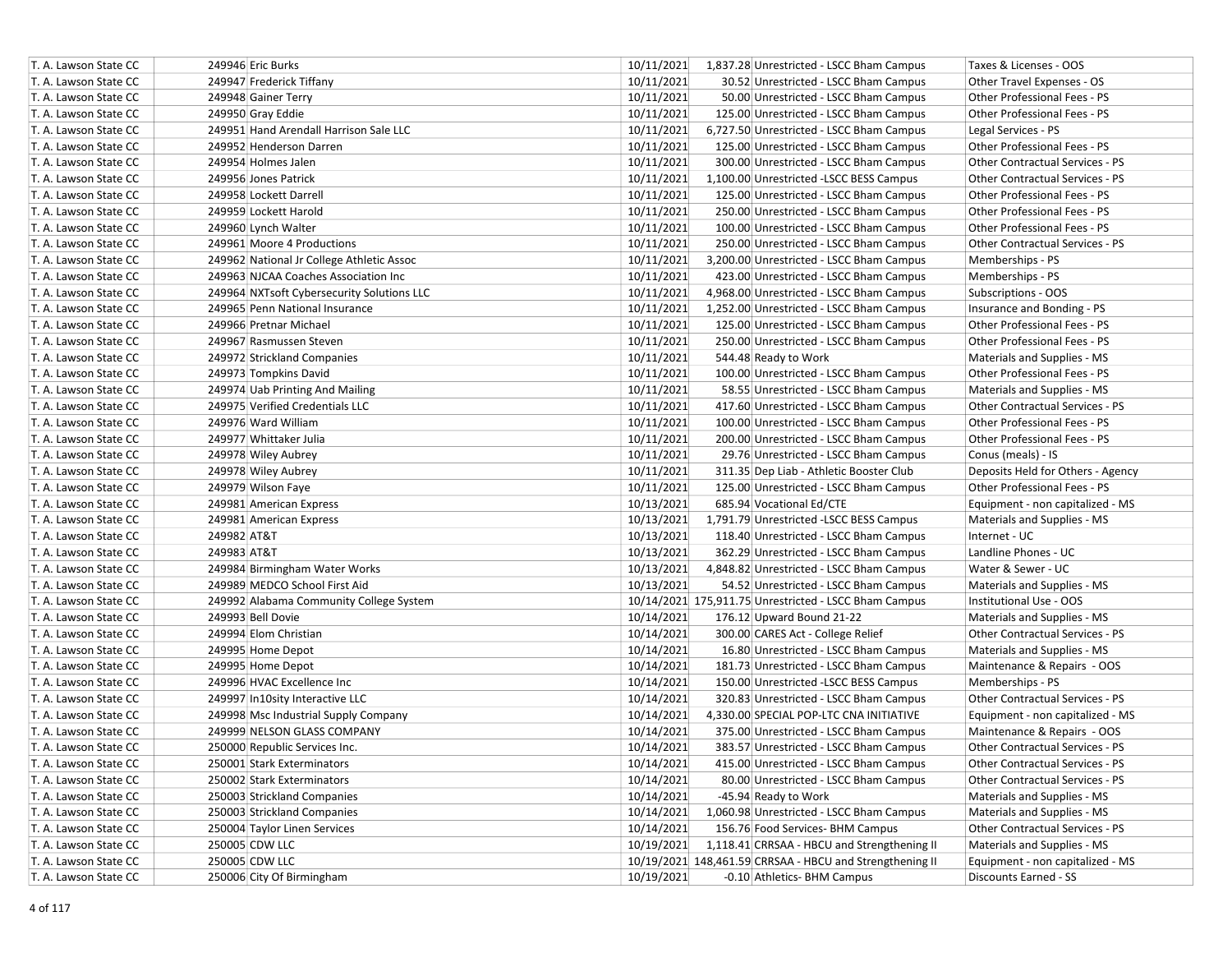| T. A. Lawson State CC | 250006 City Of Birmingham                       | 10/19/2021<br>13.09 Athletics- BHM Campus              | Sales Tax - AP                         |
|-----------------------|-------------------------------------------------|--------------------------------------------------------|----------------------------------------|
| T. A. Lawson State CC | 250007 Evans Zoe                                | 10/19/2021<br>750.00 NSF 2PI STEM E3 18/19             | Grants Awards and Prizes - OOS         |
| T. A. Lawson State CC | 250008 Express Services Inc.                    | 10/19/2021<br>538.30 Unrestricted -LSCC BESS Campus    | Other Contractual Services - PS        |
| T. A. Lawson State CC | 250009 Fitts Syrus                              | 10/19/2021<br>750.00 NSF 2PI STEM E3 20/21             | Grants Awards and Prizes - OOS         |
| T. A. Lawson State CC | 250010 Hemphill Services Inc                    | 10/19/2021<br>495.00 Title III B 2020                  | Maintenance & Repairs - OOS            |
| T. A. Lawson State CC | 250011 J.T. Smallwood                           | 10/19/2021<br>116.21 Unrestricted - LSCC Bham Campus   | Taxes & Licenses - OOS                 |
| T. A. Lawson State CC | 250012 Jenkins Kaitlyn                          | 10/19/2021<br>750.00 NSF 2PI STEM E3 18/19             | Grants Awards and Prizes - OOS         |
| T. A. Lawson State CC | 250013 MPE Services LLC                         | 10/19/2021<br>753.00 Unrestricted - LSCC Bham Campus   | Maintenance & Repairs - OOS            |
| T. A. Lawson State CC | 250014 Onin Staffing LLC                        | 10/19/2021<br>5,387.72 Unrestricted -LSCC BESS Campus  | Other Contractual Services - PS        |
| T. A. Lawson State CC | 250014 Onin Staffing LLC                        | 10/19/2021<br>7,095.62 Unrestricted - LSCC Bham Campus | <b>Other Contractual Services - PS</b> |
| T. A. Lawson State CC | 250015 People Ready                             | 10/19/2021<br>4,887.51 Unrestricted - LSCC Bham Campus | <b>Other Contractual Services - PS</b> |
| T. A. Lawson State CC | 250016 Pineda Hailey                            | 10/19/2021<br>500.00 NSF 2PI STEM E3 20/21             | Grants Awards and Prizes - OOS         |
| T. A. Lawson State CC | 250017 Ray Jaylon                               | 10/19/2021<br>750.00 NSF 2PI STEM E3 18/19             | Grants Awards and Prizes - OOS         |
| T. A. Lawson State CC | 250018 School Outfitters LLC                    | 10/19/2021<br>7,035.67 SPECIAL POP-LTC CNA INITIATIVE  | Equipment - non capitalized - MS       |
| T. A. Lawson State CC | 250019 Standard Roofing of Montgomery Inc       | 10/19/2021<br>1,723.00 Title III B 2021                | Maintenance & Repairs - OOS            |
| T. A. Lawson State CC | 250020 State of Alabama                         | 10/19/2021 161,762.00 Unrestricted - LSCC Bham Campus  | Insurance and Bonding - PS             |
| T. A. Lawson State CC | 250021 STC World Wide LLC                       | 10/19/2021<br>1,980.00 Unrestricted -LSCC BESS Campus  | Other Contractual Services - PS        |
| T. A. Lawson State CC | 250021 STC World Wide LLC                       | 10/19/2021<br>1,998.32 Unrestricted -LSCC BESS Campus  | Materials and Supplies - MS            |
| T. A. Lawson State CC | 250022 Strickland Companies                     | 10/19/2021<br>31.66 Unrestricted - LSCC Bham Campus    | Materials and Supplies - MS            |
| T. A. Lawson State CC | 250022 Strickland Companies                     | 10/19/2021<br>635.34 Student Activities- BHM Campus    | Materials and Supplies - MS            |
| T. A. Lawson State CC | 250023 Thomas A'Lissia                          | 10/19/2021<br>500.00 NSF 2PI STEM E3 18/19             | Grants Awards and Prizes - OOS         |
| T. A. Lawson State CC | 250024 Thompson Steven                          | 10/19/2021<br>750.00 NSF 2PI STEM E3 18/19             | Grants Awards and Prizes - OOS         |
| T. A. Lawson State CC | 250025 Thompson Yemesi                          | 10/19/2021<br>750.00 NSF 2PI STEM E3 18/19             | Grants Awards and Prizes - OOS         |
| T. A. Lawson State CC | 250026 TK Elevator Corporation                  | 10/19/2021<br>420.84 Unrestricted - LSCC Bham Campus   | Maintenance & Repairs - OOS            |
| T. A. Lawson State CC | 250028 Alabama Power Company                    | 10/20/2021 61,107.80 Unrestricted - LSCC Bham Campus   | Electricity - UC                       |
| T. A. Lawson State CC | 250029 AT&T                                     | 10/20/2021<br>474.04 Unrestricted - LSCC Bham Campus   | Cable - UC                             |
| T. A. Lawson State CC | 250030 AT&T                                     | 10/20/2021<br>1,826.68 Unrestricted - LSCC Bham Campus | Landline Phones - UC                   |
| T. A. Lawson State CC | 250031 AT&T Long Distance                       | 10/20/2021<br>232.02 Unrestricted - LSCC Bham Campus   | Landline Phones - UC                   |
| T. A. Lawson State CC | 250035 MEDCO School First Aid                   | 10/20/2021<br>2.02 Unrestricted - LSCC Bham Campus     | Materials and Supplies - MS            |
| T. A. Lawson State CC | 250038 Republic Services Inc.                   | 10/20/2021<br>8,091.06 Unrestricted - LSCC Bham Campus | Other Contractual Services - PS        |
| T. A. Lawson State CC | 250039 Spire Alabama Inc.                       | 10/20/2021<br>68.05 Unrestricted -LSCC BESS Campus     | Gas & Heating Fuel - UC                |
| T. A. Lawson State CC | 250039 Spire Alabama Inc.                       | 10/20/2021<br>1,463.87 Unrestricted - LSCC Bham Campus | Gas & Heating Fuel - UC                |
| T. A. Lawson State CC | 250040 Spire Alabama Inc.                       | 10/20/2021 95,726.00 R&R BESS Campus-LSCC              | Other Contractual Services - PS        |
| T. A. Lawson State CC | 250041 STC World Wide LLC                       | 10/20/2021 23,922.00 Title III B 2020                  | Maintenance & Repairs - OOS            |
| T. A. Lawson State CC | 250042 Strickland Companies                     | 10/20/2021<br>19.78 Student Activities- BHM Campus     | Materials and Supplies - MS            |
| T. A. Lawson State CC | 250043 Taylor Linen Services                    | 10/20/2021<br>78.38 Food Services- BHM Campus          | <b>Other Contractual Services - PS</b> |
| T. A. Lawson State CC | 250044 Uab Printing And Mailing                 | 10/20/2021<br>151.95 Student Support Service-Bhm 20 21 | Materials and Supplies - MS            |
| T. A. Lawson State CC | 250045 Verizon Wireless                         | 10/20/2021<br>1,121.96 Unrestricted - LSCC Bham Campus | Internet - UC                          |
| T. A. Lawson State CC | 250046 Advanced Mower                           | 10/21/2021<br>125.82 Unrestricted - LSCC Bham Campus   | Materials and Supplies - MS            |
| T. A. Lawson State CC | 250047 Bailey Brothers Music LLC                | 10/21/2021<br>700.00 Unrestricted - LSCC Bham Campus   | Other Contractual Services - PS        |
| T. A. Lawson State CC | 250048 Birmingham Water Works                   | 10/21/2021<br>85.36 Unrestricted - LSCC Bham Campus    | Water & Sewer - UC                     |
| T. A. Lawson State CC | 250049 Cintas Corporation                       | 10/21/2021<br>2,110.08 Unrestricted - LSCC Bham Campus | <b>Other Contractual Services - PS</b> |
| T. A. Lawson State CC | 250050 Credentials Solutions LLC                | 10/21/2021<br>121.35 Unrestricted -LSCC BESS Campus    | Materials and Supplies - MS            |
| T. A. Lawson State CC | 250051 DirectTV                                 | 10/21/2021<br>143.99 Unrestricted - LSCC Bham Campus   | Internet - UC                          |
| T. A. Lawson State CC | 250051 DirectTV                                 | 10/21/2021<br>211.98 Unrestricted - LSCC Bham Campus   | Cable - UC                             |
| T. A. Lawson State CC | 250052 Elom Christian                           | 10/21/2021<br>300.00 CARES Act - College Relief        | Other Contractual Services - PS        |
| T. A. Lawson State CC | 250053 George C Wallace State Community College | 10/21/2021<br>300.00 Unrestricted - LSCC Bham Campus   | Other Professional Fees - PS           |
| T. A. Lawson State CC | 250054 Metro Storage/Trailer                    | 10/21/2021<br>515.00 Unrestricted - LSCC Bham Campus   | Short-Term Equipment Rentals - OOS     |
| T. A. Lawson State CC | 250055 Premere Chevrolet                        | 10/21/2021<br>4,550.16 Unrestricted - LSCC Bham Campus | Maintenance & Repairs - OOS            |
| T. A. Lawson State CC | 250056 Securty Engineers                        | 10/21/2021 14,533.68 Unrestricted - LSCC Bham Campus   | Other Contractual Services - PS        |
| T. A. Lawson State CC | 250057 Spire Alabama Inc.                       | 10/21/2021<br>76.43 Unrestricted - LSCC Bham Campus    | Gas & Heating Fuel - UC                |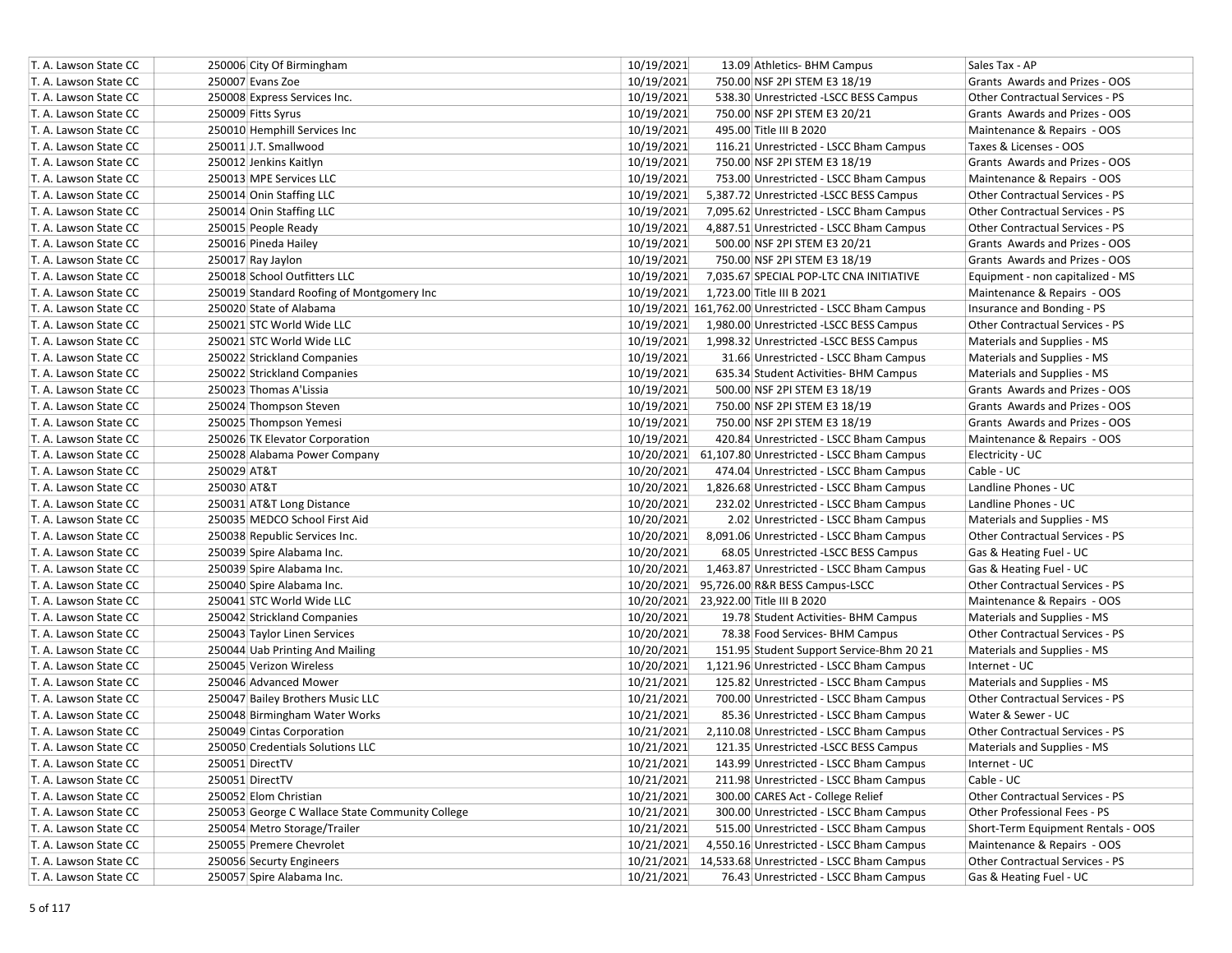| T. A. Lawson State CC | 250058 Strategic Planning Online LLC         | 10/21/2021 20,000.00 CRRSAA - HBCU and Strengthening II    | Other Contractual Services - PS        |
|-----------------------|----------------------------------------------|------------------------------------------------------------|----------------------------------------|
| T. A. Lawson State CC | 250059 Strickland Companies                  | 10/21/2021<br>386.87 Unrestricted - LSCC Bham Campus       | Materials and Supplies - MS            |
| T. A. Lawson State CC | 250126 Alabama Banner Users Group            | 10/25/2021<br>2,500.00 Unrestricted -LSCC BESS Campus      | <b>Registration Fees-IS</b>            |
| T. A. Lawson State CC | 250131 AT&T                                  | 10/25/2021<br>41.54 Unrestricted - LSCC Bham Campus        | Wireless Phones - UC                   |
| T. A. Lawson State CC | 250132 AT&T                                  | 10/25/2021<br>193.21 Unrestricted -LSCC BESS Campus        | Landline Phones - UC                   |
| T. A. Lawson State CC | 250137 Birmingham Water Works                | 10/25/2021 21,108.22 Unrestricted - LSCC Bham Campus       | Water & Sewer - UC                     |
| T. A. Lawson State CC | 250147 Cintas Corporation                    | 10/25/2021<br>385.78 Unrestricted - LSCC Bham Campus       | Other Contractual Services - PS        |
| T. A. Lawson State CC | 250168 Hand Arendall Harrison Sale LLC       | 10/25/2021<br>3,262.50 Unrestricted - LSCC Bham Campus     | Legal Services - PS                    |
| T. A. Lawson State CC | 250197 Level 3 Communications                | 10/25/2021<br>3,304.24 Unrestricted - LSCC Bham Campus     | Internet - UC                          |
| T. A. Lawson State CC | 250219 Municipal and Commercial Uniforms Inc | 10/25/2021<br>342.65 Unrestricted - LSCC Bham Campus       | Materials and Supplies - MS            |
| T. A. Lawson State CC | 250226 Office Depot                          | 10/25/2021<br>127.48 Unrestricted - LSCC Bham Campus       | Materials and Supplies - MS            |
| T. A. Lawson State CC | 250230 Pep Boys Remittance Dept              | 10/25/2021<br>1,483.06 Unrestricted - LSCC Bham Campus     | Maintenance & Repairs - OOS            |
| T. A. Lawson State CC | 250256 Spire Alabama Inc.                    | 10/25/2021<br>2,348.40 Unrestricted - LSCC Bham Campus     | Gas & Heating Fuel - UC                |
| T. A. Lawson State CC | 250260 State of Alabama                      | 10/25/2021<br>4,050.00 Unrestricted - LSCC Bham Campus     | Accounting & Auditing Services - PS    |
| T. A. Lawson State CC | 250264 Strickland Companies                  | 10/25/2021<br>232.19 Unrestricted -LSCC BESS Campus        | Materials and Supplies - MS            |
| T. A. Lawson State CC | 250269 The Bancorp Bank                      | 10/25/2021<br>1,427.00 Unrestricted - LSCC Bham Campus     | Long-Term Equipment Lease - CE         |
| T. A. Lawson State CC | 250305 AT&T                                  | 10/26/2021<br>417.40 Unrestricted -LSCC BESS Campus        | Landline Phones - UC                   |
| T. A. Lawson State CC | 250306 AT&T Long Distance                    | 10/26/2021<br>15.36 Unrestricted - LSCC Bham Campus        | Landline Phones - UC                   |
| T. A. Lawson State CC | 250307 CDW LLC                               | 10/26/2021<br>376.39 CRRSAA - HBCU and Strengthening II    | Materials and Supplies - MS            |
| T. A. Lawson State CC | 250307 CDW LLC                               | 10/26/2021<br>49,963.61 CRRSAA - HBCU and Strengthening II | Equipment - non capitalized - MS       |
| T. A. Lawson State CC | 250308 Kearney Machinery & Supply Inc.       | 10/26/2021<br>30,320.00 SPECIAL POP-LTC CNA INITIATIVE     | Furniture and Equip > \$25K - CE       |
| T. A. Lawson State CC | 250309 Msc Industrial Supply Company         | 10/26/2021 10.195.00 SPECIAL POP-LTC CNA INITIATIVE        | Furniture and Equip \$5K - \$25K - CE  |
| T. A. Lawson State CC | 250310 Onin Staffing LLC                     | 10/26/2021<br>1,351.39 Unrestricted -LSCC BESS Campus      | Other Contractual Services - PS        |
| T. A. Lawson State CC | 250310 Onin Staffing LLC                     | 10/26/2021<br>2,311.39 Unrestricted - LSCC Bham Campus     | <b>Other Contractual Services - PS</b> |
| T. A. Lawson State CC | 250311 People Ready                          | 10/26/2021<br>532.32 Unrestricted - LSCC Bham Campus       | Other Contractual Services - PS        |
| T. A. Lawson State CC | 250312 Proforma Green Marketing              | 10/26/2021<br>2,509.82 Student Activities- BHM Campus      | Materials and Supplies - MS            |
| T. A. Lawson State CC | 250314 Southern Assoc of Colleges & Schools  | 10/26/2021<br>275.00 Title III B 2022                      | <b>Registration Fees-OS</b>            |
| T. A. Lawson State CC | 250315 Spire Alabama Inc.                    | 10/26/2021<br>15.63 Unrestricted -LSCC BESS Campus         | Gas & Heating Fuel - UC                |
| T. A. Lawson State CC | 250316 Verizon Wireless                      | 10/26/2021<br>1,570.34 Unrestricted - LSCC Bham Campus     | Wireless Phones - UC                   |
| T. A. Lawson State CC | 250317 Albright Geri                         | 10/28/2021<br>718.00 Unrestricted - LSCC Bham Campus       | Materials and Supplies - MS            |
| T. A. Lawson State CC | 250318 Allen Darren                          | 10/28/2021<br>100.69 Unrestricted - LSCC Bham Campus       | Mileage - IS                           |
| T. A. Lawson State CC | 250318 Allen Darren                          | 10/28/2021<br>300.00 Unrestricted - LSCC Bham Campus       | Lodging - IS                           |
| T. A. Lawson State CC | 250319 American Osment                       | 10/28/2021<br>1,290.78 CRRSAA - HEERF II Institutional     | Materials and Supplies - MS            |
| T. A. Lawson State CC | 250320 AT&T                                  | 10/28/2021<br>69.99 Unrestricted - LSCC Bham Campus        | Wireless Phones - UC                   |
| T. A. Lawson State CC | 250321 Birmingham Business Journal           | 10/28/2021<br>130.00 Unrestricted -LSCC BESS Campus        | Subscriptions - OOS                    |
| T. A. Lawson State CC | 250322 Burford Kashara                       | 10/28/2021<br>175.00 ARC Grant Part 2                      | Student Stipends - OOS                 |
| T. A. Lawson State CC | 250324 Cintas Corporation                    | 10/28/2021<br>310.13 Unrestricted -LSCC BESS Campus        | Other Contractual Services - PS        |
| T. A. Lawson State CC | 250325 Debrow Donald                         | 10/28/2021<br>1,750.00 Student Activities- BHM Campus      | <b>Other Contractual Services - PS</b> |
| T. A. Lawson State CC | 250326 Elom Christian                        | 10/28/2021<br>300.00 CARES Act - College Relief            | Other Contractual Services - PS        |
| T. A. Lawson State CC | 250327 Fagnes Billy                          | 10/28/2021<br>2,800.00 Unrestricted - LSCC Bham Campus     | Maintenance & Repairs - OOS            |
| T. A. Lawson State CC | 250328 Follett Higher Edu Group              | 10/28/2021<br>13,500.00 CRRSAA - HEERF II Institutional    | Institutional Use - OOS                |
| T. A. Lawson State CC | 250329 Foy Mack                              | 10/28/2021<br>1,178.20 Unrestricted - LSCC Bham Campus     | Other Contractual Services - PS        |
| T. A. Lawson State CC | 250330 Glass Jamie                           | 10/28/2021<br>412.00 Unrestricted -LSCC BESS Campus        | Overnight (non tax per diem)- IS       |
| T. A. Lawson State CC | 250331 Green Allison                         | 10/28/2021<br>175.00 ARC Grant Part 2                      | Student Stipends - OOS                 |
| T. A. Lawson State CC | 250332 Hemphill Services Inc                 | 10/28/2021<br>1,686.40 Unrestricted -LSCC BESS Campus      | Other Contractual Services - PS        |
| T. A. Lawson State CC | 250332 Hemphill Services Inc                 | 10/28/2021<br>2,998.00 Unrestricted - LSCC Bham Campus     | Other Contractual Services - PS        |
| T. A. Lawson State CC | 250333 IAGMASEP                              | 10/28/2021<br>500.00 Unrestricted -LSCC BESS Campus        | Memberships - PS                       |
| T. A. Lawson State CC | 250334 Landmark Media Solutions              | 10/28/2021<br>4,950.00 Unrestricted - LSCC Bham Campus     | Other Contractual Services - PS        |
| T. A. Lawson State CC | 250335 Lanier Timothy                        | 10/28/2021<br>175.00 ARC Grant Part 2                      | Student Stipends - OOS                 |
| T. A. Lawson State CC | 250336 Lsi Research Inc.                     | 10/28/2021 118,828.60 CRRSAA - HBCU and Strengthening II   | Materials and Supplies - MS            |
| T. A. Lawson State CC | 250337 Midfield Hardware                     | 10/28/2021<br>230.00 Unrestricted - LSCC Bham Campus       | Short-Term Equipment Rentals - OOS     |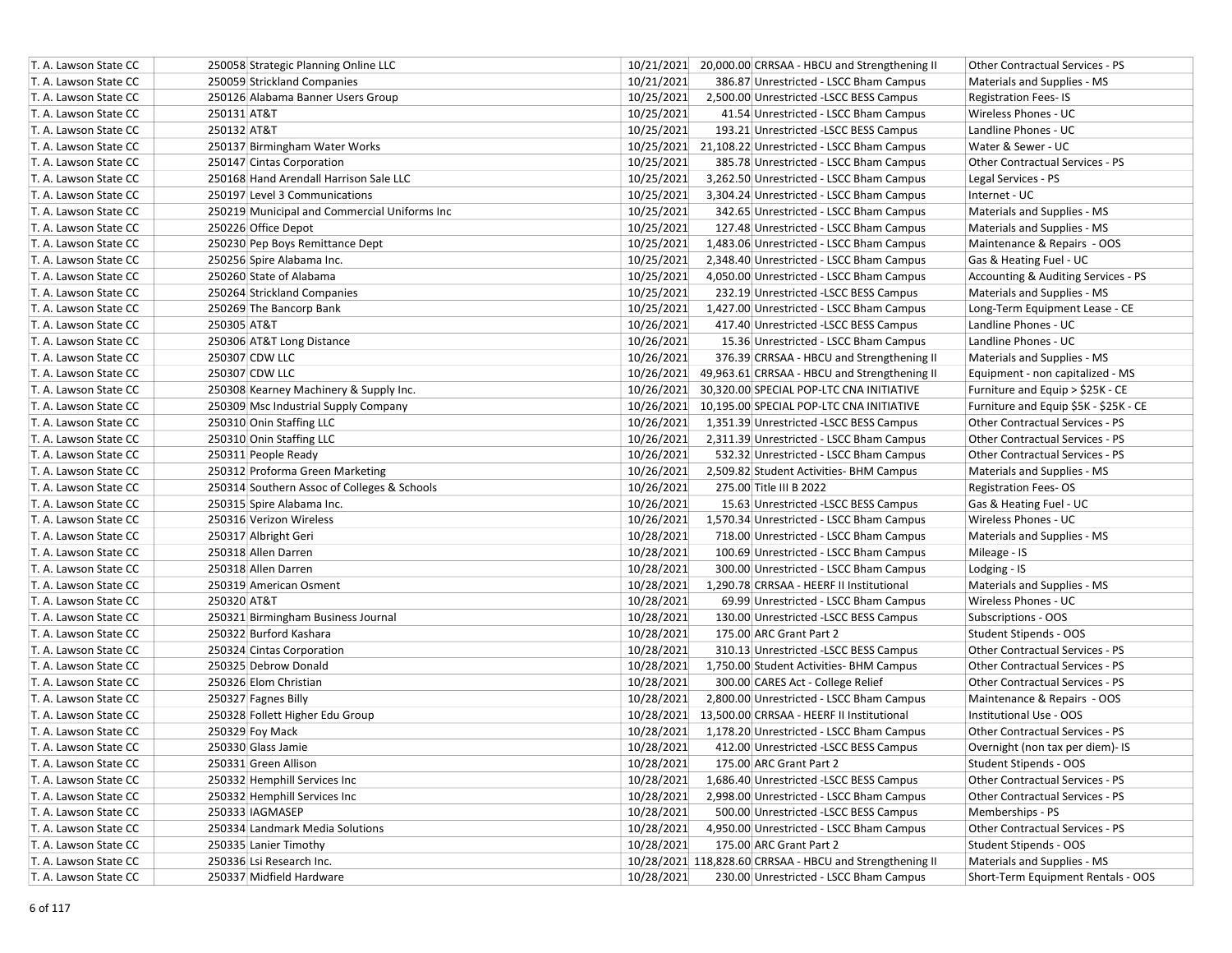| T. A. Lawson State CC | 250338 Patel Viren                           | 10/28/2021 | 175.00 ARC Grant Part 2                      | Student Stipends - OOS                 |
|-----------------------|----------------------------------------------|------------|----------------------------------------------|----------------------------------------|
| T. A. Lawson State CC | 250339 Poole Annetra                         | 10/28/2021 | 175.00 ARC Grant Part 2                      | Student Stipends - OOS                 |
| T. A. Lawson State CC | 250341 Regions Bank                          | 10/28/2021 | 1,815.00 Bond 2012                           | Trustee Handling Fee - PS              |
| T. A. Lawson State CC | 250342 Smith Andria                          | 10/28/2021 | 750.00 Student Activities- BHM Campus        | Other Contractual Services - PS        |
| T. A. Lawson State CC | 250343 Spire Alabama Inc.                    | 10/28/2021 | 200.57 Unrestricted - LSCC Bham Campus       | Gas & Heating Fuel - UC                |
| T. A. Lawson State CC | 250345 Taylor Linen Services                 | 10/28/2021 | 78.38 Food Services- BHM Campus              | Other Contractual Services - PS        |
| T. A. Lawson State CC | 250346 The Hiller Companies Inc.             | 10/28/2021 | 2,136.20 Unrestricted - LSCC Bham Campus     | Other Contractual Services - PS        |
| T. A. Lawson State CC | 250347 TK Elevator Corporation               | 10/28/2021 | 420.84 Unrestricted - LSCC Bham Campus       | Maintenance & Repairs - OOS            |
| T. A. Lawson State CC | 250348 W W Grainger Inc                      | 10/28/2021 | 118.46 Unrestricted -LSCC BESS Campus        | Materials and Supplies - MS            |
| T. A. Lawson State CC | 250349 Whitlow Jean                          | 10/28/2021 | 2,000.00 NSF 2PI STEM E3 20/21               | Other Contractual Services - PS        |
| T. A. Lawson State CC | 250350 Zoom Video Communications Inc         | 10/28/2021 | 25,398.00 CRRSAA - HBCU and Strengthening II | <b>Other Contractual Services - PS</b> |
| T. A. Lawson State CC | 250351 #1 Stop Small Engine                  | 10/29/2021 | 589.00 Unrestricted - LSCC Bham Campus       | Maintenance & Repairs - OOS            |
| T. A. Lawson State CC | 250353 Alabama Possible                      | 10/29/2021 | 1,000.00 Unrestricted - LSCC Bham Campus     | Memberships - PS                       |
| T. A. Lawson State CC | 250356 BESSEMER CITY SCHOOLS                 | 10/29/2021 | 30.00 Student Activities- BESS Campus        | Other Contractual Services - PS        |
| T. A. Lawson State CC | 250357 Boone LaPromise                       | 10/29/2021 | 50.00 Unrestricted - LSCC Bham Campus        | Other Professional Fees - PS           |
| T. A. Lawson State CC | 250359 Building Specialties Co               | 10/29/2021 | 1,242.58 Unrestricted -LSCC BESS Campus      | Other Contractual Services - PS        |
| T. A. Lawson State CC | 250360 Carrier Corporation                   | 10/29/2021 | 2,678.19 Title III B 2021                    | Maintenance & Repairs - OOS            |
| T. A. Lawson State CC | 250362 Cintas Corporation                    | 10/29/2021 | 1,165.13 Unrestricted -LSCC BESS Campus      | Other Contractual Services - PS        |
| T. A. Lawson State CC | 250364 Coleman Patrica                       | 10/29/2021 | 125.00 Unrestricted - LSCC Bham Campus       | Other Professional Fees - PS           |
| T. A. Lawson State CC | 250368 Cook's Pest Control                   | 10/29/2021 | 642.00 Unrestricted - LSCC Bham Campus       | <b>Other Contractual Services - PS</b> |
| T. A. Lawson State CC | 250369 Cushenberry Felicia                   | 10/29/2021 | 50.00 Unrestricted - LSCC Bham Campus        | Other Professional Fees - PS           |
| T. A. Lawson State CC | 250373 Express Services Inc.                 | 10/29/2021 | 1,491.86 Unrestricted -LSCC BESS Campus      | Other Contractual Services - PS        |
| T. A. Lawson State CC | 250374 Fagnes Billy                          | 10/29/2021 | 1,250.00 Title III B 2020                    | Maintenance & Repairs - OOS            |
| T. A. Lawson State CC | 250375 Gainer Terry                          | 10/29/2021 | 150.00 Unrestricted - LSCC Bham Campus       | Other Professional Fees - PS           |
| T. A. Lawson State CC | 250377 Henderson Darren                      | 10/29/2021 | 125.00 Unrestricted - LSCC Bham Campus       | Other Professional Fees - PS           |
| T. A. Lawson State CC | 250378 Hill's Commercial Interior            | 10/29/2021 | 2,250.00 Unrestricted -LSCC BESS Campus      | <b>Other Contractual Services - PS</b> |
| T. A. Lawson State CC | 250379 Holmes Jalen                          | 10/29/2021 | 150.00 Unrestricted - LSCC Bham Campus       | Other Contractual Services - PS        |
| T. A. Lawson State CC | 250387 Lockett Darrell                       | 10/29/2021 | 125.00 Unrestricted - LSCC Bham Campus       | Other Professional Fees - PS           |
| T. A. Lawson State CC | 250388 Metro Trailer Leasing Inc.            | 10/29/2021 | 180.00 Unrestricted -LSCC BESS Campus        | Short-Term Equipment Rentals - OOS     |
| T. A. Lawson State CC | 250389 Metro Truck Rental Inc                | 10/29/2021 | 382.74 Unrestricted -LSCC BESS Campus        | Short-Term Equipment Rentals - OOS     |
| T. A. Lawson State CC | 250390 Miller Demetrius                      | 10/29/2021 | 250.00 Unrestricted - LSCC Bham Campus       | Other Professional Fees - PS           |
| T. A. Lawson State CC | 250391 Moore 4 Productions                   | 10/29/2021 | 150.00 Unrestricted - LSCC Bham Campus       | Other Contractual Services - PS        |
| T. A. Lawson State CC | 250392 Municipal and Commercial Uniforms Inc | 10/29/2021 | 384.60 Unrestricted - LSCC Bham Campus       | Materials and Supplies - MS            |
| T. A. Lawson State CC | 250394 Next Level Graphics LLC               | 10/29/2021 | 2,000.00 Unrestricted - LSCC Bham Campus     | Other Contractual Services - PS        |
| T. A. Lawson State CC | 250395 Pep Boys Remittance Dept              | 10/29/2021 | 325.85 Unrestricted - LSCC Bham Campus       | Maintenance & Repairs - OOS            |
| T. A. Lawson State CC | 250397 Progressive Electrical Se             | 10/29/2021 | 5.70 Unrestricted -LSCC BESS Campus          | Materials and Supplies - MS            |
| T. A. Lawson State CC | 250397 Progressive Electrical Se             | 10/29/2021 | 200.00 Unrestricted -LSCC BESS Campus        | Other Contractual Services - PS        |
| T. A. Lawson State CC | 250398 Republic Services Inc.                | 10/29/2021 | 1,519.01 Unrestricted -LSCC BESS Campus      | Other Contractual Services - PS        |
| T. A. Lawson State CC | 250399 Securty Engineers                     | 10/29/2021 | 4,875.75 Unrestricted - LSCC Bham Campus     | Other Contractual Services - PS        |
| T. A. Lawson State CC | 250400 Southern Assoc of Colleges & Schools  | 10/29/2021 | 275.00 Unrestricted - LSCC Bham Campus       | <b>Registration Fees-OS</b>            |
| T. A. Lawson State CC | 250401 Spectrum Reach                        | 10/29/2021 | 2,314.25 Unrestricted - LSCC Bham Campus     | Advertising & Promotions - OOS         |
| T. A. Lawson State CC | 250404 The Hiller Companies Inc.             | 10/29/2021 | 564.00 Unrestricted -LSCC BESS Campus        | Other Contractual Services - PS        |
| T. A. Lawson State CC | 250409 American Express                      | 11/1/2021  | 4.00 Unrestricted - LSCC Bham Campus         | Memberships - PS                       |
| T. A. Lawson State CC | 250409 American Express                      | 11/1/2021  | 84.00 Unrestricted - LSCC Bham Campus        | Materials and Supplies - MS            |
| T. A. Lawson State CC | 250409 American Express                      | 11/1/2021  | 200.00 NSF 2PI STEM E3 20/21                 | <b>Registration Fees-IS</b>            |
| T. A. Lawson State CC | 250409 American Express                      | 11/1/2021  | 568.90 Student Activities- BHM Campus        | Materials and Supplies - MS            |
| T. A. Lawson State CC | 250409 American Express                      | 11/1/2021  | 666.75 Upward Bound 21-22                    | Materials and Supplies - MS            |
| T. A. Lawson State CC | 250409 American Express                      | 11/1/2021  | 1,197.00 Unrestricted - LSCC Bham Campus     | Advertising & Promotions - OOS         |
| T. A. Lawson State CC | 250409 American Express                      | 11/1/2021  | 1,400.00 NSF 2PI STEM E3 20/21               | Grants Awards and Prizes - OOS         |
| T. A. Lawson State CC | 250409 American Express                      | 11/1/2021  | 7,290.71 CRRSAA - HBCU and Strengthening II  | Materials and Supplies - MS            |
| T. A. Lawson State CC | 250410 CDW LLC                               | 11/1/2021  | 62.36 CRRSAA - HBCU and Strengthening II     | Materials and Supplies - MS            |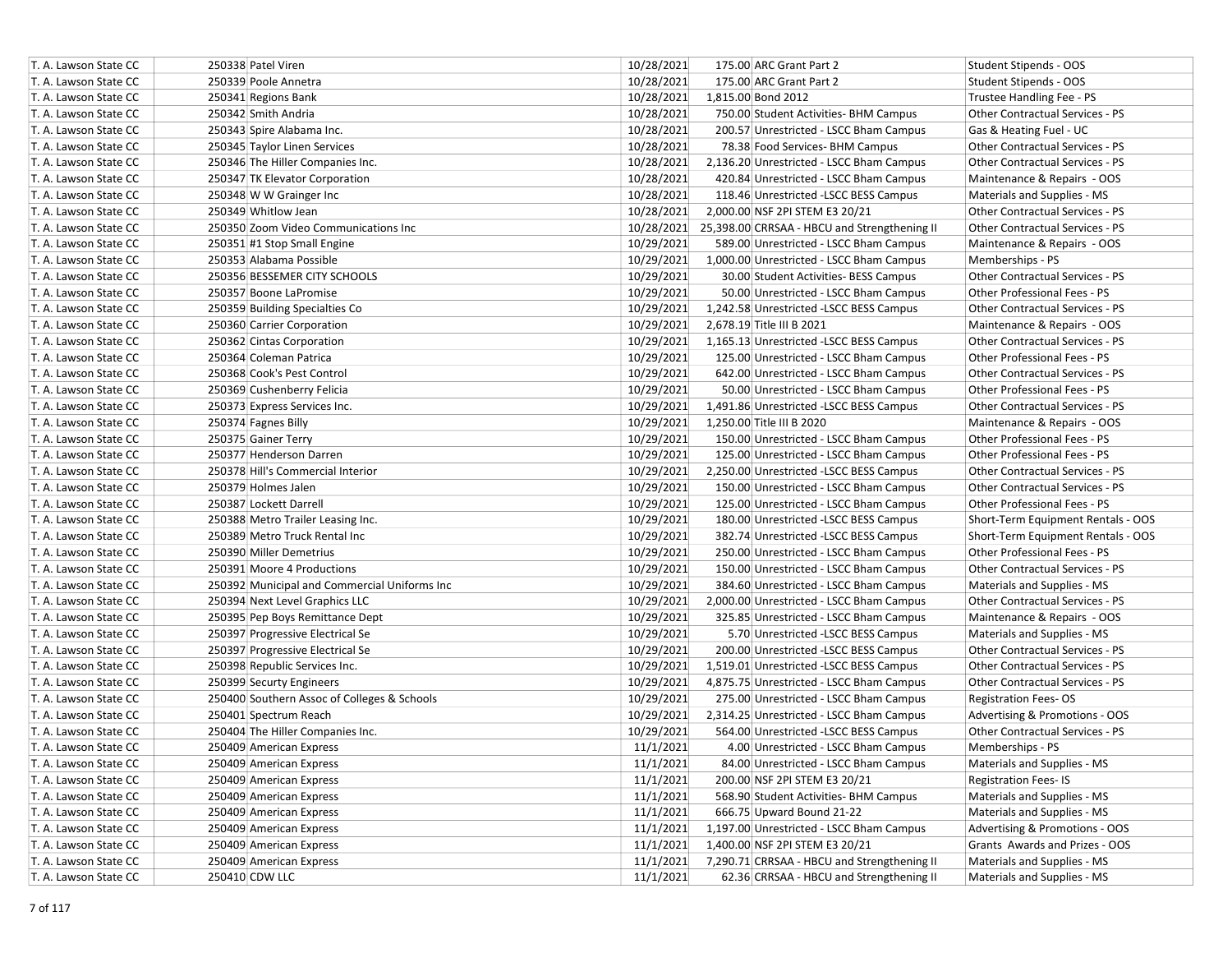| T. A. Lawson State CC | 250410 CDW LLC                                 | 11/1/2021<br>8,277.64 CRRSAA - HBCU and Strengthening II | Equipment - non capitalized - MS       |
|-----------------------|------------------------------------------------|----------------------------------------------------------|----------------------------------------|
| T. A. Lawson State CC | 250411 Gourmet Services Inc.                   | 11/1/2021<br>45,430.00 Food Services- BHM Campus         | Other Contractual Services - PS        |
| T. A. Lawson State CC | 250412 Lsi Research Inc.                       | 11/1/2021 14,300.00 Title III B 2022                     | <b>Other Contractual Services - PS</b> |
| T. A. Lawson State CC | 250413 Municipal and Commercial Uniforms Inc   | 11/1/2021<br>99.90 Unrestricted - LSCC Bham Campus       | Materials and Supplies - MS            |
| T. A. Lawson State CC | 250414 Regions Bank                            | 11/1/2021<br>2,071.88 Bond 2012                          | Bonds - Interest Payments - CE         |
| T. A. Lawson State CC | 250414 Regions Bank                            | 11/1/2021<br>40,000.00 Bond 2012                         | Bonds - Principal Payments - CE        |
| T. A. Lawson State CC | 250415 RP Design LLC                           | 11/1/2021<br>3,210.00 Unrestricted - LSCC Bham Campus    | Advertising & Promotions - OOS         |
| T. A. Lawson State CC | 250508 AT&T                                    | 11/2/2021<br>2,138.52 Unrestricted -LSCC BESS Campus     | Landline Phones - UC                   |
| T. A. Lawson State CC | 250508 AT&T                                    | 11/2/2021<br>7,452.09 Unrestricted - LSCC Bham Campus    | Landline Phones - UC                   |
| T. A. Lawson State CC | 250529 Cintas Corporation                      | 11/2/2021<br>385.78 Unrestricted - LSCC Bham Campus      | <b>Other Contractual Services - PS</b> |
| T. A. Lawson State CC | 250548 Elite Pool Services Inc.                | 11/2/2021<br>1,950.00 Title III B 2022                   | Maintenance & Repairs - OOS            |
| T. A. Lawson State CC | 250549 In10sity Interactive LLC                | 11/2/2021<br>320.83 Unrestricted - LSCC Bham Campus      | Other Contractual Services - PS        |
| T. A. Lawson State CC | 250551 Onin Staffing LLC                       | 11/2/2021<br>1,918.39 Unrestricted -LSCC BESS Campus     | Other Contractual Services - PS        |
| T. A. Lawson State CC | 250551 Onin Staffing LLC                       | 11/2/2021<br>2,350.50 Unrestricted - LSCC Bham Campus    | Other Contractual Services - PS        |
| T. A. Lawson State CC | 250552 People Ready                            | 11/2/2021<br>2,068.50 Unrestricted - LSCC Bham Campus    | Other Contractual Services - PS        |
| T. A. Lawson State CC | 250554 Standard Roofing of Montgomery Inc      | 11/2/2021<br>1,126.00 Unrestricted - LSCC Bham Campus    | Maintenance & Repairs - OOS            |
| T. A. Lawson State CC | 250555 Tompkins David                          | 11/2/2021<br>125.00 Unrestricted - LSCC Bham Campus      | Other Professional Fees - PS           |
| T. A. Lawson State CC | 250556 Ward Mia                                | 11/2/2021<br>50.00 Unrestricted - LSCC Bham Campus       | Other Professional Fees - PS           |
| T. A. Lawson State CC | 250615 A Dab of This and A DAB That LLC        | 11/4/2021<br>2,000.00 Student Activities- BHM Campus     | Other Contractual Services - PS        |
| T. A. Lawson State CC | 250616 Airgas USA LLC                          | 11/4/2021<br>1,303.93 Unrestricted -LSCC BESS Campus     | Materials and Supplies - MS            |
| T. A. Lawson State CC | 250617 Alabama Air Power Inc.                  | 11/4/2021<br>2,182.47 Unrestricted - LSCC Bham Campus    | Maintenance & Repairs - OOS            |
| T. A. Lawson State CC | 250618 Alabama Community College System        | 11/4/2021<br>300.00 Unrestricted - LSCC Bham Campus      | Memberships - PS                       |
| T. A. Lawson State CC | 250619 American Express                        | 11/4/2021<br>402.95 Title III B 2021                     | Materials and Supplies - MS            |
| T. A. Lawson State CC | 250619 American Express                        | 11/4/2021<br>1,114.44 CRRSAA - HBCU and Strengthening II | Materials and Supplies - MS            |
| T. A. Lawson State CC | 250620 AT&T                                    | 11/4/2021<br>200.60 Unrestricted -LSCC BESS Campus       | Landline Phones - UC                   |
| T. A. Lawson State CC | 250621 Berry James                             | 11/4/2021<br>68.57 Unrestricted -LSCC BESS Campus        | Materials and Supplies - MS            |
| T. A. Lawson State CC | 250625 Building Specialties Co                 | 11/4/2021<br>800.00 Unrestricted - LSCC Bham Campus      | Maintenance & Repairs - OOS            |
| T. A. Lawson State CC | 250626 Canon Financial Solutions Inc           | 11/4/2021<br>311.88 Unrestricted -LSCC BESS Campus       | Long-Term Equipment Lease - CE         |
| T. A. Lawson State CC | 250626 Canon Financial Solutions Inc           | 11/4/2021<br>997.58 Unrestricted - LSCC Bham Campus      | Long-Term Equipment Lease - CE         |
| T. A. Lawson State CC | 250627 Canon Solutions America                 | 11/4/2021<br>4,924.63 Unrestricted - LSCC Bham Campus    | Long-Term Equipment Lease - CE         |
| T. A. Lawson State CC | 250630 Chef Clayton's Food Syste               | 11/4/2021<br>2,100.00 Unrestricted - LSCC Bham Campus    | Other Contractual Services - PS        |
| T. A. Lawson State CC | 250631 Cintas Corporation                      | 11/4/2021<br>105.65 Unrestricted -LSCC BESS Campus       | Other Contractual Services - PS        |
| T. A. Lawson State CC | 250631 Cintas Corporation                      | 11/4/2021<br>537.16 Unrestricted - LSCC Bham Campus      | Other Contractual Services - PS        |
| T. A. Lawson State CC | 250633 De Lage Landen Fin Svc                  | 11/4/2021<br>3,652.44 Unrestricted -LSCC BESS Campus     | Long-Term Equipment Lease - CE         |
| T. A. Lawson State CC | 250635 Eaton Corporation                       | 11/4/2021<br>8,000.00 Title III B 2021                   | Maintenance & Repairs - OOS            |
| T. A. Lawson State CC | 250636 Elom Christian                          | 11/4/2021<br>300.00 CARES Act - College Relief           | <b>Other Contractual Services - PS</b> |
| T. A. Lawson State CC | 250638 Express Services Inc.                   | 11/4/2021<br>538.30 Unrestricted -LSCC BESS Campus       | Other Contractual Services - PS        |
| T. A. Lawson State CC | 250638 Express Services Inc.                   | 11/4/2021<br>3,445.12 CRRSAA - HEERF II Institutional    | <b>Other Contractual Services - PS</b> |
| T. A. Lawson State CC | 250638 Express Services Inc.                   | 11/4/2021<br>3,762.12 Unrestricted - LSCC Bham Campus    | Other Contractual Services - PS        |
| T. A. Lawson State CC | 250639 Ferguson Enterprises Inc                | 11/4/2021<br>79.96 Unrestricted - LSCC Bham Campus       | Materials and Supplies - MS            |
| T. A. Lawson State CC | 250651 Hemphill Services Inc                   | 11/4/2021<br>261.40 Unrestricted -LSCC BESS Campus       | Maintenance & Repairs - OOS            |
| T. A. Lawson State CC | 250651 Hemphill Services Inc                   | 11/4/2021<br>2,900.40 Unrestricted - LSCC Bham Campus    | Maintenance & Repairs - OOS            |
| T. A. Lawson State CC | 250656 JEFFERSON COUNTY GREASE CONTROL PROGRAM | 11/4/2021<br>901.14 Unrestricted - LSCC Bham Campus      | Maintenance & Repairs - OOS            |
| T. A. Lawson State CC | 250658 Jolly Cakes LLC                         | 11/4/2021<br>2,273.70 Student Activities- BHM Campus     | <b>Other Contractual Services - PS</b> |
| T. A. Lawson State CC | 250667 London Preston                          | 11/4/2021<br>500.00 Multi Fed-GA-AL LSAMP (NSF)          | Student Stipends - OOS                 |
| T. A. Lawson State CC | 250672 Metro Storage/Trailer                   | 11/4/2021<br>515.00 Unrestricted - LSCC Bham Campus      | Short-Term Equipment Rentals - OOS     |
| T. A. Lawson State CC | 250673 Metro Trailer Leasing Inc.              | 11/4/2021<br>180.00 Unrestricted -LSCC BESS Campus       | Short-Term Equipment Rentals - OOS     |
| T. A. Lawson State CC | 250677 Nash David                              | 11/4/2021<br>500.00 Multi Fed-GA-AL LSAMP (NSF)          | Student Stipends - OOS                 |
| T. A. Lawson State CC | 250678 NiTel Inc.                              | 11/4/2021<br>906.26 Unrestricted - LSCC Bham Campus      | Internet - UC                          |
| T. A. Lawson State CC | 250678 NiTel Inc.                              | 11/4/2021<br>2,575.12 Unrestricted -LSCC BESS Campus     | Internet - UC                          |
| T. A. Lawson State CC | 250679 Office Depot                            | 11/4/2021<br>157.04 Unrestricted - LSCC Bham Campus      | Materials and Supplies - MS            |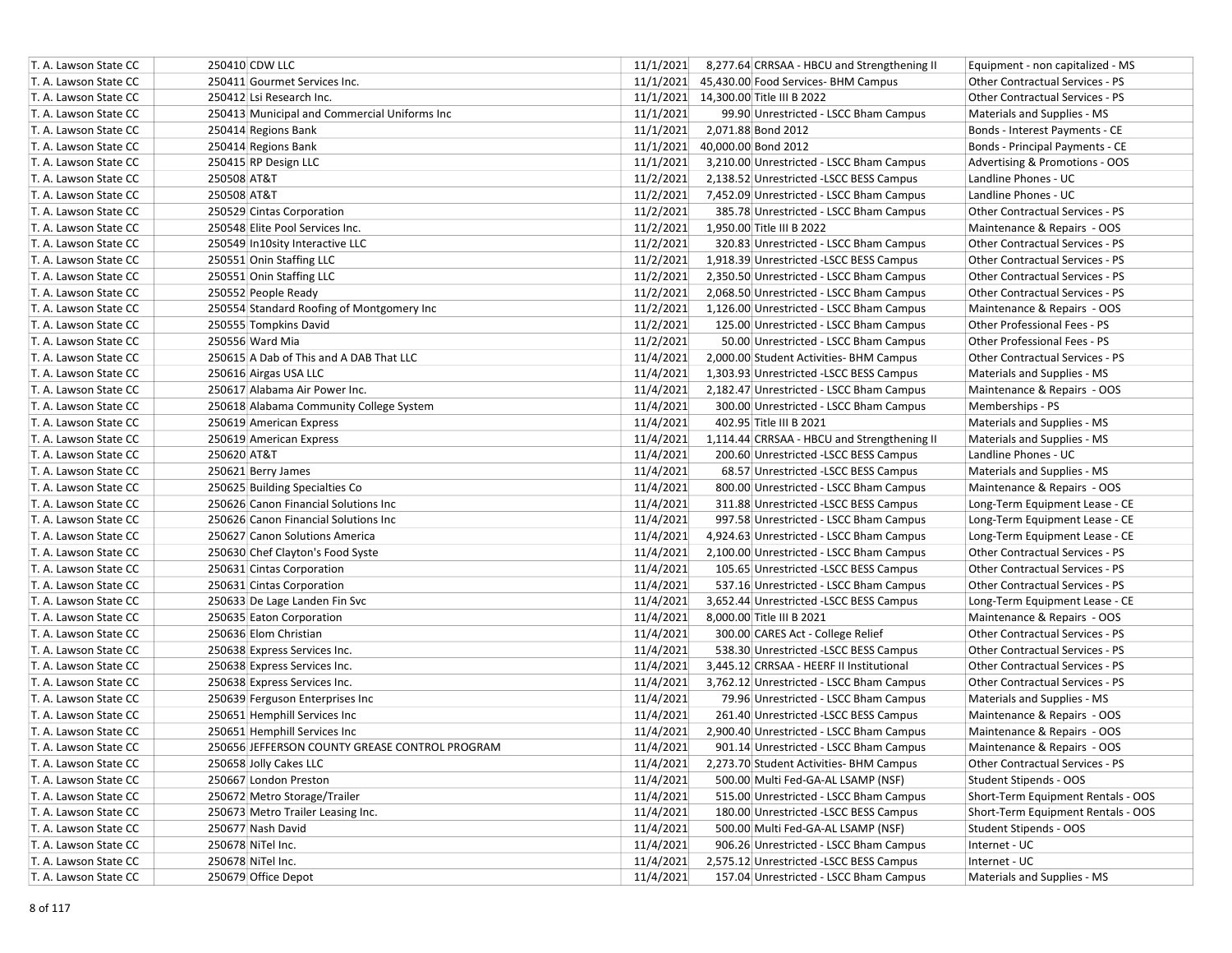| T. A. Lawson State CC | 250680 Oliver Ashton                               | 11/4/2021 |                           | 500.00 Multi Fed-GA-AL LSAMP (NSF)                  | Student Stipends - OOS                 |
|-----------------------|----------------------------------------------------|-----------|---------------------------|-----------------------------------------------------|----------------------------------------|
| T. A. Lawson State CC | 250681 Parker Waller Insurance LLC                 | 11/4/2021 |                           | 27,695.35 Unrestricted - LSCC Bham Campus           | Institutional Use - OOS                |
| T. A. Lawson State CC | 250683 Pearson Vue                                 | 11/4/2021 |                           | 1,928.16 Unrestricted - LSCC Bham Campus            | Institutional Use - OOS                |
| T. A. Lawson State CC | 250685 Pocket Nurse Enterprises Inc.               | 11/4/2021 |                           | 18.39 Unrestricted -LSCC BESS Campus                | Materials and Supplies - MS            |
| T. A. Lawson State CC | 250687 Proforma Green Marketing                    | 11/4/2021 |                           | 2,524.01 Student Activities- BHM Campus             | Materials and Supplies - MS            |
| T. A. Lawson State CC | 250688 Progressive Electrical Se                   | 11/4/2021 |                           | 488.43 Unrestricted - LSCC Bham Campus              | Maintenance & Repairs - OOS            |
| T. A. Lawson State CC | 250688 Progressive Electrical Se                   | 11/4/2021 | 1,726.43 Title III B 2021 |                                                     | Maintenance & Repairs - OOS            |
| T. A. Lawson State CC | 250692 RJ Young Company                            | 11/4/2021 |                           | 92.47 Unrestricted -LSCC BESS Campus                | Service Contracts on Equipment -OOS    |
| T. A. Lawson State CC | 250692 RJ Young Company                            | 11/4/2021 |                           | 138.71 Unrestricted - LSCC Bham Campus              | Service Contracts on Equipment -OOS    |
| T. A. Lawson State CC | 250692 RJ Young Company                            | 11/4/2021 |                           | 687.08 Unrestricted -LSCC BESS Campus               | Long-Term Equipment Lease - CE         |
| T. A. Lawson State CC | 250692 RJ Young Company                            | 11/4/2021 |                           | 1,374.18 Unrestricted - LSCC Bham Campus            | Long-Term Equipment Lease - CE         |
| T. A. Lawson State CC | 250694 Schmitton Nicolas                           | 11/4/2021 |                           | 100.00 Unrestricted - LSCC Bham Campus              | Other Professional Fees - PS           |
| T. A. Lawson State CC | 250696 Securty Engineers                           | 11/4/2021 |                           | 5,043.20 Unrestricted - LSCC Bham Campus            | Other Contractual Services - PS        |
| T. A. Lawson State CC | 250697 Simone's Kitchen ATL                        | 11/4/2021 |                           | 2,520.00 Student Activities- BHM Campus             | Other Contractual Services - PS        |
| T. A. Lawson State CC | 250703 South East Basketball Officials Association | 11/4/2021 |                           | 4,650.00 Unrestricted - LSCC Bham Campus            | Other Professional Fees - PS           |
| T. A. Lawson State CC | 250704 Southern Assoc of Colleges & Schools        | 11/4/2021 |                           | 550.00 Unrestricted - LSCC Bham Campus              | <b>Registration Fees-OS</b>            |
| T. A. Lawson State CC | 250705 Standard Roofing of Montgomery Inc          | 11/4/2021 |                           | 810.00 Unrestricted -LSCC BESS Campus               | Other Contractual Services - PS        |
| T. A. Lawson State CC | 250706 STC World Wide LLC                          | 11/4/2021 |                           | 610.00 Unrestricted -LSCC BESS Campus               | Other Contractual Services - PS        |
| T. A. Lawson State CC | 250706 STC World Wide LLC                          | 11/4/2021 |                           | 3,899.94 Unrestricted -LSCC BESS Campus             | Maintenance & Repairs - OOS            |
| T. A. Lawson State CC | 250708 Taylor Linen Services                       | 11/4/2021 |                           | 78.38 Food Services- BHM Campus                     | Other Contractual Services - PS        |
| T. A. Lawson State CC | 250711 Thomas Shawanda                             | 11/4/2021 |                           | 149.32 NSF 2PI STEM E3 20/21                        | Materials and Supplies - MS            |
| T. A. Lawson State CC | 250713 Uab Printing And Mailing                    | 11/4/2021 |                           | 970.68 Unrestricted - LSCC Bham Campus              | Materials and Supplies - MS            |
| T. A. Lawson State CC | 250714 Unapologetically Being Inc.                 | 11/4/2021 |                           | 265.05 NASA STEM Pass Thru Paragon TEC              | Materials and Supplies - MS            |
| T. A. Lawson State CC | 250715 Walmart                                     | 11/4/2021 |                           | -87.30 NSF 2PI STEM E3 20/21                        | Materials and Supplies - MS            |
| T. A. Lawson State CC | 250715 Walmart                                     | 11/4/2021 |                           | 183.27 Unrestricted - LSCC Bham Campus              | Materials and Supplies - MS            |
| T. A. Lawson State CC | 250720 Watermark Insights Llc                      | 11/4/2021 |                           | 12,000.00 Unrestricted - LSCC Bham Campus           | Subscriptions - OOS                    |
| T. A. Lawson State CC | 250722 Wet Out Now LLC                             | 11/4/2021 |                           | 4,935.96 Unrestricted -LSCC BESS Campus             | Other Contractual Services - PS        |
| T. A. Lawson State CC | 250730 Xerox Business Solutions Southeast          | 11/4/2021 |                           | 14.30 Unrestricted - LSCC Bham Campus               | Service Contracts on Equipment -OOS    |
| T. A. Lawson State CC | 250730 Xerox Business Solutions Southeast          | 11/4/2021 |                           | 14.74 Unrestricted -LSCC BESS Campus                | Service Contracts on Equipment -OOS    |
| T. A. Lawson State CC | 250730 Xerox Business Solutions Southeast          | 11/4/2021 |                           | 126.97 Unrestricted - LSCC Bham Campus              | Long-Term Equipment Lease - CE         |
| T. A. Lawson State CC | 250730 Xerox Business Solutions Southeast          | 11/4/2021 |                           | 166.09 Unrestricted -LSCC BESS Campus               | Long-Term Equipment Lease - CE         |
| T. A. Lawson State CC | 250731 Xerox Corporation                           | 11/4/2021 |                           | 32.75 Unrestricted -LSCC BESS Campus                | Service Contracts on Equipment -OOS    |
| T. A. Lawson State CC | 250731 Xerox Corporation                           | 11/4/2021 |                           | 230.13 Unrestricted -LSCC BESS Campus               | Long-Term Equipment Lease - CE         |
| T. A. Lawson State CC | 250731 Xerox Corporation                           | 11/4/2021 |                           | 394.74 Unrestricted - LSCC Bham Campus              | Service Contracts on Equipment -OOS    |
| T. A. Lawson State CC | 250731 Xerox Corporation                           | 11/4/2021 |                           | 1,095.31 Unrestricted - LSCC Bham Campus            | Long-Term Equipment Lease - CE         |
| T. A. Lawson State CC | 250733 Bessemer Utilities                          | 11/5/2021 |                           | 1,363.74 Unrestricted -LSCC BESS Campus             | Water & Sewer - UC                     |
| T. A. Lawson State CC | 250733 Bessemer Utilities                          | 11/5/2021 |                           | 27,510.92 Unrestricted -LSCC BESS Campus            | Electricity - UC                       |
| T. A. Lawson State CC | 250734 BSN Sports LLC                              |           |                           | 11/5/2021 27,147.25 Unrestricted - LSCC Bham Campus | Materials and Supplies - MS            |
| T. A. Lawson State CC | 250735 Canon Financial Solutions Inc               | 11/5/2021 |                           | 20.55 Unrestricted -LSCC BESS Campus                | Service Contracts on Equipment -OOS    |
| T. A. Lawson State CC | 250735 Canon Financial Solutions Inc               | 11/5/2021 |                           | 34.25 Unrestricted - LSCC Bham Campus               | Service Contracts on Equipment -OOS    |
| T. A. Lawson State CC | 250735 Canon Financial Solutions Inc               | 11/5/2021 |                           | 245.53 Unrestricted -LSCC BESS Campus               | Long-Term Equipment Lease - CE         |
| T. A. Lawson State CC | 250736 Cintas Corporation                          | 11/5/2021 |                           | 529.74 Unrestricted -LSCC BESS Campus               | Other Contractual Services - PS        |
| T. A. Lawson State CC | 250737 Foy Mack                                    | 11/5/2021 |                           | 1,090.00 Unrestricted - LSCC Bham Campus            | <b>Other Contractual Services - PS</b> |
| T. A. Lawson State CC | 250740 Jones Patrick                               | 11/5/2021 |                           | 1,100.00 Unrestricted -LSCC BESS Campus             | Other Contractual Services - PS        |
| T. A. Lawson State CC | 250741 Landmark Media Solutions                    | 11/5/2021 |                           | 675.00 Unrestricted - LSCC Bham Campus              | Other Contractual Services - PS        |
| T. A. Lawson State CC | 250748 NELSON GLASS COMPANY                        | 11/5/2021 |                           | 2,129.44 Unrestricted - LSCC Bham Campus            | Maintenance & Repairs - OOS            |
| T. A. Lawson State CC | 250750 Oreilly Auto Parts                          | 11/5/2021 |                           | 251.98 Unrestricted - LSCC Bham Campus              | Materials and Supplies - MS            |
| T. A. Lawson State CC | 250753 Select Medical Systems Inc.                 | 11/5/2021 |                           | 3,850.00 Unrestricted - LSCC Bham Campus            | Other Contractual Services - PS        |
| T. A. Lawson State CC | 250754 Strickland Companies                        | 11/5/2021 |                           | 454.16 Unrestricted - LSCC Bham Campus              | Materials and Supplies - MS            |
| T. A. Lawson State CC | 250755 Sunbelt Glass LLC                           | 11/5/2021 |                           | 941.00 Unrestricted - LSCC Bham Campus              | Maintenance & Repairs - OOS            |
| T. A. Lawson State CC | 250756 T-TEN Instructor Community                  | 11/5/2021 |                           | 500.00 Unrestricted -LSCC BESS Campus               | Memberships - PS                       |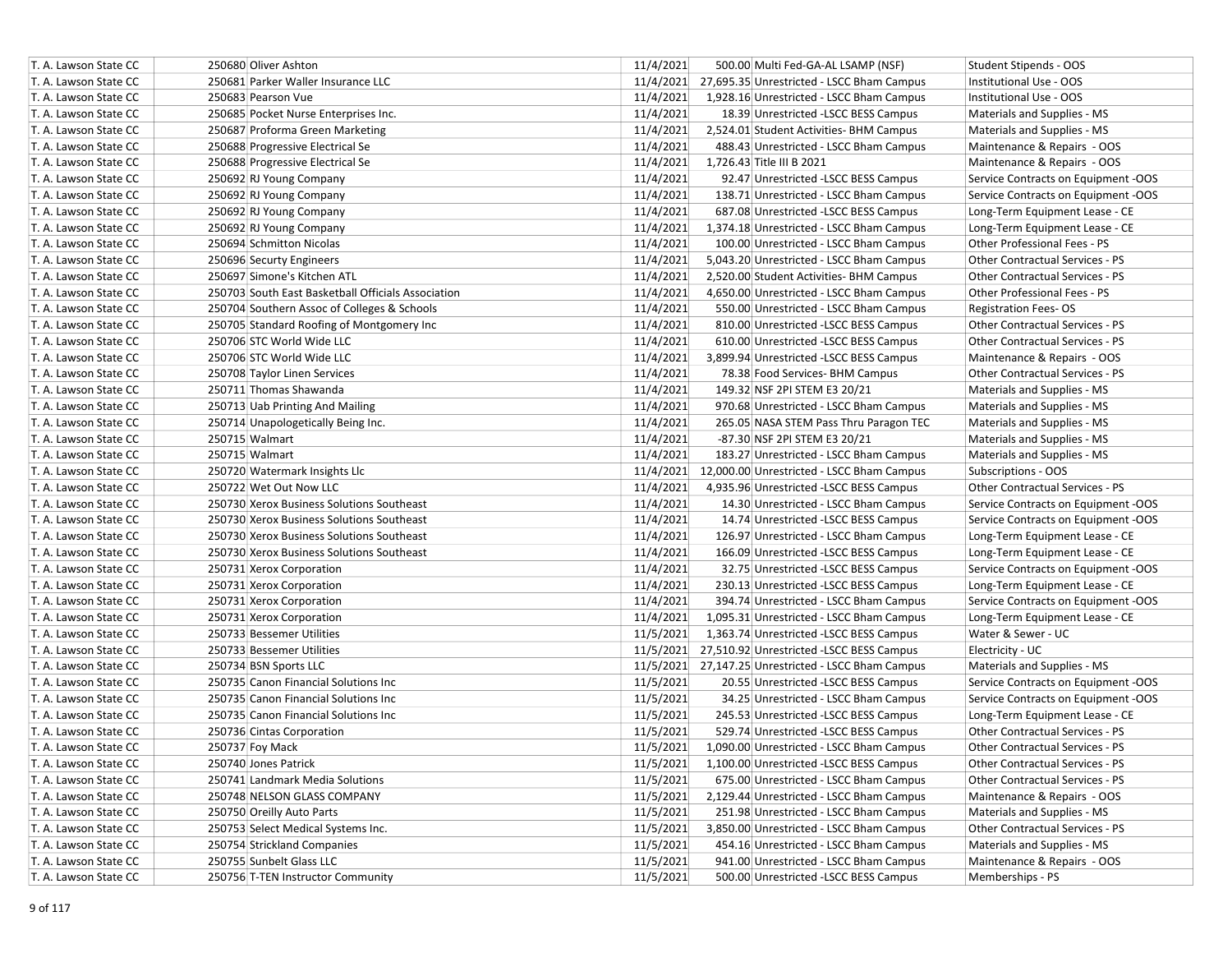| T. A. Lawson State CC | 250757 Uab Printing And Mailing  | 11/5/2021  | 81.70 Unrestricted - LSCC Bham Campus                  | Materials and Supplies - MS      |
|-----------------------|----------------------------------|------------|--------------------------------------------------------|----------------------------------|
| T. A. Lawson State CC | 250758 Verified Credentials LLC  | 11/5/2021  | 243.60 Unrestricted - LSCC Bham Campus                 | Other Contractual Services - PS  |
| T. A. Lawson State CC | 250768 American Express          | 11/9/2021  | 294.00 CRRSAA - HBCU and Strengthening II              | Materials and Supplies - MS      |
| T. A. Lawson State CC | 250768 American Express          | 11/9/2021  | 2,479.99 CRRSAA - HBCU and Strengthening II            | Equipment - non capitalized - MS |
| T. A. Lawson State CC | 250768 American Express          |            | 11/9/2021 12,225.01 CRRSAA - HBCU and Strengthening II | Other Contractual Services - PS  |
| T. A. Lawson State CC | 250971 Townsend Leterrious       | 11/9/2021  | 175.00 ARC Grant Part 2                                | Student Stipends - OOS           |
| T. A. Lawson State CC | 250974 Travis A. Hulsey Director | 11/9/2021  | -0.33 Athletics- BHM Campus                            | Discounts Earned - SS            |
| T. A. Lawson State CC | 250974 Travis A. Hulsey Director | 11/9/2021  | -0.05 Unrestricted -LSCC BESS Campus                   | Discounts Earned - SS            |
| T. A. Lawson State CC | 250974 Travis A. Hulsey Director | 11/9/2021  | 1.08 Unrestricted -LSCC BESS Campus                    | Sales Tax - AP                   |
| T. A. Lawson State CC | 250974 Travis A. Hulsey Director | 11/9/2021  | 6.54 Athletics- BHM Campus                             | Sales Tax - AP                   |
| T. A. Lawson State CC | 250994 Bailey Jermerra           | 11/12/2021 | 117.00 Unrestricted - LSCC Bham Campus                 | Other - AP                       |
| T. A. Lawson State CC | 250996 Berry LaKiera             | 11/12/2021 | 221.00 Unrestricted - LSCC Bham Campus                 | Other - AP                       |
| T. A. Lawson State CC | 250997 Birchfield Jordyn         | 11/12/2021 | 117.00 Unrestricted - LSCC Bham Campus                 | Other - AP                       |
| T. A. Lawson State CC | 250998 Bizzell Dorothy           | 11/12/2021 | 10.26 Unrestricted - LSCC Bham Campus                  | Other - AP                       |
| T. A. Lawson State CC | 250999 Bouyer Endyia             | 11/12/2021 | 104.00 Unrestricted - LSCC Bham Campus                 | Other - AP                       |
| T. A. Lawson State CC | 251000 Bray Amarie               | 11/12/2021 | 117.00 Unrestricted - LSCC Bham Campus                 | Other - AP                       |
| T. A. Lawson State CC | 251001 Bufford Anthony           | 11/12/2021 | 117.00 Unrestricted - LSCC Bham Campus                 | Other - AP                       |
| T. A. Lawson State CC | 251002 Burkes Jordan             | 11/12/2021 | 117.00 Unrestricted - LSCC Bham Campus                 | Other - AP                       |
| T. A. Lawson State CC | 251003 Caldwell Justice          | 11/12/2021 | 104.00 Unrestricted - LSCC Bham Campus                 | Other - AP                       |
| T. A. Lawson State CC | 251004 Caldwell Roderick         | 11/12/2021 | 104.00 Unrestricted - LSCC Bham Campus                 | Other - AP                       |
| T. A. Lawson State CC | 251005 Carter Camari             | 11/12/2021 | 117.00 Unrestricted - LSCC Bham Campus                 | Other - AP                       |
| T. A. Lawson State CC | 251006 Carter Tyneisha           | 11/12/2021 | 117.00 Unrestricted - LSCC Bham Campus                 | Other - AP                       |
| T. A. Lawson State CC | 251007 Cowans Jaidyn             | 11/12/2021 | 117.00 Unrestricted - LSCC Bham Campus                 | Other - AP                       |
| T. A. Lawson State CC | 251008 Davis Alexandria          | 11/12/2021 | 104.00 Unrestricted - LSCC Bham Campus                 | Other - AP                       |
| T. A. Lawson State CC | 251009 Diallo Hassatou           | 11/12/2021 | 117.00 Unrestricted - LSCC Bham Campus                 | Other - AP                       |
| T. A. Lawson State CC | 251011 Foy Jaimya                | 11/12/2021 | 104.00 Unrestricted - LSCC Bham Campus                 | Other - AP                       |
| T. A. Lawson State CC | 251012 Foy Jermaine              | 11/12/2021 | 117.00 Unrestricted - LSCC Bham Campus                 | Other - AP                       |
| T. A. Lawson State CC | 251013 Francis Josalyn           | 11/12/2021 | 117.00 Unrestricted - LSCC Bham Campus                 | Other - AP                       |
| T. A. Lawson State CC | 251015 George Eyvette            | 11/12/2021 | 234.00 Unrestricted - LSCC Bham Campus                 | Other - AP                       |
| T. A. Lawson State CC | 251016 George Jasmine            | 11/12/2021 | 208.00 Unrestricted - LSCC Bham Campus                 | Other - AP                       |
| T. A. Lawson State CC | 251017 George Scherian           | 11/12/2021 | 247.00 Unrestricted - LSCC Bham Campus                 | Other - AP                       |
| T. A. Lawson State CC | 251018 Hall Maya                 | 11/12/2021 | 104.00 Unrestricted - LSCC Bham Campus                 | Other - AP                       |
| T. A. Lawson State CC | 251019 Harris Jadia              | 11/12/2021 | 117.00 Unrestricted - LSCC Bham Campus                 | Other - AP                       |
| T. A. Lawson State CC | 251020 Harris Kaleb              | 11/12/2021 | 156.00 Unrestricted - LSCC Bham Campus                 | Other - AP                       |
| T. A. Lawson State CC | 251021 Harris Kalynne            | 11/12/2021 | 143.00 Unrestricted - LSCC Bham Campus                 | Other - AP                       |
| T. A. Lawson State CC | 251022 Harris Kiera              | 11/12/2021 | 143.00 Unrestricted - LSCC Bham Campus                 | Other - AP                       |
| T. A. Lawson State CC | 251023 Harris Kieran             | 11/12/2021 | 143.00 Unrestricted - LSCC Bham Campus                 | Other - AP                       |
| T. A. Lawson State CC | 251024 Harris Kobe               | 11/12/2021 | 117.00 Unrestricted - LSCC Bham Campus                 | Other - AP                       |
| T. A. Lawson State CC | 251027 Hicks Niesha              | 11/12/2021 | 104.00 Unrestricted - LSCC Bham Campus                 | Other - AP                       |
| T. A. Lawson State CC | 251028 Hollins Cassandra         | 11/12/2021 | 6.21 Unrestricted - LSCC Bham Campus                   | Other - AP                       |
| T. A. Lawson State CC | 251029 Holmes Kyteria            | 11/12/2021 | 428.00 Unrestricted - LSCC Bham Campus                 | Other - AP                       |
| T. A. Lawson State CC | 251031 James Kasey               | 11/12/2021 | 25.00 Unrestricted - LSCC Bham Campus                  | Other - AP                       |
| T. A. Lawson State CC | 251032 Johnson Efrem             | 11/12/2021 | 117.00 Unrestricted - LSCC Bham Campus                 | Other - AP                       |
| T. A. Lawson State CC | 251033 Johnson Isaiah            | 11/12/2021 | 117.00 Unrestricted - LSCC Bham Campus                 | Other - AP                       |
| T. A. Lawson State CC | 251035 Jones Kristen             | 11/12/2021 | 104.00 Unrestricted - LSCC Bham Campus                 | Other - AP                       |
| T. A. Lawson State CC | 251036 Jones Quincy              | 11/12/2021 | 78.00 Unrestricted - LSCC Bham Campus                  | Other - AP                       |
| T. A. Lawson State CC | 251037 King Kevin                | 11/12/2021 | 78.00 Unrestricted - LSCC Bham Campus                  | Other - AP                       |
| T. A. Lawson State CC | 251038 Lawson State Foundation   | 11/12/2021 | 136.34 Unrestricted - LSCC Bham Campus                 | Other - AP                       |
| T. A. Lawson State CC | 251039 Leonard JaMarius          | 11/12/2021 | 104.00 Unrestricted - LSCC Bham Campus                 | Other - AP                       |
| T. A. Lawson State CC | 251040 Mankowich James           | 11/12/2021 | 75.00 Unrestricted - LSCC Bham Campus                  | Other - AP                       |
| T. A. Lawson State CC | 251041 McCall I'Aisa             | 11/12/2021 | 117.00 Unrestricted - LSCC Bham Campus                 | Other - AP                       |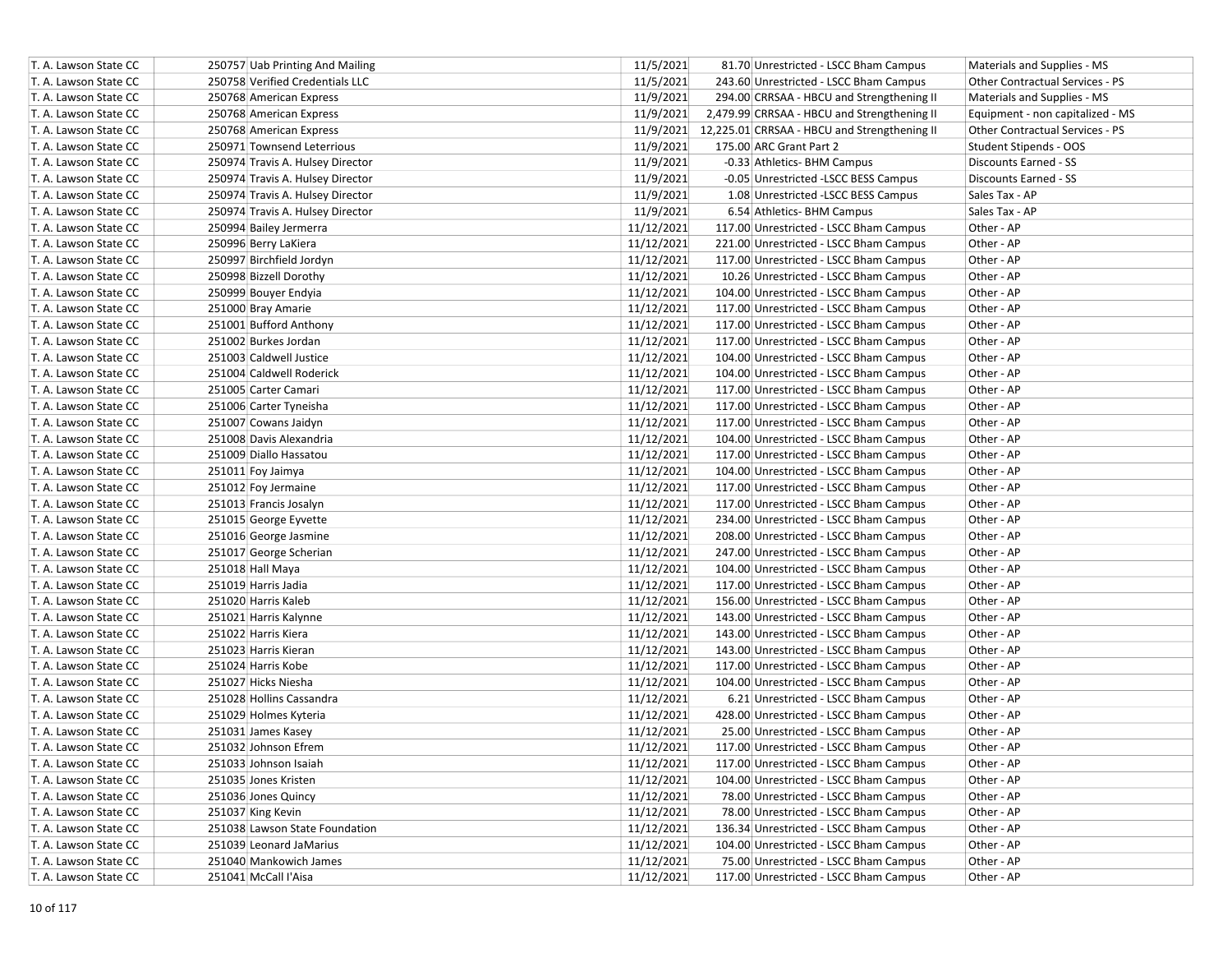| T. A. Lawson State CC | 251042 McCall Tadajah                | 11/12/2021 | 117.00 Unrestricted - LSCC Bham Campus  | Other - AP                          |
|-----------------------|--------------------------------------|------------|-----------------------------------------|-------------------------------------|
| T. A. Lawson State CC | 251043 McKinney Valencia             | 11/12/2021 | 104.00 Unrestricted - LSCC Bham Campus  | Other - AP                          |
| T. A. Lawson State CC | 251046 Murry Antrenae                | 11/12/2021 | 208.00 Unrestricted - LSCC Bham Campus  | Other - AP                          |
| T. A. Lawson State CC | 251047 Murry Ariyana                 | 11/12/2021 | 117.00 Unrestricted - LSCC Bham Campus  | Other - AP                          |
| T. A. Lawson State CC | 251049 Nixon Kedarrius               | 11/12/2021 | 104.00 Unrestricted - LSCC Bham Campus  | Other - AP                          |
| T. A. Lawson State CC | 251051 Palmer Devin                  | 11/12/2021 | 325.00 Unrestricted - LSCC Bham Campus  | Other - AP                          |
| T. A. Lawson State CC | 251054 Rhodes Don                    | 11/12/2021 | 117.00 Unrestricted - LSCC Bham Campus  | Other - AP                          |
| T. A. Lawson State CC | 251055 Robinson April                | 11/12/2021 | 78.00 Unrestricted - LSCC Bham Campus   | Other - AP                          |
| T. A. Lawson State CC | 251056 Rodgers Jamaiah               | 11/12/2021 | 130.00 Unrestricted - LSCC Bham Campus  | Other - AP                          |
| T. A. Lawson State CC | 251057 Rutledge Arkista              | 11/12/2021 | 104.00 Unrestricted - LSCC Bham Campus  | Other - AP                          |
| T. A. Lawson State CC | 251058 Scott Devin                   | 11/12/2021 | 104.00 Unrestricted - LSCC Bham Campus  | Other - AP                          |
| T. A. Lawson State CC | 251061 Smith Peyton                  | 11/12/2021 | 117.00 Unrestricted - LSCC Bham Campus  | Other - AP                          |
| T. A. Lawson State CC | 251062 Spencer Victor                | 11/12/2021 | 10.26 Unrestricted - LSCC Bham Campus   | Other - AP                          |
| T. A. Lawson State CC | 251063 Sutton Dylan                  | 11/12/2021 | 117.00 Unrestricted - LSCC Bham Campus  | Other - AP                          |
| T. A. Lawson State CC | 251064 Swain Katrina                 | 11/12/2021 | 48.23 Unrestricted - LSCC Bham Campus   | Other - AP                          |
| T. A. Lawson State CC | 251066 Tate Makayla                  | 11/12/2021 | 104.00 Unrestricted - LSCC Bham Campus  | Other - AP                          |
| T. A. Lawson State CC | 251068 Ward Imani                    | 11/12/2021 | 52.00 Unrestricted - LSCC Bham Campus   | Other - AP                          |
| T. A. Lawson State CC | 251069 Ware LaKenya                  | 11/12/2021 | 382.00 Unrestricted - LSCC Bham Campus  | Other - AP                          |
| T. A. Lawson State CC | 251071 White Zavier                  | 11/12/2021 | 104.00 Unrestricted - LSCC Bham Campus  | Other - AP                          |
| T. A. Lawson State CC | 251073 Wilson Nancy                  | 11/12/2021 | 13.24 Unrestricted - LSCC Bham Campus   | Other - AP                          |
| T. A. Lawson State CC | 251074 Wilson Tracey                 | 11/12/2021 | 3.65 Unrestricted - LSCC Bham Campus    | Other - AP                          |
| T. A. Lawson State CC | 251075 Wright Jarvis                 | 11/12/2021 | 117.00 Unrestricted - LSCC Bham Campus  | Other - AP                          |
| T. A. Lawson State CC | 251076 Wyatt Ariana                  | 11/12/2021 | 117.00 Unrestricted - LSCC Bham Campus  | Other - AP                          |
| T. A. Lawson State CC | 251077 Yarbrough Amari               | 11/12/2021 | 78.00 Unrestricted - LSCC Bham Campus   | Other - AP                          |
| T. A. Lawson State CC | 251078 AT&T                          | 11/12/2021 | 118.40 Unrestricted - LSCC Bham Campus  | Internet - UC                       |
| T. A. Lawson State CC | 251079 AT&T                          | 11/12/2021 | 395.65 Unrestricted - LSCC Bham Campus  | Landline Phones - UC                |
| T. A. Lawson State CC | 251080 Beavers Makeda                | 11/12/2021 | 91.00 Unrestricted - LSCC Bham Campus   | Other - AP                          |
| T. A. Lawson State CC | 251081 Bessemer Utilities            | 11/12/2021 | 27.87 Unrestricted -LSCC BESS Campus    | Water & Sewer - UC                  |
| T. A. Lawson State CC | 251082 Birmingham Water Works        | 11/12/2021 | 35.31 Unrestricted - LSCC Bham Campus   | Water & Sewer - UC                  |
| T. A. Lawson State CC | 251083 Canon Financial Solutions Inc | 11/12/2021 | 225.82 AE - State Regular               | Service Contracts on Equipment -OOS |
| T. A. Lawson State CC | 251085 Clayton Jo Lynne              | 11/12/2021 | 10.26 Unrestricted - LSCC Bham Campus   | Other - AP                          |
| T. A. Lawson State CC | 251086 Crawford Victoria             | 11/12/2021 | 384.00 Unrestricted - LSCC Bham Campus  | Other - AP                          |
| T. A. Lawson State CC | 251087 DISH DBS Corporation          | 11/12/2021 | 177.06 Unrestricted - LSCC Bham Campus  | Internet - UC                       |
| T. A. Lawson State CC | 251088 Edmond Ma'Kiyah               | 11/12/2021 | 104.00 Unrestricted - LSCC Bham Campus  | Other - AP                          |
| T. A. Lawson State CC | 251089 Elliott Adam                  | 11/12/2021 | 410.72 Unrestricted - LSCC Bham Campus  | Other - AP                          |
| T. A. Lawson State CC | 251090 Elom Christian                | 11/12/2021 | 240.00 CARES Act - College Relief       | Other Contractual Services - PS     |
| T. A. Lawson State CC | 251091 Express Services Inc.         | 11/12/2021 | 536.19 Unrestricted - LSCC Bham Campus  | Other Contractual Services - PS     |
| T. A. Lawson State CC | 251091 Express Services Inc.         | 11/12/2021 | 615.20 CRRSAA - HEERF II Institutional  | Other Contractual Services - PS     |
| T. A. Lawson State CC | 251092 Ferguson Jeremy               | 11/12/2021 | 175.00 ARC Grant Part 2                 | Student Stipends - OOS              |
| T. A. Lawson State CC | 251093 Ferguson Enterprises Inc      | 11/12/2021 | 6,925.88 Unrestricted -LSCC BESS Campus | Materials and Supplies - MS         |
| T. A. Lawson State CC | 251094 Gregory Allan                 | 11/12/2021 | 175.00 ARC Grant Part 2                 | Student Stipends - OOS              |
| T. A. Lawson State CC | 251095 Hodge DiMarcus                | 11/12/2021 | 175.00 ARC Grant Part 2                 | Student Stipends - OOS              |
| T. A. Lawson State CC | 251096 Johnson LaDarrius             | 11/12/2021 | 169.00 Unrestricted - LSCC Bham Campus  | Other - AP                          |
| T. A. Lawson State CC | 251097 Johnson Tylerria              | 11/12/2021 | 400.00 Unrestricted - LSCC Bham Campus  | Other - AP                          |
| T. A. Lawson State CC | 251098 Johnson Tynerria              | 11/12/2021 | 169.00 Unrestricted - LSCC Bham Campus  | Other - AP                          |
| T. A. Lawson State CC | 251099 Johnson Tyron                 | 11/12/2021 | 259.00 Unrestricted - LSCC Bham Campus  | Other - AP                          |
| T. A. Lawson State CC | 251100 Jones Naomi                   | 11/12/2021 | 175.00 ARC Grant Part 2                 | Student Stipends - OOS              |
| T. A. Lawson State CC | 251101 Jones Harris Angela           | 11/12/2021 | 1,200.00 Unrestricted -LSCC BESS Campus | Other Contractual Services - PS     |
| T. A. Lawson State CC | 251102 King Caleb                    | 11/12/2021 | 130.00 Unrestricted - LSCC Bham Campus  | Other - AP                          |
| T. A. Lawson State CC | 251103 King Kelvin                   | 11/12/2021 | 11.50 Unrestricted - LSCC Bham Campus   | Other - AP                          |
| T. A. Lawson State CC | 251104 McGuire Amaurion              | 11/12/2021 | 130.00 Unrestricted - LSCC Bham Campus  | Other - AP                          |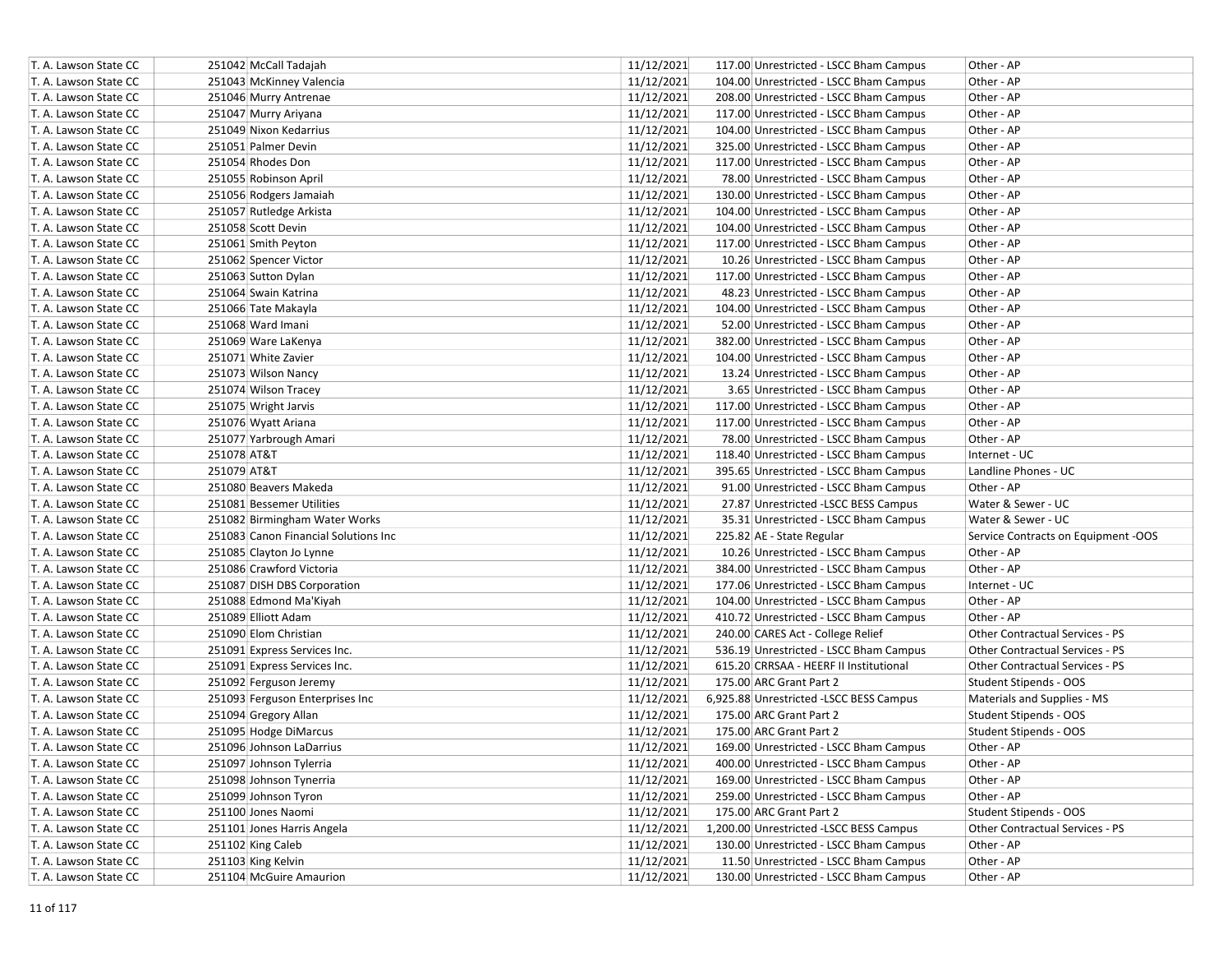| T. A. Lawson State CC | 251105 McGuire Da'Kiria                      | 11/12/2021 | 156.00 Unrestricted - LSCC Bham Campus      | Other - AP                             |
|-----------------------|----------------------------------------------|------------|---------------------------------------------|----------------------------------------|
| T. A. Lawson State CC | 251106 Meeks Environmental Services LLC      | 11/12/2021 | 475.00 Unrestricted -LSCC BESS Campus       | Other Contractual Services - PS        |
| T. A. Lawson State CC | 251107 Mobile Communications America Inc     | 11/12/2021 | 4,096.01 Title III Future                   | Computer Software(non capital) - MS    |
| T. A. Lawson State CC | 251107 Mobile Communications America Inc     | 11/12/2021 | 5,342.15 Title III Future                   | Materials and Supplies - MS            |
| T. A. Lawson State CC | 251107 Mobile Communications America Inc     |            | 11/12/2021 15,864.92 Title III Future       | <b>Other Contractual Services - PS</b> |
| T. A. Lawson State CC | 251107 Mobile Communications America Inc     | 11/12/2021 | 29,027.92 Title III Future                  | Equipment - non capitalized - MS       |
| T. A. Lawson State CC | 251108 Municipal and Commercial Uniforms Inc | 11/12/2021 | 249.75 Unrestricted - LSCC Bham Campus      | Materials and Supplies - MS            |
| T. A. Lawson State CC | 251109 Phelps Raheem                         | 11/12/2021 | 175.00 ARC Grant Part 2                     | Student Stipends - OOS                 |
| T. A. Lawson State CC | 251110 Progressive Image Comm                | 11/12/2021 | 6,450.00 Unrestricted - LSCC Bham Campus    | Advertising & Promotions - OOS         |
| T. A. Lawson State CC | 251111 Republic Services Inc.                | 11/12/2021 | 1,519.01 Unrestricted -LSCC BESS Campus     | Other Contractual Services - PS        |
| T. A. Lawson State CC | 251112 RJ Young Company                      | 11/12/2021 | 104.49 Unrestricted -LSCC BESS Campus       | Service Contracts on Equipment -OOS    |
| T. A. Lawson State CC | 251112 RJ Young Company                      | 11/12/2021 | 156.74 Unrestricted - LSCC Bham Campus      | Service Contracts on Equipment -OOS    |
| T. A. Lawson State CC | 251112 RJ Young Company                      | 11/12/2021 | 776.36 Unrestricted -LSCC BESS Campus       | Long-Term Equipment Lease - CE         |
| T. A. Lawson State CC | 251112 RJ Young Company                      | 11/12/2021 | 1,552.72 Unrestricted - LSCC Bham Campus    | Long-Term Equipment Lease - CE         |
| T. A. Lawson State CC | 251113 Roberson Stetson                      | 11/12/2021 | 175.00 ARC Grant Part 2                     | Student Stipends - OOS                 |
| T. A. Lawson State CC | 251114 Slater Jada                           | 11/12/2021 | 208.00 Unrestricted - LSCC Bham Campus      | Other - AP                             |
| T. A. Lawson State CC | 251115 Smith Erskine                         | 11/12/2021 | 175.00 ARC Grant Part 2                     | Student Stipends - OOS                 |
| T. A. Lawson State CC | 251116 Smith Kaderrious                      | 11/12/2021 | 300.00 ARC Grant Part 2                     | Student Stipends - OOS                 |
| T. A. Lawson State CC | 251117 Southern Assoc of Colleges & Schools  | 11/12/2021 | 275.00 Title III B 2022                     | <b>Registration Fees-OS</b>            |
| T. A. Lawson State CC | 251118 Verizon Wireless                      | 11/12/2021 | 1,118.32 Unrestricted - LSCC Bham Campus    | Internet - UC                          |
| T. A. Lawson State CC | 251119 Ware Kendyl                           | 11/12/2021 | 143.00 Unrestricted - LSCC Bham Campus      | Other - AP                             |
| T. A. Lawson State CC | 251120 Xerox Business Solutions Southeast    | 11/12/2021 | 14.30 Unrestricted - LSCC Bham Campus       | Service Contracts on Equipment -OOS    |
| T. A. Lawson State CC | 251120 Xerox Business Solutions Southeast    | 11/12/2021 | 126.97 Unrestricted - LSCC Bham Campus      | Long-Term Equipment Lease - CE         |
| T. A. Lawson State CC | 251121 Xerox Corporation                     | 11/12/2021 | 316.06 Unrestricted - LSCC Bham Campus      | Service Contracts on Equipment -OOS    |
| T. A. Lawson State CC | 251121 Xerox Corporation                     | 11/12/2021 | 692.09 Unrestricted - LSCC Bham Campus      | Long-Term Equipment Lease - CE         |
| T. A. Lawson State CC | 251122 BSN Sports LLC                        | 11/15/2021 | 10,450.00 Unrestricted - LSCC Bham Campus   | Materials and Supplies - MS            |
| T. A. Lawson State CC | 251123 Cintas Corporation                    | 11/15/2021 | 105.65 Unrestricted -LSCC BESS Campus       | Other Contractual Services - PS        |
| T. A. Lawson State CC | 251123 Cintas Corporation                    | 11/15/2021 | 507.00 R&R BESS Campus-LSCC                 | Other Contractual Services - PS        |
| T. A. Lawson State CC | 251123 Cintas Corporation                    | 11/15/2021 | 771.56 Unrestricted - LSCC Bham Campus      | Other Contractual Services - PS        |
| T. A. Lawson State CC | 251124 Cook's Pest Control                   | 11/15/2021 | 642.00 Unrestricted - LSCC Bham Campus      | Other Contractual Services - PS        |
| T. A. Lawson State CC | 251125 Credentials Holdings LLC              | 11/15/2021 | 179.89 Unrestricted -LSCC BESS Campus       | Other Contractual Services - PS        |
| T. A. Lawson State CC | 251126 Digicert                              | 11/15/2021 | 2,206.40 Title III B 2022                   | Taxes & Licenses - OOS                 |
| T. A. Lawson State CC | 251127 Express Services Inc.                 | 11/15/2021 | 538.30 Unrestricted -LSCC BESS Campus       | Other Contractual Services - PS        |
| T. A. Lawson State CC | 251128 Global Services Inc.                  | 11/15/2021 | 110.00 Unrestricted - LSCC Bham Campus      | Materials and Supplies - MS            |
| T. A. Lawson State CC | 251130 Lawson State Foundation               | 11/15/2021 | 4,000.00 Unrestricted -LSCC BESS Campus     | Short-Term Building Rentals - OOS      |
| T. A. Lawson State CC | 251131 MEDCO School First Aid                | 11/15/2021 | 7.72 Unrestricted - LSCC Bham Campus        | Materials and Supplies - MS            |
| T. A. Lawson State CC | 251132 Moore Coal Company                    | 11/15/2021 | 338.38 Unrestricted -LSCC BESS Campus       | Other Contractual Services - PS        |
| T. A. Lawson State CC | 251133 Office Depot                          | 11/15/2021 | 682.96 Student Support Service-Bhm 20 21    | Materials and Supplies - MS            |
| T. A. Lawson State CC | 251134 Onin Staffing LLC                     | 11/15/2021 | 2,095.68 Unrestricted - LSCC Bham Campus    | Other Contractual Services - PS        |
| T. A. Lawson State CC | 251134 Onin Staffing LLC                     | 11/15/2021 | 2,367.23 Unrestricted -LSCC BESS Campus     | Other Contractual Services - PS        |
| T. A. Lawson State CC | 251135 People Ready                          | 11/15/2021 | 66.12 Unrestricted - LSCC Bham Campus       | Other Contractual Services - PS        |
| T. A. Lawson State CC | 251136 Securty Engineers                     | 11/15/2021 | 4,870.83 Unrestricted - LSCC Bham Campus    | Other Contractual Services - PS        |
| T. A. Lawson State CC | 251137 Spire Alabama Inc.                    | 11/15/2021 | 220.22 Unrestricted -LSCC BESS Campus       | Gas & Heating Fuel - UC                |
| T. A. Lawson State CC | 251138 Stark Exterminators                   | 11/15/2021 | 455.00 Unrestricted - LSCC Bham Campus      | Other Contractual Services - PS        |
| T. A. Lawson State CC | 251140 Strickland Companies                  | 11/15/2021 | 1,584.43 Student Support Service-Bess 21 22 | Materials and Supplies - MS            |
| T. A. Lawson State CC | 251141 Taylor Linen Services                 | 11/15/2021 | 87.27 Food Services- BHM Campus             | Other Contractual Services - PS        |
| T. A. Lawson State CC | 251142 Totalscape Farms                      | 11/15/2021 | 1,370.75 Unrestricted -LSCC BESS Campus     | Materials and Supplies - MS            |
| T. A. Lawson State CC | 251143 Xerox Corporation                     | 11/15/2021 | 24.97 Unrestricted - LSCC Bham Campus       | Service Contracts on Equipment -OOS    |
| T. A. Lawson State CC | 251143 Xerox Corporation                     | 11/15/2021 | 122.53 Unrestricted - LSCC Bham Campus      | Long-Term Equipment Lease - CE         |
| T. A. Lawson State CC | 251144 3D Landscaping                        | 11/16/2021 | 1,500.00 Unrestricted - LSCC Bham Campus    | Other Contractual Services - PS        |
| T. A. Lawson State CC | 251145 ADT Commercial                        | 11/16/2021 | 669.25 R&R BESS Campus-LSCC                 | Other Contractual Services - PS        |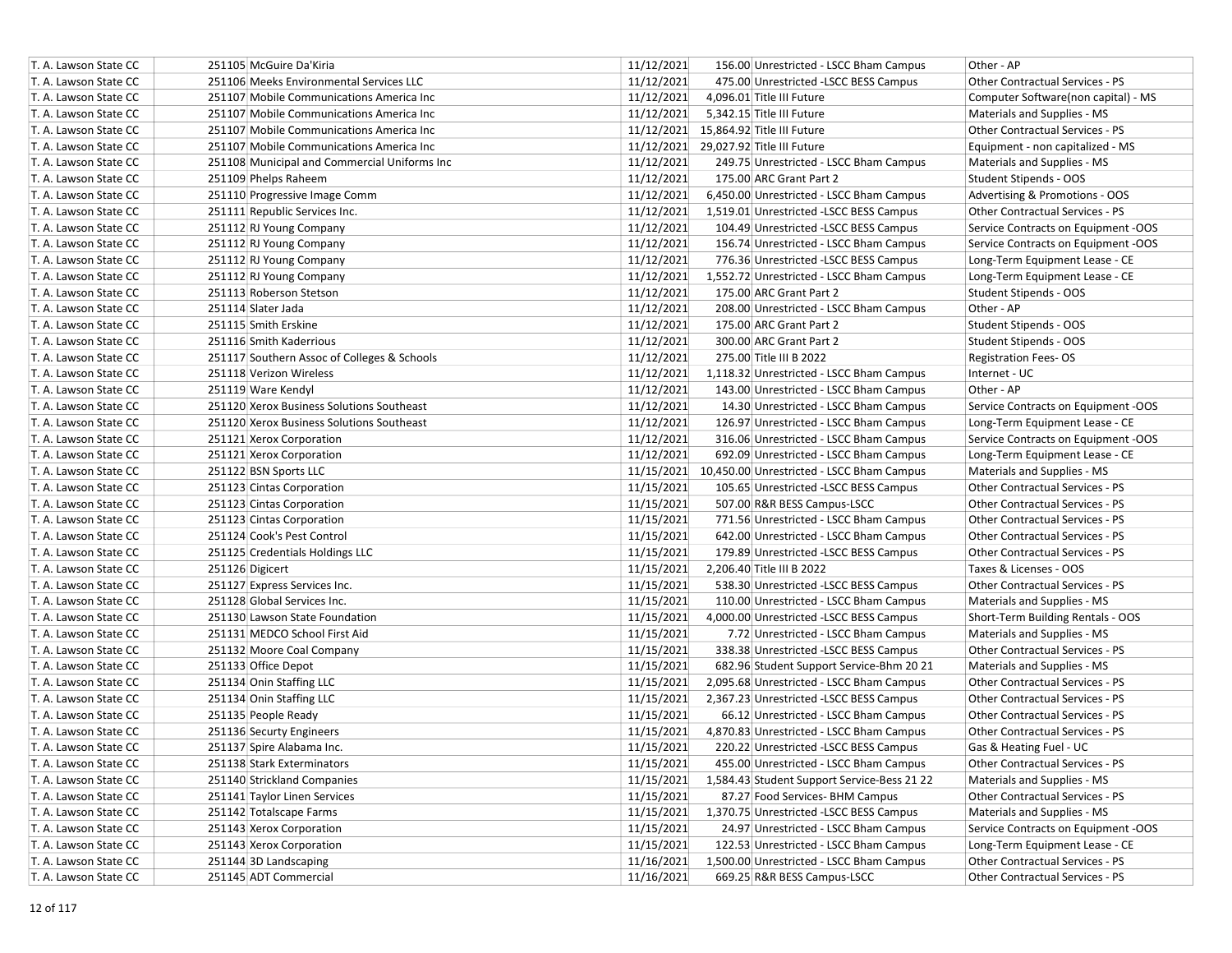| T. A. Lawson State CC                          | 251147 AT&T Long Distance                          | 11/16/2021               | 252.76 Unrestricted - LSCC Bham Campus                                                            | Landline Phones - UC                                      |
|------------------------------------------------|----------------------------------------------------|--------------------------|---------------------------------------------------------------------------------------------------|-----------------------------------------------------------|
| T. A. Lawson State CC                          | 251148 Bessemer Area Chamber Of                    | 11/16/2021               | 30.00 Student Activities- BHM Campus                                                              | Other Contractual Services - PS                           |
| T. A. Lawson State CC                          | 251148 Bessemer Area Chamber Of                    | 11/16/2021               | 5,000.00 Unrestricted -LSCC BESS Campus                                                           | Memberships - PS                                          |
| T. A. Lawson State CC                          | 251149 Blue Eon Solutions                          | 11/16/2021               | 7,500.00 Title III B 2021                                                                         | Computer Software(non capital) - MS                       |
| T. A. Lawson State CC                          | 251150 Canon Solutions America                     | 11/16/2021               | 51.41 Unrestricted - LSCC Bham Campus                                                             | Service Contracts on Equipment -OOS                       |
| T. A. Lawson State CC                          | 251150 Canon Solutions America                     | 11/16/2021               | 90.98 Unrestricted -LSCC BESS Campus                                                              | Service Contracts on Equipment -OOS                       |
| T. A. Lawson State CC                          | 251151 Cintas Corporation                          | 11/16/2021               | 105.65 Unrestricted -LSCC BESS Campus                                                             | Other Contractual Services - PS                           |
| T. A. Lawson State CC                          | 251151 Cintas Corporation                          | 11/16/2021               | 537.16 Unrestricted - LSCC Bham Campus                                                            | Other Contractual Services - PS                           |
| T. A. Lawson State CC                          | 251152 Cook's Pest Control                         | 11/16/2021               | 1,176.00 Unrestricted -LSCC BESS Campus                                                           | Other Contractual Services - PS                           |
| T. A. Lawson State CC                          | 251153 DJO Global Inc.                             | 11/16/2021               | 382.46 Unrestricted - LSCC Bham Campus                                                            | Materials and Supplies - MS                               |
| T. A. Lawson State CC                          | 251154 Ferguson Enterprises Inc                    | 11/16/2021               | 415.03 Unrestricted - LSCC Bham Campus                                                            | Materials and Supplies - MS                               |
| T. A. Lawson State CC                          | 251155 Gourmet Services Inc.                       |                          | 11/16/2021 45,430.00 Food Services- BHM Campus                                                    | Other Contractual Services - PS                           |
| T. A. Lawson State CC                          | 251156 Gurley Cook Agency                          | 11/16/2021               | 78.50 Unrestricted -LSCC BESS Campus                                                              | Materials and Supplies - MS                               |
| T. A. Lawson State CC                          | 251157 Hemphill Services Inc                       | 11/16/2021               | 1,957.69 Unrestricted -LSCC BESS Campus                                                           | Other Contractual Services - PS                           |
| T. A. Lawson State CC                          | 251158 Hoover Met Complex                          | 11/16/2021               | 1,600.00 Unrestricted - LSCC Bham Campus                                                          | Other Contractual Services - PS                           |
| T. A. Lawson State CC                          | 251159 Judge of Probate                            | 11/16/2021               | 42.00 Unrestricted -LSCC BESS Campus                                                              | Materials and Supplies - MS                               |
| T. A. Lawson State CC                          | 251161 Miller Demetrius                            | 11/16/2021               | 280.00 Unrestricted - LSCC Bham Campus                                                            | Other Contractual Services - PS                           |
| T. A. Lawson State CC                          | 251162 Minor Tequilla                              | 11/16/2021               | 140.00 Unrestricted - LSCC Bham Campus                                                            | Other Contractual Services - PS                           |
| T. A. Lawson State CC                          | 251163 Moore 4 Productions                         | 11/16/2021               | 150.00 Unrestricted - LSCC Bham Campus                                                            | <b>Other Contractual Services - PS</b>                    |
| T. A. Lawson State CC                          | 251164 Moore Coal Company                          | 11/16/2021               | 544.90 Unrestricted - LSCC Bham Campus                                                            | Other Contractual Services - PS                           |
| T. A. Lawson State CC                          | 251165 Onin Staffing LLC                           | 11/16/2021               | 1,989.44 Unrestricted - LSCC Bham Campus                                                          | Other Contractual Services - PS                           |
| T. A. Lawson State CC                          | 251165 Onin Staffing LLC                           | 11/16/2021               | 3,242.52 Unrestricted -LSCC BESS Campus                                                           | Other Contractual Services - PS                           |
| T. A. Lawson State CC                          | 251166 Oreilly Auto Parts                          | 11/16/2021               | 175.40 Unrestricted - LSCC Bham Campus                                                            | Materials and Supplies - MS                               |
| T. A. Lawson State CC                          | 251167 RJ Young Company                            | 11/16/2021               | 95.02 Unrestricted - LSCC Bham Campus                                                             | Service Contracts on Equipment -OOS                       |
| T. A. Lawson State CC                          | 251167 RJ Young Company                            | 11/16/2021               | 1,814.63 Unrestricted - LSCC Bham Campus                                                          | Long-Term Equipment Lease - CE                            |
| T. A. Lawson State CC                          | 251168 Shred It Usa Inc.                           | 11/16/2021               | 275.99 Unrestricted - LSCC Bham Campus                                                            | Other Contractual Services - PS                           |
| T. A. Lawson State CC                          | 251168 Shred It Usa Inc.                           | 11/16/2021               | 5,459.52 Unrestricted -LSCC BESS Campus                                                           | Other Contractual Services - PS                           |
| T. A. Lawson State CC                          | 251169 Spire Alabama Inc.                          | 11/16/2021               | 88.05 Unrestricted -LSCC BESS Campus                                                              | Gas & Heating Fuel - UC                                   |
| T. A. Lawson State CC                          | 251170 STC World Wide LLC                          | 11/16/2021               | 980.00 Unrestricted -LSCC BESS Campus                                                             | Other Contractual Services - PS                           |
| T. A. Lawson State CC                          | 251173 Wilson Nancy                                | 11/16/2021               | 165.90 Lumina Foundation Grant                                                                    | Materials and Supplies - MS                               |
| T. A. Lawson State CC                          | 251174 Yancy Jonathan                              | 11/16/2021               | 350.00 Unrestricted - LSCC Bham Campus                                                            | Other Contractual Services - PS                           |
| T. A. Lawson State CC                          | 251176 A to Z Auto Inc.                            | 11/17/2021               | 4,382.24 Unrestricted - LSCC Bham Campus                                                          | Maintenance & Repairs - OOS                               |
| T. A. Lawson State CC                          | 251177 AAPC                                        | 11/17/2021               | 4,000.00 Unrestricted -LSCC BESS Campus                                                           | Materials and Supplies - MS                               |
| T. A. Lawson State CC                          | 251178 Alabama Power Company                       |                          | 11/17/2021 56,039.38 Unrestricted - LSCC Bham Campus                                              | Electricity - UC                                          |
| T. A. Lawson State CC                          | 251179 Bradford Supply Inc.                        | 11/17/2021               | 600.00 Unrestricted -LSCC BESS Campus                                                             | Materials and Supplies - MS                               |
| T. A. Lawson State CC                          |                                                    | 11/17/2021               | 635.39 Unrestricted -LSCC BESS Campus                                                             | Other Contractual Services - PS                           |
|                                                | 251180 Cintas Corporation<br>251181 Crawford Bruce | 11/17/2021               |                                                                                                   |                                                           |
| T. A. Lawson State CC                          |                                                    |                          | 17.33 Unrestricted - LSCC Bham Campus                                                             | Conus (meals) - OS                                        |
| T. A. Lawson State CC<br>T. A. Lawson State CC | 251181 Crawford Bruce<br>251181 Crawford Bruce     | 11/17/2021               | 80.12 Unrestricted - LSCC Bham Campus<br>224.80 Unrestricted - LSCC Bham Campus                   | Other Travel Expenses - OS                                |
| T. A. Lawson State CC                          | 251181 Crawford Bruce                              | 11/17/2021<br>11/17/2021 |                                                                                                   | Lodging - OS<br><b>Commercial Transportation - OS</b>     |
| T. A. Lawson State CC                          | 251182 Ferrellgas                                  | 11/17/2021               | 423.11 Unrestricted - LSCC Bham Campus<br>336.96 Unrestricted -LSCC BESS Campus                   | Other Contractual Services - PS                           |
|                                                | 251183 Harris Lasharron                            | 11/17/2021               |                                                                                                   |                                                           |
| T. A. Lawson State CC<br>T. A. Lawson State CC | 251184 HESI                                        |                          | 354.00 Student Support Service-Bess 21 22<br>11/17/2021 30,936.28 Unrestricted - LSCC Bham Campus | Grants Awards and Prizes - OOS<br>Institutional Use - OOS |
|                                                |                                                    |                          |                                                                                                   |                                                           |
| T. A. Lawson State CC                          | 251185 Holmes Jalen                                | 11/17/2021               | 200.00 Unrestricted - LSCC Bham Campus                                                            | Other Contractual Services - PS                           |
| T. A. Lawson State CC                          | 251186 Jones Gerald                                | 11/17/2021               | 22.00 Unrestricted -LSCC BESS Campus                                                              | Materials and Supplies - MS                               |
| T. A. Lawson State CC                          | 251187 Nebraska Health Care Association            | 11/17/2021               | 635.54 Unrestricted -LSCC BESS Campus                                                             | Materials and Supplies - MS                               |
| T. A. Lawson State CC                          | 251188 Pearson Vue                                 | 11/17/2021               | 960.00 Unrestricted -LSCC BESS Campus                                                             | Materials and Supplies - MS                               |
| T. A. Lawson State CC                          | 251189 People Ready                                | 11/17/2021               | 231.42 Unrestricted -LSCC BESS Campus                                                             | Other Contractual Services - PS                           |
| T. A. Lawson State CC                          | 251190 Pitney Bowes Credit Corp.                   | 11/17/2021               | 322.97 Unrestricted -LSCC BESS Campus                                                             | Materials and Supplies - MS                               |
| T. A. Lawson State CC                          | 251191 ProctorU Inc.                               | 11/17/2021               | 2,140.75 Unrestricted - LSCC Bham Campus                                                          | Institutional Use - OOS                                   |
| T. A. Lawson State CC                          | 251192 Progressive Electrical Se                   | 11/17/2021               | 2,269.73 Title III B 2020                                                                         | Maintenance & Repairs - OOS                               |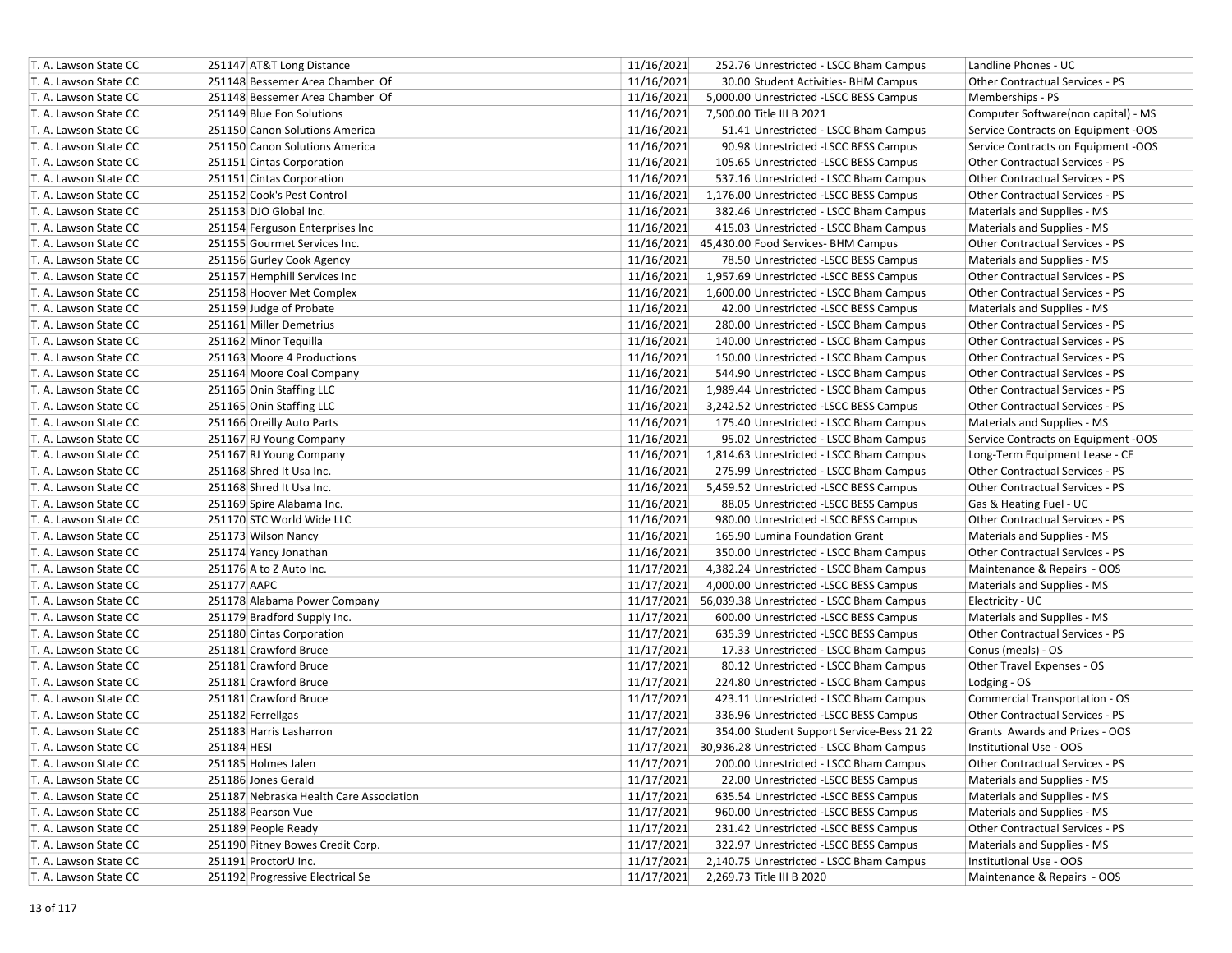| T. A. Lawson State CC | 251193 Sam's Club                                                | 11/17/2021 | 95.16 Unrestricted -LSCC BESS Campus      | Materials and Supplies - MS            |
|-----------------------|------------------------------------------------------------------|------------|-------------------------------------------|----------------------------------------|
| T. A. Lawson State CC | 251193 Sam's Club                                                | 11/17/2021 | 96.28 Student Activities- BHM Campus      | Materials and Supplies - MS            |
| T. A. Lawson State CC | 251193 Sam's Club                                                | 11/17/2021 | 248.78 Unrestricted - LSCC Bham Campus    | Materials and Supplies - MS            |
| T. A. Lawson State CC | 251194 Sam's Club                                                | 11/17/2021 | 233.13 Student Activities- BHM Campus     | Materials and Supplies - MS            |
| T. A. Lawson State CC | 251195 Spire Alabama Inc.                                        | 11/17/2021 | 3,014.69 Unrestricted - LSCC Bham Campus  | Gas & Heating Fuel - UC                |
| T. A. Lawson State CC | 251196 State of Alabama                                          | 11/17/2021 | 1,100.00 Unrestricted - LSCC Bham Campus  | Maintenance & Repairs - OOS            |
| T. A. Lawson State CC | 251197 STC World Wide LLC                                        | 11/17/2021 | 345.00 Title III B 2021                   | Maintenance & Repairs - OOS            |
| T. A. Lawson State CC | 251197 STC World Wide LLC                                        | 11/17/2021 | 751.72 Unrestricted - LSCC Bham Campus    | Maintenance & Repairs - OOS            |
| T. A. Lawson State CC | 251198 W W Grainger Inc                                          | 11/17/2021 | 1,204.18 Unrestricted -LSCC BESS Campus   | Materials and Supplies - MS            |
| T. A. Lawson State CC | 251199 Wet Out Now LLC                                           | 11/17/2021 | 3,410.00 R&R BHM Campus -LSCC             | Maintenance & Repairs - OOS            |
| T. A. Lawson State CC | 251200 Xerox Corporation                                         | 11/17/2021 | 38.44 Unrestricted - LSCC Bham Campus     | Service Contracts on Equipment -OOS    |
| T. A. Lawson State CC | 251200 Xerox Corporation                                         | 11/17/2021 | 275.65 Unrestricted - LSCC Bham Campus    | Long-Term Equipment Lease - CE         |
| T. A. Lawson State CC | 251201 ACT Inc                                                   | 11/19/2021 | 1,837.50 ARC Grant Part 2                 | Grants Awards and Prizes - OOS         |
| T. A. Lawson State CC | 251202 Anthony Cynthia                                           | 11/19/2021 | 99.68 Unrestricted - LSCC Bham Campus     | Mileage - IS                           |
| T. A. Lawson State CC | 251203 Cengage Learning Inc./Education to Go                     | 11/19/2021 | 2,429.53 Title III B 2022                 | Subscriptions - OOS                    |
| T. A. Lawson State CC | 251204 Cintas Corporation                                        | 11/19/2021 | 529.74 Unrestricted -LSCC BESS Campus     | Other Contractual Services - PS        |
| T. A. Lawson State CC | 251205 City Of Birmingham                                        | 11/19/2021 | -0.02 Athletics- BHM Campus               | <b>Discounts Earned - SS</b>           |
| T. A. Lawson State CC | 251205 City Of Birmingham                                        | 11/19/2021 | 3.27 Athletics- BHM Campus                | Sales Tax - AP                         |
| T. A. Lawson State CC | 251206 EBSCO Industries Inc                                      | 11/19/2021 | 7,184.00 Title III B 2022                 | Subscriptions - OOS                    |
| T. A. Lawson State CC | 251207 Elom Christian                                            | 11/19/2021 | 300.00 CARES Act - College Relief         | Other Contractual Services - PS        |
| T. A. Lawson State CC | 251208 Express Services Inc.                                     | 11/19/2021 | 407.57 Unrestricted -LSCC BESS Campus     | Other Contractual Services - PS        |
| T. A. Lawson State CC | 251208 Express Services Inc.                                     | 11/19/2021 | 492.16 CRRSAA - HEERF II Institutional    | Other Contractual Services - PS        |
| T. A. Lawson State CC | 251209 Hemphill Services Inc                                     | 11/19/2021 | 2,470.16 Unrestricted - LSCC Bham Campus  | Maintenance & Repairs - OOS            |
| T. A. Lawson State CC | 251210 Pep Boys Remittance Dept                                  | 11/19/2021 | 368.12 Unrestricted - LSCC Bham Campus    | Maintenance & Repairs - OOS            |
| T. A. Lawson State CC | 251211 Progressive Electrical Se                                 | 11/19/2021 | 200.00 Unrestricted -LSCC BESS Campus     | Other Contractual Services - PS        |
| T. A. Lawson State CC | 251212 R&B Transportation                                        | 11/19/2021 | 2,500.00 Unrestricted - LSCC Bham Campus  | <b>Other Contractual Services - PS</b> |
| T. A. Lawson State CC | 251213 Taylor Linen Services                                     | 11/19/2021 | 78.38 Food Services- BHM Campus           | Other Contractual Services - PS        |
| T. A. Lawson State CC | 251214 TK Elevator Corporation                                   | 11/19/2021 | 561.12 Unrestricted - LSCC Bham Campus    | Maintenance & Repairs - OOS            |
| T. A. Lawson State CC | 251215 Travis A. Hulsey Director                                 | 11/19/2021 | 1.64 Athletics- BHM Campus                | Sales Tax - AP                         |
| T. A. Lawson State CC | 251216 WEX Inc                                                   | 11/19/2021 | 1,110.53 Unrestricted - LSCC Bham Campus  | Gasoline & Oil - Motor Veh - OOS       |
| T. A. Lawson State CC | 251218 Xerox Business Solutions Southeast                        | 11/19/2021 | 14.87 Unrestricted -LSCC BESS Campus      | Service Contracts on Equipment -OOS    |
| T. A. Lawson State CC | 251218 Xerox Business Solutions Southeast                        | 11/19/2021 | 167.63 Unrestricted -LSCC BESS Campus     | Long-Term Equipment Lease - CE         |
| T. A. Lawson State CC | 251219 AAEOPP                                                    | 11/19/2021 | 380.00 Student Support Service-Bhm 21 22  | Memberships - PS                       |
| T. A. Lawson State CC | 251219 AAEOPP                                                    | 11/19/2021 | 500.00 Student Support Service-Bess 21 22 | Memberships - PS                       |
| T. A. Lawson State CC | 251220 AT&T                                                      | 11/19/2021 | 2,039.18 Unrestricted - LSCC Bham Campus  | Landline Phones - UC                   |
| T. A. Lawson State CC | 251221 DISH DBS Corporation                                      | 11/19/2021 | 149.12 Unrestricted - LSCC Bham Campus    | Cable - UC                             |
| T. A. Lawson State CC | 251222 Jackson Robert                                            | 11/19/2021 | 89.15 Vocational Ed/CTE                   | <b>Registration Fees-IS</b>            |
| T. A. Lawson State CC | 251222 Jackson Robert                                            | 11/19/2021 | 214.77 Vocational Ed/CTE                  | Overnight (non tax per diem)- IS       |
| T. A. Lawson State CC | 251222 Jackson Robert                                            | 11/19/2021 | 600.58 Vocational Ed/CTE                  | Lodging - IS                           |
| T. A. Lawson State CC | 251223 Jackson Control Co. Inc.                                  | 11/19/2021 | 2,777.07 Unrestricted - LSCC Bham Campus  | Materials and Supplies - MS            |
| T. A. Lawson State CC | 251224 Securty Engineers                                         | 11/19/2021 | 4,925.00 Unrestricted - LSCC Bham Campus  | Other Contractual Services - PS        |
| T. A. Lawson State CC | 251225 Southeastern Assoc. of Edu. Opportunity Program Personnel | 11/19/2021 | 150.00 Student Support Service-Bess 21 22 | Memberships - PS                       |
| T. A. Lawson State CC | 251226 Southeastern Assoc. of Edu. Opportunity Program Personnel | 11/19/2021 | 150.00 Student Support Service-Bhm 21 22  | Memberships - PS                       |
| T. A. Lawson State CC | 251227 Tecta America Southeast LLC                               | 11/19/2021 | 2,778.33 Title III B 2021                 | Maintenance & Repairs - OOS            |
| T. A. Lawson State CC | 251228 Uab Printing And Mailing                                  | 11/19/2021 | 152.94 Student Support Service-Bhm 20 21  | Materials and Supplies - MS            |
| T. A. Lawson State CC | 251229 BSN Sports LLC                                            | 11/23/2021 | 719.38 Unrestricted - LSCC Bham Campus    | Materials and Supplies - MS            |
| T. A. Lawson State CC | 251230 Canon Financial Solutions Inc                             | 11/23/2021 | 12.26 Unrestricted -LSCC BESS Campus      | Service Contracts on Equipment -OOS    |
| T. A. Lawson State CC | 251230 Canon Financial Solutions Inc                             | 11/23/2021 | 20.44 Unrestricted - LSCC Bham Campus     | Service Contracts on Equipment -OOS    |
| T. A. Lawson State CC | 251230 Canon Financial Solutions Inc                             | 11/23/2021 | 225.82 AE - State Regular                 | Service Contracts on Equipment -OOS    |
| T. A. Lawson State CC | 251230 Canon Financial Solutions Inc                             | 11/23/2021 | 458.42 Unrestricted -LSCC BESS Campus     | Long-Term Equipment Lease - CE         |
| T. A. Lawson State CC | 251230 Canon Financial Solutions Inc                             | 11/23/2021 | 997.58 Unrestricted - LSCC Bham Campus    | Long-Term Equipment Lease - CE         |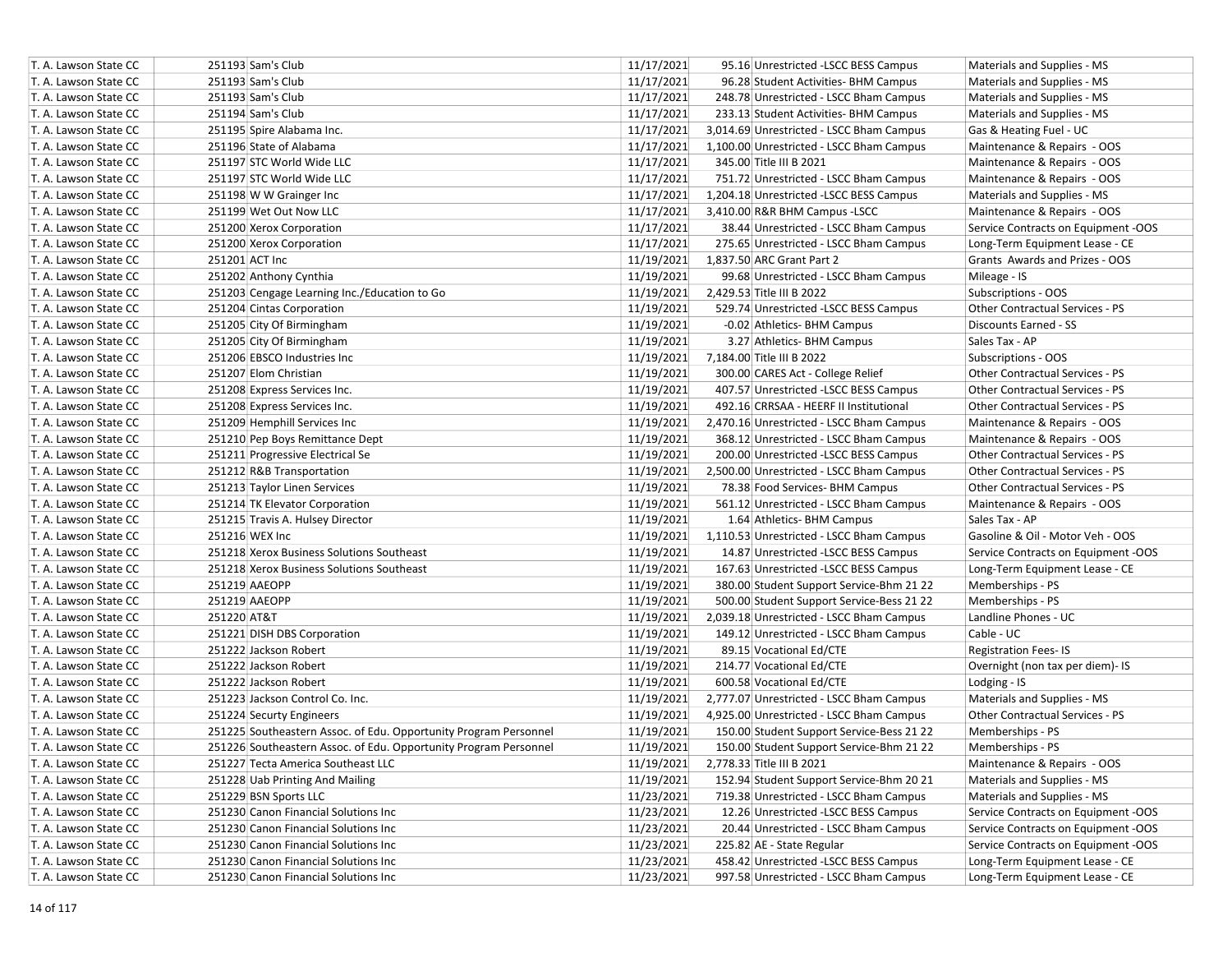| T. A. Lawson State CC | 251231 Cintas Corporation                       | 11/23/2021<br>105.65 Unrestricted -LSCC BESS Campus<br>Other Contractual Services - PS          |  |
|-----------------------|-------------------------------------------------|-------------------------------------------------------------------------------------------------|--|
| T. A. Lawson State CC | 251231 Cintas Corporation                       | 11/23/2021<br>483.78 Unrestricted - LSCC Bham Campus<br><b>Other Contractual Services - PS</b>  |  |
| T. A. Lawson State CC | 251232 Coston General Contractors Inc.          | 11/23/2021<br>41,528.88 Title III B 2021<br><b>Other Contractual Services - PS</b>              |  |
| T. A. Lawson State CC | 251233 Debrow Donald                            | 11/23/2021<br>1,750.00 Student Activities- BHM Campus<br><b>Other Contractual Services - PS</b> |  |
| T. A. Lawson State CC | 251234 Fagnes Billy                             | 11/23/2021<br>700.00 Title III B 2021<br>Maintenance & Repairs - OOS                            |  |
| T. A. Lawson State CC | 251235 Hemphill Services Inc                    | 11/23/2021<br>Other Contractual Services - PS<br>655.00 Unrestricted - LSCC Bham Campus         |  |
| T. A. Lawson State CC | 251235 Hemphill Services Inc                    | 11/23/2021<br>4,220.00 CRRSAA - HEERF II Institutional<br>Maintenance & Repairs - OOS           |  |
| T. A. Lawson State CC | 251235 Hemphill Services Inc                    | 11/23/2021 14,083.70 Unrestricted -LSCC BESS Campus<br>Maintenance & Repairs - OOS              |  |
| T. A. Lawson State CC | 251236 Insurance Office of America              | 11/23/2021<br>28,385.79 Unrestricted - LSCC Bham Campus<br>Insurance and Bonding - PS           |  |
| T. A. Lawson State CC | 251237 Landmark Media Solutions                 | 11/23/2021<br>2,587.50 Unrestricted -LSCC BESS Campus<br>Other Contractual Services - PS        |  |
| T. A. Lawson State CC | 251238 NELSON GLASS COMPANY                     | 11/23/2021<br>Other Contractual Services - PS<br>330.00 Unrestricted -LSCC BESS Campus          |  |
| T. A. Lawson State CC | 251239 ProctorU Inc.                            | 11/23/2021<br>Institutional Use - OOS<br>16,480.25 Unrestricted - LSCC Bham Campus              |  |
| T. A. Lawson State CC | 251240 Progressive Electrical Se                | 11/23/2021<br>3,187.08 Unrestricted -LSCC BESS Campus<br><b>Other Contractual Services - PS</b> |  |
| T. A. Lawson State CC | 251241 Purchase Power                           | 11/23/2021<br>Long-Term Equipment Lease - CE<br>2,000.00 Unrestricted - LSCC Bham Campus        |  |
| T. A. Lawson State CC | 251242 Regions Bank                             | 11/23/2021<br>2,071.88 Bond 2012<br>Bonds - Interest Payments - CE                              |  |
| T. A. Lawson State CC | 251242 Regions Bank                             | 11/23/2021<br>40,000.00 Bond 2012<br>Bonds - Principal Payments - CE                            |  |
| T. A. Lawson State CC | 251243 Rehab Associates LLS                     | 11/23/2021<br>2,600.00 Unrestricted - LSCC Bham Campus<br>Other Contractual Services - PS       |  |
| T. A. Lawson State CC | 251244 Republic Services Inc.                   | 11/23/2021<br>383.97 Unrestricted - LSCC Bham Campus<br><b>Other Contractual Services - PS</b>  |  |
| T. A. Lawson State CC | 251245 Sandy's Flowers                          | 11/23/2021<br>117.15 Dep Liab - Amenities Club<br>Deposits Held for Others - Agency             |  |
| T. A. Lawson State CC | 251246 Securty Engineers                        | 11/23/2021<br>4,885.60 Unrestricted - LSCC Bham Campus<br>Other Contractual Services - PS       |  |
| T. A. Lawson State CC | 251247 Smith Andria                             | 11/23/2021<br>Other Contractual Services - PS<br>750.00 Student Activities- BHM Campus          |  |
| T. A. Lawson State CC | 251248 Sorenson Community Interpreting Services | 11/23/2021<br>1,576.68 Unrestricted -LSCC BESS Campus<br>Other Contractual Services - PS        |  |
| T. A. Lawson State CC | 251249 United Laboratories                      | 11/23/2021<br>3,562.90 CRRSAA - HEERF II Institutional<br>Materials and Supplies - MS           |  |
| T. A. Lawson State CC | 251250 Whitlow Jean                             | 11/23/2021<br>2,000.00 NSF 2PI STEM E3 20/21<br><b>Other Contractual Services - PS</b>          |  |
| T. A. Lawson State CC | 251251 3D Landscaping                           | 11/24/2021<br>850.00 Unrestricted - LSCC Bham Campus<br><b>Other Contractual Services - PS</b>  |  |
| T. A. Lawson State CC | 251255 AT&T                                     | 11/24/2021<br>Cable - UC<br>474.04 Unrestricted - LSCC Bham Campus                              |  |
| T. A. Lawson State CC | 251258 Birmingham Water Works                   | 11/24/2021<br>Water & Sewer - UC<br>21,259.54 Unrestricted - LSCC Bham Campus                   |  |
| T. A. Lawson State CC | 251259 Building Specialties Co                  | 11/24/2021<br>Maintenance & Repairs - OOS<br>1,000.55 Title III B 2021                          |  |
| T. A. Lawson State CC | 251262 DirectTV                                 | 11/24/2021<br>143.99 Unrestricted - LSCC Bham Campus<br>Internet - UC                           |  |
| T. A. Lawson State CC | 251262 DirectTV                                 | 11/24/2021<br>Cable - UC<br>211.98 Unrestricted - LSCC Bham Campus                              |  |
| T. A. Lawson State CC | 251264 Express Services Inc.                    | 11/24/2021<br>Other Contractual Services - PS<br>615.20 CRRSAA - HEERF II Institutional         |  |
| T. A. Lawson State CC | 251274 Level 3 Communications                   | 11/24/2021<br>3,304.24 Unrestricted - LSCC Bham Campus<br>Internet - UC                         |  |
| T. A. Lawson State CC | 251277 Mayer Electric Supply Co Inc             | 11/24/2021<br>1,482.05 Unrestricted - LSCC Bham Campus<br>Materials and Supplies - MS           |  |
| T. A. Lawson State CC | 251280 MEDCO School First Aid                   | 11/24/2021<br>9.11 Unrestricted - LSCC Bham Campus<br>Materials and Supplies - MS               |  |
| T. A. Lawson State CC | 251283 Municipal and Commercial Uniforms Inc    | 11/24/2021<br>189.80 Unrestricted - LSCC Bham Campus<br>Materials and Supplies - MS             |  |
| T. A. Lawson State CC | 251285 Onin Staffing LLC                        | 11/24/2021<br>Other Contractual Services - PS<br>1,786.97 Unrestricted - LSCC Bham Campus       |  |
| T. A. Lawson State CC | 251285 Onin Staffing LLC                        | 11/24/2021<br>Other Contractual Services - PS<br>1,944.15 Unrestricted -LSCC BESS Campus        |  |
| T. A. Lawson State CC | 251297 Spire Alabama Inc.                       | 11/24/2021<br>294.70 Unrestricted - LSCC Bham Campus<br>Gas & Heating Fuel - UC                 |  |
| T. A. Lawson State CC | 251298 Standard Roofing of Montgomery Inc       | 11/24/2021 23,800.00 Title III B 2020<br>Other Contractual Services - PS                        |  |
| T. A. Lawson State CC | 251301 Taylor Linen Services                    | 11/24/2021<br>Other Contractual Services - PS<br>81.04 Food Services- BHM Campus                |  |
| T. A. Lawson State CC | 251310 Acevedo Florentino                       | 11/30/2021<br>1,000.00 Unrestricted - LSCC Bham Campus<br>Other - AP                            |  |
| T. A. Lawson State CC | 251314 Averhart Aeriel                          | 11/30/2021<br>Other - AP<br>160.00 Unrestricted - LSCC Bham Campus                              |  |
| T. A. Lawson State CC | 251315 Awad Ahmad                               | 11/30/2021<br>Other - AP<br>235.00 Unrestricted - LSCC Bham Campus                              |  |
| T. A. Lawson State CC | 251317 Bryant Kalyn                             | 11/30/2021<br>Other - AP<br>70.20 Unrestricted - LSCC Bham Campus                               |  |
| T. A. Lawson State CC | 251318 Burt Quiyana                             | 11/30/2021<br>119.58 Unrestricted - LSCC Bham Campus<br>Other - AP                              |  |
| T. A. Lawson State CC | 251319 Carson Myiah                             | 11/30/2021<br>158.00 Unrestricted - LSCC Bham Campus<br>Other - AP                              |  |
| T. A. Lawson State CC | 251320 Chatmon-fewell Corey                     | 11/30/2021<br>578.28 Unrestricted - LSCC Bham Campus<br>Other - AP                              |  |
| T. A. Lawson State CC | 251322 Daniels Junathean                        | 11/30/2021<br>507.00 Unrestricted - LSCC Bham Campus<br>Other - AP                              |  |
| T. A. Lawson State CC | 251323 Diallo Safiatou                          | 11/30/2021<br>775.00 Unrestricted - LSCC Bham Campus<br>Other - AP                              |  |
| T. A. Lawson State CC | 251324 Evans Cherrelle                          | 11/30/2021<br>775.00 Unrestricted - LSCC Bham Campus<br>Other - AP                              |  |
| T. A. Lawson State CC | 251325 Evans Lauryn                             | 11/30/2021<br>242.00 Unrestricted - LSCC Bham Campus<br>Other - AP                              |  |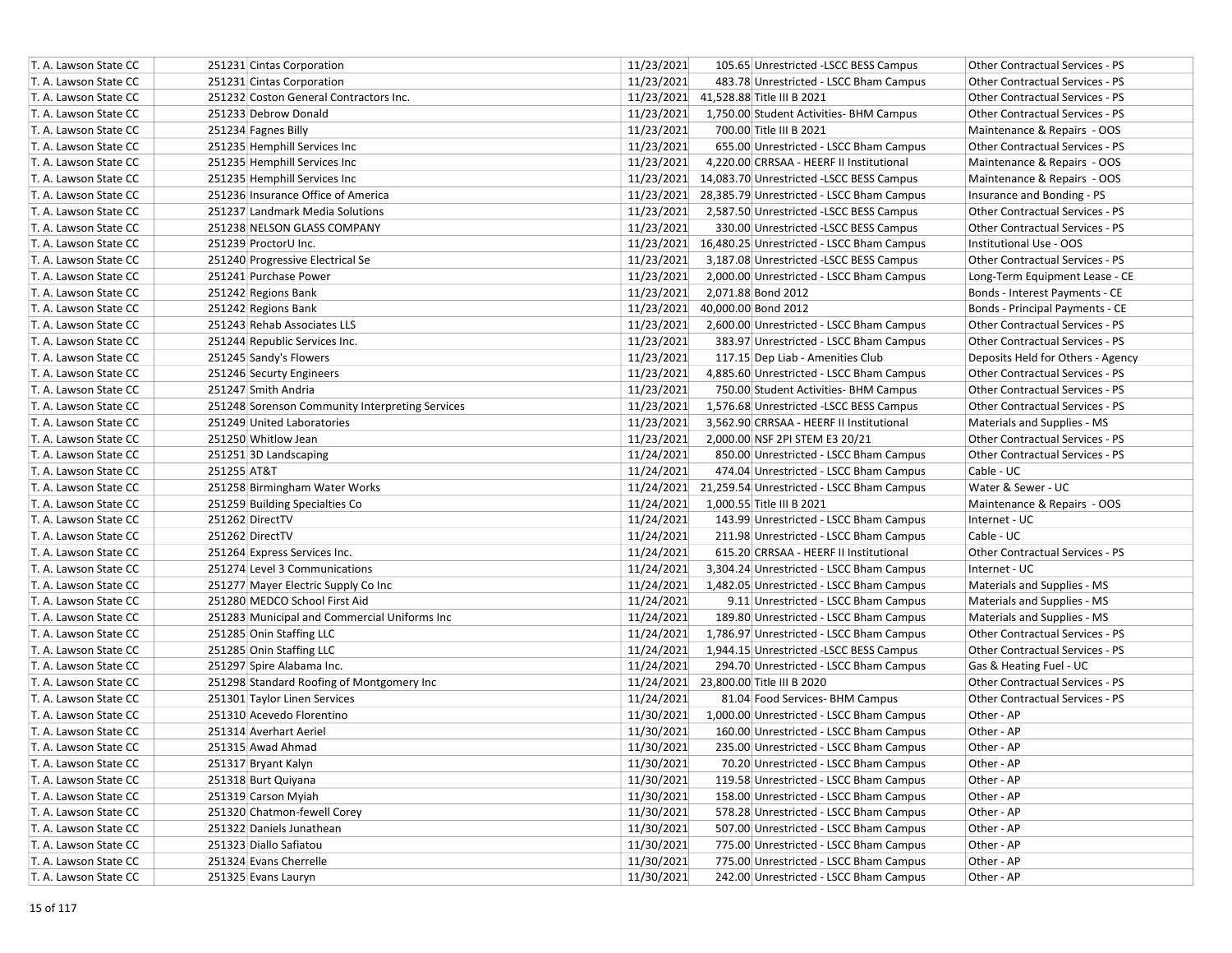| T. A. Lawson State CC | 251326 Foman K'Terese        | 11/30/2021 | 383.00 Unrestricted - LSCC Bham Campus           | Other - AP                      |
|-----------------------|------------------------------|------------|--------------------------------------------------|---------------------------------|
| T. A. Lawson State CC | 251327 Geeter Regina         | 11/30/2021 | 12.78 Unrestricted - LSCC Bham Campus            | Other - AP                      |
| T. A. Lawson State CC | 251329 Harrell Toni          | 11/30/2021 | 125.00 Unrestricted - LSCC Bham Campus           | Other - AP                      |
| T. A. Lawson State CC | 251330 Hendrix Tyeisha       | 11/30/2021 | 57.00 Unrestricted - LSCC Bham Campus            | Other - AP                      |
| T. A. Lawson State CC | 251332 Humphrey Teira        | 11/30/2021 | 133.00 Unrestricted - LSCC Bham Campus           | Other - AP                      |
| T. A. Lawson State CC | 251333 Hyde Corey            | 11/30/2021 | 103.00 Unrestricted - LSCC Bham Campus           | Other - AP                      |
| T. A. Lawson State CC | 251334 Irfan Noman           | 11/30/2021 | 602.18 Unrestricted - LSCC Bham Campus           | Other - AP                      |
| T. A. Lawson State CC | 251336 Jackson Jeffery       | 11/30/2021 | 762.00 Unrestricted - LSCC Bham Campus           | Other - AP                      |
| T. A. Lawson State CC | 251337 Kirk Rayah            | 11/30/2021 | 286.00 Unrestricted - LSCC Bham Campus           | Other - AP                      |
| T. A. Lawson State CC | 251338 Kornegay Kyle         | 11/30/2021 | 667.00 Unrestricted - LSCC Bham Campus           | Other - AP                      |
| T. A. Lawson State CC | 251339 Lagrand Brittni       | 11/30/2021 | 4.32 Unrestricted - LSCC Bham Campus             | Other - AP                      |
| T. A. Lawson State CC | 251341 Lee Jovante           | 11/30/2021 | 51.00 Unrestricted - LSCC Bham Campus            | Other - AP                      |
| T. A. Lawson State CC | 251342 Little Caesar's Pizza | 11/30/2021 | 375.00 Unrestricted - LSCC Bham Campus           | Other - AP                      |
| T. A. Lawson State CC | 251344 Mayes Chaquarius      | 11/30/2021 | 37.50 Unrestricted - LSCC Bham Campus            | Other - AP                      |
| T. A. Lawson State CC | 251347 Gaines Erica          | 11/30/2021 | 114.00 Unrestricted - LSCC Bham Campus           | Other - AP                      |
| T. A. Lawson State CC | 251348 Moore Albert          | 11/30/2021 | 100.00 Unrestricted - LSCC Bham Campus           | Other - AP                      |
| T. A. Lawson State CC | 251349 Onin Staffing LLC     | 11/30/2021 | 420.03 Unrestricted - LSCC Bham Campus           | Other Contractual Services - PS |
| T. A. Lawson State CC | 251350 Payne Thompson        | 11/30/2021 | 196.00 Unrestricted - LSCC Bham Campus           | Other - AP                      |
| T. A. Lawson State CC | 251353 Pineda Hailey         | 11/30/2021 | 3,023.00 Unrestricted - LSCC Bham Campus         | Other - AP                      |
| T. A. Lawson State CC | 251354 Porter Courtney       | 11/30/2021 | 376.00 Unrestricted - LSCC Bham Campus           | Other - AP                      |
| T. A. Lawson State CC | 251357 Regions Bank          |            | 11/30/2021 28,441.91 Bond 2021 Refunding of 2007 | Bonds - Interest Payments - CE  |
| T. A. Lawson State CC | 251358 Sandretto Olivia      | 11/30/2021 | 80.00 Unrestricted - LSCC Bham Campus            | Other - AP                      |
| T. A. Lawson State CC | 251363 Turner John           | 11/30/2021 | 225.00 Unrestricted - LSCC Bham Campus           | Other - AP                      |
| T. A. Lawson State CC | 251367 Williams Sylvia       | 11/30/2021 | 6.65 Unrestricted - LSCC Bham Campus             | Other - AP                      |
| T. A. Lawson State CC | 251368 Willis D'Ericka       | 11/30/2021 | 444.00 Unrestricted - LSCC Bham Campus           | Other - AP                      |
| T. A. Lawson State CC | 251369 Woods FreNando        | 11/30/2021 | 444.00 Unrestricted - LSCC Bham Campus           | Other - AP                      |
| T. A. Lawson State CC | 251370 Young Jordan          | 11/30/2021 | 480.00 Unrestricted - LSCC Bham Campus           | Other - AP                      |
| T. A. Lawson State CC | 251371 Akins Latraveus       | 11/30/2021 | 285.00 Unrestricted - LSCC Bham Campus           | Other - AP                      |
| T. A. Lawson State CC | 251372 Anderson Frank        | 11/30/2021 | 178.00 Unrestricted - LSCC Bham Campus           | Other - AP                      |
| T. A. Lawson State CC | 251374 Archibald Imari       | 11/30/2021 | 113.85 Unrestricted - LSCC Bham Campus           | Other - AP                      |
| T. A. Lawson State CC | 251375 Armer Vadarius        | 11/30/2021 | 344.00 Unrestricted - LSCC Bham Campus           | Other - AP                      |
| T. A. Lawson State CC | 251376 Barnhill Shelby       | 11/30/2021 | 158.00 Unrestricted - LSCC Bham Campus           | Other - AP                      |
| T. A. Lawson State CC | 251377 Berry Moses           | 11/30/2021 | 478.00 Unrestricted - LSCC Bham Campus           | Other - AP                      |
| T. A. Lawson State CC | 251378 Billingsley Kendra    | 11/30/2021 | 476.00 Unrestricted - LSCC Bham Campus           | Other - AP                      |
| T. A. Lawson State CC | 251381 Brackens Dawaun       | 11/30/2021 | 403.31 Unrestricted - LSCC Bham Campus           | Other - AP                      |
| T. A. Lawson State CC | 251383 Brown Kayla           | 11/30/2021 | 775.00 Unrestricted - LSCC Bham Campus           | Other - AP                      |
| T. A. Lawson State CC | 251384 Bryant Kalyn          | 11/30/2021 | 190.20 Unrestricted - LSCC Bham Campus           | Other - AP                      |
| T. A. Lawson State CC | 251387 Carson Akira          | 11/30/2021 | 210.00 Unrestricted - LSCC Bham Campus           | Other - AP                      |
| T. A. Lawson State CC | 251388 Carwell Raphael       | 11/30/2021 | 39.00 Unrestricted - LSCC Bham Campus            | Other - AP                      |
| T. A. Lawson State CC | 251389 Castaneda Manuel      | 11/30/2021 | 740.00 Unrestricted - LSCC Bham Campus           | Other - AP                      |
| T. A. Lawson State CC | 251391 Clayton Ronethia      | 11/30/2021 | 158.00 Unrestricted - LSCC Bham Campus           | Other - AP                      |
| T. A. Lawson State CC | 251392 Coleman-Poole Jasmine | 11/30/2021 | 219.00 Unrestricted - LSCC Bham Campus           | Other - AP                      |
| T. A. Lawson State CC | 251396 Davis Jessica         | 11/30/2021 | 308.00 Unrestricted - LSCC Bham Campus           | Other - AP                      |
| T. A. Lawson State CC | 251402 Ellis Quinnes         | 11/30/2021 | 135.00 Unrestricted - LSCC Bham Campus           | Other - AP                      |
| T. A. Lawson State CC | 251403 Elmore Keaundra       | 11/30/2021 | 23.01 Unrestricted - LSCC Bham Campus            | Other - AP                      |
| T. A. Lawson State CC | 251406 Ford Dejean           | 11/30/2021 | 50.00 Unrestricted - LSCC Bham Campus            | Other - AP                      |
| T. A. Lawson State CC | 251407 Foster Shania         | 11/30/2021 | 130.00 Unrestricted - LSCC Bham Campus           | Other - AP                      |
| T. A. Lawson State CC | 251408 Frazier Vaisaiah      | 11/30/2021 | 1,142.00 Unrestricted - LSCC Bham Campus         | Other - AP                      |
| T. A. Lawson State CC | 251410 Gooden Addie          | 11/30/2021 | 144.01 Unrestricted - LSCC Bham Campus           | Other - AP                      |
| T. A. Lawson State CC | 251411 Grant Anita           | 11/30/2021 | 95.00 Unrestricted - LSCC Bham Campus            | Other - AP                      |
| T. A. Lawson State CC | 251412 Green Chianna         | 11/30/2021 | 89.00 Unrestricted - LSCC Bham Campus            | Other - AP                      |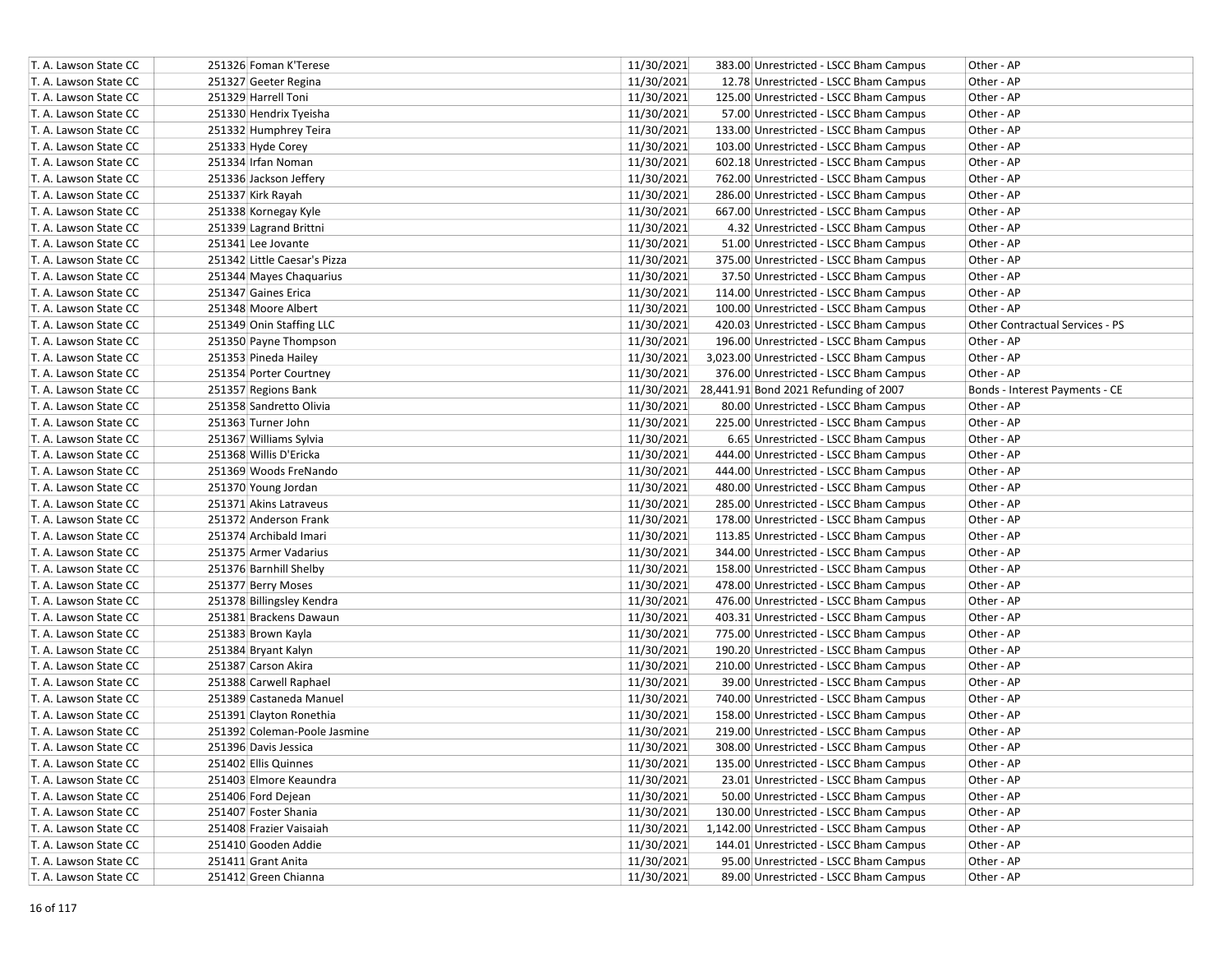| T. A. Lawson State CC | 251414 Hall D'Erica                    | 11/30/2021<br>Other - AP<br>125.00 Unrestricted - LSCC Bham Campus                       |
|-----------------------|----------------------------------------|------------------------------------------------------------------------------------------|
| T. A. Lawson State CC | 251415 Hatter Brittany                 | 11/30/2021<br>3.62 Unrestricted - LSCC Bham Campus<br>Other - AP                         |
| T. A. Lawson State CC | 251416 Hawkins Kyrah                   | 11/30/2021<br>1,524.00 Unrestricted - LSCC Bham Campus<br>Other - AP                     |
| T. A. Lawson State CC | 251418 Hill Jack                       | 11/30/2021<br>523.31 Unrestricted - LSCC Bham Campus<br>Other - AP                       |
| T. A. Lawson State CC | 251420 Horton Katara                   | 11/30/2021<br>510.00 Unrestricted - LSCC Bham Campus<br>Other - AP                       |
| T. A. Lawson State CC | 251421 Hosea Savion                    | 11/30/2021<br>762.00 Unrestricted - LSCC Bham Campus<br>Other - AP                       |
| T. A. Lawson State CC | 251422 Hubbard Francine                | 11/30/2021<br>33.34 Unrestricted - LSCC Bham Campus<br>Other - AP                        |
| T. A. Lawson State CC | 251424 Hunter Gwendolyn                | 11/30/2021<br>8.64 Unrestricted - LSCC Bham Campus<br>Other - AP                         |
| T. A. Lawson State CC | 251425 Ibe Christian                   | 11/30/2021<br>474.00 Unrestricted - LSCC Bham Campus<br>Other - AP                       |
| T. A. Lawson State CC | 251427 Jackson Xavier                  | 11/30/2021<br>285.00 Unrestricted - LSCC Bham Campus<br>Other - AP                       |
| T. A. Lawson State CC | 251430 Johnson Jaray                   | 11/30/2021<br>558.20 Unrestricted - LSCC Bham Campus<br>Other - AP                       |
| T. A. Lawson State CC | 251432 Jones Damoria                   | 11/30/2021<br>1,042.00 Unrestricted - LSCC Bham Campus<br>Other - AP                     |
| T. A. Lawson State CC | 251433 Jones Jaylon                    | 11/30/2021<br>26.00 Unrestricted - LSCC Bham Campus<br>Other - AP                        |
| T. A. Lawson State CC | 251434 Jones Tania                     | 11/30/2021<br>304.00 Unrestricted - LSCC Bham Campus<br>Other - AP                       |
| T. A. Lawson State CC | 251437 Kirk Rayah                      | 11/30/2021<br>288.00 Unrestricted - LSCC Bham Campus<br>Other - AP                       |
| T. A. Lawson State CC | 251442 Lee Zaire                       | 11/30/2021<br>12.58 Unrestricted - LSCC Bham Campus<br>Other - AP                        |
| T. A. Lawson State CC | 251444 Lipscomb Jakyia                 | 11/30/2021<br>453.00 Unrestricted - LSCC Bham Campus<br>Other - AP                       |
| T. A. Lawson State CC | 251445 Little Jason                    | 11/30/2021<br>1,524.00 Unrestricted - LSCC Bham Campus<br>Other - AP                     |
| T. A. Lawson State CC | 251448 Macalou Sadiou                  | 11/30/2021<br>4.40 Unrestricted - LSCC Bham Campus<br>Other - AP                         |
| T. A. Lawson State CC | 251451 May Tamira                      | 11/30/2021<br>80.00 Unrestricted - LSCC Bham Campus<br>Other - AP                        |
| T. A. Lawson State CC | 251455 Mendez Jose                     | 11/30/2021<br>528.00 Unrestricted - LSCC Bham Campus<br>Other - AP                       |
| T. A. Lawson State CC | 251458 Moore Destiny                   | 11/30/2021<br>80.07 Unrestricted - LSCC Bham Campus<br>Other - AP                        |
| T. A. Lawson State CC | 251461 Nores Jorlyn                    | 11/30/2021<br>75.92 Unrestricted - LSCC Bham Campus<br>Other - AP                        |
| T. A. Lawson State CC | 251463 Parker Kristen                  | 11/30/2021<br>462.00 Unrestricted - LSCC Bham Campus<br>Other - AP                       |
| T. A. Lawson State CC | 251467 Pickett Blake                   | 11/30/2021<br>82.00 Unrestricted - LSCC Bham Campus<br>Other - AP                        |
| T. A. Lawson State CC | 251468 Pinkard Amber                   | 11/30/2021<br>474.00 Unrestricted - LSCC Bham Campus<br>Other - AP                       |
| T. A. Lawson State CC | 251471 Price Joshua                    | 11/30/2021<br>132.00 Unrestricted - LSCC Bham Campus<br>Other - AP                       |
| T. A. Lawson State CC | 251472 Pruitt Fernando                 | 11/30/2021<br>474.00 Unrestricted - LSCC Bham Campus<br>Other - AP                       |
| T. A. Lawson State CC | 251473 Pullom Jemanuel                 | 11/30/2021<br>1,500.00 Unrestricted - LSCC Bham Campus<br>Other - AP                     |
| T. A. Lawson State CC | 251474 Rice Brian                      | 11/30/2021<br>174.67 Unrestricted - LSCC Bham Campus<br>Other - AP                       |
| T. A. Lawson State CC | 251477 Sanders Whitnie                 | 11/30/2021<br>344.00 Unrestricted - LSCC Bham Campus<br>Other - AP                       |
| T. A. Lawson State CC | 251478 Schrader Claude                 | 11/30/2021<br>286.00 Unrestricted - LSCC Bham Campus<br>Other - AP                       |
| T. A. Lawson State CC | 251479 Seals Cody                      | 11/30/2021<br>474.00 Unrestricted - LSCC Bham Campus<br>Other - AP                       |
| T. A. Lawson State CC | 251482 Slater Christian                | 11/30/2021<br>146.00 Unrestricted - LSCC Bham Campus<br>Other - AP                       |
| T. A. Lawson State CC | 251483 Small Krishana                  | 11/30/2021<br>538.00 Unrestricted - LSCC Bham Campus<br>Other - AP                       |
| T. A. Lawson State CC | 251484 Smith Alize                     | 11/30/2021<br>217.59 Unrestricted - LSCC Bham Campus<br>Other - AP                       |
| T. A. Lawson State CC | 251487 Snow Ambreya                    | 11/30/2021<br>998.00 Unrestricted - LSCC Bham Campus<br>Other - AP                       |
| T. A. Lawson State CC | 251488 Steele Jajuan                   | 11/30/2021<br>183.32 Unrestricted - LSCC Bham Campus<br>Other - AP                       |
| T. A. Lawson State CC | 251489 Strother-Ellis Yolander         | 11/30/2021<br>156.00 Unrestricted - LSCC Bham Campus<br>Other - AP                       |
| T. A. Lawson State CC | 251491 Termini Adreanna                | 11/30/2021<br>533.00 Unrestricted - LSCC Bham Campus<br>Other - AP                       |
| T. A. Lawson State CC | 251492 Terry Keshaundra                | 11/30/2021<br>100.00 Unrestricted - LSCC Bham Campus<br>Other - AP                       |
| T. A. Lawson State CC | 251493 Thomas Amiya                    | 11/30/2021<br>160.00 Unrestricted - LSCC Bham Campus<br>Other - AP                       |
| T. A. Lawson State CC | 251496 Tolbert Jason                   | 11/30/2021<br>762.00 Unrestricted - LSCC Bham Campus<br>Other - AP                       |
| T. A. Lawson State CC | 251497 Toles Doris                     | 11/30/2021<br>Other - AP<br>184.00 Unrestricted - LSCC Bham Campus                       |
| T. A. Lawson State CC | 251498 Valley Printing Company Inc.    | 11/30/2021<br>357.28 Unrestricted - LSCC Bham Campus<br>Advertising & Promotions - OOS   |
| T. A. Lawson State CC | 251500 Walker Tyleese                  | 11/30/2021<br>120.00 Unrestricted - LSCC Bham Campus<br>Other - AP                       |
| T. A. Lawson State CC | 251502 Washington Carlesha             | 11/30/2021<br>158.00 Unrestricted - LSCC Bham Campus<br>Other - AP                       |
| T. A. Lawson State CC | 251503 White Kene                      | 11/30/2021<br>46.00 Unrestricted - LSCC Bham Campus<br>Other - AP                        |
| T. A. Lawson State CC | 251504 White Raekecia                  | 11/30/2021<br>13.00 Unrestricted - LSCC Bham Campus<br>Other - AP                        |
| T. A. Lawson State CC | 251506 Young Jordan                    | 11/30/2021<br>85.00 Unrestricted - LSCC Bham Campus<br>Other - AP                        |
| T. A. Lawson State CC | 251507 ADT LLC/Protection One Securtiy | 12/2/2021<br>1,723.36 Unrestricted - LSCC Bham Campus<br>Other Contractual Services - PS |
|                       |                                        |                                                                                          |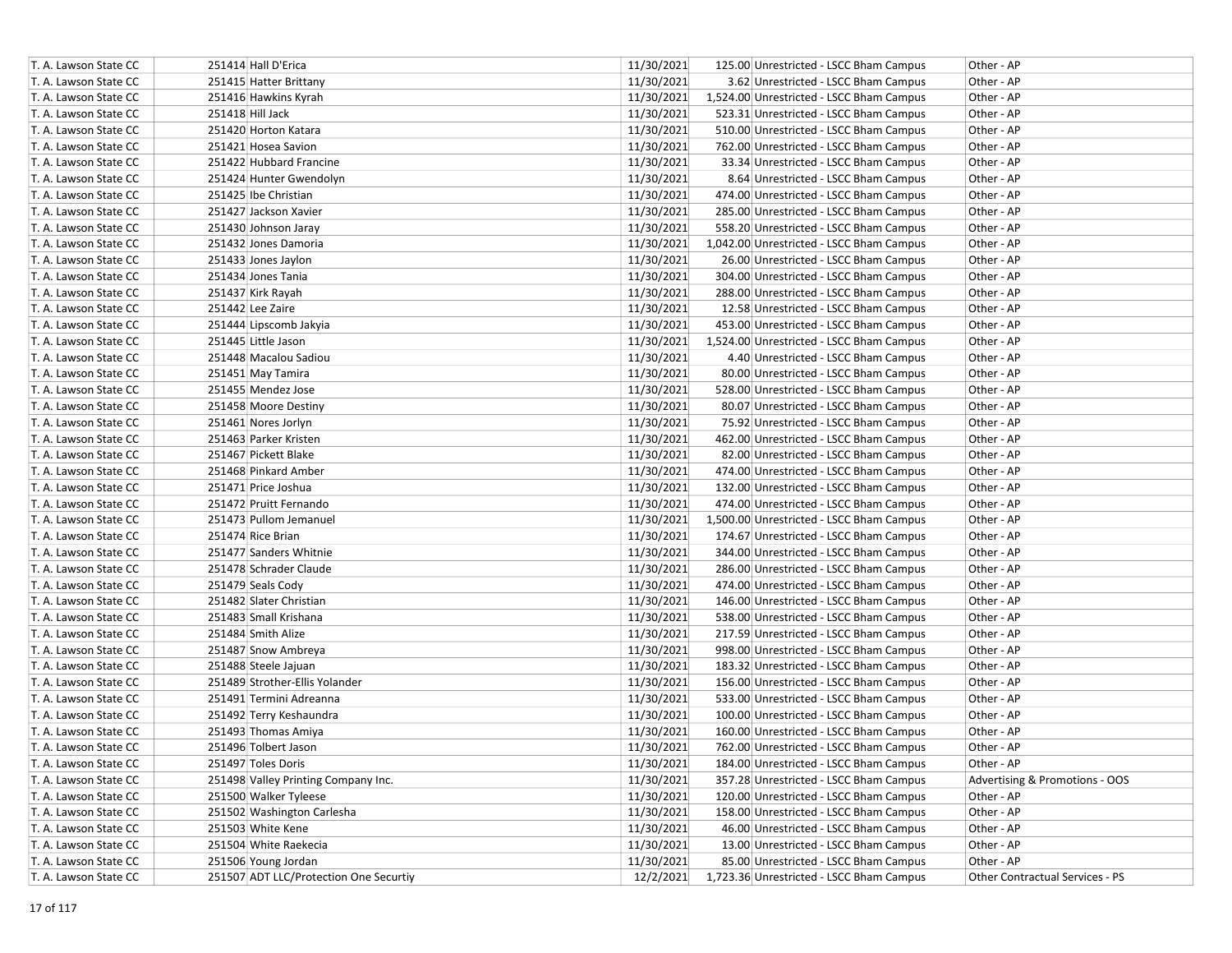| T. A. Lawson State CC | 251509 Aho Architects LLC                    |           | 12/2/2021 5,737.76 Title III B 2021                 | Engineering & Architectural Svc -PS |
|-----------------------|----------------------------------------------|-----------|-----------------------------------------------------|-------------------------------------|
| T. A. Lawson State CC | 251512 AT&T                                  | 12/2/2021 | 69.99 Unrestricted - LSCC Bham Campus               | Wireless Phones - UC                |
| T. A. Lawson State CC | 251513 AT&T                                  | 12/2/2021 | 41.54 Unrestricted - LSCC Bham Campus               | Wireless Phones - UC                |
| T. A. Lawson State CC | 251514 AT&T                                  | 12/2/2021 | 190.32 Unrestricted -LSCC BESS Campus               | Landline Phones - UC                |
| T. A. Lawson State CC | 251515 Birmingham Water Works                | 12/2/2021 | 179.04 Unrestricted - LSCC Bham Campus              | Water & Sewer - UC                  |
| T. A. Lawson State CC | 251517 BSN Sports LLC                        | 12/2/2021 | 6,978.68 Unrestricted - LSCC Bham Campus            | Materials and Supplies - MS         |
| T. A. Lawson State CC | 251518 Carrier Corporation                   |           | 12/2/2021 10,036.00 CRRSAA - HEERF II Institutional | Maintenance & Repairs - OOS         |
| T. A. Lawson State CC | 251520 Chisem Lori                           | 12/2/2021 | 191.81 Unrestricted -LSCC BESS Campus               | Mileage - IS                        |
| T. A. Lawson State CC | 251520 Chisem Lori                           | 12/2/2021 | 278.03 Unrestricted -LSCC BESS Campus               | Conus (meals) - IS                  |
| T. A. Lawson State CC | 251520 Chisem Lori                           | 12/2/2021 | 521.00 Unrestricted -LSCC BESS Campus               | Overnight (non tax per diem)- IS    |
| T. A. Lawson State CC | 251525 Cook's Pest Control                   | 12/2/2021 | 74.00 Unrestricted - LSCC Bham Campus               | Other Contractual Services - PS     |
| T. A. Lawson State CC | 251529 Hemphill Services Inc                 | 12/2/2021 | 697.99 Unrestricted -LSCC BESS Campus               | Maintenance & Repairs - OOS         |
| T. A. Lawson State CC | 251529 Hemphill Services Inc                 | 12/2/2021 | 1,321.62 Title III B 2021                           | Maintenance & Repairs - OOS         |
| T. A. Lawson State CC | 251531 Jackson Control Co. Inc.              | 12/2/2021 | 241.64 Unrestricted - LSCC Bham Campus              | Materials and Supplies - MS         |
| T. A. Lawson State CC | 251535 Kappa Beta Delta                      | 12/2/2021 | 1,185.80 Dep Liab - Kappa Beta Delta Club           | Deposits Held for Others - Agency   |
| T. A. Lawson State CC | 251539 Medical Linen Service                 | 12/2/2021 | 222.80 Unrestricted - LSCC Bham Campus              | Other Contractual Services - PS     |
| T. A. Lawson State CC | 251540 Municipal and Commercial Uniforms Inc | 12/2/2021 | 430.05 Unrestricted - LSCC Bham Campus              | Materials and Supplies - MS         |
| T. A. Lawson State CC | 251542 Pearson Vue                           | 12/2/2021 | 4,415.40 Unrestricted - LSCC Bham Campus            | Institutional Use - OOS             |
| T. A. Lawson State CC | 251543 Pep Boys Remittance Dept              | 12/2/2021 | 620.12 Unrestricted - LSCC Bham Campus              | Maintenance & Repairs - OOS         |
| T. A. Lawson State CC | 251545 Progressive Electrical Se             | 12/2/2021 | 3,950.82 Unrestricted -LSCC BESS Campus             | Maintenance & Repairs - OOS         |
| T. A. Lawson State CC | 251546 RJ Young Company                      | 12/2/2021 | 95.02 Unrestricted - LSCC Bham Campus               | Service Contracts on Equipment -OOS |
| T. A. Lawson State CC | 251546 RJ Young Company                      | 12/2/2021 | 1,814.63 Unrestricted - LSCC Bham Campus            | Long-Term Equipment Lease - CE      |
| T. A. Lawson State CC | 251552 Verizon Wireless                      | 12/2/2021 | 1,953.81 Unrestricted - LSCC Bham Campus            | Wireless Phones - UC                |
| T. A. Lawson State CC | 251554 Walmart                               | 12/2/2021 | 72.91 Student Activities- BESS Campus               | Materials and Supplies - MS         |
| T. A. Lawson State CC | 251554 Walmart                               | 12/2/2021 | 242.65 Unrestricted -LSCC BESS Campus               | Materials and Supplies - MS         |
| T. A. Lawson State CC | 251554 Walmart                               | 12/2/2021 | 273.07 Unrestricted - LSCC Bham Campus              | Advertising & Promotions - OOS      |
| T. A. Lawson State CC | 251555 ACCS President's Association          | 12/2/2021 | 750.00 Unrestricted - LSCC Bham Campus              | Memberships - PS                    |
| T. A. Lawson State CC | 251556 BSN Sports LLC                        | 12/2/2021 | 997.50 Unrestricted - LSCC Bham Campus              | Materials and Supplies - MS         |
| T. A. Lawson State CC | 251557 Building Specialties Co               | 12/2/2021 | 400.00 Title III B 2021                             | Maintenance & Repairs - OOS         |
| T. A. Lawson State CC | 251557 Building Specialties Co               | 12/2/2021 | 2,445.23 Unrestricted -LSCC BESS Campus             | Other Contractual Services - PS     |
| T. A. Lawson State CC | 251558 Canon Solutions America               | 12/2/2021 | 15.82 Unrestricted -LSCC BESS Campus                | Service Contracts on Equipment -OOS |
| T. A. Lawson State CC | 251558 Canon Solutions America               | 12/2/2021 | 16.21 Unrestricted - LSCC Bham Campus               | Service Contracts on Equipment -OOS |
| T. A. Lawson State CC | 251559 Cintas Corporation                    | 12/2/2021 | 105.65 Unrestricted -LSCC BESS Campus               | Other Contractual Services - PS     |
| T. A. Lawson State CC | 251559 Cintas Corporation                    | 12/2/2021 | 922.94 Unrestricted - LSCC Bham Campus              | Other Contractual Services - PS     |
| T. A. Lawson State CC | 251560 DISH DBS Corporation                  | 12/2/2021 | 144.07 Unrestricted - LSCC Bham Campus              | Cable - UC                          |
| T. A. Lawson State CC | 251561 Elite Pool Services Inc.              | 12/2/2021 | 195.00 Title III Future 2022                        | Maintenance & Repairs - OOS         |
| T. A. Lawson State CC | 251562 Express Services Inc.                 | 12/2/2021 | 322.98 Unrestricted -LSCC BESS Campus               | Other Contractual Services - PS     |
| T. A. Lawson State CC | 251562 Express Services Inc.                 | 12/2/2021 | 369.12 CRRSAA - HEERF II Institutional              | Other Contractual Services - PS     |
| T. A. Lawson State CC | 251563 Glass Jamie                           | 12/2/2021 | 222.32 Unrestricted -LSCC BESS Campus               | Conus (meals) - IS                  |
| T. A. Lawson State CC | 251563 Glass Jamie                           | 12/2/2021 | 249.76 Unrestricted -LSCC BESS Campus               | Mileage - IS                        |
| T. A. Lawson State CC | 251563 Glass Jamie                           | 12/2/2021 | 512.58 Unrestricted -LSCC BESS Campus               | Overnight (non tax per diem)- IS    |
| T. A. Lawson State CC | 251564 Granville Alexis                      | 12/2/2021 | 155.50 Title III B 2022                             | Conus (meals) - IS                  |
| T. A. Lawson State CC | 251564 Granville Alexis                      | 12/2/2021 | 303.52 Title III B 2022                             | Mileage - IS                        |
| T. A. Lawson State CC | 251564 Granville Alexis                      | 12/2/2021 | 341.72 Title III B 2022                             | Lodging - IS                        |
| T. A. Lawson State CC | 251565 In10sity Interactive LLC              | 12/2/2021 | 320.83 Unrestricted - LSCC Bham Campus              | Other Contractual Services - PS     |
| T. A. Lawson State CC | 251566 Notar Public                          | 12/2/2021 | 173.72 Unrestricted - LSCC Bham Campus              | Materials and Supplies - MS         |
| T. A. Lawson State CC | 251567 Onin Staffing LLC                     | 12/2/2021 | 1,754.91 Unrestricted -LSCC BESS Campus             | Other Contractual Services - PS     |
| T. A. Lawson State CC | 251567 Onin Staffing LLC                     | 12/2/2021 | 2,096.95 Unrestricted - LSCC Bham Campus            | Other Contractual Services - PS     |
| T. A. Lawson State CC | 251568 Progressive Electrical Se             | 12/2/2021 | 1,397.73 Student Support Service-Bess 21 22         | Maintenance & Repairs - OOS         |
| T. A. Lawson State CC | 251569 Securty Engineers                     | 12/2/2021 | 4,964.40 Unrestricted - LSCC Bham Campus            | Other Contractual Services - PS     |
| T. A. Lawson State CC | 251570 Standard Roofing of Montgomery Inc    |           | 12/2/2021 42,748.00 Title III B 2020                | Other Contractual Services - PS     |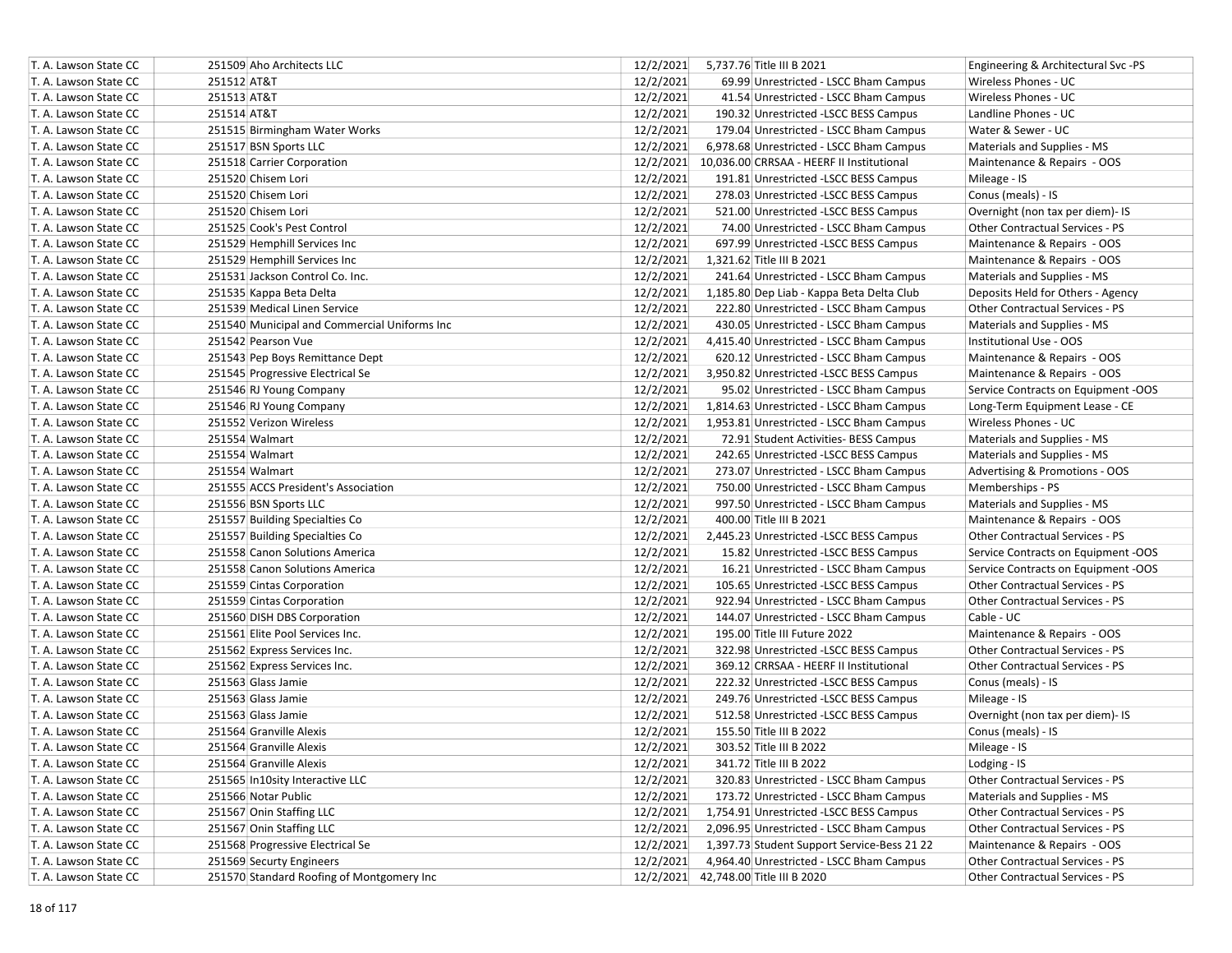| T. A. Lawson State CC | 251571 Taylor Linen Services                 | 12/2/2021 | 81.04 Food Services- BHM Campus                        | Other Contractual Services - PS        |
|-----------------------|----------------------------------------------|-----------|--------------------------------------------------------|----------------------------------------|
| T. A. Lawson State CC | 251572 The Hiller Companies Inc.             | 12/2/2021 | 1,112.00 Unrestricted - LSCC Bham Campus               | <b>Other Contractual Services - PS</b> |
| T. A. Lawson State CC | 251573 TK Elevator Corporation               | 12/2/2021 | 202.11 Unrestricted -LSCC BESS Campus                  | Other Contractual Services - PS        |
| T. A. Lawson State CC | 251573 TK Elevator Corporation               | 12/2/2021 | 2,276.49 Unrestricted - LSCC Bham Campus               | Maintenance & Repairs - OOS            |
| T. A. Lawson State CC | 251574 Williams-Cottrell Roberta             | 12/2/2021 | 171.44 Unrestricted - LSCC Bham Campus                 | Conus (meals) - IS                     |
| T. A. Lawson State CC | 251574 Williams-Cottrell Roberta             | 12/2/2021 | 305.76 Unrestricted - LSCC Bham Campus                 | Mileage - IS                           |
| T. A. Lawson State CC | 251574 Williams-Cottrell Roberta             | 12/2/2021 | 344.00 Unrestricted - LSCC Bham Campus                 | Lodging - IS                           |
| T. A. Lawson State CC | 251575 Wittichen Supply Company LLC          | 12/2/2021 | 113.79 Unrestricted - LSCC Bham Campus                 | Materials and Supplies - MS            |
| T. A. Lawson State CC | 251576 Xerox Corporation                     | 12/2/2021 | 32.83 Unrestricted -LSCC BESS Campus                   | Service Contracts on Equipment -OOS    |
| T. A. Lawson State CC | 251576 Xerox Corporation                     | 12/2/2021 | 230.53 Unrestricted -LSCC BESS Campus                  | Long-Term Equipment Lease - CE         |
| T. A. Lawson State CC | 251577 American Express                      | 12/3/2021 | 70.00 Unrestricted - LSCC Bham Campus                  | Memberships - PS                       |
| T. A. Lawson State CC | 251577 American Express                      | 12/3/2021 | 75.00 Unrestricted - LSCC Bham Campus                  | <b>Registration Fees-IS</b>            |
| T. A. Lawson State CC | 251577 American Express                      | 12/3/2021 | 100.00 Unrestricted -LSCC BESS Campus                  | Other Contractual Services - PS        |
| T. A. Lawson State CC | 251577 American Express                      | 12/3/2021 | 269.89 Title III B 2022                                | Subscriptions - OOS                    |
| T. A. Lawson State CC | 251577 American Express                      | 12/3/2021 | 450.00 Unrestricted - LSCC Bham Campus                 | Other Professional Fees - PS           |
| T. A. Lawson State CC | 251577 American Express                      | 12/3/2021 | 4,320.00 CRRSAA - HBCU and Strengthening II            | Taxes & Licenses - OOS                 |
| T. A. Lawson State CC | 251578 American Express                      | 12/3/2021 | 43.42 Unrestricted - LSCC Bham Campus                  | Freight - OOS                          |
| T. A. Lawson State CC | 251578 American Express                      | 12/3/2021 | 53.95 Unrestricted - LSCC Bham Campus                  | Advertising & Promotions - OOS         |
| T. A. Lawson State CC | 251578 American Express                      | 12/3/2021 | 155.58 CRRSAA - HBCU and Strengthening II              | Equipment - non capitalized - MS       |
| T. A. Lawson State CC | 251578 American Express                      | 12/3/2021 | 260.00 CRRSAA - HBCU and Strengthening II              | Computer Software(non capital) - MS    |
| T. A. Lawson State CC | 251578 American Express                      | 12/3/2021 | 369.90 Student Support Service-Bess 21 22              | Grants Awards and Prizes - OOS         |
| T. A. Lawson State CC | 251578 American Express                      | 12/3/2021 | 444.50 Upward Bound 21-22                              | Materials and Supplies - MS            |
| T. A. Lawson State CC | 251578 American Express                      | 12/3/2021 | 565.48 Unrestricted - LSCC Bham Campus                 | Equipment - non capitalized - MS       |
| T. A. Lawson State CC | 251578 American Express                      | 12/3/2021 | 849.00 Title III Future 2022                           | Subscriptions - OOS                    |
| T. A. Lawson State CC | 251578 American Express                      | 12/3/2021 | 998.00 Title III B 2022                                | <b>Registration Fees-OS</b>            |
| T. A. Lawson State CC | 251578 American Express                      | 12/3/2021 | 1,815.46 Title III B 2021                              | Materials and Supplies - MS            |
| T. A. Lawson State CC | 251578 American Express                      | 12/3/2021 | 4,738.40 Unrestricted - LSCC Bham Campus               | Materials and Supplies - MS            |
| T. A. Lawson State CC | 251578 American Express                      | 12/3/2021 | 6,359.97 Title III Future 2022                         | Other Contractual Services - PS        |
| T. A. Lawson State CC | 251578 American Express                      | 12/3/2021 | 6,360.00 CRRSAA - HBCU and Strengthening II            | Subscriptions - OOS                    |
| T. A. Lawson State CC | 251578 American Express                      | 12/3/2021 | 8,940.80 CRRSAA - HEERF II Institutional               | Materials and Supplies - MS            |
| T. A. Lawson State CC | 251578 American Express                      |           | 12/3/2021 20,254.29 CRRSAA - HBCU and Strengthening II | Materials and Supplies - MS            |
| T. A. Lawson State CC | 251579 BSN Sports LLC                        | 12/3/2021 | 1,926.00 Unrestricted - LSCC Bham Campus               | Materials and Supplies - MS            |
| T. A. Lawson State CC | 251580 Cintas Corporation                    | 12/3/2021 | 529.74 Unrestricted -LSCC BESS Campus                  | Other Contractual Services - PS        |
| T. A. Lawson State CC | 251582 Cse Graphics/cse Sports               | 12/3/2021 | 2,917.50 CRRSAA - HEERF II Institutional               | Materials and Supplies - MS            |
| T. A. Lawson State CC | 251583 Jones Harris Angela                   | 12/3/2021 | 1,200.00 Unrestricted -LSCC BESS Campus                | Other Contractual Services - PS        |
| T. A. Lawson State CC | 251585 Metro Storage/Trailer                 | 12/3/2021 | 515.00 Unrestricted - LSCC Bham Campus                 | Short-Term Equipment Rentals - OOS     |
| T. A. Lawson State CC | 251588 NiTel Inc.                            | 12/3/2021 | 906.26 Unrestricted - LSCC Bham Campus                 | Internet - UC                          |
| T. A. Lawson State CC | 251588 NiTel Inc.                            | 12/3/2021 | 2,575.12 Unrestricted -LSCC BESS Campus                | Internet - UC                          |
| T. A. Lawson State CC | 251590 Tecta America Southeast LLC           |           | 12/3/2021 21,747.00 Title III B 2021                   | Other Contractual Services - PS        |
| T. A. Lawson State CC | 251597 ADT LLC/Protection One Securtiy       | 12/7/2021 | 334.75 Unrestricted - LSCC Bham Campus                 | Other Contractual Services - PS        |
| T. A. Lawson State CC | 251598 AT&T                                  | 12/7/2021 | 617.45 Unrestricted -LSCC BESS Campus                  | Landline Phones - UC                   |
| T. A. Lawson State CC | 251598 AT&T                                  | 12/7/2021 | 7,019.08 Unrestricted - LSCC Bham Campus               | Landline Phones - UC                   |
| T. A. Lawson State CC | 251599 AT&T Long Distance                    | 12/7/2021 | 70.20 Unrestricted - LSCC Bham Campus                  | Landline Phones - UC                   |
| T. A. Lawson State CC | 251600 Bessemer Utilities                    | 12/7/2021 | 1,056.75 Unrestricted -LSCC BESS Campus                | Water & Sewer - UC                     |
| T. A. Lawson State CC | 251600 Bessemer Utilities                    |           | 12/7/2021 22,063.76 Unrestricted -LSCC BESS Campus     | Electricity - UC                       |
| T. A. Lawson State CC | 251603 CDW LLC                               | 12/7/2021 | 3,517.22 CRRSAA - HBCU and Strengthening II            | Materials and Supplies - MS            |
| T. A. Lawson State CC | 251603 CDW LLC                               | 12/7/2021 | 4,393.78 CRRSAA - HBCU and Strengthening II            | Equipment - non capitalized - MS       |
| T. A. Lawson State CC | 251604 Cengage Learning Inc./Education to Go | 12/7/2021 | 1,407.10 Title III B 2022                              | Subscriptions - OOS                    |
| T. A. Lawson State CC | 251606 Cintas Corporation                    | 12/7/2021 | 105.65 Unrestricted -LSCC BESS Campus                  | Other Contractual Services - PS        |
| T. A. Lawson State CC | 251609 Cook's Pest Control                   | 12/7/2021 | 588.00 Unrestricted -LSCC BESS Campus                  | Other Contractual Services - PS        |
| T. A. Lawson State CC | 251611 DISH DBS Corporation                  | 12/7/2021 | 159.08 Unrestricted - LSCC Bham Campus                 | Cable - UC                             |
|                       |                                              |           |                                                        |                                        |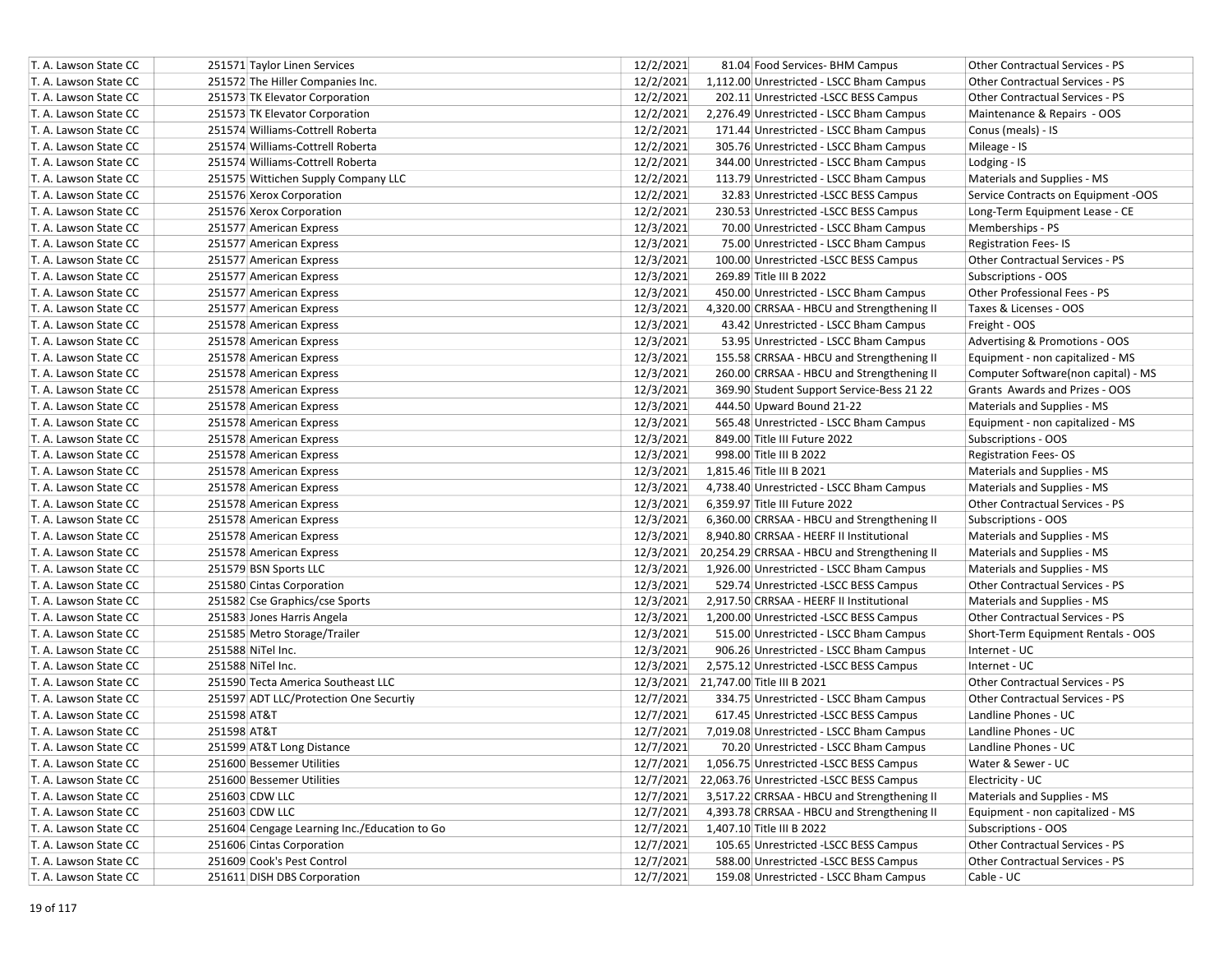| T. A. Lawson State CC | 251611 DISH DBS Corporation                 | 12/7/2021 | 182.08 Unrestricted - LSCC Bham Campus   | Internet - UC                       |
|-----------------------|---------------------------------------------|-----------|------------------------------------------|-------------------------------------|
| T. A. Lawson State CC | 251616 Hollins Cassandra                    | 12/7/2021 | 1,022.74 Unrestricted - LSCC Bham Campus | Lodging - IS                        |
| T. A. Lawson State CC | 251617 Home Depot                           | 12/7/2021 | 2,232.45 Unrestricted - LSCC Bham Campus | Materials and Supplies - MS         |
| T. A. Lawson State CC | 251618 Johnstone Supply                     | 12/7/2021 | 2,614.62 Unrestricted - LSCC Bham Campus | Materials and Supplies - MS         |
| T. A. Lawson State CC | 251620 Onin Staffing LLC                    | 12/7/2021 | 694.13 Unrestricted - LSCC Bham Campus   | Other Contractual Services - PS     |
| T. A. Lawson State CC | 251620 Onin Staffing LLC                    | 12/7/2021 | 995.23 Unrestricted -LSCC BESS Campus    | Other Contractual Services - PS     |
| T. A. Lawson State CC | 251621 Pep Boys Remittance Dept             | 12/7/2021 | 114.78 Unrestricted - LSCC Bham Campus   | Maintenance & Repairs - OOS         |
| T. A. Lawson State CC | 251623 Republic Services Inc.               | 12/7/2021 | 5,319.64 Unrestricted - LSCC Bham Campus | Other Contractual Services - PS     |
| T. A. Lawson State CC | 251627 Strickland Companies                 | 12/7/2021 | 554.39 Unrestricted -LSCC BESS Campus    | Materials and Supplies - MS         |
| T. A. Lawson State CC | 251628 Taylor Linen Services                | 12/7/2021 | 81.04 Food Services- BHM Campus          | Other Contractual Services - PS     |
| T. A. Lawson State CC | 251629 The Bancorp Bank                     | 12/7/2021 | 2,854.00 Unrestricted - LSCC Bham Campus | Long-Term Equipment Lease - CE      |
| T. A. Lawson State CC | 251633 Xerox Corporation                    | 12/7/2021 | 293.28 Unrestricted - LSCC Bham Campus   | Service Contracts on Equipment -OOS |
| T. A. Lawson State CC | 251633 Xerox Corporation                    | 12/7/2021 | 650.03 Unrestricted - LSCC Bham Campus   | Long-Term Equipment Lease - CE      |
| T. A. Lawson State CC | 251634 #1 Stop Small Engine                 | 12/8/2021 | 1,264.00 Unrestricted -LSCC BESS Campus  | Other Contractual Services - PS     |
| T. A. Lawson State CC | 251634 #1 Stop Small Engine                 | 12/8/2021 | 1,692.95 Unrestricted - LSCC Bham Campus | Maintenance & Repairs - OOS         |
| T. A. Lawson State CC | 251635 3D Landscaping                       | 12/8/2021 | 850.00 Unrestricted - LSCC Bham Campus   | Other Contractual Services - PS     |
| T. A. Lawson State CC | 251636 Allen Darren                         | 12/8/2021 | 50.69 Student Activities- BESS Campus    | Materials and Supplies - MS         |
| T. A. Lawson State CC | 251637 Beauchamp Matrika                    | 12/8/2021 | 119.50 Unrestricted - LSCC Bham Campus   | Conus (meals) - IS                  |
| T. A. Lawson State CC | 251637 Beauchamp Matrika                    | 12/8/2021 | 341.72 Unrestricted - LSCC Bham Campus   | Overnight (non tax per diem)- IS    |
| T. A. Lawson State CC | 251638 Bomarc Inc.                          | 12/8/2021 | 1,865.00 Unrestricted - LSCC Bham Campus | Materials and Supplies - MS         |
| T. A. Lawson State CC | 251639 Clay-Chalkville High School Baseball | 12/8/2021 | 350.00 Unrestricted - LSCC Bham Campus   | Advertising & Promotions - OOS      |
| T. A. Lawson State CC | 251640 Express Services Inc.                | 12/8/2021 | 87.90 Unrestricted - LSCC Bham Campus    | Other Contractual Services - PS     |
| T. A. Lawson State CC | 251641 Fagnes Billy                         | 12/8/2021 | 1,500.00 Title III B 2020                | Maintenance & Repairs - OOS         |
| T. A. Lawson State CC | 251642 Finishmaster Inc.                    | 12/8/2021 | 783.00 Unrestricted - LSCC Bham Campus   | Materials and Supplies - MS         |
| T. A. Lawson State CC | 251643 HESI                                 | 12/8/2021 | 3,263.40 Unrestricted - LSCC Bham Campus | Institutional Use - OOS             |
| T. A. Lawson State CC | 251644 Hill's Commercial Interior           | 12/8/2021 | 479.00 CRRSAA - HEERF II Institutional   | Other Contractual Services - PS     |
| T. A. Lawson State CC | 251644 Hill's Commercial Interior           | 12/8/2021 | 2,179.00 CRRSAA - HEERF II Institutional | Materials and Supplies - MS         |
| T. A. Lawson State CC | 251645 Jackson Control Co. Inc.             | 12/8/2021 | 266.22 Unrestricted - LSCC Bham Campus   | Materials and Supplies - MS         |
| T. A. Lawson State CC | 251646 Johnstone Supply                     | 12/8/2021 | 8,499.39 CRRSAA - HEERF II Institutional | Maintenance & Repairs - OOS         |
| T. A. Lawson State CC | 251647 Lawson State Foundation              | 12/8/2021 | 2,000.00 Unrestricted -LSCC BESS Campus  | Short-Term Building Rentals - OOS   |
| T. A. Lawson State CC | 251648 Lsi Research Inc.                    |           | 12/8/2021 14,300.00 Title III B 2022     | Other Contractual Services - PS     |
| T. A. Lawson State CC | 251649 MPE Services LLC                     | 12/8/2021 | 159.00 Unrestricted - LSCC Bham Campus   | Maintenance & Repairs - OOS         |
| T. A. Lawson State CC | 251650 Oak Grove High School                | 12/8/2021 | 100.00 Unrestricted - LSCC Bham Campus   | Advertising & Promotions - OOS      |
| T. A. Lawson State CC | 251651 Orum Tywonia                         | 12/8/2021 | 300.00 Student Activities- BESS Campus   | Other Contractual Services - PS     |
| T. A. Lawson State CC | 251652 Promo I.D.                           | 12/8/2021 | 465.00 Unrestricted - LSCC Bham Campus   | Materials and Supplies - MS         |
| T. A. Lawson State CC | 251653 Purchase Power                       | 12/8/2021 | 2,107.53 Unrestricted -LSCC BESS Campus  | Postage - OOS                       |
| T. A. Lawson State CC | 251654 R&B Transportation                   | 12/8/2021 | 2,500.00 Unrestricted - LSCC Bham Campus | Other Contractual Services - PS     |
| T. A. Lawson State CC | 251655 Republic Services Inc.               | 12/8/2021 | 1,496.90 Unrestricted -LSCC BESS Campus  | Other Contractual Services - PS     |
| T. A. Lawson State CC | 251656 STC World Wide LLC                   | 12/8/2021 | 780.00 Unrestricted - LSCC Bham Campus   | Maintenance & Repairs - OOS         |
| T. A. Lawson State CC | 251656 STC World Wide LLC                   | 12/8/2021 | 4,689.58 Title III B 2021                | Maintenance & Repairs - OOS         |
| T. A. Lawson State CC | 251657 Strickland Companies                 | 12/8/2021 | 146.73 Unrestricted - LSCC Bham Campus   | Materials and Supplies - MS         |
| T. A. Lawson State CC | 251658 Strickland Companies                 | 12/8/2021 | 80.09 Unrestricted - LSCC Bham Campus    | Materials and Supplies - MS         |
| T. A. Lawson State CC | 251659 Summit Media LLC                     | 12/8/2021 | 1,150.00 Unrestricted - LSCC Bham Campus | Advertising & Promotions - OOS      |
| T. A. Lawson State CC | 251660 The Birmingham Market LLC            | 12/8/2021 | 800.00 Unrestricted - LSCC Bham Campus   | Advertising & Promotions - OOS      |
| T. A. Lawson State CC | 251661 Uab Printing And Mailing             | 12/8/2021 | 173.95 Unrestricted - LSCC Bham Campus   | Materials and Supplies - MS         |
| T. A. Lawson State CC | 251662 W W Grainger Inc                     | 12/8/2021 | 207.41 Unrestricted -LSCC BESS Campus    | Materials and Supplies - MS         |
| T. A. Lawson State CC | 251663 Xerox Business Solutions Southeast   | 12/8/2021 | 14.97 Unrestricted -LSCC BESS Campus     | Service Contracts on Equipment -OOS |
| T. A. Lawson State CC | 251663 Xerox Business Solutions Southeast   | 12/8/2021 | 168.82 Unrestricted -LSCC BESS Campus    | Long-Term Equipment Lease - CE      |
| T. A. Lawson State CC | 251664 Chris Dowdell Enterprises LLC        | 12/9/2021 | 2,158.78 Unrestricted - LSCC Bham Campus | Other Contractual Services - PS     |
| T. A. Lawson State CC | 251665 Express Services Inc.                | 12/9/2021 | 615.20 CRRSAA - HEERF II Institutional   | Other Contractual Services - PS     |
| T. A. Lawson State CC | 251666 Game Day Athletic Surfaces           | 12/9/2021 | 5,295.00 Unrestricted - LSCC Bham Campus | Other Contractual Services - PS     |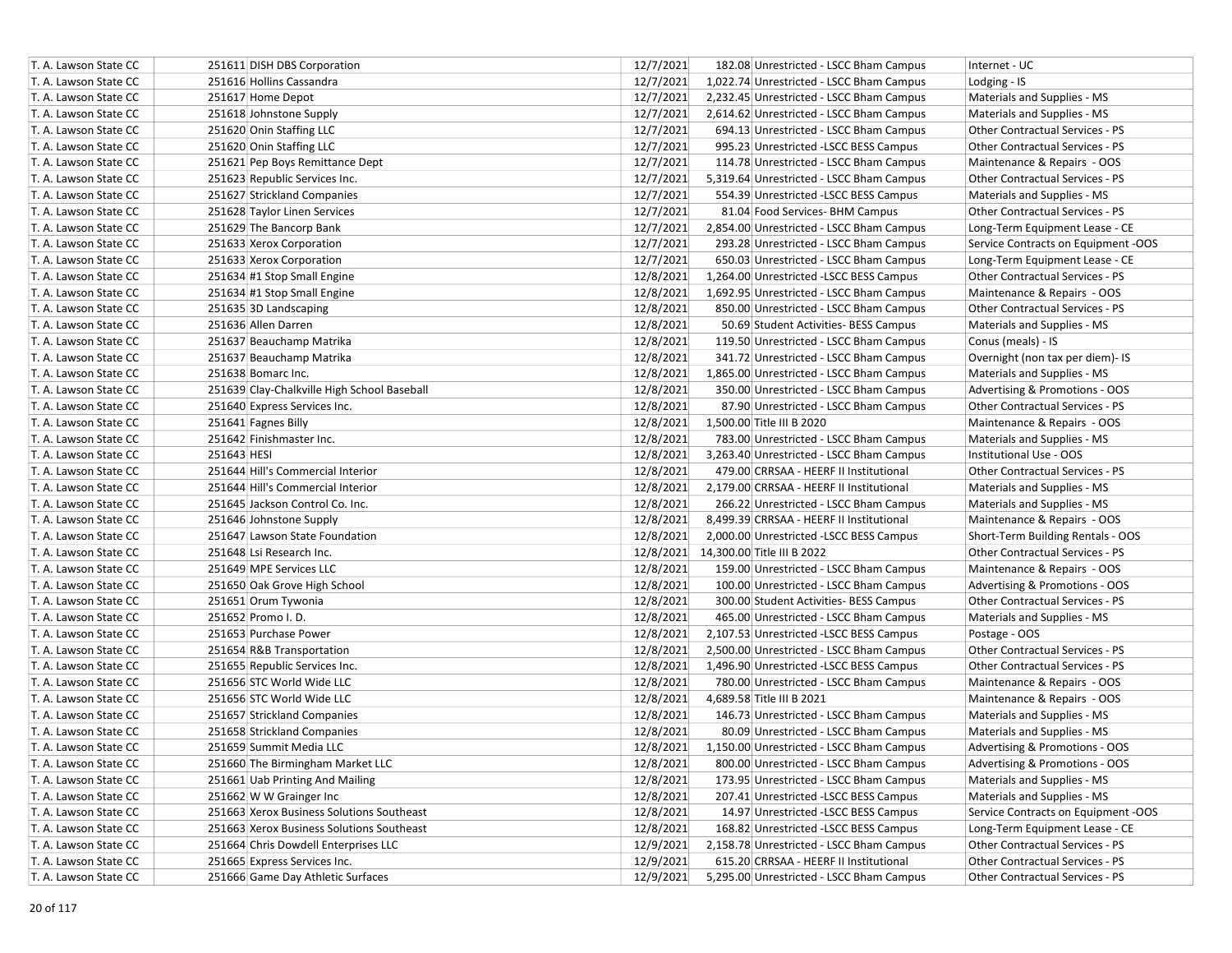| T. A. Lawson State CC |             | 251667 Gregg Jalyn                 | 12/9/2021 | 116.83 Title III B 2022                   | Conus (meals) - IS                |
|-----------------------|-------------|------------------------------------|-----------|-------------------------------------------|-----------------------------------|
| T. A. Lawson State CC |             | 251667 Gregg Jalyn                 | 12/9/2021 | 244.57 Title III B 2022                   | Mileage - IS                      |
| T. A. Lawson State CC |             | 251667 Gregg Jalyn                 | 12/9/2021 | 435.54 Title III B 2022                   | Lodging - IS                      |
| T. A. Lawson State CC | 251668 HESI |                                    | 12/9/2021 | 2,797.20 Unrestricted - LSCC Bham Campus  | Institutional Use - OOS           |
| T. A. Lawson State CC |             | 251670 Novus Clothing Company Inc. | 12/9/2021 | 8,911.00 Dep Liab - Baseball Booster Club | Deposits Held for Others - Agency |
| T. A. Lawson State CC |             | 251671 Southern Engraving Inc      | 12/9/2021 | 5,845.04 Student Activities- BHM Campus   | Materials and Supplies - MS       |
| T. A. Lawson State CC |             | 251672 Bennett Kyleigh             | 12/9/2021 | 90.00 Upward Bound 21-22                  | <b>Student Travel -OOS</b>        |
| T. A. Lawson State CC |             | 251672 Bennett Kyleigh             | 12/9/2021 | 144.00 Upward Bound 21-22                 | Student Stipends - OOS            |
| T. A. Lawson State CC |             | 251673 Berry LaKiera               | 12/9/2021 | 90.00 Upward Bound 21-22                  | Student Travel -OOS               |
| T. A. Lawson State CC |             | 251673 Berry LaKiera               | 12/9/2021 | 144.00 Upward Bound 21-22                 | Student Stipends - OOS            |
| T. A. Lawson State CC |             | 251674 Birchfield Jordyn           | 12/9/2021 | 90.00 Upward Bound 21-22                  | <b>Student Travel -OOS</b>        |
| T. A. Lawson State CC |             | 251674 Birchfield Jordyn           | 12/9/2021 | 144.00 Upward Bound 21-22                 | Student Stipends - OOS            |
| T. A. Lawson State CC |             | 251675 Bouyer Derrick              | 12/9/2021 | 90.00 Upward Bound 21-22                  | <b>Student Travel -OOS</b>        |
| T. A. Lawson State CC |             | 251675 Bouyer Derrick              | 12/9/2021 | 144.00 Upward Bound 21-22                 | Student Stipends - OOS            |
| T. A. Lawson State CC |             | 251676 Bouyer Kayla                | 12/9/2021 | 90.00 Upward Bound 21-22                  | Student Travel -OOS               |
| T. A. Lawson State CC |             | 251676 Bouyer Kayla                | 12/9/2021 | 144.00 Upward Bound 21-22                 | Student Stipends - OOS            |
| T. A. Lawson State CC |             | 251677 Bufford Anthony             | 12/9/2021 | 90.00 Upward Bound 21-22                  | <b>Student Travel -OOS</b>        |
| T. A. Lawson State CC |             | 251677 Bufford Anthony             | 12/9/2021 | 144.00 Upward Bound 21-22                 | Student Stipends - OOS            |
| T. A. Lawson State CC |             | 251678 Burrell Jayla               | 12/9/2021 | 90.00 Upward Bound 21-22                  | <b>Student Travel -OOS</b>        |
| T. A. Lawson State CC |             | 251678 Burrell Jayla               | 12/9/2021 | 144.00 Upward Bound 21-22                 | Student Stipends - OOS            |
| T. A. Lawson State CC |             | 251679 Caldwell Roderick           | 12/9/2021 | 90.00 Upward Bound 21-22                  | <b>Student Travel -OOS</b>        |
| T. A. Lawson State CC |             | 251679 Caldwell Roderick           | 12/9/2021 | 144.00 Upward Bound 21-22                 | Student Stipends - OOS            |
| T. A. Lawson State CC |             | 251680 Cowans Jaidyn               | 12/9/2021 | 90.00 Upward Bound 21-22                  | Student Travel -OOS               |
| T. A. Lawson State CC |             | 251680 Cowans Jaidyn               | 12/9/2021 | 144.00 Upward Bound 21-22                 | Student Stipends - OOS            |
| T. A. Lawson State CC |             | 251681 Davis Alexandria            | 12/9/2021 | 90.00 Upward Bound 21-22                  | <b>Student Travel -OOS</b>        |
| T. A. Lawson State CC |             | 251681 Davis Alexandria            | 12/9/2021 | 144.00 Upward Bound 21-22                 | Student Stipends - OOS            |
| T. A. Lawson State CC |             | 251682 Diallo Hassatou             | 12/9/2021 | 90.00 Upward Bound 21-22                  | <b>Student Travel -OOS</b>        |
| T. A. Lawson State CC |             | 251682 Diallo Hassatou             | 12/9/2021 | 144.00 Upward Bound 21-22                 | Student Stipends - OOS            |
| T. A. Lawson State CC |             | 251683 Diallo Mariama              | 12/9/2021 | 90.00 Upward Bound 21-22                  | Student Travel -OOS               |
| T. A. Lawson State CC |             | 251683 Diallo Mariama              | 12/9/2021 | 144.00 Upward Bound 21-22                 | Student Stipends - OOS            |
| T. A. Lawson State CC |             | 251684 Dillard Kedell              | 12/9/2021 | 90.00 Upward Bound 21-22                  | Student Travel -OOS               |
| T. A. Lawson State CC |             | 251684 Dillard Kedell              | 12/9/2021 | 144.00 Upward Bound 21-22                 | Student Stipends - OOS            |
| T. A. Lawson State CC |             | 251685 Eades Kelsey                | 12/9/2021 | 90.00 Upward Bound 21-22                  | <b>Student Travel -OOS</b>        |
| T. A. Lawson State CC |             | 251685 Eades Kelsey                | 12/9/2021 | 144.00 Upward Bound 21-22                 | Student Stipends - OOS            |
| T. A. Lawson State CC |             | 251686 Elmore Reagan               | 12/9/2021 | 90.00 Upward Bound 21-22                  | <b>Student Travel -OOS</b>        |
| T. A. Lawson State CC |             | 251686 Elmore Reagan               | 12/9/2021 | 144.00 Upward Bound 21-22                 | Student Stipends - OOS            |
| T. A. Lawson State CC |             | 251687 Foy Jaimya                  | 12/9/2021 | 40.00 Upward Bound 21-22                  | <b>Student Travel -OOS</b>        |
| T. A. Lawson State CC |             | 251687 Foy Jaimya                  | 12/9/2021 | 64.00 Upward Bound 21-22                  | Student Stipends - OOS            |
| T. A. Lawson State CC |             | 251688 Foy Jermaine                | 12/9/2021 | 40.00 Upward Bound 21-22                  | Student Travel -OOS               |
| T. A. Lawson State CC |             | 251688 Foy Jermaine                | 12/9/2021 | 64.00 Upward Bound 21-22                  | Student Stipends - OOS            |
| T. A. Lawson State CC |             | 251689 Hall Jada                   | 12/9/2021 | 78.00 Upward Bound 21-22                  | <b>Student Travel -OOS</b>        |
| T. A. Lawson State CC |             | 251690 Harris Brayden              | 12/9/2021 | 234.00 Upward Bound 21-22                 | Student Stipends - OOS            |
| T. A. Lawson State CC |             | 251691 Harris Jadia                | 12/9/2021 | 90.00 Upward Bound 21-22                  | Student Travel -OOS               |
| T. A. Lawson State CC |             | 251691 Harris Jadia                | 12/9/2021 | 144.00 Upward Bound 21-22                 | Student Stipends - OOS            |
| T. A. Lawson State CC |             | 251692 Harrison Alexus             | 12/9/2021 | 90.00 Upward Bound 21-22                  | Student Travel -OOS               |
| T. A. Lawson State CC |             | 251692 Harrison Alexus             | 12/9/2021 | 144.00 Upward Bound 21-22                 | Student Stipends - OOS            |
| T. A. Lawson State CC |             | 251693 Howard Lakaria              | 12/9/2021 | 90.00 Upward Bound 21-22                  | Student Travel -OOS               |
| T. A. Lawson State CC |             | 251693 Howard Lakaria              | 12/9/2021 | 144.00 Upward Bound 21-22                 | Student Stipends - OOS            |
| T. A. Lawson State CC |             | 251694 Jackson Myrikal             | 12/9/2021 | 90.00 Upward Bound 21-22                  | Student Travel -OOS               |
| T. A. Lawson State CC |             | 251694 Jackson Myrikal             | 12/9/2021 | 144.00 Upward Bound 21-22                 | Student Stipends - OOS            |
| T. A. Lawson State CC |             | 251695 Johnson Efrem               | 12/9/2021 | 90.00 Upward Bound 21-22                  | <b>Student Travel -OOS</b>        |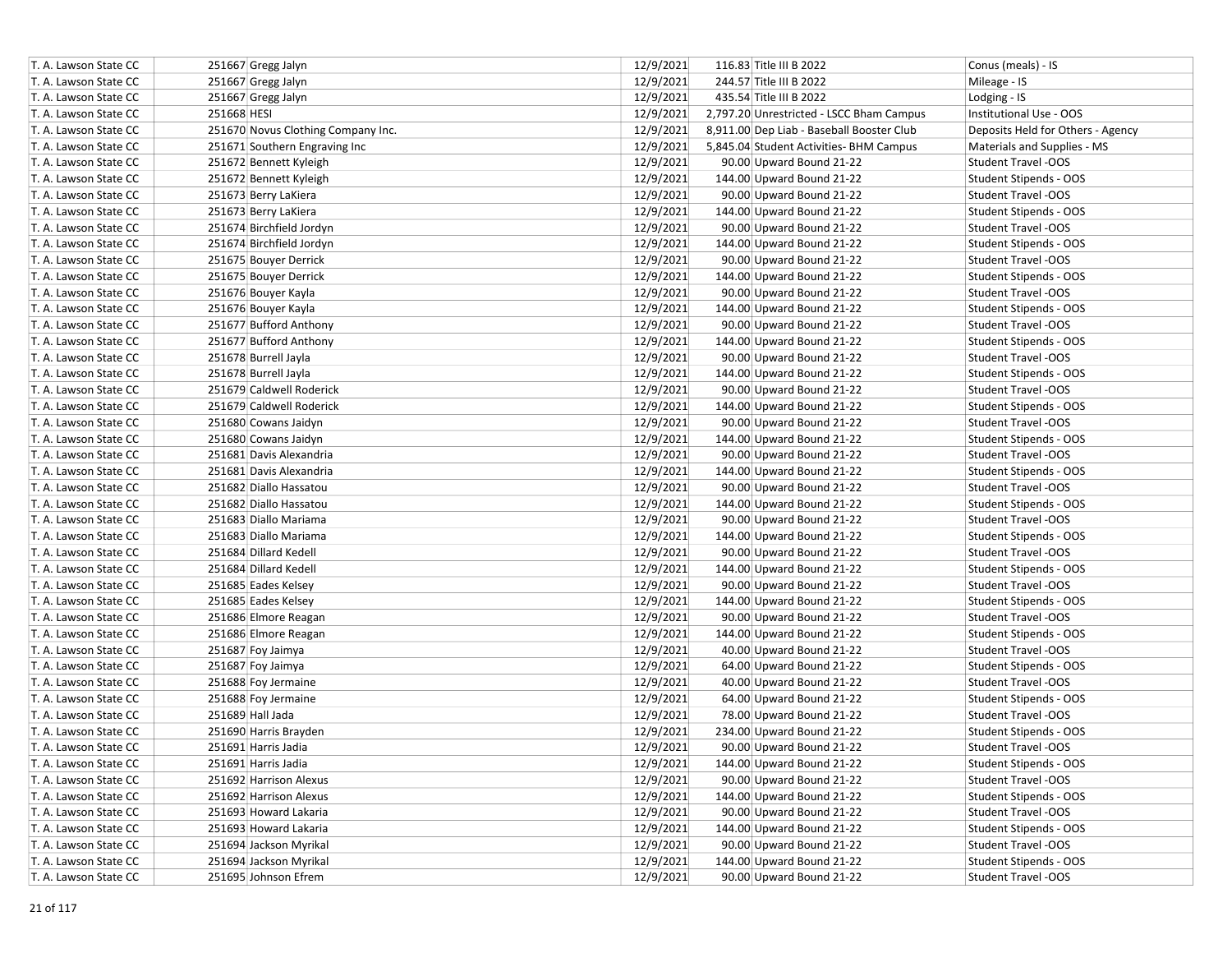| T. A. Lawson State CC |             | 251695 Johnson Efrem                     | 12/9/2021  | 144.00 Upward Bound 21-22                | Student Stipends - OOS             |
|-----------------------|-------------|------------------------------------------|------------|------------------------------------------|------------------------------------|
| T. A. Lawson State CC |             | 251696 Johnson Kayla                     | 12/9/2021  | 30.00 Upward Bound 21-22                 | Student Travel -OOS                |
| T. A. Lawson State CC |             | 251696 Johnson Kayla                     | 12/9/2021  | 48.00 Upward Bound 21-22                 | Student Stipends - OOS             |
| T. A. Lawson State CC |             | 251697 King Kevin                        | 12/9/2021  | 90.00 Upward Bound 21-22                 | Student Travel -OOS                |
| T. A. Lawson State CC |             | 251697 King Kevin                        | 12/9/2021  | 144.00 Upward Bound 21-22                | Student Stipends - OOS             |
| T. A. Lawson State CC |             | 251699 Mack Aniyah                       | 12/9/2021  | 90.00 Upward Bound 21-22                 | Student Travel -OOS                |
| T. A. Lawson State CC |             | 251699 Mack Aniyah                       | 12/9/2021  | 144.00 Upward Bound 21-22                | Student Stipends - OOS             |
| T. A. Lawson State CC |             | 251700 McClandon Andrew                  | 12/9/2021  | 90.00 Upward Bound 21-22                 | Student Travel -OOS                |
| T. A. Lawson State CC |             | 251700 McClandon Andrew                  | 12/9/2021  | 144.00 Upward Bound 21-22                | Student Stipends - OOS             |
| T. A. Lawson State CC |             | 251701 Moore Dabria                      | 12/9/2021  | 90.00 Upward Bound 21-22                 | Student Travel -OOS                |
| T. A. Lawson State CC |             | 251701 Moore Dabria                      | 12/9/2021  | 144.00 Upward Bound 21-22                | Student Stipends - OOS             |
| T. A. Lawson State CC |             | 251702 Radcliff Cullen                   | 12/9/2021  | 40.00 Upward Bound 21-22                 | <b>Student Travel -OOS</b>         |
| T. A. Lawson State CC |             | 251702 Radcliff Cullen                   | 12/9/2021  | 64.00 Upward Bound 21-22                 | Student Stipends - OOS             |
| T. A. Lawson State CC |             | 251703 Ravizee Malik                     | 12/9/2021  | 90.00 Upward Bound 21-22                 | Student Travel -OOS                |
| T. A. Lawson State CC |             | 251703 Ravizee Malik                     | 12/9/2021  | 144.00 Upward Bound 21-22                | Student Stipends - OOS             |
| T. A. Lawson State CC |             | 251704 Robinson April                    | 12/9/2021  | 30.00 Upward Bound 21-22                 | Student Travel -OOS                |
| T. A. Lawson State CC |             | 251704 Robinson April                    | 12/9/2021  | 48.00 Upward Bound 21-22                 | Student Stipends - OOS             |
| T. A. Lawson State CC |             | 251705 Rodgers Jamaiah                   | 12/9/2021  | 90.00 Upward Bound 21-22                 | Student Travel -OOS                |
| T. A. Lawson State CC |             | 251705 Rodgers Jamaiah                   | 12/9/2021  | 144.00 Upward Bound 21-22                | Student Stipends - OOS             |
| T. A. Lawson State CC |             | 251706 Rogers Demarcus                   | 12/9/2021  | 90.00 Upward Bound 21-22                 | Student Travel -OOS                |
| T. A. Lawson State CC |             | 251706 Rogers Demarcus                   | 12/9/2021  | 144.00 Upward Bound 21-22                | Student Stipends - OOS             |
| T. A. Lawson State CC |             | 251707 Rutledge Arkista                  | 12/9/2021  | 30.00 Upward Bound 21-22                 | Student Travel -OOS                |
| T. A. Lawson State CC |             | 251707 Rutledge Arkista                  | 12/9/2021  | 48.00 Upward Bound 21-22                 | Student Stipends - OOS             |
| T. A. Lawson State CC |             | 251708 Smith Peyton                      | 12/9/2021  | 90.00 Upward Bound 21-22                 | Student Travel -OOS                |
| T. A. Lawson State CC |             | 251708 Smith Peyton                      | 12/9/2021  | 144.00 Upward Bound 21-22                | Student Stipends - OOS             |
| T. A. Lawson State CC |             | 251709 Thomas DeMarco                    | 12/9/2021  | 30.00 Upward Bound 21-22                 | <b>Student Travel -OOS</b>         |
| T. A. Lawson State CC |             | 251709 Thomas DeMarco                    | 12/9/2021  | 48.00 Upward Bound 21-22                 | Student Stipends - OOS             |
| T. A. Lawson State CC |             | 251710 Thomas Kaitlyn                    | 12/9/2021  | 90.00 Upward Bound 21-22                 | Student Travel -OOS                |
| T. A. Lawson State CC |             | 251710 Thomas Kaitlyn                    | 12/9/2021  | 144.00 Upward Bound 21-22                | Student Stipends - OOS             |
| T. A. Lawson State CC |             | 251711 Thompson A'Myah                   | 12/9/2021  | 90.00 Upward Bound 21-22                 | Student Travel -OOS                |
| T. A. Lawson State CC |             | 251711 Thompson A'Myah                   | 12/9/2021  | 144.00 Upward Bound 21-22                | Student Stipends - OOS             |
| T. A. Lawson State CC |             | 251712 Ward Imani                        | 12/9/2021  | 90.00 Upward Bound 21-22                 | Student Travel -OOS                |
| T. A. Lawson State CC |             | 251712 Ward Imani                        | 12/9/2021  | 144.00 Upward Bound 21-22                | Student Stipends - OOS             |
| T. A. Lawson State CC |             | 251714 Advanced Mower                    | 12/10/2021 | 281.45 Unrestricted -LSCC BESS Campus    | Materials and Supplies - MS        |
| T. A. Lawson State CC | 251715 AT&T |                                          | 12/10/2021 | 118.40 Unrestricted - LSCC Bham Campus   | Internet - UC                      |
| T. A. Lawson State CC |             | 251716 Birmingham Water Works            | 12/10/2021 | 35.31 Unrestricted - LSCC Bham Campus    | Water & Sewer - UC                 |
| T. A. Lawson State CC |             | 251717 Brannon Electric Motor            | 12/10/2021 | 862.91 Unrestricted -LSCC BESS Campus    | Maintenance & Repairs - OOS        |
| T. A. Lawson State CC |             | 251719 Design Compements LLC             | 12/10/2021 | 9,808.00 Unrestricted - LSCC Bham Campus | Advertising & Promotions - OOS     |
| T. A. Lawson State CC |             | 251720 Elite Pool Services Inc.          | 12/10/2021 | 195.00 Title III Future 2022             | Maintenance & Repairs - OOS        |
| T. A. Lawson State CC |             | 251721 Ellis Paul                        | 12/10/2021 | 300.00 Student Activities- BHM Campus    | Other Contractual Services - PS    |
| T. A. Lawson State CC |             | 251722 Employment Screening Services Inc | 12/10/2021 | 40.00 Unrestricted -LSCC BESS Campus     | Other Contractual Services - PS    |
| T. A. Lawson State CC |             | 251723 Fagnes Billy                      | 12/10/2021 | 300.00 Unrestricted - LSCC Bham Campus   | Maintenance & Repairs - OOS        |
| T. A. Lawson State CC |             | 251723 Fagnes Billy                      | 12/10/2021 | 1.600.00 Title III B 2020                | Maintenance & Repairs - OOS        |
| T. A. Lawson State CC |             | 251724 Foy Mack                          | 12/10/2021 | 625.00 Unrestricted - LSCC Bham Campus   | Other Contractual Services - PS    |
| T. A. Lawson State CC |             | 251725 Horton Outdoor Advertising LLC    | 12/10/2021 | 6,000.00 Unrestricted - LSCC Bham Campus | Advertising & Promotions - OOS     |
| T. A. Lawson State CC |             | 251726 Johnson Controls Inc.             | 12/10/2021 | 2,728.08 Unrestricted - LSCC Bham Campus | Other Contractual Services - PS    |
| T. A. Lawson State CC |             | 251727 Jones Patrick                     | 12/10/2021 | 1,100.00 Unrestricted -LSCC BESS Campus  | Other Contractual Services - PS    |
| T. A. Lawson State CC |             | 251728 Jones Harris Angela               | 12/10/2021 | 2,400.00 Unrestricted -LSCC BESS Campus  | Other Contractual Services - PS    |
| T. A. Lawson State CC |             | 251729 Medical Linen Service             | 12/10/2021 | 62.43 Unrestricted - LSCC Bham Campus    | Other Contractual Services - PS    |
| T. A. Lawson State CC |             | 251730 Metro Storage/Trailer             | 12/10/2021 | 180.00 Unrestricted -LSCC BESS Campus    | Short-Term Equipment Rentals - OOS |
| T. A. Lawson State CC |             | 251732 Securty Engineers                 | 12/10/2021 | 4,723.08 Unrestricted - LSCC Bham Campus | Other Contractual Services - PS    |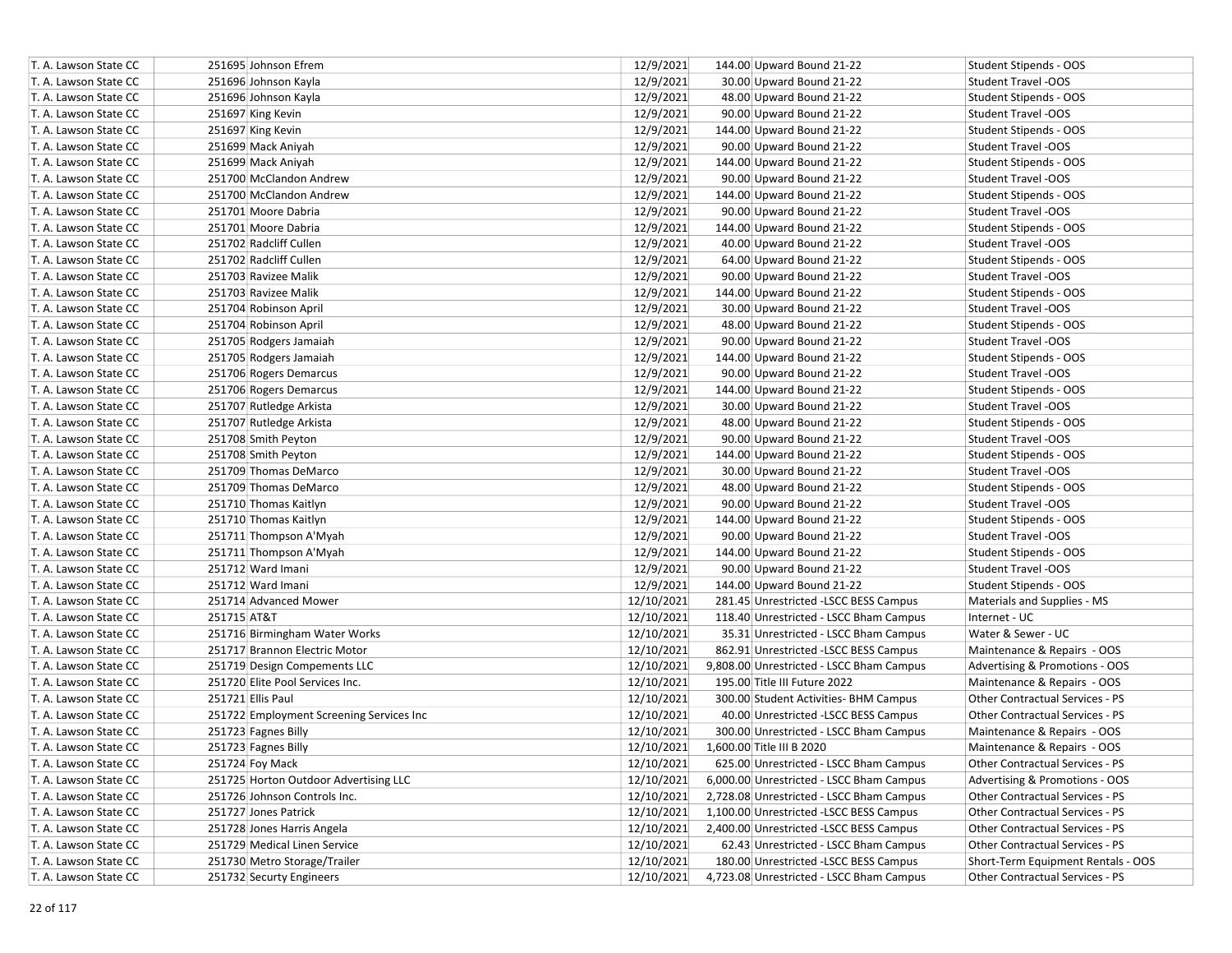| T. A. Lawson State CC | 251733 Standard Roofing of Montgomery Inc | 12/10/2021 | 5,729.00 Title III B 2020                            | Maintenance & Repairs - OOS            |
|-----------------------|-------------------------------------------|------------|------------------------------------------------------|----------------------------------------|
| T. A. Lawson State CC | 251734 Stark Exterminators                | 12/10/2021 | 415.00 Unrestricted - LSCC Bham Campus               | Other Contractual Services - PS        |
| T. A. Lawson State CC | 251735 Stark Exterminators                | 12/10/2021 | 40.00 Unrestricted - LSCC Bham Campus                | Other Contractual Services - PS        |
| T. A. Lawson State CC | 251736 The Hiller Companies Inc.          | 12/10/2021 | 1,124.10 Unrestricted -LSCC BESS Campus              | <b>Other Contractual Services - PS</b> |
| T. A. Lawson State CC | 251737 United Rentals                     | 12/10/2021 | 1,272.00 Unrestricted - LSCC Bham Campus             | Short-Term Equipment Rentals - OOS     |
| T. A. Lawson State CC | 251738 Verified Credentials LLC           | 12/10/2021 | 104.40 Unrestricted - LSCC Bham Campus               | Other Contractual Services - PS        |
| T. A. Lawson State CC | 251739 Ward's Natural Science             | 12/10/2021 | 140.60 Unrestricted - LSCC Bham Campus               | Materials and Supplies - MS            |
| T. A. Lawson State CC | 251740 Wilson Nancy                       | 12/10/2021 | 92.15 Lumina Foundation Grant                        | Lodging - OS                           |
| T. A. Lawson State CC | 251740 Wilson Nancy                       | 12/10/2021 | 104.96 Lumina Foundation Grant                       | Conus (meals) - OS                     |
| T. A. Lawson State CC | 251740 Wilson Nancy                       | 12/10/2021 | 279.93 Lumina Foundation Grant                       | <b>Commercial Transportation - OS</b>  |
| T. A. Lawson State CC | 251741 AT&T                               | 12/13/2021 | 380.64 Unrestricted - LSCC Bham Campus               | Landline Phones - UC                   |
| T. A. Lawson State CC | 251742 Building & Property Sciences LLC   | 12/13/2021 | 3,382.50 Unrestricted - LSCC BESS Campus             | <b>Other Contractual Services - PS</b> |
| T. A. Lawson State CC | 251743 McGriff Tire Co Inc                | 12/13/2021 | 5,618.64 Unrestricted - LSCC Bham Campus             | Maintenance & Repairs - OOS            |
| T. A. Lawson State CC | 251745 Quill LLC                          | 12/13/2021 | 1,761.31 NSF TSU-MAKERS 16/17                        | Materials and Supplies - MS            |
| T. A. Lawson State CC | 251746 Verizon Wireless                   | 12/13/2021 | 1,120.28 Unrestricted - LSCC Bham Campus             | Internet - UC                          |
| T. A. Lawson State CC | 251747 ACT Inc                            | 12/14/2021 | 483.00 ARC Grant Part 2                              | Grants Awards and Prizes - OOS         |
| T. A. Lawson State CC | 251749 American Osment                    | 12/14/2021 | 1,073.00 Unrestricted -LSCC BESS Campus              | Maintenance & Repairs - OOS            |
| T. A. Lawson State CC | 251750 Blakemore Sam                      | 12/14/2021 | 2,500.00 Wm Fd Phar Tech Non-CR                      | Other Contractual Services - PS        |
| T. A. Lawson State CC | 251753 Evans Zoe                          | 12/14/2021 | 750.00 NSF 2PI STEM E3 18/19                         | Grants Awards and Prizes - OOS         |
| T. A. Lawson State CC | 251754 Express Services Inc.              | 12/14/2021 | 1,065.07 Unrestricted -LSCC BESS Campus              | Other Contractual Services - PS        |
| T. A. Lawson State CC | 251754 Express Services Inc.              | 12/14/2021 | 2,320.56 Unrestricted - LSCC Bham Campus             | <b>Other Contractual Services - PS</b> |
| T. A. Lawson State CC | 251755 Fagnes Billy                       | 12/14/2021 | 1,300.00 Unrestricted - LSCC Bham Campus             | Other Contractual Services - PS        |
| T. A. Lawson State CC | 251756 Fitts Syrus                        | 12/14/2021 | 750.00 NSF 2PI STEM E3 18/19                         | Grants Awards and Prizes - OOS         |
| T. A. Lawson State CC | 251757 Freeman Janiece                    | 12/14/2021 | 2,000.00 Wm Fd Phar Tech Non-CR                      | Other Contractual Services - PS        |
| T. A. Lawson State CC | 251758 Hwangpo Tony                       | 12/14/2021 | 1,000.00 Wm Fd Phar Tech Non-CR                      | Other Contractual Services - PS        |
| T. A. Lawson State CC | 251760 Jenkins Kaitlyn                    | 12/14/2021 | 250.00 NSF 2PI STEM E3 18/19                         | Grants Awards and Prizes - OOS         |
| T. A. Lawson State CC | 251762 Manufacture Alabama                | 12/14/2021 | 1,000.00 Unrestricted -LSCC BESS Campus              | Memberships - PS                       |
| T. A. Lawson State CC | 251763 OCLC Inc.                          | 12/14/2021 | 1,365.78 Title III B 2022                            | Subscriptions - OOS                    |
| T. A. Lawson State CC | 251764 Office Depot                       | 12/14/2021 | 49.98 Lumina Foundation Grant                        | Materials and Supplies - MS            |
| T. A. Lawson State CC | 251765 Omnilert LLC                       |            | 12/14/2021 14,000.00 Unrestricted - LSCC Bham Campus | Other Contractual Services - PS        |
| T. A. Lawson State CC | 251766 Onin Staffing LLC                  | 12/14/2021 | 1,678.76 Unrestricted -LSCC BESS Campus              | Other Contractual Services - PS        |
| T. A. Lawson State CC | 251766 Onin Staffing LLC                  | 12/14/2021 | 1,866.66 Unrestricted - LSCC Bham Campus             | <b>Other Contractual Services - PS</b> |
| T. A. Lawson State CC | 251767 Pineda Hailey                      | 12/14/2021 | 250.00 NSF 2PI STEM E3 18/19                         | Grants Awards and Prizes - OOS         |
| T. A. Lawson State CC | 251769 Quill LLC                          | 12/14/2021 | 151.06 NSF TSU-MAKERS 16/17                          | Materials and Supplies - MS            |
| T. A. Lawson State CC | 251770 Ray Jaylon                         | 12/14/2021 | 500.00 NSF 2PI STEM E3 18/19                         | Grants Awards and Prizes - OOS         |
| T. A. Lawson State CC | 251771 Republic Services Inc.             | 12/14/2021 | 389.53 Unrestricted - LSCC Bham Campus               | Other Contractual Services - PS        |
| T. A. Lawson State CC | 251772 RJ Young Company                   | 12/14/2021 | 89.91 Unrestricted -LSCC BESS Campus                 | Service Contracts on Equipment -OOS    |
| T. A. Lawson State CC | 251772 RJ Young Company                   | 12/14/2021 | 134.87 Unrestricted - LSCC Bham Campus               | Service Contracts on Equipment -OOS    |
| T. A. Lawson State CC | 251772 RJ Young Company                   | 12/14/2021 | 668.05 Unrestricted -LSCC BESS Campus                | Long-Term Equipment Lease - CE         |
| T. A. Lawson State CC | 251772 RJ Young Company                   | 12/14/2021 | 1,336.12 Unrestricted - LSCC Bham Campus             | Long-Term Equipment Lease - CE         |
| T. A. Lawson State CC | 251774 STC World Wide LLC                 | 12/14/2021 | 1,580.00 Unrestricted -LSCC BESS Campus              | Maintenance & Repairs - OOS            |
| T. A. Lawson State CC | 251775 The Award Center Inc.              | 12/14/2021 | 190.00 NSF 2PI STEM E3 19/20                         | Grants Awards and Prizes - OOS         |
| T. A. Lawson State CC | 251776 Thompson Steven                    | 12/14/2021 | 500.00 NSF 2PI STEM E3 18/19                         | Grants Awards and Prizes - OOS         |
| T. A. Lawson State CC | 251777 Thompson Yemesi                    | 12/14/2021 | 750.00 NSF 2PI STEM E3 18/19                         | Grants Awards and Prizes - OOS         |
| T. A. Lawson State CC | 251778 United Laboratories                | 12/14/2021 | 238.60 CRRSAA - HEERF II Institutional               | Materials and Supplies - MS            |
| T. A. Lawson State CC | 251779 Washington Candace                 | 12/14/2021 | 189.59 Unrestricted - LSCC Bham Campus               | Materials and Supplies - MS            |
| T. A. Lawson State CC | 251780 Xerox Business Solutions Southeast | 12/14/2021 | 14.30 Unrestricted - LSCC Bham Campus                | Service Contracts on Equipment -OOS    |
| T. A. Lawson State CC | 251780 Xerox Business Solutions Southeast | 12/14/2021 | 126.97 Unrestricted - LSCC Bham Campus               | Long-Term Equipment Lease - CE         |
| T. A. Lawson State CC | 251781 Xerox Corporation                  | 12/14/2021 | 25.74 Unrestricted - LSCC Bham Campus                | Service Contracts on Equipment -OOS    |
| T. A. Lawson State CC | 251781 Xerox Corporation                  | 12/14/2021 | 126.33 Unrestricted - LSCC Bham Campus               | Long-Term Equipment Lease - CE         |
| T. A. Lawson State CC | 251782 ZipRecruiter                       | 12/14/2021 | 1,197.00 Unrestricted - LSCC Bham Campus             | Advertising & Promotions - OOS         |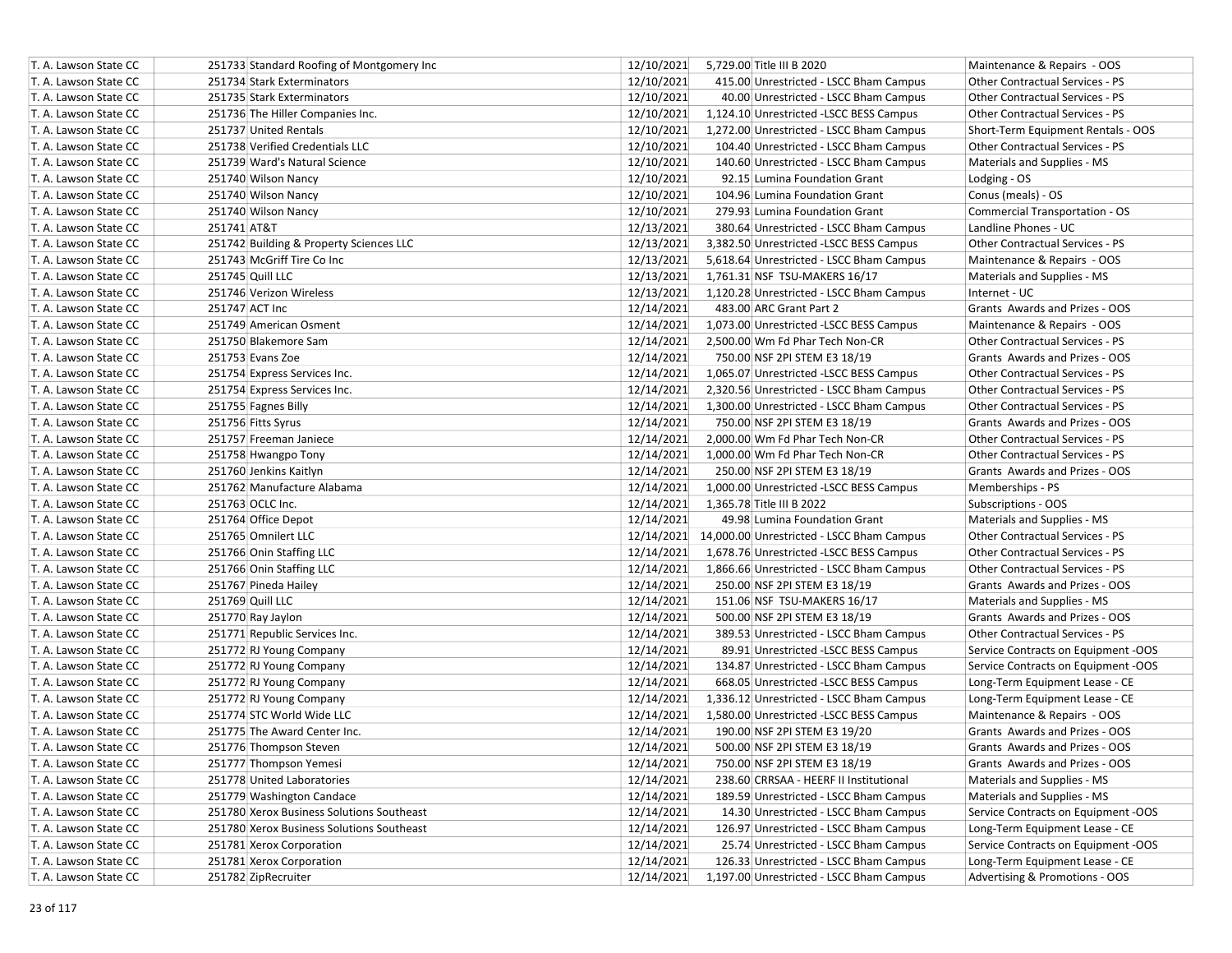| T. A. Lawson State CC | 251783 Allen Aylanna                      | 12/16/2021 | 70.00 Unrestricted - LSCC Bham Campus          | Other Contractual Services - PS        |
|-----------------------|-------------------------------------------|------------|------------------------------------------------|----------------------------------------|
| T. A. Lawson State CC | 251784 Anthony Cynthia                    | 12/16/2021 | 99.68 Unrestricted - LSCC Bham Campus          | Mileage - IS                           |
| T. A. Lawson State CC | 251785 AT&T                               | 12/16/2021 | 2,140.60 Unrestricted - LSCC BESS Campus       | Landline Phones - UC                   |
| T. A. Lawson State CC | 251786 AT&T Long Distance                 | 12/16/2021 | 188.08 Unrestricted - LSCC Bham Campus         | Landline Phones - UC                   |
| T. A. Lawson State CC | 251787 Business Systems & Consultants Inc | 12/16/2021 | 2,663.96 Title III B 2021                      | Other Contractual Services - PS        |
| T. A. Lawson State CC | 251789 Cintas Corporation                 | 12/16/2021 | 105.65 Unrestricted -LSCC BESS Campus          | Other Contractual Services - PS        |
| T. A. Lawson State CC | 251789 Cintas Corporation                 | 12/16/2021 | 537.16 Unrestricted - LSCC Bham Campus         | <b>Other Contractual Services - PS</b> |
| T. A. Lawson State CC | 251790 City Of Birmingham                 | 12/16/2021 | -0.14 Athletics- BHM Campus                    | <b>Discounts Earned - SS</b>           |
| T. A. Lawson State CC | 251790 City Of Birmingham                 | 12/16/2021 | 18.55 Athletics- BHM Campus                    | Sales Tax - AP                         |
| T. A. Lawson State CC | 251791 Cook's Pest Control                | 12/16/2021 | 679.00 Unrestricted - LSCC Bham Campus         | Other Contractual Services - PS        |
| T. A. Lawson State CC | 251792 Express Services Inc.              | 12/16/2021 | 538.30 Unrestricted -LSCC BESS Campus          | Other Contractual Services - PS        |
| T. A. Lawson State CC | 251792 Express Services Inc.              | 12/16/2021 | 615.20 CRRSAA - HEERF II Institutional         | <b>Other Contractual Services - PS</b> |
| T. A. Lawson State CC | 251792 Express Services Inc.              | 12/16/2021 | 692.65 Unrestricted - LSCC Bham Campus         | Other Contractual Services - PS        |
| T. A. Lawson State CC | 251793 Follett Higher Edu Group           | 12/16/2021 | 398.00 Unrestricted - LSCC Bham Campus         | Materials and Supplies - MS            |
| T. A. Lawson State CC | 251794 Glass Jamie                        | 12/16/2021 | 112.00 Unrestricted -LSCC BESS Campus          | Mileage - IS                           |
| T. A. Lawson State CC | 251794 Glass Jamie                        | 12/16/2021 | 170.00 Unrestricted -LSCC BESS Campus          | Overnight (non tax per diem)- IS       |
| T. A. Lawson State CC | 251795 Gourmet Services Inc.              |            | 12/16/2021 35,695.00 Food Services- BHM Campus | Other Contractual Services - PS        |
| T. A. Lawson State CC | 251796 HESI                               | 12/16/2021 | 4,232.60 Unrestricted - LSCC Bham Campus       | Institutional Use - OOS                |
| T. A. Lawson State CC | 251797 Holmes Jalen                       | 12/16/2021 | 250.00 Unrestricted - LSCC Bham Campus         | Other Contractual Services - PS        |
| T. A. Lawson State CC | 251798 JB Audio LLC                       | 12/16/2021 | 400.00 Student Activities- BESS Campus         | Other Contractual Services - PS        |
| T. A. Lawson State CC | 251799 Knox Pest Control                  | 12/16/2021 | 420.00 Unrestricted - LSCC Bham Campus         | Other Contractual Services - PS        |
| T. A. Lawson State CC | 251800 Marianna Industries Inc.           | 12/16/2021 | 798.61 Unrestricted - LSCC Bham Campus         | Materials and Supplies - MS            |
| T. A. Lawson State CC | 251801 Miller Demetrius                   | 12/16/2021 | 420.00 Unrestricted - LSCC Bham Campus         | Other Contractual Services - PS        |
| T. A. Lawson State CC | 251802 Minor Tequilla                     | 12/16/2021 | 140.00 Unrestricted - LSCC Bham Campus         | Other Contractual Services - PS        |
| T. A. Lawson State CC | 251803 Moore 4 Productions                | 12/16/2021 | 375.00 Unrestricted - LSCC Bham Campus         | <b>Other Contractual Services - PS</b> |
| T. A. Lawson State CC | 251805 R&B Transportation                 | 12/16/2021 | 1,600.00 Unrestricted - LSCC Bham Campus       | <b>Other Contractual Services - PS</b> |
| T. A. Lawson State CC | 251806 Sam's Club                         | 12/16/2021 | 86.94 Student Activities- BHM Campus           | Materials and Supplies - MS            |
| T. A. Lawson State CC | 251806 Sam's Club                         | 12/16/2021 | 338.94 Athletics- BHM Campus                   | Materials and Supplies - MS            |
| T. A. Lawson State CC | 251806 Sam's Club                         | 12/16/2021 | 888.57 Unrestricted - LSCC Bham Campus         | Materials and Supplies - MS            |
| T. A. Lawson State CC | 251807 Sam's Club                         | 12/16/2021 | 23.46 Student Activities- BHM Campus           | Materials and Supplies - MS            |
| T. A. Lawson State CC | 251808 Shepherd Kendrick                  | 12/16/2021 | 100.00 Unrestricted - LSCC Bham Campus         | <b>Other Contractual Services - PS</b> |
| T. A. Lawson State CC | 251809 STC World Wide LLC                 | 12/16/2021 | 665.00 Unrestricted - LSCC Bham Campus         | Maintenance & Repairs - OOS            |
| T. A. Lawson State CC | 251810 Strickland Companies               | 12/16/2021 | 79.66 Student Activities- BESS Campus          | Materials and Supplies - MS            |
| T. A. Lawson State CC | 251811 Taylor Linen Services              | 12/16/2021 | 81.04 Food Services- BHM Campus                | Other Contractual Services - PS        |
| T. A. Lawson State CC | 251812 The Cutoff News                    | 12/16/2021 | 1,500.00 Unrestricted - LSCC Bham Campus       | Advertising & Promotions - OOS         |
| T. A. Lawson State CC | 251813 Travis A. Hulsey Director          | 12/16/2021 | -0.39 Athletics- BHM Campus                    | Discounts Earned - SS                  |
| T. A. Lawson State CC | 251813 Travis A. Hulsey Director          | 12/16/2021 | -0.02 Unrestricted -LSCC BESS Campus           | Discounts Earned - SS                  |
| T. A. Lawson State CC | 251813 Travis A. Hulsey Director          | 12/16/2021 | 0.36 Unrestricted -LSCC BESS Campus            | Sales Tax - AP                         |
| T. A. Lawson State CC | 251813 Travis A. Hulsey Director          | 12/16/2021 | 9.27 Athletics- BHM Campus                     | Sales Tax - AP                         |
| T. A. Lawson State CC | 251814 Vaughans Tahj                      | 12/16/2021 | 400.00 Student Activities- BESS Campus         | Other Contractual Services - PS        |
| T. A. Lawson State CC | 251815 Weil Wrecker Service               | 12/16/2021 | 200.00 Unrestricted - LSCC Bham Campus         | Maintenance & Repairs - OOS            |
| T. A. Lawson State CC | 251818 Bastien Isaiah                     | 12/17/2021 | 250.00 Multi Fed-GA-AL LSAMP (NSF)             | Student Stipends - OOS                 |
| T. A. Lawson State CC | 251820 Blake Advertising                  | 12/17/2021 | 129.00 NSF 2PI STEM E3 20/21                   | <b>Materials and Supplies - MS</b>     |
| T. A. Lawson State CC | 251820 Blake Advertising                  | 12/17/2021 | 1,861.24 NSF 2PI STEM E3 18/19                 | Grants Awards and Prizes - OOS         |
| T. A. Lawson State CC | 251822 Chris Dowdell Enterprises LLC      | 12/17/2021 | 2,158.78 Unrestricted - LSCC Bham Campus       | Other Contractual Services - PS        |
| T. A. Lawson State CC | 251823 Cintas Corporation                 | 12/17/2021 | 529.74 Unrestricted -LSCC BESS Campus          | Other Contractual Services - PS        |
| T. A. Lawson State CC | 251823 Cintas Corporation                 | 12/17/2021 | 901.98 Unrestricted - LSCC Bham Campus         | Other Contractual Services - PS        |
| T. A. Lawson State CC | 251824 Curtis DaVonte                     | 12/17/2021 | 250.00 Multi Fed-GA-AL LSAMP (NSF)             | Student Stipends - OOS                 |
| T. A. Lawson State CC | 251825 Elite Pool Services Inc.           | 12/17/2021 | 195.00 Title III Future 2022                   | Maintenance & Repairs - OOS            |
| T. A. Lawson State CC | 251827 Fagnes Billy                       | 12/17/2021 | 1,600.00 R&R BESS Campus-LSCC                  | Maintenance & Repairs - OOS            |
| T. A. Lawson State CC | 251829 Hemphill Services Inc              | 12/17/2021 | 702.50 Unrestricted - LSCC Bham Campus         | Other Contractual Services - PS        |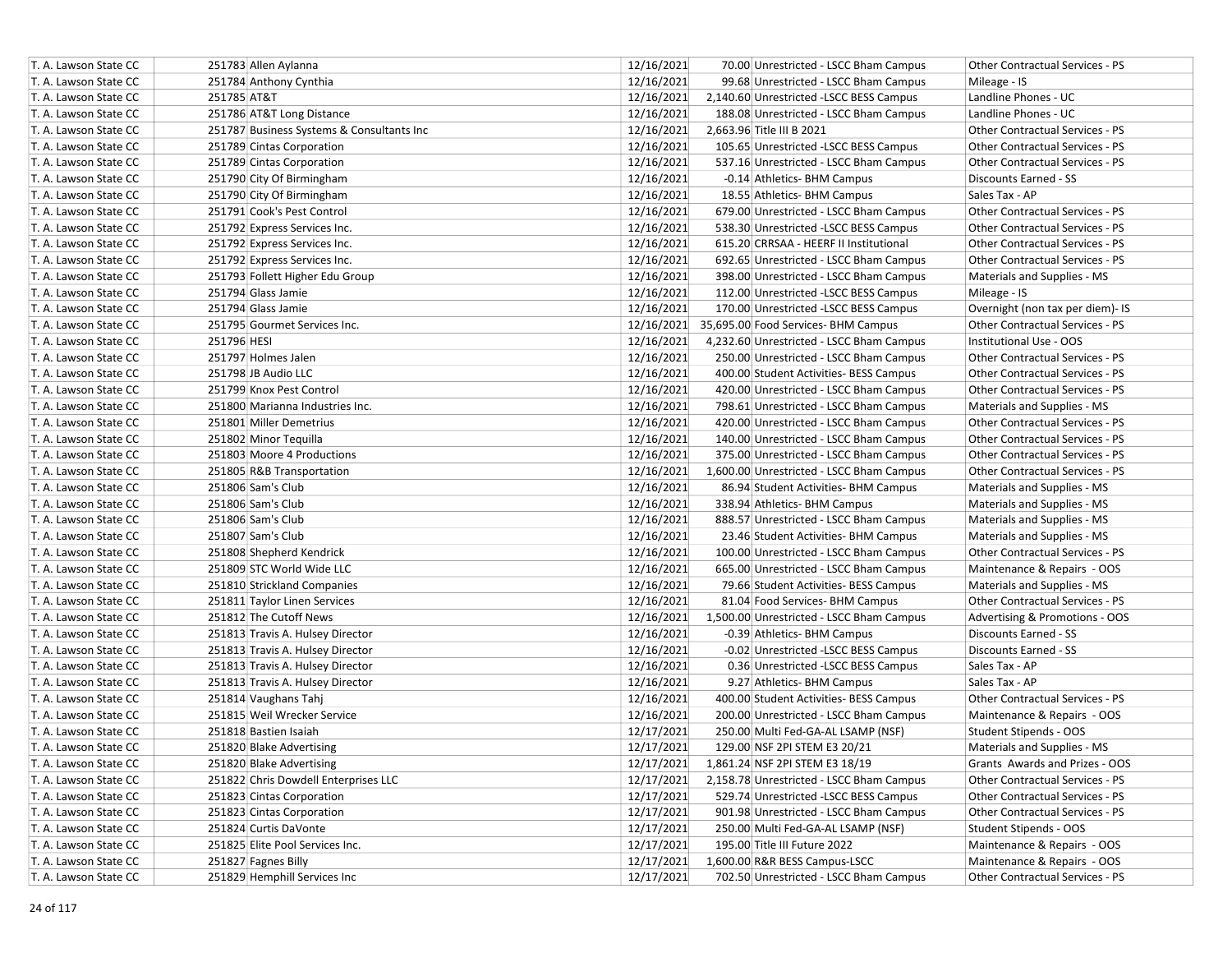| T. A. Lawson State CC | 251831 Lejoy Uniforms Inc                                              | 12/17/2021<br>8,897.22 Unrestricted - LSCC Bham Campus    | Institutional Use - OOS                |
|-----------------------|------------------------------------------------------------------------|-----------------------------------------------------------|----------------------------------------|
| T. A. Lawson State CC | 251832 London Preston                                                  | 12/17/2021<br>750.00 Multi Fed-GA-AL LSAMP (NSF)          | Student Stipends - OOS                 |
| T. A. Lawson State CC | 251834 Modern Campus USA Inc.                                          | 12/17/2021 34,170.00 CRRSAA - HEERF II Institutional      | <b>Other Contractual Services - PS</b> |
| T. A. Lawson State CC | 251835 Municipal and Commercial Uniforms Inc                           | 12/17/2021<br>259.90 Unrestricted - LSCC Bham Campus      | Materials and Supplies - MS            |
| T. A. Lawson State CC | 251836 Nash David                                                      | 12/17/2021<br>250.00 Multi Fed-GA-AL LSAMP (NSF)          | Student Stipends - OOS                 |
| T. A. Lawson State CC | 251837 Oliver Ashton                                                   | 12/17/2021<br>250.00 Multi Fed-GA-AL LSAMP (NSF)          | Student Stipends - OOS                 |
| T. A. Lawson State CC | 251839 Prime Marketing                                                 | 12/17/2021<br>3,200.00 Unrestricted - LSCC Bham Campus    | Advertising & Promotions - OOS         |
| T. A. Lawson State CC | 251840 ProctorU Inc.                                                   | 12/17/2021<br>6,276.00 Unrestricted - LSCC Bham Campus    | Institutional Use - OOS                |
| T. A. Lawson State CC | 251842 Securty Engineers                                               | 12/17/2021<br>4,732.93 Unrestricted - LSCC Bham Campus    | Other Contractual Services - PS        |
| T. A. Lawson State CC | 251843 Southeastern Assoc. of Edu. Opportunity Program Personnel       | 12/17/2021<br>600.00 Student Support Service-Bhm 21 22    | <b>Registration Fees-OS</b>            |
| T. A. Lawson State CC | 251845 STC World Wide LLC                                              | 12/17/2021<br>1,160.00 Title III B 2021                   | Maintenance & Repairs - OOS            |
| T. A. Lawson State CC | 251847 TK Elevator Corporation                                         | 12/17/2021<br>420.84 Unrestricted - LSCC Bham Campus      | Maintenance & Repairs - OOS            |
| T. A. Lawson State CC | 251848 Washington Candace                                              | 12/17/2021<br>350.00 Unrestricted - LSCC Bham Campus      | <b>Other Contractual Services - PS</b> |
| T. A. Lawson State CC | 251849 ACCS Information Services Association                           | 12/20/2021<br>125.00 Unrestricted - LSCC Bham Campus      | Memberships - PS                       |
| T. A. Lawson State CC | 251850 Alabama Community College System                                | 12/20/2021<br>5,639.13 SNAP                               | Prior Year Refunds/Adjustments - SS    |
| T. A. Lawson State CC | 251851 Alabama Power Company                                           | 12/20/2021 53,615.59 Unrestricted - LSCC Bham Campus      | Electricity - UC                       |
| T. A. Lawson State CC | 251852 American National Red Cross & Its Constituent Chapters & Branch | 12/20/2021<br>86.40 Unrestricted - LSCC Bham Campus       | Materials and Supplies - MS            |
| T. A. Lawson State CC | 251853 American Osment                                                 | 12/20/2021<br>187.19 CRRSAA - HEERF II Institutional      | Materials and Supplies - MS            |
| T. A. Lawson State CC | 251853 American Osment                                                 | 12/20/2021<br>3,978.00 CRRSAA - HEERF II Institutional    | Equipment - non capitalized - MS       |
| T. A. Lawson State CC | 251854 Associates For Institution Development                          | 12/20/2021<br>7,500.00 Title III B 2021                   | <b>Other Contractual Services - PS</b> |
| T. A. Lawson State CC | 251855 AT&T                                                            | 12/20/2021<br>474.04 Unrestricted - LSCC Bham Campus      | Cable - UC                             |
| T. A. Lawson State CC | 251856 AT&T                                                            | 12/20/2021<br>1,929.18 Unrestricted - LSCC Bham Campus    | Landline Phones - UC                   |
| T. A. Lawson State CC | 251857 Cintas Corporation                                              | 12/20/2021<br>386.20 Unrestricted - LSCC Bham Campus      | Other Contractual Services - PS        |
| T. A. Lawson State CC | 251858 Debrow Donald                                                   | 12/20/2021<br>1,750.00 Student Activities- BHM Campus     | Other Contractual Services - PS        |
| T. A. Lawson State CC | 251859 DISH DBS Corporation                                            | 12/20/2021<br>72.08 Unrestricted - LSCC Bham Campus       | Cable - UC                             |
| T. A. Lawson State CC | 251860 Ferguson Enterprises Inc                                        | 12/20/2021<br>784.80 Unrestricted - LSCC Bham Campus      | Materials and Supplies - MS            |
| T. A. Lawson State CC | 251861 Follett Higher Edu Group                                        | 12/20/2021<br>268.80 Lumina Foundation Grant              | Materials and Supplies - MS            |
| T. A. Lawson State CC | 251862 Follett Higher Education Group                                  | 12/20/2021 224,461.95 Bookstore - BHM Campus              | Bookstore - AP                         |
| T. A. Lawson State CC | 251863 Lsi Research Inc.                                               | 12/20/2021 14,300.00 Title III B 2022                     | Other Contractual Services - PS        |
| T. A. Lawson State CC | 251864 Purchase Power                                                  | 12/20/2021<br>2,134.99 Unrestricted - LSCC Bham Campus    | Long-Term Equipment Lease - CE         |
| T. A. Lawson State CC | 251865 Quill LLC                                                       | 12/20/2021<br>4,251.50 Upward Bound 21-22                 | Materials and Supplies - MS            |
| T. A. Lawson State CC | 251866 Regions Bank                                                    | 12/20/2021<br>2,071.88 Bond 2012                          | Bonds - Interest Payments - CE         |
| T. A. Lawson State CC | 251866 Regions Bank                                                    | 12/20/2021<br>40,000.00 Bond 2012                         | Bonds - Principal Payments - CE        |
| T. A. Lawson State CC | 251867 Smith Andria                                                    | 12/20/2021<br>750.00 Student Activities- BHM Campus       | Other Contractual Services - PS        |
| T. A. Lawson State CC | 251868 Strickland Companies                                            | 12/20/2021<br>352.94 Student Activities- BESS Campus      | Materials and Supplies - MS            |
| T. A. Lawson State CC | 251869 The Hiller Companies Inc.                                       | 12/20/2021<br>1,258.00 Unrestricted - LSCC Bham Campus    | Other Contractual Services - PS        |
| T. A. Lawson State CC | 251870 Todd Eula                                                       | 12/20/2021<br>81.52 Title III B 2022                      | Materials and Supplies - MS            |
| T. A. Lawson State CC | 251871 Whitlow Jean                                                    | 12/20/2021<br>2,000.00 NSF 2PI STEM E3 20/21              | <b>Other Contractual Services - PS</b> |
| T. A. Lawson State CC | 251872 Associates For Institution Development                          | 12/21/2021<br>3,750.00 Title III Future                   | Other Contractual Services - PS        |
| T. A. Lawson State CC | 251873 Canon Financial Solutions Inc                                   | 12/21/2021<br>311.88 Unrestricted -LSCC BESS Campus       | Long-Term Equipment Lease - CE         |
| T. A. Lawson State CC | 251873 Canon Financial Solutions Inc                                   | 12/21/2021<br>997.58 Unrestricted - LSCC Bham Campus      | Long-Term Equipment Lease - CE         |
| T. A. Lawson State CC | 251874 CDW LLC                                                         | 12/21/2021<br>85.59 CRRSAA - HBCU and Strengthening II    | Materials and Supplies - MS            |
| T. A. Lawson State CC | 251874 CDW LLC                                                         | 12/21/2021<br>1,189.41 CRRSAA - HBCU and Strengthening II | Equipment - non capitalized - MS       |
| T. A. Lawson State CC | 251875 Jones Patrick                                                   | 12/21/2021<br>1,100.00 Unrestricted -LSCC BESS Campus     | Other Contractual Services - PS        |
| T. A. Lawson State CC | 251877 Onin Staffing LLC                                               | 12/21/2021<br>1,724.15 Unrestricted -LSCC BESS Campus     | Other Contractual Services - PS        |
| T. A. Lawson State CC | 251877 Onin Staffing LLC                                               | 12/21/2021<br>1,857.23 Unrestricted - LSCC Bham Campus    | Other Contractual Services - PS        |
| T. A. Lawson State CC | 251878 Spire Alabama Inc.                                              | 12/21/2021<br>623.63 Unrestricted -LSCC BESS Campus       | Gas & Heating Fuel - UC                |
| T. A. Lawson State CC | 251878 Spire Alabama Inc.                                              | 12/21/2021<br>2,534.19 Unrestricted - LSCC Bham Campus    | Gas & Heating Fuel - UC                |
| T. A. Lawson State CC | 251879 Xerox Corporation                                               | 12/21/2021<br>38.44 Unrestricted - LSCC Bham Campus       | Service Contracts on Equipment -OOS    |
| T. A. Lawson State CC | 251879 Xerox Corporation                                               | 12/21/2021<br>275.65 Unrestricted - LSCC Bham Campus      | Long-Term Equipment Lease - CE         |
| T. A. Lawson State CC | 251885 Chef Clayton's Food Syste                                       | 1/4/2022<br>2,100.00 Unrestricted - LSCC Bham Campus      | Other Contractual Services - PS        |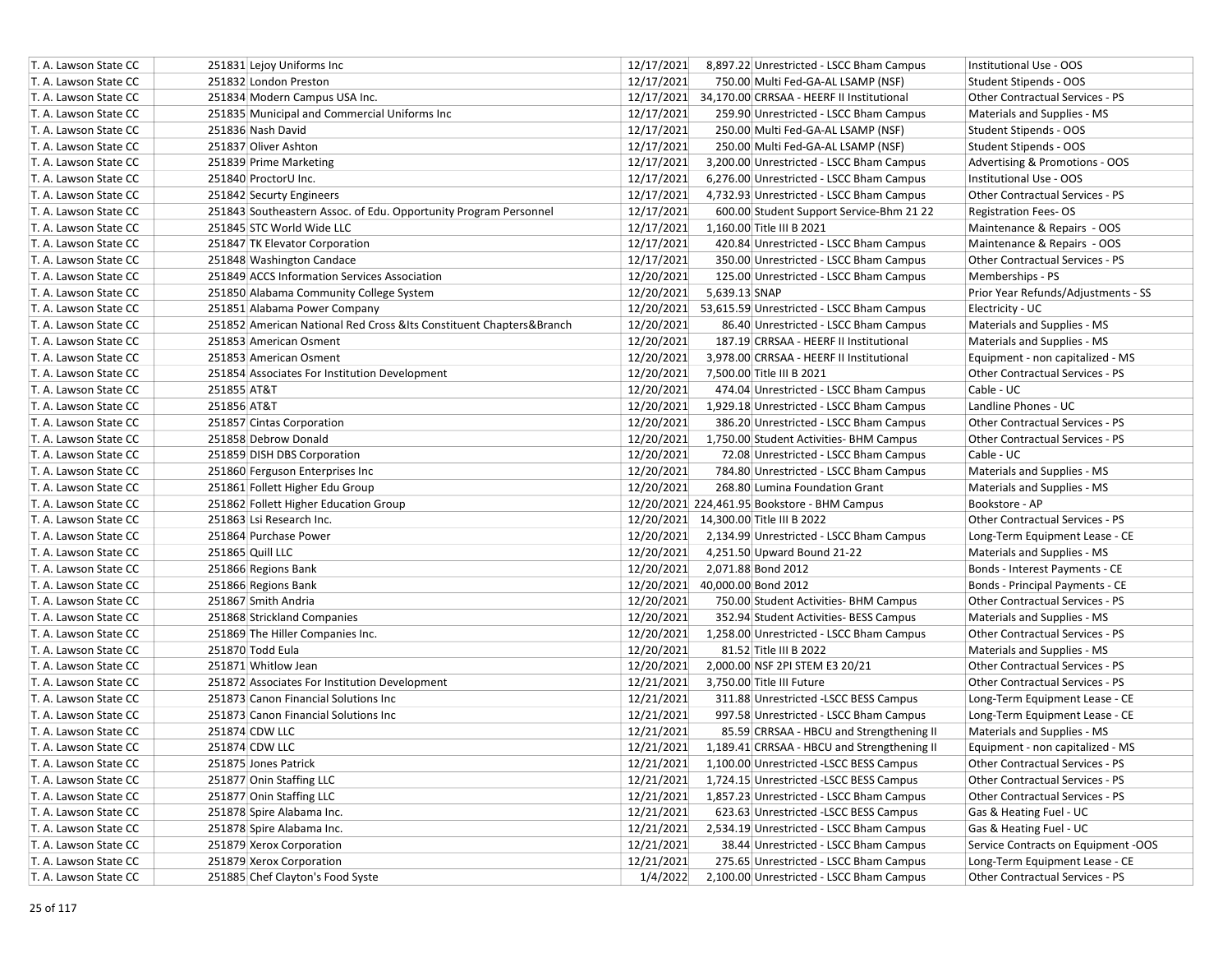| T. A. Lawson State CC | 251929 Schuffert Jennifer                                   | 1/4/2022<br>700.00 Unrestricted -LSCC BESS Campus      | Other Contractual Services - PS        |
|-----------------------|-------------------------------------------------------------|--------------------------------------------------------|----------------------------------------|
| T. A. Lawson State CC | 251930 Selvidge Calibration an Service LLC                  | 1/4/2022<br>751.87 Unrestricted -LSCC BESS Campus      | Maintenance & Repairs - OOS            |
| T. A. Lawson State CC | 251942 ACCS Deans of Student Affairs Assoc                  | 1/5/2022<br>275.00 Unrestricted - LSCC Bham Campus     | Memberships - PS                       |
| T. A. Lawson State CC | 251943 AT&T                                                 | 1/5/2022<br>69.99 Unrestricted - LSCC Bham Campus      | Wireless Phones - UC                   |
| T. A. Lawson State CC | 251944 AT&T                                                 | 1/5/2022<br>41.54 Unrestricted - LSCC Bham Campus      | Wireless Phones - UC                   |
| T. A. Lawson State CC | 251945 AT&T                                                 | 1/5/2022<br>190.32 Unrestricted -LSCC BESS Campus      | Landline Phones - UC                   |
| T. A. Lawson State CC | 251945 AT&T                                                 | 1/5/2022<br>7,019.14 Unrestricted - LSCC Bham Campus   | Landline Phones - UC                   |
| T. A. Lawson State CC | 251946 AT&T Long Distance                                   | 1/5/2022<br>74.90 Unrestricted - LSCC Bham Campus      | Landline Phones - UC                   |
| T. A. Lawson State CC | 251947 Birmingham Water Works                               | 1/5/2022 28,100.08 Unrestricted - LSCC Bham Campus     | Water & Sewer - UC                     |
| T. A. Lawson State CC | 251948 Canon Solutions America                              | 1/5/2022<br>8.03 Unrestricted -LSCC BESS Campus        | Service Contracts on Equipment -OOS    |
| T. A. Lawson State CC | 251948 Canon Solutions America                              | 1/5/2022<br>10.72 Unrestricted - LSCC Bham Campus      | Service Contracts on Equipment -OOS    |
| T. A. Lawson State CC | 251948 Canon Solutions America                              | 1/5/2022<br>6,349.75 Unrestricted - LSCC Bham Campus   | Long-Term Equipment Lease - CE         |
| T. A. Lawson State CC | 251949 Carrier Corporation                                  | 1/5/2022 15,869.00 CRRSAA - HEERF II Institutional     | Maintenance & Repairs - OOS            |
| T. A. Lawson State CC | 251950 Cintas Corporation                                   | 1/5/2022<br>211.30 Unrestricted -LSCC BESS Campus      | Other Contractual Services - PS        |
| T. A. Lawson State CC | 251950 Cintas Corporation                                   | 1/5/2022<br>772.40 Unrestricted - LSCC Bham Campus     | <b>Other Contractual Services - PS</b> |
| T. A. Lawson State CC | 251951 Crawford Bruce                                       | 1/5/2022<br>94.89 Lumina Foundation Grant              | Materials and Supplies - MS            |
| T. A. Lawson State CC | 251952 DirectTV                                             | 1/5/2022<br>143.99 Unrestricted - LSCC Bham Campus     | Cable - UC                             |
| T. A. Lawson State CC | 251952 DirectTV                                             | 1/5/2022<br>211.98 Unrestricted - LSCC Bham Campus     | Internet - UC                          |
| T. A. Lawson State CC | 251953 Dude Solutions Inc                                   | 1/5/2022<br>1,615.00 Title III B 2021                  | Computer Software(non capital) - MS    |
| T. A. Lawson State CC | 251954 Elite Pool Services Inc.                             | 1/5/2022<br>390.00 Title III Future 2022               | Maintenance & Repairs - OOS            |
| T. A. Lawson State CC | 251955 Express Services Inc.                                | 1/5/2022<br>843.84 Unrestricted - LSCC Bham Campus     | <b>Other Contractual Services - PS</b> |
| T. A. Lawson State CC | 251955 Express Services Inc.                                | 1/5/2022<br>861.28 CRRSAA - HEERF II Institutional     | Other Contractual Services - PS        |
| T. A. Lawson State CC | 251955 Express Services Inc.                                | 1/5/2022<br>867.12 Unrestricted -LSCC BESS Campus      | <b>Other Contractual Services - PS</b> |
| T. A. Lawson State CC | 251956 Game Day Athletic Surfaces                           | 1/5/2022<br>3,653.00 Unrestricted - LSCC Bham Campus   | Other Contractual Services - PS        |
| T. A. Lawson State CC | 251957 In10sity Interactive LLC                             | 1/5/2022<br>320.83 Unrestricted - LSCC Bham Campus     | <b>Other Contractual Services - PS</b> |
| T. A. Lawson State CC | 251958 JEFFERSON COUNTY GREASE CONTROL PROGRAM              | 1/5/2022<br>466.30 Unrestricted -LSCC BESS Campus      | Other Contractual Services - PS        |
| T. A. Lawson State CC | 251959 Johnson Controls Inc.                                | 1/5/2022<br>988.00 Unrestricted - LSCC Bham Campus     | Other Contractual Services - PS        |
| T. A. Lawson State CC | 251960 Johnstone Supply                                     | 1/5/2022<br>7,745.41 CRRSAA - HEERF II Institutional   | Maintenance & Repairs - OOS            |
| T. A. Lawson State CC | 251961 Joiner Fire Sprinkler Co.                            | 1/5/2022<br>1,025.00 Unrestricted - LSCC Bham Campus   | Maintenance & Repairs - OOS            |
| T. A. Lawson State CC | 251962 Level 3 Communications                               | 1/5/2022<br>3,304.24 Unrestricted - LSCC Bham Campus   | Internet - UC                          |
| T. A. Lawson State CC | 251963 Lowe's Home Centers Inc                              | 1/5/2022<br>1,177.28 Unrestricted - LSCC Bham Campus   | Materials and Supplies - MS            |
| T. A. Lawson State CC | 251964 Lsi Research Inc.                                    | 1/5/2022 31,668.00 CRRSAA - HBCU and Strengthening II  | Materials and Supplies - MS            |
| T. A. Lawson State CC | 251964 Lsi Research Inc.                                    | 1/5/2022 41,376.93 CRRSAA - HBCU and Strengthening II  | Other Contractual Services - PS        |
| T. A. Lawson State CC | 251964 Lsi Research Inc.                                    | 1/5/2022 160,224.82 CRRSAA - HBCU and Strengthening II | Equipment - non capitalized - MS       |
| T. A. Lawson State CC | 251965 Onin Staffing LLC                                    | 1/5/2022<br>1,546.05 Unrestricted - LSCC Bham Campus   | Other Contractual Services - PS        |
| T. A. Lawson State CC | 251965 Onin Staffing LLC                                    | 1/5/2022<br>3,004.78 Unrestricted -LSCC BESS Campus    | <b>Other Contractual Services - PS</b> |
| T. A. Lawson State CC | 251966 Pep Boys Remittance Dept                             | 1/5/2022<br>456.80 Unrestricted -LSCC BESS Campus      | Maintenance & Repairs - OOS            |
| T. A. Lawson State CC | 251967 Progressive Electrical Se                            | 1/5/2022 10,645.34 R&R BESS Campus-LSCC                | Maintenance & Repairs - OOS            |
| T. A. Lawson State CC | 251968 Securty Engineers                                    | 9,648.08 Unrestricted - LSCC Bham Campus<br>1/5/2022   | Other Contractual Services - PS        |
| T. A. Lawson State CC | 251969 Sherwin Williams Co.                                 | 1/5/2022<br>703.60 Unrestricted -LSCC BESS Campus      | Materials and Supplies - MS            |
| T. A. Lawson State CC | 251970 Snap On Tools                                        | 1/5/2022<br>85.54 Unrestricted -LSCC BESS Campus       | Materials and Supplies - MS            |
| T. A. Lawson State CC | 251971 Spire Alabama Inc.                                   | 1/5/2022<br>259.25 Unrestricted -LSCC BESS Campus      | Gas & Heating Fuel - UC                |
| T. A. Lawson State CC | 251971 Spire Alabama Inc.                                   | 1/5/2022<br>7.750.14 Unrestricted - LSCC Bham Campus   | Gas & Heating Fuel - UC                |
| T. A. Lawson State CC | 251972 Strickland Companies                                 | 1/5/2022<br>262.64 Unrestricted - LSCC Bham Campus     | Materials and Supplies - MS            |
| T. A. Lawson State CC | 251973 Taylor Linen Services                                | 1/5/2022<br>338.62 Food Services- BHM Campus           | Other Contractual Services - PS        |
| T. A. Lawson State CC | 251974 TK Elevator Corporation                              | 1/5/2022<br>939.68 Unrestricted - LSCC Bham Campus     | Maintenance & Repairs - OOS            |
| T. A. Lawson State CC | 251975 UCA Transfer Services University of Central Arkansas | 1/5/2022<br>250.00 Unrestricted -LSCC BESS Campus      | <b>Registration Fees-IS</b>            |
| T. A. Lawson State CC | 251976 Verizon Wireless                                     | 1/5/2022<br>1,597.19 Unrestricted - LSCC Bham Campus   | Wireless Phones - UC                   |
| T. A. Lawson State CC | 251978 Wilson Nancy                                         | 1/5/2022<br>45.40 Lumina Foundation Grant              | Materials and Supplies - MS            |
| T. A. Lawson State CC | 251979 3D Landscaping                                       | 1/7/2022<br>1,700.00 Unrestricted - LSCC Bham Campus   | Other Contractual Services - PS        |
| T. A. Lawson State CC | 251980 Agee Darryl                                          | 1/7/2022<br>300.00 ARC Grant Part 2                    | Student Stipends - OOS                 |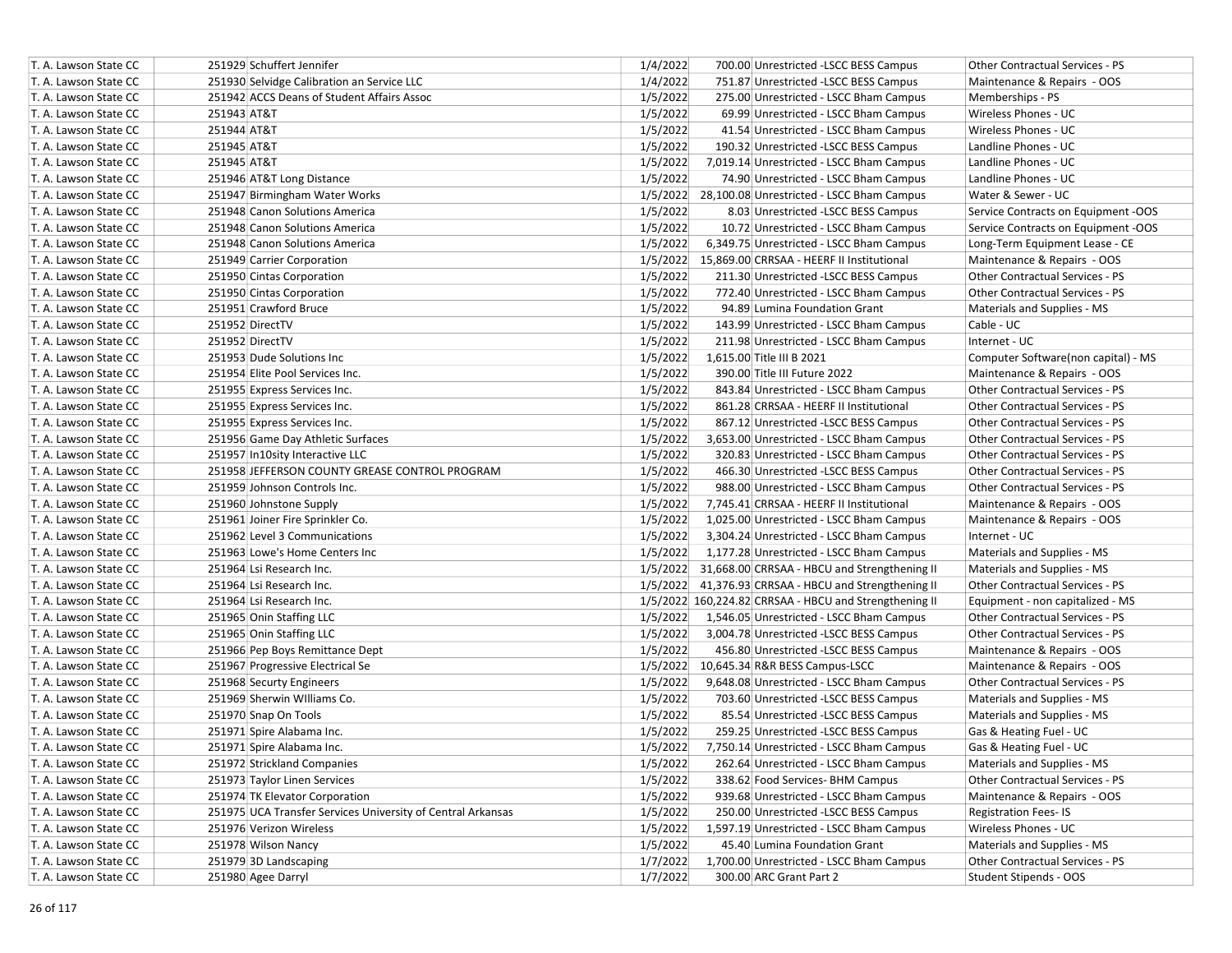| T. A. Lawson State CC |             | 251981 Airgas Inc                       | 1/7/2022 | 263.21 Unrestricted - LSCC Bham Campus                | Materials and Supplies - MS            |
|-----------------------|-------------|-----------------------------------------|----------|-------------------------------------------------------|----------------------------------------|
| T. A. Lawson State CC |             | 251982 Allen Jamie                      | 1/7/2022 | 150.00 ARC Grant Part 2                               | Student Stipends - OOS                 |
| T. A. Lawson State CC |             | 251983 American Express                 | 1/7/2022 | 50.00 Unrestricted -LSCC BESS Campus                  | <b>Other Contractual Services - PS</b> |
| T. A. Lawson State CC |             | 251983 American Express                 | 1/7/2022 | 74.00 Unrestricted - LSCC Bham Campus                 | Memberships - PS                       |
| T. A. Lawson State CC |             | 251983 American Express                 | 1/7/2022 | 384.00 Title III B 2022                               | Subscriptions - OOS                    |
| T. A. Lawson State CC |             | 251983 American Express                 | 1/7/2022 | 650.95 Student Activities- BHM Campus                 | Materials and Supplies - MS            |
| T. A. Lawson State CC |             | 251983 American Express                 | 1/7/2022 | 1,056.13 Unrestricted - LSCC Bham Campus              | Materials and Supplies - MS            |
| T. A. Lawson State CC |             | 251984 American Express                 | 1/7/2022 | 14.53 Title III B 2021                                | Books - CE                             |
| T. A. Lawson State CC |             | 251984 American Express                 | 1/7/2022 | 72.60 Title III B 2022                                | Materials and Supplies - MS            |
| T. A. Lawson State CC |             | 251984 American Express                 | 1/7/2022 | 193.15 Lumina Foundation Grant                        | Materials and Supplies - MS            |
| T. A. Lawson State CC |             | 251984 American Express                 | 1/7/2022 | 260.00 CRRSAA - HBCU and Strengthening II             | Computer Software(non capital) - MS    |
| T. A. Lawson State CC |             | 251984 American Express                 | 1/7/2022 | 274.68 Unrestricted - LSCC Bham Campus                | Materials and Supplies - MS            |
| T. A. Lawson State CC |             | 251984 American Express                 | 1/7/2022 | 399.50 Student Activities- BHM Campus                 | Materials and Supplies - MS            |
| T. A. Lawson State CC |             | 251984 American Express                 | 1/7/2022 | 401.28 Title III B 2022                               | Subscriptions - OOS                    |
| T. A. Lawson State CC |             | 251984 American Express                 | 1/7/2022 | 848.84 Title III B 2021                               | Materials and Supplies - MS            |
| T. A. Lawson State CC |             | 251984 American Express                 | 1/7/2022 | 1,585.00 Unrestricted -LSCC BESS Campus               | Grants Awards and Prizes - OOS         |
| T. A. Lawson State CC |             | 251984 American Express                 | 1/7/2022 | 1,601.68 CRRSAA - HBCU and Strengthening II           | Other Contractual Services - PS        |
| T. A. Lawson State CC |             | 251984 American Express                 | 1/7/2022 | 1,743.78 NSF 2PI STEM E3 18/19                        | Grants Awards and Prizes - OOS         |
| T. A. Lawson State CC |             | 251984 American Express                 | 1/7/2022 | 1,921.30 Unrestricted - LSCC Bham Campus              | Maintenance & Repairs - OOS            |
| T. A. Lawson State CC |             | 251984 American Express                 | 1/7/2022 | 2,496.00 CRRSAA - HBCU and Strengthening II           | Subscriptions - OOS                    |
| T. A. Lawson State CC |             | 251984 American Express                 | 1/7/2022 | 3,624.50 Student Activities- BHM Campus               | Other Contractual Services - PS        |
| T. A. Lawson State CC |             | 251984 American Express                 | 1/7/2022 | 4,346.82 CRRSAA - HBCU and Strengthening II           | Equipment - non capitalized - MS       |
| T. A. Lawson State CC |             | 251984 American Express                 | 1/7/2022 | 8,529.26 Title III B 2022                             | Equipment - non capitalized - MS       |
| T. A. Lawson State CC |             | 251984 American Express                 |          | 1/7/2022 23,321.76 CRRSAA - HBCU and Strengthening II | Materials and Supplies - MS            |
| T. A. Lawson State CC |             | 251985 Arn Karen                        | 1/7/2022 | 150.00 ARC Grant Part 2                               | Student Stipends - OOS                 |
| T. A. Lawson State CC | 251986 AT&T |                                         | 1/7/2022 | 636.13 Unrestricted -LSCC BESS Campus                 | Landline Phones - UC                   |
| T. A. Lawson State CC |             | 251987 Bigham Benjamin                  | 1/7/2022 | 150.00 ARC Grant Part 2                               | Student Stipends - OOS                 |
| T. A. Lawson State CC |             | 251988 Bigham Carla                     | 1/7/2022 | 150.00 ARC Grant Part 2                               | Student Stipends - OOS                 |
| T. A. Lawson State CC |             | 251989 Bolden Shahidah                  | 1/7/2022 | 150.00 ARC Grant Part 2                               | Student Stipends - OOS                 |
| T. A. Lawson State CC |             | 251990 BSN Sports LLC                   | 1/7/2022 | 3,351.00 Unrestricted - LSCC Bham Campus              | Materials and Supplies - MS            |
| T. A. Lawson State CC |             | 251991 Canon Financial Solutions Inc    | 1/7/2022 | 12.50 Unrestricted -LSCC BESS Campus                  | Service Contracts on Equipment -OOS    |
| T. A. Lawson State CC |             | 251991 Canon Financial Solutions Inc    | 1/7/2022 | 20.83 Unrestricted - LSCC Bham Campus                 | Service Contracts on Equipment -OOS    |
| T. A. Lawson State CC |             | 251991 Canon Financial Solutions Inc    | 1/7/2022 | 149.36 Unrestricted -LSCC BESS Campus                 | Long-Term Equipment Lease - CE         |
| T. A. Lawson State CC |             | 251991 Canon Financial Solutions Inc    | 1/7/2022 | 691.93 Unrestricted - LSCC Bham Campus                | Long-Term Equipment Lease - CE         |
| T. A. Lawson State CC |             | 251992 Canon Solutions America          | 1/7/2022 | 60.62 AE - State Regular                              | Service Contracts on Equipment -OOS    |
| T. A. Lawson State CC |             | 251993 Chef Clayton's Food Syste        | 1/7/2022 | 2,100.00 Unrestricted - LSCC Bham Campus              | Other Contractual Services - PS        |
| T. A. Lawson State CC |             | 251994 Cintas Corporation               | 1/7/2022 | 105.65 Unrestricted -LSCC BESS Campus                 | Other Contractual Services - PS        |
| T. A. Lawson State CC |             | 251994 Cintas Corporation               | 1/7/2022 | 537.16 Unrestricted - LSCC Bham Campus                | <b>Other Contractual Services - PS</b> |
| T. A. Lawson State CC |             | 251995 Clinkscales Alan                 | 1/7/2022 | 300.00 ARC Grant Part 2                               | Student Stipends - OOS                 |
| T. A. Lawson State CC |             | 251996 Conaway Georghetta               | 1/7/2022 | 150.00 ARC Grant Part 2                               | Student Stipends - OOS                 |
| T. A. Lawson State CC |             | 251997 Cook Artheirus                   | 1/7/2022 | 150.00 ARC Grant Part 2                               | Student Stipends - OOS                 |
| T. A. Lawson State CC |             | 251998 Criswell Morgan                  | 1/7/2022 | 150.00 ARC Grant Part 2                               | Student Stipends - OOS                 |
| T. A. Lawson State CC |             | 251999 Diamedical Usa Equipment Company | 1/7/2022 | 6,345.00 Title III Future 2022                        | Furniture and Equip \$5K - \$25K - CE  |
| T. A. Lawson State CC |             | 252000 DISH DBS Corporation             | 1/7/2022 | 192.08 Unrestricted - LSCC Bham Campus                | Internet - UC                          |
| T. A. Lawson State CC |             | 252001 Earnest Tammy                    | 1/7/2022 | 150.00 ARC Grant Part 2                               | Student Stipends - OOS                 |
| T. A. Lawson State CC |             | 252002 Elder Jason                      | 1/7/2022 | 150.00 ARC Grant Part 2                               | Student Stipends - OOS                 |
| T. A. Lawson State CC |             | 252003 Elite Pool Services Inc.         | 1/7/2022 | 1,365.00 Title III Future 2022                        | Maintenance & Repairs - OOS            |
| T. A. Lawson State CC |             | 252004 Express Services Inc.            | 1/7/2022 | 430.64 Unrestricted -LSCC BESS Campus                 | Other Contractual Services - PS        |
| T. A. Lawson State CC |             | 252006 Gray Tanecia                     | 1/7/2022 | 150.00 ARC Grant Part 2                               | Student Stipends - OOS                 |
| T. A. Lawson State CC |             | 252007 Graybar Electric                 | 1/7/2022 | 381.57 R&R BESS Campus-LSCC                           | Materials and Supplies - MS            |
| T. A. Lawson State CC |             | 252008 Guardian-Ipco Inc.               | 1/7/2022 | 900.00 Unrestricted - LSCC Bham Campus                | Other Contractual Services - PS        |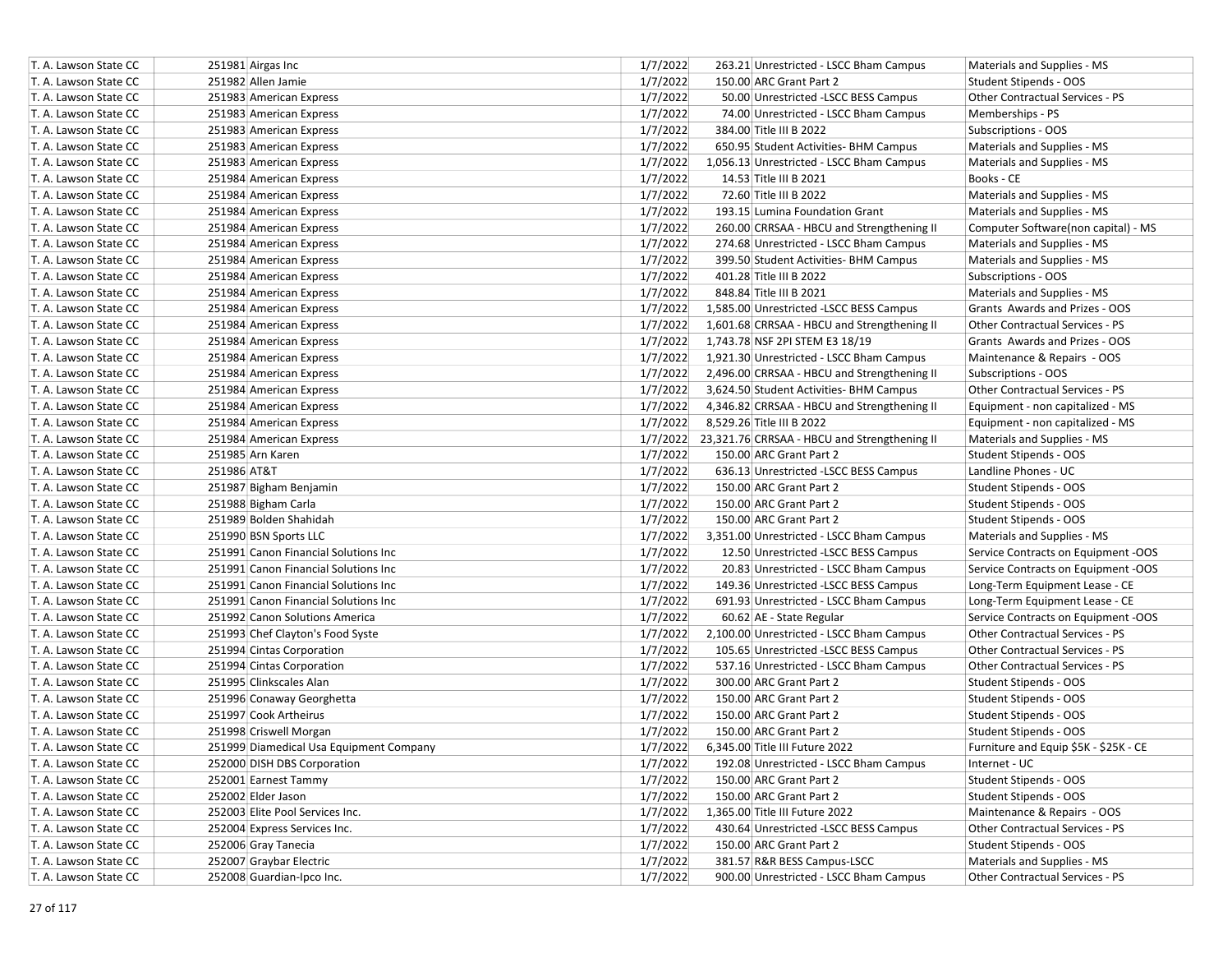| T. A. Lawson State CC | 252008 Guardian-Ipco Inc.            | 1/7/2022 | 1,200.00 Unrestricted -LSCC BESS Campus            | Other Contractual Services - PS       |
|-----------------------|--------------------------------------|----------|----------------------------------------------------|---------------------------------------|
| T. A. Lawson State CC | 252009 Gulf Ice Systems Inc.         |          | 1/7/2022 11,796.80 CRRSAA - HEERF II Institutional | Furniture and Equip \$5K - \$25K - CE |
| T. A. Lawson State CC | 252010 Hand Brady                    | 1/7/2022 | 300.00 ARC Grant Part 2                            | Student Stipends - OOS                |
| T. A. Lawson State CC | 252011 Harris Rayshon                | 1/7/2022 | 150.00 ARC Grant Part 2                            | Student Stipends - OOS                |
| T. A. Lawson State CC | 252012 Higgins Michael               | 1/7/2022 | 300.00 ARC Grant Part 2                            | Student Stipends - OOS                |
| T. A. Lawson State CC | 252013 Hill Florida                  | 1/7/2022 | 150.00 ARC Grant Part 2                            | Student Stipends - OOS                |
| T. A. Lawson State CC | 252014 Hill James                    | 1/7/2022 | 150.00 ARC Grant Part 2                            | Student Stipends - OOS                |
| T. A. Lawson State CC | 252015 Holmes Creshuan               | 1/7/2022 | 300.00 ARC Grant Part 2                            | Student Stipends - OOS                |
| T. A. Lawson State CC | 252016 Home Depot                    | 1/7/2022 | 859.10 Unrestricted - LSCC Bham Campus             | Materials and Supplies - MS           |
| T. A. Lawson State CC | 252017 Hotel Peabody GP              | 1/7/2022 | 1,128.05 Student Support Service-Bess 21 22        | Lodging - OS                          |
| T. A. Lawson State CC | 252019 Ivory Reginald                | 1/7/2022 | 300.00 ARC Grant Part 2                            | Student Stipends - OOS                |
| T. A. Lawson State CC | 252020 Jackson Michael               | 1/7/2022 | 150.00 ARC Grant Part 2                            | Student Stipends - OOS                |
| T. A. Lawson State CC | 252021 Jackson Sabora                | 1/7/2022 | 150.00 ARC Grant Part 2                            | Student Stipends - OOS                |
| T. A. Lawson State CC | 252022 Jenkins Stephen               | 1/7/2022 | 300.00 ARC Grant Part 2                            | Student Stipends - OOS                |
| T. A. Lawson State CC | 252023 Jernigan Lasandra             | 1/7/2022 | 150.00 ARC Grant Part 2                            | Student Stipends - OOS                |
| T. A. Lawson State CC | 252024 Johnson Dequentin             | 1/7/2022 | 300.00 ARC Grant Part 2                            | Student Stipends - OOS                |
| T. A. Lawson State CC | 252025 Jones Camille                 | 1/7/2022 | 150.00 ARC Grant Part 2                            | Student Stipends - OOS                |
| T. A. Lawson State CC | 252026 Mason Jeremie                 | 1/7/2022 | 300.00 ARC Grant Part 2                            | Student Stipends - OOS                |
| T. A. Lawson State CC | 252027 McCoy Seth                    | 1/7/2022 | 150.00 ARC Grant Part 2                            | Student Stipends - OOS                |
| T. A. Lawson State CC | 252028 Metro Storage/Trailer         | 1/7/2022 | 515.00 Unrestricted - LSCC Bham Campus             | Short-Term Equipment Rentals - OOS    |
| T. A. Lawson State CC | 252029 Mongoose Research Inc.        | 1/7/2022 | 5,750.00 Title III B 2022                          | Subscriptions - OOS                   |
| T. A. Lawson State CC | 252030 Mongoose Research Inc.        | 1/7/2022 | 5,750.00 Unrestricted - LSCC Bham Campus           | Other Contractual Services - PS       |
| T. A. Lawson State CC | 252031 Moore Coal Company            | 1/7/2022 | 1,134.13 Unrestricted -LSCC BESS Campus            | Other Contractual Services - PS       |
| T. A. Lawson State CC | 252032 Moye William                  | 1/7/2022 | 300.00 ARC Grant Part 2                            | Student Stipends - OOS                |
| T. A. Lawson State CC | 252033 MPE Services LLC              | 1/7/2022 | 264.00 Unrestricted - LSCC Bham Campus             | Maintenance & Repairs - OOS           |
| T. A. Lawson State CC | 252034 NiTel Inc.                    | 1/7/2022 | 906.26 Unrestricted - LSCC Bham Campus             | Internet - UC                         |
| T. A. Lawson State CC | 252034 NiTel Inc.                    | 1/7/2022 | 2,575.12 Unrestricted -LSCC BESS Campus            | Internet - UC                         |
| T. A. Lawson State CC | 252035 OCLC Inc.                     | 1/7/2022 | 2,455.96 Title III B 2022                          | Subscriptions - OOS                   |
| T. A. Lawson State CC | 252036 Oglesby Ezekial               | 1/7/2022 | 150.00 ARC Grant Part 2                            | Student Stipends - OOS                |
| T. A. Lawson State CC | 252037 Olive Brittany                | 1/7/2022 | 150.00 ARC Grant Part 2                            | Student Stipends - OOS                |
| T. A. Lawson State CC | 252038 Parchman Christopher          | 1/7/2022 | 150.00 ARC Grant Part 2                            | Student Stipends - OOS                |
| T. A. Lawson State CC | 252039 Pauldin Rice Calanda          | 1/7/2022 | 150.00 ARC Grant Part 2                            | Student Stipends - OOS                |
| T. A. Lawson State CC | 252040 Pitney Bowes Credit Corp.     | 1/7/2022 | 1,346.79 Unrestricted -LSCC BESS Campus            | Long-Term Equipment Lease - CE        |
| T. A. Lawson State CC | 252041 Pocket Nurse Enterprises Inc. | 1/7/2022 | 55.09 Restricted State - ETF LPN 20/21             | Materials and Supplies - MS           |
| T. A. Lawson State CC | 252041 Pocket Nurse Enterprises Inc. | 1/7/2022 | 1,334.85 Restricted State - ETF LPN 20/21          | Equipment - non capitalized - MS      |
| T. A. Lawson State CC | 252042 Poe Donna                     | 1/7/2022 | 150.00 ARC Grant Part 2                            | Student Stipends - OOS                |
| T. A. Lawson State CC | 252043 Pratt Tommy                   | 1/7/2022 | 300.00 ARC Grant Part 2                            | Student Stipends - OOS                |
| T. A. Lawson State CC | 252044 Progressive Electrical Se     | 1/7/2022 | 200.00 Unrestricted -LSCC BESS Campus              | Other Contractual Services - PS       |
| T. A. Lawson State CC | 252045 Raya Ernesto                  | 1/7/2022 | 150.00 ARC Grant Part 2                            | Student Stipends - OOS                |
| T. A. Lawson State CC | 252046 RJ Young Company              | 1/7/2022 | 539.78 Unrestricted - LSCC Bham Campus             | Service Contracts on Equipment -OOS   |
| T. A. Lawson State CC | 252046 RJ Young Company              | 1/7/2022 | 2,748.78 Unrestricted - LSCC Bham Campus           | Long-Term Equipment Lease - CE        |
| T. A. Lawson State CC | 252047 Securty Engineers             | 1/7/2022 | 5,338.70 Unrestricted - LSCC Bham Campus           | Other Contractual Services - PS       |
| T. A. Lawson State CC | 252048 Seymore Kayla                 | 1/7/2022 | 150.00 ARC Grant Part 2                            | Student Stipends - OOS                |
| T. A. Lawson State CC | 252050 Spectra Contract Flooring     | 1/7/2022 | 3,747.88 R&R BESS Campus-LSCC                      | Maintenance & Repairs - OOS           |
| T. A. Lawson State CC | 252051 Spire Alabama Inc.            | 1/7/2022 | 15.62 Unrestricted -LSCC BESS Campus               | Gas & Heating Fuel - UC               |
| T. A. Lawson State CC | 252052 Stewart Casey                 | 1/7/2022 | 300.00 ARC Grant Part 2                            | Student Stipends - OOS                |
| T. A. Lawson State CC | 252053 Stewart Keagan                | 1/7/2022 | 300.00 ARC Grant Part 2                            | Student Stipends - OOS                |
| T. A. Lawson State CC | 252054 Strickland Paper Company Inc  | 1/7/2022 | 733.42 Unrestricted - LSCC Bham Campus             | Materials and Supplies - MS           |
| T. A. Lawson State CC | 252056 Whatley Summer                | 1/7/2022 | 150.00 ARC Grant Part 2                            | Student Stipends - OOS                |
| T. A. Lawson State CC | 252057 White Lenise                  | 1/7/2022 | 150.00 ARC Grant Part 2                            | <b>Student Stipends - OOS</b>         |
| T. A. Lawson State CC | 252058 Williams Teresa               | 1/7/2022 | 150.00 ARC Grant Part 2                            | <b>Student Stipends - OOS</b>         |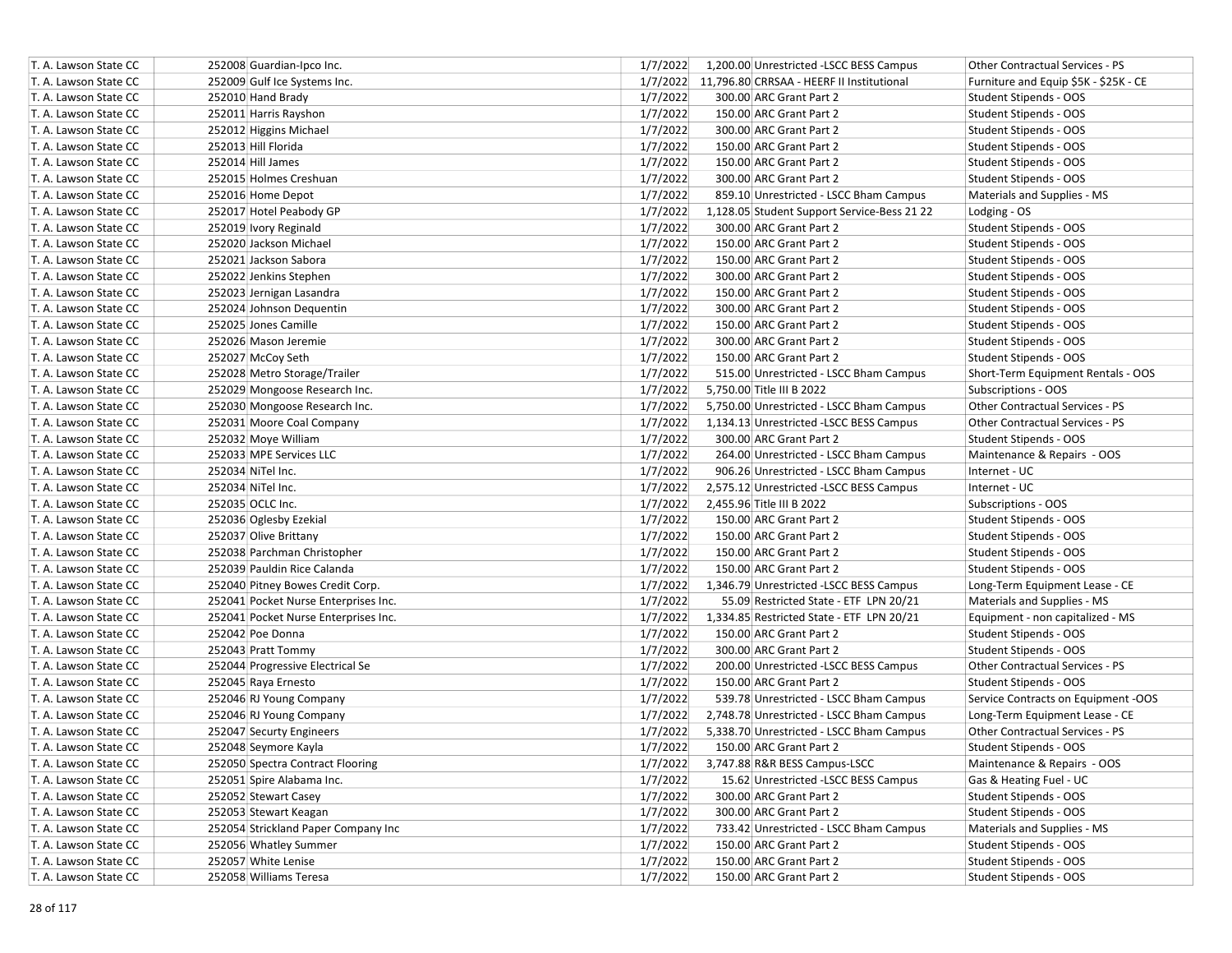| T. A. Lawson State CC | 252059 Wittichen Supply Co Inc.                                  | 1/7/2022  | 16.80 R&R BESS Campus-LSCC                         | Materials and Supplies - MS            |
|-----------------------|------------------------------------------------------------------|-----------|----------------------------------------------------|----------------------------------------|
| T. A. Lawson State CC | 252060 Woods Dianca                                              | 1/7/2022  | 150.00 ARC Grant Part 2                            | Student Stipends - OOS                 |
| T. A. Lawson State CC | 252061 Xerox Corporation                                         | 1/7/2022  | 32.83 Unrestricted -LSCC BESS Campus               | Service Contracts on Equipment -OOS    |
| T. A. Lawson State CC | 252061 Xerox Corporation                                         | 1/7/2022  | 230.53 Unrestricted -LSCC BESS Campus              | Long-Term Equipment Lease - CE         |
| T. A. Lawson State CC | 252062 American Express                                          | 1/11/2022 | 0.17 CRRSAA - HBCU and Strengthening II            | Equipment - non capitalized - MS       |
| T. A. Lawson State CC | 252062 American Express                                          | 1/11/2022 | 0.71 CRRSAA - HBCU and Strengthening II            | Materials and Supplies - MS            |
| T. A. Lawson State CC | 252062 American Express                                          | 1/11/2022 | 54.97 Title III B 2021                             | Materials and Supplies - MS            |
| T. A. Lawson State CC | 252062 American Express                                          | 1/11/2022 | 103.00 Unrestricted - LSCC Bham Campus             | Memberships - PS                       |
| T. A. Lawson State CC | 252063 AT&T                                                      | 1/11/2022 | 118.40 Unrestricted - LSCC Bham Campus             | Internet - UC                          |
| T. A. Lawson State CC | 252064 AT&T                                                      | 1/11/2022 | 380.64 Unrestricted - LSCC Bham Campus             | Landline Phones - UC                   |
| T. A. Lawson State CC | 252065 Bessemer Utilities                                        | 1/11/2022 | 1,062.51 Unrestricted -LSCC BESS Campus            | Water & Sewer - UC                     |
| T. A. Lawson State CC | 252065 Bessemer Utilities                                        |           | 1/11/2022 22,428.52 Unrestricted -LSCC BESS Campus | Electricity - UC                       |
| T. A. Lawson State CC | 252066 Cintas Corporation                                        | 1/11/2022 | 386.20 Unrestricted - LSCC Bham Campus             | Other Contractual Services - PS        |
| T. A. Lawson State CC | 252067 Cook's Pest Control                                       | 1/11/2022 | 588.00 Unrestricted -LSCC BESS Campus              | Other Contractual Services - PS        |
| T. A. Lawson State CC | 252069 Onin Staffing LLC                                         | 1/11/2022 | 445.94 Unrestricted - LSCC Bham Campus             | Other Contractual Services - PS        |
| T. A. Lawson State CC | 252069 Onin Staffing LLC                                         | 1/11/2022 | 1,342.59 Unrestricted -LSCC BESS Campus            | Other Contractual Services - PS        |
| T. A. Lawson State CC | 252070 Oreilly Auto Parts                                        | 1/11/2022 | 59.97 Unrestricted - LSCC Bham Campus              | Materials and Supplies - MS            |
| T. A. Lawson State CC | 252071 Progressive Electrical Se                                 | 1/11/2022 | 9,924.42 Title III B 2021                          | Materials and Supplies - MS            |
| T. A. Lawson State CC | 252071 Progressive Electrical Se                                 |           | 1/11/2022 11,989.05 Title III B 2021               | Maintenance & Repairs - OOS            |
| T. A. Lawson State CC | 252072 Stark Exterminators                                       | 1/11/2022 | 415.00 Unrestricted - LSCC Bham Campus             | Other Contractual Services - PS        |
| T. A. Lawson State CC | 252073 Stark Exterminators                                       | 1/11/2022 | 40.00 Unrestricted - LSCC Bham Campus              | Other Contractual Services - PS        |
| T. A. Lawson State CC | 252074 Strickland Companies                                      | 1/11/2022 | 109.86 Unrestricted -LSCC BESS Campus              | Materials and Supplies - MS            |
| T. A. Lawson State CC | 252074 Strickland Companies                                      | 1/11/2022 | 168.29 Unrestricted - LSCC Bham Campus             | Materials and Supplies - MS            |
| T. A. Lawson State CC | 252075 Williams & Fudgelnc.                                      | 1/11/2022 | 276.51 Unrestricted - LSCC Bham Campus             | Debt Collection Expense - PS           |
| T. A. Lawson State CC | 252076 Xerox Business Solutions Southeast                        | 1/11/2022 | 14.30 Unrestricted - LSCC Bham Campus              | Service Contracts on Equipment -OOS    |
| T. A. Lawson State CC | 252076 Xerox Business Solutions Southeast                        | 1/11/2022 | 14.74 Unrestricted -LSCC BESS Campus               | Service Contracts on Equipment -OOS    |
| T. A. Lawson State CC | 252076 Xerox Business Solutions Southeast                        | 1/11/2022 | 126.97 Unrestricted - LSCC Bham Campus             | Long-Term Equipment Lease - CE         |
| T. A. Lawson State CC | 252076 Xerox Business Solutions Southeast                        | 1/11/2022 | 166.09 Unrestricted -LSCC BESS Campus              | Long-Term Equipment Lease - CE         |
| T. A. Lawson State CC | 252077 Xerox Corporation                                         | 1/11/2022 | 373.87 Unrestricted - LSCC Bham Campus             | Service Contracts on Equipment -OOS    |
| T. A. Lawson State CC | 252077 Xerox Corporation                                         | 1/11/2022 | 874.02 Unrestricted - LSCC Bham Campus             | Long-Term Equipment Lease - CE         |
| T. A. Lawson State CC | 252096 Cintas Corporation                                        | 1/12/2022 | 105.65 Unrestricted -LSCC BESS Campus              | Other Contractual Services - PS        |
| T. A. Lawson State CC | 252097 Cook's Pest Control                                       | 1/12/2022 | 679.00 Unrestricted - LSCC Bham Campus             | Other Contractual Services - PS        |
| T. A. Lawson State CC | 252109 Elite Pool Services Inc.                                  | 1/12/2022 | 585.00 Title III Future 2022                       | Maintenance & Repairs - OOS            |
| T. A. Lawson State CC | 252111 Express Services Inc.                                     | 1/12/2022 | 538.30 Unrestricted -LSCC BESS Campus              | Other Contractual Services - PS        |
| T. A. Lawson State CC | 252124 Hotel Peabody GP                                          | 1/12/2022 | 957.80 Student Support Service-Bhm 21 22           | Lodging - OS                           |
| T. A. Lawson State CC | 252162 Pocket Nurse Enterprises Inc.                             | 1/12/2022 | 141.85 Restricted State - ETF LPN 20/21            | Materials and Supplies - MS            |
| T. A. Lawson State CC | 252162 Pocket Nurse Enterprises Inc.                             | 1/12/2022 | 3,437.15 Restricted State - ETF LPN 20/21          | Equipment - non capitalized - MS       |
| T. A. Lawson State CC | 252164 Presley Alex                                              | 1/12/2022 | 300.00 ARC Grant Part 2                            | Student Stipends - OOS                 |
| T. A. Lawson State CC | 252165 Progressive Electrical Se                                 | 1/12/2022 | 200.00 Title III B 2020                            | Maintenance & Repairs - OOS            |
| T. A. Lawson State CC | 252165 Progressive Electrical Se                                 | 1/12/2022 | 577.35 R&R BESS Campus-LSCC                        | Maintenance & Repairs - OOS            |
| T. A. Lawson State CC | 252166 Quill LLC                                                 | 1/12/2022 | 3,713.25 Title III B 2022                          | Materials and Supplies - MS            |
| T. A. Lawson State CC | 252168 Ray Cameron                                               | 1/12/2022 | 300.00 ARC Grant Part 2                            | Student Stipends - OOS                 |
| T. A. Lawson State CC | 252176 Securty Engineers                                         | 1/12/2022 | 4.663.98 Unrestricted - LSCC Bham Campus           | <b>Other Contractual Services - PS</b> |
| T. A. Lawson State CC | 252180 Southeastern Assoc. of Edu. Opportunity Program Personnel | 1/12/2022 | 650.00 Student Support Service-Bhm 21 22           | <b>Registration Fees-OS</b>            |
| T. A. Lawson State CC | 252182 Taylor Linen Services                                     | 1/12/2022 | 81.04 Food Services- BHM Campus                    | Other Contractual Services - PS        |
| T. A. Lawson State CC | 252185 Tyree Angela                                              | 1/12/2022 | 150.00 ARC Grant Part 2                            | Student Stipends - OOS                 |
| T. A. Lawson State CC | 252187 Verizon Wireless                                          | 1/12/2022 | 1,120.28 Unrestricted - LSCC Bham Campus           | Internet - UC                          |
| T. A. Lawson State CC | 252194 Wyatt Joseph                                              | 1/12/2022 | 300.00 ARC Grant Part 2                            | Student Stipends - OOS                 |
| T. A. Lawson State CC | 252212 Express Services Inc.                                     | 1/13/2022 | 123.04 CRRSAA - HEERF II Institutional             | Other Contractual Services - PS        |
| T. A. Lawson State CC | 252212 Express Services Inc.                                     | 1/13/2022 | 316.44 Unrestricted - LSCC Bham Campus             | Other Contractual Services - PS        |
| T. A. Lawson State CC | 252241 Pitney Bowes Credit Corp.                                 | 1/13/2022 | 2,517.12 Unrestricted -LSCC BESS Campus            | Long-Term Equipment Lease - CE         |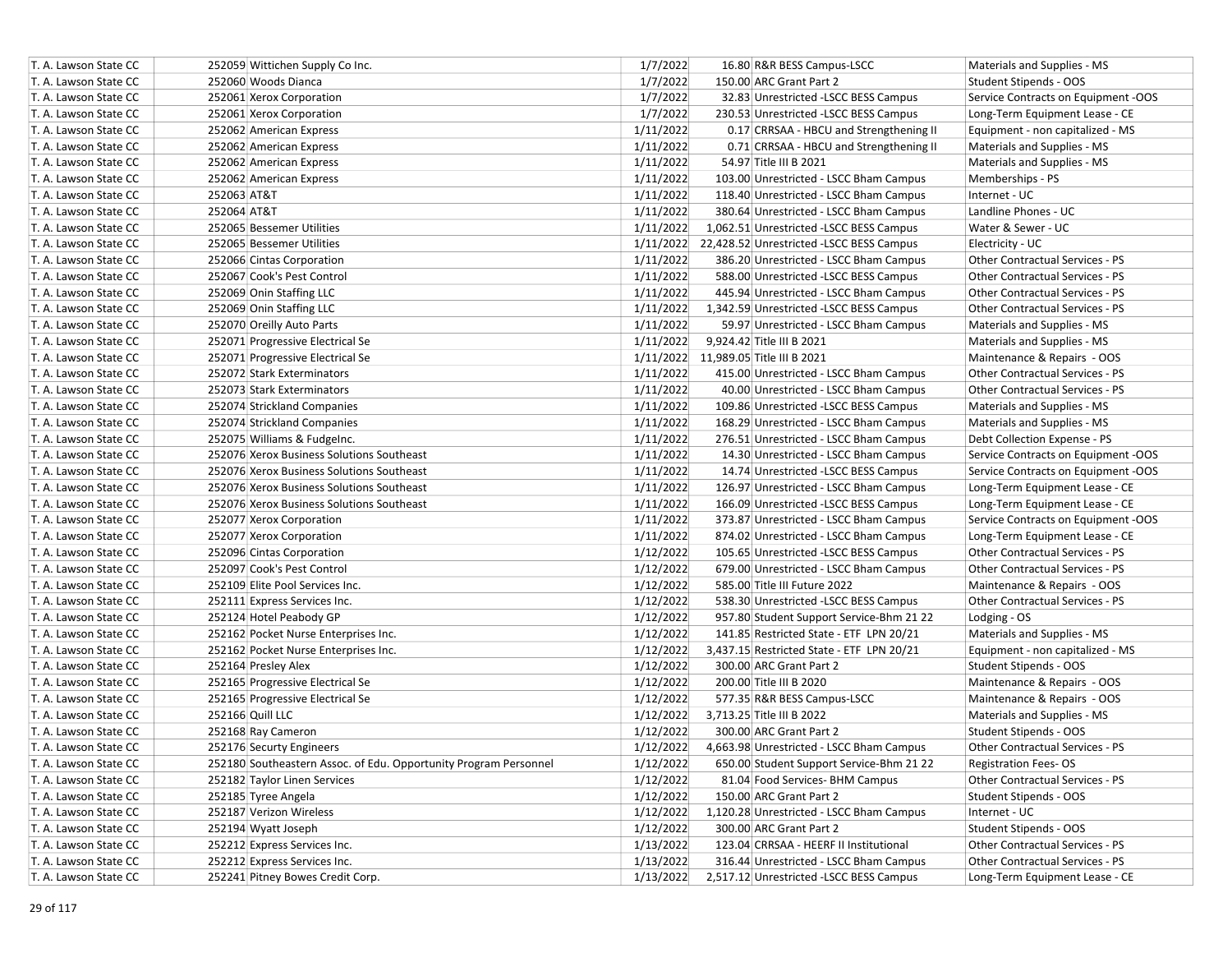| T. A. Lawson State CC                          | 252274 Airgas USA LLC                           | 1/14/2022 | 369.94 Unrestricted -LSCC BESS Campus                  | Materials and Supplies - MS                                    |
|------------------------------------------------|-------------------------------------------------|-----------|--------------------------------------------------------|----------------------------------------------------------------|
| T. A. Lawson State CC                          | 252275 B & H Photo                              | 1/14/2022 | 2,506.76 CRRSAA - HBCU and Strengthening II            | Materials and Supplies - MS                                    |
| T. A. Lawson State CC                          | 252275 B & H Photo                              |           | 1/14/2022 10,877.76 CRRSAA - HBCU and Strengthening II | Equipment - non capitalized - MS                               |
| T. A. Lawson State CC                          | 252276 Birmingham Water Works                   | 1/14/2022 | 35.30 Unrestricted - LSCC Bham Campus                  | Water & Sewer - UC                                             |
| T. A. Lawson State CC                          | 252277 Black and White Photography Inc.         | 1/14/2022 | 700.00 Student Activities- BESS Campus                 | <b>Other Contractual Services - PS</b>                         |
| T. A. Lawson State CC                          | 252278 Brown Calvin                             | 1/14/2022 | 3,750.00 NSF 2PI STEM E3 20/21                         | Other Contractual Services - PS                                |
| T. A. Lawson State CC                          | 252279 Buffalo Rock Company                     | 1/14/2022 | 814.21 Athletics- BHM Campus                           | Materials and Supplies - MS                                    |
| T. A. Lawson State CC                          | 252280 Carrier Corporation                      | 1/14/2022 | 2,653.00 CRRSAA - HEERF II Institutional               | Maintenance & Repairs - OOS                                    |
| T. A. Lawson State CC                          | 252281 Cintas Corporation                       | 1/14/2022 | 623.02 Unrestricted -LSCC BESS Campus                  | Other Contractual Services - PS                                |
| T. A. Lawson State CC                          | 252282 Credentials Holdings LLC                 | 1/14/2022 | 110.65 Unrestricted -LSCC BESS Campus                  | <b>Other Contractual Services - PS</b>                         |
| T. A. Lawson State CC                          | 252283 DISH DBS Corporation                     | 1/14/2022 | 149.08 Unrestricted - LSCC Bham Campus                 | Cable - UC                                                     |
| T. A. Lawson State CC                          | 252284 Express Services Inc.                    | 1/14/2022 | 334.02 Unrestricted - LSCC Bham Campus                 | Other Contractual Services - PS                                |
| T. A. Lawson State CC                          | 252285 Express Services Inc.                    | 1/14/2022 | 334.02 Unrestricted - LSCC Bham Campus                 | Other Contractual Services - PS                                |
| T. A. Lawson State CC                          | 252285 Express Services Inc.                    | 1/14/2022 | 492.16 CRRSAA - HEERF II Institutional                 | Other Contractual Services - PS                                |
| T. A. Lawson State CC                          | 252286 Follett Higher Edu Group                 | 1/14/2022 | 3,753.72 Student Activities- BHM Campus                | Materials and Supplies - MS                                    |
| T. A. Lawson State CC                          | 252287 Givhan Jeffrey                           | 1/14/2022 | 100.00 Unrestricted - LSCC Bham Campus                 | Other Contractual Services - PS                                |
| T. A. Lawson State CC                          | 252288 Hemphill Services Inc                    | 1/14/2022 | 175.00 Unrestricted -LSCC BESS Campus                  | Other Contractual Services - PS                                |
| T. A. Lawson State CC                          | 252289 Holmes Jalen                             | 1/14/2022 | 100.00 Unrestricted - LSCC Bham Campus                 | Other Contractual Services - PS                                |
| T. A. Lawson State CC                          | 252290 Hudl                                     | 1/14/2022 | 1,350.00 Dep Liab - Athletic Booster Club              | Deposits Held for Others - Agency                              |
| T. A. Lawson State CC                          | 252291 Jackson Control Co. Inc.                 | 1/14/2022 | 1,918.90 Title III B 2021                              | Maintenance & Repairs - OOS                                    |
| T. A. Lawson State CC                          | 252292 Landmark Media Solutions                 | 1/14/2022 | 3,937.50 Unrestricted - LSCC Bham Campus               | Other Contractual Services - PS                                |
| T. A. Lawson State CC                          | 252293 Lawson State Foundation                  | 1/14/2022 | 2,000.00 Unrestricted -LSCC BESS Campus                | Short-Term Building Rentals - OOS                              |
| T. A. Lawson State CC                          | 252294 Miller Demetrius                         | 1/14/2022 | 140.00 Unrestricted - LSCC Bham Campus                 | Other Contractual Services - PS                                |
| T. A. Lawson State CC                          | 252295 Minor Tequilla                           | 1/14/2022 | 70.00 Unrestricted - LSCC Bham Campus                  | Other Contractual Services - PS                                |
| T. A. Lawson State CC                          | 252296 Moore Coal Company                       | 1/14/2022 |                                                        |                                                                |
|                                                | 252297 MPE Services LLC                         | 1/14/2022 | 1,717.50 Unrestricted -LSCC BESS Campus                | Other Contractual Services - PS<br>Maintenance & Repairs - OOS |
| T. A. Lawson State CC<br>T. A. Lawson State CC |                                                 |           | 4,130.18 R&R BHM Campus - LSCC                         |                                                                |
| T. A. Lawson State CC                          | 252298 Pep Boys Remittance Dept                 | 1/14/2022 | 655.43 Unrestricted -LSCC BESS Campus                  | Maintenance & Repairs - OOS                                    |
|                                                | 252299 Progressive Electrical Se                | 1/14/2022 | 1,308.99 R&R BESS Campus-LSCC                          | Materials and Supplies - MS                                    |
| T. A. Lawson State CC                          | 252299 Progressive Electrical Se                | 1/14/2022 | 2,664.07 R&R BESS Campus-LSCC                          | Maintenance & Repairs - OOS                                    |
| T. A. Lawson State CC                          | 252300 Sam's Club                               | 1/14/2022 | 126.84 Unrestricted - LSCC Bham Campus                 | Bank Card Fees - PS                                            |
| T. A. Lawson State CC                          | 252300 Sam's Club                               | 1/14/2022 | 363.38 Unrestricted - LSCC Bham Campus                 | Materials and Supplies - MS                                    |
| T. A. Lawson State CC                          | 252300 Sam's Club                               | 1/14/2022 | 653.28 Upward Bound 21-22                              | Materials and Supplies - MS                                    |
| T. A. Lawson State CC                          | 252300 Sam's Club                               | 1/14/2022 | 688.18 Student Activities- BESS Campus                 | Materials and Supplies - MS                                    |
| T. A. Lawson State CC                          | 252300 Sam's Club                               | 1/14/2022 | 899.32 Student Activities- BHM Campus                  | Materials and Supplies - MS                                    |
| T. A. Lawson State CC                          | 252301 Skill Survey Inc                         | 1/14/2022 | 2,200.00 Unrestricted - LSCC Bham Campus               | Other Contractual Services - PS                                |
| T. A. Lawson State CC                          | 252302 Sorenson Community Interpreting Services | 1/14/2022 | 5,016.10 Unrestricted - LSCC Bham Campus               | Other Contractual Services - PS                                |
| T. A. Lawson State CC                          | 252303 STC World Wide LLC                       | 1/14/2022 | 1,250.00 R&R BESS Campus-LSCC                          | Other Contractual Services - PS                                |
| T. A. Lawson State CC                          | 252304 The Tree & Dirt Company                  | 1/14/2022 | 2,800.00 Unrestricted - LSCC Bham Campus               | Maintenance & Repairs - OOS                                    |
| T. A. Lawson State CC                          | 252305 TK Elevator Corporation                  | 1/14/2022 | 280.56 Unrestricted - LSCC Bham Campus                 | Maintenance & Repairs - OOS                                    |
| T. A. Lawson State CC                          | 252306 Uab Printing And Mailing                 | 1/14/2022 | 1,883.75 Student Activities- BHM Campus                | Printing and Binding - OOS                                     |
| T. A. Lawson State CC                          | 252307 Walmart                                  | 1/14/2022 | 148.62 Student Activities- BHM Campus                  | Materials and Supplies - MS                                    |
| T. A. Lawson State CC                          | 252307 Walmart                                  | 1/14/2022 | 1,273.99 Upward Bound 21-22                            | Materials and Supplies - MS                                    |
| T. A. Lawson State CC                          | 252308 AT&T                                     | 1/18/2022 | 1,922.58 Unrestricted - LSCC Bham Campus               | Landline Phones - UC                                           |
| T. A. Lawson State CC                          | 252309 AT&T                                     | 1/18/2022 | 464.49 Unrestricted - LSCC Bham Campus                 | Cable - UC                                                     |
| T. A. Lawson State CC                          | 252310 AT&T Long Distance                       | 1/18/2022 | 171.52 Unrestricted - LSCC Bham Campus                 | Landline Phones - UC                                           |
| T. A. Lawson State CC                          | 252311 Bht Grease Trap Services                 | 1/18/2022 | 600.00 Unrestricted - LSCC Bham Campus                 | Maintenance & Repairs - OOS                                    |
| T. A. Lawson State CC                          | 252312 Canon Solutions America                  | 1/18/2022 | 308.05 AE - State Regular                              | Service Contracts on Equipment -OOS                            |
| T. A. Lawson State CC                          | 252313 CDW LLC                                  | 1/18/2022 | 1,565.10 CRRSAA - HBCU and Strengthening II            | Materials and Supplies - MS                                    |
| T. A. Lawson State CC                          | 252314 Cintas Corporation                       | 1/18/2022 | 105.65 Unrestricted -LSCC BESS Campus                  | Other Contractual Services - PS                                |
| T. A. Lawson State CC                          | 252314 Cintas Corporation                       | 1/18/2022 | 386.20 Unrestricted - LSCC Bham Campus                 | Other Contractual Services - PS                                |
| T. A. Lawson State CC                          | 252315 Cline Tours Inc.                         | 1/18/2022 | 1,450.00 Unrestricted - LSCC Bham Campus               | Other Contractual Services - PS                                |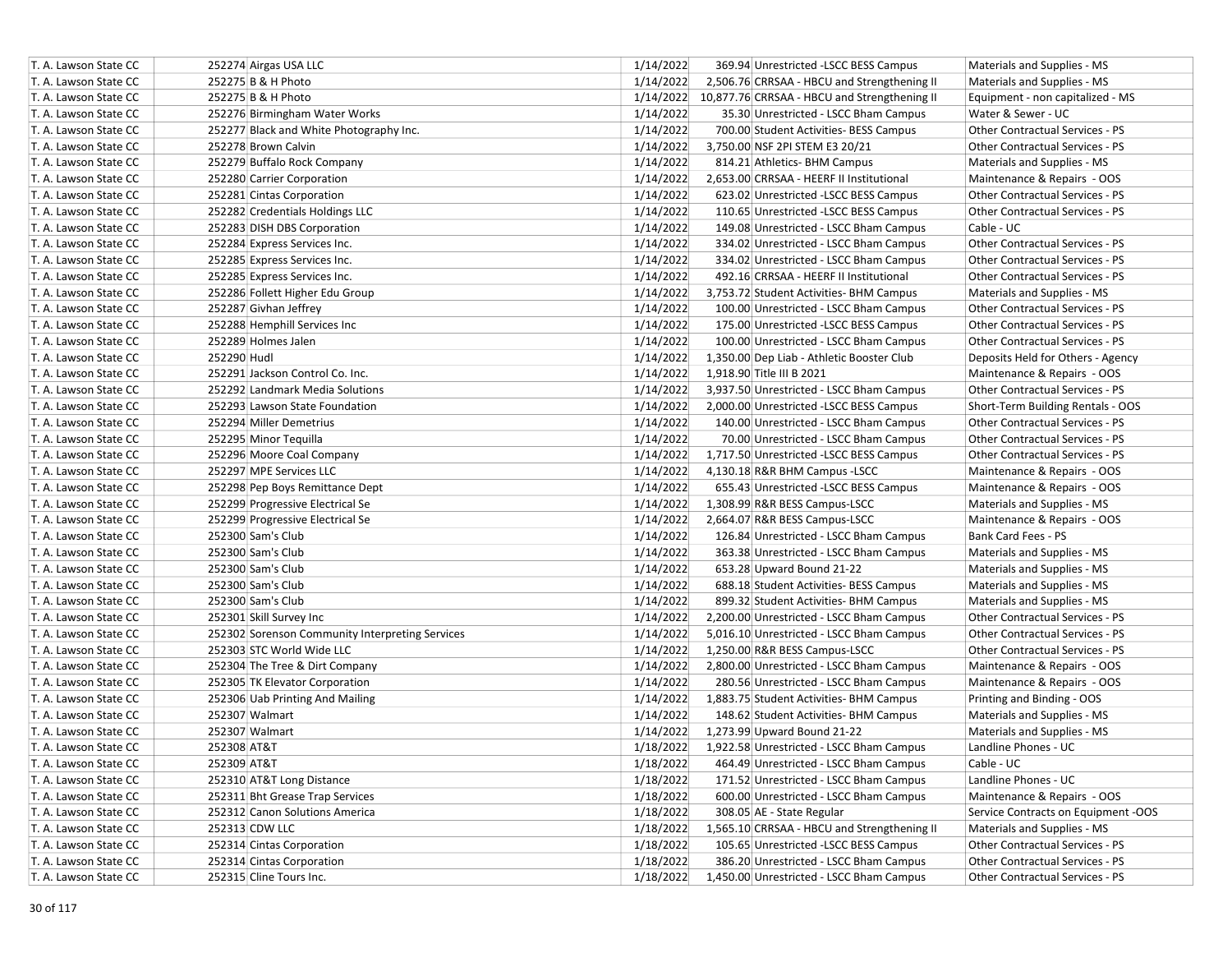| T. A. Lawson State CC | 252316 DISH DBS Corporation                        | 1/18/2022<br>Cable - UC<br>72.08 Unrestricted - LSCC Bham Campus                                |
|-----------------------|----------------------------------------------------|-------------------------------------------------------------------------------------------------|
| T. A. Lawson State CC | 252317 FedEx Office                                | 1/18/2022<br>Freight - OOS<br>32.52 Unrestricted - LSCC Bham Campus                             |
| T. A. Lawson State CC | 252318 Follett Higher Edu Group                    | 1/18/2022<br>226.25 Unrestricted - LSCC Bham Campus<br>Materials and Supplies - MS              |
| T. A. Lawson State CC | 252319 Johnson Controls Inc.                       | 1/18/2022<br>993.00 Unrestricted - LSCC Bham Campus<br>Other Contractual Services - PS          |
| T. A. Lawson State CC | 252320 L.D. Mobile Auto Detailing                  | 1/18/2022<br>Maintenance & Repairs - OOS<br>660.00 Unrestricted - LSCC Bham Campus              |
| T. A. Lawson State CC | 252321 Liftone                                     | 1/18/2022<br>378.65 Unrestricted -LSCC BESS Campus<br>Other Contractual Services - PS           |
| T. A. Lawson State CC | 252322 Mercer Health & Benefits Administration LLC | 1/18/2022<br>Other Contractual Services - PS<br>83.00 Unrestricted -LSCC BESS Campus            |
| T. A. Lawson State CC | 252323 Modern Campus USA Inc.                      | 1/18/2022 24,000.00 CRRSAA - HEERF II Institutional<br>Other Contractual Services - PS          |
| T. A. Lawson State CC | 252324 NC3 Nat'l Coalition of Certification Cntrs  | 1/18/2022<br>5,000.00 Unrestricted -LSCC BESS Campus<br>Memberships - PS                        |
| T. A. Lawson State CC | 252325 Onin Staffing LLC                           | 1/18/2022<br>2,734.83 Unrestricted - LSCC Bham Campus<br>Other Contractual Services - PS        |
| T. A. Lawson State CC | 252326 Republic Services Inc.                      | 1/18/2022<br>383.77 Unrestricted - LSCC Bham Campus<br><b>Other Contractual Services - PS</b>   |
| T. A. Lawson State CC | 252327 Securty Engineers                           | 1/18/2022<br>4,708.30 Unrestricted - LSCC Bham Campus<br><b>Other Contractual Services - PS</b> |
| T. A. Lawson State CC | 252328 Sesac Inc.                                  | 1/18/2022<br>301.00 Unrestricted - LSCC Bham Campus<br><b>Other Contractual Services - PS</b>   |
| T. A. Lawson State CC | 252329 STC World Wide LLC                          | 1/18/2022 15,172.64 R&R BESS Campus-LSCC<br>Maintenance & Repairs - OOS                         |
| T. A. Lawson State CC | 252330 Strickland Companies                        | 1/18/2022<br>142.03 Unrestricted - LSCC Bham Campus<br>Materials and Supplies - MS              |
| T. A. Lawson State CC | 252331 The Solutions Team Inc                      | 1/18/2022<br>572.00 Title III B 2021<br>Software - AD                                           |
| T. A. Lawson State CC | 252332 3D Landscaping                              | 1/20/2022<br>850.00 Unrestricted - LSCC Bham Campus<br>Other Contractual Services - PS          |
| T. A. Lawson State CC | 252334 BSN Sports LLC                              | 1/20/2022<br>390.00 Dep Liab - Baseball Booster Club<br>Deposits Held for Others - Agency       |
| T. A. Lawson State CC | 252335 Canon Solutions America                     | 1/20/2022<br>514.08 Title III Future 2022<br>Service Contracts on Equipment -OOS                |
| T. A. Lawson State CC | 252336 Cintas Corporation                          | 1/20/2022<br>537.16 Unrestricted - LSCC Bham Campus<br><b>Other Contractual Services - PS</b>   |
| T. A. Lawson State CC | 252337 City Of Birmingham                          | 1/20/2022<br>-0.19 Athletics- BHM Campus<br>Discounts Earned - SS                               |
| T. A. Lawson State CC | 252337 City Of Birmingham                          | 1/20/2022<br>25.64 Athletics- BHM Campus<br>Sales Tax - AP                                      |
| T. A. Lawson State CC | 252338 Express Services Inc.                       | 1/20/2022<br>Other Contractual Services - PS<br>538.30 Unrestricted -LSCC BESS Campus           |
| T. A. Lawson State CC | 252339 Jones Harris Angela                         | 1/20/2022<br>Other Contractual Services - PS<br>1,250.00 Unrestricted -LSCC BESS Campus         |
| T. A. Lawson State CC | 252340 Manufacturing Skill Standards Council       | 1/20/2022<br>9,033.00 Industry Certification Initiatives<br>Grants Awards and Prizes - OOS      |
| T. A. Lawson State CC | 252341 Pep Boys Remittance Dept                    | 1/20/2022<br>Maintenance & Repairs - OOS<br>167.41 Unrestricted -LSCC BESS Campus               |
| T. A. Lawson State CC | 252342 Pitney Bowes Credit Corp.                   | 1/20/2022<br>694.40 Unrestricted - LSCC Bham Campus<br>Materials and Supplies - MS              |
| T. A. Lawson State CC | 252343 Regions Bank                                | 1/20/2022<br>2,071.88 Bond 2012<br>Bonds - Interest Payments - CE                               |
| T. A. Lawson State CC | 252343 Regions Bank                                | 1/20/2022 40,000.00 Bond 2012<br>Bonds - Principal Payments - CE                                |
| T. A. Lawson State CC | 252344 Ross Byron                                  | 1/20/2022<br>150.00 ARC Grant Part 2<br>Student Stipends - OOS                                  |
| T. A. Lawson State CC | 252345 Taylor Linen Services                       | 1/20/2022<br>81.04 Food Services- BHM Campus<br><b>Other Contractual Services - PS</b>          |
| T. A. Lawson State CC | 252346 Travis A. Hulsey Director                   | 1/20/2022<br>-0.56 Athletics- BHM Campus<br>Discounts Earned - SS                               |
| T. A. Lawson State CC | 252346 Travis A. Hulsey Director                   | 1/20/2022<br>Sales Tax - AP<br>12.82 Athletics- BHM Campus                                      |
| T. A. Lawson State CC | 252347 Veal Convention Ser Inc.                    | 1/20/2022<br>2,470.00 Student Activities- BHM Campus<br>Materials and Supplies - MS             |
| T. A. Lawson State CC | 252350 American Express                            | 1/24/2022<br>260.00 CRRSAA - HBCU and Strengthening II<br>Computer Software(non capital) - MS   |
| T. A. Lawson State CC | 252350 American Express                            | 1/24/2022<br>600.00 Student Support Service-Bess 21 22<br><b>Registration Fees-OS</b>           |
| T. A. Lawson State CC | 252350 American Express                            | 1/24/2022<br>769.44 Unrestricted - LSCC Bham Campus<br>Other Travel Expenses - OS               |
| T. A. Lawson State CC | 252350 American Express                            | 1/24/2022<br>Taxes & Licenses - OOS<br>1,800.00 CRRSAA - HBCU and Strengthening II              |
| T. A. Lawson State CC | 252369 Garner Jada                                 | 1/24/2022<br>Other - AP<br>78.00 Unrestricted - LSCC Bham Campus                                |
| T. A. Lawson State CC | 252427 Alabama Community College Umpires Assoc     | 1/25/2022<br>Other Professional Fees - PS<br>250.00 Unrestricted - LSCC Bham Campus             |
| T. A. Lawson State CC | 252428 Alabama Power Company                       | 1/25/2022 71,769.27 Unrestricted - LSCC Bham Campus<br>Electricity - UC                         |
|                       |                                                    |                                                                                                 |
| T. A. Lawson State CC | 252429 American Express                            | 1/25/2022<br>219.00 Unrestricted - LSCC Bham Campus<br>Memberships - PS                         |
| T. A. Lawson State CC | 252430 AT&T                                        | 1/25/2022<br>Landline Phones - UC<br>189.54 Unrestricted -LSCC BESS Campus                      |
| T. A. Lawson State CC | 252431 Birmingham Fire & Rescue Service            | 1/25/2022<br>653.10 Unrestricted - LSCC Bham Campus<br>Insurance and Bonding - PS               |
| T. A. Lawson State CC | 252432 Birmingham Water Works                      | 1/25/2022<br>1,809.83 Unrestricted - LSCC Bham Campus<br>Water & Sewer - UC                     |
| T. A. Lawson State CC | 252433 Canon Financial Solutions Inc               | 1/25/2022<br>4.13 Unrestricted -LSCC BESS Campus<br>Service Contracts on Equipment -OOS         |
| T. A. Lawson State CC | 252433 Canon Financial Solutions Inc               | 1/25/2022<br>Service Contracts on Equipment -OOS<br>6.89 Unrestricted - LSCC Bham Campus        |
| T. A. Lawson State CC | 252433 Canon Financial Solutions Inc               | 1/25/2022<br>361.29 Unrestricted -LSCC BESS Campus<br>Long-Term Equipment Lease - CE            |
| T. A. Lawson State CC | 252433 Canon Financial Solutions Inc               | 1/25/2022<br>1,226.51 Unrestricted - LSCC Bham Campus<br>Long-Term Equipment Lease - CE         |
| T. A. Lawson State CC | 252434 Cintas Corporation                          | 1/25/2022<br>Other Contractual Services - PS<br>386.20 Unrestricted - LSCC Bham Campus          |
| T. A. Lawson State CC | 252435 Cline Tours Inc.                            | 1/25/2022<br>1,450.00 Unrestricted - LSCC Bham Campus<br>Other Contractual Services - PS        |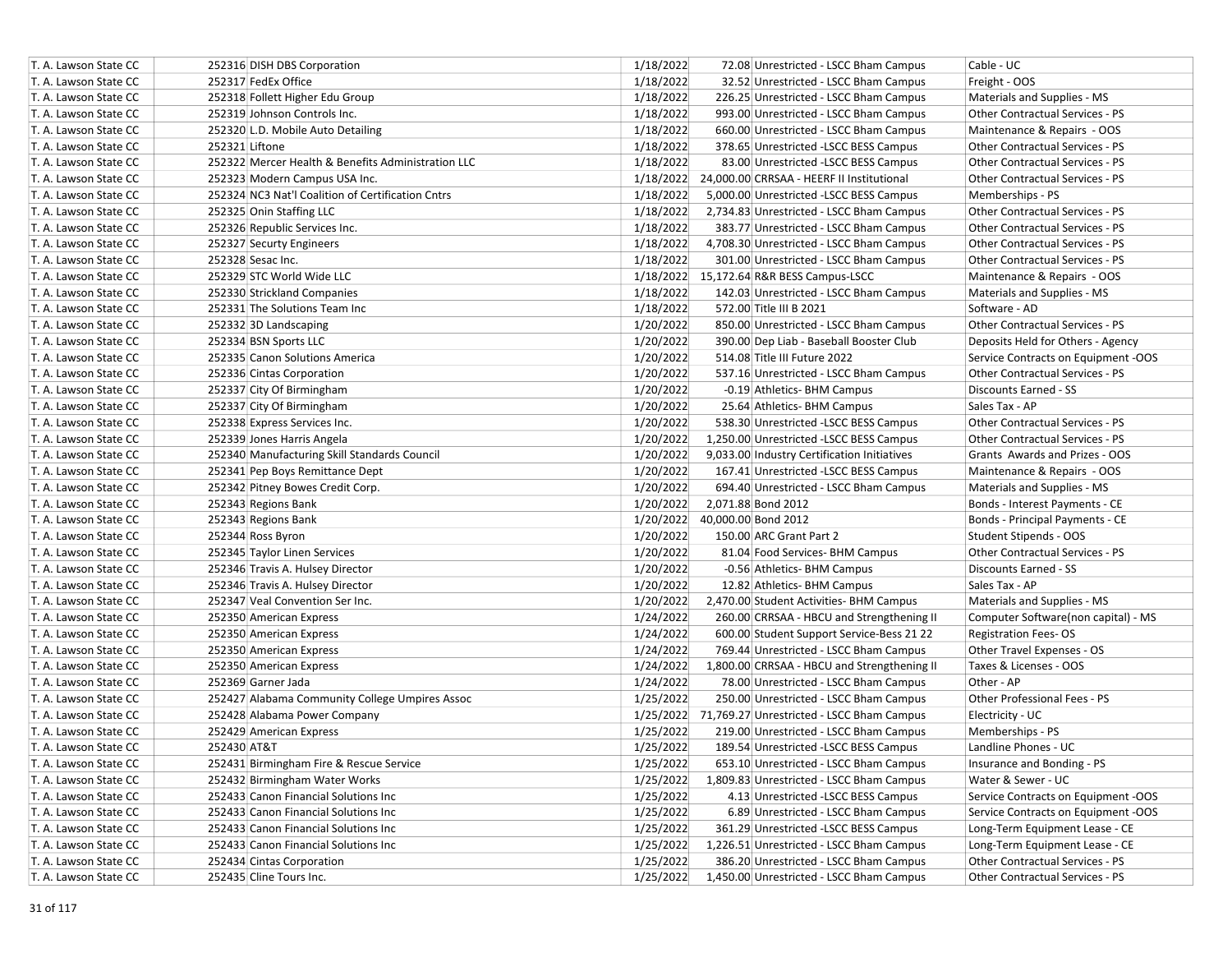| T. A. Lawson State CC | 252436 College Health Services LLC             |           | 1/25/2022 12,600.00 CRRSAA - HBCU and Strengthening II | Other Contractual Services - PS        |
|-----------------------|------------------------------------------------|-----------|--------------------------------------------------------|----------------------------------------|
| T. A. Lawson State CC | 252437 Credentials Solutions LLC               | 1/25/2022 | 171.00 Unrestricted -LSCC BESS Campus                  | <b>Other Contractual Services - PS</b> |
| T. A. Lawson State CC | 252438 Debrow Donald                           | 1/25/2022 | 1,750.00 Student Activities- BHM Campus                | Other Contractual Services - PS        |
| T. A. Lawson State CC | 252439 Follett Higher Edu Group                | 1/25/2022 | 7,296.00 Student Activities- BHM Campus                | Materials and Supplies - MS            |
| T. A. Lawson State CC | 252440 JEFFERSON COUNTY GREASE CONTROL PROGRAM | 1/25/2022 | 932.60 Unrestricted - LSCC Bham Campus                 | Other Contractual Services - PS        |
| T. A. Lawson State CC | 252441 Knox Pest Control                       | 1/25/2022 | 190.00 Unrestricted - LSCC Bham Campus                 | Other Contractual Services - PS        |
| T. A. Lawson State CC | 252442 Moore Coal Company                      | 1/25/2022 | 626.63 Unrestricted - LSCC Bham Campus                 | Other Contractual Services - PS        |
| T. A. Lawson State CC | 252443 Municipal and Commercial Uniforms Inc   | 1/25/2022 | 124.95 Unrestricted - LSCC Bham Campus                 | Materials and Supplies - MS            |
| T. A. Lawson State CC | 252444 Onin Staffing LLC                       | 1/25/2022 | 1,017.21 Unrestricted - LSCC Bham Campus               | Other Contractual Services - PS        |
| T. A. Lawson State CC | 252444 Onin Staffing LLC                       | 1/25/2022 | 1,672.06 Unrestricted -LSCC BESS Campus                | Other Contractual Services - PS        |
| T. A. Lawson State CC | 252445 Powell Kenneth                          | 1/25/2022 | 250.00 NSF 2PI STEM E3 18/19                           | Grants Awards and Prizes - OOS         |
| T. A. Lawson State CC | 252446 Progressive Electrical Se               | 1/25/2022 | 786.72 Unrestricted - LSCC Bham Campus                 | Maintenance & Repairs - OOS            |
| T. A. Lawson State CC | 252446 Progressive Electrical Se               | 1/25/2022 | 1,010.42 Title III B 2021                              | Maintenance & Repairs - OOS            |
| T. A. Lawson State CC | 252447 Proquest Info & Learning                | 1/25/2022 | 2,359.59 Title III B 2022                              | Subscriptions - OOS                    |
| T. A. Lawson State CC | 252448 RJ Young Company                        | 1/25/2022 | 59.18 Unrestricted - LSCC Bham Campus                  | Long-Term Equipment Lease - CE         |
| T. A. Lawson State CC | 252449 Simmons Sporting Goods Co. Inc          | 1/25/2022 | 167.28 Unrestricted - LSCC Bham Campus                 | Materials and Supplies - MS            |
| T. A. Lawson State CC | 252450 Smith Andria                            | 1/25/2022 | 750.00 Student Activities- BHM Campus                  | Other Contractual Services - PS        |
| T. A. Lawson State CC | 252451 Stark Exterminators                     | 1/25/2022 | 40.00 Unrestricted - LSCC Bham Campus                  | <b>Other Contractual Services - PS</b> |
| T. A. Lawson State CC | 252452 The Hiller Companies Inc.               | 1/25/2022 | 828.00 R&R BHM Campus -LSCC                            | Other Contractual Services - PS        |
| T. A. Lawson State CC | 252453 Thompson Tractor Company                | 1/25/2022 | 559.35 Unrestricted - LSCC Bham Campus                 | Maintenance & Repairs - OOS            |
| T. A. Lawson State CC | 252454 TK Elevator Corporation                 | 1/25/2022 | 280.56 Title III B 2021                                | Maintenance & Repairs - OOS            |
| T. A. Lawson State CC | 252455 Verified Credentials LLC                | 1/25/2022 | 52.20 Unrestricted - LSCC Bham Campus                  | Other Contractual Services - PS        |
| T. A. Lawson State CC | 252456 Walmart                                 | 1/25/2022 | 1,203.45 Upward Bound 21-22                            | Materials and Supplies - MS            |
| T. A. Lawson State CC | 252457 Whitlow Jean                            | 1/25/2022 | 2,000.00 NSF 2PI STEM E3 20/21                         | Other Contractual Services - PS        |
| T. A. Lawson State CC | 252458 Wittichen Supply Company LLC            | 1/25/2022 | 625.95 Unrestricted - LSCC Bham Campus                 | Materials and Supplies - MS            |
| T. A. Lawson State CC | 252459 Xerox Corporation                       | 1/25/2022 | 17.81 Unrestricted -LSCC BESS Campus                   | Service Contracts on Equipment -OOS    |
| T. A. Lawson State CC | 252459 Xerox Corporation                       | 1/25/2022 | 38.60 Unrestricted - LSCC Bham Campus                  | Service Contracts on Equipment -OOS    |
| T. A. Lawson State CC | 252459 Xerox Corporation                       | 1/25/2022 | 156.12 Unrestricted -LSCC BESS Campus                  | Long-Term Equipment Lease - CE         |
| T. A. Lawson State CC | 252459 Xerox Corporation                       | 1/25/2022 | 276.75 Unrestricted - LSCC Bham Campus                 | Long-Term Equipment Lease - CE         |
| T. A. Lawson State CC | 252460 ACT Inc                                 | 1/27/2022 | 1,680.00 Ready to Work                                 | Grants Awards and Prizes - OOS         |
| T. A. Lawson State CC | 252461 AT&T                                    | 1/27/2022 | 414.83 Unrestricted -LSCC BESS Campus                  | Landline Phones - UC                   |
| T. A. Lawson State CC | 252462 AT&T Long Distance                      | 1/27/2022 | 3.14 Unrestricted - LSCC Bham Campus                   | Landline Phones - UC                   |
| T. A. Lawson State CC | 252463 Birmingham Business Journal             | 1/27/2022 | 3,518.00 Unrestricted - LSCC Bham Campus               | Advertising & Promotions - OOS         |
| T. A. Lawson State CC | 252464 Carrier Corporation                     | 1/27/2022 | 10,543.00 CRRSAA - HEERF II Institutional              | Maintenance & Repairs - OOS            |
| T. A. Lawson State CC | 252465 CDW LLC                                 | 1/27/2022 | 227.30 CRRSAA - HBCU and Strengthening II              | Materials and Supplies - MS            |
| T. A. Lawson State CC | 252466 Cintas Corporation                      | 1/27/2022 | 105.65 Unrestricted -LSCC BESS Campus                  | <b>Other Contractual Services - PS</b> |
| T. A. Lawson State CC | 252467 DirectTV                                | 1/27/2022 | 150.24 Unrestricted - LSCC Bham Campus                 | Cable - UC                             |
| T. A. Lawson State CC | 252467 DirectTV                                | 1/27/2022 | 218.23 Unrestricted - LSCC Bham Campus                 | Internet - UC                          |
| T. A. Lawson State CC | 252468 EBSCO Industries Inc                    | 1/27/2022 | 4,886.00 Title III B 2022                              | Subscriptions - OOS                    |
| T. A. Lawson State CC | 252469 exploreMedia                            | 1/27/2022 | 1,182.00 Unrestricted - LSCC Bham Campus               | Advertising & Promotions - OOS         |
| T. A. Lawson State CC | 252470 Express Services Inc.                   | 1/27/2022 | 430.64 Unrestricted -LSCC BESS Campus                  | Other Contractual Services - PS        |
| T. A. Lawson State CC | 252471 Fagnes Billy                            | 1/27/2022 | 3,400.00 Unrestricted - LSCC Bham Campus               | Maintenance & Repairs - OOS            |
| T. A. Lawson State CC | 252472 Frederick Tiffany                       | 1/27/2022 | 56.78 Dep Liab - Athletic Booster Club                 | Deposits Held for Others - Agency      |
| T. A. Lawson State CC | 252473 Gourmet Services Inc.                   | 1/27/2022 | 32,972.50 Food Services- BHM Campus                    | Other Contractual Services - PS        |
| T. A. Lawson State CC | 252474 Graybar Electric                        | 1/27/2022 | 1,170.00 R&R BESS Campus-LSCC                          | Materials and Supplies - MS            |
| T. A. Lawson State CC | 252475 Jackson Control Co. Inc.                | 1/27/2022 | 804.00 Title III B 2021                                | Maintenance & Repairs - OOS            |
| T. A. Lawson State CC | 252476 Jones Naomi                             | 1/27/2022 | 300.00 Wm Fd Phar Tech Non-CR                          | Grants Awards and Prizes - OOS         |
| T. A. Lawson State CC | 252477 Lee's Sporting Goods Inc                | 1/27/2022 | 1,619.10 Dep Liab - Baseball Booster Club              | Deposits Held for Others - Agency      |
| T. A. Lawson State CC | 252478 Level 3 Communications                  | 1/27/2022 | 3,708.49 Unrestricted - LSCC Bham Campus               | Internet - UC                          |
| T. A. Lawson State CC | 252479 Mashburn Outdoor LLC                    | 1/27/2022 | 2,800.00 Unrestricted - LSCC Bham Campus               | Advertising & Promotions - OOS         |
| T. A. Lawson State CC | 252480 McQueen Rontez                          | 1/27/2022 | 2,250.00 Student Activities- BHM Campus                | Other Contractual Services - PS        |
|                       |                                                |           |                                                        |                                        |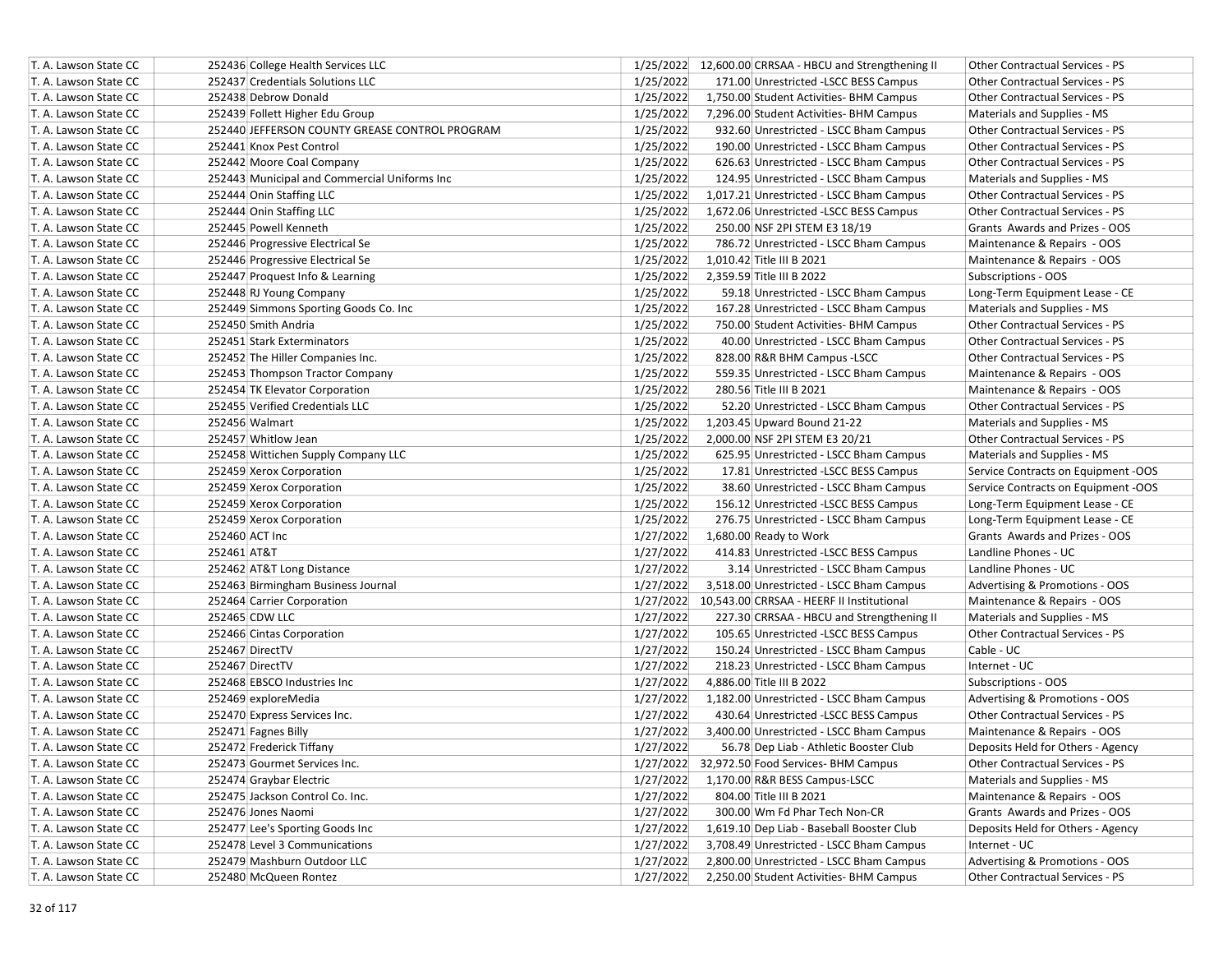| T. A. Lawson State CC | 252481 New Generation Charter In       | 1/27/2022<br>2,400.00 Unrestricted - LSCC Bham Campus<br>Other Contractual Services - PS     |
|-----------------------|----------------------------------------|----------------------------------------------------------------------------------------------|
| T. A. Lawson State CC | 252482 Novus Clothing Company Inc.     | 1/27/2022<br>2,070.00 Dep Liab - Baseball Booster Club<br>Deposits Held for Others - Agency  |
| T. A. Lawson State CC | 252483 Nub Games Inc                   | 1/27/2022<br>330.00 Title III B 2022<br>Subscriptions - OOS                                  |
| T. A. Lawson State CC | 252484 Progressive Electrical Se       | 1/27/2022<br>Maintenance & Repairs - OOS<br>718.16 R&R BHM Campus -LSCC                      |
| T. A. Lawson State CC | 252484 Progressive Electrical Se       | 1/27/2022<br>Maintenance & Repairs - OOS<br>4,964.42 Title III B 2021                        |
| T. A. Lawson State CC | 252485 Securty Engineers               | 1/27/2022<br>4,787.10 Unrestricted - LSCC Bham Campus<br>Other Contractual Services - PS     |
| T. A. Lawson State CC | 252486 Southern Frame & Alignment Inc. | 1/27/2022<br>Maintenance & Repairs - OOS<br>5,000.00 Unrestricted - LSCC Bham Campus         |
| T. A. Lawson State CC | 252487 Spire Alabama Inc.              | 1/27/2022<br>1,109.54 Unrestricted -LSCC BESS Campus<br>Gas & Heating Fuel - UC              |
| T. A. Lawson State CC | 252487 Spire Alabama Inc.              | 1/27/2022<br>Gas & Heating Fuel - UC<br>5,695.79 Unrestricted - LSCC Bham Campus             |
| T. A. Lawson State CC | 252488 Strickland Companies            | 1/27/2022<br>Materials and Supplies - MS<br>16.79 Unrestricted - LSCC Bham Campus            |
| T. A. Lawson State CC | 252489 Summit Media LLC                | 1/27/2022<br>5,690.00 Unrestricted - LSCC Bham Campus<br>Advertising & Promotions - OOS      |
| T. A. Lawson State CC | 252490 Taylor Linen Services           | 1/27/2022<br>Other Contractual Services - PS<br>81.04 Food Services- BHM Campus              |
| T. A. Lawson State CC | 252491 Wittichen Supply Co Inc.        | 1/27/2022<br>Materials and Supplies - MS<br>169.47 R&R BESS Campus-LSCC                      |
| T. A. Lawson State CC | 252492 Wittichen Supply Company LLC    | 1/27/2022<br>Materials and Supplies - MS<br>272.86 Unrestricted - LSCC Bham Campus           |
| T. A. Lawson State CC | 252495 Carrier Corporation             | 1/28/2022 52,087.00 CRRSAA - HEERF II Institutional<br>Maintenance & Repairs - OOS           |
| T. A. Lawson State CC | 252496 Cintas Corporation              | 1/28/2022<br>623.02 Unrestricted -LSCC BESS Campus<br>Other Contractual Services - PS        |
| T. A. Lawson State CC | 252497 DISH DBS Corporation            | 1/28/2022<br>Cable - UC<br>159.08 Unrestricted - LSCC Bham Campus                            |
| T. A. Lawson State CC | 252498 Express Services Inc.           | 1/28/2022<br>Other Contractual Services - PS<br>438.33 Unrestricted -LSCC BESS Campus        |
| T. A. Lawson State CC | 252498 Express Services Inc.           | Other Contractual Services - PS<br>1/28/2022<br>1,300.92 Unrestricted - LSCC Bham Campus     |
| T. A. Lawson State CC | 252499 Hollins Cassandra               | 1/28/2022<br>204.10 Unrestricted - LSCC Bham Campus<br>Lodging - IS                          |
| T. A. Lawson State CC | 252500 Jackson Control Co. Inc.        | 1/28/2022<br>Materials and Supplies - MS<br>1,999.00 Unrestricted - LSCC Bham Campus         |
| T. A. Lawson State CC | 252502 Phillips Corporation            | 1/28/2022 54,334.50 SPECIAL POP-LTC CNA INITIATIVE<br>Furniture and Equip > \$25K - CE       |
| T. A. Lawson State CC | 252503 Republic Services Inc.          | 1/28/2022<br>1,835.51 Unrestricted -LSCC BESS Campus<br>Other Contractual Services - PS      |
| T. A. Lawson State CC | 252504 Transportation South Inc.       | 1/28/2022<br>Maintenance & Repairs - OOS<br>1,372.46 Unrestricted - LSCC Bham Campus         |
| T. A. Lawson State CC | 252505 Verizon Wireless                | 1/28/2022<br>1,637.88 Unrestricted - LSCC Bham Campus<br>Wireless Phones - UC                |
| T. A. Lawson State CC | 252506 Wittichen Supply Co Inc.        | 1/28/2022<br>76.44 R&R BESS Campus-LSCC<br>Materials and Supplies - MS                       |
| T. A. Lawson State CC | 253204 #1 Stop Small Engine            | 2/2/2022<br>311.94 Unrestricted - LSCC Bham Campus<br>Maintenance & Repairs - OOS            |
| T. A. Lawson State CC | 253205 3D Landscaping                  | 2/2/2022<br>850.00 Unrestricted - LSCC Bham Campus<br><b>Other Contractual Services - PS</b> |
| T. A. Lawson State CC | 253206 Allen Darren                    | 2/2/2022<br>202.05 Unrestricted - LSCC Bham Campus<br>Mileage - IS                           |
| T. A. Lawson State CC | 253207 American Express                | 2/2/2022<br>39.00 Unrestricted - LSCC Bham Campus<br>Memberships - PS                        |
| T. A. Lawson State CC | 253208 American Express                | 2/2/2022<br>22.85 Title III B 2022<br>Materials and Supplies - MS                            |
| T. A. Lawson State CC | 253208 American Express                | 2/2/2022<br>78.18 Student Activities- BHM Campus<br>Materials and Supplies - MS              |
| T. A. Lawson State CC | 253208 American Express                | 2/2/2022<br>300.00 Title III B 2022<br>Memberships - PS                                      |
| T. A. Lawson State CC | 253208 American Express                | 2/2/2022<br>378.20 Student Support Service-Bess 21 22<br>Commercial Transportation - OS      |
| T. A. Lawson State CC | 253208 American Express                | 2/2/2022<br>465.54 Unrestricted - LSCC Bham Campus<br>Materials and Supplies - MS            |
| T. A. Lawson State CC | 253208 American Express                | 2/2/2022<br>Grants Awards and Prizes - OOS<br>472.00 Student Support Service-Bess 21 22      |
| T. A. Lawson State CC | 253208 American Express                | 2/2/2022<br>687.40 Student Support Service-Bhm 21 22<br>Commercial Transportation - OS       |
| T. A. Lawson State CC | 253208 American Express                | 2/2/2022<br>876.65 Title III B 2022<br>Books - CE                                            |
| T. A. Lawson State CC | 253208 American Express                | 2/2/2022<br>2,616.00 Unrestricted - LSCC Bham Campus<br>Institutional Use - OOS              |
| T. A. Lawson State CC | 253208 American Express                | 2/2/2022<br>Grants Awards and Prizes - OOS<br>7,909.90 Upward Bound 21-22                    |
| T. A. Lawson State CC | 253208 American Express                | 2/2/2022 10,698.51 CRRSAA - HBCU and Strengthening II<br>Materials and Supplies - MS         |
| T. A. Lawson State CC | 253209 AT&T                            | 2/2/2022<br>Wireless Phones - UC<br>40.30 Unrestricted - LSCC Bham Campus                    |
| T. A. Lawson State CC | 253210 AT&T                            | 2/2/2022<br>Landline Phones - UC<br>195.96 Unrestricted -LSCC BESS Campus                    |
| T. A. Lawson State CC | 253210 AT&T                            | 2/2/2022<br>6,595.14 Unrestricted - LSCC Bham Campus<br>Landline Phones - UC                 |
| T. A. Lawson State CC | 253211 Birmingham Water Works          | 2/2/2022<br>6,146.50 Unrestricted - LSCC Bham Campus<br>Water & Sewer - UC                   |
| T. A. Lawson State CC | 253212 Cintas Corporation              | 2/2/2022<br>105.65 Unrestricted -LSCC BESS Campus<br>Other Contractual Services - PS         |
| T. A. Lawson State CC | 253212 Cintas Corporation              | 2/2/2022<br>386.20 Unrestricted - LSCC Bham Campus<br>Other Contractual Services - PS        |
| T. A. Lawson State CC | 253213 Dick Coffee Enterprises         | 2/2/2022<br>650.00 Unrestricted - LSCC Bham Campus<br>Advertising & Promotions - OOS         |
| T. A. Lawson State CC | 253214 Follett Higher Edu Group        | 2/2/2022<br>Books - CE<br>236.00 Title III B 2022                                            |
| T. A. Lawson State CC | 253215 In10sity Interactive LLC        | 2/2/2022<br>320.83 Unrestricted - LSCC Bham Campus<br>Other Contractual Services - PS        |
| T. A. Lawson State CC | 253216 Landmark Media Solutions        | 2/2/2022<br>1,331.25 Unrestricted - LSCC Bham Campus<br>Other Contractual Services - PS      |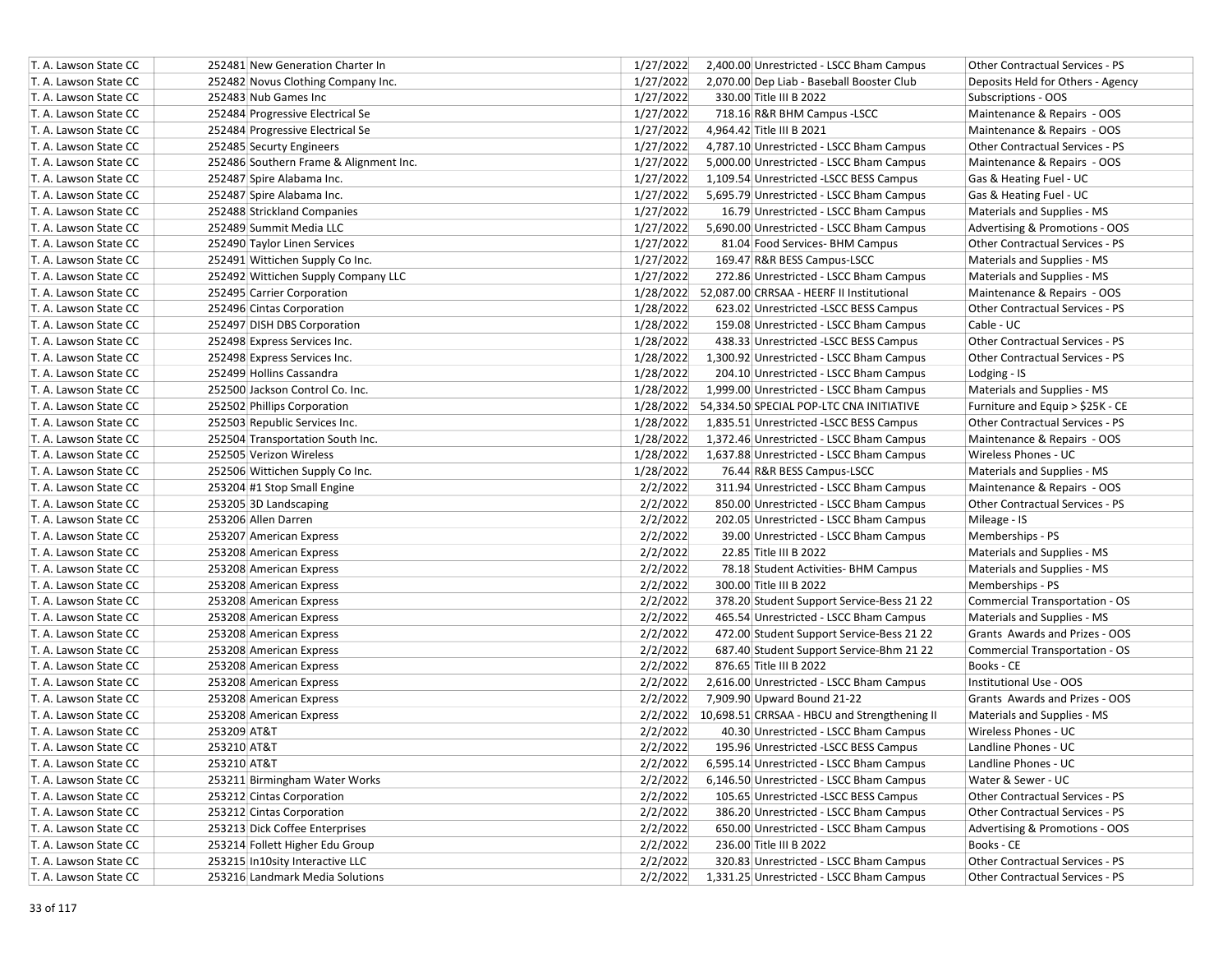| T. A. Lawson State CC | 253217 LogMeIn Communications Inc.             | 2/2/2022<br>3,781.08 CRRSAA - HBCU and Strengthening II<br>Other Contractual Services - PS                                      |
|-----------------------|------------------------------------------------|---------------------------------------------------------------------------------------------------------------------------------|
| T. A. Lawson State CC | 253218 Lsi Research Inc.                       | 2/2/2022 14,300.00 Title III B 2022<br><b>Other Contractual Services - PS</b>                                                   |
| T. A. Lawson State CC | 253219 Onin Staffing LLC                       | 2/2/2022<br>956.55 Unrestricted - LSCC Bham Campus<br><b>Other Contractual Services - PS</b>                                    |
| T. A. Lawson State CC | 253219 Onin Staffing LLC                       | 2/2/2022<br>1,338.02 Unrestricted -LSCC BESS Campus<br><b>Other Contractual Services - PS</b>                                   |
| T. A. Lawson State CC | 253220 Rid-A-Critter Inc.                      | 2/2/2022<br>2,150.00 Unrestricted - LSCC Bham Campus<br><b>Other Contractual Services - PS</b>                                  |
| T. A. Lawson State CC | 253221 RJ Young Company                        | 2/2/2022<br>313.45 Unrestricted - LSCC Bham Campus<br>Service Contracts on Equipment -OOS                                       |
| T. A. Lawson State CC | 253221 RJ Young Company                        | 2/2/2022<br>1,596.20 Unrestricted - LSCC Bham Campus<br>Long-Term Equipment Lease - CE                                          |
| T. A. Lawson State CC | 253222 Securty Engineers                       | 2/2/2022<br>4,378.33 Unrestricted - LSCC Bham Campus<br>Other Contractual Services - PS                                         |
| T. A. Lawson State CC | 253223 Uab Printing And Mailing                | 2/2/2022<br>7,005.00 CRRSAA - HBCU and Strengthening II<br>Materials and Supplies - MS                                          |
| T. A. Lawson State CC | 253224 Advanced Mower                          | 2/3/2022<br>156.38 Unrestricted -LSCC BESS Campus<br>Materials and Supplies - MS                                                |
| T. A. Lawson State CC | 253225 Alabama Association of Chiefs of Police | 2/3/2022<br>200.00 Unrestricted - LSCC Bham Campus<br><b>Registration Fees-IS</b>                                               |
| T. A. Lawson State CC | 253226 Alabama Law Enforcement Agency          | 2/3/2022<br>1,050.00 Title III Future<br>Other Contractual Services - PS                                                        |
| T. A. Lawson State CC | 253227 American Express                        | 2/3/2022<br>137.25 Unrestricted - LSCC Bham Campus<br>Materials and Supplies - MS                                               |
| T. A. Lawson State CC | 253227 American Express                        | 2/3/2022<br>1,167.34 CRRSAA - HBCU and Strengthening II<br>Equipment - non capitalized - MS                                     |
| T. A. Lawson State CC | 253227 American Express                        | $2/3/2022$ 26,229.08 CRRSAA - HBCU and Strengthening II<br>Materials and Supplies - MS                                          |
| T. A. Lawson State CC | 253228 Blanks Thomas                           | 2/3/2022<br>150.00 ARC Grant Part 2<br>Student Stipends - OOS                                                                   |
| T. A. Lawson State CC | 253229 Building Specialties Co                 | 2/3/2022<br>3,122.93 R&R BESS Campus-LSCC<br>Other Contractual Services - PS                                                    |
| T. A. Lawson State CC | 253230 Cintas Corporation                      | 2/3/2022<br>Other Contractual Services - PS<br>537.16 Unrestricted - LSCC Bham Campus                                           |
| T. A. Lawson State CC | 253230 Cintas Corporation                      | 2/3/2022<br>880.00 Unrestricted - LSCC Bham Campus<br>Materials and Supplies - MS                                               |
| T. A. Lawson State CC | 253231 Dale Fritz Assoiciates LLC              | 2/3/2022<br>712.50 R&R BESS Campus-LSCC<br>Engineering & Architectural Svc -PS                                                  |
|                       |                                                |                                                                                                                                 |
| T. A. Lawson State CC | 253232 Enerspect Medical Solutions             | 2/3/2022<br>60.30 Unrestricted - LSCC Bham Campus<br>Materials and Supplies - MS<br>2/3/2022<br>Other Contractual Services - PS |
| T. A. Lawson State CC | 253233 Express Services Inc.                   | 507.54 Unrestricted -LSCC BESS Campus<br>2,500.00 Unrestricted - LSCC Bham Campus                                               |
| T. A. Lawson State CC | 253234 Fagnes Billy                            | 2/3/2022<br>Maintenance & Repairs - OOS                                                                                         |
| T. A. Lawson State CC | 253234 Fagnes Billy                            | 2/3/2022<br>2,600.00 R&R BESS Campus-LSCC<br>Maintenance & Repairs - OOS                                                        |
| T. A. Lawson State CC | 253235 Hemphill Services Inc                   | 2/3/2022<br>3,025.00 R&R BHM Campus -LSCC<br>Maintenance & Repairs - OOS                                                        |
| T. A. Lawson State CC | 253235 Hemphill Services Inc                   | 2/3/2022<br>Maintenance & Repairs - OOS<br>4,383.84 R&R BESS Campus-LSCC                                                        |
| T. A. Lawson State CC | 253236 Ingram Kimberly                         | 2/3/2022<br>150.00 ARC Grant Part 2<br>Student Stipends - OOS                                                                   |
| T. A. Lawson State CC | 253237 Jones Harris Angela                     | 2/3/2022<br>1,250.00 Unrestricted -LSCC BESS Campus<br><b>Other Contractual Services - PS</b>                                   |
| T. A. Lawson State CC | 253238 Meeks Environmental Services LLC        | 2/3/2022<br>Other Contractual Services - PS<br>475.00 Unrestricted -LSCC BESS Campus                                            |
| T. A. Lawson State CC | 253239 Progressive Electrical Se               | 2/3/2022<br>Maintenance & Repairs - OOS<br>4,119.65 Title III B 2021                                                            |
| T. A. Lawson State CC | 253240 Stark Exterminators                     | 2/3/2022<br>144.00 Unrestricted - LSCC Bham Campus<br>Other Contractual Services - PS                                           |
| T. A. Lawson State CC | 253241 STC World Wide LLC                      | 2/3/2022<br>3,204.25 Title III B 2021<br>Maintenance & Repairs - OOS                                                            |
| T. A. Lawson State CC | 253242 Taylor Linen Services                   | 2/3/2022<br>82.16 Food Services- BHM Campus<br>Other Contractual Services - PS                                                  |
| T. A. Lawson State CC | 253243 Wade Timaka                             | 2/3/2022<br>300.00 ARC Grant Part 2<br>Student Stipends - OOS                                                                   |
| T. A. Lawson State CC | 253244 Wittichen Supply Co Inc.                | 2/3/2022<br>338.94 R&R BESS Campus-LSCC<br>Materials and Supplies - MS                                                          |
| T. A. Lawson State CC | 253245 ADT Commercial                          | 2/4/2022<br>669.25 R&R BESS Campus-LSCC<br><b>Other Contractual Services - PS</b>                                               |
| T. A. Lawson State CC | 253246 ADT LLC/Protection One Securtiy         | 2/4/2022<br>1,723.35 Unrestricted - LSCC Bham Campus<br>Other Contractual Services - PS                                         |
| T. A. Lawson State CC | 253247 American Express                        | 2/4/2022<br>50.00 Unrestricted -LSCC BESS Campus<br><b>Other Contractual Services - PS</b>                                      |
| T. A. Lawson State CC | 253247 American Express                        | 2/4/2022<br>102.28 Unrestricted - LSCC Bham Campus<br>Memberships - PS                                                          |
| T. A. Lawson State CC | 253247 American Express                        | 2/4/2022<br>200.00 Unrestricted - LSCC Bham Campus<br><b>Registration Fees-IS</b>                                               |
| T. A. Lawson State CC | 253248 Anthony Cynthia                         | 2/4/2022<br>235.06 Unrestricted - LSCC Bham Campus<br>Conus (meals) - OS                                                        |
| T. A. Lawson State CC | 253248 Anthony Cynthia                         | 2/4/2022<br>339.20 Unrestricted - LSCC Bham Campus<br>Commercial Transportation - OS                                            |
| T. A. Lawson State CC | 253248 Anthony Cynthia                         | 2/4/2022<br>Lodging - OS<br>649.98 Unrestricted - LSCC Bham Campus                                                              |
| T. A. Lawson State CC | 253249 AT&T                                    | 2/4/2022<br>384.30 Unrestricted - LSCC Bham Campus<br>Landline Phones - UC                                                      |
| T. A. Lawson State CC | 253250 Bessemer Utilities                      | 2/4/2022<br>1,181.24 Unrestricted -LSCC BESS Campus<br>Water & Sewer - UC                                                       |
| T. A. Lawson State CC | 253250 Bessemer Utilities                      | 2/4/2022 26,388.09 Unrestricted -LSCC BESS Campus<br>Electricity - UC                                                           |
| T. A. Lawson State CC | 253251 Birmingham Water Works                  | Water & Sewer - UC<br>2/4/2022 12,766.70 Unrestricted - LSCC Bham Campus                                                        |
| T. A. Lawson State CC | 253252 Brazil Brian                            | 2/4/2022<br>100.00 Unrestricted - LSCC Bham Campus<br>Other Contractual Services - PS                                           |
| T. A. Lawson State CC | 253253 Canon Solutions America                 | 2/4/2022<br>12.70 Unrestricted - LSCC Bham Campus<br>Service Contracts on Equipment -OOS                                        |
| T. A. Lawson State CC | 253253 Canon Solutions America                 | 2/4/2022<br>22.38 Unrestricted -LSCC BESS Campus<br>Service Contracts on Equipment -OOS                                         |
| T. A. Lawson State CC | 253254 CDW LLC                                 | 2/4/2022 10,690.00 Ready to Work<br>Equipment - non capitalized - MS                                                            |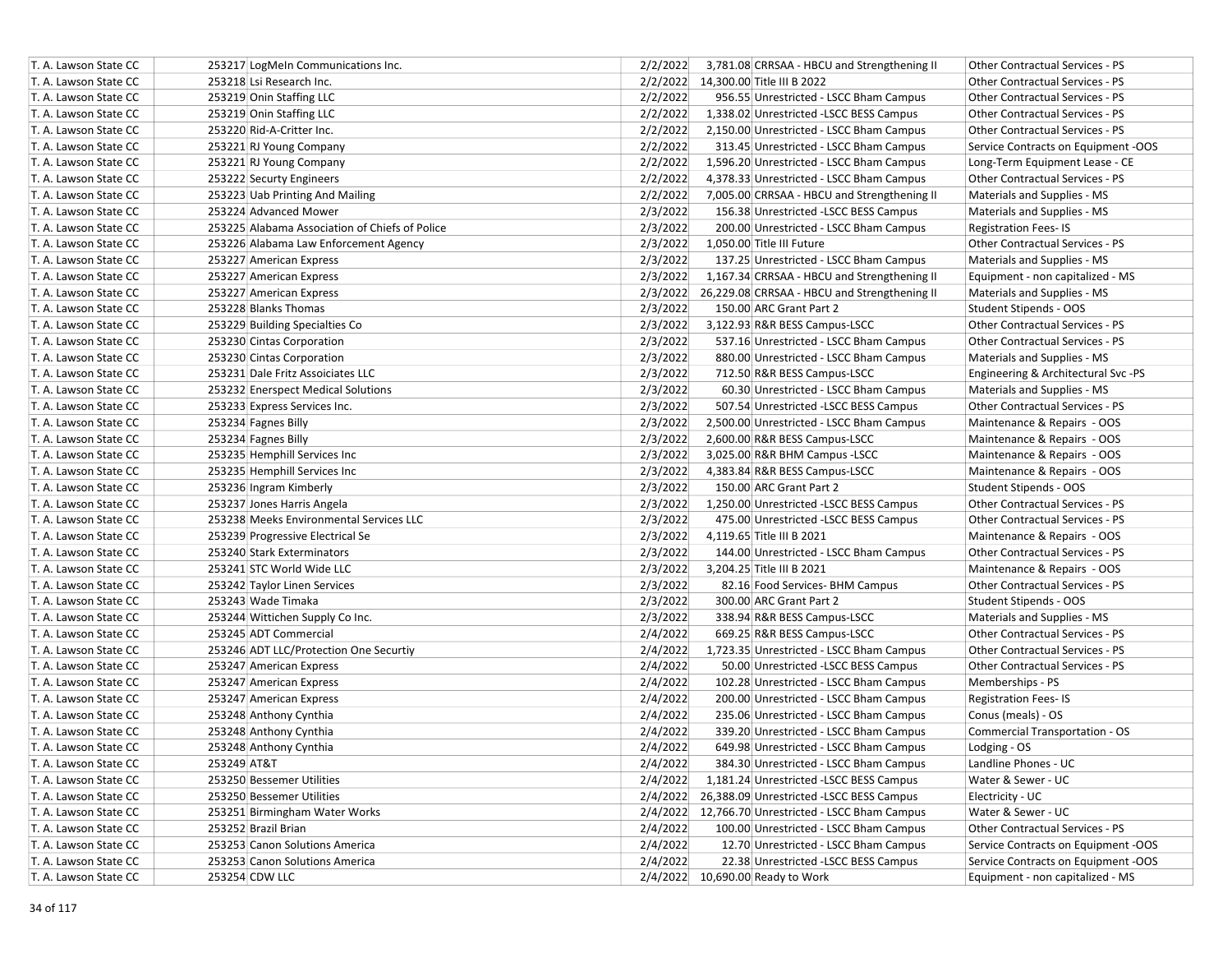| T. A. Lawson State CC | 253255 East Alabama Portables Inc            | 2/4/2022 | 450.00 Lineworker Program                           | Other Contractual Services - PS        |
|-----------------------|----------------------------------------------|----------|-----------------------------------------------------|----------------------------------------|
| T. A. Lawson State CC | 253256 Express Services Inc.                 | 2/4/2022 | 421.92 Unrestricted - LSCC Bham Campus              | <b>Other Contractual Services - PS</b> |
| T. A. Lawson State CC | 253256 Express Services Inc.                 | 2/4/2022 | 1,230.40 CRRSAA - HEERF II Institutional            | <b>Other Contractual Services - PS</b> |
| T. A. Lawson State CC | 253257 FedEx Office                          | 2/4/2022 | 165.65 Unrestricted - LSCC Bham Campus              | Freight - OOS                          |
| T. A. Lawson State CC | 253258 Grimes Vanessa                        | 2/4/2022 | 140.00 Unrestricted - LSCC Bham Campus              | Other Contractual Services - PS        |
| T. A. Lawson State CC | 253259 Holmes Jalen                          | 2/4/2022 | 150.00 Unrestricted - LSCC Bham Campus              | Other Contractual Services - PS        |
| T. A. Lawson State CC | 253260 Landmark Media Solutions              | 2/4/2022 | 887.50 Unrestricted - LSCC Bham Campus              | Other Contractual Services - PS        |
| T. A. Lawson State CC | 253261 Metro Trailer Leasing Inc.            | 2/4/2022 | 2,439.00 Lineworker Program                         | Other Contractual Services - PS        |
| T. A. Lawson State CC | 253262 Miller Demetrius                      | 2/4/2022 | 350.00 Unrestricted - LSCC Bham Campus              | Other Contractual Services - PS        |
| T. A. Lawson State CC | 253263 Moore 4 Productions                   | 2/4/2022 | 375.00 Unrestricted - LSCC Bham Campus              | Other Contractual Services - PS        |
| T. A. Lawson State CC | 253264 Municipal and Commercial Uniforms Inc | 2/4/2022 | 500.50 Unrestricted - LSCC Bham Campus              | Materials and Supplies - MS            |
| T. A. Lawson State CC | 253265 NiTel Inc.                            | 2/4/2022 | 906.26 Unrestricted - LSCC Bham Campus              | Internet - UC                          |
| T. A. Lawson State CC | 253265 NiTel Inc.                            | 2/4/2022 | 2,575.12 Unrestricted -LSCC BESS Campus             | Internet - UC                          |
| T. A. Lawson State CC | 253266 Oreilly Auto Parts                    | 2/4/2022 | 118.22 Unrestricted - LSCC Bham Campus              | Materials and Supplies - MS            |
| T. A. Lawson State CC | 253272 Hampton Demetrius                     | 2/8/2022 | 2,150.00 Unrestricted -LSCC BESS Campus             | Other Contractual Services - PS        |
| T. A. Lawson State CC | 253281 Alabama Community College System      |          | 2/9/2022 18,362.00 Unrestricted - LSCC Bham Campus  | Bond Reserve Fee Expense - OOS         |
| T. A. Lawson State CC | 253281 Alabama Community College System      |          | 2/9/2022 144,390.00 Unrestricted - LSCC Bham Campus | ACCS Enhancement Fee Expense - OOS     |
| T. A. Lawson State CC | 253282 AT&T                                  | 2/9/2022 | 118.40 Unrestricted - LSCC Bham Campus              | Internet - UC                          |
| T. A. Lawson State CC | 253283 AT&T                                  | 2/9/2022 | 378.60 Unrestricted - LSCC Bham Campus              | Landline Phones - UC                   |
| T. A. Lawson State CC | 253284 Birmingham Water Works                | 2/9/2022 | 35.27 Unrestricted - LSCC Bham Campus               | Water & Sewer - UC                     |
| T. A. Lawson State CC | 253285 BSN Sports LLC                        | 2/9/2022 | 570.00 Dep Liab - Baseball Booster Club             | Deposits Held for Others - Agency      |
| T. A. Lawson State CC | 253286 Building Specialties Co               | 2/9/2022 | 554.89 Title III B 2021                             | Maintenance & Repairs - OOS            |
| T. A. Lawson State CC | 253287 CDW LLC                               | 2/9/2022 | 1,911.90 CRRSAA - HBCU and Strengthening II         | Materials and Supplies - MS            |
| T. A. Lawson State CC | 253288 Cintas Corporation                    | 2/9/2022 | 105.65 Unrestricted -LSCC BESS Campus               | Other Contractual Services - PS        |
| T. A. Lawson State CC | 253288 Cintas Corporation                    | 2/9/2022 | 386.20 Unrestricted - LSCC Bham Campus              | <b>Other Contractual Services - PS</b> |
| T. A. Lawson State CC | 253289 Cook's Pest Control                   | 2/9/2022 | 588.00 Unrestricted -LSCC BESS Campus               | Other Contractual Services - PS        |
| T. A. Lawson State CC | 253290 DISH DBS Corporation                  | 2/9/2022 | 172.08 Unrestricted - LSCC Bham Campus              | Internet - UC                          |
| T. A. Lawson State CC | 253291 Express Services Inc.                 | 2/9/2022 | 703.20 Unrestricted - LSCC Bham Campus              | Other Contractual Services - PS        |
| T. A. Lawson State CC | 253291 Express Services Inc.                 | 2/9/2022 | 1,230.40 CRRSAA - HEERF II Institutional            | Other Contractual Services - PS        |
| T. A. Lawson State CC | 253292 FedEx Office                          | 2/9/2022 | 65.52 Unrestricted - LSCC Bham Campus               | Freight - OOS                          |
| T. A. Lawson State CC | 253293 Guardian-Ipco Inc.                    | 2/9/2022 | 300.00 Unrestricted -LSCC BESS Campus               | Other Contractual Services - PS        |
| T. A. Lawson State CC | 253294 Johnstone Supply                      | 2/9/2022 | 714.42 CRRSAA - HEERF II Institutional              | Maintenance & Repairs - OOS            |
| T. A. Lawson State CC | 253295 Joiner Fire Sprinkler Co.             | 2/9/2022 | 125.00 Unrestricted - LSCC Bham Campus              | Maintenance & Repairs - OOS            |
| T. A. Lawson State CC | 253296 Manufacturing Skill Standards Council | 2/9/2022 | 990.00 Industry Certification Initiatives           | Grants Awards and Prizes - OOS         |
| T. A. Lawson State CC | 253297 Metro Storage/Trailer                 | 2/9/2022 | 515.00 Unrestricted - LSCC Bham Campus              | Short-Term Equipment Rentals - OOS     |
| T. A. Lawson State CC | 253298 Murphy Takiyah                        | 2/9/2022 | 150.00 ARC Grant Part 2                             | Student Stipends - OOS                 |
| T. A. Lawson State CC | 253299 New Generation Charter In             | 2/9/2022 | 2,600.00 Unrestricted - LSCC Bham Campus            | Other Contractual Services - PS        |
| T. A. Lawson State CC | 253300 Norrell Service Experts               |          | 2/9/2022 13,944.00 CRRSAA - HEERF II Institutional  | Maintenance & Repairs - OOS            |
| T. A. Lawson State CC | 253301 Office Depot                          | 2/9/2022 | 819.99 Student Support Service-Bhm 21 22            | Equipment - non capitalized - MS       |
| T. A. Lawson State CC | 253302 Onin Staffing LLC                     | 2/9/2022 | 1,536.20 Unrestricted -LSCC BESS Campus             | Other Contractual Services - PS        |
| T. A. Lawson State CC | 253302 Onin Staffing LLC                     | 2/9/2022 | 2,187.53 Unrestricted - LSCC Bham Campus            | Other Contractual Services - PS        |
| T. A. Lawson State CC | 253303 Republic Services Inc.                | 2/9/2022 | 5,703.41 Unrestricted - LSCC Bham Campus            | Other Contractual Services - PS        |
| T. A. Lawson State CC | 253304 RJ Young Company                      | 2/9/2022 | 106.55 Unrestricted -LSCC BESS Campus               | Service Contracts on Equipment -OOS    |
| T. A. Lawson State CC | 253304 RJ Young Company                      | 2/9/2022 | 159.83 Unrestricted - LSCC Bham Campus              | Service Contracts on Equipment -OOS    |
| T. A. Lawson State CC | 253304 RJ Young Company                      | 2/9/2022 | 791.66 Unrestricted -LSCC BESS Campus               | Long-Term Equipment Lease - CE         |
| T. A. Lawson State CC | 253304 RJ Young Company                      | 2/9/2022 | 1,583.33 Unrestricted - LSCC Bham Campus            | Long-Term Equipment Lease - CE         |
| T. A. Lawson State CC | 253305 Ruff Septic Tank Co.                  | 2/9/2022 | 6,250.00 R&R BESS Campus-LSCC                       | Maintenance & Repairs - OOS            |
| T. A. Lawson State CC | 253306 Securty Engineers                     | 2/9/2022 | 4,708.30 Unrestricted - LSCC Bham Campus            | Other Contractual Services - PS        |
| T. A. Lawson State CC | 253307 Spire Alabama Inc.                    | 2/9/2022 | 7,779.00 Unrestricted - LSCC Bham Campus            | Gas & Heating Fuel - UC                |
| T. A. Lawson State CC | 253308 Stark Exterminators                   | 2/9/2022 | 495.00 Unrestricted - LSCC Bham Campus              | Other Contractual Services - PS        |
| T. A. Lawson State CC | 253309 Strickland Companies                  | 2/9/2022 | 190.44 Unrestricted -LSCC BESS Campus               | Materials and Supplies - MS            |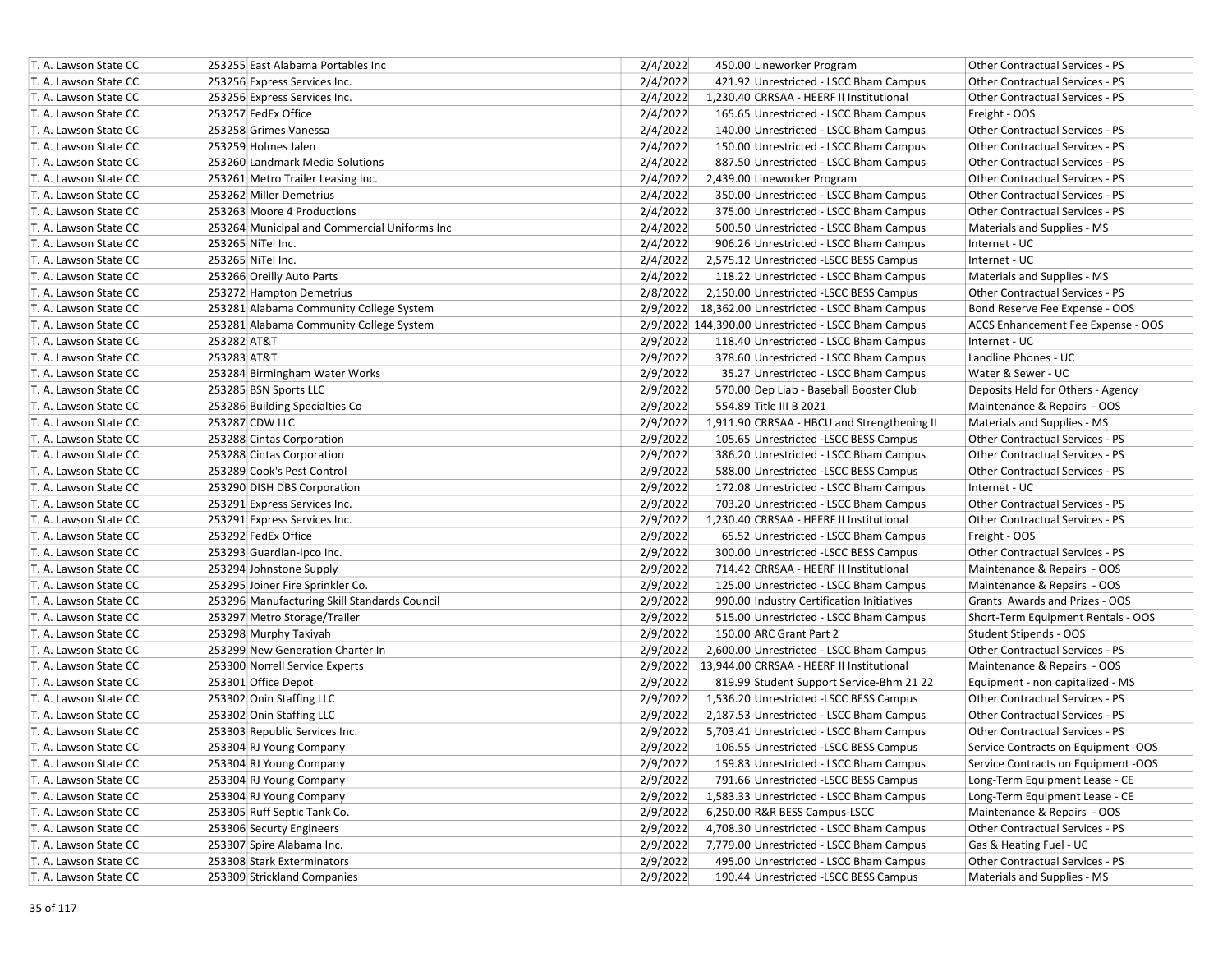| T. A. Lawson State CC | 253310 Taylor Linen Services                  | 2/9/2022  | 82.16 Food Services- BHM Campus                     | Other Contractual Services - PS        |
|-----------------------|-----------------------------------------------|-----------|-----------------------------------------------------|----------------------------------------|
| T. A. Lawson State CC | 253311 The Hiller Companies Inc.              | 2/9/2022  | 2,248.20 Unrestricted -LSCC BESS Campus             | <b>Other Contractual Services - PS</b> |
| T. A. Lawson State CC | 253312 Thompson Emily                         | 2/9/2022  | 150.00 ARC Grant Part 2                             | Student Stipends - OOS                 |
| T. A. Lawson State CC | 253313 Walmart                                | 2/9/2022  | 328.95 NSF 2PI STEM E3 19/20                        | Materials and Supplies - MS            |
| T. A. Lawson State CC | 253314 Warehouse Equipment and Supply Company | 2/9/2022  | 3,009.59 ARC Grant Part 3                           | Materials and Supplies - MS            |
| T. A. Lawson State CC | 253315 Xerox Business Solutions Southeast     | 2/9/2022  | 14.30 Unrestricted - LSCC Bham Campus               | Service Contracts on Equipment -OOS    |
| T. A. Lawson State CC | 253315 Xerox Business Solutions Southeast     | 2/9/2022  | 126.97 Unrestricted - LSCC Bham Campus              | Long-Term Equipment Lease - CE         |
| T. A. Lawson State CC | 253316 Alabama Commission on Higher Education | 2/10/2022 | 200.00 Unrestricted - LSCC Bham Campus              | Memberships - PS                       |
| T. A. Lawson State CC | 253317 Alabama Community College System       | 2/10/2022 | 500.00 Unrestricted - LSCC Bham Campus              | <b>Registration Fees-IS</b>            |
| T. A. Lawson State CC | 253318 Anthony Cynthia                        | 2/10/2022 | 170.00 Unrestricted - LSCC Bham Campus              | Lodging - IS                           |
| T. A. Lawson State CC | 253319 Bessemer Area Chamber Of               | 2/10/2022 | 275.00 Unrestricted -LSCC BESS Campus               | Materials and Supplies - MS            |
| T. A. Lawson State CC | 253320 Canon Financial Solutions Inc          | 2/10/2022 | 1,436.42 Title III B 2022                           | Long-Term Equipment Lease - CE         |
| T. A. Lawson State CC | 253321 Casimir Cynthia                        | 2/10/2022 | 25.00 Dep Liab - Athletic Booster Club              | Deposits Held for Others - Agency      |
| T. A. Lawson State CC | 253322 Chef Clayton's Food Syste              | 2/10/2022 | 2,100.00 Unrestricted - LSCC Bham Campus            | <b>Other Contractual Services - PS</b> |
| T. A. Lawson State CC | 253323 Hemphill Services Inc                  | 2/10/2022 | 334.99 R&R BESS Campus-LSCC                         | Maintenance & Repairs - OOS            |
| T. A. Lawson State CC | 253324 HESI                                   | 2/10/2022 | 578.00 Unrestricted - LSCC Bham Campus              | Institutional Use - OOS                |
| T. A. Lawson State CC | 253325 Landmark Media Solutions               | 2/10/2022 | 887.50 Unrestricted - LSCC Bham Campus              | Other Contractual Services - PS        |
| T. A. Lawson State CC | 253326 Lawson State Foundation                | 2/10/2022 | 2,000.00 Unrestricted -LSCC BESS Campus             | Short-Term Building Rentals - OOS      |
| T. A. Lawson State CC | 253327 Lowe's Home Centers Inc                | 2/10/2022 | 268.62 Student Activities- BHM Campus               | Materials and Supplies - MS            |
| T. A. Lawson State CC | 253328 Moore Coal Company                     | 2/10/2022 | 155.00 R&R BESS Campus-LSCC                         | Maintenance & Repairs - OOS            |
| T. A. Lawson State CC | 253329 National Notary Associati              | 2/10/2022 | 290.00 Title III B 2022                             | Materials and Supplies - MS            |
| T. A. Lawson State CC | 253330 NELSON GLASS COMPANY                   | 2/10/2022 | 425.00 Unrestricted - LSCC Bham Campus              | Maintenance & Repairs - OOS            |
| T. A. Lawson State CC | 253331 Pitts Michael                          | 2/10/2022 | 757.00 Unrestricted - LSCC Bham Campus              | Institutional Use - OOS                |
| T. A. Lawson State CC | 253332 Pocket Nurse Enterprises Inc.          | 2/10/2022 | 640.02 Restricted State - ETF LPN 20/21             | Service Contracts on Equipment -OOS    |
| T. A. Lawson State CC | 253332 Pocket Nurse Enterprises Inc.          | 2/10/2022 | 4,222.88 Restricted State - ETF LPN 20/21           | Materials and Supplies - MS            |
| T. A. Lawson State CC | 253332 Pocket Nurse Enterprises Inc.          | 2/10/2022 | 22,068.06 Restricted State - ETF LPN 20/21          | Equipment - non capitalized - MS       |
| T. A. Lawson State CC | 253333 ProctorU Inc.                          | 2/10/2022 | 24,044.25 Unrestricted - LSCC Bham Campus           | Institutional Use - OOS                |
| T. A. Lawson State CC | 253334 Sikora Inc.                            | 2/10/2022 | 1,950.00 Lineworker Program                         | Materials and Supplies - MS            |
| T. A. Lawson State CC | 253335 Southeastern Motor Coach Inc           | 2/10/2022 | 800.00 Unrestricted - LSCC Bham Campus              | Other Contractual Services - PS        |
| T. A. Lawson State CC | 253336 Standard Roofing of Montgomery Inc     | 2/10/2022 | 1,643.00 R&R BESS Campus-LSCC                       | Maintenance & Repairs - OOS            |
| T. A. Lawson State CC | 253337 State of Alabama                       | 2/10/2022 | 3,680.00 Unrestricted - LSCC Bham Campus            | Accounting & Auditing Services - PS    |
| T. A. Lawson State CC | 253338 STC World Wide LLC                     | 2/10/2022 | 5,238.10 R&R BESS Campus-LSCC                       | Maintenance & Repairs - OOS            |
| T. A. Lawson State CC | 253339 Strickland Companies                   | 2/10/2022 | 2,315.44 Unrestricted -LSCC BESS Campus             | Materials and Supplies - MS            |
| T. A. Lawson State CC | 253340 The Bancorp Bank                       | 2/10/2022 | 2,854.00 Unrestricted - LSCC Bham Campus            | Long-Term Equipment Lease - CE         |
| T. A. Lawson State CC | 253341 United Rentals                         | 2/10/2022 | 1,100.00 Unrestricted - LSCC Bham Campus            | Maintenance & Repairs - OOS            |
| T. A. Lawson State CC | 253342 Verified Credentials LLC               | 2/10/2022 | 174.00 Unrestricted - LSCC Bham Campus              | Other Contractual Services - PS        |
| T. A. Lawson State CC | 253343 WIN Reality LLC                        | 2/10/2022 | 1,800.00 Dep Liab - Baseball Booster Club           | Deposits Held for Others - Agency      |
| T. A. Lawson State CC | 253632 3D Landscaping                         | 2/16/2022 | 950.00 Unrestricted - LSCC Bham Campus              | <b>Other Contractual Services - PS</b> |
| T. A. Lawson State CC | 253633 AT&T Long Distance                     | 2/16/2022 | 222.67 Unrestricted - LSCC Bham Campus              | Landline Phones - UC                   |
| T. A. Lawson State CC | 253634 Birmingham Water Works                 | 2/16/2022 | 35.29 Unrestricted - LSCC Bham Campus               | Water & Sewer - UC                     |
| T. A. Lawson State CC | 253635 Cintas Corporation                     | 2/16/2022 | 731.37 Unrestricted -LSCC BESS Campus               | Other Contractual Services - PS        |
| T. A. Lawson State CC | 253635 Cintas Corporation                     | 2/16/2022 | 918.51 Unrestricted - LSCC Bham Campus              | Other Contractual Services - PS        |
| T. A. Lawson State CC | 253636 Fagnes Billy                           | 2/16/2022 | 400.00 Unrestricted - LSCC Bham Campus              | Maintenance & Repairs - OOS            |
| T. A. Lawson State CC | 253637 Harris Lasharron                       | 2/16/2022 | 354.50 Student Support Service-Bess 21 22           | Conus (meals) - OS                     |
| T. A. Lawson State CC | 253638 Lsi Research Inc.                      | 2/16/2022 | 29,800.00 CRRSAA - HBCU and Strengthening II        | Other Contractual Services - PS        |
| T. A. Lawson State CC | 253639 New Generation Charter In              | 2/16/2022 | 4,600.00 Unrestricted - LSCC Bham Campus            | Other Contractual Services - PS        |
| T. A. Lawson State CC | 253640 Office Depot                           | 2/16/2022 | 523.76 Student Support Service-Bhm 21 22            | Materials and Supplies - MS            |
| T. A. Lawson State CC | 253641 Securty Engineers                      | 2/16/2022 | 4,575.33 Unrestricted - LSCC Bham Campus            | Other Contractual Services - PS        |
| T. A. Lawson State CC | 253642 STC World Wide LLC                     |           | 2/16/2022 30,370.00 CRRSAA - HEERF II Institutional | Other Contractual Services - PS        |
| T. A. Lawson State CC | 253643 Strickland Companies                   | 2/16/2022 | 74.04 Unrestricted -LSCC BESS Campus                | Materials and Supplies - MS            |
| T. A. Lawson State CC | 253643 Strickland Companies                   | 2/16/2022 | 586.94 Student Activities- BHM Campus               | Materials and Supplies - MS            |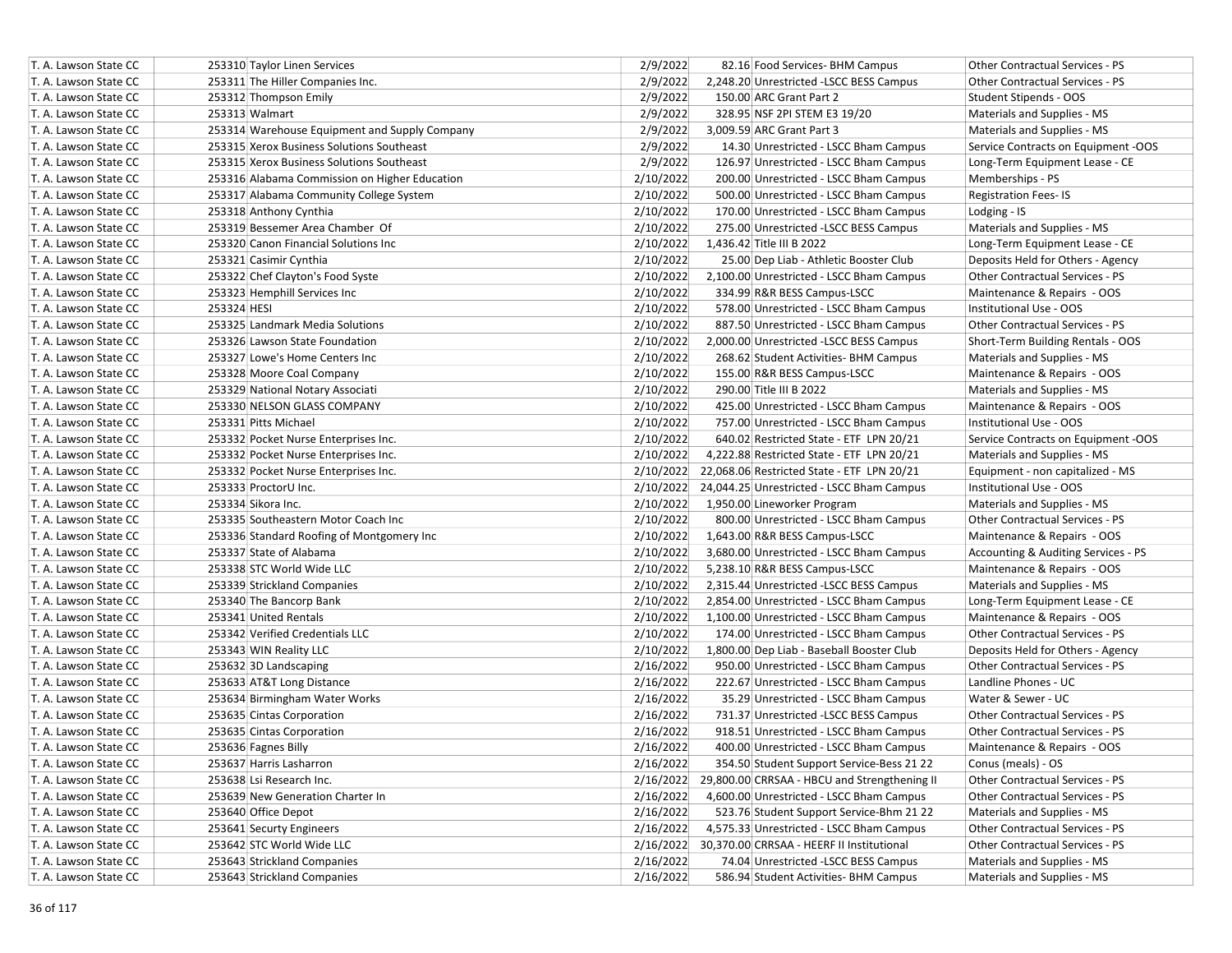| T. A. Lawson State CC |             | 253644 Travis A. Hulsey Director                                    | 2/16/2022 | 18.00 Unrestricted - LSCC Bham Campus    | Other Legal Expenses - PS              |
|-----------------------|-------------|---------------------------------------------------------------------|-----------|------------------------------------------|----------------------------------------|
| T. A. Lawson State CC |             | 253645 United Rentals                                               | 2/16/2022 | 5,899.06 Unrestricted - LSCC Bham Campus | Maintenance & Repairs - OOS            |
| T. A. Lawson State CC |             | 253646 Verizon Wireless                                             | 2/16/2022 | 1,120.28 Unrestricted - LSCC Bham Campus | Internet - UC                          |
| T. A. Lawson State CC |             | 253647 White Charlette                                              | 2/16/2022 | 129.43 SNAP                              | Mileage - IS                           |
| T. A. Lawson State CC |             | 253647 White Charlette                                              | 2/16/2022 | 300.00 SNAP                              | Lodging - IS                           |
| T. A. Lawson State CC |             | 253648 Williams Jamila                                              | 2/16/2022 | 303.50 Unrestricted - LSCC Bham Campus   | Institutional Use - OOS                |
| T. A. Lawson State CC |             | 253649 Xerox Business Solutions Southeast                           | 2/16/2022 | 14.86 Unrestricted -LSCC BESS Campus     | Service Contracts on Equipment -OOS    |
| T. A. Lawson State CC |             | 253649 Xerox Business Solutions Southeast                           | 2/16/2022 | 167.54 Unrestricted -LSCC BESS Campus    | Long-Term Equipment Lease - CE         |
| T. A. Lawson State CC |             | 253650 Xerox Corporation                                            | 2/16/2022 | 305.00 Unrestricted - LSCC Bham Campus   | Service Contracts on Equipment -OOS    |
| T. A. Lawson State CC |             | 253650 Xerox Corporation                                            | 2/16/2022 | 754.12 Unrestricted - LSCC Bham Campus   | Long-Term Equipment Lease - CE         |
| T. A. Lawson State CC |             | 253651 Albright Geri                                                | 2/17/2022 | 1,594.73 Dep Liab - Ambassadors Club     | Deposits Held for Others - Agency      |
| T. A. Lawson State CC | 253652 AT&T |                                                                     | 2/17/2022 | 1,924.08 Unrestricted - LSCC Bham Campus | Landline Phones - UC                   |
| T. A. Lawson State CC |             | 253653 Bryant Lola                                                  | 2/17/2022 | 757.72 Dep Liab - Ambassadors Club       | Deposits Held for Others - Agency      |
| T. A. Lawson State CC |             | 253654 Canon Financial Solutions Inc                                | 2/17/2022 | 2.56 Unrestricted -LSCC BESS Campus      | Service Contracts on Equipment -OOS    |
| T. A. Lawson State CC |             | 253654 Canon Financial Solutions Inc                                | 2/17/2022 | 4.27 Unrestricted - LSCC Bham Campus     | Service Contracts on Equipment -OOS    |
| T. A. Lawson State CC |             | 253654 Canon Financial Solutions Inc                                | 2/17/2022 | 30.61 Unrestricted -LSCC BESS Campus     | Long-Term Equipment Lease - CE         |
| T. A. Lawson State CC |             | 253654 Canon Financial Solutions Inc                                | 2/17/2022 | 141.80 Unrestricted - LSCC Bham Campus   | Long-Term Equipment Lease - CE         |
| T. A. Lawson State CC |             | 253655 DISH DBS Corporation                                         | 2/17/2022 | 72.08 Unrestricted - LSCC Bham Campus    | Cable - UC                             |
| T. A. Lawson State CC |             | 253656 Express Services Inc.                                        | 2/17/2022 | 703.20 Unrestricted - LSCC Bham Campus   | Other Contractual Services - PS        |
| T. A. Lawson State CC |             | 253656 Express Services Inc.                                        | 2/17/2022 | 984.32 CRRSAA - HEERF II Institutional   | Other Contractual Services - PS        |
| T. A. Lawson State CC |             | 253657 Follett Higher Edu Group                                     | 2/17/2022 | 398.00 Unrestricted - LSCC Bham Campus   | Other Contractual Services - PS        |
| T. A. Lawson State CC |             | 253658 Sam's Club                                                   | 2/17/2022 | 44.46 Unrestricted - LSCC Bham Campus    | Bank Card Fees - PS                    |
| T. A. Lawson State CC |             | 253658 Sam's Club                                                   | 2/17/2022 | 402.63 Upward Bound 21-22                | Materials and Supplies - MS            |
| T. A. Lawson State CC |             | 253658 Sam's Club                                                   | 2/17/2022 | 478.98 Unrestricted - LSCC Bham Campus   | Materials and Supplies - MS            |
| T. A. Lawson State CC |             | 253659 Springshare LLC                                              | 2/17/2022 | 2,826.00 Title III B 2022                | Subscriptions - OOS                    |
| T. A. Lawson State CC |             | 253660 ACCS Information Services Association                        | 2/18/2022 | 500.00 Unrestricted - LSCC Bham Campus   | Memberships - PS                       |
| T. A. Lawson State CC |             | 253661 ACCS Public Relations Association                            | 2/18/2022 | 100.00 Unrestricted - LSCC Bham Campus   | Memberships - PS                       |
| T. A. Lawson State CC |             | 253662 Chisem Lori                                                  | 2/18/2022 | 309.74 Unrestricted -LSCC BESS Campus    | Conus (meals) - IS                     |
| T. A. Lawson State CC |             | 253662 Chisem Lori                                                  | 2/18/2022 | 320.03 Unrestricted -LSCC BESS Campus    | Mileage - IS                           |
| T. A. Lawson State CC |             | 253662 Chisem Lori                                                  | 2/18/2022 | 874.53 Unrestricted -LSCC BESS Campus    | Overnight (non tax per diem)- IS       |
| T. A. Lawson State CC |             | 253663 City Of Birmingham                                           | 2/18/2022 | -0.14 Athletics- BHM Campus              | Discounts Earned - SS                  |
| T. A. Lawson State CC |             | 253663 City Of Birmingham                                           | 2/18/2022 | 19.27 Athletics- BHM Campus              | Sales Tax - AP                         |
| T. A. Lawson State CC |             | 253664 Express Services Inc.                                        | 2/18/2022 | 1,015.08 Unrestricted -LSCC BESS Campus  | Other Contractual Services - PS        |
| T. A. Lawson State CC |             | 253665 Jackson Control Co. Inc.                                     | 2/18/2022 | 612.05 R&R BESS Campus-LSCC              | Materials and Supplies - MS            |
| T. A. Lawson State CC |             | 253666 Jones Harris Angela                                          | 2/18/2022 | 1,250.00 Unrestricted -LSCC BESS Campus  | <b>Other Contractual Services - PS</b> |
| T. A. Lawson State CC |             | 253667 Lippincott Williams & Wilkins                                | 2/18/2022 | 1,399.92 Unrestricted - LSCC Bham Campus | Institutional Use - OOS                |
| T. A. Lawson State CC |             | 253668 Lowery Leland                                                | 2/18/2022 | 90.00 Upward Bound 21-22                 | <b>Student Travel -OOS</b>             |
| T. A. Lawson State CC |             | 253668 Lowery Leland                                                | 2/18/2022 | 144.00 Upward Bound 21-22                | Student Stipends - OOS                 |
| T. A. Lawson State CC |             | 253669 Pocket Nurse Enterprises Inc.                                | 2/18/2022 | 86.17 Unrestricted -LSCC BESS Campus     | Materials and Supplies - MS            |
| T. A. Lawson State CC |             | 253671 Sam's Club                                                   | 2/18/2022 | 276.18 NSF 2PI STEM E3 18/19             | Materials and Supplies - MS            |
| T. A. Lawson State CC |             | 253672 Southern Association Of Student Financial Aid Administrators | 2/18/2022 | 150.00 Unrestricted -LSCC BESS Campus    | <b>Registration Fees-IS</b>            |
| T. A. Lawson State CC |             | 253673 Travis A. Hulsey Director                                    | 2/18/2022 | -0.40 Athletics- BHM Campus              | <b>Discounts Earned - SS</b>           |
| T. A. Lawson State CC |             | 253673 Travis A. Hulsey Director                                    | 2/18/2022 | 9.64 Athletics- BHM Campus               | Sales Tax - AP                         |
| T. A. Lawson State CC |             | 253676 Southern Association Of Student Financial Aid Administrators | 2/21/2022 | 275.00 Unrestricted - LSCC Bham Campus   | <b>Registration Fees-IS</b>            |
| T. A. Lawson State CC |             | 253677 Bennett Kyleigh                                              | 2/22/2022 | 90.00 Upward Bound 21-22                 | Student Travel -OOS                    |
| T. A. Lawson State CC |             | 253677 Bennett Kyleigh                                              | 2/22/2022 | 144.00 Upward Bound 21-22                | Student Stipends - OOS                 |
| T. A. Lawson State CC |             | 253678 Berry LaKiera                                                | 2/22/2022 | 90.00 Upward Bound 21-22                 | Student Travel -OOS                    |
| T. A. Lawson State CC |             | 253678 Berry LaKiera                                                | 2/22/2022 | 144.00 Upward Bound 21-22                | Student Stipends - OOS                 |
| T. A. Lawson State CC |             | 253679 Birchfield Jordyn                                            | 2/22/2022 | 90.00 Upward Bound 21-22                 | Student Travel -OOS                    |
| T. A. Lawson State CC |             | 253679 Birchfield Jordyn                                            | 2/22/2022 | 144.00 Upward Bound 21-22                | Student Stipends - OOS                 |
| T. A. Lawson State CC |             | 253680 Bouyer Derrick                                               | 2/22/2022 | 90.00 Upward Bound 21-22                 | Student Travel -OOS                    |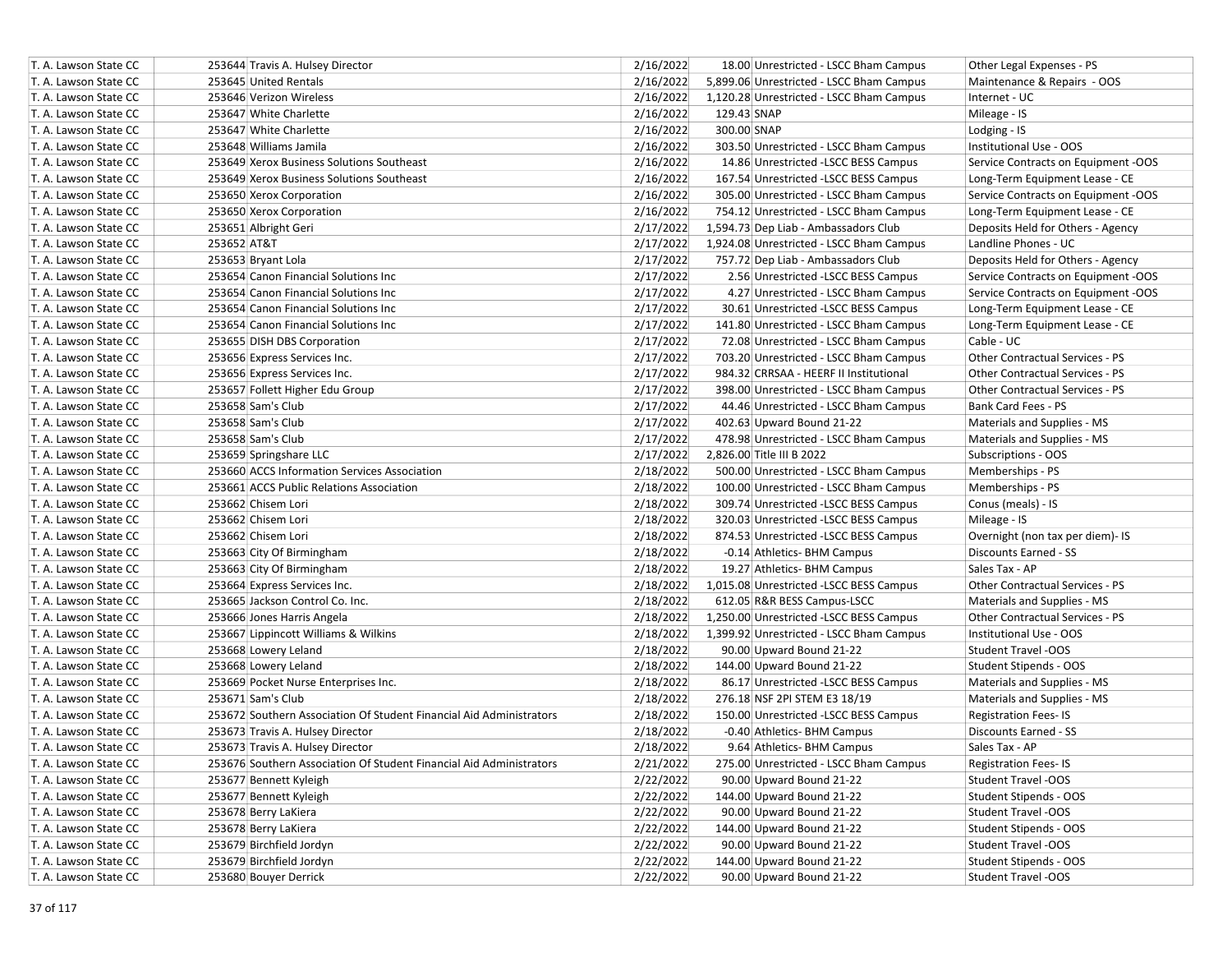| T. A. Lawson State CC | 253680 Bouyer Derrick    | 2/22/2022 | 144.00 Upward Bound 21-22 | Student Stipends - OOS        |
|-----------------------|--------------------------|-----------|---------------------------|-------------------------------|
| T. A. Lawson State CC | 253681 Bouyer Kayla      | 2/22/2022 | 90.00 Upward Bound 21-22  | <b>Student Travel -OOS</b>    |
| T. A. Lawson State CC | 253681 Bouyer Kayla      | 2/22/2022 | 144.00 Upward Bound 21-22 | Student Stipends - OOS        |
| T. A. Lawson State CC | 253682 Bufford Anthony   | 2/22/2022 | 90.00 Upward Bound 21-22  | <b>Student Travel -OOS</b>    |
| T. A. Lawson State CC | 253682 Bufford Anthony   | 2/22/2022 | 144.00 Upward Bound 21-22 | Student Stipends - OOS        |
| T. A. Lawson State CC | 253683 Burrell Jayla     | 2/22/2022 | 90.00 Upward Bound 21-22  | <b>Student Travel -OOS</b>    |
| T. A. Lawson State CC | 253683 Burrell Jayla     | 2/22/2022 | 144.00 Upward Bound 21-22 | Student Stipends - OOS        |
| T. A. Lawson State CC | 253684 Caldwell Roderick | 2/22/2022 | 90.00 Upward Bound 21-22  | <b>Student Travel -OOS</b>    |
| T. A. Lawson State CC | 253684 Caldwell Roderick | 2/22/2022 | 144.00 Upward Bound 21-22 | Student Stipends - OOS        |
| T. A. Lawson State CC | 253685 Cowans Jaidyn     | 2/22/2022 | 90.00 Upward Bound 21-22  | Student Travel -OOS           |
| T. A. Lawson State CC | 253685 Cowans Jaidyn     | 2/22/2022 | 144.00 Upward Bound 21-22 | Student Stipends - OOS        |
| T. A. Lawson State CC | 253686 Davis Alexandria  | 2/22/2022 | 90.00 Upward Bound 21-22  | <b>Student Travel -OOS</b>    |
| T. A. Lawson State CC | 253686 Davis Alexandria  | 2/22/2022 | 144.00 Upward Bound 21-22 | Student Stipends - OOS        |
| T. A. Lawson State CC | 253687 Diallo Hassatou   | 2/22/2022 | 90.00 Upward Bound 21-22  | <b>Student Travel -OOS</b>    |
| T. A. Lawson State CC | 253687 Diallo Hassatou   | 2/22/2022 | 144.00 Upward Bound 21-22 | Student Stipends - OOS        |
| T. A. Lawson State CC | 253688 Diallo Mariama    | 2/22/2022 | 90.00 Upward Bound 21-22  | Student Travel -OOS           |
| T. A. Lawson State CC | 253688 Diallo Mariama    | 2/22/2022 | 144.00 Upward Bound 21-22 | Student Stipends - OOS        |
| T. A. Lawson State CC | 253689 Dillard Kedell    | 2/22/2022 | 90.00 Upward Bound 21-22  | <b>Student Travel -OOS</b>    |
| T. A. Lawson State CC | 253689 Dillard Kedell    | 2/22/2022 | 144.00 Upward Bound 21-22 | Student Stipends - OOS        |
| T. A. Lawson State CC | 253690 Eades Kelsey      | 2/22/2022 | 90.00 Upward Bound 21-22  | <b>Student Travel -OOS</b>    |
| T. A. Lawson State CC | 253690 Eades Kelsey      | 2/22/2022 | 144.00 Upward Bound 21-22 | Student Stipends - OOS        |
| T. A. Lawson State CC | 253691 Elmore Reagan     | 2/22/2022 | 90.00 Upward Bound 21-22  | Student Travel -OOS           |
| T. A. Lawson State CC | 253691 Elmore Reagan     | 2/22/2022 | 144.00 Upward Bound 21-22 | Student Stipends - OOS        |
| T. A. Lawson State CC | 253692 Foy Jaimya        | 2/22/2022 | 40.00 Upward Bound 21-22  | <b>Student Travel -OOS</b>    |
| T. A. Lawson State CC | 253692 Foy Jaimya        | 2/22/2022 | 64.00 Upward Bound 21-22  | Student Stipends - OOS        |
| T. A. Lawson State CC | 253693 Foy Jermaine      | 2/22/2022 | 40.00 Upward Bound 21-22  | Student Travel -OOS           |
| T. A. Lawson State CC | 253693 Foy Jermaine      | 2/22/2022 | 64.00 Upward Bound 21-22  | Student Stipends - OOS        |
| T. A. Lawson State CC | 253694 Gray Nighye       | 2/22/2022 | 90.00 Upward Bound 21-22  | <b>Student Travel -OOS</b>    |
| T. A. Lawson State CC | 253694 Gray Nighye       | 2/22/2022 | 144.00 Upward Bound 21-22 | Student Stipends - OOS        |
| T. A. Lawson State CC | 253695 Hall Jada         | 2/22/2022 | 30.00 Upward Bound 21-22  | Student Travel -OOS           |
| T. A. Lawson State CC | 253695 Hall Jada         | 2/22/2022 | 48.00 Upward Bound 21-22  | Student Stipends - OOS        |
| T. A. Lawson State CC | 253696 Harrington Olivia | 2/22/2022 | 90.00 Upward Bound 21-22  | Student Travel -OOS           |
| T. A. Lawson State CC | 253696 Harrington Olivia | 2/22/2022 | 144.00 Upward Bound 21-22 | Student Stipends - OOS        |
| T. A. Lawson State CC | 253697 Harris Brayden    | 2/22/2022 | 90.00 Upward Bound 21-22  | <b>Student Travel -OOS</b>    |
| T. A. Lawson State CC | 253697 Harris Brayden    | 2/22/2022 | 144.00 Upward Bound 21-22 | Student Stipends - OOS        |
| T. A. Lawson State CC | 253698 Harris Jadia      | 2/22/2022 | 30.00 Upward Bound 21-22  | <b>Student Travel -OOS</b>    |
| T. A. Lawson State CC | 253698 Harris Jadia      | 2/22/2022 | 48.00 Upward Bound 21-22  | Student Stipends - OOS        |
| T. A. Lawson State CC | 253699 Harrison Alexus   | 2/22/2022 | 90.00 Upward Bound 21-22  | Student Travel -OOS           |
| T. A. Lawson State CC | 253699 Harrison Alexus   | 2/22/2022 | 144.00 Upward Bound 21-22 | Student Stipends - OOS        |
| T. A. Lawson State CC | 253700 Howard Lakaria    | 2/22/2022 | 90.00 Upward Bound 21-22  | Student Travel -OOS           |
| T. A. Lawson State CC | 253700 Howard Lakaria    | 2/22/2022 | 144.00 Upward Bound 21-22 | Student Stipends - OOS        |
| T. A. Lawson State CC | 253701 Jackson Myrikal   | 2/22/2022 | 30.00 Upward Bound 21-22  | <b>Student Travel -OOS</b>    |
| T. A. Lawson State CC | 253701 Jackson Myrikal   | 2/22/2022 | 48.00 Upward Bound 21-22  | Student Stipends - OOS        |
| T. A. Lawson State CC | 253702 Johnson Efrem     | 2/22/2022 | 90.00 Upward Bound 21-22  | Student Travel -OOS           |
| T. A. Lawson State CC | 253702 Johnson Efrem     | 2/22/2022 | 144.00 Upward Bound 21-22 | Student Stipends - OOS        |
| T. A. Lawson State CC | 253703 Johnson Kayla     | 2/22/2022 | 30.00 Upward Bound 21-22  | Student Travel -OOS           |
| T. A. Lawson State CC | 253703 Johnson Kayla     | 2/22/2022 | 48.00 Upward Bound 21-22  | Student Stipends - OOS        |
| T. A. Lawson State CC | 253704 King Kevin        | 2/22/2022 | 90.00 Upward Bound 21-22  | Student Travel -OOS           |
| T. A. Lawson State CC | 253704 King Kevin        | 2/22/2022 | 144.00 Upward Bound 21-22 | Student Stipends - OOS        |
| T. A. Lawson State CC | 253705 Lowery Leland     | 2/22/2022 | 90.00 Upward Bound 21-22  | Student Travel -OOS           |
| T. A. Lawson State CC | 253705 Lowery Leland     | 2/22/2022 | 144.00 Upward Bound 21-22 | <b>Student Stipends - OOS</b> |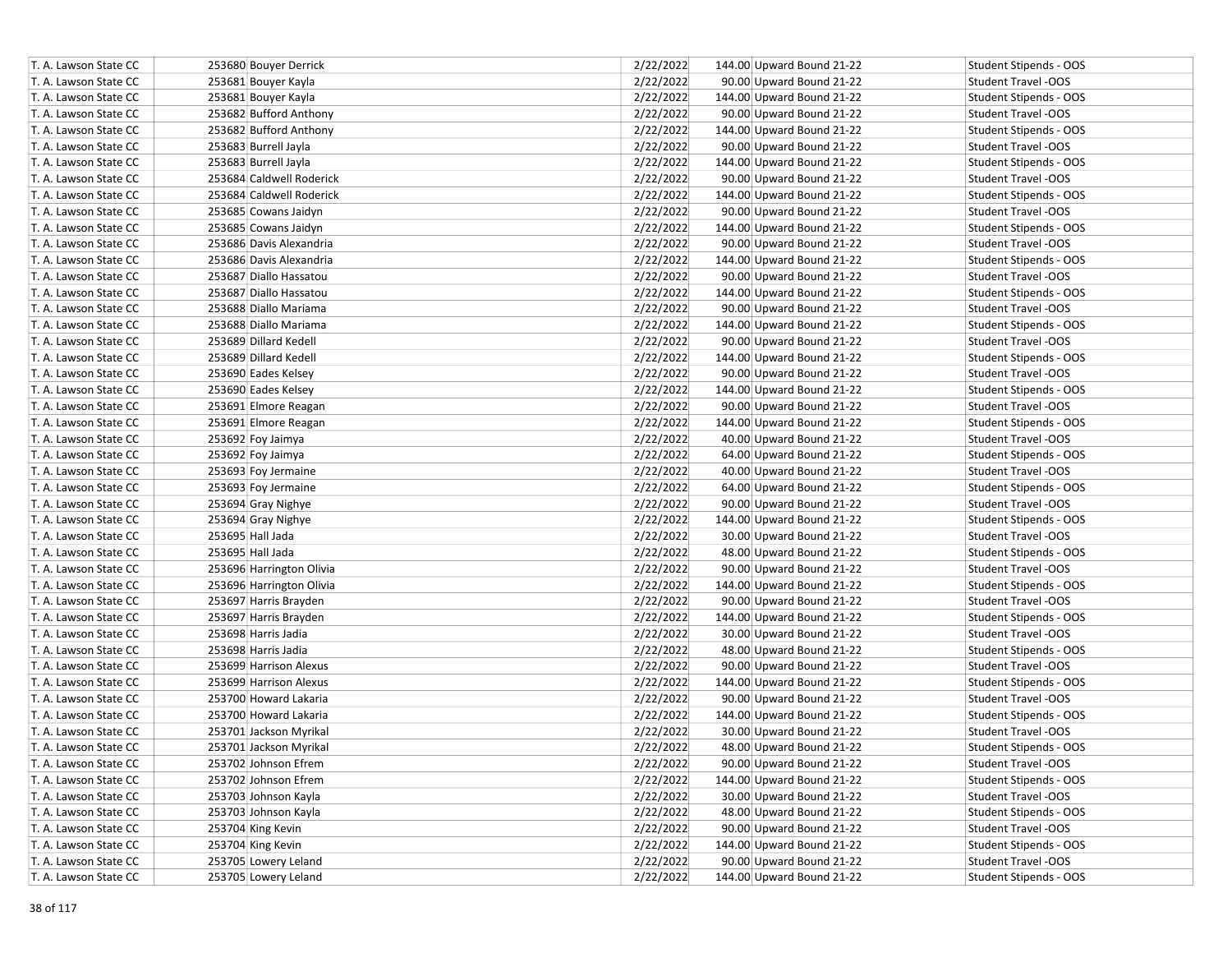| T. A. Lawson State CC | 253706 Mack Aniyah                           | 2/22/2022 | 90.00 Upward Bound 21-22                  | <b>Student Travel -OOS</b>    |
|-----------------------|----------------------------------------------|-----------|-------------------------------------------|-------------------------------|
| T. A. Lawson State CC | 253706 Mack Aniyah                           | 2/22/2022 | 144.00 Upward Bound 21-22                 | Student Stipends - OOS        |
| T. A. Lawson State CC | 253707 McClandon Andrew                      | 2/22/2022 | 90.00 Upward Bound 21-22                  | <b>Student Travel -OOS</b>    |
| T. A. Lawson State CC | 253707 McClandon Andrew                      | 2/22/2022 | 144.00 Upward Bound 21-22                 | Student Stipends - OOS        |
| T. A. Lawson State CC | 253708 Moore Dabria                          | 2/22/2022 | 90.00 Upward Bound 21-22                  | <b>Student Travel -OOS</b>    |
| T. A. Lawson State CC | 253708 Moore Dabria                          | 2/22/2022 | 144.00 Upward Bound 21-22                 | Student Stipends - OOS        |
| T. A. Lawson State CC | 253709 Nixon Kedarrius                       | 2/22/2022 | 90.00 Upward Bound 21-22                  | <b>Student Travel -OOS</b>    |
| T. A. Lawson State CC | 253709 Nixon Kedarrius                       | 2/22/2022 | 144.00 Upward Bound 21-22                 | Student Stipends - OOS        |
| T. A. Lawson State CC | 253710 Post 9/11                             | 2/22/2022 | 1,730.00 Unrestricted Shared Services     | Clearing Refunds - SP         |
| T. A. Lawson State CC | 253711 Radcliff Cullen                       | 2/22/2022 | 40.00 Upward Bound 21-22                  | Student Travel -OOS           |
| T. A. Lawson State CC | 253711 Radcliff Cullen                       | 2/22/2022 | 64.00 Upward Bound 21-22                  | Student Stipends - OOS        |
| T. A. Lawson State CC | 253712 Ravizee Malik                         | 2/22/2022 | 234.00 Upward Bound 21-22                 | Student Stipends - OOS        |
| T. A. Lawson State CC | 253713 Robinson April                        | 2/22/2022 | 30.00 Upward Bound 21-22                  | <b>Student Travel -OOS</b>    |
| T. A. Lawson State CC | 253713 Robinson April                        | 2/22/2022 | 48.00 Upward Bound 21-22                  | Student Stipends - OOS        |
| T. A. Lawson State CC | 253714 Rodgers Jamaiah                       | 2/22/2022 | 90.00 Upward Bound 21-22                  | <b>Student Travel -OOS</b>    |
| T. A. Lawson State CC | 253714 Rodgers Jamaiah                       | 2/22/2022 | 144.00 Upward Bound 21-22                 | Student Stipends - OOS        |
| T. A. Lawson State CC | 253715 Rogers Demarcus                       | 2/22/2022 | 90.00 Upward Bound 21-22                  | <b>Student Travel -OOS</b>    |
| T. A. Lawson State CC | 253715 Rogers Demarcus                       | 2/22/2022 | 144.00 Upward Bound 21-22                 | Student Stipends - OOS        |
| T. A. Lawson State CC | 253716 Rutledge Arkista                      | 2/22/2022 | 30.00 Upward Bound 21-22                  | <b>Student Travel -OOS</b>    |
| T. A. Lawson State CC | 253716 Rutledge Arkista                      | 2/22/2022 | 48.00 Upward Bound 21-22                  | Student Stipends - OOS        |
| T. A. Lawson State CC | 253717 Smith Peyton                          | 2/22/2022 | 90.00 Upward Bound 21-22                  | <b>Student Travel -OOS</b>    |
| T. A. Lawson State CC | 253717 Smith Peyton                          | 2/22/2022 | 144.00 Upward Bound 21-22                 | Student Stipends - OOS        |
| T. A. Lawson State CC | 253718 Thomas DeMarco                        | 2/22/2022 | 90.00 Upward Bound 21-22                  | Student Travel -OOS           |
| T. A. Lawson State CC | 253718 Thomas DeMarco                        | 2/22/2022 | 144.00 Upward Bound 21-22                 | Student Stipends - OOS        |
| T. A. Lawson State CC | 253719 Thomas Kaitlyn                        | 2/22/2022 | 90.00 Upward Bound 21-22                  | <b>Student Travel -OOS</b>    |
| T. A. Lawson State CC | 253719 Thomas Kaitlyn                        | 2/22/2022 | 144.00 Upward Bound 21-22                 | Student Stipends - OOS        |
| T. A. Lawson State CC | 253720 Thompson A'Myah                       | 2/22/2022 | 90.00 Upward Bound 21-22                  | <b>Student Travel -OOS</b>    |
| T. A. Lawson State CC | 253720 Thompson A'Myah                       | 2/22/2022 | 144.00 Upward Bound 21-22                 | Student Stipends - OOS        |
| T. A. Lawson State CC | 253721 Williams Loren                        | 2/22/2022 | 90.00 Upward Bound 21-22                  | <b>Student Travel -OOS</b>    |
| T. A. Lawson State CC | 253721 Williams Loren                        | 2/22/2022 | 144.00 Upward Bound 21-22                 | Student Stipends - OOS        |
| T. A. Lawson State CC | 253722 Arn Karen                             | 2/22/2022 | 150.00 Industry Certification Initiatives | Student Stipends - OOS        |
| T. A. Lawson State CC | 253723 Blanks Thomas                         | 2/22/2022 | 150.00 Industry Certification Initiatives | Student Stipends - OOS        |
| T. A. Lawson State CC | 253724 Bolden Shahidah                       | 2/22/2022 | 150.00 Industry Certification Initiatives | Student Stipends - OOS        |
| T. A. Lawson State CC | 253725 Conaway Georghetta                    | 2/22/2022 | 150.00 Industry Certification Initiatives | Student Stipends - OOS        |
| T. A. Lawson State CC | 253726 Earnest Tammy                         | 2/22/2022 | 150.00 Industry Certification Initiatives | Student Stipends - OOS        |
| T. A. Lawson State CC | 253727 Elder Jason                           | 2/22/2022 | 150.00 Industry Certification Initiatives | Student Stipends - OOS        |
| T. A. Lawson State CC | 253728 Gray Tanecia                          | 2/22/2022 | 150.00 Industry Certification Initiatives | Student Stipends - OOS        |
| T. A. Lawson State CC | 253729 Harris Rayshon                        | 2/22/2022 | 150.00 Industry Certification Initiatives | Student Stipends - OOS        |
| T. A. Lawson State CC | 253730 Hill Florida                          | 2/22/2022 | 150.00 Industry Certification Initiatives | Student Stipends - OOS        |
| T. A. Lawson State CC | 253731 Jernigan Lasandra                     | 2/22/2022 | 150.00 Industry Certification Initiatives | Student Stipends - OOS        |
| T. A. Lawson State CC | 253732 McCoy Seth                            | 2/22/2022 | 150.00 Industry Certification Initiatives | Student Stipends - OOS        |
| T. A. Lawson State CC | 253733 Olive Brittany                        | 2/22/2022 | 150.00 Industry Certification Initiatives | Student Stipends - OOS        |
| T. A. Lawson State CC | 253734 Parchman Christopher                  | 2/22/2022 | 150.00 Industry Certification Initiatives | Student Stipends - OOS        |
| T. A. Lawson State CC | 253735 Pauldin Rice Calanda                  | 2/22/2022 | 150.00 Industry Certification Initiatives | <b>Student Stipends - OOS</b> |
| T. A. Lawson State CC | 253736 Poe Donna                             | 2/22/2022 | 150.00 Industry Certification Initiatives | <b>Student Stipends - OOS</b> |
| T. A. Lawson State CC | 253737 Ross Byron                            | 2/22/2022 | 150.00 Industry Certification Initiatives | Student Stipends - OOS        |
| T. A. Lawson State CC | 253738 Thompson Emily                        | 2/22/2022 | 150.00 Industry Certification Initiatives | Student Stipends - OOS        |
| T. A. Lawson State CC | 253739 Wade Lashanda                         | 2/22/2022 | 150.00 Industry Certification Initiatives | Student Stipends - OOS        |
| T. A. Lawson State CC | 253740 Woods Dianca                          | 2/22/2022 | 150.00 Industry Certification Initiatives | Student Stipends - OOS        |
| T. A. Lawson State CC | 253741 Young Dania                           | 2/22/2022 | 150.00 Industry Certification Initiatives | Student Stipends - OOS        |
| T. A. Lawson State CC | 253743 ACCS Financial Management Association | 2/23/2022 | 450.00 Title III B 2022                   | <b>Registration Fees-IS</b>   |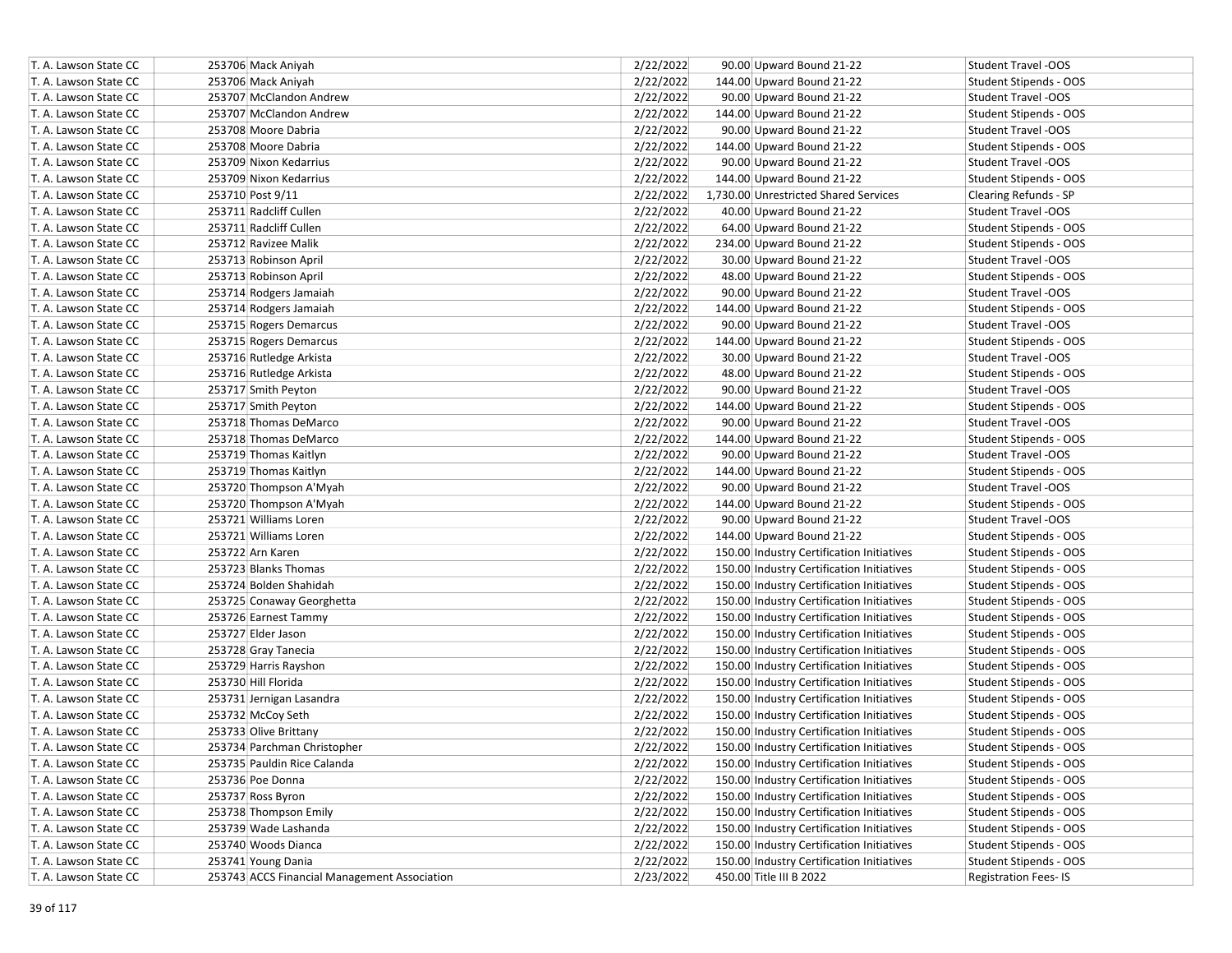| T. A. Lawson State CC | 253744 ACT Inc                            | 2/23/2022<br>1,512.00 AE - State Regular<br>Materials and Supplies - MS                        |
|-----------------------|-------------------------------------------|------------------------------------------------------------------------------------------------|
| T. A. Lawson State CC | 253745 Adult Education Director Asso      | 2/23/2022<br>250.00 AE - State Regular<br>Memberships - PS                                     |
| T. A. Lawson State CC | 253752 BadgePass Inc                      | 2/23/2022 23,221.00 CRRSAA - HEERF II Institutional<br>Equipment - non capitalized - MS        |
| T. A. Lawson State CC | 253755 Batteries Plus                     | 2/23/2022<br>331.20 Unrestricted - LSCC Bham Campus<br>Materials and Supplies - MS             |
| T. A. Lawson State CC | 253763 Building Specialties Co            | 2/23/2022<br>3,875.00 Unrestricted - LSCC Bham Campus<br>Maintenance & Repairs - OOS           |
| T. A. Lawson State CC | 253767 Canon Solutions America            | 2/23/2022<br>74.67 AE - State Regular<br>Service Contracts on Equipment -OOS                   |
| T. A. Lawson State CC | 253771 Cintas Corporation                 | 2/23/2022<br>210.92 Unrestricted -LSCC BESS Campus<br>Other Contractual Services - PS          |
| T. A. Lawson State CC | 253771 Cintas Corporation                 | 2/23/2022<br>Other Contractual Services - PS<br>351.65 Unrestricted - LSCC Bham Campus         |
| T. A. Lawson State CC | 253776 Cook's Pest Control                | 2/23/2022<br>642.00 Unrestricted - LSCC Bham Campus<br><b>Other Contractual Services - PS</b>  |
| T. A. Lawson State CC | 253781 Crawford Bruce                     | 2/23/2022<br>305.00 Unrestricted - LSCC Bham Campus<br>Other Travel Expenses - IS              |
| T. A. Lawson State CC | 253798 Express Services Inc.              | 2/23/2022<br>377.97 Unrestricted - LSCC Bham Campus<br>Other Contractual Services - PS         |
| T. A. Lawson State CC | 253798 Express Services Inc.              | 2/23/2022<br>Other Contractual Services - PS<br>984.32 CRRSAA - HEERF II Institutional         |
| T. A. Lawson State CC | 253816 Heizmann Jan Luca                  | 2/23/2022<br>150.00 Industry Certification Initiatives<br>Student Stipends - OOS               |
| T. A. Lawson State CC | 253820 Hudson Nkenge                      | 2/23/2022<br>503.63 Student Support Service-Bhm 21 22<br>Conus (meals) - OS                    |
| T. A. Lawson State CC | 253822 iPUSH Media LLC                    | 2/23/2022<br>1,500.00 Unrestricted - LSCC Bham Campus<br>Advertising & Promotions - OOS        |
| T. A. Lawson State CC | 253837 Lsi Research Inc.                  | 2/23/2022<br>1,585.00 CRRSAA - HBCU and Strengthening II<br>Other Contractual Services - PS    |
| T. A. Lawson State CC | 253837 Lsi Research Inc.                  | 2/23/2022<br>1,750.60 CRRSAA - HBCU and Strengthening II<br>Materials and Supplies - MS        |
| T. A. Lawson State CC | 253837 Lsi Research Inc.                  | 2/23/2022<br>3,959.96 CRRSAA - HBCU and Strengthening II<br>Equipment - non capitalized - MS   |
| T. A. Lawson State CC | 253843 Medical Linen Service              | 2/23/2022<br>Other Contractual Services - PS<br>113.68 Unrestricted - LSCC Bham Campus         |
| T. A. Lawson State CC | 253855 Murphy Takiyah                     | 2/23/2022<br>150.00 Industry Certification Initiatives<br>Student Stipends - OOS               |
| T. A. Lawson State CC | 253857 Nebraska Health Care Association   | 2/23/2022<br>1,146.24 Unrestricted -LSCC BESS Campus<br>Materials and Supplies - MS            |
| T. A. Lawson State CC | 253858 Nix Latasha                        | 2/23/2022<br>383.49 Student Support Service-Bhm 21 22<br>Conus (meals) - OS                    |
| T. A. Lawson State CC | 253860 Odell Kiele                        | 2/23/2022<br>31.20 Unrestricted - LSCC Bham Campus<br>Materials and Supplies - MS              |
| T. A. Lawson State CC | 253861 Onin Staffing LLC                  | 2/23/2022<br>2,778.22 Unrestricted - LSCC Bham Campus<br>Other Contractual Services - PS       |
| T. A. Lawson State CC | 253861 Onin Staffing LLC                  | 2/23/2022<br>3,340.03 Unrestricted -LSCC BESS Campus<br>Other Contractual Services - PS        |
| T. A. Lawson State CC | 253868 Rasbury Robin                      | 2/23/2022<br>35.00 Unrestricted -LSCC BESS Campus<br>Memberships - PS                          |
| T. A. Lawson State CC | 253870 REACH Media Network                | 2/23/2022<br>1,500.00 Title III B 2021<br>Computer Software(non capital) - MS                  |
| T. A. Lawson State CC | 253871 Republic Services Inc.             | 2/23/2022<br>1,449.64 Unrestricted -LSCC BESS Campus<br><b>Other Contractual Services - PS</b> |
| T. A. Lawson State CC | 253881 Silk Bridge International Group    | 2/23/2022<br>3,200.00 CRRSAA - HEERF II Institutional<br>Materials and Supplies - MS           |
| T. A. Lawson State CC | 253882 SirsiDynix                         | 2/23/2022 25,758.49 Title III B 2022<br>Subscriptions - OOS                                    |
| T. A. Lawson State CC | 253884 Spire Alabama Inc.                 | 2/23/2022<br>1,709.18 Unrestricted -LSCC BESS Campus<br>Gas & Heating Fuel - UC                |
| T. A. Lawson State CC | 253884 Spire Alabama Inc.                 | 2/23/2022 39,347.06 Unrestricted - LSCC Bham Campus<br>Gas & Heating Fuel - UC                 |
| T. A. Lawson State CC | 253886 Standard Roofing of Montgomery Inc | 2/23/2022<br>49,650.00 Title III B 2022<br>Other Contractual Services - PS                     |
| T. A. Lawson State CC | 253888 STC World Wide LLC                 | 2/23/2022<br>Other Contractual Services - PS<br>2,800.00 CRRSAA - HEERF II Institutional       |
| T. A. Lawson State CC | 253888 STC World Wide LLC                 | 2/23/2022<br>3,855.00 CRRSAA - HEERF II Institutional<br>Materials and Supplies - MS           |
| T. A. Lawson State CC | 253892 Strickland Companies               | 2/23/2022<br>159.81 Student Activities- BHM Campus<br>Materials and Supplies - MS              |
| T. A. Lawson State CC | 253892 Strickland Companies               | 2/23/2022<br>509.20 Unrestricted -LSCC BESS Campus<br>Materials and Supplies - MS              |
| T. A. Lawson State CC | 253900 The Hiller Companies Inc.          | 2/23/2022<br>640.00 R&R BESS Campus-LSCC<br>Maintenance & Repairs - OOS                        |
| T. A. Lawson State CC | 253905 Trident Acquatics LLC              | 2/23/2022<br>450.00 Title III B 2022<br><b>Registration Fees-IS</b>                            |
| T. A. Lawson State CC | 253907 Wade Lashanda                      | 2/23/2022<br>150.00 Industry Certification Initiatives<br>Student Stipends - OOS               |
| T. A. Lawson State CC | 253910 Ward Imani                         | 2/23/2022<br>90.00 Upward Bound 21-22<br><b>Student Travel -OOS</b>                            |
| T. A. Lawson State CC | 253910 Ward Imani                         | 2/23/2022<br>144.00 Upward Bound 21-22<br>Student Stipends - OOS                               |
| T. A. Lawson State CC | 253917 Williams Michael                   | 2/23/2022<br>150.00 Industry Certification Initiatives<br>Student Stipends - OOS               |
| T. A. Lawson State CC | 253922 Xerox Corporation                  | 2/23/2022<br>32.40 Unrestricted -LSCC BESS Campus<br>Service Contracts on Equipment -OOS       |
| T. A. Lawson State CC | 253922 Xerox Corporation                  | 2/23/2022<br>38.65 Unrestricted - LSCC Bham Campus<br>Service Contracts on Equipment -OOS      |
| T. A. Lawson State CC | 253922 Xerox Corporation                  | 2/23/2022<br>227.48 Unrestricted -LSCC BESS Campus<br>Long-Term Equipment Lease - CE           |
| T. A. Lawson State CC | 253922 Xerox Corporation                  | 2/23/2022<br>Long-Term Equipment Lease - CE<br>277.12 Unrestricted - LSCC Bham Campus          |
| T. A. Lawson State CC | 253925 Alabama Humanities Alliance        | 2/25/2022<br>75.00 Unrestricted - LSCC Bham Campus<br><b>Registration Fees-IS</b>              |
| T. A. Lawson State CC | 253926 Alabama Power Company              | 2/25/2022 76,477.38 Unrestricted - LSCC Bham Campus<br>Electricity - UC                        |
| T. A. Lawson State CC | 253927 Birmingham Business Alliance       | 3,000.00 Unrestricted - LSCC Bham Campus<br>2/25/2022<br>Memberships - PS                      |
| T. A. Lawson State CC | 253928 Birmingham Water Works             | 2/25/2022<br>1,895.27 Unrestricted - LSCC Bham Campus<br>Water & Sewer - UC                    |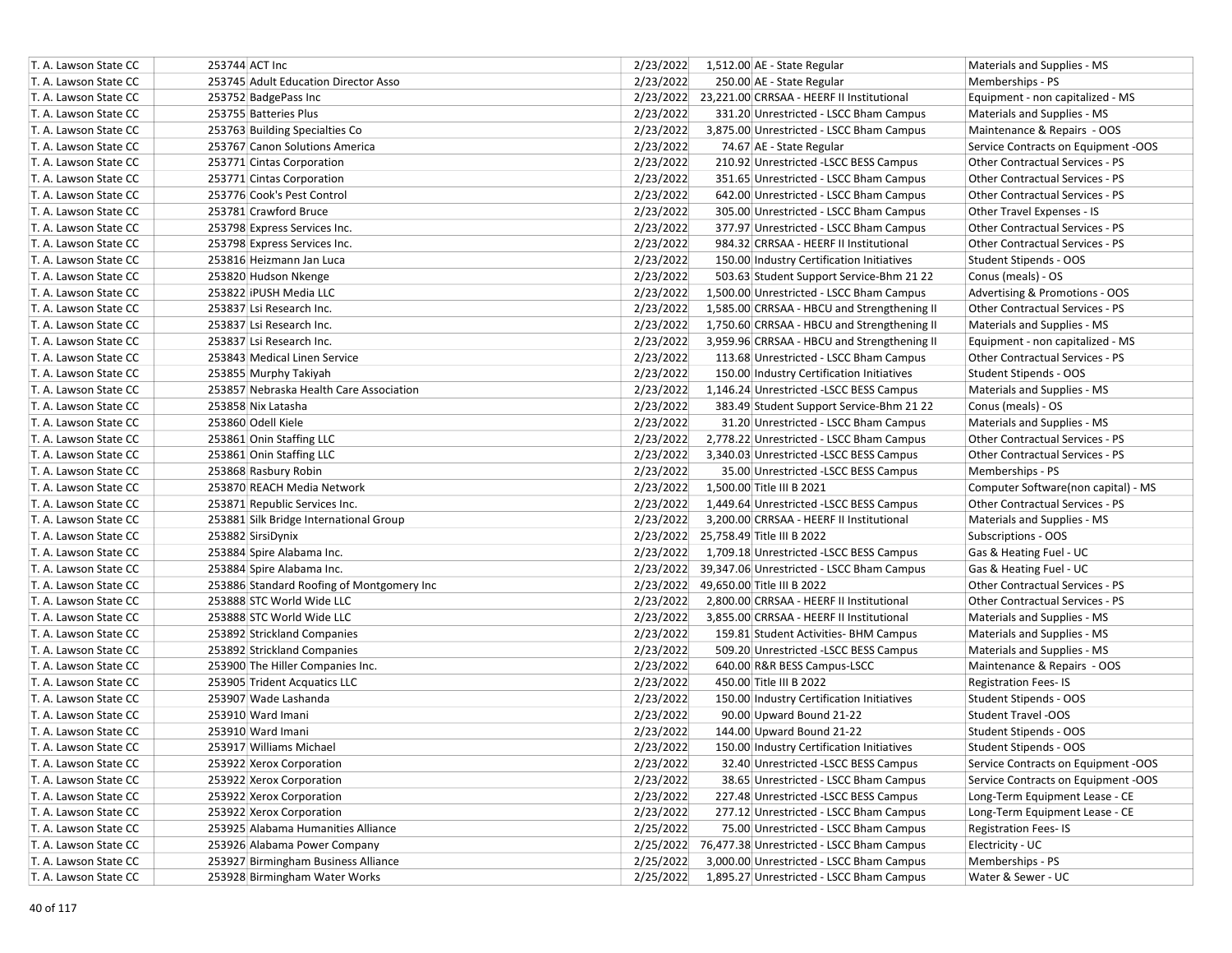| T. A. Lawson State CC                          | 253929 Cintas Corporation                                    | 2/25/2022<br>623.02 Unrestricted -LSCC BESS Campus<br>Other Contractual Services - PS                                                                                                 |
|------------------------------------------------|--------------------------------------------------------------|---------------------------------------------------------------------------------------------------------------------------------------------------------------------------------------|
| T. A. Lawson State CC                          | 253930 Community College Humanities Association              | 2/25/2022<br>500.00 Unrestricted - LSCC Bham Campus<br>Memberships - PS                                                                                                               |
| T. A. Lawson State CC                          | 253931 Debrow Donald                                         | 2/25/2022<br>1,750.00 Student Activities- BHM Campus<br>Other Contractual Services - PS                                                                                               |
| T. A. Lawson State CC                          | 253932 DirectTV                                              | 2/25/2022<br>143.99 Unrestricted - LSCC Bham Campus<br>Internet - UC                                                                                                                  |
| T. A. Lawson State CC                          | 253932 DirectTV                                              | 2/25/2022<br>Cable - UC<br>211.98 Unrestricted - LSCC Bham Campus                                                                                                                     |
| T. A. Lawson State CC                          | 253933 Ekundayo Gwendolyn                                    | 2/25/2022<br>103.02 SNAP<br>Conus (meals) - IS                                                                                                                                        |
| T. A. Lawson State CC                          | 253933 Ekundayo Gwendolyn                                    | 2/25/2022<br>167.77 SNAP<br>Mileage - IS                                                                                                                                              |
| T. A. Lawson State CC                          | 253933 Ekundayo Gwendolyn                                    | 2/25/2022<br>213.36 SNAP<br>Lodging - IS                                                                                                                                              |
| T. A. Lawson State CC                          | 253934 Express Services Inc.                                 | 2/25/2022<br>538.30 Unrestricted -LSCC BESS Campus<br>Other Contractual Services - PS                                                                                                 |
| T. A. Lawson State CC                          | 253935 Ferguson Enterprises Inc                              | 2/25/2022<br>338.27 Unrestricted - LSCC Bham Campus<br>Materials and Supplies - MS                                                                                                    |
| T. A. Lawson State CC                          | 253936 Hill's Commercial Interior                            | 2/25/2022<br>377.00 R&R BESS Campus-LSCC<br><b>Other Contractual Services - PS</b>                                                                                                    |
| T. A. Lawson State CC                          | 253936 Hill's Commercial Interior                            | 2/25/2022<br>2,183.00 Title III B 2021<br>Materials and Supplies - MS                                                                                                                 |
| T. A. Lawson State CC                          | 253937 Level 3 Communications                                | 2/25/2022<br>3,708.49 Unrestricted - LSCC Bham Campus<br>Internet - UC                                                                                                                |
| T. A. Lawson State CC                          | 253938 McQueen Rontez                                        | 2/25/2022<br>Other Contractual Services - PS<br>750.00 Student Activities- BHM Campus                                                                                                 |
| T. A. Lawson State CC                          | 253939 Modern Campus USA Inc.                                | Other Contractual Services - PS<br>2/25/2022 30,500.00 CRRSAA - HEERF II Institutional                                                                                                |
| T. A. Lawson State CC                          | 253940 MPE Services LLC                                      | 2/25/2022<br>Maintenance & Repairs - OOS<br>159.00 Unrestricted - LSCC Bham Campus                                                                                                    |
| T. A. Lawson State CC                          | 253941 Onin Staffing LLC                                     | 2/25/2022<br>Other Contractual Services - PS<br>1,130.08 Unrestricted - LSCC Bham Campus                                                                                              |
| T. A. Lawson State CC                          | 253942 Spire Alabama Inc.                                    | 2/25/2022<br>5,459.10 Unrestricted - LSCC Bham Campus<br>Gas & Heating Fuel - UC                                                                                                      |
| T. A. Lawson State CC                          | 253942 Spire Alabama Inc.                                    | 2/25/2022<br>6,272.02 Unrestricted -LSCC BESS Campus<br>Gas & Heating Fuel - UC                                                                                                       |
| T. A. Lawson State CC                          | 253943 Strickland Companies                                  | 2/25/2022<br>84.80 Unrestricted -LSCC BESS Campus<br>Materials and Supplies - MS                                                                                                      |
| T. A. Lawson State CC                          | 253943 Strickland Companies                                  | 2/25/2022<br>117.80 Student Activities- BHM Campus<br>Materials and Supplies - MS                                                                                                     |
| T. A. Lawson State CC                          | 253944 Verizon Wireless                                      | 2/25/2022<br>2,206.72 Unrestricted - LSCC Bham Campus<br>Wireless Phones - UC                                                                                                         |
| T. A. Lawson State CC                          | 253945 Whitlow Jean                                          | 2/25/2022<br>2,000.00 NSF 2PI STEM E3 21/22<br>Other Contractual Services - PS                                                                                                        |
| T. A. Lawson State CC                          | 253947 BadgePass Inc                                         | 2/28/2022<br>45.69 CRRSAA - HEERF II Institutional<br>Materials and Supplies - MS                                                                                                     |
| T. A. Lawson State CC                          | 253947 BadgePass Inc                                         | 10,688.00 CRRSAA - HEERF II Institutional<br>2/28/2022<br>Equipment - non capitalized - MS                                                                                            |
| T. A. Lawson State CC                          | 253957 Canon Solutions America                               | 2/28/2022<br>12.93 Unrestricted - LSCC Bham Campus                                                                                                                                    |
| T. A. Lawson State CC                          | 253957 Canon Solutions America                               | Service Contracts on Equipment -OOS<br>2/28/2022<br>33.21 Unrestricted -LSCC BESS Campus<br>Service Contracts on Equipment -OOS                                                       |
| T. A. Lawson State CC                          | 253958 Cintas Corporation                                    | 2/28/2022<br>344.34 Unrestricted - LSCC Bham Campus<br>Other Contractual Services - PS                                                                                                |
| T. A. Lawson State CC                          | 253959 Lybrand William                                       | 2/28/2022<br>184.00 Unrestricted -LSCC BESS Campus<br>Materials and Supplies - MS                                                                                                     |
| T. A. Lawson State CC                          | 253960 Smith Andria                                          | 2/28/2022<br>750.00 Student Activities- BHM Campus<br>Other Contractual Services - PS                                                                                                 |
| T. A. Lawson State CC                          | 253961 TK Elevator Corporation                               | 2/28/2022<br>Other Contractual Services - PS                                                                                                                                          |
| T. A. Lawson State CC                          | 253962 Walmart                                               | 208.73 Unrestricted -LSCC BESS Campus<br>2/28/2022                                                                                                                                    |
| T. A. Lawson State CC                          | 253962 Walmart                                               | 225.78 Unrestricted -LSCC BESS Campus<br>Materials and Supplies - MS<br>2/28/2022<br>227.87 NSF 2PI STEM E3 18/19                                                                     |
| T. A. Lawson State CC                          | 253962 Walmart                                               | Materials and Supplies - MS<br>2/28/2022                                                                                                                                              |
| T. A. Lawson State CC                          | 253964 Alabama Germany Partnership                           | 441.38 Unrestricted - LSCC Bham Campus<br>Materials and Supplies - MS<br>3/2/2022<br>300.00 Unrestricted -LSCC BESS Campus<br>Memberships - PS                                        |
| T. A. Lawson State CC                          | 253967 AT&T                                                  | 3/2/2022<br>40.30 Unrestricted - LSCC Bham Campus<br>Wireless Phones - UC                                                                                                             |
|                                                | 253968 AT&T                                                  | 3/2/2022                                                                                                                                                                              |
| T. A. Lawson State CC<br>T. A. Lawson State CC | 253968 AT&T                                                  | 802.92 Unrestricted -LSCC BESS Campus<br>Landline Phones - UC<br>3/2/2022<br>Landline Phones - UC                                                                                     |
|                                                | 253969 Benco Dental Co.                                      | 6,608.54 Unrestricted - LSCC Bham Campus                                                                                                                                              |
| T. A. Lawson State CC<br>T. A. Lawson State CC | 253972 Building Specialties Co                               | 3/2/2022<br>955.03 Unrestricted -LSCC BESS Campus<br>Materials and Supplies - MS<br>3/2/2022<br>1,009.21 Title III B 2021                                                             |
| T. A. Lawson State CC                          |                                                              | Maintenance & Repairs - OOS<br>3/2/2022<br>105.27 Unrestricted -LSCC BESS Campus<br>Other Contractual Services - PS                                                                   |
|                                                | 253975 Cintas Corporation                                    |                                                                                                                                                                                       |
| T. A. Lawson State CC<br>T. A. Lawson State CC | 253984 Express Services Inc.<br>253984 Express Services Inc. | 3/2/2022<br>615.30 Unrestricted - LSCC Bham Campus<br>Other Contractual Services - PS<br>3/2/2022<br>815.14 CRRSAA - HEERF II Institutional<br><b>Other Contractual Services - PS</b> |
|                                                |                                                              |                                                                                                                                                                                       |
| T. A. Lawson State CC                          | 253990 Industrial Fire & Safety Equipment Co. Inc            | 3/2/2022<br>113.00 Lineworker Program<br>Materials and Supplies - MS                                                                                                                  |
| T. A. Lawson State CC                          | 253995 Landmark Media Solutions                              | 3/2/2022<br>1,556.25 Unrestricted - LSCC Bham Campus<br>Other Contractual Services - PS                                                                                               |
| T. A. Lawson State CC                          | 254001 McDonald's Restaurant                                 | 3/2/2022<br>3,412.50 Upward Bound 21-22<br>Materials and Supplies - MS                                                                                                                |
| T. A. Lawson State CC                          | 254004 Onin Staffing LLC                                     | 3/2/2022<br>1,875.16 Unrestricted -LSCC BESS Campus<br>Other Contractual Services - PS                                                                                                |
| T. A. Lawson State CC                          | 254004 Onin Staffing LLC                                     | 3/2/2022<br>2,324.16 Unrestricted - LSCC Bham Campus<br>Other Contractual Services - PS                                                                                               |
| T. A. Lawson State CC                          | 254006 Progressive Electrical Se                             | 3/2/2022<br>Maintenance & Repairs - OOS<br>1,188.21 R&R BESS Campus-LSCC                                                                                                              |
| T. A. Lawson State CC                          | 254007 Regions Bank                                          | 2,071.88 Bond 2012<br>Bonds - Interest Payments - CE<br>3/2/2022                                                                                                                      |
| T. A. Lawson State CC                          | 254007 Regions Bank                                          | 3/2/2022 40,000.00 Bond 2012<br>Bonds - Principal Payments - CE                                                                                                                       |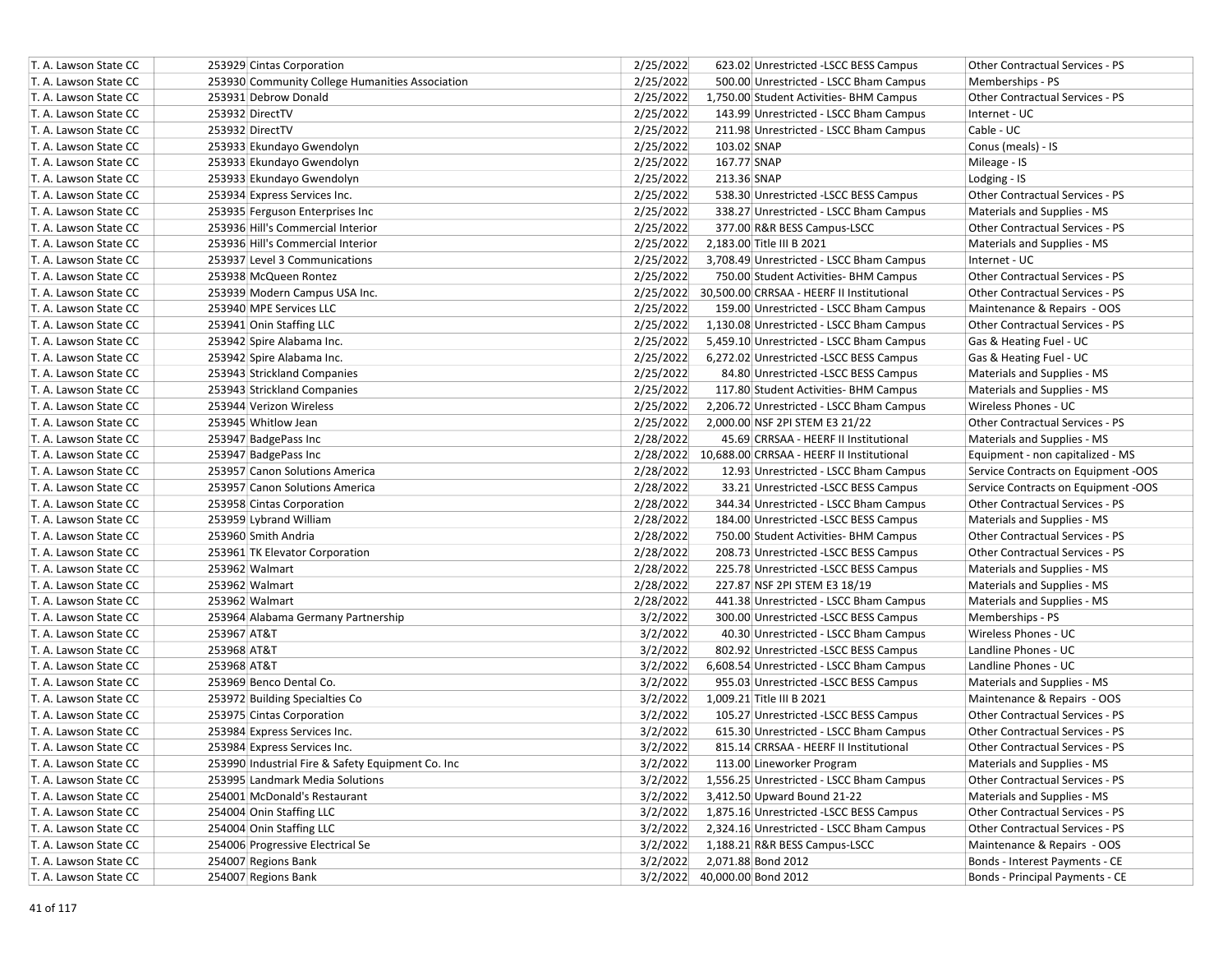| T. A. Lawson State CC | 254008 RJ Young Company                                             | 3/2/2022 | 313.45 Unrestricted - LSCC Bham Campus           | Service Contracts on Equipment -OOS    |
|-----------------------|---------------------------------------------------------------------|----------|--------------------------------------------------|----------------------------------------|
| T. A. Lawson State CC | 254008 RJ Young Company                                             | 3/2/2022 | 1,596.20 Unrestricted - LSCC Bham Campus         | Long-Term Equipment Lease - CE         |
| T. A. Lawson State CC | 254010 Spire Alabama Inc.                                           | 3/2/2022 | 7,510.92 Unrestricted -LSCC BESS Campus          | Gas & Heating Fuel - UC                |
| T. A. Lawson State CC | 254013 STC World Wide LLC                                           | 3/2/2022 | 2,274.50 R&R BESS Campus-LSCC                    | Maintenance & Repairs - OOS            |
| T. A. Lawson State CC | 254014 Taylor Linen Services                                        | 3/2/2022 | 286.09 Food Services- BHM Campus                 | <b>Other Contractual Services - PS</b> |
| T. A. Lawson State CC | 254015 The Solutions Team Inc                                       | 3/2/2022 | 143.00 Title III B 2021                          | Computer Software(non capital) - MS    |
| T. A. Lawson State CC | 254016 Trane US Inc                                                 |          | 3/2/2022 129,244.00 Title III B 2021             | Furniture and Equip \$5K - \$25K - CE  |
| T. A. Lawson State CC | 254026 3D Landscaping                                               | 3/3/2022 | 1,350.00 Unrestricted - LSCC Bham Campus         | Other Contractual Services - PS        |
| T. A. Lawson State CC | 254027 AAEOPP                                                       | 3/3/2022 | 1,490.00 Student Support Service-Bess 21 22      | <b>Registration Fees-OS</b>            |
| T. A. Lawson State CC | 254028 Allen Asphalt Services                                       | 3/3/2022 | 2,800.00 R&R BESS Campus-LSCC                    | Maintenance & Repairs - OOS            |
| T. A. Lawson State CC | 254029 American Express                                             | 3/3/2022 | -200.00 Unrestricted - LSCC Bham Campus          | <b>Registration Fees-IS</b>            |
| T. A. Lawson State CC | 254029 American Express                                             | 3/3/2022 | 50.00 Unrestricted -LSCC BESS Campus             | Other Contractual Services - PS        |
| T. A. Lawson State CC | 254029 American Express                                             | 3/3/2022 | 71.99 Unrestricted - LSCC Bham Campus            | Memberships - PS                       |
| T. A. Lawson State CC | 254029 American Express                                             | 3/3/2022 | 71.99 Unrestricted - LSCC Bham Campus            | Subscriptions - OOS                    |
| T. A. Lawson State CC | 254029 American Express                                             | 3/3/2022 | 1,366.42 Unrestricted - LSCC Bham Campus         | Insurance and Bonding - PS             |
| T. A. Lawson State CC | 254030 AT&T                                                         | 3/3/2022 | 385.12 Unrestricted - LSCC Bham Campus           | Landline Phones - UC                   |
| T. A. Lawson State CC | 254031 AT&T                                                         | 3/3/2022 | 4,322.88 Unrestricted -LSCC BESS Campus          | Landline Phones - UC                   |
| T. A. Lawson State CC | 254032 Block Out Volleyball Academy                                 | 3/3/2022 | 2,600.00 Unrestricted - LSCC Bham Campus         | Other Contractual Services - PS        |
| T. A. Lawson State CC | 254033 Canon Financial Solutions Inc                                | 3/3/2022 | 451.64 AE - State Regular                        | Service Contracts on Equipment -OOS    |
| T. A. Lawson State CC | 254034 Cintas Corporation                                           | 3/3/2022 | 537.16 Unrestricted - LSCC Bham Campus           | Other Contractual Services - PS        |
| T. A. Lawson State CC | 254035 Express Services Inc.                                        | 3/3/2022 | 538.30 Unrestricted -LSCC BESS Campus            | <b>Other Contractual Services - PS</b> |
| T. A. Lawson State CC | 254036 Girls Incorparated of Central Alabama                        | 3/3/2022 | 1,000.00 Unrestricted - LSCC Bham Campus         | Advertising & Promotions - OOS         |
| T. A. Lawson State CC | 254037 Hyatt Regency New Orleans                                    | 3/3/2022 | 2,458.58 Student Support Service-Bess 21 22      | Lodging - OS                           |
| T. A. Lawson State CC | 254038 Jones Harris Angela                                          | 3/3/2022 | 1,250.00 Unrestricted -LSCC BESS Campus          | Other Contractual Services - PS        |
| T. A. Lawson State CC | 254039 Lsi Research Inc.                                            |          | 3/3/2022 24,192.00 ARP - HEERF III Institutional | Other Professional Fees - PS           |
| T. A. Lawson State CC | 254040 Merit Pages Inc.                                             | 3/3/2022 | 6,900.00 Unrestricted - LSCC Bham Campus         | Advertising & Promotions - OOS         |
| T. A. Lawson State CC | 254041 Metro Storage/Trailer                                        | 3/3/2022 | 515.00 Unrestricted - LSCC Bham Campus           | Short-Term Equipment Rentals - OOS     |
| T. A. Lawson State CC | 254042 NiTel Inc.                                                   | 3/3/2022 | 906.26 Unrestricted - LSCC Bham Campus           | Internet - UC                          |
| T. A. Lawson State CC | 254042 NiTel Inc.                                                   | 3/3/2022 | 2,575.12 Unrestricted -LSCC BESS Campus          | Internet - UC                          |
| T. A. Lawson State CC | 254043 Pearson Vue                                                  | 3/3/2022 | 2,400.00 Unrestricted -LSCC BESS Campus          | Materials and Supplies - MS            |
| T. A. Lawson State CC | 254044 Southern Association Of Student Financial Aid Administrators | 3/3/2022 | 150.00 Unrestricted -LSCC BESS Campus            | <b>Registration Fees-IS</b>            |
| T. A. Lawson State CC | 254045 Strickland Companies                                         | 3/3/2022 | 92.50 Unrestricted -LSCC BESS Campus             | Materials and Supplies - MS            |
| T. A. Lawson State CC | 254046 Taylor Linen Services                                        | 3/3/2022 | 82.16 Food Services- BHM Campus                  | Other Contractual Services - PS        |
| T. A. Lawson State CC | 254047 Wittichen Supply Co Inc.                                     | 3/3/2022 | 182.18 R&R BESS Campus-LSCC                      | Materials and Supplies - MS            |
| T. A. Lawson State CC | 254073 ACETA                                                        | 3/4/2022 | 9.95 Unrestricted - LSCC BESS Campus             | <b>Registration Fees-IS</b>            |
| T. A. Lawson State CC | 254073 ACETA                                                        | 3/4/2022 | 16.91 Unrestricted -LSCC BESS Campus             | Overnight (non tax per diem)- IS       |
| T. A. Lawson State CC | 254073 ACETA                                                        | 3/4/2022 | 23.14 Unrestricted -LSCC BESS Campus             | Mileage - IS                           |
| T. A. Lawson State CC | 254074 Alexander Melanie                                            | 3/4/2022 | 300.00 Industry Certification Initiatives        | Student Stipends - OOS                 |
| T. A. Lawson State CC | 254075 American Express                                             | 3/4/2022 | 22.56 CRRSAA - HBCU and Strengthening II         | Equipment - non capitalized - MS       |
| T. A. Lawson State CC | 254075 American Express                                             | 3/4/2022 | 69.36 Unrestricted - LSCC Bham Campus            | Materials and Supplies - MS            |
| T. A. Lawson State CC | 254075 American Express                                             | 3/4/2022 | 197.60 Student Support Service-Bhm 21 22         | Grants Awards and Prizes - OOS         |
| T. A. Lawson State CC | 254075 American Express                                             | 3/4/2022 | 260.00 CRRSAA - HBCU and Strengthening II        | Computer Software(non capital) - MS    |
| T. A. Lawson State CC | 254075 American Express                                             | 3/4/2022 | 300.00 Unrestricted -LSCC BESS Campus            | <b>Registration Fees-IS</b>            |
| T. A. Lawson State CC | 254075 American Express                                             | 3/4/2022 | 349.87 Title III B 2022                          | Lodging - OS                           |
| T. A. Lawson State CC | 254075 American Express                                             | 3/4/2022 | 495.33 Upward Bound 21-22                        | Materials and Supplies - MS            |
| T. A. Lawson State CC | 254075 American Express                                             | 3/4/2022 | 558.00 Unrestricted - LSCC Bham Campus           | Advertising & Promotions - OOS         |
| T. A. Lawson State CC | 254075 American Express                                             | 3/4/2022 | 650.00 Unrestricted - LSCC Bham Campus           | Other Contractual Services - PS        |
| T. A. Lawson State CC | 254075 American Express                                             | 3/4/2022 | 800.00 Title III B 2022                          | Subscriptions - OOS                    |
| T. A. Lawson State CC | 254075 American Express                                             | 3/4/2022 | 900.00 Lumina Foundation Grant                   | Advertising & Promotions - OOS         |
| T. A. Lawson State CC | 254075 American Express                                             | 3/4/2022 | 993.46 Title III B 2022                          | Commercial Transportation - OS         |
| T. A. Lawson State CC | 254075 American Express                                             | 3/4/2022 | 1,072.28 Student Support Service-Bhm 21 22       | Lodging - OS                           |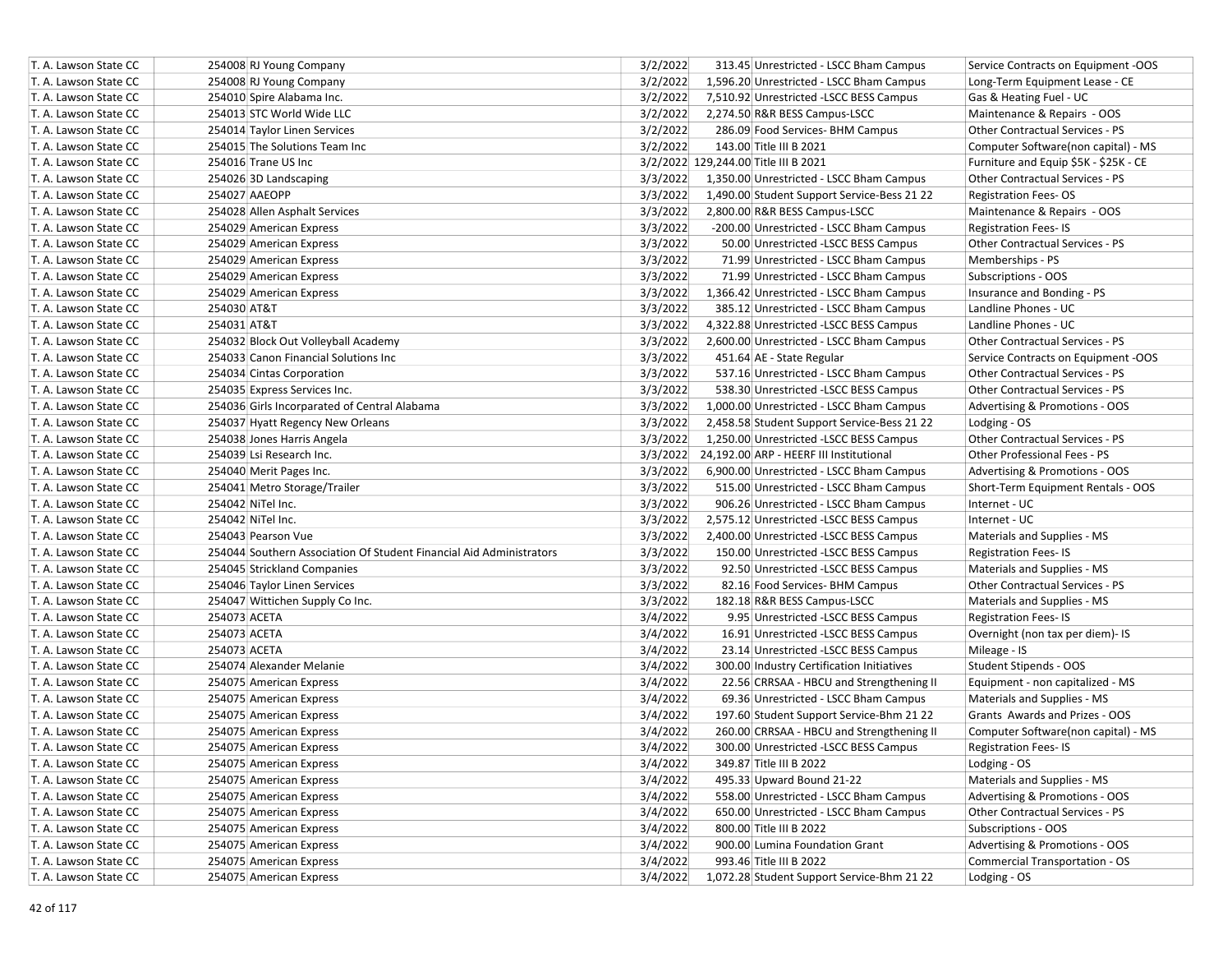| T. A. Lawson State CC | 254075 American Express                        | 3/4/2022<br>1,297.00 Student Activities- BHM Campus<br>Materials and Supplies - MS             |
|-----------------------|------------------------------------------------|------------------------------------------------------------------------------------------------|
| T. A. Lawson State CC | 254075 American Express                        | 3/4/2022<br>1,434.71 CRRSAA - HBCU and Strengthening II<br>Other Contractual Services - PS     |
| T. A. Lawson State CC | 254075 American Express                        | 3/4/2022 10,021.28 CRRSAA - HBCU and Strengthening II<br>Materials and Supplies - MS           |
| T. A. Lawson State CC | 254076 Birmingham Water Works                  | 3/4/2022<br>4,861.60 Unrestricted - LSCC Bham Campus<br>Water & Sewer - UC                     |
| T. A. Lawson State CC | 254077 Canon Financial Solutions Inc           | 3/4/2022<br>220.10 Title III B 2022<br>Long-Term Equipment Lease - CE                          |
| T. A. Lawson State CC | 254080 Day Thomas                              | 3/4/2022<br>280.00 Unrestricted - LSCC Bham Campus<br>Other Professional Fees - PS             |
| T. A. Lawson State CC | 254081 Fagnes Billy                            | 3/4/2022<br>Maintenance & Repairs - OOS<br>2,600.00 Unrestricted - LSCC Bham Campus            |
| T. A. Lawson State CC | 254082 Grimes Vanessa                          | 3/4/2022<br>Other Contractual Services - PS<br>140.00 Unrestricted - LSCC Bham Campus          |
| T. A. Lawson State CC | 254083 Hemphill Services Inc                   | 3/4/2022<br>Maintenance & Repairs - OOS<br>305.00 R&R BESS Campus-LSCC                         |
| T. A. Lawson State CC | 254084 Jackson Control Co. Inc.                | 3/4/2022<br>1,532.16 R&R BESS Campus-LSCC<br>Materials and Supplies - MS                       |
| T. A. Lawson State CC | 254085 Securty Engineers                       | 3/4/2022<br>9,559.43 Unrestricted - LSCC Bham Campus<br><b>Other Contractual Services - PS</b> |
| T. A. Lawson State CC | 254086 Sherwin Williams Co.                    | 3/4/2022<br>259.13 R&R BESS Campus-LSCC<br>Materials and Supplies - MS                         |
| T. A. Lawson State CC | 254087 Simmons Sporting Goods Co. Inc          | 3/4/2022<br>936.00 Unrestricted - LSCC Bham Campus<br>Materials and Supplies - MS              |
| T. A. Lawson State CC | 254088 Snag Equipment & Lubrication            | 3/4/2022<br>Maintenance & Repairs - OOS<br>1,892.99 Unrestricted -LSCC BESS Campus             |
| T. A. Lawson State CC | 254089 STC World Wide LLC                      | 3/4/2022<br>3,487.96 R&R BESS Campus-LSCC<br>Maintenance & Repairs - OOS                       |
| T. A. Lawson State CC | 254090 Strickland Companies                    | 3/4/2022<br>104.75 Unrestricted - LSCC Bham Campus<br>Materials and Supplies - MS              |
| T. A. Lawson State CC | 254091 Brazil Brian                            | 3/7/2022<br>Other Contractual Services - PS<br>100.00 Unrestricted - LSCC Bham Campus          |
| T. A. Lawson State CC | 254092 Buckingham MFG                          | 3/7/2022<br>2,775.60 Lineworker Program<br>Equipment - non capitalized - MS                    |
| T. A. Lawson State CC | 254092 Buckingham MFG                          | 3/7/2022<br>4,630.04 Lineworker Program<br>Materials and Supplies - MS                         |
| T. A. Lawson State CC | 254093 Cintas Corporation                      | 3/7/2022<br>1,822.62 R&R BESS Campus-LSCC<br>Materials and Supplies - MS                       |
| T. A. Lawson State CC | 254094 Compansol                               | 3/7/2022<br>1,590.00 Upward Bound 21-22<br>Taxes & Licenses - OOS                              |
| T. A. Lawson State CC | 254095 DISH DBS Corporation                    | 3/7/2022<br>192.08 Unrestricted - LSCC Bham Campus<br>Cable - UC                               |
| T. A. Lawson State CC | 254096 Givhan Jeffrey                          | 3/7/2022<br>150.00 Unrestricted - LSCC Bham Campus<br>Other Contractual Services - PS          |
| T. A. Lawson State CC | 254097 Holmes Jalen                            | 3/7/2022<br>Other Contractual Services - PS<br>150.00 Unrestricted - LSCC Bham Campus          |
| T. A. Lawson State CC | 254098 Holmes Jalen                            | 3/7/2022<br>Other Contractual Services - PS<br>300.00 Unrestricted - LSCC Bham Campus          |
| T. A. Lawson State CC | 254099 Marbut Dale                             | 3/7/2022<br>Other Professional Fees - PS<br>300.00 Unrestricted - LSCC Bham Campus             |
| T. A. Lawson State CC | 254100 Miller Demetrius                        | 3/7/2022<br><b>Other Contractual Services - PS</b><br>420.00 Unrestricted - LSCC Bham Campus   |
| T. A. Lawson State CC | 254102 Minor Tequilla                          | 3/7/2022<br>70.00 Unrestricted - LSCC Bham Campus<br><b>Other Contractual Services - PS</b>    |
| T. A. Lawson State CC | 254103 New Generation Charter In               | 3/7/2022<br>Other Contractual Services - PS<br>6,900.00 Unrestricted - LSCC Bham Campus        |
| T. A. Lawson State CC | 254104 Progressive Electrical Se               | 3/7/2022<br>1,412.53 Title III B 2021<br>Maintenance & Repairs - OOS                           |
| T. A. Lawson State CC | 254105 Rasbury Robin                           | 3/7/2022<br>106.59 Unrestricted -LSCC BESS Campus<br>Mileage - IS                              |
| T. A. Lawson State CC | 254106 Southern Assoc of Colleges & Schools    | 3/7/2022<br>500.00 Unrestricted - LSCC Bham Campus<br>Institutional Use - OOS                  |
| T. A. Lawson State CC | 254107 Strickland Companies                    | 3/7/2022<br>417.35 Unrestricted - LSCC Bham Campus<br>Materials and Supplies - MS              |
| T. A. Lawson State CC | 254108 Summit Media LLC                        | 3/7/2022<br>3,785.00 Unrestricted - LSCC Bham Campus<br>Advertising & Promotions - OOS         |
| T. A. Lawson State CC | 254109 Ward William                            | 3/7/2022<br>Other Professional Fees - PS<br>280.00 Unrestricted - LSCC Bham Campus             |
| T. A. Lawson State CC | 254110 Weems Lance                             | 3/7/2022<br>Other Professional Fees - PS<br>300.00 Unrestricted - LSCC Bham Campus             |
| T. A. Lawson State CC | 254111 ACT Inc                                 | 3/8/2022<br>Grants Awards and Prizes - OOS<br>262.50 Ready to Work                             |
| T. A. Lawson State CC | 254112 Alabama Association of Chiefs of Police | 3/8/2022<br>100.00 Unrestricted - LSCC Bham Campus<br>Memberships - PS                         |
| T. A. Lawson State CC | 254113 Alabama Community College System        | 3/8/2022 10,012.15 Unrestricted - LSCC Bham Campus<br>Bond Reserve Fee Expense - OOS           |
| T. A. Lawson State CC | 254113 Alabama Community College System        | 3/8/2022 41,220.00 Unrestricted - LSCC Bham Campus<br>ACCS Enhancement Fee Expense - OOS       |
| T. A. Lawson State CC | 254114 Alabama Community College System        | 3/8/2022 12,618.75 Unrestricted - LSCC Bham Campus<br>Accounting & Auditing Services - PS      |
| T. A. Lawson State CC | 254115 AT&T                                    | 3/8/2022<br>Landline Phones - UC<br>379.62 Unrestricted - LSCC Bham Campus                     |
| T. A. Lawson State CC | 254116 AT&T                                    | 3/8/2022<br>2,215.61 Unrestricted -LSCC BESS Campus<br>Landline Phones - UC                    |
| T. A. Lawson State CC | 254117 Bessemer Utilities                      | 3/8/2022<br>1,217.68 Unrestricted -LSCC BESS Campus<br>Water & Sewer - UC                      |
| T. A. Lawson State CC | 254117 Bessemer Utilities                      | Electricity - UC<br>3/8/2022 23,972.05 Unrestricted -LSCC BESS Campus                          |
| T. A. Lawson State CC | 254118 Birmingham Water Works                  | 3/8/2022<br>Water & Sewer - UC<br>768.17 Unrestricted - LSCC Bham Campus                       |
| T. A. Lawson State CC | 254119 Carrier Corporation                     | 3/8/2022<br>Maintenance & Repairs - OOS<br>2,651.00 CRRSAA - HEERF II Institutional            |
| T. A. Lawson State CC | 254120 Cintas Corporation                      | Other Contractual Services - PS<br>3/8/2022<br>438.92 Unrestricted - LSCC Bham Campus          |
| T. A. Lawson State CC | 254121 Crews Sharon                            | 3/8/2022<br>1,128.60 Athletics- BHM Campus<br>Lodging - IS                                     |
| T. A. Lawson State CC | 254122 EBSCO Industries Inc                    | 7,524.00 Title III B 2022<br>Subscriptions - OOS<br>3/8/2022                                   |
| T. A. Lawson State CC | 254123 Medical Linen Service                   | 3/8/2022<br>138.04 Unrestricted - LSCC Bham Campus<br>Other Contractual Services - PS          |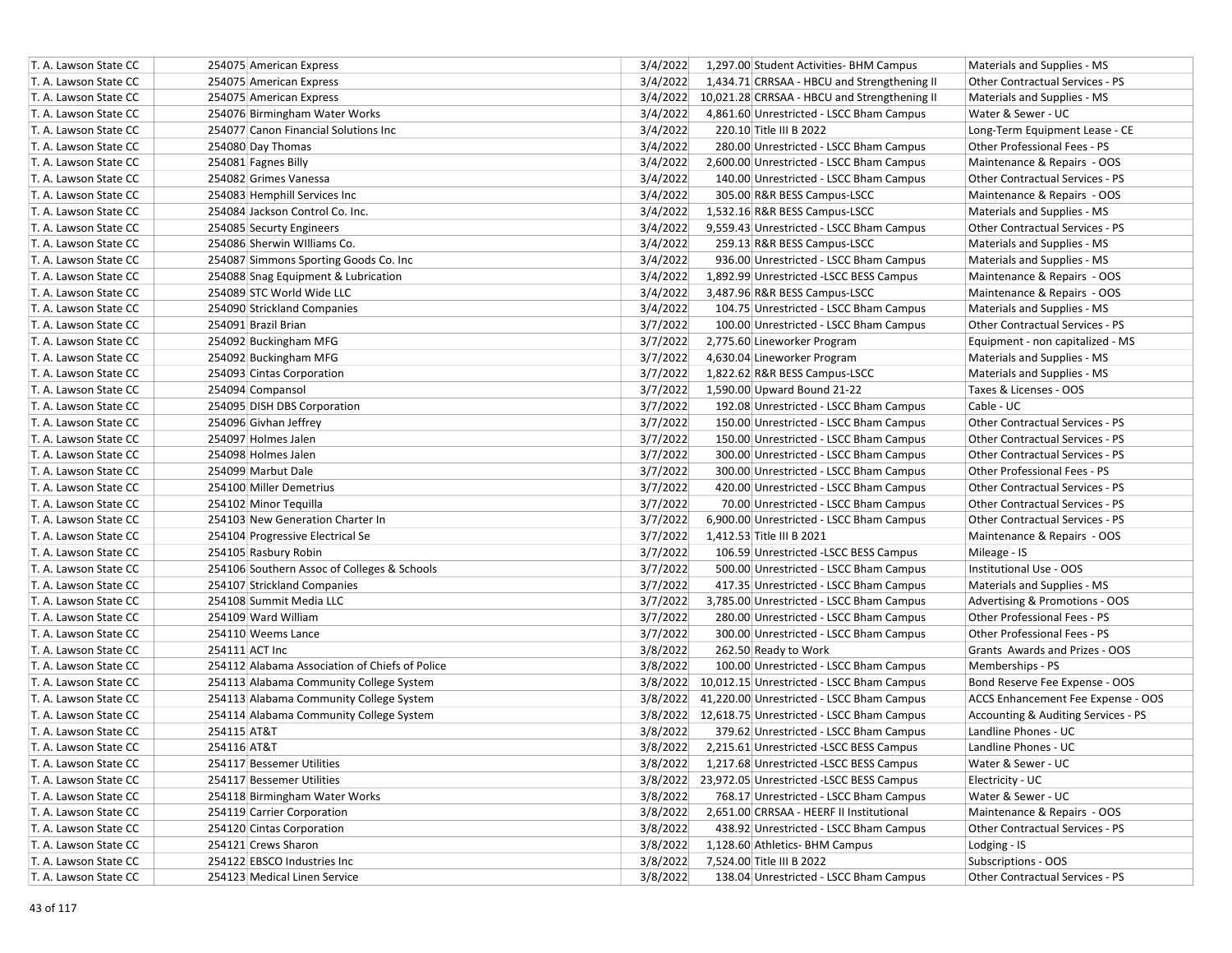| T. A. Lawson State CC | 254124 Sam's Club                            | 3/8/2022<br>26.86 Student Activities- BESS Campus     | Materials and Supplies - MS            |
|-----------------------|----------------------------------------------|-------------------------------------------------------|----------------------------------------|
| T. A. Lawson State CC | 254124 Sam's Club                            | 3/8/2022<br>82.28 Unrestricted - LSCC Bham Campus     | Bank Card Fees - PS                    |
| T. A. Lawson State CC | 254124 Sam's Club                            | 3/8/2022<br>116.40 Student Activities- BHM Campus     | Materials and Supplies - MS            |
| T. A. Lawson State CC | 254124 Sam's Club                            | 3/8/2022<br>979.77 Unrestricted - LSCC Bham Campus    | Materials and Supplies - MS            |
| T. A. Lawson State CC | 254125 Sam's Club                            | 3/8/2022<br>8.82 Student Activities- BESS Campus      | Materials and Supplies - MS            |
| T. A. Lawson State CC | 254125 Sam's Club                            | 3/8/2022<br>93.96 NSF 2PI STEM E3 18/19               | Materials and Supplies - MS            |
| T. A. Lawson State CC | 254125 Sam's Club                            | 3/8/2022<br>121.30 Student Activities- BHM Campus     | Materials and Supplies - MS            |
| T. A. Lawson State CC | 254126 Siemens Industry Inc.                 | 3/8/2022<br>6,498.98 Title III B 2021                 | Maintenance & Repairs - OOS            |
| T. A. Lawson State CC | 254127 Standard Roofing of Montgomery Inc    | 3/8/2022<br>4,542.50 R&R BESS Campus-LSCC             | Maintenance & Repairs - OOS            |
| T. A. Lawson State CC | 254128 STC World Wide LLC                    | 3/8/2022<br>240.00 Unrestricted - LSCC Bham Campus    | Maintenance & Repairs - OOS            |
| T. A. Lawson State CC | 254129 The Bancorp Bank                      | 3/8/2022<br>1,427.00 Unrestricted - LSCC Bham Campus  | Long-Term Equipment Lease - CE         |
| T. A. Lawson State CC | 254130 Trane US Inc                          | 3/8/2022<br>171.77 Unrestricted - LSCC Bham Campus    | Materials and Supplies - MS            |
| T. A. Lawson State CC | 254131 Valley Printing Company Inc.          | 3/8/2022<br>789.20 Unrestricted - LSCC Bham Campus    | Printing and Binding - OOS             |
| T. A. Lawson State CC | 254132 Xerox Business Solutions Southeast    | 3/8/2022<br>14.30 Unrestricted - LSCC Bham Campus     | Service Contracts on Equipment -OOS    |
| T. A. Lawson State CC | 254132 Xerox Business Solutions Southeast    | 3/8/2022<br>126.97 Unrestricted - LSCC Bham Campus    | Long-Term Equipment Lease - CE         |
| T. A. Lawson State CC | 254133 Xerox Corporation                     | 3/8/2022<br>303.84 Unrestricted - LSCC Bham Campus    | Service Contracts on Equipment -OOS    |
| T. A. Lawson State CC | 254133 Xerox Corporation                     | 3/8/2022<br>768.81 Unrestricted - LSCC Bham Campus    | Long-Term Equipment Lease - CE         |
| T. A. Lawson State CC | 254136 Canon Solutions America               | 3/9/2022<br>44.95 AE - State Regular                  | Service Contracts on Equipment -OOS    |
| T. A. Lawson State CC | 254139 Cook's Pest Control                   | 3/9/2022<br>459.00 Unrestricted - LSCC Bham Campus    | <b>Other Contractual Services - PS</b> |
| T. A. Lawson State CC | 254150 Sam's Club                            | 3/9/2022<br>229.25 Student Activities- BHM Campus     | Materials and Supplies - MS            |
| T. A. Lawson State CC | 254157 American Assoc of Comm Colleges       | 3/9/2022<br>1,810.00 Unrestricted - LSCC Bham Campus  | <b>Registration Fees-OS</b>            |
| T. A. Lawson State CC | 254158 Bessemer Utilities                    | 3/9/2022<br>29.02 Unrestricted -LSCC BESS Campus      | Water & Sewer - UC                     |
| T. A. Lawson State CC | 254159 Cintas Corporation                    | 3/9/2022<br>105.27 Unrestricted -LSCC BESS Campus     | Other Contractual Services - PS        |
| T. A. Lawson State CC | 254160 Onin Staffing LLC                     | 3/9/2022<br>1,774.27 Unrestricted -LSCC BESS Campus   | Other Contractual Services - PS        |
| T. A. Lawson State CC | 254160 Onin Staffing LLC                     | 3/9/2022<br>2,101.36 Unrestricted - LSCC Bham Campus  | <b>Other Contractual Services - PS</b> |
| T. A. Lawson State CC | 254161 People Ready                          | 3/9/2022<br>1,150.74 Unrestricted -LSCC BESS Campus   | Other Contractual Services - PS        |
| T. A. Lawson State CC | 254162 Sherwin Williams Co.                  | 3/9/2022<br>61.00 Unrestricted -LSCC BESS Campus      | Materials and Supplies - MS            |
| T. A. Lawson State CC | 254163 Taylor Linen Services                 | 3/9/2022<br>82.16 Food Services- BHM Campus           | <b>Other Contractual Services - PS</b> |
| T. A. Lawson State CC | 254164 The Hiller Companies Inc.             | 3/9/2022<br>503.00 R&R BESS Campus-LSCC               | Maintenance & Repairs - OOS            |
| T. A. Lawson State CC | 254166 Birmingham Water Works                | 3/11/2022<br>35.27 Unrestricted - LSCC Bham Campus    | Water & Sewer - UC                     |
| T. A. Lawson State CC | 254167 Blanton James                         | 3/11/2022<br>126.62 Unrestricted - LSCC Bham Campus   | Conus (meals) - IS                     |
| T. A. Lawson State CC | 254167 Blanton James                         | 3/11/2022<br>211.92 Unrestricted - LSCC Bham Campus   | Mileage - IS                           |
| T. A. Lawson State CC | 254167 Blanton James                         | 3/11/2022<br>254.33 Unrestricted - LSCC Bham Campus   | Lodging - IS                           |
| T. A. Lawson State CC | 254168 Cintas Corporation                    | 3/11/2022<br>623.02 Unrestricted -LSCC BESS Campus    | Other Contractual Services - PS        |
| T. A. Lawson State CC | 254169 Concerned Citizens Of Hue             | 3/11/2022<br>110.00 Unrestricted - LSCC Bham Campus   | Advertising & Promotions - OOS         |
| T. A. Lawson State CC | 254170 Express Services Inc.                 | 3/11/2022<br>215.32 Unrestricted -LSCC BESS Campus    | Other Contractual Services - PS        |
| T. A. Lawson State CC | 254170 Express Services Inc.                 | 3/11/2022<br>615.20 CRRSAA - HEERF II Institutional   | Other Contractual Services - PS        |
| T. A. Lawson State CC | 254170 Express Services Inc.                 | 3/11/2022<br>808.72 Unrestricted - LSCC Bham Campus   | <b>Other Contractual Services - PS</b> |
| T. A. Lawson State CC | 254172 Lawson State Foundation               | 3/11/2022<br>2,000.00 Unrestricted -LSCC BESS Campus  | Short-Term Building Rentals - OOS      |
| T. A. Lawson State CC | 254173 Medical Linen Service                 | 3/11/2022<br>44.09 Unrestricted - LSCC Bham Campus    | Other Contractual Services - PS        |
| T. A. Lawson State CC | 254174 Pocket Nurse Enterprises Inc.         | 3/11/2022<br>210.89 Unrestricted - LSCC Bham Campus   | Materials and Supplies - MS            |
| T. A. Lawson State CC | 254175 Post 9/11                             | 3/11/2022<br>1,347.00 Unrestricted - LSCC Bham Campus | Advertising & Promotions - OOS         |
| T. A. Lawson State CC | 254176 Rain-n-shine Irrigation               | 3/11/2022<br>248.34 Unrestricted - LSCC Bham Campus   | Maintenance & Repairs - OOS            |
| T. A. Lawson State CC | 254177 Strickland Companies                  | 3/11/2022<br>169.88 Unrestricted - LSCC Bham Campus   | Materials and Supplies - MS            |
| T. A. Lawson State CC | 254178 Verizon Wireless                      | 3/11/2022<br>1,120.28 Unrestricted - LSCC Bham Campus | Internet - UC                          |
| T. A. Lawson State CC |                                              |                                                       |                                        |
|                       | 254179 WJOX-FM                               | 3/11/2022<br>3,300.00 Unrestricted - LSCC Bham Campus | Advertising & Promotions - OOS         |
| T. A. Lawson State CC | 254180 ACCS Information Services Association | 3/16/2022<br>200.00 Title III B 2021                  | Memberships - PS                       |
| T. A. Lawson State CC | 254181 American Assoc of Comm Colleges       | 1,050.00 Unrestricted - LSCC Bham Campus<br>3/16/2022 | <b>Registration Fees-OS</b>            |
| T. A. Lawson State CC | 254182 American Osment                       | 3/16/2022 11,507.10 CRRSAA - HEERF II Institutional   | Materials and Supplies - MS            |
| T. A. Lawson State CC | 254183 Amison Tiara                          | 3/16/2022<br>500.00 Multi Fed-GA-AL LSAMP (NSF)       | Student Stipends - OOS                 |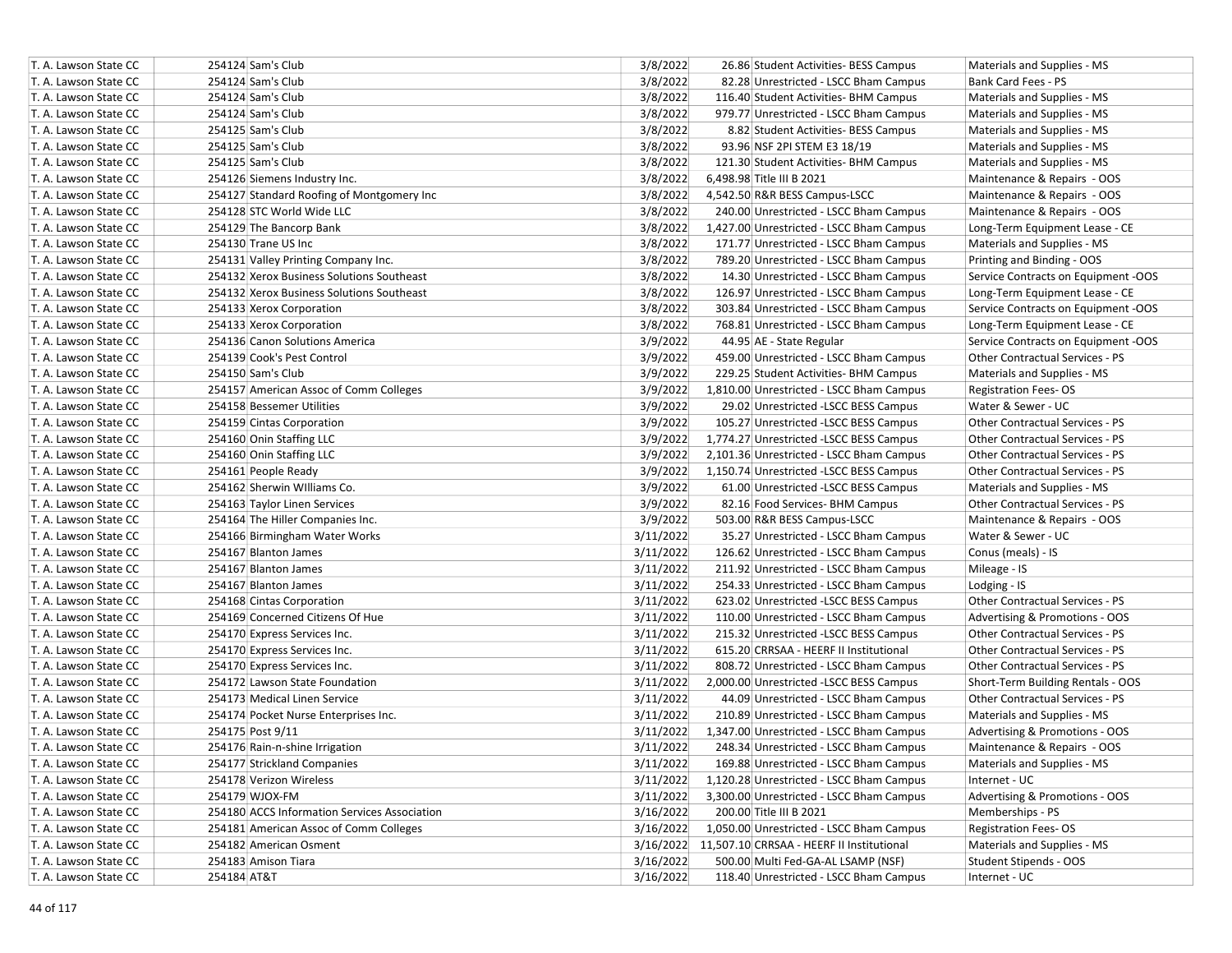| T. A. Lawson State CC | 254185 AT&T                                     | 3/16/2022 | 80.07 Unrestricted - LSCC Bham Campus     | Cable - UC                             |
|-----------------------|-------------------------------------------------|-----------|-------------------------------------------|----------------------------------------|
| T. A. Lawson State CC | 254186 AT&T Long Distance                       | 3/16/2022 | 14.11 Unrestricted - LSCC Bham Campus     | Landline Phones - UC                   |
| T. A. Lawson State CC | 254187 Bastien Isaiah                           | 3/16/2022 | 500.00 Multi Fed-GA-AL LSAMP (NSF)        | Student Stipends - OOS                 |
| T. A. Lawson State CC | 254188 Birmingham Water Works                   | 3/16/2022 | 40,153.78 Unrestricted - LSCC Bham Campus | Water & Sewer - UC                     |
| T. A. Lawson State CC | 254189 Cengage Learning Inc./Education to Go    | 3/16/2022 | 1,260.00 Unrestricted -LSCC BESS Campus   | Subscriptions - OOS                    |
| T. A. Lawson State CC | 254190 Chef Ron Cook                            | 3/16/2022 | 1,432.09 Unrestricted - LSCC Bham Campus  | <b>Other Contractual Services - PS</b> |
| T. A. Lawson State CC | 254191 Cintas Corporation                       | 3/16/2022 | 105.27 Unrestricted -LSCC BESS Campus     | Other Contractual Services - PS        |
| T. A. Lawson State CC | 254192 City Of Birmingham                       | 3/16/2022 | -0.11 Athletics- BHM Campus               | Discounts Earned - SS                  |
| T. A. Lawson State CC | 254192 City Of Birmingham                       | 3/16/2022 | 14.18 Athletics- BHM Campus               | Sales Tax - AP                         |
| T. A. Lawson State CC | 254193 Cook's Pest Control                      | 3/16/2022 | 63.00 Unrestricted -LSCC BESS Campus      | Other Contractual Services - PS        |
| T. A. Lawson State CC | 254193 Cook's Pest Control                      | 3/16/2022 | 257.00 Unrestricted - LSCC Bham Campus    | <b>Other Contractual Services - PS</b> |
| T. A. Lawson State CC | 254194 Credentials Solutions LLC                | 3/16/2022 | 177.30 Unrestricted -LSCC BESS Campus     | <b>Other Contractual Services - PS</b> |
| T. A. Lawson State CC | 254195 Curtis DaVonte                           | 3/16/2022 | 500.00 Multi Fed-GA-AL LSAMP (NSF)        | Student Stipends - OOS                 |
| T. A. Lawson State CC | 254196 Evans Zoe                                | 3/16/2022 | 750.00 NSF 2PI STEM E3 21/22              | Student Stipends - OOS                 |
| T. A. Lawson State CC | 254197 Fitts Syrus                              | 3/16/2022 | 750.00 NSF 2PI STEM E3 21/22              | Student Stipends - OOS                 |
| T. A. Lawson State CC | 254198 Landmark Media Solutions                 | 3/16/2022 | 887.50 Unrestricted - LSCC Bham Campus    | Other Contractual Services - PS        |
| T. A. Lawson State CC | 254200 London Preston                           | 3/16/2022 | 750.00 Multi Fed-GA-AL LSAMP (NSF)        | Student Stipends - OOS                 |
| T. A. Lawson State CC | 254201 Moore Coal Company                       | 3/16/2022 | 590.00 Unrestricted - LSCC Bham Campus    | Maintenance & Repairs - OOS            |
| T. A. Lawson State CC | 254202 New Generation Charter In                | 3/16/2022 | 900.00 Unrestricted - LSCC Bham Campus    | <b>Other Contractual Services - PS</b> |
| T. A. Lawson State CC | 254203 Onin Staffing LLC                        | 3/16/2022 | 1,740.93 Unrestricted - LSCC Bham Campus  | <b>Other Contractual Services - PS</b> |
| T. A. Lawson State CC | 254203 Onin Staffing LLC                        | 3/16/2022 | 2,366.64 Unrestricted -LSCC BESS Campus   | <b>Other Contractual Services - PS</b> |
| T. A. Lawson State CC | 254204 Phillips Corporation                     | 3/16/2022 | 2,275.00 R&R BESS Campus-LSCC             | Maintenance & Repairs - OOS            |
| T. A. Lawson State CC | 254205 Powell Kenneth                           | 3/16/2022 | 250.00 NSF 2PI STEM E3 21/22              | Student Stipends - OOS                 |
| T. A. Lawson State CC | 254206 Rashid Niesha                            | 3/16/2022 | 500.00 Multi Fed-GA-AL LSAMP (NSF)        | Student Stipends - OOS                 |
| T. A. Lawson State CC | 254207 Republic Services Inc.                   | 3/16/2022 | 422.90 Unrestricted - LSCC Bham Campus    | <b>Other Contractual Services - PS</b> |
| T. A. Lawson State CC | 254207 Republic Services Inc.                   | 3/16/2022 | 1,496.56 Unrestricted -LSCC BESS Campus   | <b>Other Contractual Services - PS</b> |
| T. A. Lawson State CC | 254208 RJ Young Company                         | 3/16/2022 | 89.91 Unrestricted -LSCC BESS Campus      | Service Contracts on Equipment -OOS    |
| T. A. Lawson State CC | 254208 RJ Young Company                         | 3/16/2022 | 134.87 Unrestricted - LSCC Bham Campus    | Service Contracts on Equipment -OOS    |
| T. A. Lawson State CC | 254208 RJ Young Company                         | 3/16/2022 | 668.05 Unrestricted -LSCC BESS Campus     | Long-Term Equipment Lease - CE         |
| T. A. Lawson State CC | 254208 RJ Young Company                         | 3/16/2022 | 1,336.12 Unrestricted - LSCC Bham Campus  | Long-Term Equipment Lease - CE         |
| T. A. Lawson State CC | 254209 School Outfitters LLC                    | 3/16/2022 | 3,750.23 Unrestricted - LSCC Bham Campus  | Equipment - non capitalized - MS       |
| T. A. Lawson State CC | 254210 Sherwin Williams Co.                     | 3/16/2022 | 167.98 Unrestricted -LSCC BESS Campus     | Materials and Supplies - MS            |
| T. A. Lawson State CC | 254211 Smith Kyla                               | 3/16/2022 | 500.00 Multi Fed-GA-AL LSAMP (NSF)        | Student Stipends - OOS                 |
| T. A. Lawson State CC | 254212 STC World Wide LLC                       | 3/16/2022 | 4,326.30 Title III B 2021                 | Maintenance & Repairs - OOS            |
| T. A. Lawson State CC | 254213 Strickland Paper Company Inc             | 3/16/2022 | 8.40 Unrestricted - LSCC Bham Campus      | Materials and Supplies - MS            |
| T. A. Lawson State CC | 254214 The Riley Group                          | 3/16/2022 | 3,651.26 Title III B 2021                 | Computer Software(non capital) - MS    |
| T. A. Lawson State CC | 254215 Thomas A'Lissia                          | 3/16/2022 | 500.00 NSF 2PI STEM E3 21/22              | Student Stipends - OOS                 |
| T. A. Lawson State CC | 254216 Thompson Steven                          | 3/16/2022 | 500.00 NSF 2PI STEM E3 21/22              | Student Stipends - OOS                 |
| T. A. Lawson State CC | 254217 Training for Business & Industry (TEBIN) | 3/16/2022 | 300.00 Unrestricted -LSCC BESS Campus     | Memberships - PS                       |
| T. A. Lawson State CC | 254218 Travis A. Hulsey Director                | 3/16/2022 | -0.27 Athletics- BHM Campus               | Discounts Earned - SS                  |
| T. A. Lawson State CC | 254218 Travis A. Hulsey Director                | 3/16/2022 | 7.09 Athletics- BHM Campus                | Sales Tax - AP                         |
| T. A. Lawson State CC | 254219 Williams Sharon                          | 3/16/2022 | 35.00 Unrestricted -LSCC BESS Campus      | Memberships - PS                       |
| T. A. Lawson State CC | 254220 Xerox Business Solutions Southeast       | 3/16/2022 | 14.74 Unrestricted -LSCC BESS Campus      | Service Contracts on Equipment -OOS    |
| T. A. Lawson State CC | 254220 Xerox Business Solutions Southeast       | 3/16/2022 | 166.09 Unrestricted -LSCC BESS Campus     | Long-Term Equipment Lease - CE         |
| T. A. Lawson State CC | 254221 Xerox Corporation                        | 3/16/2022 | 38.51 Unrestricted - LSCC Bham Campus     | Service Contracts on Equipment -OOS    |
| T. A. Lawson State CC | 254221 Xerox Corporation                        | 3/16/2022 | 276.14 Unrestricted - LSCC Bham Campus    | Long-Term Equipment Lease - CE         |
| T. A. Lawson State CC | 254222 Anthony Cynthia                          | 3/17/2022 | 104.13 Unrestricted - LSCC Bham Campus    | Mileage - IS                           |
| T. A. Lawson State CC | 254223 AT&T                                     | 3/17/2022 | 1,924.08 Unrestricted - LSCC Bham Campus  | Landline Phones - UC                   |
| T. A. Lawson State CC | 254224 Bht Grease Trap Services                 | 3/17/2022 | 600.00 Unrestricted - LSCC Bham Campus    | Maintenance & Repairs - OOS            |
| T. A. Lawson State CC | 254225 Cintas Corporation                       | 3/17/2022 | 37.16 Unrestricted -LSCC BESS Campus      | Other Contractual Services - PS        |
| T. A. Lawson State CC | 254225 Cintas Corporation                       | 3/17/2022 | 340.92 Unrestricted - LSCC Bham Campus    | Other Contractual Services - PS        |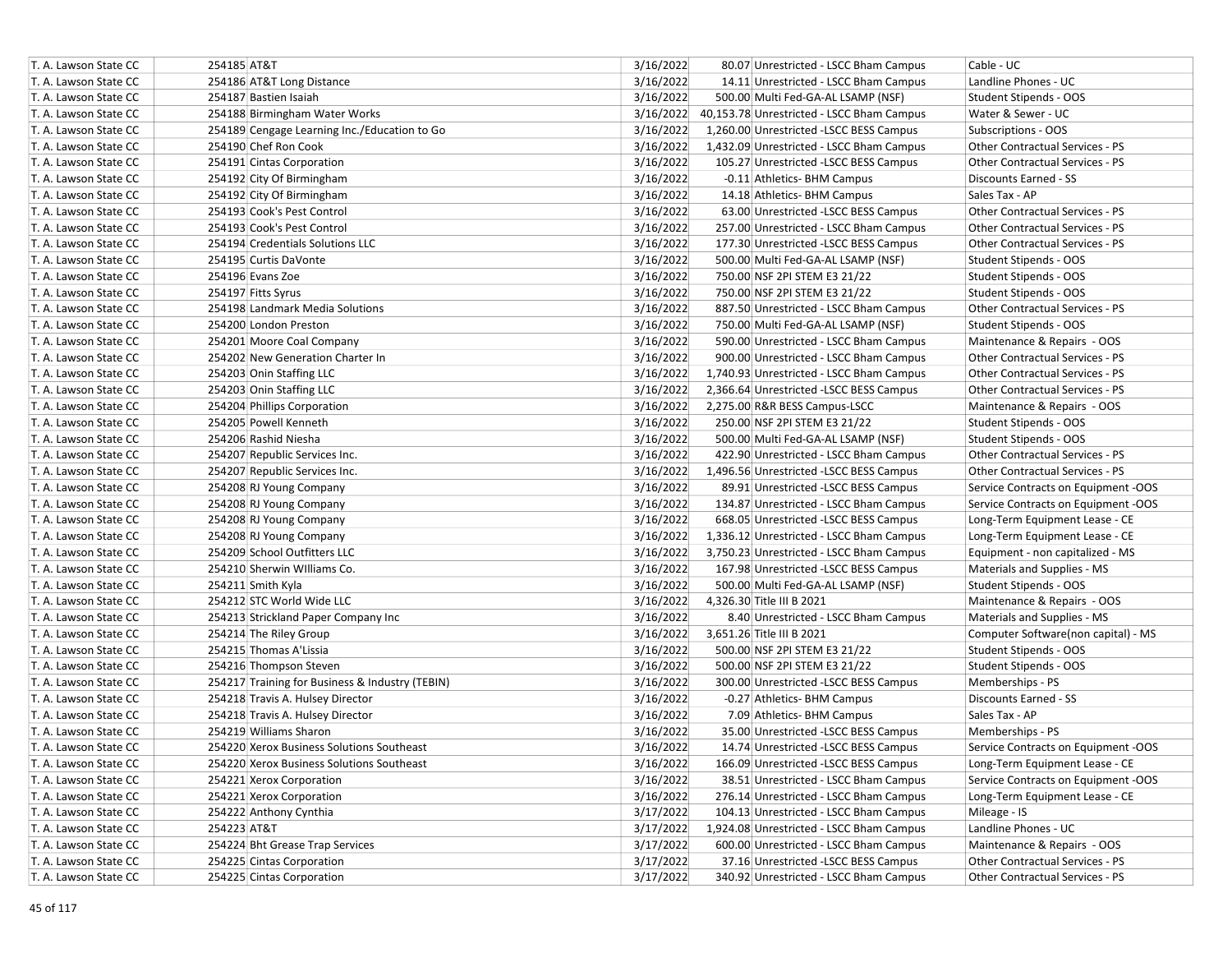| T. A. Lawson State CC | 254226 Croskey Angela                                          | 3/17/2022<br>35.16 Unrestricted - LSCC Bham Campus    | Memberships - PS                       |
|-----------------------|----------------------------------------------------------------|-------------------------------------------------------|----------------------------------------|
| T. A. Lawson State CC | 254226 Croskey Angela                                          | 3/17/2022<br>38.49 Unrestricted - LSCC Bham Campus    | Mileage - IS                           |
| T. A. Lawson State CC | 254226 Croskey Angela                                          | 3/17/2022<br>126.29 Unrestricted - LSCC Bham Campus   | <b>Registration Fees-IS</b>            |
| T. A. Lawson State CC | 254227 DISH DBS Corporation                                    | 3/17/2022<br>72.08 Unrestricted - LSCC Bham Campus    | Internet - UC                          |
| T. A. Lawson State CC | 254228 Express Services Inc.                                   | 3/17/2022<br>703.20 Unrestricted - LSCC Bham Campus   | Other Contractual Services - PS        |
| T. A. Lawson State CC | 254228 Express Services Inc.                                   | 3/17/2022<br>738.24 CRRSAA - HEERF II Institutional   | <b>Other Contractual Services - PS</b> |
| T. A. Lawson State CC | 254229 Forbes Distributing Compa                               | 3/17/2022<br>582.30 Unrestricted -LSCC BESS Campus    | Materials and Supplies - MS            |
| T. A. Lawson State CC | 254230 Spectra Contract Flooring                               | 3/17/2022<br>2,290.00 R&R BESS Campus-LSCC            | Maintenance & Repairs - OOS            |
| T. A. Lawson State CC | 254231 The Tree & Dirt Company                                 | 3/17/2022<br>2,250.00 Unrestricted -LSCC BESS Campus  | Other Contractual Services - PS        |
| T. A. Lawson State CC | 254231 The Tree & Dirt Company                                 | 3/17/2022<br>2,450.00 Unrestricted - LSCC Bham Campus | Maintenance & Repairs - OOS            |
| T. A. Lawson State CC | 254234 American Osment                                         | 3/21/2022 36,558.98 CRRSAA - HEERF II Institutional   | Materials and Supplies - MS            |
| T. A. Lawson State CC | 254266 ACCS President's Association                            | 3/23/2022<br>300.00 Unrestricted - LSCC Bham Campus   | <b>Registration Fees-IS</b>            |
| T. A. Lawson State CC | 254269 ADT Commercial                                          | 3/23/2022<br>334.75 Unrestricted - LSCC Bham Campus   | <b>Other Contractual Services - PS</b> |
| T. A. Lawson State CC | 254273 Alabama Air Power Inc.                                  | 3/23/2022<br>2,500.00 Title III B 2021                | Maintenance & Repairs - OOS            |
| T. A. Lawson State CC | 254273 Alabama Air Power Inc.                                  | 3/23/2022<br>4,050.00 Title III B 2021                | Materials and Supplies - MS            |
| T. A. Lawson State CC | 254274 Alabama College System Human Resources Management Assoc | 3/23/2022<br>250.00 Unrestricted - LSCC Bham Campus   | <b>Registration Fees-IS</b>            |
| T. A. Lawson State CC | 254275 Alabama Power Company                                   | 3/23/2022 66,232.12 Unrestricted - LSCC Bham Campus   | Electricity - UC                       |
| T. A. Lawson State CC | 254284 American Osment                                         | 3/23/2022<br>442.85 Unrestricted -LSCC BESS Campus    | Materials and Supplies - MS            |
| T. A. Lawson State CC | 254296 BadgePass Inc                                           | 3/23/2022<br>16.21 CRRSAA - HEERF II Institutional    | Materials and Supplies - MS            |
| T. A. Lawson State CC | 254296 BadgePass Inc                                           | 3/23/2022<br>2,000.00 CRRSAA - HEERF II Institutional | Other Contractual Services - PS        |
| T. A. Lawson State CC | 254296 BadgePass Inc                                           | 3/23/2022 15,450.00 CRRSAA - HEERF II Institutional   | Equipment - non capitalized - MS       |
| T. A. Lawson State CC | 254304 Baseball Coach                                          | 3/23/2022<br>166.30 Unrestricted - LSCC Bham Campus   | Conus (meals) - IS                     |
| T. A. Lawson State CC | 254310 Bell Elma                                               | 3/23/2022<br>107.29 Unrestricted - LSCC Bham Campus   | Mileage - IS                           |
| T. A. Lawson State CC | 254317 Birmingham Water Works                                  | 3/23/2022<br>2,143.76 Unrestricted - LSCC Bham Campus | Water & Sewer - UC                     |
| T. A. Lawson State CC | 254352 Business Systems & Consultants Inc                      | 3/23/2022 15,454.09 Title III B 2022                  | Service Contracts on Equipment -OOS    |
| T. A. Lawson State CC | 254364 Canon Financial Solutions Inc                           | 3/23/2022<br>12.50 Unrestricted -LSCC BESS Campus     | Service Contracts on Equipment -OOS    |
| T. A. Lawson State CC | 254364 Canon Financial Solutions Inc                           | 3/23/2022<br>20.83 Unrestricted - LSCC Bham Campus    | Service Contracts on Equipment -OOS    |
| T. A. Lawson State CC | 254364 Canon Financial Solutions Inc                           | 3/23/2022<br>225.82 AE - State Regular                | Service Contracts on Equipment -OOS    |
| T. A. Lawson State CC | 254364 Canon Financial Solutions Inc                           | 3/23/2022<br>461.24 Unrestricted -LSCC BESS Campus    | Long-Term Equipment Lease - CE         |
| T. A. Lawson State CC | 254364 Canon Financial Solutions Inc                           | 3/23/2022<br>1,689.51 Unrestricted - LSCC Bham Campus | Long-Term Equipment Lease - CE         |
| T. A. Lawson State CC | 254367 Carter Jeremy                                           | 3/23/2022<br>300.00 Unrestricted - LSCC Bham Campus   | Other Professional Fees - PS           |
| T. A. Lawson State CC | 254368 Carter Justin                                           | 3/23/2022<br>300.00 Unrestricted - LSCC Bham Campus   | Other Professional Fees - PS           |
| T. A. Lawson State CC | 254380 Cintas Corporation                                      | 3/23/2022<br>340.92 Unrestricted - LSCC Bham Campus   | Other Contractual Services - PS        |
| T. A. Lawson State CC | 254491 Graybar Electric                                        | 3/23/2022<br>802.80 R&R BESS Campus-LSCC              | Materials and Supplies - MS            |
| T. A. Lawson State CC | 254519 Heartland Campus Solutions Ecsi                         | 3/23/2022<br>7,151.32 Title III B 2022                | Other Contractual Services - PS        |
| T. A. Lawson State CC | 254521 Hemphill Services Inc                                   | 3/23/2022<br>325.00 R&R BESS Campus-LSCC              | Maintenance & Repairs - OOS            |
| T. A. Lawson State CC | 254558 Jackson Control Co. Inc.                                | 3/23/2022<br>548.00 Unrestricted - LSCC Bham Campus   | Taxes & Licenses - OOS                 |
| T. A. Lawson State CC | 254558 Jackson Control Co. Inc.                                | 3/23/2022<br>1,197.86 Title III B 2020                | Maintenance & Repairs - OOS            |
| T. A. Lawson State CC | 254558 Jackson Control Co. Inc.                                | 3/23/2022 11,300.00 CRRSAA - HEERF II Institutional   | Maintenance & Repairs - OOS            |
| T. A. Lawson State CC | 254560 Jenkins Kaitlyn                                         | 3/23/2022<br>250.00 NSF 2PI STEM E3 21/22             | Student Stipends - OOS                 |
| T. A. Lawson State CC | 254576 Johnson Controls Inc.                                   | 3/23/2022<br>1,026.00 R&R BESS Campus-LSCC            | Maintenance & Repairs - OOS            |
| T. A. Lawson State CC | 254609 Landmark Media Solutions                                | 3/23/2022<br>1,697.50 Unrestricted - LSCC Bham Campus | <b>Other Contractual Services - PS</b> |
| T. A. Lawson State CC | 254613 Lewis Courtney                                          | 3/23/2022<br>12.00 Unrestricted - LSCC Bham Campus    | Bank Card Fees - PS                    |
| T. A. Lawson State CC | 254614 Lewis Courtney                                          | 3/23/2022<br>12.00 Unrestricted - LSCC Bham Campus    | Bank Card Fees - PS                    |
| T. A. Lawson State CC | 254614 Lewis Courtney                                          | 3/23/2022<br>35.00 Unrestricted -LSCC BESS Campus     | Memberships - PS                       |
| T. A. Lawson State CC | 254623 Lowe's Home Centers Inc                                 | 3/23/2022<br>1,101.86 Unrestricted -LSCC BESS Campus  | Materials and Supplies - MS            |
| T. A. Lawson State CC | 254623 Lowe's Home Centers Inc                                 | 3/23/2022<br>1,458.08 Student Activities- BHM Campus  | Materials and Supplies - MS            |
| T. A. Lawson State CC | 254632 Mayer Electric Supply Co Inc                            | 3/23/2022<br>2,763.70 Unrestricted - LSCC Bham Campus | Materials and Supplies - MS            |
| T. A. Lawson State CC | 254675 Moore Tanita                                            | 3/23/2022<br>35.00 Unrestricted - LSCC Bham Campus    | Memberships - PS                       |
| T. A. Lawson State CC | 254675 Moore Tanita                                            | 3/23/2022<br>150.00 Unrestricted - LSCC Bham Campus   | <b>Registration Fees-IS</b>            |
| T. A. Lawson State CC | 254676 Moore Coal Company                                      | 3/23/2022<br>430.50 R&R BESS Campus-LSCC              | Maintenance & Repairs - OOS            |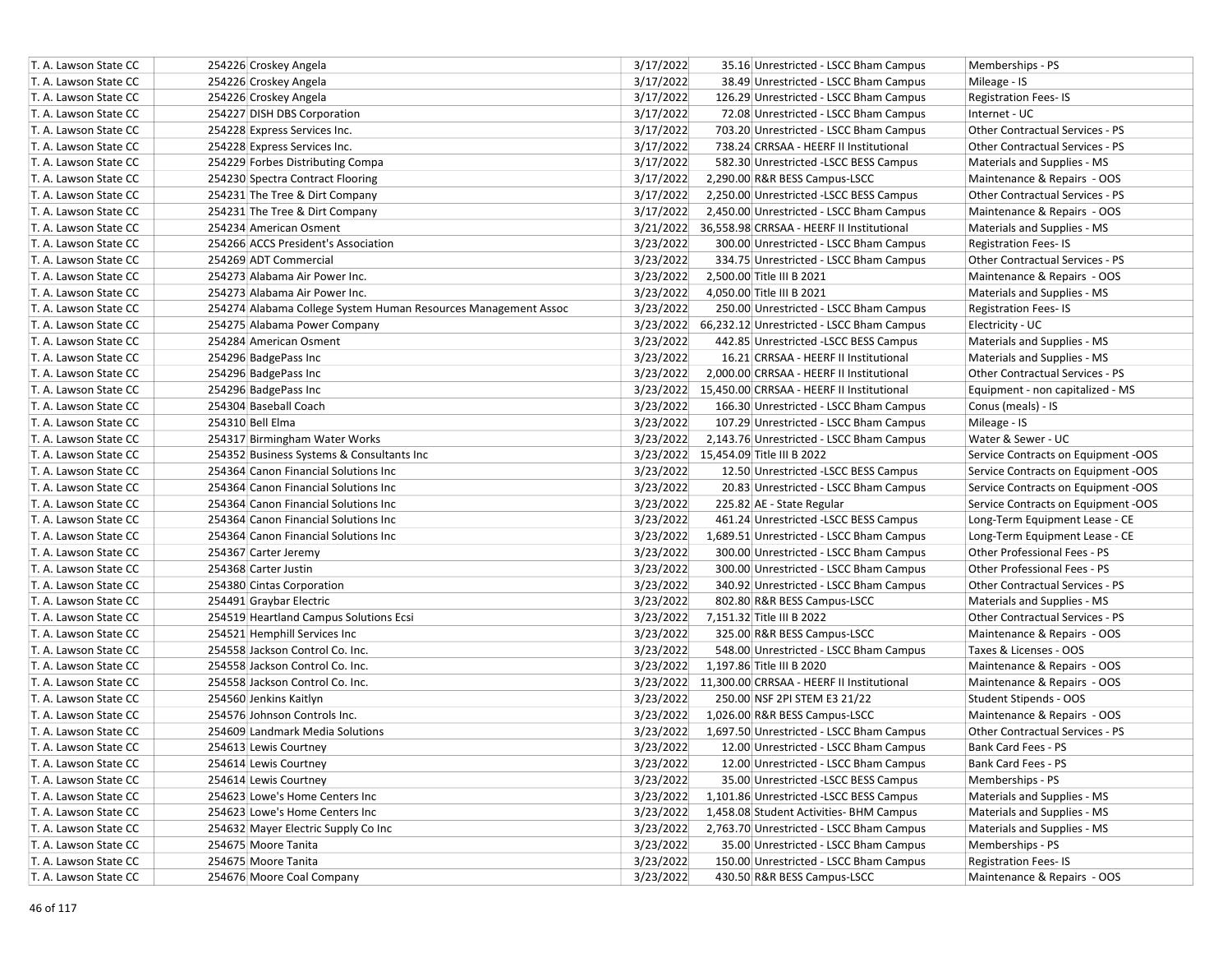| T. A. Lawson State CC | 254696 New Generation Charter In                             | 3/23/2022<br>1,800.00 Unrestricted - LSCC Bham Campus | Other Contractual Services - PS        |
|-----------------------|--------------------------------------------------------------|-------------------------------------------------------|----------------------------------------|
| T. A. Lawson State CC | 254702 Office Depot                                          | 3/23/2022<br>76.17 Lumina Foundation Grant            | Materials and Supplies - MS            |
| T. A. Lawson State CC | 254702 Office Depot                                          | 3/23/2022<br>689.82 Student Support Service-Bhm 20 21 | Materials and Supplies - MS            |
| T. A. Lawson State CC | 254703 Onin Staffing LLC                                     | 3/23/2022<br>1,854.52 Unrestricted - LSCC Bham Campus | <b>Other Contractual Services - PS</b> |
| T. A. Lawson State CC | 254703 Onin Staffing LLC                                     | 3/23/2022<br>2,346.00 Unrestricted -LSCC BESS Campus  | <b>Other Contractual Services - PS</b> |
| T. A. Lawson State CC | 254704 Oreilly Auto Parts                                    | 3/23/2022<br>65.89 Unrestricted - LSCC Bham Campus    | Materials and Supplies - MS            |
| T. A. Lawson State CC | 254714 People Ready                                          | 3/23/2022<br>527.76 Unrestricted - LSCC Bham Campus   | <b>Other Contractual Services - PS</b> |
| T. A. Lawson State CC | 254715 Pep Boys Remittance Dept                              | 3/23/2022<br>755.67 Unrestricted - LSCC Bham Campus   | Maintenance & Repairs - OOS            |
| T. A. Lawson State CC | 254717 Perdido Beach Resort                                  | 3/23/2022<br>680.26 Unrestricted - LSCC Bham Campus   | Lodging - OS                           |
| T. A. Lawson State CC | 254728 Pitney Bowes Credit Corp.                             | 3/23/2022<br>1,346.79 Unrestricted -LSCC BESS Campus  | Long-Term Equipment Lease - CE         |
| T. A. Lawson State CC | 254773 Securty Engineers                                     | 3/23/2022<br>8,914.10 Unrestricted - LSCC Bham Campus | Other Contractual Services - PS        |
| T. A. Lawson State CC | 254776 Sign Language Interpreting Service LLC                | 3/23/2022<br>1,554.98 Unrestricted - LSCC Bham Campus | Other Contractual Services - PS        |
| T. A. Lawson State CC | 254795 Southern Frame & Alignment Inc.                       | 3/23/2022<br>7,462.37 Unrestricted - LSCC Bham Campus | Maintenance & Repairs - OOS            |
| T. A. Lawson State CC | 254797 Spire Alabama Inc.                                    | 3/23/2022<br>4,324.80 Unrestricted -LSCC BESS Campus  | Gas & Heating Fuel - UC                |
| T. A. Lawson State CC | 254802 State of Alabama                                      | 3/23/2022<br>129.00 Unrestricted - LSCC Bham Campus   | <b>Registration Fees-IS</b>            |
| T. A. Lawson State CC | 254803 State of Alabama                                      | 3/23/2022<br>129.00 Unrestricted - LSCC Bham Campus   | <b>Registration Fees-IS</b>            |
| T. A. Lawson State CC | 254804 STC World Wide LLC                                    | 3/23/2022<br>1,142.00 R&R BESS Campus-LSCC            | Maintenance & Repairs - OOS            |
| T. A. Lawson State CC | 254804 STC World Wide LLC                                    | 3/23/2022<br>3,116.48 Title III B 2021                | Maintenance & Repairs - OOS            |
| T. A. Lawson State CC | 254836 Thompson Yemesi                                       | 3/23/2022<br>800.00 Multi Fed-GA-AL LSAMP (NSF)       | Student Stipends - OOS                 |
| T. A. Lawson State CC | 254837 Thompson Tractor Company                              | 3/23/2022<br>1,418.52 Unrestricted - LSCC Bham Campus | Maintenance & Repairs - OOS            |
| T. A. Lawson State CC | 254901 Wittichen Supply Co Inc.                              | 3/23/2022<br>1,096.84 R&R BESS Campus-LSCC            | Materials and Supplies - MS            |
| T. A. Lawson State CC | 254918 Xerox Corporation                                     | 3/23/2022<br>32.76 Unrestricted -LSCC BESS Campus     | Service Contracts on Equipment -OOS    |
| T. A. Lawson State CC | 254918 Xerox Corporation                                     | 3/23/2022<br>229.18 Unrestricted -LSCC BESS Campus    | Long-Term Equipment Lease - CE         |
| T. A. Lawson State CC | 254924 ZipRecruiter                                          | 3/23/2022<br>1,197.00 Unrestricted - LSCC Bham Campus | Advertising & Promotions - OOS         |
| T. A. Lawson State CC | 254926 A Vacation Connection                                 | 3/24/2022 20,235.37 Upward Bound 21-22                | Student Travel -OOS                    |
| T. A. Lawson State CC | 254926 A Vacation Connection                                 | 3/24/2022 30,764.63 Upward Bound 20-21                | <b>Student Travel -OOS</b>             |
| T. A. Lawson State CC | 254927 ALAIR--Alabama Association for Institutional Research | 3/24/2022<br>25.00 Unrestricted -LSCC BESS Campus     | Memberships - PS                       |
| T. A. Lawson State CC | 254927 ALAIR--Alabama Association for Institutional Research | 3/24/2022<br>218.00 Unrestricted -LSCC BESS Campus    | <b>Registration Fees-IS</b>            |
| T. A. Lawson State CC | 254928 Anthony Cynthia                                       | 3/24/2022<br>104.13 Unrestricted - LSCC Bham Campus   | Mileage - IS                           |
| T. A. Lawson State CC | 254929 Building Specialties Co                               | 3/24/2022<br>395.00 R&R BESS Campus-LSCC              | Maintenance & Repairs - OOS            |
| T. A. Lawson State CC | 254930 Cintas Corporation                                    | 3/24/2022<br>105.27 Unrestricted -LSCC BESS Campus    | Other Contractual Services - PS        |
| T. A. Lawson State CC | 254931 Cobbs Allen & Hall Inc.                               | 3/24/2022 15,644.70 Unrestricted - LSCC Bham Campus   | Insurance and Bonding - PS             |
| T. A. Lawson State CC | 254932 Datson Kiara                                          | 3/24/2022<br>90.00 Upward Bound 21-22                 | Student Travel -OOS                    |
| T. A. Lawson State CC | 254932 Datson Kiara                                          | 3/24/2022<br>144.00 Upward Bound 21-22                | Student Stipends - OOS                 |
| T. A. Lawson State CC | 254933 DirectTV                                              | 3/24/2022<br>143.99 Unrestricted - LSCC Bham Campus   | Cable - UC                             |
| T. A. Lawson State CC | 254933 DirectTV                                              | 3/24/2022<br>211.98 Unrestricted - LSCC Bham Campus   | Internet - UC                          |
| T. A. Lawson State CC | 254934 Dixie Acoustical Contractors Inc                      | 3/24/2022<br>550.40 R&R BESS Campus-LSCC              | Materials and Supplies - MS            |
| T. A. Lawson State CC | 254935 Express Services Inc.                                 | 3/24/2022<br>615.20 CRRSAA - HEERF II Institutional   | <b>Other Contractual Services - PS</b> |
| T. A. Lawson State CC | 254935 Express Services Inc.                                 | 3/24/2022<br>703.20 Unrestricted - LSCC Bham Campus   | <b>Other Contractual Services - PS</b> |
| T. A. Lawson State CC | 254936 Freeman Dominick                                      | 3/24/2022<br>90.00 Upward Bound 21-22                 | Student Travel -OOS                    |
| T. A. Lawson State CC | 254936 Freeman Dominick                                      | 3/24/2022<br>144.00 Upward Bound 21-22                | Student Stipends - OOS                 |
| T. A. Lawson State CC | 254937 Holt Erica                                            | 90.00 Upward Bound 21-22<br>3/24/2022                 | <b>Student Travel -OOS</b>             |
| T. A. Lawson State CC | 254937 Holt Erica                                            | 3/24/2022<br>144.00 Upward Bound 21-22                | Student Stipends - OOS                 |
| T. A. Lawson State CC | 254938 Jackson Control Co. Inc.                              | 3/24/2022<br>1,448.93 R&R BESS Campus-LSCC            | Materials and Supplies - MS            |
| T. A. Lawson State CC | 254939 Level 3 Communications                                | 3/24/2022<br>3,708.49 Unrestricted - LSCC Bham Campus | Internet - UC                          |
| T. A. Lawson State CC | 254940 Lsi Research Inc.                                     | 3/24/2022 14,300.00 Title III B 2022                  | Other Contractual Services - PS        |
| T. A. Lawson State CC | 254941 Medical Linen Service                                 | 3/24/2022<br>82.48 Unrestricted - LSCC Bham Campus    | Other Contractual Services - PS        |
| T. A. Lawson State CC | 254942 Quill LLC                                             | 3/24/2022<br>2,291.41 AE - State Regular              | Materials and Supplies - MS            |
| T. A. Lawson State CC | 254943 Quill LLC                                             | 2,605.95 AE - State Regular<br>3/24/2022              | Materials and Supplies - MS            |
| T. A. Lawson State CC | 254944 Republic Services Inc.                                | 3/24/2022<br>2,725.93 Unrestricted - LSCC Bham Campus | Other Contractual Services - PS        |
| T. A. Lawson State CC | 254945 Securty Engineers                                     | 3/24/2022<br>4,373.40 Unrestricted - LSCC Bham Campus | Other Contractual Services - PS        |
|                       |                                                              |                                                       |                                        |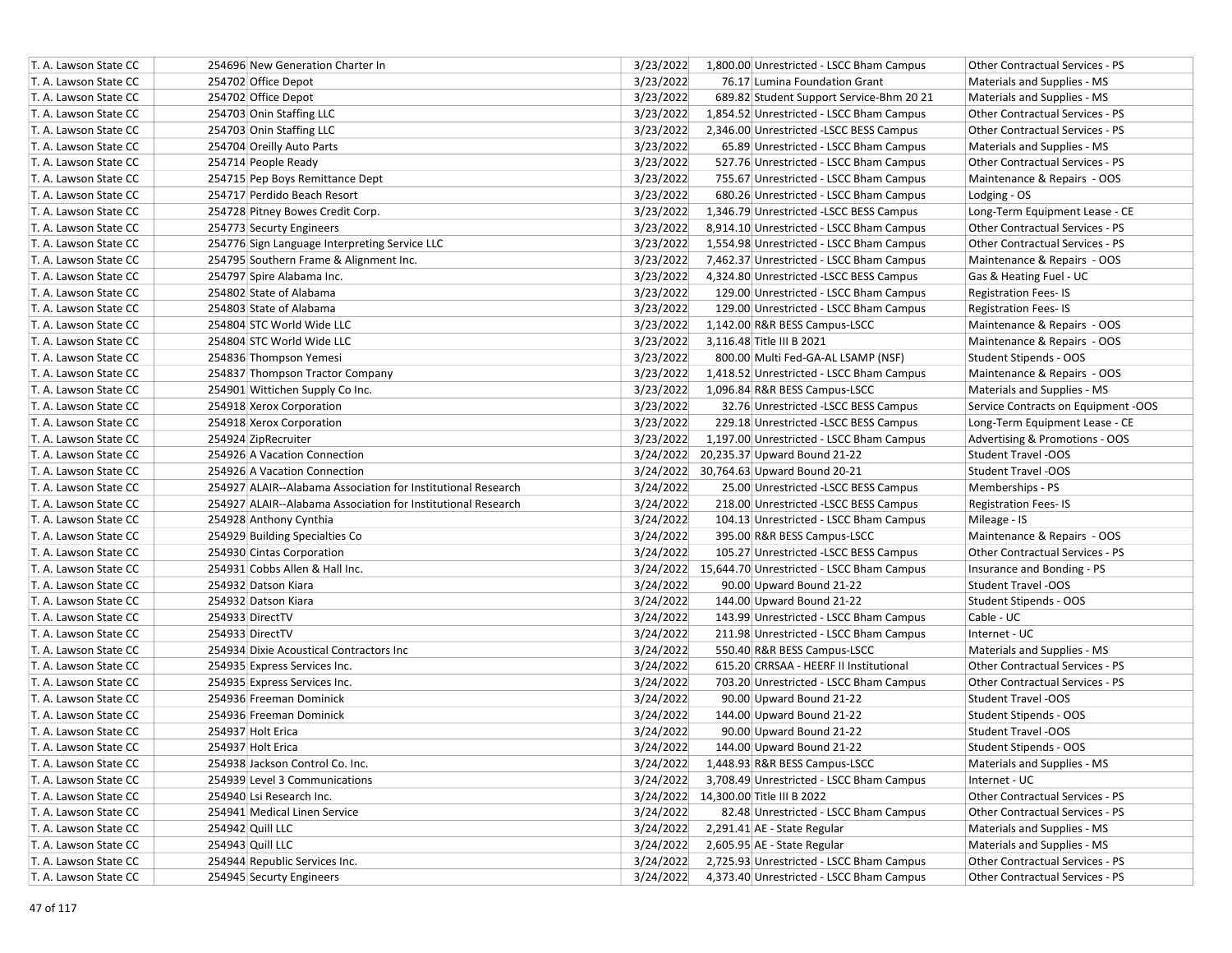| T. A. Lawson State CC | 254946 Simbionix USA Corp                 | 3/24/2022 160,500.00 CRRSAA - HBCU and Strengthening II<br>Furniture & Equip $>$ \$25 000 - PPE |
|-----------------------|-------------------------------------------|-------------------------------------------------------------------------------------------------|
| T. A. Lawson State CC | 254947 STC World Wide LLC                 | 3/24/2022<br>2,111.56 R&R BESS Campus-LSCC<br>Maintenance & Repairs - OOS                       |
| T. A. Lawson State CC | 254948 Taylor Linen Services              | 3/24/2022<br>192.38 Food Services- BHM Campus<br><b>Other Contractual Services - PS</b>         |
| T. A. Lawson State CC | 254949 Williams Christiana                | 3/24/2022<br>90.00 Upward Bound 21-22<br><b>Student Travel -OOS</b>                             |
| T. A. Lawson State CC | 254949 Williams Christiana                | 3/24/2022<br>144.00 Upward Bound 21-22<br>Student Stipends - OOS                                |
| T. A. Lawson State CC | 254950 Wittichen Supply Co Inc.           | 3/24/2022<br>257.36 R&R BESS Campus-LSCC<br>Materials and Supplies - MS                         |
| T. A. Lawson State CC | 254951 Wolters Kluwer Health Inc          | 3/24/2022<br>1,919.90 Unrestricted - LSCC Bham Campus<br>Institutional Use - OOS                |
| T. A. Lawson State CC | 254952 3D Landscaping                     | 3/25/2022<br>1,100.00 Unrestricted - LSCC Bham Campus<br>Other Contractual Services - PS        |
| T. A. Lawson State CC | 254953 Cintas Corporation                 | 3/25/2022<br>93.28 Unrestricted -LSCC BESS Campus<br>Other Contractual Services - PS            |
| T. A. Lawson State CC | 254954 Economic Dev Partnership of AL Fdn | 3/25/2022<br>150.00 Unrestricted - LSCC Bham Campus<br><b>Registration Fees-IS</b>              |
| T. A. Lawson State CC | 254955 Interior Distributors Of           | 3/25/2022<br>422.40 R&R BESS Campus-LSCC<br>Materials and Supplies - MS                         |
| T. A. Lawson State CC | 254956 Quill LLC                          | 3/25/2022<br>-419.68 AE - State Regular<br>Materials and Supplies - MS                          |
| T. A. Lawson State CC | 254956 Quill LLC                          | 3/25/2022<br>134.86 Title III B 2022<br>Materials and Supplies - MS                             |
| T. A. Lawson State CC | 254956 Quill LLC                          | 3/25/2022<br>915.69 Upward Bound 21-22<br>Materials and Supplies - MS                           |
| T. A. Lawson State CC | 254957 Sandy's Flowers                    | 3/25/2022<br>157.85 Dep Liab - Amenities Club<br>Deposits Held for Others - Agency              |
| T. A. Lawson State CC | 254958 Select Medical Systems Inc.        | 3/25/2022<br>3,080.00 Unrestricted - LSCC Bham Campus<br><b>Other Contractual Services - PS</b> |
| T. A. Lawson State CC | 254959 State of Alabama                   | 3/25/2022<br>28,200.00 Unrestricted - LSCC Bham Campus<br>Accounting & Auditing Services - PS   |
| T. A. Lawson State CC | 254960 STC World Wide LLC                 | 3/25/2022<br>3,380.00 R&R BESS Campus-LSCC<br>Maintenance & Repairs - OOS                       |
| T. A. Lawson State CC | 254961 Strickland Companies               | 3/25/2022<br>370.21 Student Support Service-Bess 21 22<br>Materials and Supplies - MS           |
| T. A. Lawson State CC | 254962 Atis Elevator Inspections LLC      | 3/28/2022<br>110.00 R&R BESS Campus-LSCC<br>Maintenance & Repairs - OOS                         |
| T. A. Lawson State CC | 254963 Carrier Corporation                | 3/28/2022 12,222.00 CRRSAA - HEERF II Institutional<br>Maintenance & Repairs - OOS              |
| T. A. Lawson State CC | 254964 Cintas Corporation                 | 3/28/2022<br>340.92 Unrestricted - LSCC Bham Campus<br>Other Contractual Services - PS          |
| T. A. Lawson State CC | 254965 Debrow Donald                      | 3/28/2022<br>Other Contractual Services - PS<br>1,750.00 Student Activities- BHM Campus         |
| T. A. Lawson State CC | 254966 McQueen Rontez                     | 3/28/2022<br>750.00 Student Activities- BHM Campus<br><b>Other Contractual Services - PS</b>    |
| T. A. Lawson State CC | 254967 Smith Andria                       | 3/28/2022<br><b>Other Contractual Services - PS</b><br>750.00 Student Activities- BHM Campus    |
| T. A. Lawson State CC | 254968 Whitlow Jean                       | 3/28/2022<br>2,000.00 NSF 2PI STEM E3 21/22<br><b>Other Contractual Services - PS</b>           |
| T. A. Lawson State CC | 254969 Wolters Kluwer Health Inc          | 3/28/2022<br>2,239.89 Unrestricted - LSCC Bham Campus<br>Institutional Use - OOS                |
| T. A. Lawson State CC | 254971 American Osment                    | 3/29/2022<br>208.45 Unrestricted -LSCC BESS Campus<br>Materials and Supplies - MS               |
| T. A. Lawson State CC | 254972 AT&T                               | 3/29/2022<br>40.30 Unrestricted - LSCC Bham Campus<br>Wireless Phones - UC                      |
| T. A. Lawson State CC | 254973 AT&T Long Distance                 | 3/29/2022<br>Landline Phones - UC<br>1.95 Unrestricted - LSCC Bham Campus                       |
| T. A. Lawson State CC | 254974 Birmingham Water Works             | 3/29/2022<br>658.68 Unrestricted - LSCC Bham Campus<br>Water & Sewer - UC                       |
| T. A. Lawson State CC | 254975 Office Depot                       | 3/29/2022<br>-25.59 Lumina Foundation Grant<br>Materials and Supplies - MS                      |
| T. A. Lawson State CC | 254975 Office Depot                       | 3/29/2022<br>214.99 Student Support Service-Bhm 20 21<br>Materials and Supplies - MS            |
| T. A. Lawson State CC | 254975 Office Depot                       | 3/29/2022<br>333.26 Unrestricted - LSCC Bham Campus<br>Materials and Supplies - MS              |
| T. A. Lawson State CC | 254975 Office Depot                       | 3/29/2022<br>758.04 Unrestricted -LSCC BESS Campus<br>Materials and Supplies - MS               |
| T. A. Lawson State CC | 254976 People Ready                       | 3/29/2022<br>Other Contractual Services - PS<br>527.76 Unrestricted - LSCC Bham Campus          |
| T. A. Lawson State CC | 254977 Regions Bank                       | 3/29/2022<br>2,071.88 Bond 2012<br>Bonds - Interest Payments - CE                               |
| T. A. Lawson State CC | 254977 Regions Bank                       | 3/29/2022<br>40,000.00 Bond 2012<br>Bonds - Principal Payments - CE                             |
| T. A. Lawson State CC | 254978 Summit Media LLC                   | 3/29/2022<br>3,650.00 Unrestricted - LSCC Bham Campus<br>Advertising & Promotions - OOS         |
| T. A. Lawson State CC | 254979 Verizon Wireless                   | 3/29/2022<br>Wireless Phones - UC<br>1,545.46 Unrestricted - LSCC Bham Campus                   |
| T. A. Lawson State CC | 254980 3D Landscaping                     | Other Contractual Services - PS<br>3/30/2022<br>1,500.00 Unrestricted - LSCC Bham Campus        |
| T. A. Lawson State CC | 254984 Birmingham Water Works             | Water & Sewer - UC<br>3/30/2022 17,689.24 Unrestricted - LSCC Bham Campus                       |
| T. A. Lawson State CC | 254986 Carrier Corporation                | 3/30/2022 10,140.00 CRRSAA - HEERF II Institutional<br>Maintenance & Repairs - OOS              |
| T. A. Lawson State CC | 254988 Cintas Corporation                 | 3/30/2022<br>105.27 Unrestricted -LSCC BESS Campus<br>Other Contractual Services - PS           |
| T. A. Lawson State CC | 254988 Cintas Corporation                 | 3/30/2022<br>537.16 Unrestricted - LSCC Bham Campus<br>Other Contractual Services - PS          |
| T. A. Lawson State CC | 255006 Securty Engineers                  | 3/30/2022<br>4,732.93 Unrestricted - LSCC Bham Campus<br>Other Contractual Services - PS        |
| T. A. Lawson State CC | 255013 Williams & FudgeInc.               | 3/30/2022<br>395.39 Unrestricted - LSCC Bham Campus<br>Debt Collection Expense - PS             |
| T. A. Lawson State CC | 255014 American Express                   | 3/30/2022<br>Wireless Phones - UC<br>2.99 Unrestricted - LSCC Bham Campus                       |
| T. A. Lawson State CC | 255014 American Express                   | 3/30/2022<br>50.00 Unrestricted -LSCC BESS Campus<br>Other Contractual Services - PS            |
| T. A. Lawson State CC | 255014 American Express                   | 107.78 Title III B 2021<br>3/30/2022<br>Conus (meals) - OS                                      |
| T. A. Lawson State CC | 255014 American Express                   | 3/30/2022<br>334.48 Title III B 2021<br><b>Commercial Transportation - OS</b>                   |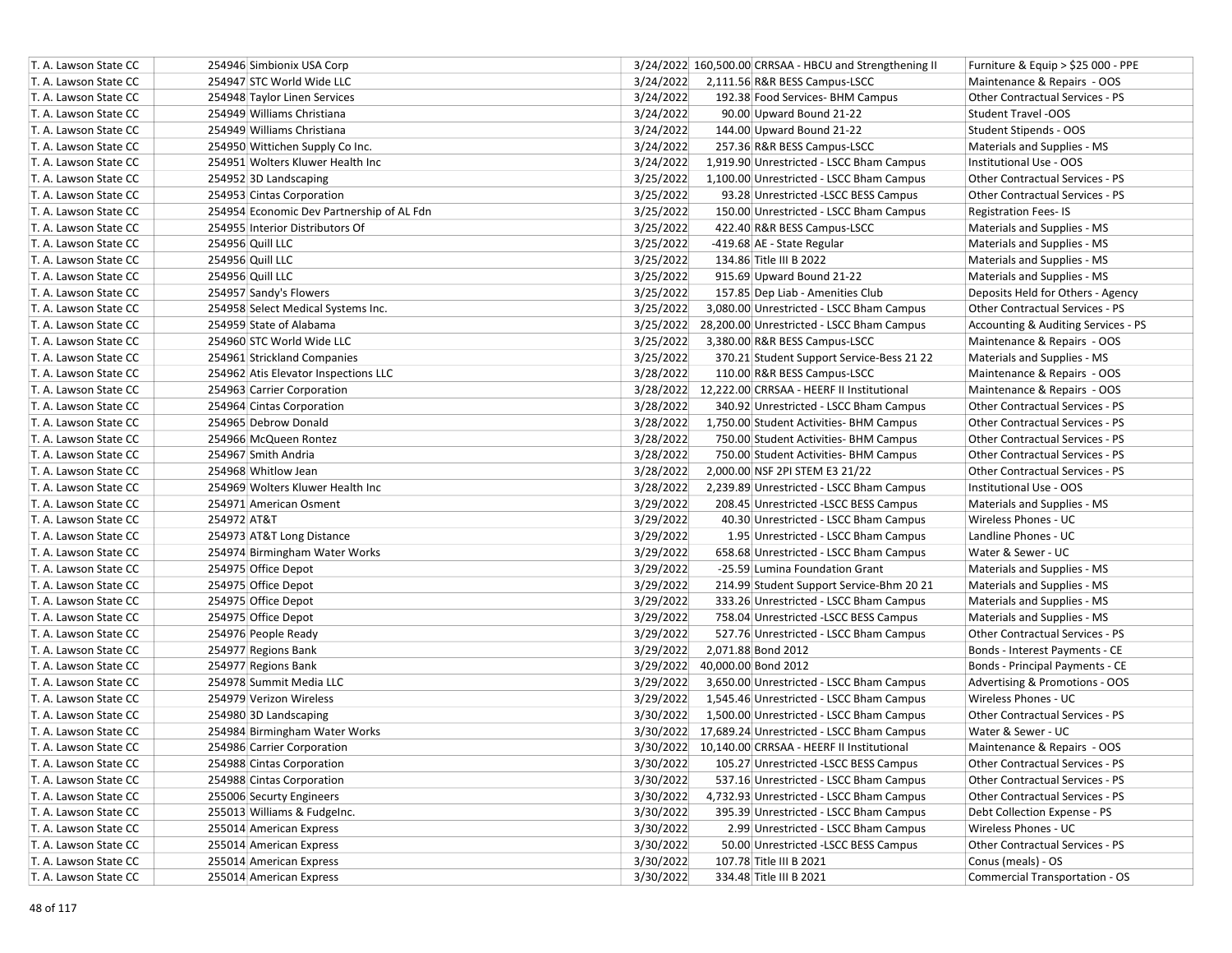| T. A. Lawson State CC |              | 255014 American Express                 | 3/30/2022 | 352.14 Title III B 2021                            | Lodging - IS                           |
|-----------------------|--------------|-----------------------------------------|-----------|----------------------------------------------------|----------------------------------------|
| T. A. Lawson State CC |              | 255014 American Express                 | 3/30/2022 | 1.150.00 Title III B 2021                          | <b>Registration Fees-IS</b>            |
| T. A. Lawson State CC |              | 255015 Insurance Office of America      | 3/30/2022 | 3,172.00 Unrestricted - LSCC Bham Campus           | Insurance and Bonding - PS             |
| T. A. Lawson State CC |              | 255016 Joiner Fire Sprinkler Co.        | 3/30/2022 | 1,075.00 Unrestricted - LSCC Bham Campus           | Maintenance & Repairs - OOS            |
| T. A. Lawson State CC |              | 255017 Pitney Bowes Credit Corp.        | 3/30/2022 | 1,346.79 Unrestricted - LSCC Bham Campus           | Postage - OOS                          |
| T. A. Lawson State CC |              | 255018 The University of Alabama        |           | 4/6/2022 12,500.00 Unrestricted - LSCC Bham Campus | Transportation Equip \$5K-\$25K - CE   |
| T. A. Lawson State CC |              | 255019 AL Assoc of Student Fin Aid Adm  | 4/6/2022  | 30.00 Unrestricted - LSCC Bham Campus              | <b>Registration Fees-IS</b>            |
| T. A. Lawson State CC |              | 255020 Alabama Community College System | 4/6/2022  | 129.00 Unrestricted - LSCC Bham Campus             | <b>Registration Fees-IS</b>            |
| T. A. Lawson State CC |              | 255020 Alabama Community College System | 4/6/2022  | 1,000.00 Unrestricted - LSCC Bham Campus           | Memberships - PS                       |
| T. A. Lawson State CC |              | 255021 Anthony Cynthia                  | 4/6/2022  | 70.32 Unrestricted - LSCC Bham Campus              | Conus (meals) - OS                     |
| T. A. Lawson State CC |              | 255021 Anthony Cynthia                  | 4/6/2022  | 89.96 Unrestricted - LSCC Bham Campus              | Mileage - OS                           |
| T. A. Lawson State CC |              | 255021 Anthony Cynthia                  | 4/6/2022  | 181.60 Unrestricted - LSCC Bham Campus             | Lodging - OS                           |
| T. A. Lawson State CC |              | 255022 Big Nerd Software LLC            | 4/6/2022  | 662.00 Title III B 2021                            | Computer Software(non capital) - MS    |
| T. A. Lawson State CC |              | 255024 Building & Property Sciences LLC | 4/6/2022  | 500.00 R&R BESS Campus-LSCC                        | Maintenance & Repairs - OOS            |
| T. A. Lawson State CC |              | 255025 Building Specialties Co          | 4/6/2022  | 981.21 R&R BESS Campus-LSCC                        | Maintenance & Repairs - OOS            |
| T. A. Lawson State CC |              | 255026 Canon Financial Solutions Inc    | 4/6/2022  | 220.10 Title III B 2022                            | Long-Term Equipment Lease - CE         |
| T. A. Lawson State CC |              | 255027 Canon Solutions America          | 4/6/2022  | 17.91 Unrestricted -LSCC BESS Campus               | Service Contracts on Equipment -OOS    |
| T. A. Lawson State CC |              | 255027 Canon Solutions America          | 4/6/2022  | 24.96 Unrestricted - LSCC Bham Campus              | Service Contracts on Equipment -OOS    |
| T. A. Lawson State CC |              | 255028 Daniel Cason                     | 4/6/2022  | 1,200.00 Student Activities- BHM Campus            | Other Contractual Services - PS        |
| T. A. Lawson State CC |              | 255029 Express Services Inc.            | 4/6/2022  | 615.20 CRRSAA - HEERF II Institutional             | Other Contractual Services - PS        |
| T. A. Lawson State CC |              | 255029 Express Services Inc.            | 4/6/2022  | 703.20 Unrestricted - LSCC Bham Campus             | Other Contractual Services - PS        |
| T. A. Lawson State CC | 255030 Galls |                                         | 4/6/2022  | 54.00 Unrestricted - LSCC Bham Campus              | Materials and Supplies - MS            |
| T. A. Lawson State CC |              | 255031 Gourmet Services Inc.            |           | 4/6/2022 42,350.00 Food Services- BHM Campus       | Other Contractual Services - PS        |
| T. A. Lawson State CC |              | 255032 Graybar Electric                 | 4/6/2022  | 468.00 Unrestricted - LSCC Bham Campus             | Materials and Supplies - MS            |
| T. A. Lawson State CC | 255033 HESI  |                                         | 4/6/2022  | 8,547.00 Unrestricted - LSCC Bham Campus           | Institutional Use - OOS                |
| T. A. Lawson State CC | 255034 HESI  |                                         |           | 4/6/2022 11,402.52 Unrestricted - LSCC Bham Campus | Institutional Use - OOS                |
| T. A. Lawson State CC |              | 255035 Horn Wendy                       | 4/6/2022  | 120.51 Unrestricted - LSCC Bham Campus             | Mileage - IS                           |
| T. A. Lawson State CC |              | 255036 Landmark Media Solutions         | 4/6/2022  | 437.50 Unrestricted - LSCC Bham Campus             | Other Contractual Services - PS        |
| T. A. Lawson State CC |              | 255037 Office Depot                     | 4/6/2022  | 185.25 ARC Grant Part 2                            | Materials and Supplies - MS            |
| T. A. Lawson State CC |              | 255038 Pitney Bowes Credit Corp.        | 4/6/2022  | 2,517.12 Unrestricted -LSCC BESS Campus            | Long-Term Equipment Lease - CE         |
| T. A. Lawson State CC |              | 255039 Progressive Electrical Se        | 4/6/2022  | 900.00 R&R BESS Campus-LSCC                        | Other Contractual Services - PS        |
| T. A. Lawson State CC |              | 255039 Progressive Electrical Se        | 4/6/2022  | 2,040.00 R&R BESS Campus-LSCC                      | Maintenance & Repairs - OOS            |
| T. A. Lawson State CC |              | 255039 Progressive Electrical Se        | 4/6/2022  | 3,554.84 Unrestricted - LSCC Bham Campus           | Maintenance & Repairs - OOS            |
| T. A. Lawson State CC |              | 255039 Progressive Electrical Se        | 4/6/2022  | 5,342.62 R&R BESS Campus-LSCC                      | Materials and Supplies - MS            |
| T. A. Lawson State CC |              | 255040 Republic Services Inc.           | 4/6/2022  | 422.90 Unrestricted - LSCC Bham Campus             | Other Contractual Services - PS        |
| T. A. Lawson State CC |              | 255041 Securty Engineers                | 4/6/2022  | 4,708.30 Unrestricted - LSCC Bham Campus           | <b>Other Contractual Services - PS</b> |
| T. A. Lawson State CC |              | 255042 Siemens Industry Inc.            | 4/6/2022  | 5,000.00 Vocational Ed/CTE                         | Memberships - PS                       |
| T. A. Lawson State CC |              | 255043 STC World Wide LLC               | 4/6/2022  | 750.00 Unrestricted - LSCC Bham Campus             | Maintenance & Repairs - OOS            |
| T. A. Lawson State CC |              | 255044 Taylor Linen Services            | 4/6/2022  | 82.16 Food Services- BHM Campus                    | Other Contractual Services - PS        |
| T. A. Lawson State CC |              | 255045 The Hiller Companies Inc.        | 4/6/2022  | 4,994.00 Unrestricted - LSCC Bham Campus           | Other Contractual Services - PS        |
| T. A. Lawson State CC |              | 255046 The Solutions Team Inc           | 4/6/2022  | 143.00 Title III B 2021                            | Computer Software(non capital) - MS    |
| T. A. Lawson State CC |              | 255047 Veal Convention Ser Inc.         | 4/6/2022  | 4,140.00 CRRSAA - HEERF II Institutional           | Materials and Supplies - MS            |
| T. A. Lawson State CC |              | 255048 Wells Fargo Fin-leasing          | 4/6/2022  | 484.56 Unrestricted -LSCC BESS Campus              | Long-Term Equipment Lease - CE         |
| T. A. Lawson State CC |              | 255048 Wells Fargo Fin-leasing          | 4/6/2022  | 964.56 Unrestricted - LSCC Bham Campus             | Long-Term Equipment Lease - CE         |
| T. A. Lawson State CC |              | 255049 Batteries Plus                   | 4/7/2022  | 239.70 R&R BESS Campus-LSCC                        | Materials and Supplies - MS            |
| T. A. Lawson State CC |              | 255050 Express Services Inc.            | 4/7/2022  | 615.20 CRRSAA - HEERF II Institutional             | Other Contractual Services - PS        |
| T. A. Lawson State CC |              | 255050 Express Services Inc.            | 4/7/2022  | 703.20 Unrestricted - LSCC Bham Campus             | Other Contractual Services - PS        |
| T. A. Lawson State CC |              | 255051 Jones Joye                       | 4/7/2022  | 110.00 Lumina Foundation Grant                     | Conus (meals) - OS                     |
| T. A. Lawson State CC |              | 255051 Jones Joye                       | 4/7/2022  | 343.55 Lumina Foundation Grant                     | Lodging - OS                           |
| T. A. Lawson State CC |              | 255051 Jones Joye                       | 4/7/2022  | 513.22 Lumina Foundation Grant                     | <b>Commercial Transportation - OS</b>  |
| T. A. Lawson State CC |              | 255052 Kelly David                      | 4/7/2022  | 280.00 Unrestricted - LSCC Bham Campus             | Other Professional Fees - PS           |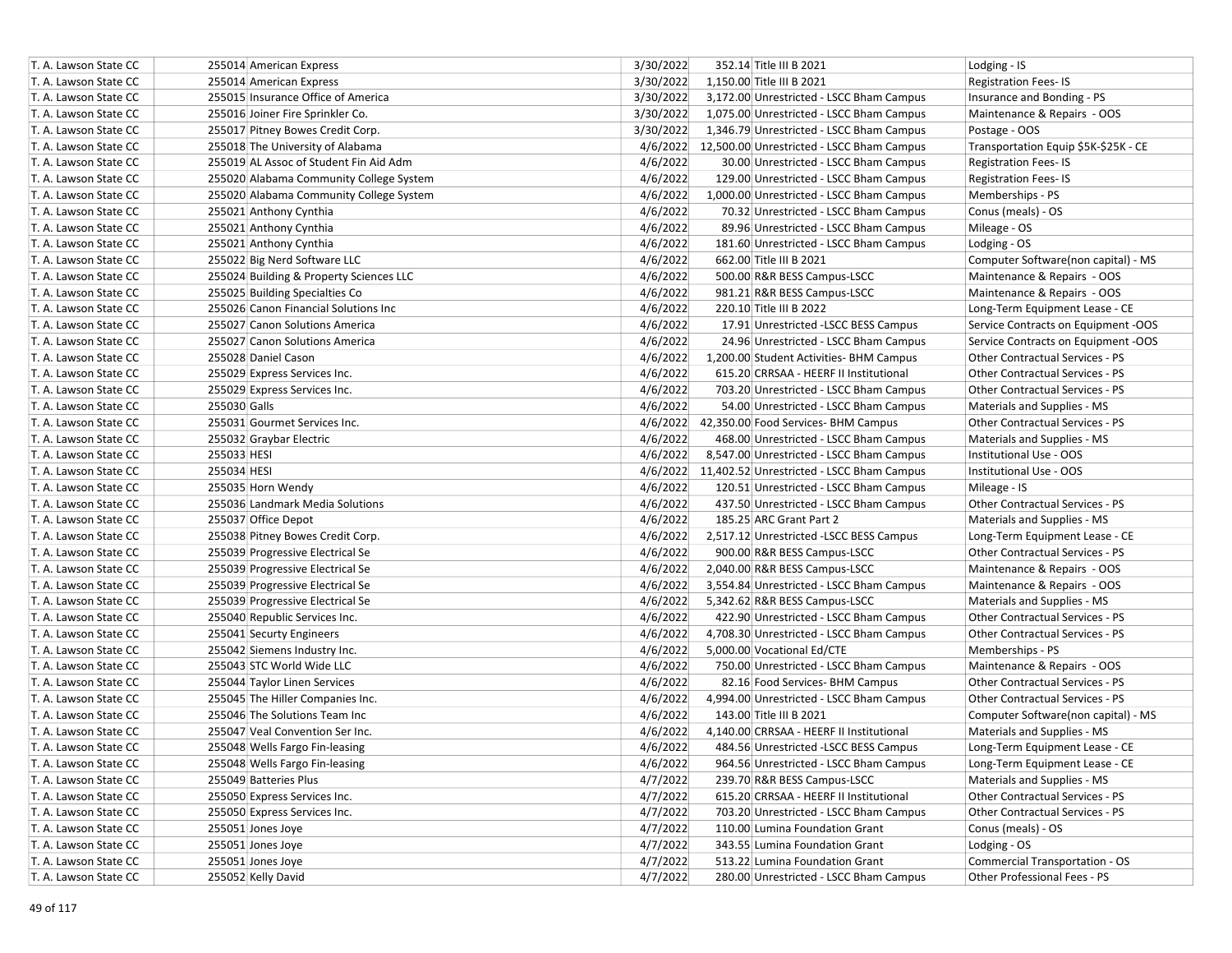| T. A. Lawson State CC |             | 255053 Latham Michael                              | 4/7/2022 | 138.65 Vocational Ed/CTE                           | Mileage - IS                        |
|-----------------------|-------------|----------------------------------------------------|----------|----------------------------------------------------|-------------------------------------|
| T. A. Lawson State CC |             | 255053 Latham Michael                              | 4/7/2022 | 150.00 Vocational Ed/CTE                           | <b>Registration Fees-IS</b>         |
| T. A. Lawson State CC |             | 255053 Latham Michael                              | 4/7/2022 | 400.00 Vocational Ed/CTE                           | Overnight (non tax per diem)- IS    |
| T. A. Lawson State CC |             | 255054 Lawson State Foundation                     | 4/7/2022 | 2,000.00 Unrestricted -LSCC BESS Campus            | Short-Term Building Rentals - OOS   |
| T. A. Lawson State CC |             | 255056 Lsi Research Inc.                           |          | 4/7/2022 14,300.00 Title III B 2022                | Other Contractual Services - PS     |
| T. A. Lawson State CC |             | 255057 Marbut Dale                                 | 4/7/2022 | 260.00 Unrestricted - LSCC Bham Campus             | Other Professional Fees - PS        |
| T. A. Lawson State CC |             | 255058 McClellan Frank                             | 4/7/2022 | 280.00 Unrestricted - LSCC Bham Campus             | Other Professional Fees - PS        |
| T. A. Lawson State CC |             | 255059 Mercer Health & Benefits Administration LLC | 4/7/2022 | 2,804.00 Unrestricted - LSCC Bham Campus           | Institutional Use - OOS             |
| T. A. Lawson State CC |             | 255060 Metro Storage/Trailer                       | 4/7/2022 | 515.00 Unrestricted - LSCC Bham Campus             | Short-Term Equipment Rentals - OOS  |
| T. A. Lawson State CC |             | 255061 Parker Waller Insurance LLC                 |          | 4/7/2022 27,767.54 Unrestricted - LSCC Bham Campus | Institutional Use - OOS             |
| T. A. Lawson State CC |             | 255062 People Ready                                | 4/7/2022 | 527.76 Unrestricted - LSCC Bham Campus             | Other Contractual Services - PS     |
| T. A. Lawson State CC |             | 255063 ProLiteracy Worldwide                       | 4/7/2022 | 3,374.07 AE - State Regular                        | Materials and Supplies - MS         |
| T. A. Lawson State CC |             | 255064 ProLiteracy Worldwide                       | 4/7/2022 | 893.15 AE - State Inst'l                           | Materials and Supplies - MS         |
| T. A. Lawson State CC |             | 255065 RJ Young Company                            | 4/7/2022 | 626.90 Unrestricted - LSCC Bham Campus             | Service Contracts on Equipment -OOS |
| T. A. Lawson State CC |             | 255065 RJ Young Company                            | 4/7/2022 | 3,192.40 Unrestricted - LSCC Bham Campus           | Long-Term Equipment Lease - CE      |
| T. A. Lawson State CC |             | 255066 Staples Contract & Commercial LLC           | 4/7/2022 | 460.11 Unrestricted - LSCC Bham Campus             | Materials and Supplies - MS         |
| T. A. Lawson State CC |             | 255067 The Bancorp Bank                            | 4/7/2022 | 1,427.00 Unrestricted - LSCC Bham Campus           | Long-Term Equipment Lease - CE      |
| T. A. Lawson State CC |             | 255068 Uab Printing And Mailing                    | 4/7/2022 | 3,937.60 Unrestricted - LSCC Bham Campus           | Printing and Binding - OOS          |
| T. A. Lawson State CC |             | 255072 ACT Inc                                     | 4/8/2022 | 325.50 Industry Certification Initiatives          | Grants Awards and Prizes - OOS      |
| T. A. Lawson State CC |             | 255074 American Express                            | 4/8/2022 | 145.80 Student Support Service-Bhm 20 21           | Materials and Supplies - MS         |
| T. A. Lawson State CC |             | 255074 American Express                            | 4/8/2022 | 146.81 Unrestricted - LSCC Bham Campus             | Maintenance & Repairs - OOS         |
| T. A. Lawson State CC |             | 255074 American Express                            | 4/8/2022 | 194.87 Unrestricted -LSCC BESS Campus              | Materials and Supplies - MS         |
| T. A. Lawson State CC |             | 255074 American Express                            | 4/8/2022 | 224.87 Unrestricted - LSCC Bham Campus             | Lodging - IS                        |
| T. A. Lawson State CC |             | 255074 American Express                            | 4/8/2022 | 260.00 CRRSAA - HBCU and Strengthening II          | Computer Software(non capital) - MS |
| T. A. Lawson State CC |             | 255074 American Express                            | 4/8/2022 | 349.00 Unrestricted - LSCC Bham Campus             | Advertising & Promotions - OOS      |
| T. A. Lawson State CC |             | 255074 American Express                            | 4/8/2022 | 469.05 Upward Bound 21-22                          | Materials and Supplies - MS         |
| T. A. Lawson State CC |             | 255074 American Express                            | 4/8/2022 | 475.00 Vocational Ed/CTE                           | Memberships - PS                    |
| T. A. Lawson State CC |             | 255074 American Express                            | 4/8/2022 | 588.50 Unrestricted -LSCC BESS Campus              | Grants Awards and Prizes - OOS      |
| T. A. Lawson State CC |             | 255074 American Express                            | 4/8/2022 | 600.00 Unrestricted - LSCC Bham Campus             | Other Professional Fees - PS        |
| T. A. Lawson State CC |             | 255074 American Express                            | 4/8/2022 | 651.32 Unrestricted - LSCC Bham Campus             | Lodging - OS                        |
| T. A. Lawson State CC |             | 255074 American Express                            | 4/8/2022 | 668.20 Student Support Service-Bess 21 22          | Commercial Transportation - OS      |
| T. A. Lawson State CC |             | 255074 American Express                            | 4/8/2022 | 808.35 Vocational Ed/CTE                           | Lodging - OS                        |
| T. A. Lawson State CC |             | 255074 American Express                            | 4/8/2022 | 1,040.98 Unrestricted - LSCC Bham Campus           | Materials and Supplies - MS         |
| T. A. Lawson State CC |             | 255074 American Express                            | 4/8/2022 | 1,253.95 Unrestricted - LSCC Bham Campus           | Institutional Use - OOS             |
| T. A. Lawson State CC |             | 255074 American Express                            | 4/8/2022 | 1,288.12 Multi Fed-GA-AL LSAMP (NSF)               | Materials and Supplies - MS         |
| T. A. Lawson State CC |             | 255074 American Express                            | 4/8/2022 | 1,305.42 Unrestricted - LSCC Bham Campus           | Commercial Transportation - OS      |
| T. A. Lawson State CC |             | 255074 American Express                            | 4/8/2022 | 1,415.62 Vocational Ed/CTE                         | Commercial Transportation - OS      |
| T. A. Lawson State CC |             | 255074 American Express                            | 4/8/2022 | 1,790.60 NSF 2PI STEM E3 21/22                     | Grants Awards and Prizes - OOS      |
| T. A. Lawson State CC |             | 255074 American Express                            | 4/8/2022 | 1,799.55 Title III B 2021                          | Materials and Supplies - MS         |
| T. A. Lawson State CC |             | 255074 American Express                            | 4/8/2022 | 2,190.00 Vocational Ed/CTE                         | <b>Registration Fees-OS</b>         |
| T. A. Lawson State CC |             | 255074 American Express                            | 4/8/2022 | 2,211.65 CRRSAA - HBCU and Strengthening II        | Materials and Supplies - MS         |
| T. A. Lawson State CC |             | 255074 American Express                            | 4/8/2022 | 2,402.02 Student Support Service-Bhm 20 21         | Equipment - non capitalized - MS    |
| T. A. Lawson State CC | 255079 AT&T |                                                    | 4/8/2022 | 118.40 Unrestricted - LSCC Bham Campus             | Internet - UC                       |
| T. A. Lawson State CC | 255080 AT&T |                                                    | 4/8/2022 | 802.92 Unrestricted -LSCC BESS Campus              | Landline Phones - UC                |
| T. A. Lawson State CC | 255080 AT&T |                                                    | 4/8/2022 | 7,373.28 Unrestricted - LSCC Bham Campus           | Landline Phones - UC                |
| T. A. Lawson State CC | 255081 AT&T |                                                    | 4/8/2022 | 2,139.07 Unrestricted -LSCC BESS Campus            | Landline Phones - UC                |
| T. A. Lawson State CC |             | 255088 Bell Dovie                                  | 4/8/2022 | 500.80 Upward Bound 21-22                          | Materials and Supplies - MS         |
| T. A. Lawson State CC |             | 255092 Bessemer Utilities                          | 4/8/2022 | 3,145.17 Unrestricted -LSCC BESS Campus            | Electricity - UC                    |
| T. A. Lawson State CC |             | 255092 Bessemer Utilities                          |          | 4/8/2022 23,501.32 Unrestricted -LSCC BESS Campus  | Water & Sewer - UC                  |
| T. A. Lawson State CC |             | 255095 Birmingham Water Works                      | 4/8/2022 | 35.27 Unrestricted - LSCC Bham Campus              | Water & Sewer - UC                  |
|                       |             |                                                    |          |                                                    |                                     |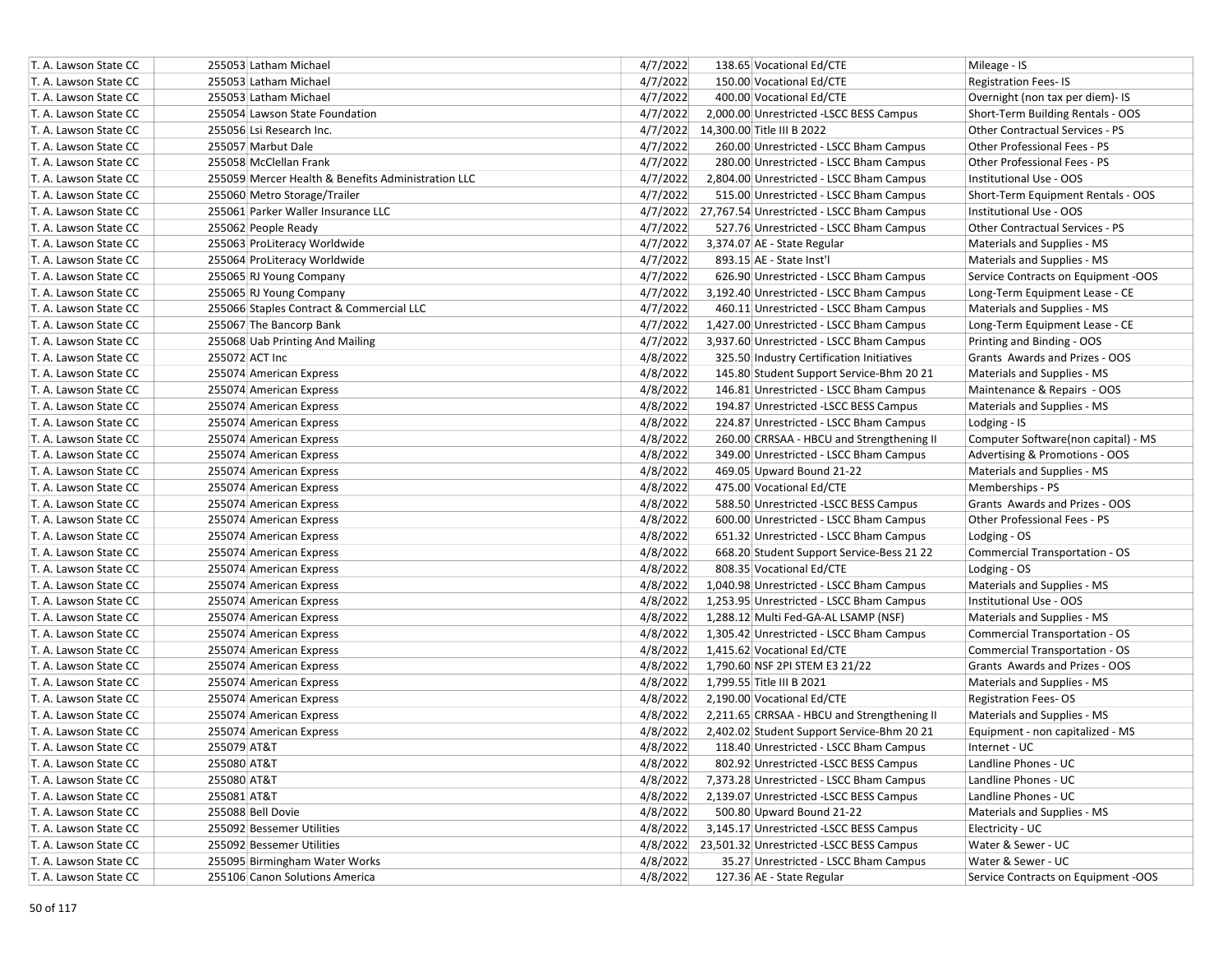| T. A. Lawson State CC | 255106 Canon Solutions America                                         | 4/8/2022  | 5,793.90 Unrestricted - LSCC Bham Campus                | Long-Term Equipment Lease - CE         |
|-----------------------|------------------------------------------------------------------------|-----------|---------------------------------------------------------|----------------------------------------|
| T. A. Lawson State CC | 255109 Cintas Corporation                                              | 4/8/2022  | 105.27 Unrestricted -LSCC BESS Campus                   | <b>Other Contractual Services - PS</b> |
| T. A. Lawson State CC | 255109 Cintas Corporation                                              | 4/8/2022  | 963.94 Unrestricted - LSCC Bham Campus                  | <b>Other Contractual Services - PS</b> |
| T. A. Lawson State CC | 255118 Cook's Pest Control                                             | 4/8/2022  | 525.00 Unrestricted -LSCC BESS Campus                   | <b>Other Contractual Services - PS</b> |
| T. A. Lawson State CC | 255127 DISH DBS Corporation                                            | 4/8/2022  | 308.16 Unrestricted - LSCC Bham Campus                  | Cable - UC                             |
| T. A. Lawson State CC | 255128 DISH DBS Corporation                                            | 4/8/2022  | 100.00 Unrestricted - LSCC Bham Campus                  | Cable - UC                             |
| T. A. Lawson State CC | 255132 Educational Testing Service                                     | 4/8/2022  | 2,625.00 Unrestricted - LSCC Bham Campus                | Other Contractual Services - PS        |
| T. A. Lawson State CC | 255170 Johnson Controls Inc.                                           | 4/8/2022  | 331.60 Unrestricted - LSCC Bham Campus                  | Maintenance & Repairs - OOS            |
| T. A. Lawson State CC | 255171 Johnstone Supply                                                | 4/8/2022  | 6,100.97 CRRSAA - HEERF II Institutional                | Maintenance & Repairs - OOS            |
| T. A. Lawson State CC | 255172 Joiner Fire Sprinkler Co.                                       | 4/8/2022  | 1,025.00 Unrestricted - LSCC Bham Campus                | Maintenance & Repairs - OOS            |
| T. A. Lawson State CC | 255199 Metro Trailer Leasing Inc.                                      | 4/8/2022  | 1,626.00 Unrestricted -LSCC BESS Campus                 | Short-Term Equipment Rentals - OOS     |
| T. A. Lawson State CC | 255208 NiTel Inc.                                                      | 4/8/2022  | 906.26 Unrestricted - LSCC Bham Campus                  | Internet - UC                          |
| T. A. Lawson State CC | 255208 NiTel Inc.                                                      | 4/8/2022  | 2,575.12 Unrestricted -LSCC BESS Campus                 | Internet - UC                          |
| T. A. Lawson State CC | 255212 Onin Staffing LLC                                               | 4/8/2022  | 1,184.93 Unrestricted - LSCC Bham Campus                | Other Contractual Services - PS        |
| T. A. Lawson State CC | 255212 Onin Staffing LLC                                               | 4/8/2022  | 2,374.93 Unrestricted -LSCC BESS Campus                 | Other Contractual Services - PS        |
| T. A. Lawson State CC | 255223 Progressive Image Comm                                          | 4/8/2022  | 3,744.00 Unrestricted - LSCC Bham Campus                | Advertising & Promotions - OOS         |
| T. A. Lawson State CC | 255245 Strickland Companies                                            | 4/8/2022  | 84.09 Unrestricted - LSCC Bham Campus                   | Materials and Supplies - MS            |
| T. A. Lawson State CC | 255249 Taylor Linen Services                                           | 4/8/2022  | 82.16 Food Services- BHM Campus                         | Other Contractual Services - PS        |
| T. A. Lawson State CC | 255275 Xerox Corporation                                               | 4/8/2022  | 329.86 Unrestricted - LSCC Bham Campus                  | Service Contracts on Equipment -OOS    |
| T. A. Lawson State CC | 255275 Xerox Corporation                                               | 4/8/2022  | 781.49 Unrestricted - LSCC Bham Campus                  | Long-Term Equipment Lease - CE         |
| T. A. Lawson State CC | 255277 ACT Inc                                                         | 4/12/2022 | 94.50 Industry Certification Initiatives                | Grants Awards and Prizes - OOS         |
| T. A. Lawson State CC | 255278 AMERICAN DENTAL ASS                                             | 4/12/2022 | 30.00 Title III B 2022                                  | Subscriptions - OOS                    |
| T. A. Lawson State CC | 255279 American National Red Cross & Its Constituent Chapters & Branch | 4/12/2022 | 1,050.00 Unrestricted - LSCC Bham Campus                | Materials and Supplies - MS            |
| T. A. Lawson State CC | 255280 Anatomical Worldwide LLC                                        | 4/12/2022 | 633.75 Vocational Ed/CTE                                | Equipment - non capitalized - MS       |
| T. A. Lawson State CC | 255281 Anthony Cynthia                                                 | 4/12/2022 | 411.57 Unrestricted - LSCC Bham Campus                  | Conus (meals) - OS                     |
| T. A. Lawson State CC | 255282 Bell Dovie                                                      | 4/12/2022 | 613.38 Upward Bound 21-22                               | Materials and Supplies - MS            |
| T. A. Lawson State CC | 255283 Bessemer Area Chamber Of                                        | 4/12/2022 | 1,200.00 Unrestricted - LSCC Bham Campus                | Advertising & Promotions - OOS         |
| T. A. Lawson State CC | 255284 Cameron James                                                   | 4/12/2022 | 280.00 Unrestricted - LSCC Bham Campus                  | <b>Other Professional Fees - PS</b>    |
| T. A. Lawson State CC | 255285 Carrier Corporation                                             | 4/12/2022 | 7,336.00 CRRSAA - HEERF II Institutional                | Maintenance & Repairs - OOS            |
| T. A. Lawson State CC | 255286 Carter Curtis                                                   | 4/12/2022 | 100.00 Unrestricted - LSCC Bham Campus                  | Other Professional Fees - PS           |
| T. A. Lawson State CC | 255286 Carter Curtis                                                   | 4/12/2022 | 150.00 Unrestricted - LSCC Bham Campus                  | Other Travel Expenses - IS             |
| T. A. Lawson State CC | 255287 Casimir Cynthia                                                 | 4/12/2022 | 15.00 Dep Liab - Athletic Booster Club                  | Deposits Held for Others - Agency      |
| T. A. Lawson State CC | 255288 CDW LLC                                                         | 4/12/2022 | 45.00 Student Support Service-Bess 21 22                | Materials and Supplies - MS            |
| T. A. Lawson State CC | 255288 CDW LLC                                                         | 4/12/2022 | 499.98 Unrestricted - LSCC Bham Campus                  | Materials and Supplies - MS            |
| T. A. Lawson State CC | 255288 CDW LLC                                                         | 4/12/2022 | 1,105.66 Student Support Service-Bess 21 22             | Equipment - non capitalized - MS       |
| T. A. Lawson State CC | 255288 CDW LLC                                                         |           | 4/12/2022 12,916.80 Student Support Service-Bhm 20 21   | Equipment - non capitalized - MS       |
| T. A. Lawson State CC | 255288 CDW LLC                                                         |           | 4/12/2022 19,724.17 CRRSAA - HBCU and Strengthening II  | Materials and Supplies - MS            |
| T. A. Lawson State CC | 255288 CDW LLC                                                         |           | 4/12/2022 34,232.96 Unrestricted - LSCC Bham Campus     | Service Contracts on Equipment -OOS    |
| T. A. Lawson State CC | 255288 CDW LLC                                                         |           | 4/12/2022 102,849.33 CRRSAA - HBCU and Strengthening II | Equipment - non capitalized - MS       |
| T. A. Lawson State CC | 255289 Cintas Corporation                                              | 4/12/2022 | 340.92 Unrestricted - LSCC Bham Campus                  | Other Contractual Services - PS        |
| T. A. Lawson State CC | 255290 Craddock Paul                                                   | 4/12/2022 | 280.00 Unrestricted - LSCC Bham Campus                  | Other Professional Fees - PS           |
| T. A. Lawson State CC | 255291 Credentials Solutions LLC                                       | 4/12/2022 | 87.43 Unrestricted -LSCC BESS Campus                    | Other Contractual Services - PS        |
| T. A. Lawson State CC | 255292 Fagnes Billy                                                    | 4/12/2022 | 1,500.00 R&R BESS Campus-LSCC                           | Maintenance & Repairs - OOS            |
| T. A. Lawson State CC | 255293 Glass Jamie                                                     | 4/12/2022 | 302.92 Unrestricted -LSCC BESS Campus                   | Overnight (non tax per diem)- IS       |
| T. A. Lawson State CC | 255293 Glass Jamie                                                     | 4/12/2022 | 305.29 Unrestricted -LSCC BESS Campus                   | Mileage - IS                           |
| T. A. Lawson State CC | 255294 Glover Randolph                                                 | 4/12/2022 | 2,640.00 Unrestricted -LSCC BESS Campus                 | Other Contractual Services - PS        |
| T. A. Lawson State CC | 255295 Green Myrtes                                                    | 4/12/2022 | 148.72 Title III B 2022                                 | Other Travel Expenses - OS             |
| T. A. Lawson State CC | 255295 Green Myrtes                                                    | 4/12/2022 | 276.50 Title III B 2022                                 | Conus (meals) - OS                     |
| T. A. Lawson State CC | 255295 Green Myrtes                                                    | 4/12/2022 | 451.19 Title III B 2022                                 | <b>Commercial Transportation - OS</b>  |
| T. A. Lawson State CC | 255295 Green Myrtes                                                    | 4/12/2022 | 720.74 Title III B 2022                                 | Lodging - OS                           |
| T. A. Lawson State CC | 255296 Home Depot                                                      | 4/12/2022 | 2,411.68 CRRSAA - HBCU and Strengthening II             | Materials and Supplies - MS            |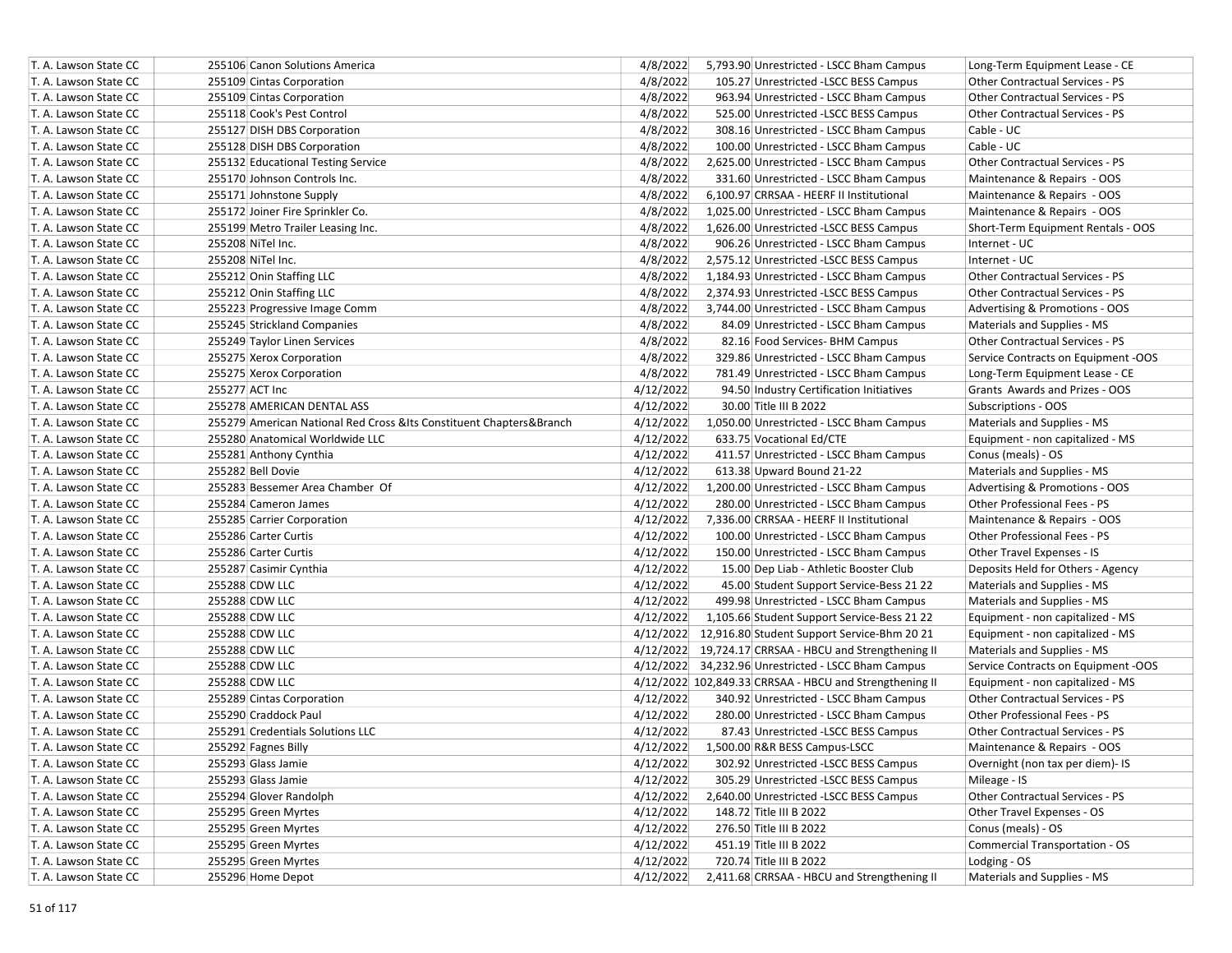| T. A. Lawson State CC                          | 255296 Home Depot                                                                      | 4/12/2022<br>9,654.00 CRRSAA - HBCU and Strengthening II<br>Equipment - non capitalized - MS               |
|------------------------------------------------|----------------------------------------------------------------------------------------|------------------------------------------------------------------------------------------------------------|
| T. A. Lawson State CC                          | 255297 Instructional Officers Association                                              | 4/12/2022<br>129.00 Unrestricted - LSCC Bham Campus<br><b>Registration Fees-IS</b>                         |
| T. A. Lawson State CC                          | 255298 Landmark Media Solutions                                                        | 4/12/2022<br>437.50 Unrestricted - LSCC Bham Campus<br>Other Contractual Services - PS                     |
| T. A. Lawson State CC                          | 255299 Loggins Eddie                                                                   | 4/12/2022<br>Other Professional Fees - PS<br>560.00 Unrestricted - LSCC Bham Campus                        |
| T. A. Lawson State CC                          | 255300 Lsi Research Inc.                                                               | 4/12/2022<br>3,157.82 CRRSAA - HBCU and Strengthening II<br>Equipment - non capitalized - MS               |
| T. A. Lawson State CC                          | 255300 Lsi Research Inc.                                                               | 4/12/2022 10,177.99 CRRSAA - HBCU and Strengthening II<br>Maintenance & Repairs - OOS                      |
| T. A. Lawson State CC                          | 255300 Lsi Research Inc.                                                               | 4/12/2022 21,220.79 CRRSAA - HBCU and Strengthening II<br>Materials and Supplies - MS                      |
| T. A. Lawson State CC                          | 255301 McClellan Frank                                                                 | 4/12/2022<br>Other Professional Fees - PS<br>280.00 Unrestricted - LSCC Bham Campus                        |
| T. A. Lawson State CC                          | 255302 Modern Campus USA Inc.                                                          | 4/12/2022 38,780.00 CRRSAA - HEERF II Institutional<br>Other Contractual Services - PS                     |
| T. A. Lawson State CC                          | 255303 Municipal and Commercial Uniforms Inc                                           | 4/12/2022<br>745.50 Unrestricted - LSCC Bham Campus<br>Materials and Supplies - MS                         |
| T. A. Lawson State CC                          | 255304 NC3 Nat'l Coalition of Certification Cntrs                                      | 4/12/2022<br>595.00 Lumina Foundation Grant<br><b>Registration Fees-OS</b>                                 |
| T. A. Lawson State CC                          | 255305 Office Depot                                                                    | 4/12/2022<br>3.39 Unrestricted -LSCC BESS Campus<br>Materials and Supplies - MS                            |
| T. A. Lawson State CC                          | 255306 Onin Staffing LLC                                                               | 4/12/2022<br>829.57 Unrestricted - LSCC Bham Campus<br><b>Other Contractual Services - PS</b>              |
| T. A. Lawson State CC                          | 255306 Onin Staffing LLC                                                               | 4/12/2022<br><b>Other Contractual Services - PS</b><br>1,703.01 Unrestricted -LSCC BESS Campus             |
| T. A. Lawson State CC                          | 255307 People Ready                                                                    | 4/12/2022<br>527.76 Unrestricted - LSCC Bham Campus<br><b>Other Contractual Services - PS</b>              |
| T. A. Lawson State CC                          | 255308 Pike Christopher                                                                | 4/12/2022<br>280.00 Unrestricted - LSCC Bham Campus<br>Other Professional Fees - PS                        |
| T. A. Lawson State CC                          | 255309 Rembert Nuncy                                                                   | 4/12/2022<br>Other Professional Fees - PS<br>280.00 Unrestricted - LSCC Bham Campus                        |
| T. A. Lawson State CC                          | 255310 Southern Sociological Society                                                   | 4/12/2022<br>75.00 Unrestricted - LSCC Bham Campus<br><b>Registration Fees-IS</b>                          |
| T. A. Lawson State CC                          | 255311 Staples Contract & Commercial LLC                                               | 4/12/2022<br>45.00 Unrestricted - LSCC Bham Campus<br>Materials and Supplies - MS                          |
| T. A. Lawson State CC                          | 255312 Verified Credentials LLC                                                        | 4/12/2022<br>87.00 Unrestricted - LSCC Bham Campus<br>Other Contractual Services - PS                      |
| T. A. Lawson State CC                          | 255313 Verizon Wireless                                                                | 4/12/2022<br>Internet - UC<br>1,120.28 Unrestricted - LSCC Bham Campus                                     |
| T. A. Lawson State CC                          | 255314 ADS Security L.P.                                                               | 4/13/2022<br>Maintenance & Repairs - OOS<br>584.76 R&R BESS Campus-LSCC                                    |
| T. A. Lawson State CC                          | 255321 Birmingham Water Works                                                          | 4/13/2022<br>1,911.83 Unrestricted - LSCC Bham Campus<br>Water & Sewer - UC                                |
| T. A. Lawson State CC                          | 255358 Subway                                                                          | 4/13/2022<br>2,437.50 Upward Bound 21-22<br>Grants Awards and Prizes - OOS                                 |
| T. A. Lawson State CC                          | 255364 Cintas Corporation                                                              | 4/13/2022<br><b>Other Contractual Services - PS</b>                                                        |
| T. A. Lawson State CC                          | 255365 Cook's Pest Control                                                             | 105.27 Unrestricted -LSCC BESS Campus<br>4/13/2022<br><b>Other Contractual Services - PS</b>               |
|                                                |                                                                                        | 459.00 Unrestricted - LSCC Bham Campus<br>600.00 Student Activities- BESS Campus                           |
| T. A. Lawson State CC<br>T. A. Lawson State CC | 255366 Daniel Cason<br>255367 Ellis Paul                                               | 4/13/2022<br><b>Other Contractual Services - PS</b><br>4/13/2022<br><b>Other Contractual Services - PS</b> |
|                                                |                                                                                        | 200.00 Student Activities- BESS Campus<br>4/13/2022                                                        |
| T. A. Lawson State CC                          | 255368 Express Services Inc.                                                           | 281.28 Unrestricted - LSCC Bham Campus<br>Other Contractual Services - PS                                  |
| T. A. Lawson State CC                          | 255368 Express Services Inc.                                                           | 4/13/2022<br>615.20 CRRSAA - HEERF II Institutional<br><b>Other Contractual Services - PS</b>              |
| T. A. Lawson State CC                          | 255369 In10sity Interactive LLC                                                        | 4/13/2022<br>641.66 Unrestricted - LSCC Bham Campus<br><b>Other Contractual Services - PS</b>              |
| T. A. Lawson State CC                          | 255370 Modern Campus USA Inc.                                                          | 4/13/2022 19,390.00 CRRSAA - HEERF II Institutional<br><b>Other Contractual Services - PS</b>              |
| T. A. Lawson State CC                          | 255371 Orum Tywonia                                                                    | 4/13/2022<br>200.00 Student Activities- BESS Campus<br>Other Contractual Services - PS                     |
| T. A. Lawson State CC                          | 255372 Pitney Bowes Credit Corp.                                                       | 4/13/2022<br>1,346.79 Unrestricted - LSCC Bham Campus<br>Postage - OOS                                     |
| T. A. Lawson State CC                          | 255373 Securty Engineers                                                               | 4/13/2022<br>4,880.68 Unrestricted - LSCC Bham Campus<br>Other Contractual Services - PS                   |
| T. A. Lawson State CC                          | 255374 Taylor Linen Services                                                           | 4/13/2022<br><b>Other Contractual Services - PS</b><br>101.26 Food Services- BHM Campus                    |
| T. A. Lawson State CC                          | 255375 TK Elevator Corporation                                                         | 4/13/2022<br>Maintenance & Repairs - OOS<br>2,276.49 Unrestricted - LSCC Bham Campus                       |
| T. A. Lawson State CC                          | 255376 Wittichen Supply Co Inc.                                                        | 4/13/2022<br>208.46 R&R BESS Campus-LSCC<br>Maintenance & Repairs - OOS                                    |
| T. A. Lawson State CC                          | 255377 Xerox Business Solutions Southeast<br>255377 Xerox Business Solutions Southeast | 4/13/2022<br>14.30 Unrestricted - LSCC Bham Campus<br>Service Contracts on Equipment -OOS<br>4/13/2022     |
| T. A. Lawson State CC                          |                                                                                        | 126.97 Unrestricted - LSCC Bham Campus<br>Long-Term Equipment Lease - CE                                   |
| T. A. Lawson State CC                          | 255378 3D Landscaping                                                                  | 4/14/2022<br>Other Contractual Services - PS<br>1,500.00 Unrestricted - LSCC Bham Campus                   |
| T. A. Lawson State CC                          | 255379 Beauchamp Matrika                                                               | 4/14/2022<br>139.50 Unrestricted - LSCC Bham Campus<br>Conus (meals) - IS                                  |
| T. A. Lawson State CC                          | 255379 Beauchamp Matrika                                                               | 4/14/2022<br>580.82 Unrestricted - LSCC Bham Campus<br>Lodging - IS                                        |
| T. A. Lawson State CC                          | 255380 Bell Elma                                                                       | 4/14/2022<br>139.50 Unrestricted - LSCC Bham Campus<br>Conus (meals) - IS                                  |
| T. A. Lawson State CC                          | 255380 Bell Elma                                                                       | 4/14/2022<br>580.82 Unrestricted - LSCC Bham Campus<br>Lodging - IS                                        |
| T. A. Lawson State CC                          | 255381 Blake Advertising                                                               | 4/14/2022<br>Grants Awards and Prizes - OOS<br>479.50 NSF 2PI STEM E3 21/22                                |
| T. A. Lawson State CC                          | 255382 Buse Aaron                                                                      | 4/14/2022<br>280.00 Unrestricted - LSCC Bham Campus<br>Other Professional Fees - PS                        |
| T. A. Lawson State CC                          | 255383 Carter Justin                                                                   | 4/14/2022<br>280.00 Unrestricted - LSCC Bham Campus<br>Other Professional Fees - PS                        |
| T. A. Lawson State CC                          | 255384 Hbcu Library Alliance                                                           | 4/14/2022<br>1,000.00 Title III B 2022<br>Memberships - PS                                                 |
| T. A. Lawson State CC                          | 255386 Marianna Industries Inc.                                                        | 27.28 Unrestricted - LSCC Bham Campus<br>Materials and Supplies - MS<br>4/14/2022                          |
| T. A. Lawson State CC                          | 255387 Metro Trailer Leasing Inc.                                                      | 4/14/2022<br>813.00 Unrestricted -LSCC BESS Campus<br>Short-Term Equipment Rentals - OOS                   |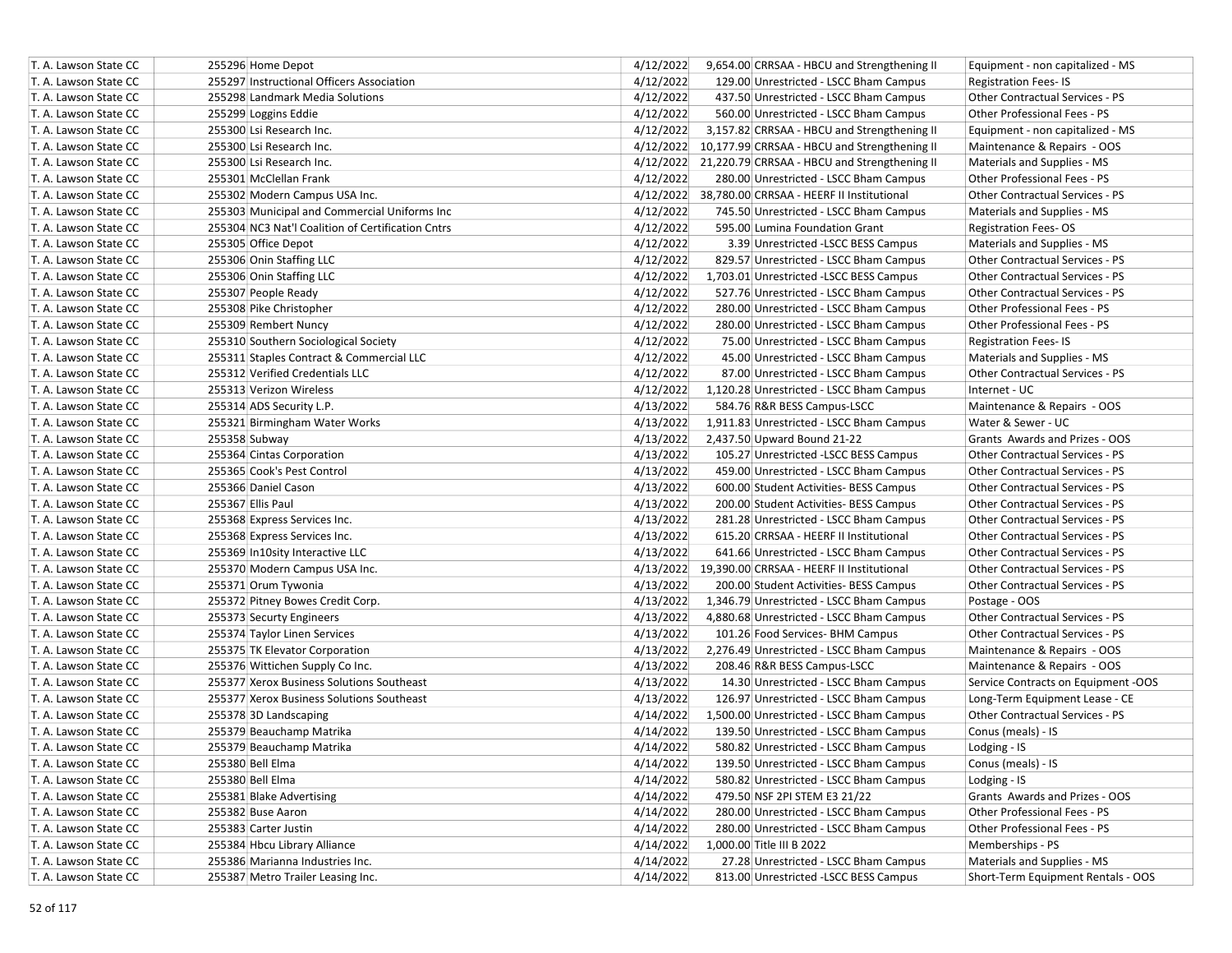| T. A. Lawson State CC | 255389 Philips Healthcare                    | 4/14/2022 173,360.00 CRRSAA - HBCU and Strengthening II<br>Furniture and Equip > \$25K - CE   |  |
|-----------------------|----------------------------------------------|-----------------------------------------------------------------------------------------------|--|
| T. A. Lawson State CC | 255390 ProLiteracy Worldwide                 | 4/14/2022<br>558.00 AE - State Inst'l<br>Materials and Supplies - MS                          |  |
| T. A. Lawson State CC | 255391 Republic Services Inc.                | 4/14/2022<br>1,508.29 Unrestricted -LSCC BESS Campus<br>Other Contractual Services - PS       |  |
| T. A. Lawson State CC | 255392 Stark Exterminators                   | 4/14/2022<br>990.00 Unrestricted - LSCC Bham Campus<br><b>Other Contractual Services - PS</b> |  |
| T. A. Lawson State CC | 255393 Wilson Nancy                          | 4/14/2022<br>102.31 Lumina Foundation Grant<br>Conus (meals) - OS                             |  |
| T. A. Lawson State CC | 255393 Wilson Nancy                          | 4/14/2022<br>332.20 Lumina Foundation Grant<br>Lodging - OS                                   |  |
| T. A. Lawson State CC | 255393 Wilson Nancy                          | 4/14/2022<br>496.26 Lumina Foundation Grant<br><b>Commercial Transportation - OS</b>          |  |
| T. A. Lawson State CC | 255394 Lsi Research Inc.                     | 4/14/2022<br>3,966.80 CRRSAA - HBCU and Strengthening II<br>Maintenance & Repairs - OOS       |  |
| T. A. Lawson State CC | 255394 Lsi Research Inc.                     | 4/14/2022<br>6,240.81 CRRSAA - HBCU and Strengthening II<br>Materials and Supplies - MS       |  |
| T. A. Lawson State CC | 255394 Lsi Research Inc.                     | 4/14/2022<br>7,894.49 CRRSAA - HBCU and Strengthening II<br>Equipment - non capitalized - MS  |  |
| T. A. Lawson State CC | 255394 Lsi Research Inc.                     | 4/14/2022 117,240.10 CRRSAA - HBCU and Strengthening II<br>Subscriptions - OOS                |  |
| T. A. Lawson State CC | 255400 Jones Gerald                          | 4/15/2022<br>4,003.00 Unrestricted -LSCC BESS Campus<br>Other Contractual Services - PS       |  |
| T. A. Lawson State CC | 255400 Jones Gerald                          | 4/15/2022 17,172.00 Lineworker Program<br>Other Contractual Services - PS                     |  |
| T. A. Lawson State CC | 255414 #1 Stop Small Engine                  | 4/19/2022<br>1,274.10 Unrestricted - LSCC Bham Campus<br>Maintenance & Repairs - OOS          |  |
| T. A. Lawson State CC | 255415 Alabama Air Power Inc.                | 4/19/2022<br>1,161.85 Unrestricted - LSCC Bham Campus<br>Maintenance & Repairs - OOS          |  |
| T. A. Lawson State CC | 255416 AT&T                                  | 4/19/2022<br>1,921.78 Unrestricted - LSCC Bham Campus<br>Landline Phones - UC                 |  |
| T. A. Lawson State CC | 255417 Berryman Thomas                       | 4/19/2022<br>165.98 Unrestricted -LSCC BESS Campus<br>Materials and Supplies - MS             |  |
| T. A. Lawson State CC | 255418 Birmingham Water Works                | 4/19/2022<br>Water & Sewer - UC<br>2,773.28 Unrestricted - LSCC Bham Campus                   |  |
| T. A. Lawson State CC | 255419 Canon Financial Solutions Inc         | 4/19/2022<br>14.66 Unrestricted -LSCC BESS Campus<br>Service Contracts on Equipment -OOS      |  |
| T. A. Lawson State CC | 255419 Canon Financial Solutions Inc         | 4/19/2022<br>Service Contracts on Equipment -OOS<br>24.43 Unrestricted - LSCC Bham Campus     |  |
| T. A. Lawson State CC | 255419 Canon Financial Solutions Inc         | 4/19/2022<br>Service Contracts on Equipment -OOS<br>225.82 AE - State Regular                 |  |
| T. A. Lawson State CC | 255419 Canon Financial Solutions Inc         | 4/19/2022<br>487.02 Unrestricted -LSCC BESS Campus<br>Long-Term Equipment Lease - CE          |  |
| T. A. Lawson State CC | 255419 Canon Financial Solutions Inc         | 4/19/2022<br>1,808.94 Unrestricted - LSCC Bham Campus<br>Long-Term Equipment Lease - CE       |  |
| T. A. Lawson State CC | 255420 Carter Justin                         | 4/19/2022<br>280.00 Unrestricted - LSCC Bham Campus<br>Other Professional Fees - PS           |  |
| T. A. Lawson State CC | 255421 Cintas Corporation                    | 4/19/2022<br>2,577.41 Unrestricted - LSCC Bham Campus<br>Materials and Supplies - MS          |  |
| T. A. Lawson State CC | 255422 City Of Birmingham                    | 4/19/2022<br>-0.17 Athletics- BHM Campus<br><b>Discounts Earned - SS</b>                      |  |
| T. A. Lawson State CC | 255422 City Of Birmingham                    | 4/19/2022<br>23.09 Athletics- BHM Campus<br>Sales Tax - AP                                    |  |
| T. A. Lawson State CC | 255423 Credentials Solutions LLC             | 4/19/2022<br>64.00 Unrestricted -LSCC BESS Campus<br>Other Contractual Services - PS          |  |
| T. A. Lawson State CC | 255424 DISH DBS Corporation                  | 4/19/2022<br>154.16 Unrestricted - LSCC Bham Campus<br>Internet - UC                          |  |
| T. A. Lawson State CC | 255425 Duncan Rebecca                        | 4/19/2022<br>116.30 Unrestricted -LSCC BESS Campus<br>Mileage - IS                            |  |
| T. A. Lawson State CC | 255425 Duncan Rebecca                        | 4/19/2022<br>170.00 Unrestricted -LSCC BESS Campus<br>Lodging - IS                            |  |
| T. A. Lawson State CC | 255426 Fagnes Billy                          | 4/19/2022<br>2,700.00 Unrestricted -LSCC BESS Campus<br>Other Contractual Services - PS       |  |
| T. A. Lawson State CC | 255427 Gourmet Services Inc.                 | 4/19/2022<br>Other Contractual Services - PS<br>43,150.00 Food Services- BHM Campus           |  |
| T. A. Lawson State CC | 255428 Harbison Lock & Key Inc.              | 4/19/2022<br>1,928.00 Unrestricted - LSCC Bham Campus<br>Maintenance & Repairs - OOS          |  |
| T. A. Lawson State CC | 255429 Harris Lasharron                      | 4/19/2022<br>48.94 Student Support Service-Bess 21 22<br>Commercial Transportation - OS       |  |
| T. A. Lawson State CC | 255429 Harris Lasharron                      | 4/19/2022<br>130.00 Student Support Service-Bess 21 22<br>Other Travel Expenses - OS          |  |
| T. A. Lawson State CC | 255429 Harris Lasharron                      | 4/19/2022<br>337.00 Student Support Service-Bess 21 22<br>Conus (meals) - OS                  |  |
| T. A. Lawson State CC | 255430 Hollis Stacey                         | 4/19/2022<br>300.00 Unrestricted -LSCC BESS Campus<br><b>Other Contractual Services - PS</b>  |  |
| T. A. Lawson State CC | 255431 Jones Harris Angela                   | 4/19/2022<br>1,750.00 Unrestricted -LSCC BESS Campus<br>Other Contractual Services - PS       |  |
| T. A. Lawson State CC | 255432 King Pamela                           | 4/19/2022<br>1,000.00 Unrestricted - LSCC Bham Campus<br>Insurance and Bonding - PS           |  |
| T. A. Lawson State CC | 255433 Lewis Keisha                          | 4/19/2022<br>Other Travel Expenses - OS<br>115.00 Student Support Service-Bess 21 22          |  |
| T. A. Lawson State CC | 255433 Lewis Keisha                          | 4/19/2022<br>337.00 Student Support Service-Bess 21 22<br>Conus (meals) - OS                  |  |
| T. A. Lawson State CC | 255433 Lewis Keisha                          | 4/19/2022<br>381.42 Student Support Service-Bess 21 22<br>Mileage - OS                        |  |
| T. A. Lawson State CC | 255434 McBride Dandre                        | 4/19/2022<br>100.00 Dep Liab - Kappa Beta Delta Club<br>Deposits Held for Others - Agency     |  |
| T. A. Lawson State CC | 255435 Municipal and Commercial Uniforms Inc | 4/19/2022<br>218.00 Unrestricted - LSCC Bham Campus<br>Materials and Supplies - MS            |  |
| T. A. Lawson State CC | 255436 Oreilly Auto Parts                    | 4/19/2022<br>1,931.84 Unrestricted -LSCC BESS Campus<br>Materials and Supplies - MS           |  |
| T. A. Lawson State CC | 255437 Perdido Beach Resort                  | 4/19/2022<br>830.55 Title III B 2022<br>Lodging - IS                                          |  |
| T. A. Lawson State CC | 255438 RJ Young Company                      | Service Contracts on Equipment -OOS<br>4/19/2022<br>89.91 Unrestricted -LSCC BESS Campus      |  |
| T. A. Lawson State CC | 255438 RJ Young Company                      | Service Contracts on Equipment -OOS<br>4/19/2022<br>134.87 Unrestricted - LSCC Bham Campus    |  |
| T. A. Lawson State CC | 255438 RJ Young Company                      | Long-Term Equipment Lease - CE<br>4/19/2022<br>668.05 Unrestricted -LSCC BESS Campus          |  |
| T. A. Lawson State CC | 255438 RJ Young Company                      | 4/19/2022<br>1,336.12 Unrestricted - LSCC Bham Campus<br>Long-Term Equipment Lease - CE       |  |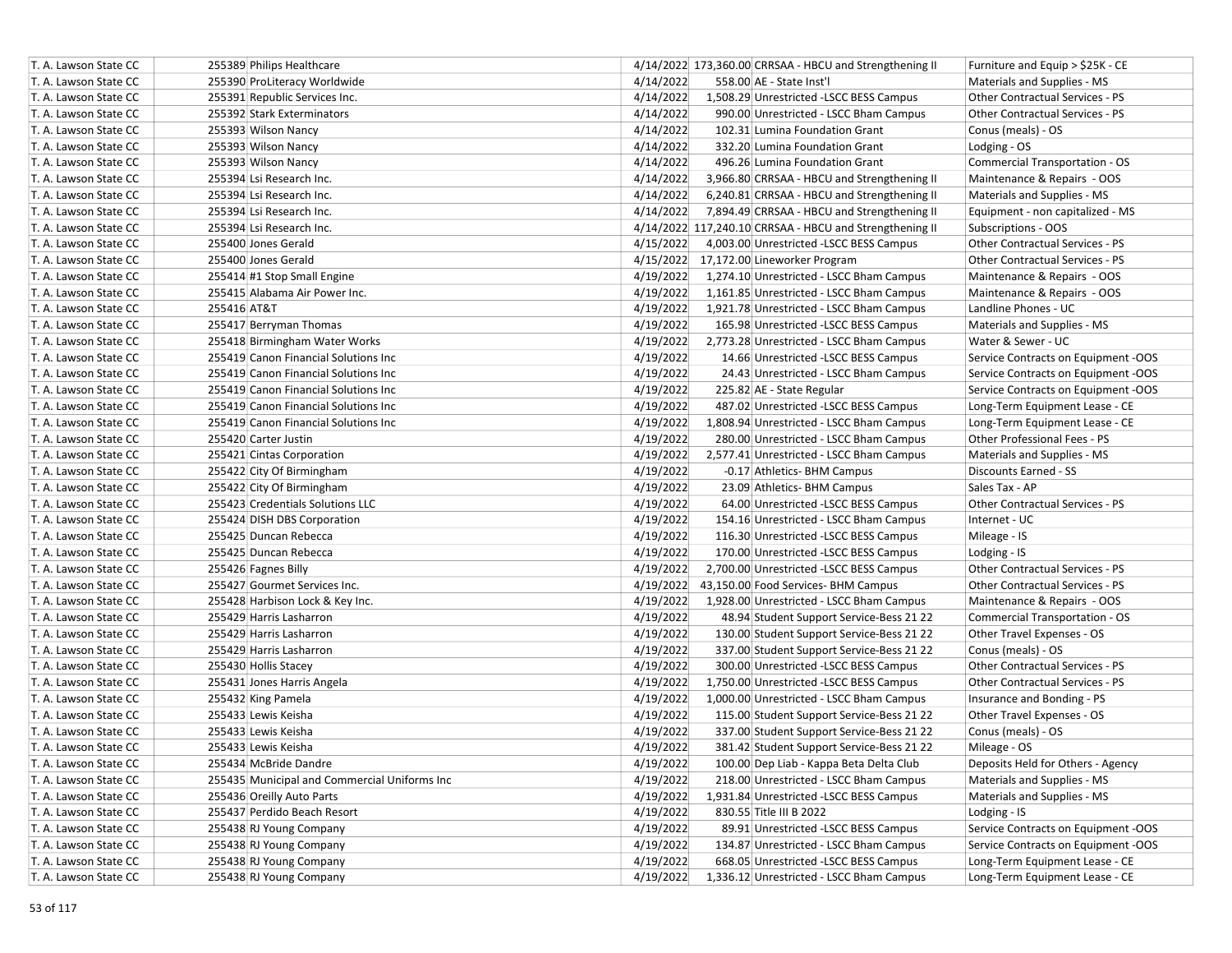| T. A. Lawson State CC | 255439 Spire Alabama Inc.             | 4/19/2022<br>2,937.57 Unrestricted -LSCC BESS Campus   | Gas & Heating Fuel - UC                |
|-----------------------|---------------------------------------|--------------------------------------------------------|----------------------------------------|
| T. A. Lawson State CC | 255440 STC World Wide LLC             | 4/19/2022<br>769.00 Unrestricted - LSCC Bham Campus    | Maintenance & Repairs - OOS            |
| T. A. Lawson State CC | 255441 Thomas Alisha                  | 4/19/2022<br>100.00 Dep Liab - Kappa Beta Delta Club   | Deposits Held for Others - Agency      |
| T. A. Lawson State CC | 255442 Travis A. Hulsey Director      | 4/19/2022<br>-0.50 Athletics- BHM Campus               | Discounts Earned - SS                  |
| T. A. Lawson State CC | 255442 Travis A. Hulsey Director      | 4/19/2022<br>11.55 Athletics- BHM Campus               | Sales Tax - AP                         |
| T. A. Lawson State CC | 255443 Verified Credentials LLC       | 4/19/2022<br>104.40 Unrestricted - LSCC Bham Campus    | Other Contractual Services - PS        |
| T. A. Lawson State CC | 255444 Wells Fargo Fin-leasing        | 4/19/2022<br>242.58 Unrestricted - LSCC Bham Campus    | Long-Term Equipment Lease - CE         |
| T. A. Lawson State CC | 255445 Williams Bobcat Services LLC   | 4/19/2022<br>5,300.00 R&R BESS Campus-LSCC             | Maintenance & Repairs - OOS            |
| T. A. Lawson State CC | 255446 Xerox Corporation              | 4/19/2022<br>38.94 Unrestricted - LSCC Bham Campus     | Service Contracts on Equipment -OOS    |
| T. A. Lawson State CC | 255446 Xerox Corporation              | 4/19/2022<br>279.18 Unrestricted - LSCC Bham Campus    | Long-Term Equipment Lease - CE         |
| T. A. Lawson State CC | 255447 Alabama Power Company          | 4/20/2022 60,818.43 Unrestricted - LSCC Bham Campus    | Electricity - UC                       |
| T. A. Lawson State CC | 255448 Apple Inc.                     | 4/20/2022<br>6.93 Student Support Service-Bhm 20 21    | Materials and Supplies - MS            |
| T. A. Lawson State CC | 255448 Apple Inc.                     | 4/20/2022<br>59.16 Student Support Service-Bhm 21 22   | Equipment - non capitalized - MS       |
| T. A. Lawson State CC | 255448 Apple Inc.                     | 4/20/2022<br>283.41 Student Support Service-Bhm 20 21  | Equipment - non capitalized - MS       |
| T. A. Lawson State CC | 255448 Apple Inc.                     | 4/20/2022 14,817.00 Industry Certification Initiatives | Other Professional Fees - PS           |
| T. A. Lawson State CC | 255449 CDW LLC                        | 4/20/2022<br>119.78 Unrestricted -LSCC BESS Campus     | Materials and Supplies - MS            |
| T. A. Lawson State CC | 255450 Cintas Corporation             | 4/20/2022<br>-0.38 Unrestricted -LSCC BESS Campus      | Other Contractual Services - PS        |
| T. A. Lawson State CC | 255450 Cintas Corporation             | 4/20/2022<br>388.11 Unrestricted - LSCC Bham Campus    | Other Contractual Services - PS        |
| T. A. Lawson State CC | 255451 Cook's Pest Control            | 4/20/2022<br>220.00 Unrestricted - LSCC Bham Campus    | <b>Other Contractual Services - PS</b> |
| T. A. Lawson State CC | 255451 Cook's Pest Control            | 4/20/2022<br>499.00 Unrestricted -LSCC BESS Campus     | <b>Other Contractual Services - PS</b> |
| T. A. Lawson State CC | 255452 EBSCO Industries Inc           | 4/20/2022<br>1,302.00 Title III B 2022                 | Subscriptions - OOS                    |
| T. A. Lawson State CC | 255453 Express Services Inc.          | 4/20/2022<br>123.04 CRRSAA - HEERF II Institutional    | Other Contractual Services - PS        |
| T. A. Lawson State CC | 255453 Express Services Inc.          | 4/20/2022<br>632.88 Unrestricted - LSCC Bham Campus    | <b>Other Contractual Services - PS</b> |
| T. A. Lawson State CC | 255454 Onin Staffing LLC              | 4/20/2022<br>1,371.33 Unrestricted - LSCC Bham Campus  | <b>Other Contractual Services - PS</b> |
| T. A. Lawson State CC | 255454 Onin Staffing LLC              | 4/20/2022<br>2,348.35 Unrestricted -LSCC BESS Campus   | Other Contractual Services - PS        |
| T. A. Lawson State CC | 255455 People Ready                   | 4/20/2022<br>791.64 Unrestricted - LSCC Bham Campus    | <b>Other Contractual Services - PS</b> |
| T. A. Lawson State CC | 255456 Pocket Nurse Enterprises Inc.  | 4/20/2022<br>771.45 Restricted State - ETF LPN 20/21   | Subscriptions - OOS                    |
| T. A. Lawson State CC | 255456 Pocket Nurse Enterprises Inc.  | 4/20/2022<br>1,225.21 Restricted State - ETF LPN 20/21 | Materials and Supplies - MS            |
| T. A. Lawson State CC | 255456 Pocket Nurse Enterprises Inc.  | 4/20/2022<br>7,100.72 Restricted State - ETF LPN 20/21 | Equipment - non capitalized - MS       |
| T. A. Lawson State CC | 255456 Pocket Nurse Enterprises Inc.  | 4/20/2022 56,003.84 Restricted State - ETF LPN 20/21   | Furniture and Equip \$5K - \$25K - CE  |
| T. A. Lawson State CC | 255458 Taylor Linen Services          | 4/20/2022<br>82.16 Food Services- BHM Campus           | Other Contractual Services - PS        |
| T. A. Lawson State CC | 255459 W W Grainger Inc               | 4/20/2022<br>1,470.10 Unrestricted - LSCC Bham Campus  | Materials and Supplies - MS            |
| T. A. Lawson State CC | 255460 Alabama Department of Labor    | 4/22/2022<br>75.00 Unrestricted -LSCC BESS Campus      | Other Contractual Services - PS        |
| T. A. Lawson State CC | 255461 Allen Barry                    | 4/22/2022<br>25.50 Unrestricted -LSCC BESS Campus      | Conus (meals) - IS                     |
| T. A. Lawson State CC | 255462 Anthony Cynthia                | 4/22/2022<br>104.13 Unrestricted - LSCC Bham Campus    | Mileage - IS                           |
| T. A. Lawson State CC | 255463 BadgePass Inc                  | 4/22/2022<br>96.77 CRRSAA - HEERF II Institutional     | Materials and Supplies - MS            |
| T. A. Lawson State CC | 255463 BadgePass Inc                  | 4/22/2022 32,786.00 CRRSAA - HEERF II Institutional    | Equipment - non capitalized - MS       |
| T. A. Lawson State CC | 255465 Bevill State Community College | 4/22/2022 13.563.18 Unrestricted -LSCC BESS Campus     | <b>Other Contractual Services - PS</b> |
| T. A. Lawson State CC | 255466 Birmingham Water Works         | 4/22/2022<br>2,679.25 Unrestricted - LSCC Bham Campus  | Water & Sewer - UC                     |
| T. A. Lawson State CC | 255467 Carter Jeremy                  | 4/22/2022<br>280.00 Unrestricted - LSCC Bham Campus    | Other Professional Fees - PS           |
| T. A. Lawson State CC | 255469 Cintas Corporation             | 4/22/2022<br>623.02 Unrestricted -LSCC BESS Campus     | Other Contractual Services - PS        |
| T. A. Lawson State CC | 255472 DirectTV                       | 4/22/2022<br>143.99 Unrestricted - LSCC Bham Campus    | Cable - UC                             |
| T. A. Lawson State CC | 255472 DirectTV                       | 4/22/2022<br>211.98 Unrestricted - LSCC Bham Campus    | Internet - UC                          |
| T. A. Lawson State CC | 255475 Graybar Electric               | 4/22/2022<br>912.00 Unrestricted - LSCC Bham Campus    | Materials and Supplies - MS            |
| T. A. Lawson State CC | 255476 Green Myrtes                   | 4/22/2022<br>14.00 Title III B 2022                    | Other Travel Expenses - OS             |
| T. A. Lawson State CC | 255476 Green Myrtes                   | 4/22/2022<br>111.00 Title III B 2022                   | Conus (meals) - OS                     |
| T. A. Lawson State CC | 255476 Green Myrtes                   | 4/22/2022<br>186.20 Title III B 2022                   | Mileage - OS                           |
| T. A. Lawson State CC | 255476 Green Myrtes                   | 4/22/2022<br>195.39 Title III B 2022                   | Lodging - OS                           |
| T. A. Lawson State CC | 255478 Hampton Demetrius              | 4/22/2022<br>2,000.00 Unrestricted -LSCC BESS Campus   | Other Contractual Services - PS        |
| T. A. Lawson State CC | 255480 Hollins Cassandra              | 4/22/2022<br>105.33 Unrestricted - LSCC Bham Campus    | Mileage - IS                           |
| T. A. Lawson State CC | 255480 Hollins Cassandra              | 4/22/2022<br>395.31 Unrestricted - LSCC Bham Campus    | Lodging - IS                           |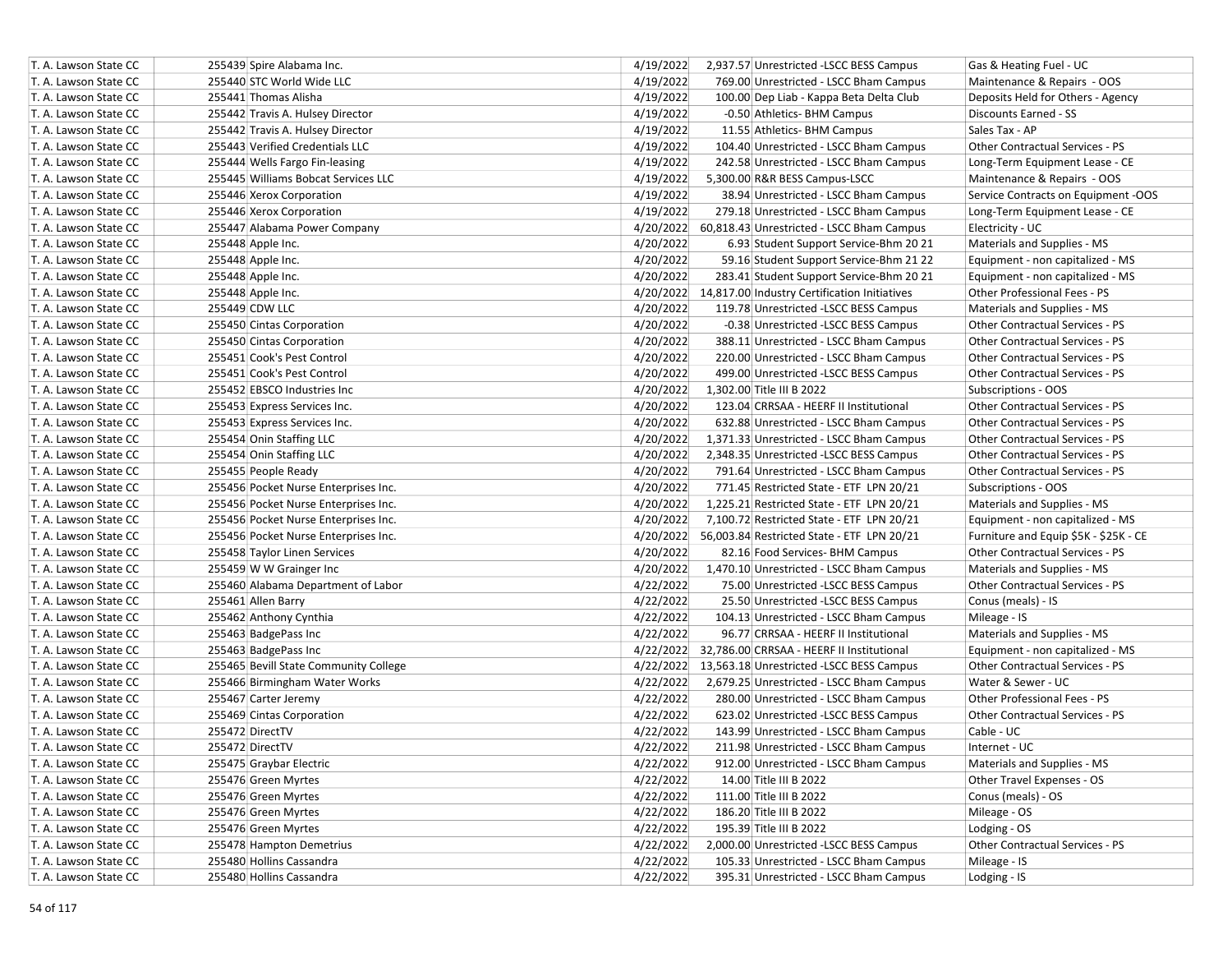| T. A. Lawson State CC | 255488 Moore Brian                       | 4/22/2022 | 26.01 Vocational Ed/CTE                             | Other Travel Expenses - OS             |
|-----------------------|------------------------------------------|-----------|-----------------------------------------------------|----------------------------------------|
| T. A. Lawson State CC | 255488 Moore Brian                       | 4/22/2022 | 211.99 Vocational Ed/CTE                            | Conus (meals) - OS                     |
| T. A. Lawson State CC | 255489 Moore Coal Company                | 4/22/2022 | 1,027.50 Unrestricted -LSCC BESS Campus             | Other Contractual Services - PS        |
| T. A. Lawson State CC | 255490 Napa Auto Parts                   | 4/22/2022 | 15.03 Unrestricted - LSCC Bham Campus               | Materials and Supplies - MS            |
| T. A. Lawson State CC | 255491 Nebraska Health Care Association  | 4/22/2022 | 395.00 Unrestricted -LSCC BESS Campus               | Memberships - PS                       |
| T. A. Lawson State CC | 255493 New Generation Charter In         | 4/22/2022 | 1,100.00 Unrestricted - LSCC Bham Campus            | Other Contractual Services - PS        |
| T. A. Lawson State CC | 255495 Rayford Jeffrey                   | 4/22/2022 | 28.33 Vocational Ed/CTE                             | Other Travel Expenses - OS             |
| T. A. Lawson State CC | 255495 Rayford Jeffrey                   | 4/22/2022 | 90.72 Vocational Ed/CTE                             | Lodging - OS                           |
| T. A. Lawson State CC | 255495 Rayford Jeffrey                   | 4/22/2022 | 230.92 Vocational Ed/CTE                            | Conus (meals) - OS                     |
| T. A. Lawson State CC | 255495 Rayford Jeffrey                   | 4/22/2022 | 687.54 Vocational Ed/CTE                            | Commercial Transportation - OS         |
| T. A. Lawson State CC | 255496 Rehab Associates LLS              | 4/22/2022 | 2,600.00 Unrestricted - LSCC Bham Campus            | Other Contractual Services - PS        |
| T. A. Lawson State CC | 255496 Rehab Associates LLS              | 4/22/2022 | 3,600.00 ARP - HEERF III Institutional              | Other Professional Fees - PS           |
| T. A. Lawson State CC | 255498 Sam's Club                        | 4/22/2022 | 61.42 NSF 2PI STEM E3 21/22                         | Grants Awards and Prizes - OOS         |
| T. A. Lawson State CC | 255498 Sam's Club                        | 4/22/2022 | 143.36 Unrestricted - LSCC Bham Campus              | Materials and Supplies - MS            |
| T. A. Lawson State CC | 255498 Sam's Club                        | 4/22/2022 | 187.54 Multi Fed-GA-AL LSAMP (NSF)                  | Materials and Supplies - MS            |
| T. A. Lawson State CC | 255498 Sam's Club                        | 4/22/2022 | 369.54 Student Activities- BHM Campus               | Materials and Supplies - MS            |
| T. A. Lawson State CC | 255500 Spire Alabama Inc.                | 4/22/2022 | 39.32 Unrestricted -LSCC BESS Campus                | Gas & Heating Fuel - UC                |
| T. A. Lawson State CC | 255501 STC World Wide LLC                | 4/22/2022 | 1,958.00 Unrestricted -LSCC BESS Campus             | Other Contractual Services - PS        |
| T. A. Lawson State CC | 255503 Tecta America Southeast LLC       | 4/22/2022 | 7,249.00 Title III B 2021                           | Other Contractual Services - PS        |
| T. A. Lawson State CC | 255505 The Award Center Inc.             | 4/22/2022 | 155.00 NSF 2PI STEM E3 21/22                        | Grants Awards and Prizes - OOS         |
| T. A. Lawson State CC | 255506 The University of Texas at Austin | 4/22/2022 | 799.00 Title III B 2022                             | <b>Registration Fees-OS</b>            |
| T. A. Lawson State CC | 255507 The University of Texas at Austin | 4/22/2022 | 7,100.00 Title III Future 2022                      | Other Contractual Services - PS        |
| T. A. Lawson State CC | 255510 Walton Jason                      | 4/22/2022 | 115.83 Unrestricted -LSCC BESS Campus               | Mileage - IS                           |
| T. A. Lawson State CC | 255512 Williams & Fudgelnc.              | 4/22/2022 | 244.03 Unrestricted - LSCC Bham Campus              | Debt Collection Expense - PS           |
| T. A. Lawson State CC | 255513 Willingham Mary                   | 4/22/2022 | 25.50 Unrestricted -LSCC BESS Campus                | Conus (meals) - IS                     |
| T. A. Lawson State CC | 255514 AT&T                              | 4/26/2022 | 205.02 Unrestricted -LSCC BESS Campus               | Landline Phones - UC                   |
| T. A. Lawson State CC | 255515 Birmingham Water Works            |           | 4/26/2022 18,280.08 Unrestricted - LSCC Bham Campus | Water & Sewer - UC                     |
| T. A. Lawson State CC | 255516 Cintas Corporation                | 4/26/2022 | 403.51 Unrestricted - LSCC Bham Campus              | Other Contractual Services - PS        |
| T. A. Lawson State CC | 255517 Clark Larry                       | 4/26/2022 | 150.00 Industry Certification Initiatives           | Student Stipends - OOS                 |
| T. A. Lawson State CC | 255518 Debrow Donald                     | 4/26/2022 | 1,750.00 Student Activities- BHM Campus             | Other Contractual Services - PS        |
| T. A. Lawson State CC | 255519 Evans Moneka                      | 4/26/2022 | 150.00 Industry Certification Initiatives           | Student Stipends - OOS                 |
| T. A. Lawson State CC | 255520 Frazier Nekia                     | 4/26/2022 | 150.00 Industry Certification Initiatives           | Student Stipends - OOS                 |
| T. A. Lawson State CC | 255521 Jackson Michael                   | 4/26/2022 | 150.00 Industry Certification Initiatives           | Student Stipends - OOS                 |
| T. A. Lawson State CC | 255522 Lazenby Debra                     | 4/26/2022 | 150.00 Industry Certification Initiatives           | Student Stipends - OOS                 |
| T. A. Lawson State CC | 255523 Level 3 Communications            | 4/26/2022 | 3,699.77 Unrestricted - LSCC Bham Campus            | Internet - UC                          |
| T. A. Lawson State CC | 255524 McQueen Rontez                    | 4/26/2022 | 750.00 Student Activities- BHM Campus               | Other Contractual Services - PS        |
| T. A. Lawson State CC | 255525 Metro Trailer Leasing Inc.        | 4/26/2022 | 813.00 Unrestricted -LSCC BESS Campus               | Short-Term Equipment Rentals - OOS     |
| T. A. Lawson State CC | 255526 Nebraska Health Care Association  | 4/26/2022 | 2,623.90 Unrestricted -LSCC BESS Campus             | Materials and Supplies - MS            |
| T. A. Lawson State CC | 255527 Newell Withrow                    | 4/26/2022 | 150.00 Industry Certification Initiatives           | Student Stipends - OOS                 |
| T. A. Lawson State CC | 255528 Onin Staffing LLC                 | 4/26/2022 | 1,422.12 Unrestricted - LSCC Bham Campus            | <b>Other Contractual Services - PS</b> |
| T. A. Lawson State CC | 255528 Onin Staffing LLC                 | 4/26/2022 | 2,162.81 Unrestricted -LSCC BESS Campus             | Other Contractual Services - PS        |
| T. A. Lawson State CC | 255529 Ozbek Gloria                      | 4/26/2022 | 150.00 Industry Certification Initiatives           | Student Stipends - OOS                 |
| T. A. Lawson State CC | 255530 People Ready                      | 4/26/2022 | 989.55 Unrestricted - LSCC Bham Campus              | <b>Other Contractual Services - PS</b> |
| T. A. Lawson State CC | 255531 Schumacher Michael                | 4/26/2022 | 150.00 Industry Certification Initiatives           | <b>Student Stipends - OOS</b>          |
| T. A. Lawson State CC | 255532 Securty Engineers                 | 4/26/2022 | 4,875.75 Unrestricted - LSCC Bham Campus            | Other Contractual Services - PS        |
| T. A. Lawson State CC | 255533 Smith Andria                      | 4/26/2022 | 750.00 Student Activities- BHM Campus               | Other Contractual Services - PS        |
| T. A. Lawson State CC | 255535 Stephenson Kesa                   | 4/26/2022 | 150.00 Industry Certification Initiatives           | Student Stipends - OOS                 |
| T. A. Lawson State CC | 255536 Verizon Wireless                  | 4/26/2022 | 1,761.39 Unrestricted - LSCC Bham Campus            | Wireless Phones - UC                   |
| T. A. Lawson State CC | 255537 Whitlow Jean                      | 4/26/2022 | 2,000.00 NSF 2PI STEM E3 21/22                      | Other Contractual Services - PS        |
| T. A. Lawson State CC | 255538 Xerox Corporation                 | 4/26/2022 | 33.10 Unrestricted -LSCC BESS Campus                | Service Contracts on Equipment -OOS    |
| T. A. Lawson State CC | 255538 Xerox Corporation                 | 4/26/2022 | 230.94 Unrestricted -LSCC BESS Campus               | Long-Term Equipment Lease - CE         |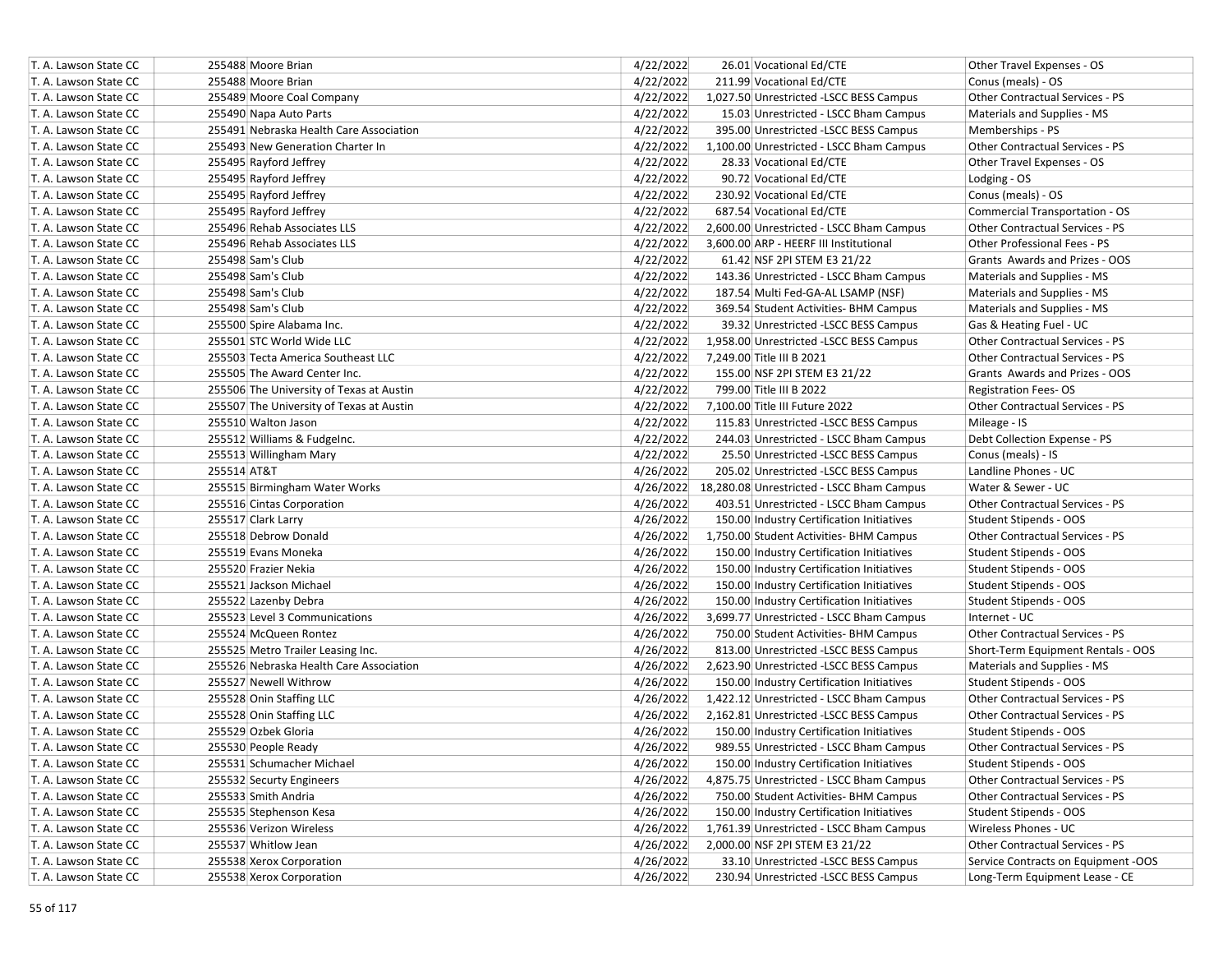| T. A. Lawson State CC | 255539 3D Landscaping                        | 4/28/2022<br>1,500.00 Unrestricted - LSCC Bham Campus<br><b>Other Contractual Services - PS</b> |
|-----------------------|----------------------------------------------|-------------------------------------------------------------------------------------------------|
| T. A. Lawson State CC | 255540 ACT Inc                               | 4/28/2022<br>1,271.72 Unrestricted - LSCC Bham Campus<br>Memberships - PS                       |
| T. A. Lawson State CC | 255541 Advanced Mower                        | 4/28/2022<br>776.60 Unrestricted - LSCC Bham Campus<br>Materials and Supplies - MS              |
| T. A. Lawson State CC | 255542 Allen Darren                          | 4/28/2022<br>50.85 Student Activities- BHM Campus<br>Materials and Supplies - MS                |
| T. A. Lawson State CC | 255543 AT&T                                  | 4/28/2022<br>448.43 Unrestricted -LSCC BESS Campus<br>Landline Phones - UC                      |
| T. A. Lawson State CC | 255544 AT&T                                  | 4/28/2022<br>6,986.18 Unrestricted - LSCC Bham Campus<br>Landline Phones - UC                   |
| T. A. Lawson State CC | 255545 Birmingham Youth Services Corps       | 4/28/2022<br>150.00 Unrestricted - LSCC Bham Campus<br><b>Registration Fees-IS</b>              |
| T. A. Lawson State CC | 255546 Buse Aaron                            | 4/28/2022<br>280.00 Unrestricted - LSCC Bham Campus<br>Other Professional Fees - PS             |
| T. A. Lawson State CC | 255547 Cintas Corporation                    | 4/28/2022<br>105.27 Unrestricted -LSCC BESS Campus<br>Other Contractual Services - PS           |
| T. A. Lawson State CC | 255548 City of Leeds Board of Education      | 4/28/2022<br>1,700.00 Dep Liab- STSC General Scholarship<br>Deposits Held for Others - Agency   |
| T. A. Lawson State CC | 255549 Dex Imaging                           | 4/28/2022<br>58.40 Unrestricted - LSCC Bham Campus<br>Service Contracts on Equipment -OOS       |
| T. A. Lawson State CC | 255550 DISH DBS Corporation                  | 4/28/2022<br>149.08 Unrestricted - LSCC Bham Campus<br>Cable - UC                               |
| T. A. Lawson State CC | 255551 Express Services Inc.                 | 4/28/2022<br>650.46 Unrestricted - LSCC Bham Campus<br>Other Contractual Services - PS          |
| T. A. Lawson State CC | 255552 Hollis Stacey                         | Other Contractual Services - PS<br>4/28/2022<br>300.00 Unrestricted -LSCC BESS Campus           |
| T. A. Lawson State CC | 255553 In10sity Interactive LLC              | 4/28/2022<br>320.83 Unrestricted - LSCC Bham Campus<br>Other Contractual Services - PS          |
| T. A. Lawson State CC | 255554 Industrial Training Solutions         | 4/28/2022 141,260.00 CRRSAA - HBCU and Strengthening II<br>Equipment - non capitalized - MS     |
| T. A. Lawson State CC | 255555 Jones Harris Angela                   | 4/28/2022<br>1,750.00 Unrestricted -LSCC BESS Campus<br>Other Contractual Services - PS         |
| T. A. Lawson State CC | 255556 Lsi Research Inc.                     | 4/28/2022 14,300.00 Title III B 2022<br>Other Contractual Services - PS                         |
| T. A. Lawson State CC | 255557 Olive Lisa                            | 4/28/2022<br>42.00 Unrestricted - LSCC Bham Campus<br>Materials and Supplies - MS               |
| T. A. Lawson State CC | 255558 Pep Boys Remittance Dept              | 4/28/2022<br>156.48 Unrestricted - LSCC Bham Campus<br>Maintenance & Repairs - OOS              |
| T. A. Lawson State CC | 255559 Smith Joshua                          | 4/28/2022<br>Other Professional Fees - PS<br>280.00 Unrestricted - LSCC Bham Campus             |
| T. A. Lawson State CC | 255560 Spire Alabama Inc.                    | 4/28/2022<br>4,203.37 Unrestricted -LSCC BESS Campus<br>Gas & Heating Fuel - UC                 |
| T. A. Lawson State CC | 255561 The Solutions Team Inc                | 4/28/2022<br>143.00 Title III B 2021<br>Computer Software(non capital) - MS                     |
| T. A. Lawson State CC | 255562 Thompson Yemesi                       | 4/28/2022<br>800.00 Multi Fed-GA-AL LSAMP (NSF)<br>Student Stipends - OOS                       |
| T. A. Lawson State CC | 255563 ACT Inc                               | 4/29/2022<br>581.82 AE - State Regular<br>Materials and Supplies - MS                           |
| T. A. Lawson State CC | 255567 AT&T                                  | 4/29/2022<br>Wireless Phones - UC<br>39.83 Unrestricted - LSCC Bham Campus                      |
| T. A. Lawson State CC | 255568 AT&T Long Distance                    | 4/29/2022<br>1.95 Unrestricted - LSCC Bham Campus<br>Landline Phones - UC                       |
| T. A. Lawson State CC | 255570 CDW LLC                               | 4/29/2022<br>6,000.74 CRRSAA - HBCU and Strengthening II<br>Materials and Supplies - MS         |
| T. A. Lawson State CC | 255570 CDW LLC                               | 4/29/2022 210,296.67 CRRSAA - HBCU and Strengthening II<br>Equipment - non capitalized - MS     |
| T. A. Lawson State CC | 255571 Chef Clayton's Food Syste             | 4/29/2022<br>2,100.00 Unrestricted - LSCC Bham Campus<br>Other Contractual Services - PS        |
| T. A. Lawson State CC | 255577 Cook's Pest Control                   | Other Contractual Services - PS<br>4/29/2022<br>525.00 Unrestricted -LSCC BESS Campus           |
| T. A. Lawson State CC | 255578 Dex Imaging                           | 4/29/2022<br>26.75 Unrestricted -LSCC BESS Campus<br>Service Contracts on Equipment -OOS        |
| T. A. Lawson State CC | 255581 Foy Mack                              | 4/29/2022<br>750.00 Unrestricted - LSCC Bham Campus<br><b>Other Contractual Services - PS</b>   |
| T. A. Lawson State CC | 255587 Lavish Events and Marketing           | 4/29/2022<br>258.75 Unrestricted - LSCC Bham Campus<br><b>Registration Fees-IS</b>              |
| T. A. Lawson State CC | 255591 Lybrand William                       | 4/29/2022<br>268.79 Unrestricted -LSCC BESS Campus<br>Conus (meals) - OS                        |
| T. A. Lawson State CC | 255591 Lybrand William                       | 4/29/2022<br>302.12 Unrestricted -LSCC BESS Campus<br>Lodging - OS                              |
| T. A. Lawson State CC | 255592 Mayer Electric Supply Co Inc          | 4/29/2022<br>55.30 Unrestricted - LSCC Bham Campus<br>Materials and Supplies - MS               |
| T. A. Lawson State CC | 255593 Medical Linen Service                 | 4/29/2022<br>157.38 Unrestricted - LSCC Bham Campus<br><b>Other Contractual Services - PS</b>   |
| T. A. Lawson State CC | 255594 Municipal and Commercial Uniforms Inc | 4/29/2022<br>157.50 Unrestricted - LSCC Bham Campus<br>Materials and Supplies - MS              |
| T. A. Lawson State CC | 255595 NCS Pearson Inc                       | 4/29/2022<br>4,500.00 AE - State Regular<br>Materials and Supplies - MS                         |
| T. A. Lawson State CC | 255598 ProctorU Inc.                         | 4/29/2022 15,855.50 Unrestricted - LSCC Bham Campus<br>Institutional Use - OOS                  |
| T. A. Lawson State CC | 255599 RJ Young Company                      | 4/29/2022<br>383.50 Unrestricted - LSCC Bham Campus<br>Service Contracts on Equipment -OOS      |
| T. A. Lawson State CC | 255599 RJ Young Company                      | 4/29/2022<br>1,952.95 Unrestricted - LSCC Bham Campus<br>Long-Term Equipment Lease - CE         |
| T. A. Lawson State CC | 255602 STC World Wide LLC                    | 1,038.00 Title III B 2021<br>Maintenance & Repairs - OOS<br>4/29/2022                           |
| T. A. Lawson State CC | 255603 Taylor Linen Services                 | 4/29/2022<br>82.16 Food Services- BHM Campus<br>Other Contractual Services - PS                 |
| T. A. Lawson State CC | 255604 Thomas Shawanda                       | 4/29/2022<br>118.50 NSF 2PI STEM E3 21/22<br>Conus (meals) - OS                                 |
| T. A. Lawson State CC | 255605 TouchNet Information Systems Inc      | 4/29/2022<br>Service Contracts on Equipment -OOS<br>760.00 Unrestricted - LSCC Bham Campus      |
| T. A. Lawson State CC | 255610 Alabama Department of Labor           | 5/3/2022<br>Other Contractual Services - PS<br>110.00 Unrestricted -LSCC BESS Campus            |
| T. A. Lawson State CC | 255611 AT&T                                  | 5/3/2022<br>Landline Phones - UC<br>212.97 Unrestricted -LSCC BESS Campus                       |
| T. A. Lawson State CC | 255612 Bastien Isaiah                        | 5/3/2022<br><b>Student Stipends - OOS</b><br>750.00 Multi Fed-GA-AL LSAMP (NSF)                 |
| T. A. Lawson State CC | 255614 Curtis DaVonte                        | 5/3/2022<br>750.00 Multi Fed-GA-AL LSAMP (NSF)<br>Student Stipends - OOS                        |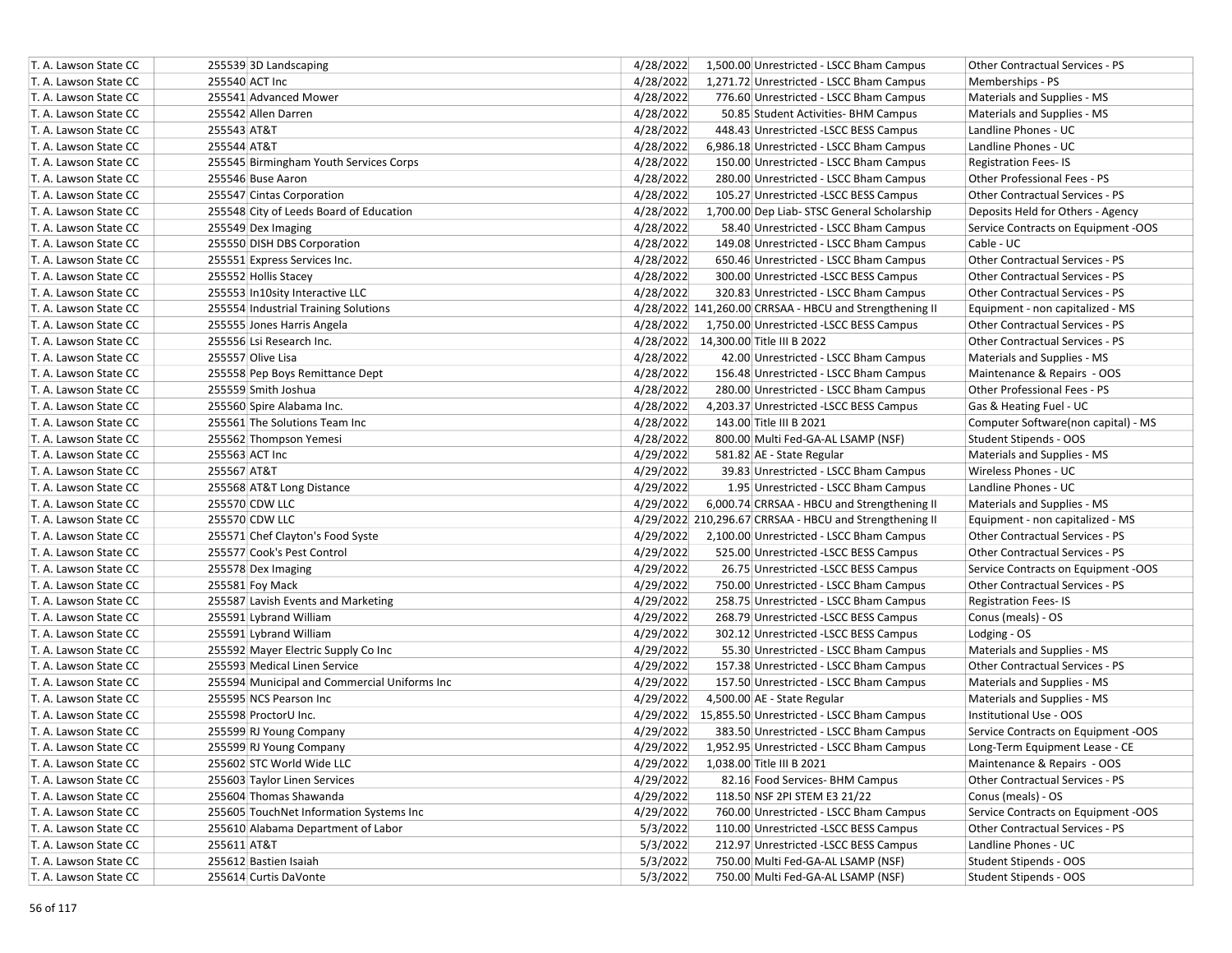| T. A. Lawson State CC | 255615 Dothan Tarpaulin Products Inc. | 5/3/2022 | 765.00 Dep Liab - Athletic Booster Club               | Deposits Held for Others - Agency   |
|-----------------------|---------------------------------------|----------|-------------------------------------------------------|-------------------------------------|
| T. A. Lawson State CC | 255616 Evans Zoe                      | 5/3/2022 | 750.00 NSF 2PI STEM E3 20/21                          | Student Stipends - OOS              |
| T. A. Lawson State CC | 255617 Fitts Syrus                    | 5/3/2022 | 750.00 NSF 2PI STEM E3 20/21                          | Student Stipends - OOS              |
| T. A. Lawson State CC | 255618 Hemphill Services Inc          | 5/3/2022 | 6,474.00 Unrestricted -LSCC BESS Campus               | Other Contractual Services - PS     |
| T. A. Lawson State CC | 255619 Jenkins Kaitlyn                | 5/3/2022 | 250.00 NSF 2PI STEM E3 20/21                          | Student Stipends - OOS              |
| T. A. Lawson State CC | 255620 Kindred Bianca                 | 5/3/2022 | 750.00 Multi Fed-GA-AL LSAMP (NSF)                    | Student Stipends - OOS              |
| T. A. Lawson State CC | 255621 London Preston                 | 5/3/2022 | 1,000.00 Multi Fed-GA-AL LSAMP (NSF)                  | Student Stipends - OOS              |
| T. A. Lawson State CC | 255622 Long Karen                     | 5/3/2022 | 165.00 NSF 2PI STEM E3 20/21                          | Materials and Supplies - MS         |
| T. A. Lawson State CC | 255623 Metro Storage/Trailer          | 5/3/2022 | 515.00 Unrestricted - LSCC Bham Campus                | Short-Term Equipment Rentals - OOS  |
| T. A. Lawson State CC | 255624 Metro Trailer Leasing Inc.     | 5/3/2022 | 813.00 Unrestricted -LSCC BESS Campus                 | Short-Term Equipment Rentals - OOS  |
| T. A. Lawson State CC | 255625 Onin Staffing LLC              | 5/3/2022 | 2,647.01 Unrestricted -LSCC BESS Campus               | Other Contractual Services - PS     |
| T. A. Lawson State CC | 255625 Onin Staffing LLC              | 5/3/2022 | 8,252.68 Unrestricted - LSCC Bham Campus              | Other Contractual Services - PS     |
| T. A. Lawson State CC | 255626 Pep Boys Remittance Dept       | 5/3/2022 | 102.84 Unrestricted -LSCC BESS Campus                 | Materials and Supplies - MS         |
| T. A. Lawson State CC | 255626 Pep Boys Remittance Dept       | 5/3/2022 | 194.33 Unrestricted -LSCC BESS Campus                 | Other Contractual Services - PS     |
| T. A. Lawson State CC | 255627 Powell Kenneth                 | 5/3/2022 | 500.00 NSF 2PI STEM E3 20/21                          | Student Stipends - OOS              |
| T. A. Lawson State CC | 255628 Rashid Niesha                  | 5/3/2022 | 750.00 Multi Fed-GA-AL LSAMP (NSF)                    | Student Stipends - OOS              |
| T. A. Lawson State CC | 255629 Securty Engineers              |          | 5/3/2022 10,042.08 Unrestricted - LSCC Bham Campus    | Other Contractual Services - PS     |
| T. A. Lawson State CC | 255630 Smith Kyla                     | 5/3/2022 | 750.00 Multi Fed-GA-AL LSAMP (NSF)                    | Student Stipends - OOS              |
| T. A. Lawson State CC | 255631 Thomas A'Lissia                | 5/3/2022 | 500.00 NSF 2PI STEM E3 20/21                          | Student Stipends - OOS              |
| T. A. Lawson State CC | 255632 Thompson Steven                | 5/3/2022 | 500.00 NSF 2PI STEM E3 20/21                          | Student Stipends - OOS              |
| T. A. Lawson State CC | 255633 W W Grainger Inc               | 5/3/2022 | 335.00 Unrestricted - LSCC Bham Campus                | Materials and Supplies - MS         |
| T. A. Lawson State CC | 255634 Walmart                        | 5/3/2022 | 121.22 NSF 2PI STEM E3 20/21                          | Materials and Supplies - MS         |
| T. A. Lawson State CC | 255634 Walmart                        | 5/3/2022 | 406.84 NSF 2PI STEM E3 20/21                          | Grants Awards and Prizes - OOS      |
| T. A. Lawson State CC | 255635 Wells Fargo Fin-leasing        | 5/3/2022 | 239.70 Unrestricted - LSCC Bham Campus                | Long-Term Equipment Lease - CE      |
| T. A. Lawson State CC | 255635 Wells Fargo Fin-leasing        | 5/3/2022 | 242.28 Unrestricted -LSCC BESS Campus                 | Long-Term Equipment Lease - CE      |
| T. A. Lawson State CC | 255636 Wynn Timothy                   | 5/3/2022 | 250.00 Multi Fed-GA-AL LSAMP (NSF)                    | Student Stipends - OOS              |
| T. A. Lawson State CC | 255638 Allen Darren                   | 5/4/2022 | 238.50 Unrestricted - LSCC Bham Campus                | Conus (meals) - IS                  |
| T. A. Lawson State CC | 255638 Allen Darren                   | 5/4/2022 | 833.46 Unrestricted - LSCC Bham Campus                | Lodging - OS                        |
| T. A. Lawson State CC | 255639 AT&T                           | 5/4/2022 | 423.50 Unrestricted - LSCC Bham Campus                | Landline Phones - UC                |
| T. A. Lawson State CC | 255640 AT&T Long Distance             | 5/4/2022 | 1.09 Unrestricted - LSCC Bham Campus                  | Landline Phones - UC                |
| T. A. Lawson State CC | 255641 Cintas Corporation             | 5/4/2022 | 105.27 Unrestricted -LSCC BESS Campus                 | Other Contractual Services - PS     |
| T. A. Lawson State CC | 255642 Medical Linen Service          | 5/4/2022 | 36.15 Unrestricted - LSCC Bham Campus                 | Other Contractual Services - PS     |
| T. A. Lawson State CC | 255643 NiTel Inc.                     | 5/4/2022 | 906.26 Unrestricted - LSCC Bham Campus                | Internet - UC                       |
| T. A. Lawson State CC | 255643 NiTel Inc.                     | 5/4/2022 | 2,752.22 Unrestricted -LSCC BESS Campus               | Internet - UC                       |
| T. A. Lawson State CC | 255644 Philips Healthcare             |          | 5/4/2022 86,680.00 CRRSAA - HBCU and Strengthening II | Furniture and Equip > \$25K - CE    |
| T. A. Lawson State CC | 255645 Reslife.net Ltd.               | 5/4/2022 | 912.00 Housing- BHM Campus                            | Subscriptions - OOS                 |
| T. A. Lawson State CC | 255646 Spire Alabama Inc.             | 5/4/2022 | 4,345.52 Unrestricted -LSCC BESS Campus               | Gas & Heating Fuel - UC             |
| T. A. Lawson State CC | 255647 Wittichen Supply Co Inc.       | 5/4/2022 | 80.82 Unrestricted - LSCC Bham Campus                 | Materials and Supplies - MS         |
| T. A. Lawson State CC | 255684 Advanced Welding Supply        | 5/5/2022 | 323.60 Unrestricted -LSCC BESS Campus                 | Materials and Supplies - MS         |
| T. A. Lawson State CC | 255685 American Express               | 5/5/2022 | 2.99 Unrestricted - LSCC Bham Campus                  | Wireless Phones - UC                |
| T. A. Lawson State CC | 255685 American Express               | 5/5/2022 | 50.00 Unrestricted -LSCC BESS Campus                  | Other Contractual Services - PS     |
| T. A. Lawson State CC | 255685 American Express               | 5/5/2022 | 165.00 Unrestricted - LSCC Bham Campus                | Memberships - PS                    |
| T. A. Lawson State CC | 255685 American Express               | 5/5/2022 | 6.372.00 Title III B 2022                             | Materials and Supplies - MS         |
| T. A. Lawson State CC | 255686 American Express               | 5/5/2022 | -159.99 Multi Fed-GA-AL LSAMP (NSF)                   | Materials and Supplies - MS         |
| T. A. Lawson State CC | 255686 American Express               | 5/5/2022 | -19.28 Unrestricted -LSCC BESS Campus                 | Materials and Supplies - MS         |
| T. A. Lawson State CC | 255686 American Express               | 5/5/2022 | 101.28 Title III B 2022                               | Books - CE                          |
| T. A. Lawson State CC | 255686 American Express               | 5/5/2022 | 108.97 Vocational Ed/CTE                              | Materials and Supplies - MS         |
| T. A. Lawson State CC | 255686 American Express               | 5/5/2022 | 206.67 CRRSAA - HBCU and Strengthening II             | Materials and Supplies - MS         |
| T. A. Lawson State CC | 255686 American Express               | 5/5/2022 | 260.00 CRRSAA - HBCU and Strengthening II             | Computer Software(non capital) - MS |
| T. A. Lawson State CC | 255686 American Express               | 5/5/2022 | 272.39 Title III B 2022                               | Materials and Supplies - MS         |
| T. A. Lawson State CC | 255686 American Express               | 5/5/2022 | 371.00 NSF 2PI STEM E3 21/22                          | Grants Awards and Prizes - OOS      |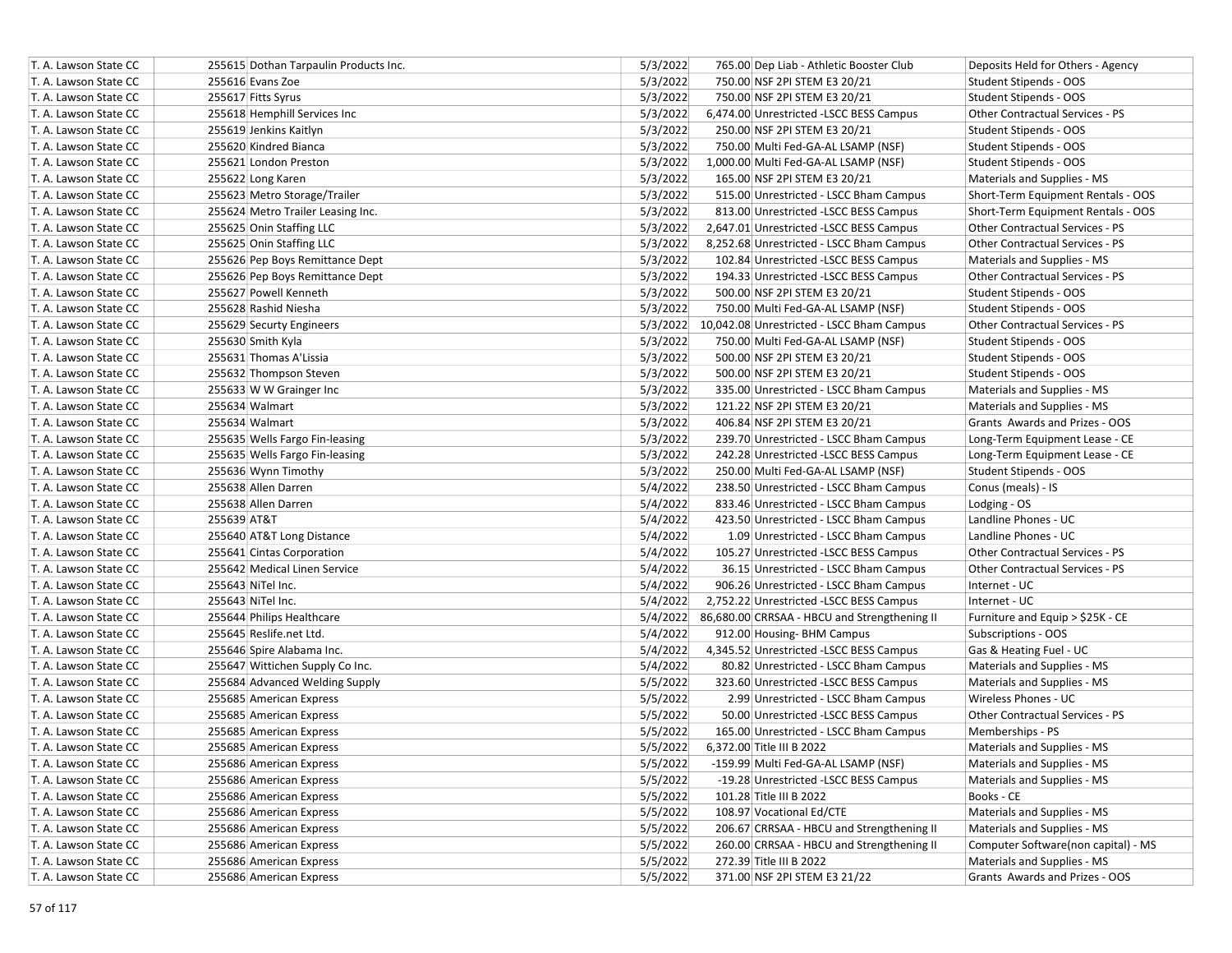| T. A. Lawson State CC | 255686 American Express                 | 5/5/2022  | 432.79 Unrestricted - LSCC Bham Campus                | Materials and Supplies - MS            |
|-----------------------|-----------------------------------------|-----------|-------------------------------------------------------|----------------------------------------|
| T. A. Lawson State CC | 255686 American Express                 | 5/5/2022  | 577.55 Title III B 2021                               | Materials and Supplies - MS            |
| T. A. Lawson State CC | 255686 American Express                 | 5/5/2022  | 579.21 Vocational Ed/CTE                              | Commercial Transportation - OS         |
| T. A. Lawson State CC | 255686 American Express                 | 5/5/2022  | 657.20 Title III B 2022                               | Commercial Transportation - OS         |
| T. A. Lawson State CC | 255686 American Express                 | 5/5/2022  | 1,079.20 Student Activities- BHM Campus               | Materials and Supplies - MS            |
| T. A. Lawson State CC | 255686 American Express                 | 5/5/2022  | 1,886.37 NSF 2PI STEM E3 20/21                        | Grants Awards and Prizes - OOS         |
| T. A. Lawson State CC | 255686 American Express                 | 5/5/2022  | 2,075.00 Vocational Ed/CTE                            | Accreditation Expense - PS             |
| T. A. Lawson State CC | 255686 American Express                 | 5/5/2022  | 2,185.00 Vocational Ed/CTE                            | Memberships - PS                       |
| T. A. Lawson State CC | 255687 Anthony Cynthia                  | 5/5/2022  | 75.23 Unrestricted - LSCC Bham Campus                 | Mileage - IS                           |
| T. A. Lawson State CC | 255688 AT&T                             | 5/5/2022  | 3,305.47 Unrestricted -LSCC BESS Campus               | Landline Phones - UC                   |
| T. A. Lawson State CC | 255689 AT&T                             | 5/5/2022  | 423.92 Unrestricted - LSCC Bham Campus                | Landline Phones - UC                   |
| T. A. Lawson State CC | 255690 Bessemer Utilities               | 5/5/2022  | 980.54 Unrestricted -LSCC BESS Campus                 | Water & Sewer - UC                     |
| T. A. Lawson State CC | 255690 Bessemer Utilities               |           | 5/5/2022 21,340.65 Unrestricted -LSCC BESS Campus     | Electricity - UC                       |
| T. A. Lawson State CC | 255691 Blanton James                    | 5/5/2022  | 95.61 Unrestricted - LSCC Bham Campus                 | Mileage - IS                           |
| T. A. Lawson State CC | 255691 Blanton James                    | 5/5/2022  | 180.40 Unrestricted - LSCC Bham Campus                | Overnight (non tax per diem)- IS       |
| T. A. Lawson State CC | 255692 Canon Solutions America          | 5/5/2022  | 14.08 Unrestricted - LSCC Bham Campus                 | Service Contracts on Equipment -OOS    |
| T. A. Lawson State CC | 255692 Canon Solutions America          | 5/5/2022  | 23.76 Unrestricted -LSCC BESS Campus                  | Service Contracts on Equipment -OOS    |
| T. A. Lawson State CC | 255692 Canon Solutions America          | 5/5/2022  | 74.24 Title III B 2022                                | Other Contractual Services - PS        |
| T. A. Lawson State CC | 255693 Express Services Inc.            | 5/5/2022  | 703.20 Unrestricted - LSCC Bham Campus                | Other Contractual Services - PS        |
| T. A. Lawson State CC | 255695 Lsi Research Inc.                | 5/5/2022  | 1,329.90 CARES Act - HBCU and Strengthening           | Materials and Supplies - MS            |
| T. A. Lawson State CC | 255695 Lsi Research Inc.                | 5/5/2022  | 2,490.00 CRRSAA - HBCU and Strengthening II           | Equipment - non capitalized - MS       |
| T. A. Lawson State CC | 255695 Lsi Research Inc.                |           | 5/5/2022 11,285.00 CRRSAA - HBCU and Strengthening II | Maintenance & Repairs - OOS            |
| T. A. Lawson State CC | 255695 Lsi Research Inc.                |           | 5/5/2022 13,729.90 CARES Act - HBCU and Strengthening | Equipment - non capitalized - MS       |
| T. A. Lawson State CC | 255696 Republic Services Inc.           | 5/5/2022  | 3,563.85 Unrestricted - LSCC Bham Campus              | Other Contractual Services - PS        |
| T. A. Lawson State CC | 255698 ADS Security L.P.                | 5/6/2022  | 582.72 Unrestricted -LSCC BESS Campus                 | <b>Other Contractual Services - PS</b> |
| T. A. Lawson State CC | 255699 Birmingham Water Works           | 5/6/2022  | 35.27 Unrestricted - LSCC Bham Campus                 | Water & Sewer - UC                     |
| T. A. Lawson State CC | 255700 DISH DBS Corporation             | 5/6/2022  | 182.08 Unrestricted - LSCC Bham Campus                | Cable - UC                             |
| T. A. Lawson State CC | 255701 Meeks Environmental Services LLC | 5/6/2022  | 475.00 Unrestricted -LSCC BESS Campus                 | <b>Other Contractual Services - PS</b> |
| T. A. Lawson State CC | 255702 Newsbank Inc                     | 5/6/2022  | 2,328.00 Title III B 2022                             | Subscriptions - OOS                    |
| T. A. Lawson State CC | 255703 Onin Staffing LLC                | 5/6/2022  | 411.06 Unrestricted -LSCC BESS Campus                 | Other Contractual Services - PS        |
| T. A. Lawson State CC | 255704 STC World Wide LLC               | 5/6/2022  | 100.00 Unrestricted -LSCC BESS Campus                 | Materials and Supplies - MS            |
| T. A. Lawson State CC | 255704 STC World Wide LLC               | 5/6/2022  | 3,456.00 Unrestricted -LSCC BESS Campus               | Other Contractual Services - PS        |
| T. A. Lawson State CC | 255704 STC World Wide LLC               | 5/6/2022  | 33,210.00 CRRSAA - HEERF II Institutional             | Maintenance & Repairs - OOS            |
| T. A. Lawson State CC | 255705 Taylor Linen Services            | 5/6/2022  | 82.16 Food Services- BHM Campus                       | Other Contractual Services - PS        |
| T. A. Lawson State CC | 255706 ACT Inc                          | 5/10/2022 | 409.50 Industry Certification Initiatives             | Grants Awards and Prizes - OOS         |
| T. A. Lawson State CC | 255707 AT&T                             | 5/10/2022 | 118.40 Unrestricted - LSCC Bham Campus                | Internet - UC                          |
| T. A. Lawson State CC | 255708 Benco Dental Co.                 | 5/10/2022 | 328.31 Unrestricted -LSCC BESS Campus                 | Materials and Supplies - MS            |
| T. A. Lawson State CC | 255709 Berry James                      | 5/10/2022 | 307.82 Unrestricted -LSCC BESS Campus                 | Conus (meals) - OS                     |
| T. A. Lawson State CC | 255709 Berry James                      | 5/10/2022 | 311.91 Unrestricted -LSCC BESS Campus                 | Lodging - OS                           |
| T. A. Lawson State CC | 255710 Canon Financial Solutions Inc    | 5/10/2022 | 220.10 Title III B 2022                               | Long-Term Equipment Lease - CE         |
| T. A. Lawson State CC | 255710 Canon Financial Solutions Inc    | 5/10/2022 | 345.65 AE - State Regular                             | Service Contracts on Equipment -OOS    |
| T. A. Lawson State CC | 255710 Canon Financial Solutions Inc    | 5/10/2022 | 508.89 Unrestricted -LSCC BESS Campus                 | Long-Term Equipment Lease - CE         |
| T. A. Lawson State CC | 255710 Canon Financial Solutions Inc    | 5/10/2022 | 1,305.94 Unrestricted - LSCC Bham Campus              | Long-Term Equipment Lease - CE         |
| T. A. Lawson State CC | 255711 CDW LLC                          | 5/10/2022 | 1,455.92 CRRSAA - HBCU and Strengthening II           | Materials and Supplies - MS            |
| T. A. Lawson State CC | 255711 CDW LLC                          | 5/10/2022 | 1,818.78 CRRSAA - HBCU and Strengthening II           | Equipment - non capitalized - MS       |
| T. A. Lawson State CC | 255712 Charles Aben Graphics            | 5/10/2022 | 780.00 Unrestricted - LSCC Bham Campus                | Advertising & Promotions - OOS         |
| T. A. Lawson State CC | 255713 Cintas Corporation               | 5/10/2022 | 500.00 Unrestricted -LSCC BESS Campus                 | Other Contractual Services - PS        |
| T. A. Lawson State CC | 255714 Crawford Bruce                   | 5/10/2022 | 175.00 Unrestricted - LSCC Bham Campus                | Conus (meals) - OS                     |
| T. A. Lawson State CC | 255715 Daniel Cason                     | 5/10/2022 | 600.00 Student Activities- BESS Campus                | Other Contractual Services - PS        |
| T. A. Lawson State CC | 255716 Ellis Paul                       | 5/10/2022 | 200.00 Student Activities- BHM Campus                 | Other Contractual Services - PS        |
| T. A. Lawson State CC | 255717 Lybrand William                  | 5/10/2022 | 34.12 Unrestricted -LSCC BESS Campus                  | Gasoline & Oil - Motor Veh - OOS       |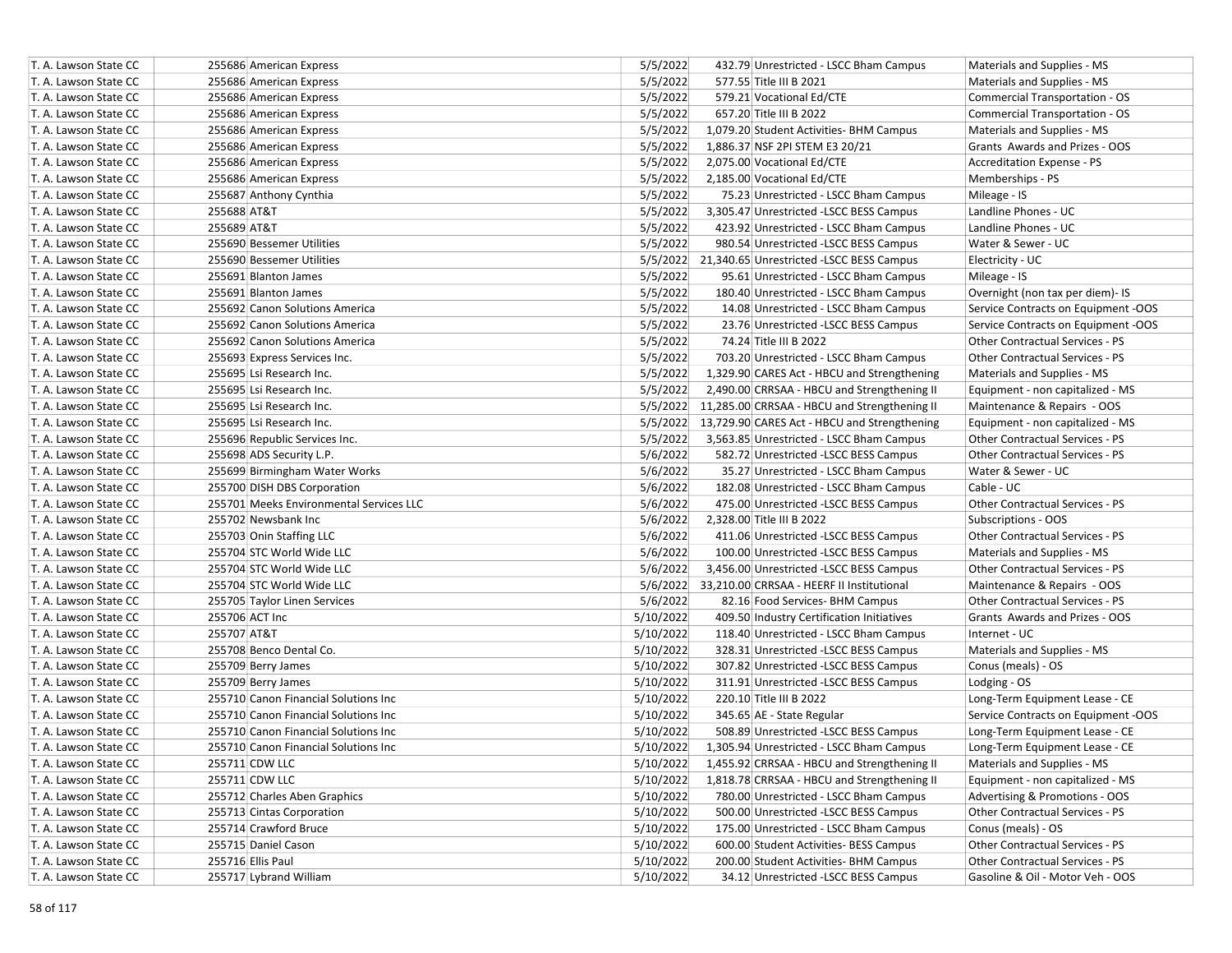| T. A. Lawson State CC | 255718 NASCAR Southeast Region                                      | 5/10/2022 | 350.00 Unrestricted - LSCC Bham Campus               | <b>Registration Fees-IS</b>            |
|-----------------------|---------------------------------------------------------------------|-----------|------------------------------------------------------|----------------------------------------|
| T. A. Lawson State CC | 255719 Onin Staffing LLC                                            | 5/10/2022 | 2,368.34 Unrestricted -LSCC BESS Campus              | Other Contractual Services - PS        |
| T. A. Lawson State CC | 255719 Onin Staffing LLC                                            | 5/10/2022 | 4,020.88 Unrestricted - LSCC Bham Campus             | <b>Other Contractual Services - PS</b> |
| T. A. Lawson State CC | 255720 Orum Tywonia                                                 | 5/10/2022 | 200.00 Student Activities- BESS Campus               | Other Contractual Services - PS        |
| T. A. Lawson State CC | 255721 People Ready                                                 | 5/10/2022 | 153.93 Unrestricted -LSCC BESS Campus                | <b>Other Contractual Services - PS</b> |
| T. A. Lawson State CC | 255721 People Ready                                                 | 5/10/2022 | 1,253.43 Unrestricted - LSCC Bham Campus             | <b>Other Contractual Services - PS</b> |
| T. A. Lawson State CC | 255722 Pep Boys Remittance Dept                                     | 5/10/2022 | 23.21 Unrestricted -LSCC BESS Campus                 | <b>Other Contractual Services - PS</b> |
| T. A. Lawson State CC | 255722 Pep Boys Remittance Dept                                     | 5/10/2022 | 147.96 Unrestricted -LSCC BESS Campus                | Materials and Supplies - MS            |
| T. A. Lawson State CC | 255723 Sam's Club                                                   | 5/10/2022 | 85.02 Student Activities- BHM Campus                 | Materials and Supplies - MS            |
| T. A. Lawson State CC | 255723 Sam's Club                                                   | 5/10/2022 | 128.87 NSF 2PI STEM E3 20/21                         | Grants Awards and Prizes - OOS         |
| T. A. Lawson State CC | 255723 Sam's Club                                                   | 5/10/2022 | 972.48 Unrestricted - LSCC Bham Campus               | Materials and Supplies - MS            |
| T. A. Lawson State CC | 255725 Staples Contract & Commercial LLC                            | 5/10/2022 | -46.02 Unrestricted - LSCC Bham Campus               | Materials and Supplies - MS            |
| T. A. Lawson State CC | 255725 Staples Contract & Commercial LLC                            | 5/10/2022 | 325.72 Student Support Service-Bhm 20 21             | Materials and Supplies - MS            |
| T. A. Lawson State CC | 255726 Stark Exterminators                                          | 5/10/2022 | 495.00 Unrestricted - LSCC Bham Campus               | Other Contractual Services - PS        |
| T. A. Lawson State CC | 255727 Thomas Shawanda                                              | 5/10/2022 | 153.25 NSF 2PI STEM E3 20/21                         | Grants Awards and Prizes - OOS         |
| T. A. Lawson State CC | 255727 Thomas Shawanda                                              | 5/10/2022 | 229.81 NSF 2PI STEM E3 20/21                         | Materials and Supplies - MS            |
| T. A. Lawson State CC | 255728 Verified Credentials LLC                                     | 5/10/2022 | 52.20 Unrestricted - LSCC Bham Campus                | Other Contractual Services - PS        |
| T. A. Lawson State CC | 255729 Xerox Corporation                                            | 5/10/2022 | 298.33 Unrestricted - LSCC Bham Campus               | Service Contracts on Equipment -OOS    |
| T. A. Lawson State CC | 255729 Xerox Corporation                                            | 5/10/2022 | 752.07 Unrestricted - LSCC Bham Campus               | Long-Term Equipment Lease - CE         |
| T. A. Lawson State CC | 255730 Alabama Association of College & University Business Officer | 5/12/2022 | 500.00 Title III B 2022                              | Memberships - PS                       |
| T. A. Lawson State CC | 255730 Alabama Association of College & University Business Officer | 5/12/2022 | 700.00 Title III B 2022                              | <b>Registration Fees-IS</b>            |
| T. A. Lawson State CC | 255731 American Express                                             | 5/12/2022 | 544.66 Title III B 2022                              | Lodging - IS                           |
| T. A. Lawson State CC | 255732 Bell Elma                                                    | 5/12/2022 | 130.00 Unrestricted - LSCC Bham Campus               | Conus (meals) - OS                     |
| T. A. Lawson State CC | 255732 Bell Elma                                                    | 5/12/2022 | 157.95 Unrestricted - LSCC Bham Campus               | Mileage - OS                           |
| T. A. Lawson State CC | 255732 Bell Elma                                                    | 5/12/2022 | 334.40 Unrestricted - LSCC Bham Campus               | Lodging - OS                           |
| T. A. Lawson State CC | 255733 Canon Solutions America                                      | 5/12/2022 | 125.42 AE - State Regular                            | Service Contracts on Equipment -OOS    |
| T. A. Lawson State CC | 255734 Cintas Corporation                                           | 5/12/2022 | 728.29 Unrestricted -LSCC BESS Campus                | <b>Other Contractual Services - PS</b> |
| T. A. Lawson State CC | 255735 Cook's Pest Control                                          | 5/12/2022 | 459.00 Unrestricted - LSCC Bham Campus               | <b>Other Contractual Services - PS</b> |
| T. A. Lawson State CC | 255736 Game Day Athletic Surfaces                                   | 5/12/2022 | 750.00 Unrestricted - LSCC Bham Campus               | Other Contractual Services - PS        |
| T. A. Lawson State CC | 255737 Hollis Stacey                                                | 5/12/2022 | 300.00 Unrestricted -LSCC BESS Campus                | Other Contractual Services - PS        |
| T. A. Lawson State CC | 255739 Lawson State Foundation                                      | 5/12/2022 | 2,000.00 Unrestricted -LSCC BESS Campus              | Short-Term Building Rentals - OOS      |
| T. A. Lawson State CC | 255740 MPE Services LLC                                             | 5/12/2022 | 644.07 Unrestricted - LSCC Bham Campus               | Maintenance & Repairs - OOS            |
| T. A. Lawson State CC | 255741 Pocket Nurse Enterprises Inc.                                | 5/12/2022 | 653.54 Restricted State - ETF LPN 20/21              | Subscriptions - OOS                    |
| T. A. Lawson State CC | 255741 Pocket Nurse Enterprises Inc.                                | 5/12/2022 | 1,037.94 Restricted State - ETF LPN 20/21            | Materials and Supplies - MS            |
| T. A. Lawson State CC | 255741 Pocket Nurse Enterprises Inc.                                | 5/12/2022 | 6,015.41 Restricted State - ETF LPN 20/21            | Equipment - non capitalized - MS       |
| T. A. Lawson State CC | 255741 Pocket Nurse Enterprises Inc.                                |           | 5/12/2022 47,443.91 Restricted State - ETF LPN 20/21 | Furniture and Equip \$5K - \$25K - CE  |
| T. A. Lawson State CC | 255742 S/P2                                                         | 5/12/2022 | 349.00 Vocational Ed/CTE                             | Subscriptions - OOS                    |
| T. A. Lawson State CC | 255743 Securty Engineers                                            | 5/12/2022 | 4,723.08 Unrestricted - LSCC Bham Campus             | <b>Other Contractual Services - PS</b> |
| T. A. Lawson State CC | 255744 Verizon Wireless                                             | 5/12/2022 | 1,120.28 Unrestricted - LSCC Bham Campus             | Internet - UC                          |
| T. A. Lawson State CC | 255745 Xerox Business Solutions Southeast                           | 5/12/2022 | 8.11 Unrestricted - LSCC Bham Campus                 | Service Contracts on Equipment -OOS    |
| T. A. Lawson State CC | 255745 Xerox Business Solutions Southeast                           | 5/12/2022 | 133.16 Unrestricted - LSCC Bham Campus               | Long-Term Equipment Lease - CE         |
| T. A. Lawson State CC | 255746 AL Assoc of Student Fin Aid Adm                              | 5/13/2022 | 30.00 Unrestricted -LSCC BESS Campus                 | <b>Registration Fees-IS</b>            |
| T. A. Lawson State CC | 255747 Anthony Cynthia                                              | 5/13/2022 | 314.20 Unrestricted - LSCC Bham Campus               | Commercial Transportation - OS         |
| T. A. Lawson State CC | 255747 Anthony Cynthia                                              | 5/13/2022 | 498.45 Unrestricted - LSCC Bham Campus               | Conus (meals) - OS                     |
| T. A. Lawson State CC | 255748 Crawford Bruce                                               | 5/13/2022 | 474.50 Unrestricted - LSCC Bham Campus               | Conus (meals) - OS                     |
| T. A. Lawson State CC | 255749 Daniel Cason                                                 | 5/13/2022 | 200.00 Student Activities- BHM Campus                | Other Contractual Services - PS        |
| T. A. Lawson State CC | 255750 Ellis Paul                                                   | 5/13/2022 | 150.00 Student Activities- BHM Campus                | Other Contractual Services - PS        |
| T. A. Lawson State CC | 255751 Foy Mack                                                     | 5/13/2022 | 125.00 Unrestricted - LSCC Bham Campus               | Maintenance & Repairs - OOS            |
| T. A. Lawson State CC | 255751 Foy Mack                                                     | 5/13/2022 | 600.00 Unrestricted - LSCC Bham Campus               | Other Contractual Services - PS        |
| T. A. Lawson State CC | 255752 Hemphill Services Inc                                        | 5/13/2022 | 1,410.31 Unrestricted -LSCC BESS Campus              | Other Contractual Services - PS        |
| T. A. Lawson State CC | 255753 Onin Staffing LLC                                            | 5/13/2022 | 33.02 Unrestricted - LSCC Bham Campus                | Other Contractual Services - PS        |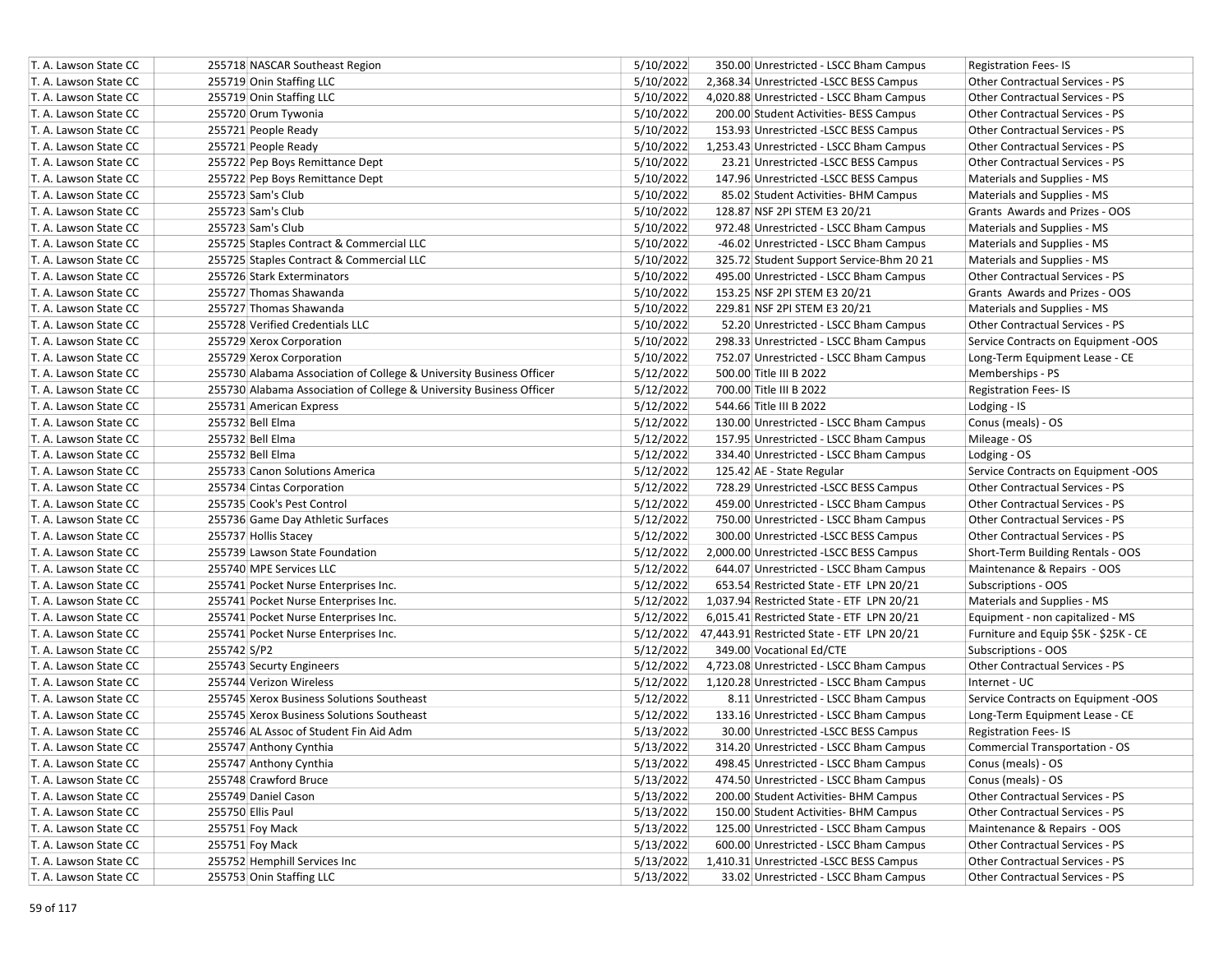| T. A. Lawson State CC | 255753 Onin Staffing LLC                     | 5/13/2022 | 113.77 Unrestricted -LSCC BESS Campus               | Other Contractual Services - PS        |
|-----------------------|----------------------------------------------|-----------|-----------------------------------------------------|----------------------------------------|
| T. A. Lawson State CC | 255754 ProctorU Inc.                         | 5/13/2022 | 3,132.25 Unrestricted - LSCC Bham Campus            | Institutional Use - OOS                |
| T. A. Lawson State CC | 255755 ProctorU Inc.                         | 5/13/2022 | 39.50 Unrestricted - LSCC Bham Campus               | Institutional Use - OOS                |
| T. A. Lawson State CC | 255756 Republic Services Inc.                | 5/13/2022 | 1,754.87 Unrestricted -LSCC BESS Campus             | Other Contractual Services - PS        |
| T. A. Lawson State CC | 255757 Taylor Linen Services                 | 5/13/2022 | 82.16 Food Services- BHM Campus                     | <b>Other Contractual Services - PS</b> |
| T. A. Lawson State CC | 255758 3D Landscaping                        | 5/18/2022 | 500.00 Unrestricted - LSCC Bham Campus              | <b>Other Contractual Services - PS</b> |
| T. A. Lawson State CC | 255759 ADEM                                  | 5/18/2022 | 180.00 Unrestricted -LSCC BESS Campus               | Other Contractual Services - PS        |
| T. A. Lawson State CC | 255760 All-Alabama Academic Team             | 5/18/2022 | 1,800.00 Student Activities- BHM Campus             | <b>Registration Fees-IS</b>            |
| T. A. Lawson State CC | 255761 American Osment                       | 5/18/2022 | 5.40 Unrestricted -LSCC BESS Campus                 | Other Contractual Services - PS        |
| T. A. Lawson State CC | 255761 American Osment                       | 5/18/2022 | 184.78 Unrestricted -LSCC BESS Campus               | Materials and Supplies - MS            |
| T. A. Lawson State CC | 255762 Apple Inc.                            | 5/18/2022 | 33.50 Student Support Service-Bhm 20 21             | Materials and Supplies - MS            |
| T. A. Lawson State CC | 255762 Apple Inc.                            | 5/18/2022 | 286.09 Student Support Service-Bhm 21 22            | Equipment - non capitalized - MS       |
| T. A. Lawson State CC | 255762 Apple Inc.                            | 5/18/2022 | 1,370.41 Student Support Service-Bhm 20 21          | Equipment - non capitalized - MS       |
| T. A. Lawson State CC | 255763 Birmingham Water Works                | 5/18/2022 | 113.04 Unrestricted - LSCC Bham Campus              | Water & Sewer - UC                     |
| T. A. Lawson State CC | 255764 Carrier Corporation                   |           | 5/18/2022 23,311.00 CRRSAA - HEERF II Institutional | Maintenance & Repairs - OOS            |
| T. A. Lawson State CC | 255765 Crawford Raymond                      | 5/18/2022 | 280.00 Unrestricted - LSCC Bham Campus              | Other Professional Fees - PS           |
| T. A. Lawson State CC | 255766 Dex Imaging                           | 5/18/2022 | 11.21 Unrestricted -LSCC BESS Campus                | Service Contracts on Equipment -OOS    |
| T. A. Lawson State CC | 255766 Dex Imaging                           | 5/18/2022 | 26.60 Unrestricted - LSCC Bham Campus               | Service Contracts on Equipment -OOS    |
| T. A. Lawson State CC | 255767 Garrison Cecil                        | 5/18/2022 | 280.00 Unrestricted - LSCC Bham Campus              | Other Professional Fees - PS           |
| T. A. Lawson State CC | 255768 Grooms Jonathan                       | 5/18/2022 | 280.00 Unrestricted - LSCC Bham Campus              | Other Professional Fees - PS           |
| T. A. Lawson State CC | 255769 Kelly David                           | 5/18/2022 | 560.00 Unrestricted - LSCC Bham Campus              | Other Professional Fees - PS           |
| T. A. Lawson State CC | 255770 Marco Promos LLC                      | 5/18/2022 | 230.57 Unrestricted - LSCC Bham Campus              | Advertising & Promotions - OOS         |
| T. A. Lawson State CC | 255771 Moore Coal Company                    | 5/18/2022 | 144.33 Unrestricted -LSCC BESS Campus               | Other Contractual Services - PS        |
| T. A. Lawson State CC | 255772 Municipal and Commercial Uniforms Inc | 5/18/2022 | 492.25 Unrestricted - LSCC Bham Campus              | Materials and Supplies - MS            |
| T. A. Lawson State CC | 255773 Onin Staffing LLC                     | 5/18/2022 | 4,667.96 Unrestricted -LSCC BESS Campus             | Other Contractual Services - PS        |
| T. A. Lawson State CC | 255773 Onin Staffing LLC                     | 5/18/2022 | 4,838.26 Unrestricted - LSCC Bham Campus            | <b>Other Contractual Services - PS</b> |
| T. A. Lawson State CC | 255774 People Ready                          | 5/18/2022 | 1,275.42 Unrestricted - LSCC Bham Campus            | <b>Other Contractual Services - PS</b> |
| T. A. Lawson State CC | 255775 Securty Engineers                     | 5/18/2022 | 4,880.68 Unrestricted - LSCC Bham Campus            | Other Contractual Services - PS        |
| T. A. Lawson State CC | 255776 Spire Alabama Inc.                    | 5/18/2022 | 587.82 Unrestricted -LSCC BESS Campus               | Gas & Heating Fuel - UC                |
| T. A. Lawson State CC | 255777 State of Alabama                      | 5/18/2022 | 300.00 Unrestricted - LSCC Bham Campus              | <b>Other Contractual Services - PS</b> |
| T. A. Lawson State CC | 255778 STC World Wide LLC                    |           | 5/18/2022 26,072.00 CRRSAA - HEERF II Institutional | Furniture and Equip > \$25K - CE       |
| T. A. Lawson State CC | 255779 Strickland Companies                  | 5/18/2022 | 344.20 Unrestricted - LSCC Bham Campus              | Materials and Supplies - MS            |
| T. A. Lawson State CC | 255780 The Hiller Companies Inc.             | 5/18/2022 | 271.16 Unrestricted - LSCC Bham Campus              | Other Contractual Services - PS        |
| T. A. Lawson State CC | 255781 Travis A. Hulsey Director             | 5/18/2022 | -0.02 Unrestricted -LSCC BESS Campus                | Discounts Earned - SS                  |
| T. A. Lawson State CC | 255781 Travis A. Hulsey Director             | 5/18/2022 | 0.36 Unrestricted -LSCC BESS Campus                 | Sales Tax - AP                         |
| T. A. Lawson State CC | 255782 Ward William                          | 5/18/2022 | 280.00 Unrestricted - LSCC Bham Campus              | Other Professional Fees - PS           |
| T. A. Lawson State CC | 255783 Wells Fargo Fin-leasing               | 5/18/2022 | 242.58 Unrestricted - LSCC Bham Campus              | Long-Term Equipment Lease - CE         |
| T. A. Lawson State CC | 255784 Xerox Business Solutions Southeast    | 5/18/2022 | 14.74 Unrestricted -LSCC BESS Campus                | Service Contracts on Equipment -OOS    |
| T. A. Lawson State CC | 255784 Xerox Business Solutions Southeast    | 5/18/2022 | 166.09 Unrestricted -LSCC BESS Campus               | Long-Term Equipment Lease - CE         |
| T. A. Lawson State CC | 255785 Advanced Welding Supply               | 5/19/2022 | 1,840.47 Unrestricted -LSCC BESS Campus             | Materials and Supplies - MS            |
| T. A. Lawson State CC | 255786 American Pipe & Supply                | 5/19/2022 | 556.94 Unrestricted -LSCC BESS Campus               | Materials and Supplies - MS            |
| T. A. Lawson State CC | 255787 Anthony Cynthia                       | 5/19/2022 | 104.13 Unrestricted - LSCC Bham Campus              | Mileage - IS                           |
| T. A. Lawson State CC | 255788 AT&T                                  | 5/19/2022 | 2,192.28 Unrestricted - LSCC Bham Campus            | Landline Phones - UC                   |
| T. A. Lawson State CC | 255789 Benco Dental Co.                      | 5/19/2022 | 737.96 Vocational Ed/CTE                            | Materials and Supplies - MS            |
| T. A. Lawson State CC | 255790 DISH DBS Corporation                  | 5/19/2022 | 72.08 Unrestricted - LSCC Bham Campus               | Cable - UC                             |
| T. A. Lawson State CC | 255791 Foster Willie                         | 5/19/2022 | 2,250.00 Unrestricted -LSCC BESS Campus             | Other Contractual Services - PS        |
| T. A. Lawson State CC | 255792 Mankowich James                       | 5/19/2022 | 107.17 Title III B 2021                             | Mileage - IS                           |
| T. A. Lawson State CC | 255793 Mashburn Outdoor LLC                  | 5/19/2022 | 2,800.00 Unrestricted - LSCC Bham Campus            | Advertising & Promotions - OOS         |
| T. A. Lawson State CC | 255794 Scosyrev Gleb                         | 5/19/2022 | 300.69 Unrestricted - LSCC Bham Campus              | Mileage - IS                           |
| T. A. Lawson State CC | 255794 Scosyrev Gleb                         | 5/19/2022 | 576.58 Unrestricted - LSCC Bham Campus              | Overnight (non tax per diem)- IS       |
| T. A. Lawson State CC | 255795 Silas Monique                         | 5/19/2022 | 60.00 Title III B 2021                              | Other Travel Expenses - OS             |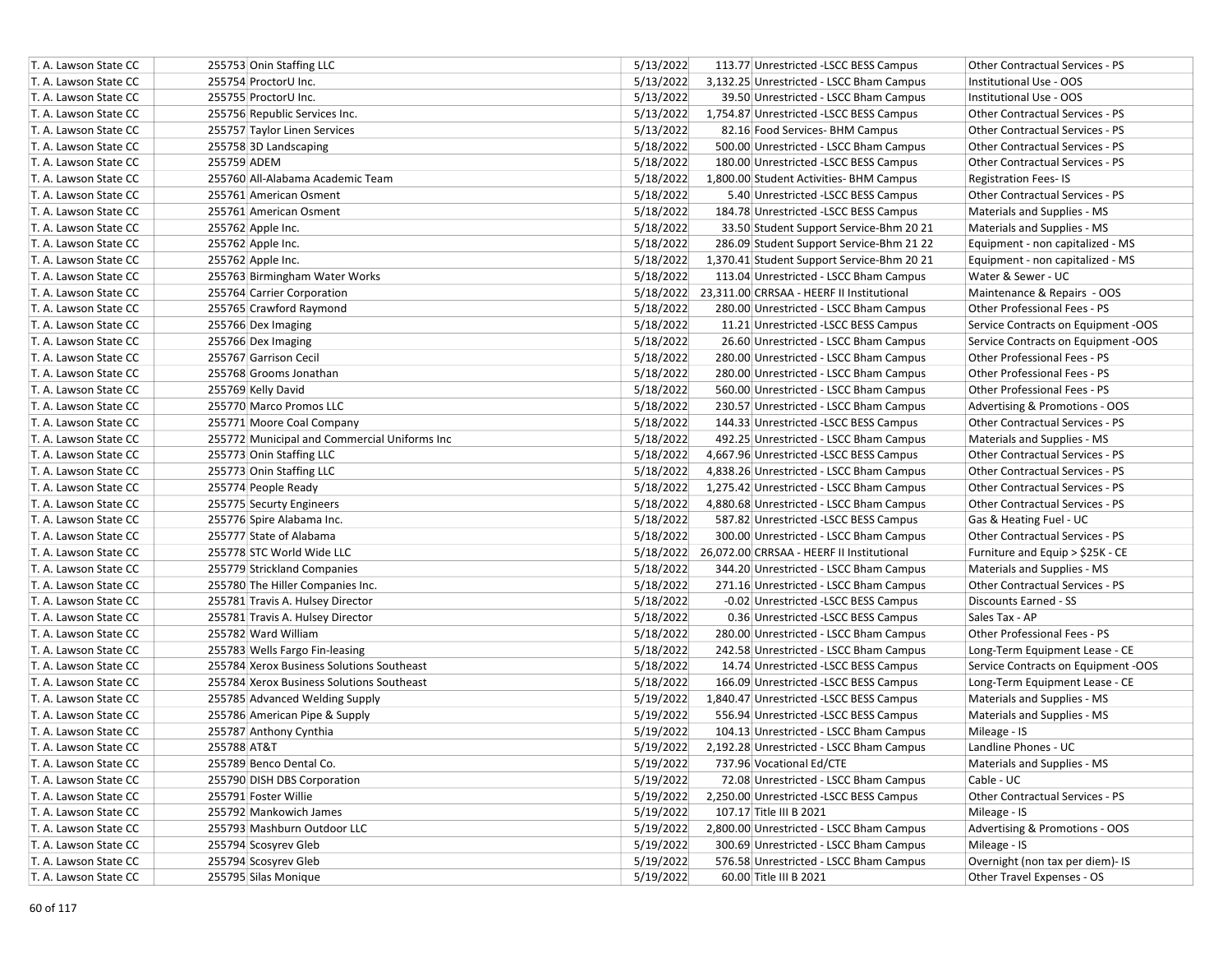| T. A. Lawson State CC | 255795 Silas Monique                                         | 5/19/2022 | 193.25 Title III B 2021                             | Conus (meals) - OS                  |
|-----------------------|--------------------------------------------------------------|-----------|-----------------------------------------------------|-------------------------------------|
| T. A. Lawson State CC | 255795 Silas Monique                                         | 5/19/2022 | 836.40 Title III B 2021                             | Lodging - OS                        |
| T. A. Lawson State CC | 255796 The Bancorp Bank                                      | 5/19/2022 | 1,427.00 Unrestricted - LSCC Bham Campus            | Long-Term Equipment Lease - CE      |
| T. A. Lawson State CC | 255797 University of Alabama at Birmingham                   | 5/19/2022 | 2,688.76 Multi Fed-GA-AL LSAMP (NSF)                | Printing and Binding - OOS          |
| T. A. Lawson State CC | 255798 Wright-Way Productions Inc.                           | 5/19/2022 | 590.00 Unrestricted - LSCC Bham Campus              | <b>Registration Fees-IS</b>         |
| T. A. Lawson State CC | 255799 Xerox Corporation                                     | 5/19/2022 | 30.24 Unrestricted - LSCC Bham Campus               | Service Contracts on Equipment -OOS |
| T. A. Lawson State CC | 255799 Xerox Corporation                                     | 5/19/2022 | 287.21 Unrestricted - LSCC Bham Campus              | Long-Term Equipment Lease - CE      |
| T. A. Lawson State CC | 256044 Apple Inc.                                            | 5/20/2022 | 309.07 Student Support Service-Bhm 20 21            | Materials and Supplies - MS         |
| T. A. Lawson State CC | 256044 Apple Inc.                                            | 5/20/2022 | 2,639.11 Student Support Service-Bhm 21 22          | Equipment - non capitalized - MS    |
| T. A. Lawson State CC | 256044 Apple Inc.                                            | 5/20/2022 | 12,641.82 Student Support Service-Bhm 20 21         | Equipment - non capitalized - MS    |
| T. A. Lawson State CC | 256045 Barfield Deidre                                       | 5/20/2022 | 350.00 Student Activities- BHM Campus               | Other Contractual Services - PS     |
| T. A. Lawson State CC | 256047 Birmingham Water Works                                | 5/20/2022 | 3,831.50 Unrestricted - LSCC Bham Campus            | Water & Sewer - UC                  |
| T. A. Lawson State CC | 256048 Canon Financial Solutions Inc                         | 5/20/2022 | 2.56 Unrestricted -LSCC BESS Campus                 | Service Contracts on Equipment -OOS |
| T. A. Lawson State CC | 256048 Canon Financial Solutions Inc                         | 5/20/2022 | 4.27 Unrestricted - LSCC Bham Campus                | Service Contracts on Equipment -OOS |
| T. A. Lawson State CC | 256048 Canon Financial Solutions Inc                         | 5/20/2022 | 225.82 AE - State Regular                           | Service Contracts on Equipment -OOS |
| T. A. Lawson State CC | 256048 Canon Financial Solutions Inc                         | 5/20/2022 | 342.49 Unrestricted -LSCC BESS Campus               | Long-Term Equipment Lease - CE      |
| T. A. Lawson State CC | 256048 Canon Financial Solutions Inc                         | 5/20/2022 | 1,139.38 Unrestricted - LSCC Bham Campus            | Long-Term Equipment Lease - CE      |
| T. A. Lawson State CC | 256049 Canon Solutions America                               | 5/20/2022 | 62.27 AE - State Regular                            | Service Contracts on Equipment -OOS |
| T. A. Lawson State CC | 256050 Cook's Pest Control                                   | 5/20/2022 | 63.00 Unrestricted -LSCC BESS Campus                | Other Contractual Services - PS     |
| T. A. Lawson State CC | 256051 Crews Sharon                                          | 5/20/2022 | 90.00 Title III B 2021                              | Other Travel Expenses - OS          |
| T. A. Lawson State CC | 256051 Crews Sharon                                          | 5/20/2022 | 165.00 Title III B 2021                             | Conus (meals) - OS                  |
| T. A. Lawson State CC | 256051 Crews Sharon                                          | 5/20/2022 | 836.40 Title III B 2022                             | Lodging - OS                        |
| T. A. Lawson State CC | 256052 Foy Mack                                              | 5/20/2022 | 370.40 Unrestricted - LSCC Bham Campus              | Maintenance & Repairs - OOS         |
| T. A. Lawson State CC | 256052 Foy Mack                                              | 5/20/2022 | 850.00 Unrestricted - LSCC Bham Campus              | Other Contractual Services - PS     |
| T. A. Lawson State CC | 256053 Global Courseware Inc.                                | 5/20/2022 | 2,392.00 Unrestricted -LSCC BESS Campus             | Taxes & Licenses - OOS              |
| T. A. Lawson State CC | 256054 Lewis Garrett                                         | 5/20/2022 | 718.51 Unrestricted - LSCC Bham Campus              | Conus (meals) - IS                  |
| T. A. Lawson State CC | 256055 Mayer Electric Supply Co Inc                          | 5/20/2022 | 2,326.94 Unrestricted - LSCC Bham Campus            | Materials and Supplies - MS         |
| T. A. Lawson State CC | 256056 Municipal and Commercial Uniforms Inc                 | 5/20/2022 | 105.00 Unrestricted - LSCC Bham Campus              | Materials and Supplies - MS         |
| T. A. Lawson State CC | 256057 National Association of HBCU Title III Administrators | 5/20/2022 | 1,050.00 Title III B 2022                           | <b>Registration Fees-OS</b>         |
| T. A. Lawson State CC | 256058 Pearson Vue                                           | 5/20/2022 | 2,160.00 Unrestricted - LSCC Bham Campus            | Institutional Use - OOS             |
| T. A. Lawson State CC | 256059 Southern Assoc of Colleges & Schools                  | 5/20/2022 | 8,866.00 Unrestricted - LSCC Bham Campus            | Memberships - PS                    |
| T. A. Lawson State CC | 256060 Spire Alabama Inc.                                    | 5/20/2022 | 7,165.64 Unrestricted - LSCC Bham Campus            | Gas & Heating Fuel - UC             |
| T. A. Lawson State CC | 256061 STC World Wide LLC                                    | 5/20/2022 | 1,400.00 Unrestricted - LSCC Bham Campus            | Maintenance & Repairs - OOS         |
| T. A. Lawson State CC | 256062 Taylor Linen Services                                 | 5/20/2022 | 82.16 Food Services- BHM Campus                     | Other Contractual Services - PS     |
| T. A. Lawson State CC | 256063 Aho Architects LLC                                    |           | 5/25/2022 17,205.00 ARP HEERF III - HBCU            | Engineering & Architectural Svc -PS |
| T. A. Lawson State CC | 256064 Anthony Cynthia                                       | 5/25/2022 | 104.13 Unrestricted - LSCC Bham Campus              | Mileage - IS                        |
| T. A. Lawson State CC | 256065 AT&T Long Distance                                    | 5/25/2022 | 1.08 Unrestricted - LSCC Bham Campus                | Landline Phones - UC                |
| T. A. Lawson State CC | 256067 Birmingham Water Works                                |           | 5/25/2022 18,372.40 Unrestricted - LSCC Bham Campus | Water & Sewer - UC                  |
| T. A. Lawson State CC | 256068 College Board                                         | 5/25/2022 | 2,340.00 Unrestricted - LSCC Bham Campus            | Other Contractual Services - PS     |
| T. A. Lawson State CC | 256069 Cook's Pest Control                                   | 5/25/2022 | 220.00 Unrestricted - LSCC Bham Campus              | Other Contractual Services - PS     |
| T. A. Lawson State CC | 256070 Debrow Donald                                         | 5/25/2022 | 1,750.00 Student Activities- BHM Campus             | Other Contractual Services - PS     |
| T. A. Lawson State CC | 256071 DirectTV                                              | 5/25/2022 | 143.99 Unrestricted - LSCC Bham Campus              | Cable - UC                          |
| T. A. Lawson State CC | 256071 DirectTV                                              | 5/25/2022 | 211.98 Unrestricted - LSCC Bham Campus              | Internet - UC                       |
| T. A. Lawson State CC | 256072 Foster Willie                                         | 5/25/2022 | 2,250.00 Unrestricted -LSCC BESS Campus             | Other Contractual Services - PS     |
| T. A. Lawson State CC | 256073 Jones Harris Angela                                   | 5/25/2022 | 16.00 Unrestricted - LSCC Bham Campus               | Bank Card Fees - PS                 |
| T. A. Lawson State CC | 256073 Jones Harris Angela                                   | 5/25/2022 | 1,750.00 Unrestricted -LSCC BESS Campus             | Other Contractual Services - PS     |
| T. A. Lawson State CC | 256074 Level 3 Communications                                | 5/25/2022 | 3,699.77 Unrestricted - LSCC Bham Campus            | Internet - UC                       |
| T. A. Lawson State CC | 256075 Lowe's Home Centers Inc                               | 5/25/2022 | 254.86 Unrestricted -LSCC BESS Campus               | Materials and Supplies - MS         |
| T. A. Lawson State CC | 256075 Lowe's Home Centers Inc                               | 5/25/2022 | 633.95 Dep Liab - Stud Gov Assoc. Club              | Deposits Held for Others - Agency   |
| T. A. Lawson State CC | 256076 Lsi Research Inc.                                     | 5/25/2022 | 3,796.00 Title III B 2022                           | Subscriptions - OOS                 |
| T. A. Lawson State CC | 256077 Lyrasis/ Formerly Solinet                             | 5/25/2022 | 460.00 Title III B 2022                             | Memberships - PS                    |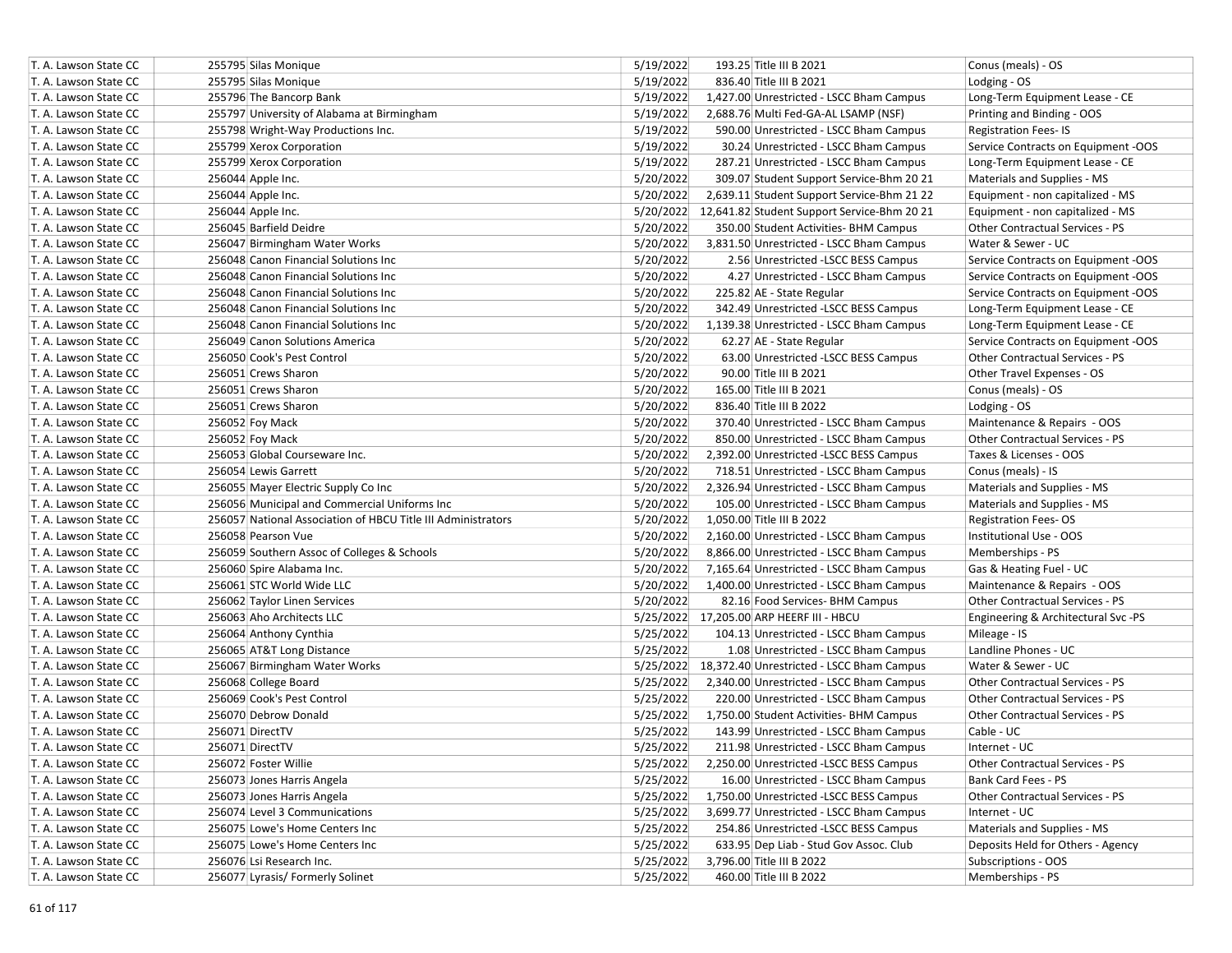| T. A. Lawson State CC | 256078 McQueen Rontez                   | 5/25/2022<br>750.00 Student Activities- BHM Campus<br><b>Other Contractual Services - PS</b>    |
|-----------------------|-----------------------------------------|-------------------------------------------------------------------------------------------------|
| T. A. Lawson State CC | 256079 Onin Staffing LLC                | 5/25/2022<br>1,877.89 Unrestricted -LSCC BESS Campus<br><b>Other Contractual Services - PS</b>  |
| T. A. Lawson State CC | 256079 Onin Staffing LLC                | 5/25/2022<br>3,273.77 Unrestricted - LSCC Bham Campus<br><b>Other Contractual Services - PS</b> |
| T. A. Lawson State CC | 256080 People Ready                     | 5/25/2022<br>1,231.44 Unrestricted - LSCC Bham Campus<br><b>Other Contractual Services - PS</b> |
| T. A. Lawson State CC | 256081 Pocket Nurse Enterprises Inc.    | 5/25/2022<br>272.99 Vocational Ed/CTE<br>Materials and Supplies - MS                            |
| T. A. Lawson State CC | 256082 Posten's Overhead Door           | 5/25/2022<br>110.00 Unrestricted -LSCC BESS Campus<br>Other Contractual Services - PS           |
| T. A. Lawson State CC | 256083 Regions Bank                     | 5/25/2022<br>2,200.00 Bond 2021 Refunding of 2007<br>Trustee Handling Fee - PS                  |
| T. A. Lawson State CC | 256084 Securty Engineers                | 5/25/2022<br>4,703.38 Unrestricted - LSCC Bham Campus<br><b>Other Contractual Services - PS</b> |
| T. A. Lawson State CC | 256085 Shred It Usa Inc.                | 5/25/2022<br>Other Contractual Services - PS<br>8,102.61 Unrestricted -LSCC BESS Campus         |
| T. A. Lawson State CC | 256086 Sikora Inc.                      | 5/25/2022<br>200.36 Lineworker Program<br>Materials and Supplies - MS                           |
| T. A. Lawson State CC | 256086 Sikora Inc.                      | 5/25/2022<br>849.64 Unrestricted -LSCC BESS Campus<br>Materials and Supplies - MS               |
| T. A. Lawson State CC | 256087 Smith Andria                     | 5/25/2022<br><b>Other Contractual Services - PS</b><br>750.00 Student Activities- BHM Campus    |
| T. A. Lawson State CC | 256088 Spire Alabama Inc.               | 5/25/2022<br>Gas & Heating Fuel - UC<br>8,711.39 Unrestricted - LSCC Bham Campus                |
| T. A. Lawson State CC | 256089 Strickland Companies             | 5/25/2022<br>Materials and Supplies - MS<br>231.66 Vocational Ed/CTE                            |
| T. A. Lawson State CC | 256090 The Hiller Companies Inc.        | 5/25/2022<br>1,068.56 Title III B 2021<br>Maintenance & Repairs - OOS                           |
| T. A. Lawson State CC | 256091 Whitlow Jean                     | 5/25/2022<br>Other Contractual Services - PS<br>2,000.00 NSF 2PI STEM E3 21/22                  |
| T. A. Lawson State CC | 256092 Xerox Corporation                | 5/25/2022<br>35.00 Unrestricted -LSCC BESS Campus<br>Service Contracts on Equipment -OOS        |
| T. A. Lawson State CC | 256092 Xerox Corporation                | 5/25/2022<br>245.38 Unrestricted -LSCC BESS Campus<br>Long-Term Equipment Lease - CE            |
| T. A. Lawson State CC | 256093 Alabama Power Company            | 5/26/2022 53,952.77 Unrestricted - LSCC Bham Campus<br>Electricity - UC                         |
| T. A. Lawson State CC | 256094 AT&T                             | 5/26/2022<br>Wireless Phones - UC<br>39.83 Unrestricted - LSCC Bham Campus                      |
| T. A. Lawson State CC | 256095 AT&T                             | 5/26/2022<br>Landline Phones - UC<br>204.63 Unrestricted -LSCC BESS Campus                      |
| T. A. Lawson State CC | 256096 AT&T Long Distance               | 5/26/2022<br>36.01 Unrestricted - LSCC Bham Campus<br>Landline Phones - UC                      |
| T. A. Lawson State CC | 256097 burton + BURTON                  | 5/26/2022<br>220.00 NSF 2PI STEM E3 20/21<br>Grants Awards and Prizes - OOS                     |
| T. A. Lawson State CC | 256098 Dex Imaging                      | 5/26/2022<br>5.51 Unrestricted - LSCC Bham Campus<br>Service Contracts on Equipment -OOS        |
| T. A. Lawson State CC | 256099 Follett Higher Education Group   | 5/26/2022 211,852.11 Bookstore - BHM Campus<br>Bookstore - AP                                   |
| T. A. Lawson State CC | 256100 GoTo Communications              | Landline Phones - UC<br>5/26/2022 28,380.35 Unrestricted - LSCC Bham Campus                     |
| T. A. Lawson State CC | 256101 Gourmet Services Inc.            | <b>Other Contractual Services - PS</b><br>5/26/2022 24,200.00 Food Services- BHM Campus         |
| T. A. Lawson State CC | 256102 Spire Alabama Inc.               | 5/26/2022<br>21.69 Unrestricted -LSCC BESS Campus<br>Gas & Heating Fuel - UC                    |
| T. A. Lawson State CC | 256103 The Solutions Team Inc           | 5/26/2022<br>143.00 Title III B 2021<br>Computer Software(non capital) - MS                     |
| T. A. Lawson State CC | 256104 Verizon Wireless                 | 5/26/2022<br>Wireless Phones - UC<br>1,625.15 Unrestricted - LSCC Bham Campus                   |
| T. A. Lawson State CC | 256105 AT&T                             | 5/27/2022<br>Landline Phones - UC<br>7,402.67 Unrestricted - LSCC Bham Campus                   |
| T. A. Lawson State CC | 256106 Auto-Owners Insurance            | 5/27/2022<br>646.39 Unrestricted - LSCC Bham Campus<br>Insurance and Bonding - PS               |
| T. A. Lawson State CC | 256107 Blake Advertising                | 5/27/2022<br>2,519.00 NSF 2PI STEM E3 20/21<br>Grants Awards and Prizes - OOS                   |
| T. A. Lawson State CC | 256108 Carrier Corporation              | 5/27/2022<br>Other Contractual Services - PS<br>1,120.00 Unrestricted -LSCC BESS Campus         |
| T. A. Lawson State CC | 256108 Carrier Corporation              | 5/27/2022<br>1,712.46 Unrestricted -LSCC BESS Campus<br>Materials and Supplies - MS             |
| T. A. Lawson State CC | 256109 CDW LLC                          | 5/27/2022<br>2,724.69 Ind Cert. Inialt- CNA & Allied Heal<br>Materials and Supplies - MS        |
| T. A. Lawson State CC | 256109 CDW LLC                          | 5/27/2022<br>4,843.86 Ind Cert. Inialt- CNA & Allied Heal<br>Equipment - non capitalized - MS   |
| T. A. Lawson State CC | 256109 CDW LLC                          | 5/27/2022<br>9,000.00 Ready to Work<br>Equipment - non capitalized - MS                         |
| T. A. Lawson State CC | 256110 Diamedical Usa Equipment Company | 5/27/2022<br>7,299.54 CRRSAA - HBCU and Strengthening II<br>Equipment - non capitalized - MS    |
| T. A. Lawson State CC | 256111 DISH DBS Corporation             | 5/27/2022<br>Cable - UC<br>149.08 Unrestricted - LSCC Bham Campus                               |
| T. A. Lawson State CC | 256112 Follett Higher Education Group   | 5/27/2022<br>226.25 Unrestricted - LSCC Bham Campus<br>Materials and Supplies - MS              |
| T. A. Lawson State CC | 256113 Hollis Stacey                    | 5/27/2022<br>Other Contractual Services - PS<br>300.00 Unrestricted -LSCC BESS Campus           |
| T. A. Lawson State CC | 256114 Jones Harris Angela              | 5/27/2022<br>1,750.00 Unrestricted -LSCC BESS Campus<br><b>Other Contractual Services - PS</b>  |
| T. A. Lawson State CC | 256115 Taylor Linen Services            | 5/27/2022<br>63.06 Food Services- BHM Campus<br>Other Contractual Services - PS                 |
| T. A. Lawson State CC | 256116 The Award Center Inc.            | 5/27/2022<br>485.00 Student Activities- BHM Campus<br>Materials and Supplies - MS               |
| T. A. Lawson State CC | 256117 The Hiller Companies Inc.        | 5,229.90 R&R BHM Campus - LSCC<br>Maintenance & Repairs - OOS<br>5/27/2022                      |
| T. A. Lawson State CC | 256118 Veal Convention Ser Inc.         | 5/27/2022<br>1,474.00 Student Activities- BHM Campus<br>Materials and Supplies - MS             |
| T. A. Lawson State CC | 256119 Walmart                          | 5/27/2022<br>139.52 Student Activities- BHM Campus<br>Materials and Supplies - MS               |
| T. A. Lawson State CC | 256119 Walmart                          | 5/27/2022<br>189.31 Unrestricted - LSCC Bham Campus<br>Materials and Supplies - MS              |
| T. A. Lawson State CC | 5485 Harris Gail                        | 10/28/2021<br>351.00 Unrestricted - LSCC Bham Campus<br>Payroll                                 |
| T. A. Lawson State CC | 5486 Thomas Brenda                      | 10/28/2021<br>260.02 Ready to Work<br>Payroll                                                   |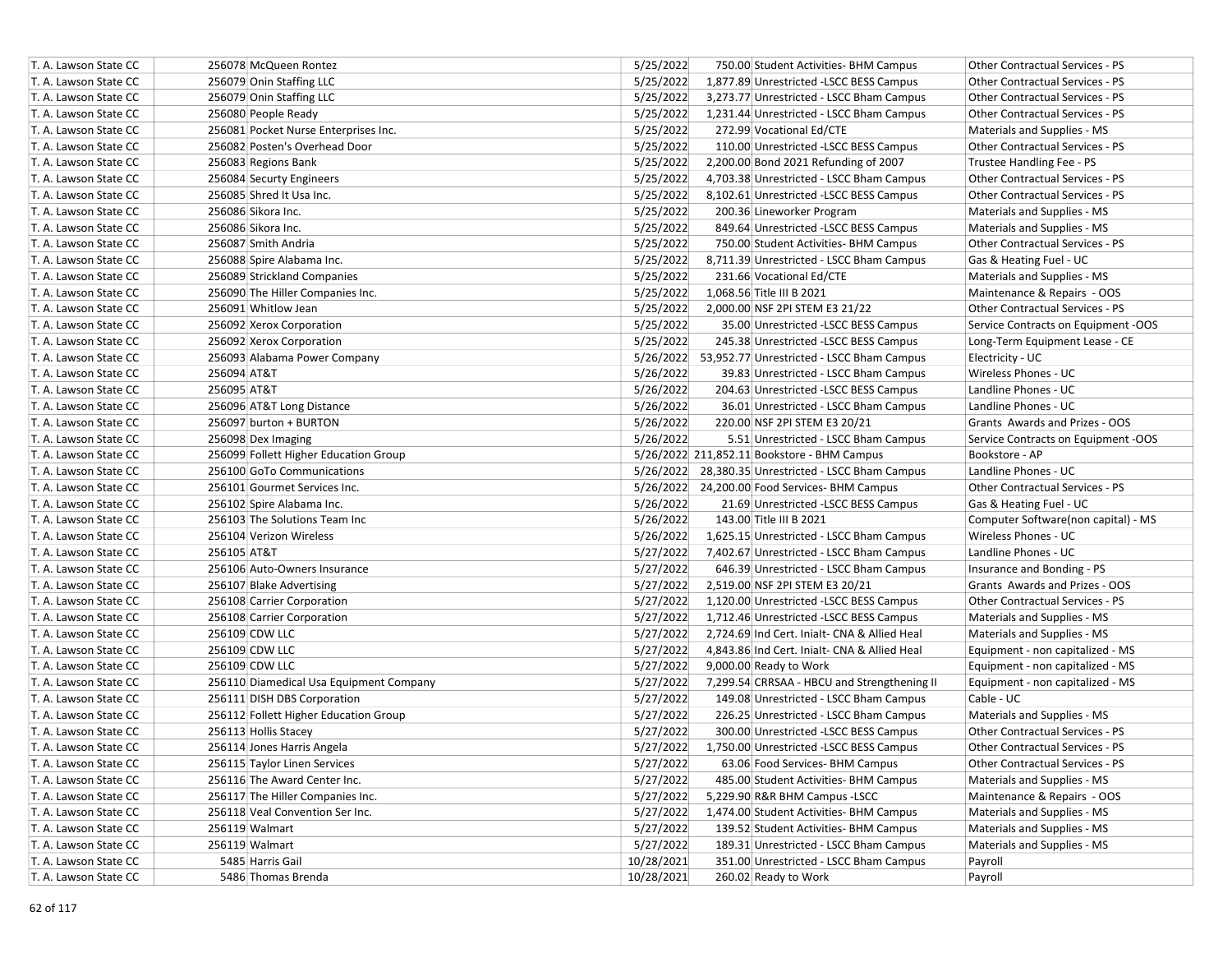| T. A. Lawson State CC | 5486 Thomas Brenda          | 10/28/2021 | 592.78 Unrestricted -LSCC BESS Campus     | Payroll |
|-----------------------|-----------------------------|------------|-------------------------------------------|---------|
| T. A. Lawson State CC | 5487 Peoples Tineka         | 10/28/2021 | 543.40 Student Support Service-Bess 21 22 | Payroll |
| T. A. Lawson State CC | 5488 Woods Arlene           | 10/28/2021 | 825.00 Unrestricted - LSCC Bham Campus    | Payroll |
| T. A. Lawson State CC | 5489 Bond Olivia            | 10/28/2021 | 940.00 AE - State Regular                 | Payroll |
| T. A. Lawson State CC | 5490 Carter Kitwana         | 10/28/2021 | 195.00 AE - State Regular                 | Payroll |
| T. A. Lawson State CC | 5491 Dent Deborah           | 10/28/2021 | 1,500.00 AE - State Regular               | Payroll |
| T. A. Lawson State CC | 5492 Fletcher La'Toya       | 10/28/2021 | 1,090.00 AE - State Regular               | Payroll |
| T. A. Lawson State CC | 5493 Fowler Madilyn         | 10/28/2021 | 1,300.00 AE - State Inst'l                | Payroll |
| T. A. Lawson State CC | 5494 Hendon Jerelle         | 10/28/2021 | 990.00 AE - State Regular                 | Payroll |
| T. A. Lawson State CC | 5495 James Bertha           | 10/28/2021 | 724.88 AE - State Regular                 | Payroll |
| T. A. Lawson State CC | 5496 Lee Ricky              | 10/28/2021 | 1,190.00 AE - State Regular               | Payroll |
| T. A. Lawson State CC | 5497 McDowell Cynthia       | 10/28/2021 | 1,520.00 AE-Federal Regular               | Payroll |
| T. A. Lawson State CC | 5498 Miles Carlia           | 10/28/2021 | 1,265.00 AE - State Regular               | Payroll |
| T. A. Lawson State CC | 5499 Nelson Donia           | 10/28/2021 | 1,100.00 AE - State Regular               | Payroll |
| T. A. Lawson State CC | 5500 Walton Jason           | 10/28/2021 | 1,480.00 AE-Federal Regular               | Payroll |
| T. A. Lawson State CC | 5501 Glover Mya             | 10/28/2021 | 1,265.63 Unrestricted - LSCC Bham Campus  | Payroll |
| T. A. Lawson State CC | 5503 Powell Kellee          | 10/28/2021 | 936.00 Title III B 2022                   | Payroll |
| T. A. Lawson State CC | 5504 Maze Bryan             | 10/28/2021 | 1,610.00 Unrestricted - LSCC Bham Campus  | Payroll |
| T. A. Lawson State CC | 5505 Duke Whitney           | 10/28/2021 | 1,380.00 Unrestricted - LSCC Bham Campus  | Payroll |
| T. A. Lawson State CC | 5506 Worford Edwina         | 10/28/2021 | 2,361.64 Unrestricted - LSCC Bham Campus  | Payroll |
| T. A. Lawson State CC | 5507 Lake Tyrek             | 10/28/2021 | 600.00 Title III B 2021                   | Payroll |
| T. A. Lawson State CC | 5508 Webb Chasten           | 10/28/2021 | 830.00 Title III B 2021                   | Payroll |
| T. A. Lawson State CC | 5509 Alexander Quinton      | 10/28/2021 | 546.00 Upward Bound 21-22                 | Payroll |
| T. A. Lawson State CC | 5510 Bell Dovie             | 10/28/2021 | 2,860.00 Upward Bound 21-22               | Payroll |
| T. A. Lawson State CC | 5511 Davis Lasheree         | 10/28/2021 | 2,288.00 Upward Bound 20-21               | Payroll |
| T. A. Lawson State CC | 5512 Edwards Sonya          | 10/28/2021 | 711.36 Student Support Service-Bess 21 22 | Payroll |
| T. A. Lawson State CC | 5513 George Kimani          | 10/28/2021 | 286.00 Upward Bound 21-22                 | Payroll |
| T. A. Lawson State CC | 5514 Harris Erica           | 10/28/2021 | 1,170.00 Upward Bound 21-22               | Payroll |
| T. A. Lawson State CC | 5515 Law Nastassia          | 10/28/2021 | 869.44 Student Support Service-Bess 21 22 | Payroll |
| T. A. Lawson State CC | 5516 McDaniel Chrysanthemum | 10/28/2021 | 858.00 Upward Bound 21-22                 | Payroll |
| T. A. Lawson State CC | 5517 Morris Jesseca         | 10/28/2021 | 286.00 Upward Bound 21-22                 | Payroll |
| T. A. Lawson State CC | 5518 Neeley Kelli           | 10/28/2021 | 600.00 Student Support Service-Bhm 21 22  | Payroll |
| T. A. Lawson State CC | 5519 Orange Janice          | 10/28/2021 | 780.00 Upward Bound 21-22                 | Payroll |
| T. A. Lawson State CC | 5520 Thomas Naomi           | 10/28/2021 | 858.00 Upward Bound 21-22                 | Payroll |
| T. A. Lawson State CC | 5521 Williams Teresa        | 10/28/2021 | 1,170.00 Upward Bound 21-22               | Payroll |
| T. A. Lawson State CC | 5522 Wynn Waynenecka        | 10/28/2021 | 286.00 Upward Bound 21-22                 | Payroll |
| T. A. Lawson State CC | 5523 Abernathy Kortney      | 10/28/2021 | 480.00 Unrestricted - LSCC Bham Campus    | Payroll |
| T. A. Lawson State CC | 5524 Brown Roland           | 10/28/2021 | 1,080.00 Unrestricted - LSCC Bham Campus  | Payroll |
| T. A. Lawson State CC | 5525 Coulon Paul            | 10/28/2021 | 960.00 Unrestricted - LSCC Bham Campus    | Payroll |
| T. A. Lawson State CC | 5526 Fortner Bronwyn        | 10/28/2021 | 840.00 Unrestricted - LSCC Bham Campus    | Payroll |
| T. A. Lawson State CC | 5527 Hosey Elisha           | 10/28/2021 | 1,152.00 Unrestricted - LSCC Bham Campus  | Payroll |
| T. A. Lawson State CC | 5528 Jordan Jeremy          | 10/28/2021 | 240.00 Unrestricted - LSCC Bham Campus    | Payroll |
| T. A. Lawson State CC | 5529 Leblanc Patrick        | 10/28/2021 | 960.00 Unrestricted - LSCC Bham Campus    | Payroll |
| T. A. Lawson State CC | 5530 Phillips Tamieka       | 10/28/2021 | 1,200.00 Unrestricted - LSCC Bham Campus  | Payroll |
| T. A. Lawson State CC | 5531 Powell Lee             | 10/28/2021 | 1,440.00 Unrestricted - LSCC Bham Campus  | Payroll |
| T. A. Lawson State CC | 5532 Washington Tony        | 10/28/2021 | 960.00 Unrestricted - LSCC Bham Campus    | Payroll |
| T. A. Lawson State CC | 5533 Whitt Jeffery          | 10/28/2021 | 1,110.00 Unrestricted - LSCC Bham Campus  | Payroll |
| T. A. Lawson State CC | 5534 Anthony Cynthia        | 10/29/2021 | 22,916.67 Unrestricted - LSCC Bham Campus | Payroll |
| T. A. Lawson State CC | 5535 Billiet Rebecca        | 10/29/2021 | 4,156.25 Unrestricted -LSCC BESS Campus   | Payroll |
| T. A. Lawson State CC | 5536 Hall Rosiezier         | 10/29/2021 | 5,586.50 Unrestricted - LSCC Bham Campus  | Payroll |
| T. A. Lawson State CC | 5537 Olive Lisa             | 10/29/2021 | 4,661.42 Unrestricted - LSCC Bham Campus  | Payroll |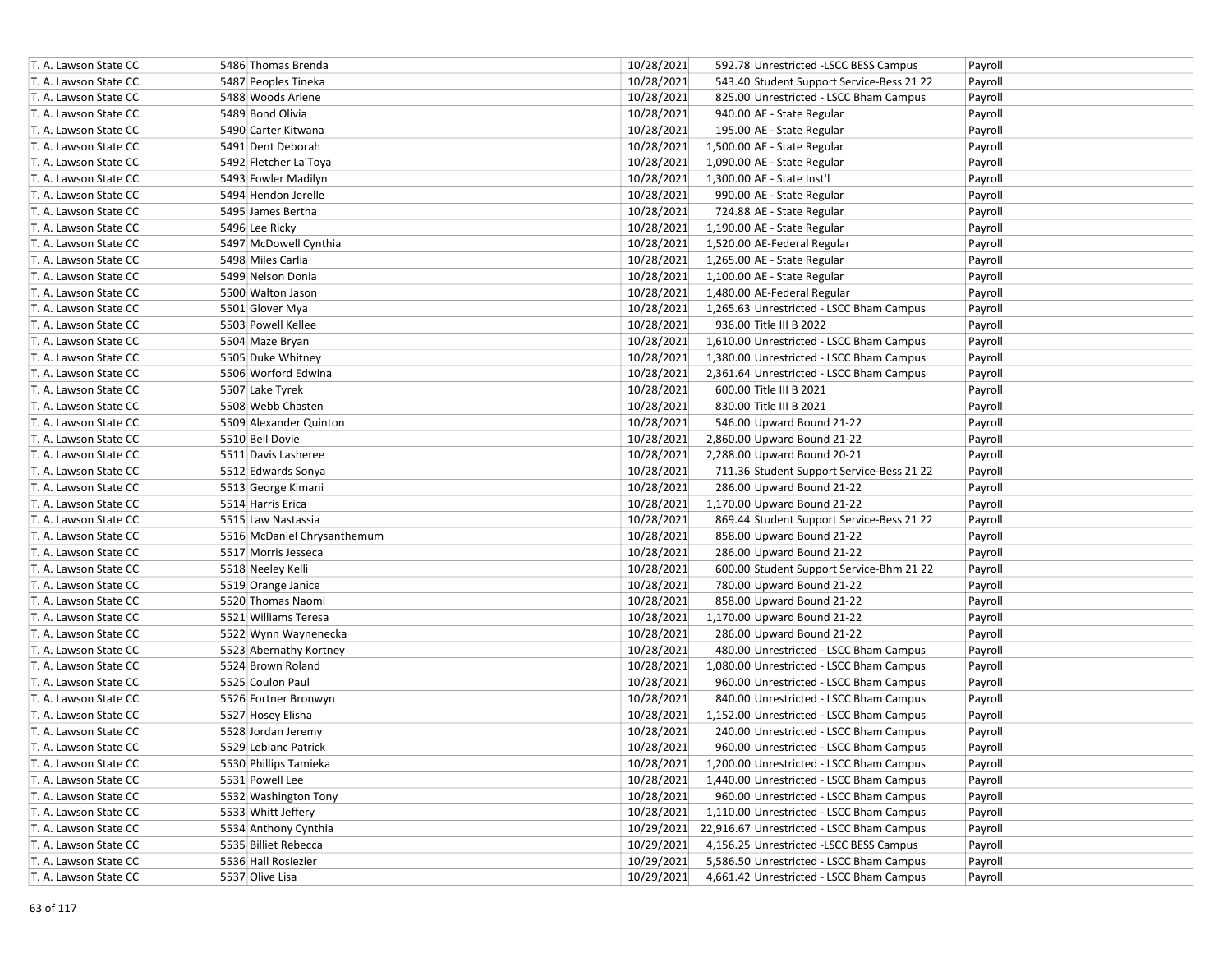| T. A. Lawson State CC | 5538 Williams Vernona          | 10/29/2021<br>Payroll<br>4,745.58 Unrestricted - LSCC Bham Campus |
|-----------------------|--------------------------------|-------------------------------------------------------------------|
| T. A. Lawson State CC | 5539 Crawford Bruce            | 10/29/2021 12,142.67 Unrestricted - LSCC Bham Campus<br>Payroll   |
| T. A. Lawson State CC | 5540 McKenzie Kimberly         | 10/29/2021<br>4,745.58 Unrestricted - LSCC Bham Campus<br>Payroll |
| T. A. Lawson State CC | 5541 Williams-Cottrell Roberta | 10/29/2021<br>4,661.42 Unrestricted - LSCC Bham Campus<br>Payroll |
| T. A. Lawson State CC | 5542 Christian Gala            | 10/29/2021<br>4,156.25 Unrestricted - LSCC Bham Campus<br>Payroll |
| T. A. Lawson State CC | 5543 Crews Sharon              | 10/29/2021 11,809.33 Unrestricted - LSCC Bham Campus<br>Payroll   |
| T. A. Lawson State CC | 5544 Agazie Kendralia          | 10/29/2021<br>1,652.40 Unrestricted - LSCC Bham Campus<br>Payroll |
| T. A. Lawson State CC | 5545 Bizzell Dorothy           | 10/29/2021<br>6,513.25 Unrestricted - LSCC Bham Campus<br>Payroll |
| T. A. Lawson State CC | 5546 Canty Tawanna             | 10/29/2021<br>1,652.40 Unrestricted -LSCC BESS Campus<br>Payroll  |
| T. A. Lawson State CC | 5547 Chapple Maxine            | 10/29/2021<br>1,502.55 Unrestricted - LSCC Bham Campus<br>Payroll |
| T. A. Lawson State CC | 5548 Clayton Jo Lynne          | 10/29/2021<br>6,761.00 Unrestricted - LSCC Bham Campus<br>Payroll |
| T. A. Lawson State CC | 5549 Dougherty Sally           | 10/29/2021<br>1,652.40 Unrestricted - LSCC Bham Campus<br>Payroll |
| T. A. Lawson State CC | 5550 Jackson Melva             | 10/29/2021<br>1,285.20 Unrestricted - LSCC Bham Campus<br>Payroll |
| T. A. Lawson State CC | 5551 Johnson Catrena           | 10/29/2021<br>412.50 Unrestricted - LSCC Bham Campus<br>Payroll   |
| T. A. Lawson State CC | 5552 Murphy Shannon            | 10/29/2021<br>3,651.83 Unrestricted - LSCC Bham Campus<br>Payroll |
| T. A. Lawson State CC | 5553 Murray Eddie              | 10/29/2021<br>1,652.40 Unrestricted -LSCC BESS Campus<br>Payroll  |
| T. A. Lawson State CC | 5554 Payne Congraleatha        | 10/29/2021<br>1,432.08 Unrestricted -LSCC BESS Campus<br>Payroll  |
| T. A. Lawson State CC | 5555 Pleasant Santrice         | 10/29/2021<br>1,755.00 Unrestricted - LSCC Bham Campus<br>Payroll |
| T. A. Lawson State CC | 5556 Rodgers Charmaine         | 10/29/2021<br>8,181.33 Unrestricted - LSCC Bham Campus<br>Payroll |
| T. A. Lawson State CC | 5557 Stubbs Michelle           | 10/29/2021<br>1,652.40 Unrestricted -LSCC BESS Campus<br>Payroll  |
| T. A. Lawson State CC | 5558 Watson Jolisa             | 10/29/2021<br>1,402.69 Unrestricted -LSCC BESS Campus<br>Payroll  |
| T. A. Lawson State CC | 5559 Lee Jakierra              | 10/29/2021<br>763.05 Unrestricted -LSCC BESS Campus<br>Payroll    |
| T. A. Lawson State CC | 5560 Ray-Connell Teresa        | 10/29/2021<br>9,084.33 Unrestricted -LSCC BESS Campus<br>Payroll  |
| T. A. Lawson State CC | 5561 Timmons Michelle          | 10/29/2021<br>701.10 Unrestricted -LSCC BESS Campus<br>Payroll    |
| T. A. Lawson State CC | 5562 Catron Stephanie          | 10/29/2021<br>Payroll<br>495.00 Unrestricted - LSCC Bham Campus   |
| T. A. Lawson State CC | 5563 Warner Kathleen           | 10/29/2021<br>7,121.00 Unrestricted - LSCC Bham Campus<br>Payroll |
| T. A. Lawson State CC | 5564 Jackson Robert            | 10/29/2021<br>5,957.78 Unrestricted - LSCC Bham Campus<br>Payroll |
| T. A. Lawson State CC | 5565 Burroughs Adrienne        | 10/29/2021<br>4,468.33 Unrestricted -LSCC BESS Campus<br>Payroll  |
| T. A. Lawson State CC | 5566 Davis Regina              | 10/29/2021<br>1,652.40 Unrestricted - LSCC Bham Campus<br>Payroll |
| T. A. Lawson State CC | 5567 Duke Juanita              | 10/29/2021<br>5,097.00 Unrestricted -LSCC BESS Campus<br>Payroll  |
| T. A. Lawson State CC | 5568 McReynolds Nicole         | 10/29/2021<br>1,502.55 Unrestricted -LSCC BESS Campus<br>Payroll  |
| T. A. Lawson State CC | 5569 Hayes Shelby              | 10/29/2021<br>5,190.75 Unrestricted -LSCC BESS Campus<br>Payroll  |
| T. A. Lawson State CC | 5570 Mays Tamera               | 10/29/2021<br>5,622.33 Unrestricted -LSCC BESS Campus<br>Payroll  |
| T. A. Lawson State CC | 5571 Moyo Nomsa                | 10/29/2021<br>6,796.00 Unrestricted -LSCC BESS Campus<br>Payroll  |
| T. A. Lawson State CC | 5572 Swain Katrina             | 10/29/2021<br>6,536.00 Unrestricted -LSCC BESS Campus<br>Payroll  |
| T. A. Lawson State CC | 5573 Young Dorothy             | 10/29/2021<br>3,651.83 Unrestricted -LSCC BESS Campus<br>Payroll  |
| T. A. Lawson State CC | 5574 Derico Sherika            | 10/29/2021<br>9,782.59 Unrestricted - LSCC Bham Campus<br>Payroll |
| T. A. Lawson State CC | 5575 Armbrester James          | 10/29/2021<br>7,196.00 Unrestricted -LSCC BESS Campus<br>Payroll  |
| T. A. Lawson State CC | 5576 Watkins Norris            | 10/29/2021<br>7,481.89 Unrestricted - LSCC Bham Campus<br>Payroll |
| T. A. Lawson State CC | 5577 Bayles Doriane            | 10/29/2021<br>825.00 Unrestricted - LSCC Bham Campus<br>Payroll   |
| T. A. Lawson State CC | 5578 Bester Karzetta           | 10/29/2021<br>412.50 Unrestricted - LSCC Bham Campus<br>Payroll   |
| T. A. Lawson State CC | 5579 Coleman Tracey            | 10/29/2021<br>3,147.33 Unrestricted - LSCC Bham Campus<br>Payroll |
| T. A. Lawson State CC | 5580 Davis Sandra              | 10/29/2021<br>825.00 Unrestricted - LSCC Bham Campus<br>Payroll   |
| T. A. Lawson State CC | 5581 Elders Ronald             | 10/29/2021<br>312.50 Unrestricted -LSCC BESS Campus<br>Payroll    |
| T. A. Lawson State CC | 5582 Foy Michelle              | 10/29/2021<br>3,146.75 Unrestricted - LSCC Bham Campus<br>Payroll |
| T. A. Lawson State CC | 5583 Gardner Yolande           | 10/29/2021<br>412.50 Unrestricted - LSCC Bham Campus<br>Payroll   |
| T. A. Lawson State CC | 5584 Green Rebecca             | 10/29/2021<br>600.00 Unrestricted - LSCC Bham Campus<br>Payroll   |
| T. A. Lawson State CC | 5585 Holmes Tamika             | 10/29/2021<br>773.44 Unrestricted - LSCC Bham Campus<br>Payroll   |
| T. A. Lawson State CC | 5586 Johnson Brenda            | 10/29/2021<br>1,512.50 Unrestricted - LSCC Bham Campus<br>Payroll |
| T. A. Lawson State CC | 5587 Johnson Clinton           | 10/29/2021<br>412.50 Unrestricted - LSCC Bham Campus<br>Payroll   |
| T. A. Lawson State CC | 5588 Lavender Bridget          | 10/29/2021<br>412.50 Unrestricted - LSCC Bham Campus<br>Payroll   |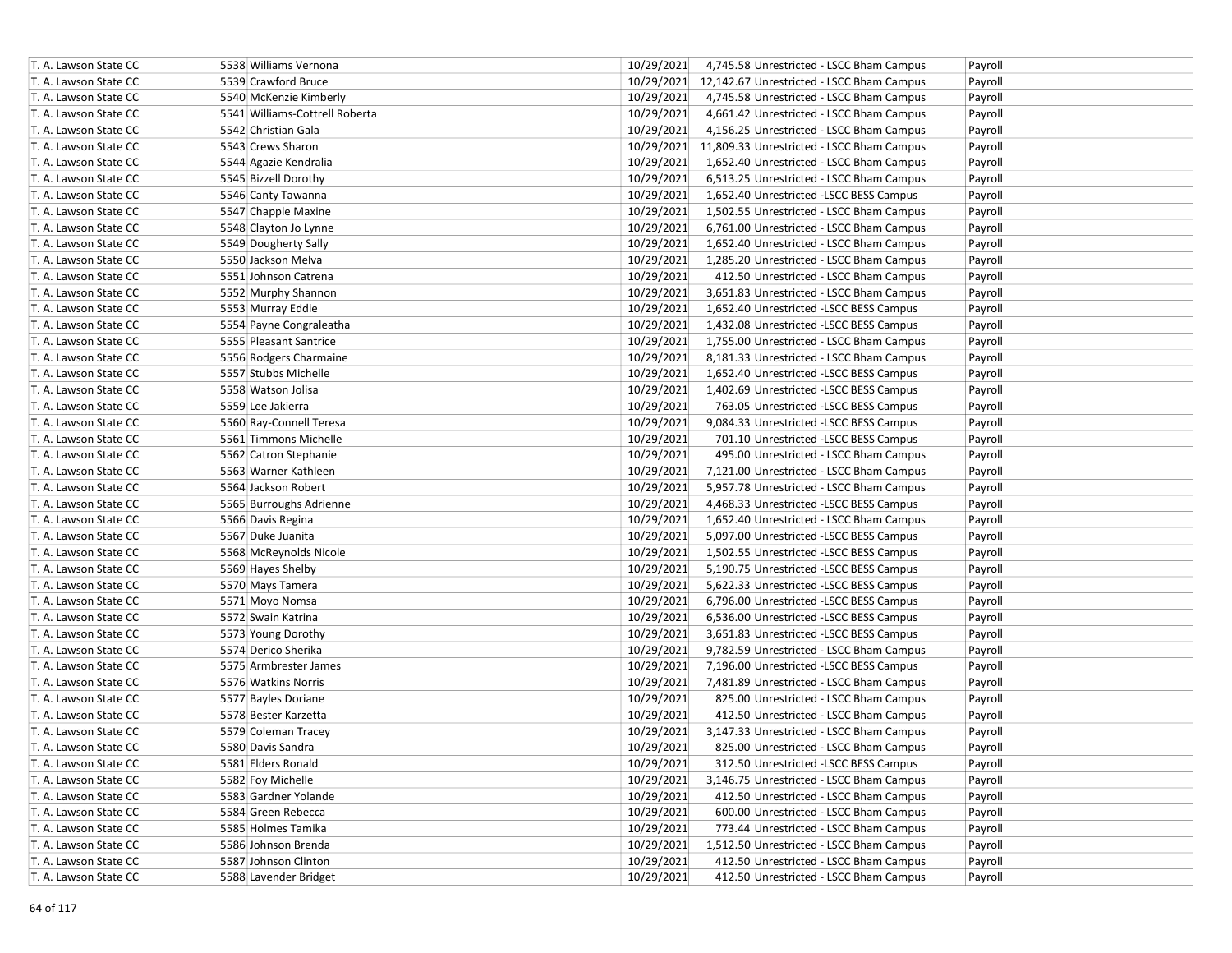| T. A. Lawson State CC | 5589 Malone Betty        | 10/29/2021 | 412.50 Unrestricted - LSCC Bham Campus   | Payroll |
|-----------------------|--------------------------|------------|------------------------------------------|---------|
| T. A. Lawson State CC | 5590 Wormley Adrienne    | 10/29/2021 | 312.50 Unrestricted - LSCC Bham Campus   | Payroll |
| T. A. Lawson State CC | 5591 Kelley Michael      | 10/29/2021 | 6,796.00 Unrestricted -LSCC BESS Campus  | Payroll |
| T. A. Lawson State CC | 5592 Denson Sherlita     | 10/29/2021 | 5,693.75 Unrestricted -LSCC BESS Campus  | Payroll |
| T. A. Lawson State CC | 5593 Henry Stephanie     | 10/29/2021 | 5,758.75 Unrestricted -LSCC BESS Campus  | Payroll |
| T. A. Lawson State CC | 5594 Milton Alice        | 10/29/2021 | 9,947.17 Unrestricted - LSCC Bham Campus | Payroll |
| T. A. Lawson State CC | 5595 Blankenship Lanette | 10/29/2021 | 4,216.75 Unrestricted - LSCC Bham Campus | Payroll |
| T. A. Lawson State CC | 5596 Morgan Melissa      | 10/29/2021 | 825.00 Unrestricted - LSCC Bham Campus   | Payroll |
| T. A. Lawson State CC | 5597 Olive Kayla         | 10/29/2021 | 412.50 Unrestricted - LSCC Bham Campus   | Payroll |
| T. A. Lawson State CC | 5598 Smith Stephen       | 10/29/2021 | 825.00 Unrestricted - LSCC Bham Campus   | Payroll |
| T. A. Lawson State CC | 5599 Gooden Chrystinique | 10/29/2021 | 825.00 Unrestricted - LSCC Bham Campus   | Payroll |
| T. A. Lawson State CC | 5600 Kuhny Frank         | 10/29/2021 | 900.00 Unrestricted - LSCC Bham Campus   | Payroll |
| T. A. Lawson State CC | 5601 Shelton Bessie      | 10/29/2021 | 412.50 Unrestricted - LSCC Bham Campus   | Payroll |
| T. A. Lawson State CC | 5602 Greer Michael       | 10/29/2021 | 412.50 Unrestricted - LSCC Bham Campus   | Payroll |
| T. A. Lawson State CC | 5602 Greer Michael       | 10/29/2021 | 825.00 Unrestricted -LSCC BESS Campus    | Payroll |
| T. A. Lawson State CC | 5603 Duncan Rebecca      | 10/29/2021 | 6,323.30 Unrestricted -LSCC BESS Campus  | Payroll |
| T. A. Lawson State CC | 5604 Carter Curtis       | 10/29/2021 | 5,957.78 Unrestricted - LSCC Bham Campus | Payroll |
| T. A. Lawson State CC | 5605 Finley Kelly        | 10/29/2021 | 3,062.58 Unrestricted - LSCC Bham Campus | Payroll |
| T. A. Lawson State CC | 5606 Gibbs James         | 10/29/2021 | 281.25 Unrestricted - LSCC Bham Campus   | Payroll |
| T. A. Lawson State CC | 5607 Rice Carlton        | 10/29/2021 | 5,594.08 Unrestricted - LSCC Bham Campus | Payroll |
| T. A. Lawson State CC | 5608 Agee Eric           | 10/29/2021 | 7,445.00 Unrestricted - LSCC Bham Campus | Payroll |
| T. A. Lawson State CC | 5609 Anderson Austin     | 10/29/2021 | 952.38 Unrestricted - LSCC Bham Campus   | Payroll |
| T. A. Lawson State CC | 5610 Casimir Cynthia     | 10/29/2021 | 1,333.33 Unrestricted - LSCC Bham Campus | Payroll |
| T. A. Lawson State CC | 5611 Chafetz Cameron     | 10/29/2021 | 1,666.67 Unrestricted - LSCC Bham Campus | Payroll |
| T. A. Lawson State CC | 5612 Frederick Tiffany   | 10/29/2021 | 2,777.78 Unrestricted - LSCC Bham Campus | Payroll |
| T. A. Lawson State CC | 5613 Jefferson Jonathan  | 10/29/2021 | 1,333.33 Unrestricted - LSCC Bham Campus | Payroll |
| T. A. Lawson State CC | 5614 Lewis Garrett       | 10/29/2021 | 4,594.08 Unrestricted - LSCC Bham Campus | Payroll |
| T. A. Lawson State CC | 5615 Lowery Thomas       | 10/29/2021 | 1,666.67 Unrestricted - LSCC Bham Campus | Payroll |
| T. A. Lawson State CC | 5616 Wiley Aubrey        | 10/29/2021 | 4,072.42 Unrestricted - LSCC Bham Campus | Payroll |
| T. A. Lawson State CC | 5617 Wilson Nancy        | 10/29/2021 | 8,774.92 Unrestricted -LSCC BESS Campus  | Payroll |
| T. A. Lawson State CC | 5618 Terry William       | 10/29/2021 | 3,997.50 Unrestricted -LSCC BESS Campus  | Payroll |
| T. A. Lawson State CC | 5619 Gwin Bethany        | 10/29/2021 | 5,293.33 Unrestricted - LSCC Bham Campus | Payroll |
| T. A. Lawson State CC | 5620 Bush Allison        | 10/29/2021 | 3,746.00 Unrestricted -LSCC BESS Campus  | Payroll |
| T. A. Lawson State CC | 5621 Wade Henry          | 10/29/2021 | 5,442.33 Unrestricted -LSCC BESS Campus  | Payroll |
| T. A. Lawson State CC | 5622 Sanders Hoyt        | 10/29/2021 | 4,939.33 Unrestricted - LSCC Bham Campus | Payroll |
| T. A. Lawson State CC | 5623 Raymond Charles     | 10/29/2021 | 6,791.08 Unrestricted -LSCC BESS Campus  | Payroll |
| T. A. Lawson State CC | 5624 Allen Barry         | 10/29/2021 | 3,997.50 Unrestricted -LSCC BESS Campus  | Payroll |
| T. A. Lawson State CC | 5625 Willingham Mary     | 10/29/2021 | 3,746.00 Unrestricted -LSCC BESS Campus  | Payroll |
| T. A. Lawson State CC | 5626 Wynn-Scott Tarsha   | 10/29/2021 | 1,652.40 Unrestricted -LSCC BESS Campus  | Payroll |
| T. A. Lawson State CC | 5627 Gray James          | 10/29/2021 | 575.00 Ready to Work                     | Payroll |
| T. A. Lawson State CC | 5627 Gray James          | 10/29/2021 | 4,970.19 Unrestricted -LSCC BESS Campus  | Payroll |
| T. A. Lawson State CC | 5628 Hobbs Tommy         | 10/29/2021 | 8,281.17 Unrestricted - LSCC BESS Campus | Payroll |
| T. A. Lawson State CC | 5629 Green Kirsten       | 10/29/2021 | 4,468.33 Unrestricted - LSCC Bham Campus | Payroll |
| T. A. Lawson State CC | 5630 Higginbotham Harold | 10/29/2021 | 6,265.33 Unrestricted - LSCC Bham Campus | Payroll |
| T. A. Lawson State CC | 5631 Johnson Sarah       | 10/29/2021 | 675.00 Unrestricted - LSCC Bham Campus   | Payroll |
| T. A. Lawson State CC | 5633 Lucas Donna         | 10/29/2021 | 2,612.50 Unrestricted - LSCC Bham Campus | Payroll |
| T. A. Lawson State CC | 5634 Monti Stephen       | 10/29/2021 | 7,211.00 Unrestricted - LSCC Bham Campus | Payroll |
| T. A. Lawson State CC | 5635 Swanberg Ann        | 10/29/2021 | 6,136.00 Unrestricted -LSCC BESS Campus  | Payroll |
| T. A. Lawson State CC | 5636 Branch Rhonda       | 10/29/2021 | 8,181.33 Unrestricted - LSCC Bham Campus | Payroll |
| T. A. Lawson State CC | 5637 Johnson Victoria    | 10/29/2021 | 1,237.50 Unrestricted - LSCC Bham Campus | Payroll |
| T. A. Lawson State CC | 5638 Nielsen Carolyn     | 10/29/2021 | 412.50 Unrestricted -LSCC BESS Campus    | Payroll |
|                       |                          |            |                                          |         |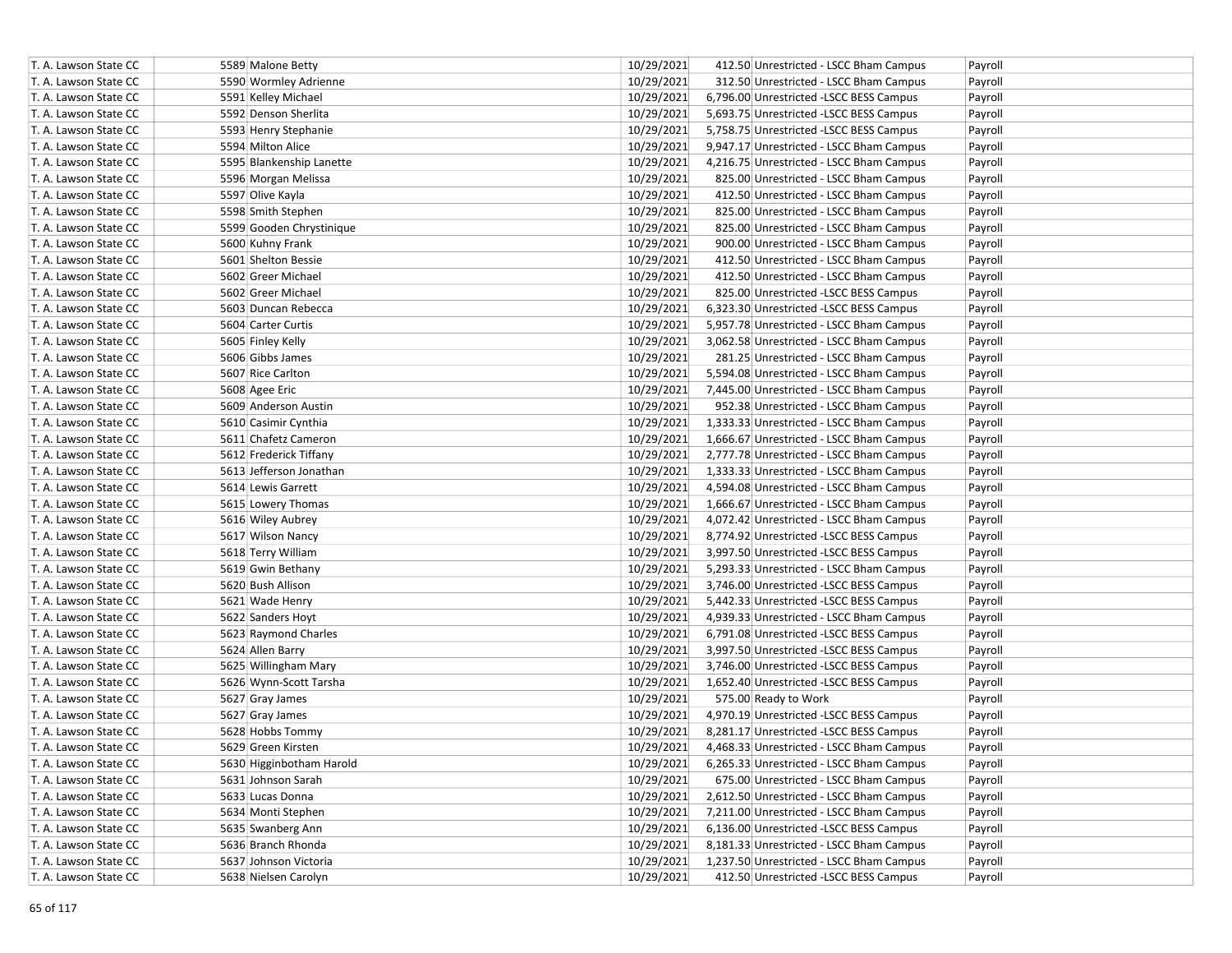| T. A. Lawson State CC | 5639 Parsons Rex                 | 10/29/2021 | 412.50 Unrestricted - LSCC Bham Campus   | Payroll |
|-----------------------|----------------------------------|------------|------------------------------------------|---------|
| T. A. Lawson State CC | 5640 Wilson Gregory              | 10/29/2021 | 412.50 Unrestricted - LSCC Bham Campus   | Payroll |
| T. A. Lawson State CC | 5641 Johnson Williams Alicia     | 10/29/2021 | 412.50 Unrestricted - LSCC Bham Campus   | Payroll |
| T. A. Lawson State CC | 5642 Howard Eva                  | 10/29/2021 | 1,875.00 Unrestricted - LSCC Bham Campus | Payroll |
| T. A. Lawson State CC | 5643 Woods Arlene                | 10/29/2021 | 1,250.00 Unrestricted - LSCC Bham Campus | Payroll |
| T. A. Lawson State CC | 5644 Howard Toya                 | 10/29/2021 | 6,370.28 Unrestricted -LSCC BESS Campus  | Payroll |
| T. A. Lawson State CC | 5645 Morris Carlos               | 10/29/2021 | 5,509.50 Unrestricted - LSCC Bham Campus | Payroll |
| T. A. Lawson State CC | 5646 Pegues Michele              | 10/29/2021 | 412.50 Unrestricted - LSCC Bham Campus   | Payroll |
| T. A. Lawson State CC | 5647 Roper Twaunta               | 10/29/2021 | 1,237.50 Unrestricted - LSCC Bham Campus | Payroll |
| T. A. Lawson State CC | 5648 Tubbs Venita                | 10/29/2021 | 7,608.50 Unrestricted - LSCC Bham Campus | Payroll |
| T. A. Lawson State CC | 5649 Morgan Rachel               | 10/29/2021 | 5,097.00 Unrestricted - LSCC Bham Campus | Payroll |
| T. A. Lawson State CC | 5650 Cartwell Zina               | 10/29/2021 | 412.50 Unrestricted - LSCC Bham Campus   | Payroll |
| T. A. Lawson State CC | 5651 Landers James               | 10/29/2021 | 6,460.78 Unrestricted - LSCC Bham Campus | Payroll |
| T. A. Lawson State CC | 5652 West Matthew                | 10/29/2021 | 6,830.61 Unrestricted - LSCC Bham Campus | Payroll |
| T. A. Lawson State CC | 5653 Wyatt Likita                | 10/29/2021 | 412.50 Unrestricted - LSCC Bham Campus   | Payroll |
| T. A. Lawson State CC | 5654 Rogers Natasha              | 10/29/2021 | 825.00 Unrestricted - LSCC Bham Campus   | Payroll |
| T. A. Lawson State CC | 5655 Wilson Melanie              | 10/29/2021 | 6,125.44 Unrestricted - LSCC Bham Campus | Payroll |
| T. A. Lawson State CC | 5656 Guy Ann                     | 10/29/2021 | 7,016.17 Unrestricted - LSCC Bham Campus | Payroll |
| T. A. Lawson State CC | 5657 Chandler Malysa             | 10/29/2021 | 1,100.00 Unrestricted - LSCC Bham Campus | Payroll |
| T. A. Lawson State CC | 5658 Chapatwala Kirit            | 10/29/2021 | 1,200.00 Unrestricted - LSCC Bham Campus | Payroll |
| T. A. Lawson State CC | 5659 Ellison Mary                | 10/29/2021 | 8,781.33 Unrestricted - LSCC Bham Campus | Payroll |
| T. A. Lawson State CC | 5660 Flournoy Nikaela            | 10/29/2021 | 1,050.00 Unrestricted - LSCC Bham Campus | Payroll |
| T. A. Lawson State CC | 5661 Gilbert Wynell              | 10/29/2021 | 7,010.78 Unrestricted - LSCC Bham Campus | Payroll |
| T. A. Lawson State CC | 5662 Hare Trinity                | 10/29/2021 | 450.00 Unrestricted - LSCC Bham Campus   | Payroll |
| T. A. Lawson State CC | 5663 Kellogg Laurie              | 10/29/2021 | 600.00 Unrestricted - LSCC Bham Campus   | Payroll |
| T. A. Lawson State CC | 5664 Lewis Erica                 | 10/29/2021 | 1,800.00 Unrestricted - LSCC Bham Campus | Payroll |
| T. A. Lawson State CC | 5665 Lomax Lillie                | 10/29/2021 | 1,200.00 Unrestricted - LSCC Bham Campus | Payroll |
| T. A. Lawson State CC | 5666 Lopatina Nadejda            | 10/29/2021 | 7,678.33 Unrestricted - LSCC Bham Campus | Payroll |
| T. A. Lawson State CC | 5667 Stewart Jeffery             | 10/29/2021 | 550.00 Unrestricted - LSCC Bham Campus   | Payroll |
| T. A. Lawson State CC | 5668 Sumler Chassidy             | 10/29/2021 | 1,100.00 Unrestricted - LSCC Bham Campus | Payroll |
| T. A. Lawson State CC | 5669 Wilson Tracey               | 10/29/2021 | 600.00 Unrestricted -LSCC BESS Campus    | Payroll |
| T. A. Lawson State CC | 5669 Wilson Tracey               | 10/29/2021 | 6,913.25 Unrestricted - LSCC Bham Campus | Payroll |
| T. A. Lawson State CC | 5670 Cowart-Brown Emily          | 10/29/2021 | 1,100.00 Unrestricted - LSCC Bham Campus | Payroll |
| T. A. Lawson State CC | 5671 Galpothdeniya Waduge Indika | 10/29/2021 | 600.00 Unrestricted - LSCC Bham Campus   | Payroll |
| T. A. Lawson State CC | 5672 Mishra Vinod                | 10/29/2021 | 900.00 Unrestricted - LSCC Bham Campus   | Payroll |
| T. A. Lawson State CC | 5673 Sullen Christopher          | 10/29/2021 | 1,100.00 Unrestricted - LSCC Bham Campus | Payroll |
| T. A. Lawson State CC | 5674 Holloway Weymon             | 10/29/2021 | 825.00 Unrestricted - LSCC Bham Campus   | Payroll |
| T. A. Lawson State CC | 5674 Holloway Weymon             | 10/29/2021 | 6,860.78 Unrestricted - LSCC BESS Campus | Payroll |
| T. A. Lawson State CC | 5675 Jaraysi Naila               | 10/29/2021 | 4,880.83 Unrestricted - LSCC Bham Campus | Payroll |
| T. A. Lawson State CC | 5676 Martin Darlene              | 10/29/2021 | 8,721.72 Unrestricted - LSCC Bham Campus | Payroll |
| T. A. Lawson State CC | 5677 Thomas La'Tasha             | 10/29/2021 | 1,787.50 Unrestricted - LSCC Bham Campus | Payroll |
| T. A. Lawson State CC | 5678 Thomas Shawanda             | 10/29/2021 | 450.00 Unrestricted - LSCC Bham Campus   | Payroll |
| T. A. Lawson State CC | 5678 Thomas Shawanda             | 10/29/2021 | 2,303.50 Unrestricted -LSCC BESS Campus  | Payroll |
| T. A. Lawson State CC | 5678 Thomas Shawanda             | 10/29/2021 | 3,455.25 NSF 2PI STEM E3 20/21           | Payroll |
| T. A. Lawson State CC | 5679 Broaden April               | 10/29/2021 | 1,500.00 Unrestricted - LSCC Bham Campus | Payroll |
| T. A. Lawson State CC | 5680 Billingsley Tunisia         | 10/29/2021 | 2,355.75 AE - State Regular              | Payroll |
| T. A. Lawson State CC | 5681 Ekundayo Gwendolyn          | 10/29/2021 | 5,955.35 AE-Federal Regular              | Payroll |
| T. A. Lawson State CC | 5682 Graves Willie               | 10/29/2021 | 1,334.20 Unrestricted - LSCC Bham Campus | Payroll |
| T. A. Lawson State CC | 5682 Graves Willie               | 10/29/2021 | 5,336.80 AE - State Regular              | Payroll |
| T. A. Lawson State CC | 5683 Nix Alcedra                 | 10/29/2021 | 2,243.83 AE - State Regular              | Payroll |
| T. A. Lawson State CC | 5684 Rayfield Mary               | 10/29/2021 | 8,377.24 AE-Federal Regular              |         |
|                       |                                  |            |                                          | Payroll |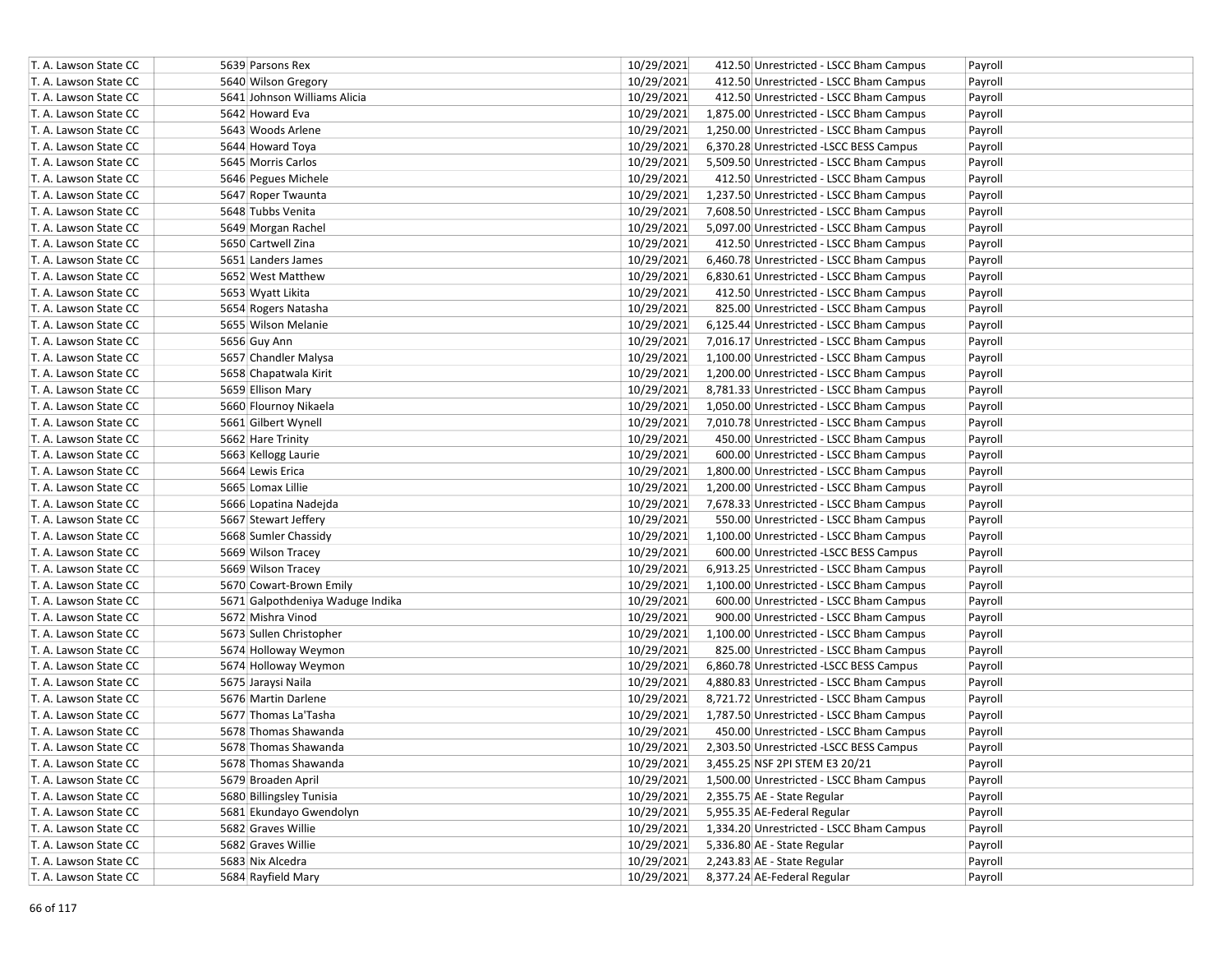| T. A. Lawson State CC | 5685 White Charlette        | 10/29/2021<br>4,997.25 AE - State Regular              | Payroll |
|-----------------------|-----------------------------|--------------------------------------------------------|---------|
| T. A. Lawson State CC | 5686 Brazzill James         | 10/29/2021<br>1,375.00 Unrestricted - LSCC Bham Campus | Payroll |
| T. A. Lawson State CC | 5687 Brown Mavis            | 10/29/2021<br>2,200.00 Unrestricted - LSCC Bham Campus | Payroll |
| T. A. Lawson State CC | 5688 Lewis Aisha            | 10/29/2021<br>7,621.00 Unrestricted - LSCC Bham Campus | Payroll |
| T. A. Lawson State CC | 5689 Stallworth Emmit       | 10/29/2021<br>6,000.44 Unrestricted -LSCC BESS Campus  | Payroll |
| T. A. Lawson State CC | 5690 Burden Cedric          | 10/29/2021<br>9,009.22 Unrestricted - LSCC Bham Campus | Payroll |
| T. A. Lawson State CC | 5691 Hall Sandra            | 10/29/2021<br>5,097.00 Unrestricted -LSCC BESS Campus  | Payroll |
| T. A. Lawson State CC | 5692 Millender Shelly       | 10/29/2021<br>625.00 Unrestricted - LSCC Bham Campus   | Payroll |
| T. A. Lawson State CC | 5692 Millender Shelly       | 10/29/2021<br>8,353.78 Title III B 2022                | Payroll |
| T. A. Lawson State CC | 5693 Harbour Clayton        | 10/29/2021<br>6,921.00 Unrestricted -LSCC BESS Campus  | Payroll |
| T. A. Lawson State CC | 5695 Rayford Jeffrey        | 10/29/2021<br>5,665.33 Unrestricted -LSCC BESS Campus  | Payroll |
| T. A. Lawson State CC | 5696 Berry James            | 10/29/2021<br>6,460.78 Unrestricted -LSCC BESS Campus  | Payroll |
| T. A. Lawson State CC | 5697 Gatson Alga            | 10/29/2021<br>5,097.00 Unrestricted - LSCC Bham Campus | Payroll |
| T. A. Lawson State CC | 5698 Rowe Darryl            | 10/29/2021<br>4,751.83 Unrestricted - LSCC Bham Campus | Payroll |
| T. A. Lawson State CC | 5699 Halbert Alan           | 10/29/2021<br>4,500.33 Unrestricted -LSCC BESS Campus  | Payroll |
| T. A. Lawson State CC | 5700 Harris John            | 10/29/2021<br>5,819.42 Unrestricted -LSCC BESS Campus  | Payroll |
| T. A. Lawson State CC | 5701 Wilkerson Pier         | 10/29/2021<br>5,842.33 Unrestricted - LSCC Bham Campus | Payroll |
| T. A. Lawson State CC | 5702 Williams Roosevelt     | 10/29/2021<br>5,003.25 Unrestricted -LSCC BESS Campus  | Payroll |
| T. A. Lawson State CC | 5703 Worford Edwina         | 10/29/2021<br>3,085.94 Unrestricted - LSCC Bham Campus | Payroll |
| T. A. Lawson State CC | 5704 Elliott Adam           | 10/29/2021<br>4,751.83 Title III B 2022                | Payroll |
| T. A. Lawson State CC | 5705 Rinsky Laura           | 10/29/2021 10,198.79 Unrestricted - LSCC Bham Campus   | Payroll |
| T. A. Lawson State CC | 5706 Lyles Henry            | 10/29/2021<br>4,249.00 Unrestricted -LSCC BESS Campus  | Payroll |
| T. A. Lawson State CC | 5707 Boyd Steven            | 10/29/2021<br>4,042.50 Unrestricted -LSCC BESS Campus  | Payroll |
| T. A. Lawson State CC | 5708 Latham Michael         | 10/29/2021<br>4,659.22 Unrestricted - LSCC Bham Campus | Payroll |
| T. A. Lawson State CC | 5709 Gunter Robert          | 10/29/2021 10.902.42 Unrestricted - LSCC Bham Campus   | Payroll |
| T. A. Lawson State CC | 5710 Jackson Wanda          | 10/29/2021<br>3,315.08 Unrestricted - LSCC Bham Campus | Payroll |
| T. A. Lawson State CC | 5711 Lamb Allen             | 10/29/2021<br>5,497.56 Unrestricted -LSCC BESS Campus  | Payroll |
| T. A. Lawson State CC | 5712 Lybrand William        | 10/29/2021<br>6,335.78 Unrestricted -LSCC BESS Campus  | Payroll |
| T. A. Lawson State CC | 5713 Berryman Thomas        | 10/29/2021<br>8,159.22 Unrestricted -LSCC BESS Campus  | Payroll |
| T. A. Lawson State CC | 5714 Bennett Carolyn        | 10/29/2021<br>4,072.42 Unrestricted - LSCC Bham Campus | Payroll |
| T. A. Lawson State CC | 5715 Davis Sherri           | 10/29/2021<br>1,691.61 Unrestricted - LSCC Bham Campus | Payroll |
| T. A. Lawson State CC | 5715 Davis Sherri           | 10/29/2021<br>9,585.81 Title III B 2022                | Payroll |
| T. A. Lawson State CC | 5716 Smith Kamille          | 10/29/2021<br>3,483.50 Unrestricted -LSCC BESS Campus  | Payroll |
| T. A. Lawson State CC | 5717 Billups Marcus         | 10/29/2021<br>4,706.92 Title III B 2022                | Payroll |
| T. A. Lawson State CC | 5718 Mankowich James        | 10/29/2021<br>1,168.12 Unrestricted - LSCC Bham Campus | Payroll |
| T. A. Lawson State CC | 5718 Mankowich James        | 10/29/2021<br>6,619.38 Title III B 2022                | Payroll |
| T. A. Lawson State CC | 5719 Beauchamp Matrika      | 10/29/2021<br>3,567.08 Unrestricted - LSCC Bham Campus | Payroll |
| T. A. Lawson State CC | 5720 Bell Elma              | 10/29/2021<br>8,281.17 Unrestricted - LSCC Bham Campus | Payroll |
| T. A. Lawson State CC | 5721 Champion Carol         | 10/29/2021<br>4,745.58 Unrestricted -LSCC BESS Campus  | Payroll |
| T. A. Lawson State CC | 5722 Henry Dorothy          | 10/29/2021<br>5,334.08 Unrestricted -LSCC BESS Campus  | Payroll |
| T. A. Lawson State CC | 5723 Minnifield Tomeka      | 10/29/2021<br>3,903.92 Unrestricted - LSCC Bham Campus | Payroll |
| T. A. Lawson State CC | 5724 Rowry James            | 10/29/2021<br>3,146.75 Career Coach                    | Payroll |
| T. A. Lawson State CC | 5725 Pruitt Karl            | 10/29/2021 11,747.17 Unrestricted - LSCC Bham Campus   | Payroll |
| T. A. Lawson State CC | 5726 Saxton Rosemella       | 10/29/2021<br>3,651.83 Unrestricted - LSCC Bham Campus | Payroll |
| T. A. Lawson State CC | 5727 James Kesha            | 10/29/2021<br>910.60 Unrestricted - LSCC Bham Campus   | Payroll |
| T. A. Lawson State CC | 5727 James Kesha            | 10/29/2021<br>8,195.40 Title III B 2022                | Payroll |
| T. A. Lawson State CC | 5728 Carroll Leigh          | 10/29/2021<br>3,651.83 Title III B 2022                | Payroll |
| T. A. Lawson State CC | 5729 Dennard Harold         | 10/29/2021<br>4,072.42 Unrestricted - LSCC Bham Campus | Payroll |
| T. A. Lawson State CC | 5730 Dyck Sabrina           | 10/29/2021<br>4,813.58 Unrestricted - LSCC Bham Campus | Payroll |
| T. A. Lawson State CC | 5731 Glasco-Gueye Cassandra | 10/29/2021<br>3,062.58 Unrestricted - LSCC Bham Campus | Payroll |
| T. A. Lawson State CC | 5732 Kennedy Julie          | 10/29/2021<br>6,860.78 Unrestricted - LSCC Bham Campus | Payroll |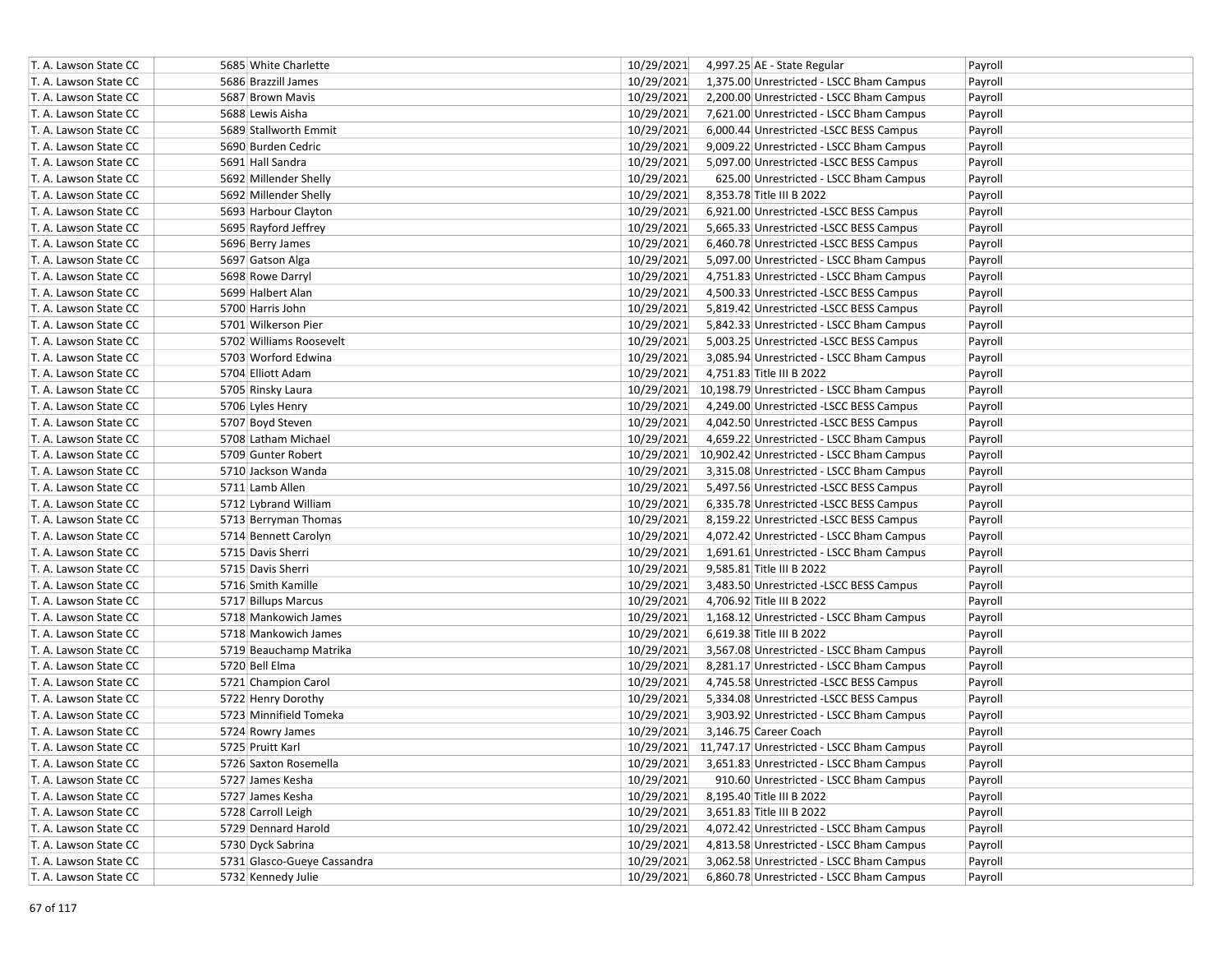| T. A. Lawson State CC | 5733 Knolan Shanita     | 10/29/2021<br>3,567.08 Unrestricted - LSCC Bham Campus<br>Payroll    |
|-----------------------|-------------------------|----------------------------------------------------------------------|
| T. A. Lawson State CC | 5734 Porter Michael     | 10/29/2021<br>6,585.78 Unrestricted -LSCC BESS Campus<br>Payroll     |
| T. A. Lawson State CC | 5735 Simpson Tracy      | 10/29/2021<br>5,790.11 Unrestricted -LSCC BESS Campus<br>Payroll     |
| T. A. Lawson State CC | 5736 Herndon Renay      | 10/29/2021<br>7,351.75 Unrestricted -LSCC BESS Campus<br>Payroll     |
| T. A. Lawson State CC | 5737 Jones Janine       | 10/29/2021<br>5,626.45 Unrestricted - LSCC Bham Campus<br>Payroll    |
| T. A. Lawson State CC | 5738 Moore Kimberly     | 10/29/2021<br>5,448.83 Unrestricted -LSCC BESS Campus<br>Payroll     |
| T. A. Lawson State CC | 5739 Allen Darren       | 10/29/2021 10,077.50 Unrestricted - LSCC Bham Campus<br>Payroll      |
| T. A. Lawson State CC | 5740 Harviley Margaret  | 10/29/2021<br>2,894.50 Unrestricted - LSCC Bham Campus<br>Payroll    |
| T. A. Lawson State CC | 5741 Croskey Angela     | 10/29/2021<br>4,072.42 Title III B 2022<br>Payroll                   |
| T. A. Lawson State CC | 5742 Hollins Cassandra  | 10/29/2021<br>8,939.33 Unrestricted - LSCC Bham Campus<br>Payroll    |
| T. A. Lawson State CC | 5743 Jones Denise       | 10/29/2021<br>3,651.83 Unrestricted -LSCC BESS Campus<br>Payroll     |
| T. A. Lawson State CC | 5744 Lewis Courtney     | 10/29/2021<br>3,315.08 Unrestricted -LSCC BESS Campus<br>Payroll     |
| T. A. Lawson State CC | 5745 Rasbury Robin      | 10/29/2021<br>3,904.50 Unrestricted - LSCC Bham Campus<br>Payroll    |
| T. A. Lawson State CC | 5746 Tims Chandra       | 10/29/2021<br>2,978.92 Unrestricted -LSCC BESS Campus<br>Payroll     |
| T. A. Lawson State CC | 5747 Williams Sharon    | 10/29/2021<br>6,613.84 Unrestricted -LSCC BESS Campus<br>Payroll     |
| T. A. Lawson State CC | 5748 Alvarado Jose      | 10/29/2021<br>4,450.50 Unrestricted - LSCC Bham Campus<br>Payroll    |
| T. A. Lawson State CC | 5749 Harrell Katrina    | 10/29/2021<br>5,700.50 Unrestricted - LSCC Bham Campus<br>Payroll    |
| T. A. Lawson State CC | 5750 Hollins Joseph     | 10/29/2021<br>4,450.50 Unrestricted -LSCC BESS Campus<br>Payroll     |
| T. A. Lawson State CC | 5751 Burns Tenesha      | 10/29/2021<br>3,735.58 Unrestricted - LSCC Bham Campus<br>Payroll    |
| T. A. Lawson State CC | 5752 Holman Bernard     | 10/29/2021<br>3,230.83 Unrestricted - LSCC Bham Campus<br>Payroll    |
| T. A. Lawson State CC | 5753 Webster Emmett     | 10/29/2021<br>3,230.83 Unrestricted - LSCC Bham Campus<br>Payroll    |
| T. A. Lawson State CC | 5754 Moore Chiquita     | 10/29/2021<br>2,894.50 Unrestricted - LSCC Bham Campus<br>Payroll    |
| T. A. Lawson State CC | 5755 Streety Audra      | 10/29/2021<br>3,483.50 Unrestricted - LSCC BESS Campus<br>Payroll    |
| T. A. Lawson State CC | 5756 Waluyn Dorian      | 10/29/2021<br>625.00 Title III B 2022<br>Payroll                     |
| T. A. Lawson State CC | 5756 Waluyn Dorian      | 10/29/2021<br>6,025.92 Unrestricted -LSCC BESS Campus<br>Payroll     |
| T. A. Lawson State CC | 5757 Williams Amicka    | 10/29/2021<br>3,651.83 Unrestricted -LSCC BESS Campus<br>Payroll     |
| T. A. Lawson State CC | 5758 Atkins Torlise     | 10/29/2021<br>2,726.08 Unrestricted - LSCC Bham Campus<br>Payroll    |
| T. A. Lawson State CC | 5760 Chisem Lori        | 10/29/2021<br>7,601.25 Unrestricted -LSCC BESS Campus<br>Payroll     |
| T. A. Lawson State CC | 5761 Haun Brenda        | 10/29/2021<br>3,483.50 Unrestricted -LSCC BESS Campus<br>Payroll     |
| T. A. Lawson State CC | 5762 Wiley Ashley       | 10/29/2021<br>3,735.58 Unrestricted -LSCC BESS Campus<br>Payroll     |
| T. A. Lawson State CC | 5763 Harper Lesley      | 10/29/2021<br>4,576.75 Title III B 2022<br>Payroll                   |
| T. A. Lawson State CC | 5764 Harris Lasharron   | 10/29/2021<br>4,968.17 Student Support Service-Bess 21 22<br>Payroll |
| T. A. Lawson State CC | 5765 Hudson Nkenge      | 10/29/2021<br>4,913.50 Student Support Service-Bhm 21 22<br>Payroll  |
| T. A. Lawson State CC | 5766 Ike Dottie         | 10/29/2021<br>1,905.00 Student Support Service-Bhm 21 22<br>Payroll  |
| T. A. Lawson State CC | 5767 Lewis Keisha       | 10/29/2021<br>4,525.83 Student Support Service-Bess 21 22<br>Payroll |
| T. A. Lawson State CC | 5768 Lewis Tomeka       | 10/29/2021<br>2,810.25 Student Support Service-Bess 21 22<br>Payroll |
| T. A. Lawson State CC | 5769 Nix Latasha        | 10/29/2021<br>4,803.52 Student Support Service-Bhm 21 22<br>Payroll  |
| T. A. Lawson State CC | 5770 Rice Janice        | 10/29/2021<br>3,062.83 Student Support Service-Bhm 21 22<br>Payroll  |
| T. A. Lawson State CC | 5771 Moore Tanita       | 10/29/2021<br>3,483.50 Unrestricted - LSCC Bham Campus<br>Payroll    |
| T. A. Lawson State CC | 5772 Haley Akilih       | 10/29/2021<br>4,525.83 Unrestricted -LSCC BESS Campus<br>Payroll     |
| T. A. Lawson State CC | 5773 Odell Kiele        | 10/29/2021<br>2,473.42 Unrestricted - LSCC Bham Campus<br>Payroll    |
| T. A. Lawson State CC | 5774 Conwell Nicola     | 10/29/2021<br>3,903.92 Unrestricted - LSCC Bham Campus<br>Payroll    |
| T. A. Lawson State CC | 5775 Currington Juanita | 10/29/2021<br>4,493.00 Unrestricted - LSCC Bham Campus<br>Payroll    |
| T. A. Lawson State CC | 5776 Godwin Romika      | 10/29/2021<br>4,745.00 Unrestricted - LSCC Bham Campus<br>Payroll    |
| T. A. Lawson State CC | 5777 Granville Alexis   | 10/29/2021<br>4,942.25 Unrestricted - LSCC Bham Campus<br>Payroll    |
| T. A. Lawson State CC | 5778 Gregg Jalyn        | 10/29/2021<br>3,566.83 Unrestricted - LSCC Bham Campus<br>Payroll    |
| T. A. Lawson State CC | 5779 Hall Angela        | 10/29/2021<br>2,078.12 Unrestricted - LSCC Bham Campus<br>Payroll    |
| T. A. Lawson State CC | 5779 Hall Angela        | 10/29/2021<br>2,078.13 Title III B 2022<br>Payroll                   |
| T. A. Lawson State CC | 5780 Johnson Sharon     | 10/29/2021<br>3,651.83 Unrestricted -LSCC BESS Campus<br>Payroll     |
| T. A. Lawson State CC | 5781 Lawrence Craig     | 10/29/2021<br>9,288.84 Unrestricted -LSCC BESS Campus<br>Payroll     |
| T. A. Lawson State CC | 5782 McCary Rosalyn     | 10/29/2021<br>3,062.83 Unrestricted - LSCC Bham Campus<br>Payroll    |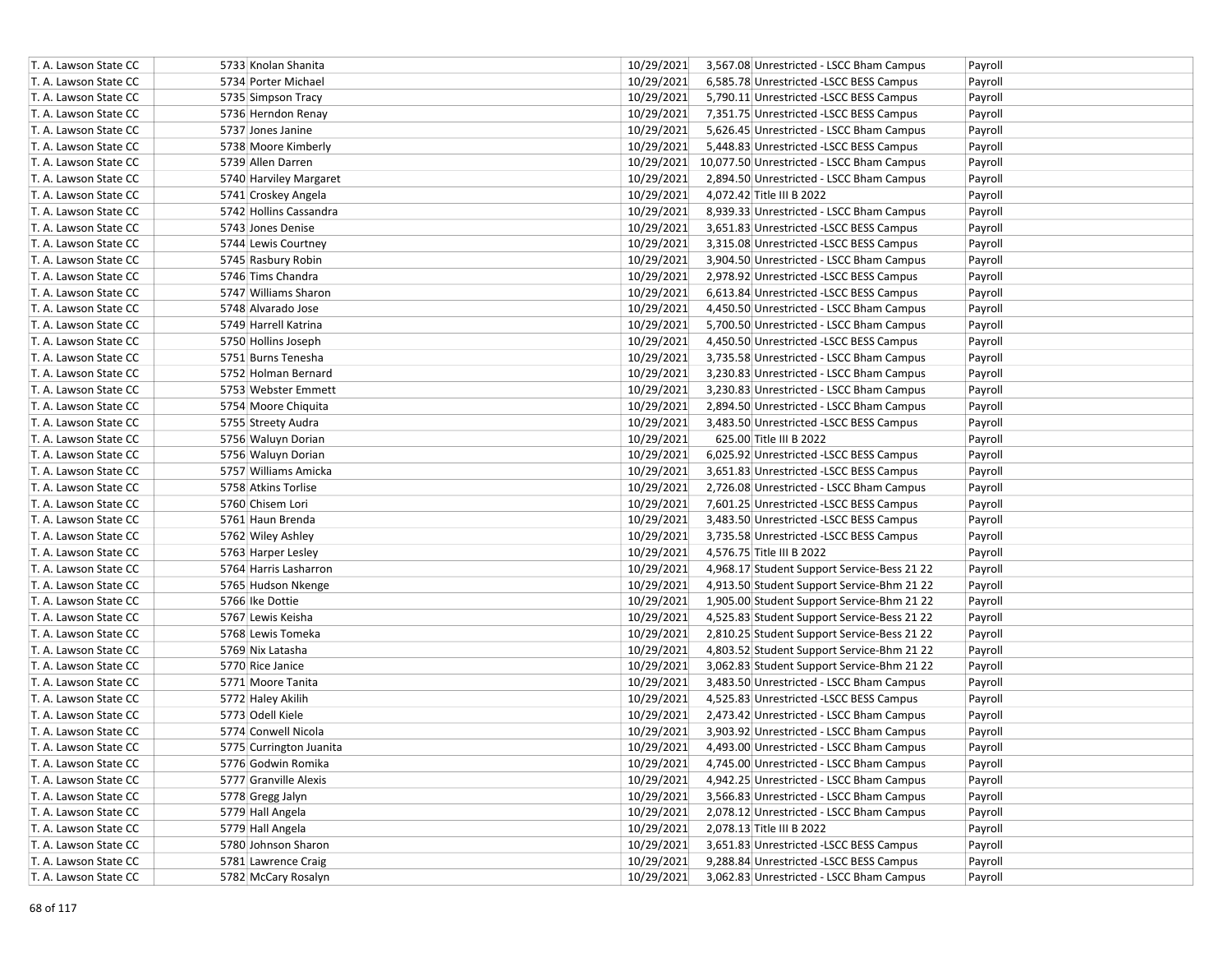| T. A. Lawson State CC | 5783 Silas Monique       | 10/29/2021 | 2,336.25 Unrestricted - LSCC Bham Campus  | Payroll |
|-----------------------|--------------------------|------------|-------------------------------------------|---------|
| T. A. Lawson State CC | 5783 Silas Monique       | 10/29/2021 | 5,451.25 Title III B 2022                 | Payroll |
| T. A. Lawson State CC | 5784 Glass Jamie         | 10/29/2021 | 6,595.33 Unrestricted -LSCC BESS Campus   | Payroll |
| T. A. Lawson State CC | 5785 Owens Wynda         | 10/29/2021 | 3,147.33 Unrestricted - LSCC Bham Campus  | Payroll |
| T. A. Lawson State CC | 5786 Riggins Traci       | 10/29/2021 | 3,231.25 Unrestricted -LSCC BESS Campus   | Payroll |
| T. A. Lawson State CC | 5787 Spencer Victor      | 10/29/2021 | 3,231.25 Unrestricted - LSCC Bham Campus  | Payroll |
| T. A. Lawson State CC | 5788 Albright Geri       | 10/29/2021 | 8,939.33 Unrestricted - LSCC Bham Campus  | Payroll |
| T. A. Lawson State CC | 5789 Bryant Lola         | 10/29/2021 | 4,240.75 Unrestricted - LSCC Bham Campus  | Payroll |
| T. A. Lawson State CC | 5790 Kirk Naquela        | 10/29/2021 | 3,230.83 Unrestricted - LSCC Bham Campus  | Payroll |
| T. A. Lawson State CC | 5791 Billingsley William | 10/29/2021 | 2,894.50 Unrestricted -LSCC BESS Campus   | Payroll |
| T. A. Lawson State CC | 5792 Blanton James       | 10/29/2021 | 8,281.17 Unrestricted - LSCC Bham Campus  | Payroll |
| T. A. Lawson State CC | 5793 Fortner Bronwyn     | 10/29/2021 | 1,509.62 Unrestricted - LSCC Bham Campus  | Payroll |
| T. A. Lawson State CC | 5794 Hooten Kenneth      | 10/29/2021 | 2,641.83 Unrestricted - LSCC Bham Campus  | Payroll |
| T. A. Lawson State CC | 5795 Hubbart Ray         | 10/29/2021 | 3,062.83 Unrestricted - LSCC Bham Campus  | Payroll |
| T. A. Lawson State CC | 5796 Hudson Michelle     | 10/29/2021 | 2,810.50 Unrestricted - LSCC Bham Campus  | Payroll |
| T. A. Lawson State CC | 5797 Polk Tyrone         | 10/29/2021 | 2,726.08 Unrestricted - LSCC Bham Campus  | Payroll |
| T. A. Lawson State CC | 5798 Watson Larry        | 10/29/2021 | 2,894.50 Unrestricted - LSCC Bham Campus  | Payroll |
| T. A. Lawson State CC | 5799 Green Myrtes        | 10/29/2021 | 9,947.17 Title III B 2022                 | Payroll |
| T. A. Lawson State CC | 5800 Horn Wendy          | 10/29/2021 | 6,600.59 Unrestricted - LSCC Bham Campus  | Payroll |
| T. A. Lawson State CC | 5801 Todd Eula           | 10/29/2021 | 491.35 Unrestricted - LSCC Bham Campus    | Payroll |
| T. A. Lawson State CC | 5801 Todd Eula           | 10/29/2021 | 4,422.15 Title III B 2022                 | Payroll |
| T. A. Lawson State CC | 5802 Best Leeann         | 10/29/2021 | 4,493.00 Unrestricted -LSCC BESS Campus   | Payroll |
| T. A. Lawson State CC | 5803 Moon Jason          | 10/29/2021 | 3,904.50 Unrestricted -LSCC BESS Campus   | Payroll |
| T. A. Lawson State CC | 5804 Yancy Jonathan      | 10/29/2021 | 8,281.17 Unrestricted -LSCC BESS Campus   | Payroll |
| T. A. Lawson State CC | 5805 Blue Jarvis         | 10/29/2021 | 5,189.33 Unrestricted - LSCC Bham Campus  | Payroll |
| T. A. Lawson State CC | 5807 Jackson Tavarious   | 10/29/2021 | 2,810.50 Unrestricted - LSCC Bham Campus  | Payroll |
| T. A. Lawson State CC | 5808 Colston Chester     | 10/29/2021 | 2,614.42 Unrestricted - LSCC Bham Campus  | Payroll |
| T. A. Lawson State CC | 5809 Render Carla        | 10/29/2021 | 2,221.25 Unrestricted - LSCC Bham Campus  | Payroll |
| T. A. Lawson State CC | 5810 Robertson Audrey    | 10/29/2021 | 2,689.08 Unrestricted - LSCC Bham Campus  | Payroll |
| T. A. Lawson State CC | 5811 Taylor Curtis       | 10/29/2021 | 2,978.92 Unrestricted -LSCC BESS Campus   | Payroll |
| T. A. Lawson State CC | 5812 Underwood Pamala    | 10/29/2021 | 2,170.83 Unrestricted - LSCC Bham Campus  | Payroll |
| T. A. Lawson State CC | 5813 Watkins Tyesha      | 10/29/2021 | 2,642.25 Unrestricted - LSCC Bham Campus  | Payroll |
| T. A. Lawson State CC | 5814 Wren Linda          | 10/29/2021 | 3,399.58 Unrestricted - LSCC Bham Campus  | Payroll |
| T. A. Lawson State CC | 5815 Moorer Eddie        | 10/29/2021 | 2,978.92 Unrestricted -LSCC BESS Campus   | Payroll |
| T. A. Lawson State CC | 5816 Lewis Lashaundra    | 10/29/2021 | 3,903.92 Unrestricted - LSCC Bham Campus  | Payroll |
| T. A. Lawson State CC | 5840 Harris Gail         | 11/29/2021 | 936.00 Unrestricted - LSCC Bham Campus    | Payroll |
| T. A. Lawson State CC | 5842 Wagner John         | 11/29/2021 | 140.00 Unrestricted -LSCC BESS Campus     | Payroll |
| T. A. Lawson State CC | 5843 Thomas Brenda       | 11/29/2021 | 259.96 Ready to Work                      | Payroll |
| T. A. Lawson State CC | 5843 Thomas Brenda       | 11/29/2021 | 530.44 Unrestricted -LSCC BESS Campus     | Payroll |
| T. A. Lawson State CC | 5844 Peoples Tineka      | 11/29/2021 | 247.00 Student Support Service-Bess 21 22 | Payroll |
| T. A. Lawson State CC | 5845 Woods Arlene        | 11/29/2021 | 862.50 Unrestricted - LSCC Bham Campus    | Payroll |
| T. A. Lawson State CC | 5846 Bond Olivia         | 11/29/2021 | 390.00 AE - State Regular                 | Payroll |
| T. A. Lawson State CC | 5847 Dent Deborah        | 11/29/2021 | 1,020.00 AE - State Regular               | Payroll |
| T. A. Lawson State CC | 5848 Fletcher La'Toya    | 11/29/2021 | 1,270.00 AE - State Regular               | Payroll |
| T. A. Lawson State CC | 5849 Fowler Madilyn      | 11/29/2021 | 1,600.00 AE - State Inst'l                | Payroll |
| T. A. Lawson State CC | 5850 Hendon Jerelle      | 11/29/2021 | 1,408.00 AE - State Regular               | Payroll |
| T. A. Lawson State CC | 5851 James Bertha        | 11/29/2021 | 636.48 AE - State Regular                 | Payroll |
| T. A. Lawson State CC | 5852 Lee Ricky           | 11/29/2021 | 1,410.00 AE - State Regular               | Payroll |
| T. A. Lawson State CC | 5853 McDowell Cynthia    | 11/29/2021 | 1,340.00 AE-Federal Regular               | Payroll |
| T. A. Lawson State CC | 5854 Miles Carlia        | 11/29/2021 | 1,496.00 AE - State Regular               | Payroll |
| T. A. Lawson State CC | 5855 Nelson Donia        | 11/29/2021 | 1,240.00 AE - State Regular               | Payroll |
|                       |                          |            |                                           |         |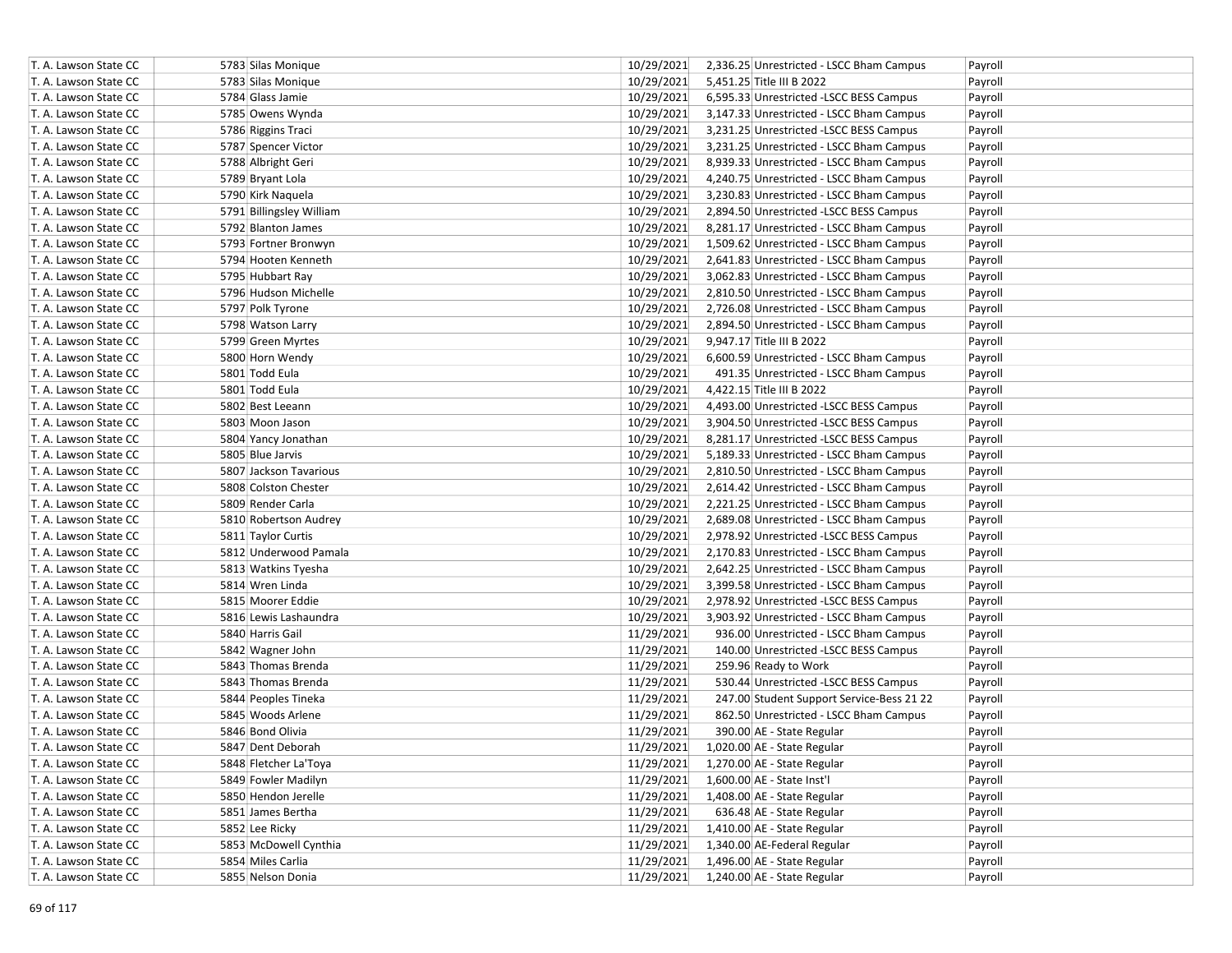| T. A. Lawson State CC | 5856 Walton Jason              | 11/29/2021<br>1,290.00 AE-Federal Regular                 | Payroll |
|-----------------------|--------------------------------|-----------------------------------------------------------|---------|
| T. A. Lawson State CC | 5857 Glover Mya                | 11/29/2021<br>1,556.25 Unrestricted - LSCC Bham Campus    | Payroll |
| T. A. Lawson State CC | 5859 Powell Kellee             | 11/29/2021<br>858.00 Title III B 2022                     | Payroll |
| T. A. Lawson State CC | 5860 Robinson Shawn            | 11/29/2021<br>1,600.00 Unrestricted -LSCC BESS Campus     | Payroll |
| T. A. Lawson State CC | 5862 Lake Tyrek                | 11/29/2021<br>530.00 Title III B 2021                     | Payroll |
| T. A. Lawson State CC | 5863 Webb Chasten              | 11/29/2021<br>900.00 Title III B 2022                     | Payroll |
| T. A. Lawson State CC | 5864 Alexander Quinton         | 11/29/2021<br>546.00 Upward Bound 21-22                   | Payroll |
| T. A. Lawson State CC | 5865 Bell Dovie                | 11/29/2021<br>2,730.00 Upward Bound 21-22                 | Payroll |
| T. A. Lawson State CC | 5866 Davis Lasheree            | 11/29/2021<br>2,184.00 Upward Bound 20-21                 | Payroll |
| T. A. Lawson State CC | 5867 Edwards Sonya             | 11/29/2021<br>829.92 Student Support Service-Bess 21 22   | Payroll |
| T. A. Lawson State CC | 5868 George Kimani             | 11/29/2021<br>286.00 Upward Bound 21-22                   | Payroll |
| T. A. Lawson State CC | 5869 Harris Erica              | 11/29/2021<br>780.00 Upward Bound 21-22                   | Payroll |
| T. A. Lawson State CC | 5870 Law Nastassia             | 11/29/2021<br>1,007.76 Student Support Service-Bess 21 22 | Payroll |
| T. A. Lawson State CC | 5871 McDaniel Chrysanthemum    | 11/29/2021<br>1,144.00 Upward Bound 21-22                 | Payroll |
| T. A. Lawson State CC | 5872 Morris Jesseca            | 11/29/2021<br>286.00 Upward Bound 21-22                   | Payroll |
| T. A. Lawson State CC | 5873 Neeley Kelli              | 11/29/2021<br>450.00 Student Support Service-Bhm 21 22    | Payroll |
| T. A. Lawson State CC | 5874 Orange Janice             | 11/29/2021<br>1,170.00 Upward Bound 21-22                 | Payroll |
| T. A. Lawson State CC | 5875 Thomas Naomi              | 11/29/2021<br>858.00 Upward Bound 21-22                   | Payroll |
| T. A. Lawson State CC | 5876 Williams Teresa           | 11/29/2021<br>1,560.00 Upward Bound 21-22                 | Payroll |
| T. A. Lawson State CC | 5877 Wynn Waynenecka           | 11/29/2021<br>572.00 Upward Bound 21-22                   | Payroll |
| T. A. Lawson State CC | 5878 Abernathy Kortney         | 11/29/2021<br>360.00 Unrestricted - LSCC Bham Campus      | Payroll |
| T. A. Lawson State CC | 5879 Brown Roland              | 11/29/2021<br>1,680.00 Unrestricted - LSCC Bham Campus    | Payroll |
| T. A. Lawson State CC | 5880 Coulon Paul               | 11/29/2021<br>960.00 Unrestricted - LSCC Bham Campus      | Payroll |
| T. A. Lawson State CC | 5881 Haley Terrell             | 11/29/2021<br>1,056.00 Unrestricted - LSCC Bham Campus    | Payroll |
| T. A. Lawson State CC | 5882 Hosey Elisha              | 11/29/2021<br>1,344.00 Unrestricted - LSCC Bham Campus    | Payroll |
| T. A. Lawson State CC | 5883 Leblanc Patrick           | 11/29/2021<br>1,080.00 Unrestricted - LSCC Bham Campus    | Payroll |
| T. A. Lawson State CC | 5884 Phillips Tamieka          | 11/29/2021<br>1,320.00 Unrestricted - LSCC Bham Campus    | Payroll |
| T. A. Lawson State CC | 5885 Powell Lee                | 11/29/2021<br>1,560.00 Unrestricted - LSCC Bham Campus    | Payroll |
| T. A. Lawson State CC | 5887 Washington Tony           | 11/29/2021<br>1,200.00 Unrestricted - LSCC Bham Campus    | Payroll |
| T. A. Lawson State CC | 5888 Whitt Jeffery             | 11/29/2021<br>1,425.00 Unrestricted - LSCC Bham Campus    | Payroll |
| T. A. Lawson State CC | 5889 Anthony Cynthia           | 11/30/2021 22,916.67 Unrestricted - LSCC Bham Campus      | Payroll |
| T. A. Lawson State CC | 5890 Billiet Rebecca           | 11/30/2021<br>4,156.25 Unrestricted -LSCC BESS Campus     | Payroll |
| T. A. Lawson State CC | 5891 Hall Rosiezier            | 11/30/2021<br>5,586.50 Unrestricted - LSCC Bham Campus    | Payroll |
| T. A. Lawson State CC | 5892 Olive Lisa                | 11/30/2021<br>4,661.42 Unrestricted - LSCC Bham Campus    | Payroll |
| T. A. Lawson State CC | 5893 Williams Vernona          | 11/30/2021 17,887.44 Unrestricted - LSCC Bham Campus      | Payroll |
| T. A. Lawson State CC | 5894 Crawford Bruce            | 11/30/2021 12,142.67 Unrestricted - LSCC Bham Campus      | Payroll |
| T. A. Lawson State CC | 5895 McKenzie Kimberly         | 11/30/2021<br>4,745.58 Unrestricted - LSCC Bham Campus    | Payroll |
| T. A. Lawson State CC | 5896 Williams-Cottrell Roberta | 11/30/2021<br>4,661.42 Unrestricted - LSCC Bham Campus    | Payroll |
| T. A. Lawson State CC | 5897 Christian Gala            | 11/30/2021<br>4,156.25 Unrestricted - LSCC Bham Campus    | Payroll |
| T. A. Lawson State CC | 5898 Crews Sharon              | 11/30/2021 11,809.33 Unrestricted - LSCC Bham Campus      | Payroll |
| T. A. Lawson State CC | 5899 Agazie Kendralia          | 11/30/2021<br>1,652.40 Unrestricted - LSCC Bham Campus    | Payroll |
| T. A. Lawson State CC | 5900 Bizzell Dorothy           | 11/30/2021<br>6,513.25 Unrestricted - LSCC Bham Campus    | Payroll |
| T. A. Lawson State CC | 5901 Canty Tawanna             | 11/30/2021<br>1,652.40 Unrestricted -LSCC BESS Campus     | Payroll |
| T. A. Lawson State CC | 5902 Chapple Maxine            | 11/30/2021<br>1,502.55 Unrestricted - LSCC Bham Campus    | Payroll |
| T. A. Lawson State CC | 5903 Clayton Jo Lynne          | 11/30/2021<br>6,136.00 Unrestricted - LSCC Bham Campus    | Payroll |
| T. A. Lawson State CC | 5904 Dougherty Sally           | 11/30/2021<br>1,652.40 Unrestricted - LSCC Bham Campus    | Payroll |
| T. A. Lawson State CC | 5905 Jackson Melva             | 11/30/2021<br>1,285.20 Unrestricted - LSCC Bham Campus    | Payroll |
| T. A. Lawson State CC | 5906 Johnson Catrena           | 11/30/2021<br>412.50 Unrestricted - LSCC Bham Campus      | Payroll |
| T. A. Lawson State CC | 5907 Murphy Shannon            | 11/30/2021<br>3,651.83 Unrestricted - LSCC Bham Campus    | Payroll |
| T. A. Lawson State CC | 5908 Murray Eddie              | 1,652.40 Unrestricted -LSCC BESS Campus<br>11/30/2021     | Payroll |
| T. A. Lawson State CC | 5909 Payne Congraleatha        | 11/30/2021<br>1,432.08 Unrestricted -LSCC BESS Campus     | Payroll |
|                       |                                |                                                           |         |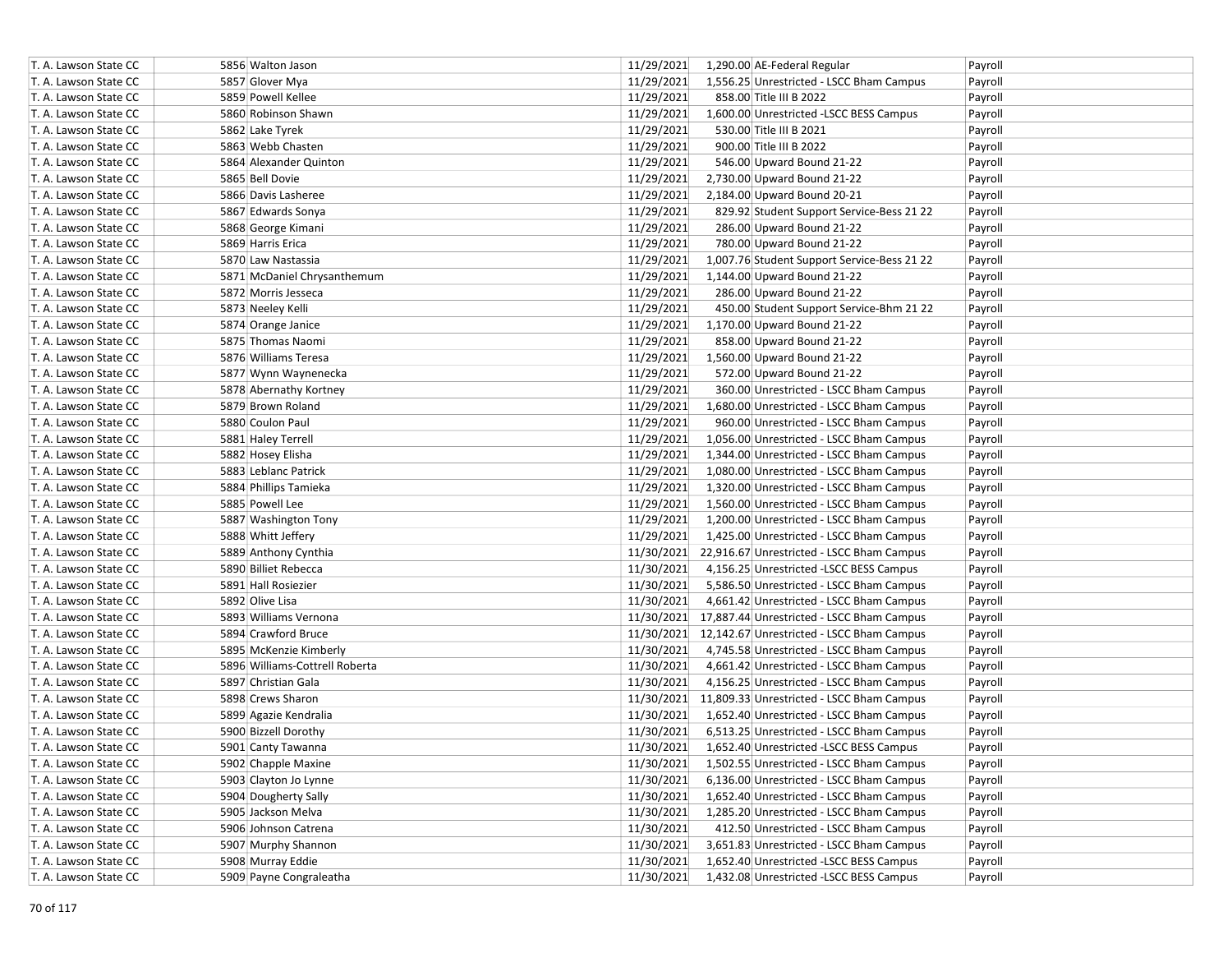| T. A. Lawson State CC | 5910 Pleasant Santrice   | 11/30/2021<br>1,755.00 Unrestricted - LSCC Bham Campus<br>Payroll |
|-----------------------|--------------------------|-------------------------------------------------------------------|
| T. A. Lawson State CC | 5911 Rodgers Charmaine   | 11/30/2021<br>8,181.33 Unrestricted - LSCC Bham Campus<br>Payroll |
| T. A. Lawson State CC | 5912 Stubbs Michelle     | 11/30/2021<br>1,652.40 Unrestricted -LSCC BESS Campus<br>Payroll  |
| T. A. Lawson State CC | 5913 Watson Jolisa       | 11/30/2021<br>4,769.13 Unrestricted -LSCC BESS Campus<br>Payroll  |
| T. A. Lawson State CC | 5914 Lee Jakierra        | 11/30/2021<br>763.05 Unrestricted -LSCC BESS Campus<br>Payroll    |
| T. A. Lawson State CC | 5915 Ray-Connell Teresa  | 11/30/2021<br>9,084.33 Unrestricted -LSCC BESS Campus<br>Payroll  |
| T. A. Lawson State CC | 5916 Timmons Michelle    | 11/30/2021<br>701.10 Unrestricted -LSCC BESS Campus<br>Payroll    |
| T. A. Lawson State CC | 5917 Catron Stephanie    | 11/30/2021<br>495.00 Unrestricted - LSCC Bham Campus<br>Payroll   |
| T. A. Lawson State CC | 5918 Warner Kathleen     | 11/30/2021<br>7,121.00 Unrestricted - LSCC Bham Campus<br>Payroll |
| T. A. Lawson State CC | 5919 Jackson Robert      | 11/30/2021<br>5,957.78 Unrestricted - LSCC Bham Campus<br>Payroll |
| T. A. Lawson State CC | 5920 Levert Fannie       | 11/30/2021<br>889.20 Unrestricted -LSCC BESS Campus<br>Payroll    |
| T. A. Lawson State CC | 5921 Burroughs Adrienne  | 11/30/2021<br>4,468.33 Unrestricted -LSCC BESS Campus<br>Payroll  |
| T. A. Lawson State CC | 5922 Davis Regina        | 11/30/2021<br>1,652.40 Unrestricted - LSCC Bham Campus<br>Payroll |
| T. A. Lawson State CC | 5923 Duke Juanita        | 11/30/2021<br>5,097.00 Unrestricted -LSCC BESS Campus<br>Payroll  |
| T. A. Lawson State CC | 5924 McReynolds Nicole   | 11/30/2021<br>1,502.55 Unrestricted -LSCC BESS Campus<br>Payroll  |
| T. A. Lawson State CC | 5925 Hayes Shelby        | 11/30/2021<br>5,190.75 Unrestricted -LSCC BESS Campus<br>Payroll  |
| T. A. Lawson State CC | 5926 Mays Tamera         | 11/30/2021<br>5,622.33 Unrestricted -LSCC BESS Campus<br>Payroll  |
| T. A. Lawson State CC | 5927 Moyo Nomsa          | 11/30/2021<br>6,796.00 Unrestricted -LSCC BESS Campus<br>Payroll  |
| T. A. Lawson State CC | 5928 Swain Katrina       | 11/30/2021<br>6,536.00 Unrestricted -LSCC BESS Campus<br>Payroll  |
| T. A. Lawson State CC | 5929 Young Dorothy       | 11/30/2021<br>3,651.83 Unrestricted -LSCC BESS Campus<br>Payroll  |
| T. A. Lawson State CC | 5930 Derico Sherika      | 11/30/2021<br>9,782.59 Unrestricted - LSCC Bham Campus<br>Payroll |
| T. A. Lawson State CC | 5931 Armbrester James    | 11/30/2021<br>7,196.00 Unrestricted -LSCC BESS Campus<br>Payroll  |
| T. A. Lawson State CC | 5932 Watkins Norris      | 11/30/2021<br>8,306.89 Unrestricted - LSCC Bham Campus<br>Payroll |
| T. A. Lawson State CC | 5933 Bayles Doriane      | 11/30/2021<br>1,650.00 Unrestricted - LSCC Bham Campus<br>Payroll |
| T. A. Lawson State CC | 5934 Bester Karzetta     | 11/30/2021<br>412.50 Unrestricted - LSCC Bham Campus<br>Payroll   |
| T. A. Lawson State CC | 5935 Coleman Tracey      | 11/30/2021<br>3,147.33 Unrestricted - LSCC Bham Campus<br>Payroll |
| T. A. Lawson State CC | 5936 Davis Sandra        | 11/30/2021<br>825.00 Unrestricted - LSCC Bham Campus<br>Payroll   |
| T. A. Lawson State CC | 5937 Elders Ronald       | 11/30/2021<br>1,137.50 Unrestricted -LSCC BESS Campus<br>Payroll  |
| T. A. Lawson State CC | 5938 Foy Michelle        | 11/30/2021<br>3,146.75 Unrestricted - LSCC Bham Campus<br>Payroll |
| T. A. Lawson State CC | 5939 Gardner Yolande     | 11/30/2021<br>2,062.50 Unrestricted - LSCC Bham Campus<br>Payroll |
| T. A. Lawson State CC | 5940 Green Rebecca       | 11/30/2021<br>600.00 Unrestricted - LSCC Bham Campus<br>Payroll   |
| T. A. Lawson State CC | 5941 Holmes Tamika       | 11/30/2021<br>1,598.44 Unrestricted - LSCC Bham Campus<br>Payroll |
| T. A. Lawson State CC | 5942 Johnson Brenda      | 11/30/2021<br>1,512.50 Unrestricted - LSCC Bham Campus<br>Payroll |
| T. A. Lawson State CC | 5943 Johnson Clinton     | 11/30/2021<br>1,237.50 Unrestricted - LSCC Bham Campus<br>Payroll |
| T. A. Lawson State CC | 5944 Lavender Bridget    | 11/30/2021<br>412.50 Unrestricted - LSCC Bham Campus<br>Payroll   |
| T. A. Lawson State CC | 5945 Malone Betty        | 11/30/2021<br>412.50 Unrestricted - LSCC Bham Campus<br>Payroll   |
| T. A. Lawson State CC | 5946 Wormley Adrienne    | 11/30/2021<br>1,137.50 Unrestricted - LSCC Bham Campus<br>Payroll |
| T. A. Lawson State CC | 5947 Kelley Michael      | 11/30/2021<br>7,621.00 Unrestricted -LSCC BESS Campus<br>Payroll  |
| T. A. Lawson State CC | 5948 Denson Sherlita     | 11/30/2021<br>825.00 Unrestricted - LSCC Bham Campus<br>Payroll   |
| T. A. Lawson State CC | 5948 Denson Sherlita     | 11/30/2021<br>5,693.75 Unrestricted -LSCC BESS Campus<br>Payroll  |
| T. A. Lawson State CC | 5949 Henry Stephanie     | 11/30/2021<br>6,658.75 Unrestricted -LSCC BESS Campus<br>Payroll  |
| T. A. Lawson State CC | 5950 Milton Alice        | 11/30/2021<br>9,947.17 Unrestricted - LSCC Bham Campus<br>Payroll |
| T. A. Lawson State CC | 5951 Blankenship Lanette | 11/30/2021<br>5,041.75 Unrestricted - LSCC Bham Campus<br>Payroll |
| T. A. Lawson State CC | 5952 Morgan Melissa      | 11/30/2021<br>825.00 Unrestricted - LSCC Bham Campus<br>Payroll   |
| T. A. Lawson State CC | 5953 Olive Kayla         | 11/30/2021<br>1,237.50 Unrestricted - LSCC Bham Campus<br>Payroll |
| T. A. Lawson State CC | 5954 Smith Stephen       | 11/30/2021<br>1,650.00 Unrestricted - LSCC Bham Campus<br>Payroll |
| T. A. Lawson State CC | 5955 Gooden Chrystinique | 11/30/2021<br>825.00 Unrestricted - LSCC Bham Campus<br>Payroll   |
| T. A. Lawson State CC | 5956 Kuhny Frank         | 11/30/2021<br>900.00 Unrestricted - LSCC Bham Campus<br>Payroll   |
| T. A. Lawson State CC | 5957 Moore Makella       | 11/30/2021<br>825.00 Unrestricted - LSCC Bham Campus<br>Payroll   |
| T. A. Lawson State CC | 5958 Shelton Bessie      | 11/30/2021<br>1,237.50 Unrestricted - LSCC Bham Campus<br>Payroll |
| T. A. Lawson State CC | 5959 Greer Michael       | 11/30/2021<br>412.50 Unrestricted - LSCC Bham Campus<br>Payroll   |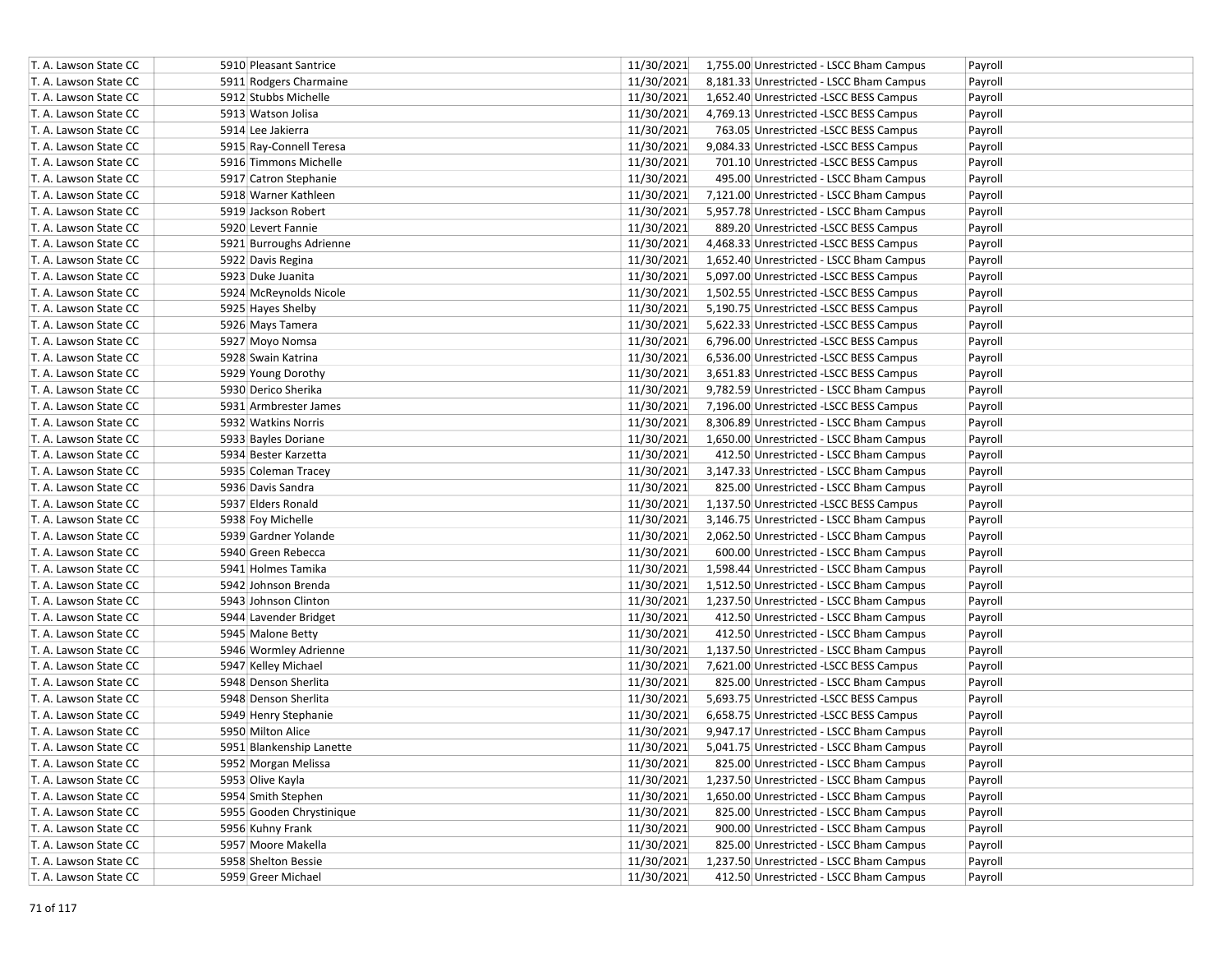| T. A. Lawson State CC | 5959 Greer Michael           | 11/30/2021<br>825.00 Unrestricted -LSCC BESS Campus<br>Payroll    |
|-----------------------|------------------------------|-------------------------------------------------------------------|
| T. A. Lawson State CC | 5960 Duncan Rebecca          | 11/30/2021<br>825.00 Unrestricted - LSCC Bham Campus<br>Payroll   |
| T. A. Lawson State CC | 5960 Duncan Rebecca          | 11/30/2021<br>6,819.30 Unrestricted -LSCC BESS Campus<br>Payroll  |
| T. A. Lawson State CC | 5961 Carter Curtis           | 11/30/2021<br>6,782.78 Unrestricted - LSCC Bham Campus<br>Payroll |
| T. A. Lawson State CC | 5962 Finley Kelly            | 11/30/2021<br>3,062.58 Unrestricted - LSCC Bham Campus<br>Payroll |
| T. A. Lawson State CC | 5963 Gibbs James             | 11/30/2021<br>281.25 Unrestricted - LSCC Bham Campus<br>Payroll   |
| T. A. Lawson State CC | 5963 Gibbs James             | 11/30/2021<br>562.50 Unrestricted -LSCC BESS Campus<br>Payroll    |
| T. A. Lawson State CC | 5964 Gray Shirlacia          | 11/30/2021<br>562.50 Unrestricted - LSCC Bham Campus<br>Payroll   |
| T. A. Lawson State CC | 5965 Martin Cris             | 11/30/2021<br>562.50 Unrestricted - LSCC Bham Campus<br>Payroll   |
| T. A. Lawson State CC | 5966 Rice Carlton            | 11/30/2021<br>5,594.08 Unrestricted - LSCC Bham Campus<br>Payroll |
| T. A. Lawson State CC | 5967 Williams Ashley         | 11/30/2021<br>562.50 Unrestricted - LSCC Bham Campus<br>Payroll   |
| T. A. Lawson State CC | 5968 Agee Eric               | 11/30/2021<br>7,905.22 Unrestricted - LSCC Bham Campus<br>Payroll |
| T. A. Lawson State CC | 5969 Anderson Austin         | 11/30/2021<br>1,333.33 Unrestricted - LSCC Bham Campus<br>Payroll |
| T. A. Lawson State CC | 5970 Casimir Cynthia         | 11/30/2021<br>1,333.33 Unrestricted - LSCC Bham Campus<br>Payroll |
| T. A. Lawson State CC | 5971 Chafetz Cameron         | 11/30/2021<br>1,666.67 Unrestricted - LSCC Bham Campus<br>Payroll |
| T. A. Lawson State CC | 5972 Frederick Tiffany       | 11/30/2021<br>2,777.78 Unrestricted - LSCC Bham Campus<br>Payroll |
| T. A. Lawson State CC | 5973 Jefferson Jonathan      | 11/30/2021<br>1,895.83 Unrestricted - LSCC Bham Campus<br>Payroll |
| T. A. Lawson State CC | 5974 Lewis Garrett           | 11/30/2021<br>5,156.58 Unrestricted - LSCC Bham Campus<br>Payroll |
| T. A. Lawson State CC | 5975 Lowery Thomas           | 11/30/2021<br>1,666.67 Unrestricted - LSCC Bham Campus<br>Payroll |
| T. A. Lawson State CC | 5976 Wiley Aubrey            | 11/30/2021<br>4,072.42 Unrestricted - LSCC Bham Campus<br>Payroll |
| T. A. Lawson State CC | 5977 Wilson Nancy            | 11/30/2021<br>8,774.92 Unrestricted -LSCC BESS Campus<br>Payroll  |
| T. A. Lawson State CC | 5978 Terry William           | 11/30/2021<br>3,997.50 Unrestricted -LSCC BESS Campus<br>Payroll  |
| T. A. Lawson State CC | 5979 Gwin Bethany            | 11/30/2021<br>5,293.33 Unrestricted - LSCC Bham Campus<br>Payroll |
| T. A. Lawson State CC | 5980 Bush Allison            | 11/30/2021<br>3,746.00 Unrestricted -LSCC BESS Campus<br>Payroll  |
| T. A. Lawson State CC | 5981 Wade Henry              | 11/30/2021<br>5,442.33 Unrestricted -LSCC BESS Campus<br>Payroll  |
| T. A. Lawson State CC | 5982 Sanders Hoyt            | 11/30/2021<br>4,939.33 Unrestricted - LSCC Bham Campus<br>Payroll |
| T. A. Lawson State CC | 5983 Raymond Charles         | 11/30/2021<br>6,791.08 Unrestricted -LSCC BESS Campus<br>Payroll  |
| T. A. Lawson State CC | 5984 Allen Barry             | 11/30/2021<br>4,797.50 Unrestricted -LSCC BESS Campus<br>Payroll  |
| T. A. Lawson State CC | 5985 Willingham Mary         | 11/30/2021<br>3,746.00 Unrestricted -LSCC BESS Campus<br>Payroll  |
| T. A. Lawson State CC | 5986 Wynn-Scott Tarsha       | 11/30/2021<br>1,652.40 Unrestricted -LSCC BESS Campus<br>Payroll  |
| T. A. Lawson State CC | 5987 Gray James              | 11/30/2021<br>4,970.19 Unrestricted -LSCC BESS Campus<br>Payroll  |
| T. A. Lawson State CC | 5988 Hobbs Tommy             | 11/30/2021<br>8,281.17 Unrestricted - LSCC BESS Campus<br>Payroll |
| T. A. Lawson State CC | 5989 Green Kirsten           | 11/30/2021<br>4,468.33 Unrestricted - LSCC Bham Campus<br>Payroll |
| T. A. Lawson State CC | 5990 Harris Daphne           | 11/30/2021<br>2,475.00 Unrestricted - LSCC Bham Campus<br>Payroll |
| T. A. Lawson State CC | 5991 Higginbotham Harold     | 11/30/2021<br>6,265.33 Unrestricted - LSCC Bham Campus<br>Payroll |
| T. A. Lawson State CC | 5992 Johnson Sarah           | 11/30/2021<br>1,800.00 Unrestricted - LSCC Bham Campus<br>Payroll |
| T. A. Lawson State CC | 5993 King Kelvin             | 11/30/2021 10,037.22 Unrestricted - LSCC Bham Campus<br>Payroll   |
| T. A. Lawson State CC | 5994 Lucas Donna             | 11/30/2021<br>1,169.50 Unrestricted - LSCC Bham Campus<br>Payroll |
| T. A. Lawson State CC | 5995 Monti Stephen           | 11/30/2021<br>7,211.00 Unrestricted - LSCC Bham Campus<br>Payroll |
| T. A. Lawson State CC | 5996 Peoples Tineka          | 11/30/2021<br>825.00 Unrestricted - LSCC Bham Campus<br>Payroll   |
| T. A. Lawson State CC | 5997 Swanberg Ann            | 11/30/2021<br>6,136.00 Unrestricted -LSCC BESS Campus<br>Payroll  |
| T. A. Lawson State CC | 5998 Branch Rhonda           | 11/30/2021<br>9,381.33 Unrestricted - LSCC Bham Campus<br>Payroll |
| T. A. Lawson State CC | 5999 Johnson Victoria        | 11/30/2021<br>2,062.50 Unrestricted - LSCC Bham Campus<br>Payroll |
| T. A. Lawson State CC | 6000 Nielsen Carolyn         | 11/30/2021<br>412.50 Unrestricted -LSCC BESS Campus<br>Payroll    |
| T. A. Lawson State CC | 6000 Nielsen Carolyn         | 11/30/2021<br>2,475.00 Unrestricted - LSCC Bham Campus<br>Payroll |
| T. A. Lawson State CC | 6001 Parsons Rex             | 11/30/2021<br>412.50 Unrestricted - LSCC Bham Campus<br>Payroll   |
| T. A. Lawson State CC | 6002 Wilson Gregory          | 11/30/2021<br>1,237.50 Unrestricted - LSCC Bham Campus<br>Payroll |
| T. A. Lawson State CC | 6003 Johnson Williams Alicia | 11/30/2021<br>412.50 Unrestricted - LSCC Bham Campus<br>Payroll   |
| T. A. Lawson State CC | 6004 Oates Meagan            | 11/30/2021<br>825.00 Unrestricted - LSCC Bham Campus<br>Payroll   |
| T. A. Lawson State CC | 6005 Howard Eva              | 11/30/2021<br>1,875.00 Unrestricted - LSCC Bham Campus<br>Payroll |
| T. A. Lawson State CC | 6006 Woods Arlene            | 11/30/2021<br>1,875.00 Unrestricted - LSCC Bham Campus<br>Payroll |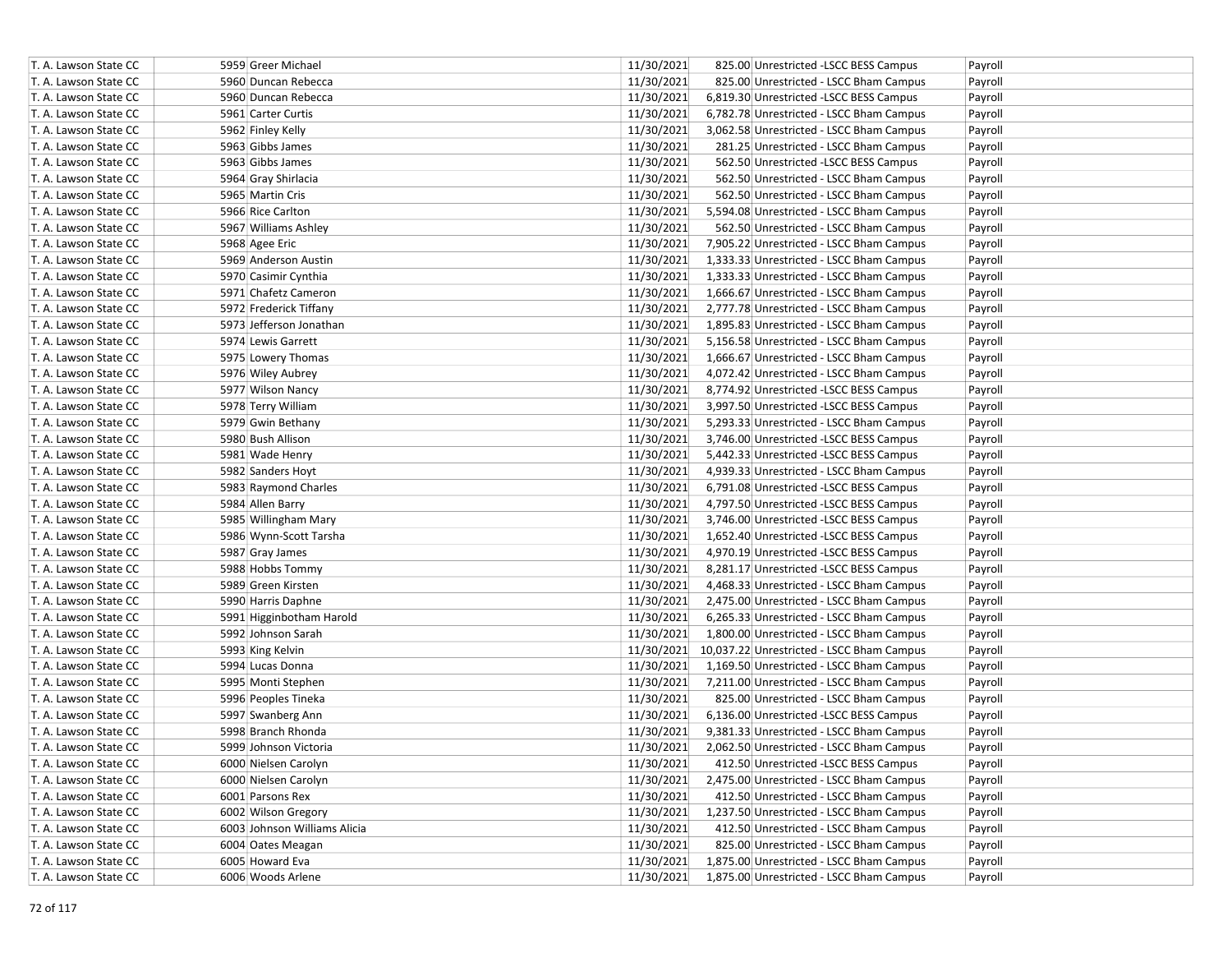| T. A. Lawson State CC | 6007 Howard Toya                 | 11/30/2021 | 825.00 Unrestricted - LSCC Bham Campus   | Payroll |
|-----------------------|----------------------------------|------------|------------------------------------------|---------|
| T. A. Lawson State CC | 6007 Howard Toya                 | 11/30/2021 | 6,370.28 Unrestricted -LSCC BESS Campus  | Payroll |
| T. A. Lawson State CC | 6008 Morris Carlos               | 11/30/2021 | 5,509.50 Unrestricted - LSCC Bham Campus | Payroll |
| T. A. Lawson State CC | 6009 Pegues Michele              | 11/30/2021 | 412.50 Unrestricted - LSCC Bham Campus   | Payroll |
| T. A. Lawson State CC | 6010 Roper Twaunta               | 11/30/2021 | 1,237.50 Unrestricted - LSCC Bham Campus | Payroll |
| T. A. Lawson State CC | 6011 Tubbs Venita                | 11/30/2021 | 8,433.50 Unrestricted - LSCC Bham Campus | Payroll |
| T. A. Lawson State CC | 6012 Walker Brenda               | 11/30/2021 | 825.00 Unrestricted - LSCC Bham Campus   | Payroll |
| T. A. Lawson State CC | 6013 Willis Arnetta              | 11/30/2021 | 825.00 Unrestricted - LSCC Bham Campus   | Payroll |
| T. A. Lawson State CC | 6014 Morgan Rachel               | 11/30/2021 | 5,097.00 Unrestricted - LSCC Bham Campus | Payroll |
| T. A. Lawson State CC | 6015 Cartwell Zina               | 11/30/2021 | 412.50 Unrestricted - LSCC Bham Campus   | Payroll |
| T. A. Lawson State CC | 6016 Folds Dusty                 | 11/30/2021 | 619.00 Unrestricted - LSCC Bham Campus   | Payroll |
| T. A. Lawson State CC | 6017 Landers James               | 11/30/2021 | 6,460.78 Unrestricted - LSCC Bham Campus | Payroll |
| T. A. Lawson State CC | 6018 McLain Kyle                 | 11/30/2021 | 825.00 Unrestricted - LSCC Bham Campus   | Payroll |
| T. A. Lawson State CC | 6019 West Matthew                | 11/30/2021 | 6,830.61 Unrestricted - LSCC Bham Campus | Payroll |
| T. A. Lawson State CC | 6020 Wyatt Likita                | 11/30/2021 | 1,443.50 Unrestricted - LSCC Bham Campus | Payroll |
| T. A. Lawson State CC | 6021 Hill Jahman                 | 11/30/2021 | 825.00 Unrestricted - LSCC Bham Campus   | Payroll |
| T. A. Lawson State CC | 6022 Morgan Qunnice              | 11/30/2021 | 825.00 Unrestricted - LSCC Bham Campus   | Payroll |
| T. A. Lawson State CC | 6023 Rogers Natasha              | 11/30/2021 | 1,650.00 Unrestricted - LSCC Bham Campus | Payroll |
| T. A. Lawson State CC | 6024 Wilson Melanie              | 11/30/2021 | 6,125.44 Unrestricted - LSCC Bham Campus | Payroll |
| T. A. Lawson State CC | 6025 Guy Ann                     | 11/30/2021 | 8,816.17 Unrestricted - LSCC Bham Campus | Payroll |
| T. A. Lawson State CC | 6026 Chandler Malysa             | 11/30/2021 | 1,100.00 Unrestricted - LSCC Bham Campus | Payroll |
| T. A. Lawson State CC | 6027 Chapatwala Kirit            | 11/30/2021 | 1,200.00 Unrestricted - LSCC Bham Campus | Payroll |
| T. A. Lawson State CC | 6028 Ellison Mary                | 11/30/2021 | 1,200.00 Unrestricted -LSCC BESS Campus  | Payroll |
| T. A. Lawson State CC | 6028 Ellison Mary                | 11/30/2021 | 8,781.33 Unrestricted - LSCC Bham Campus | Payroll |
| T. A. Lawson State CC | 6029 Flournoy Nikaela            | 11/30/2021 | 1,050.00 Unrestricted - LSCC Bham Campus | Payroll |
| T. A. Lawson State CC | 6030 Gilbert Wynell              | 11/30/2021 | 8,110.78 Unrestricted - LSCC Bham Campus | Payroll |
| T. A. Lawson State CC | 6031 Hare Trinity                | 11/30/2021 | 1,650.00 Unrestricted - LSCC Bham Campus | Payroll |
| T. A. Lawson State CC | 6032 Kellogg Laurie              | 11/30/2021 | 600.00 Unrestricted - LSCC Bham Campus   | Payroll |
| T. A. Lawson State CC | 6033 Lewis Erica                 | 11/30/2021 | 600.00 Unrestricted - LSCC Bham Campus   | Payroll |
| T. A. Lawson State CC | 6034 Lomax Lillie                | 11/30/2021 | 1,200.00 Unrestricted - LSCC Bham Campus | Payroll |
| T. A. Lawson State CC | 6035 Lopatina Nadejda            | 11/30/2021 | 8,878.33 Unrestricted - LSCC Bham Campus | Payroll |
| T. A. Lawson State CC | 6036 Stewart Jeffery             | 11/30/2021 | 1,650.00 Unrestricted - LSCC Bham Campus | Payroll |
| T. A. Lawson State CC | 6037 Sumler Chassidy             | 11/30/2021 | 1,100.00 Unrestricted - LSCC Bham Campus | Payroll |
| T. A. Lawson State CC | 6038 Wilson Tracey               | 11/30/2021 | 1,800.00 Unrestricted -LSCC BESS Campus  | Payroll |
| T. A. Lawson State CC | 6038 Wilson Tracey               | 11/30/2021 | 6,913.25 Unrestricted - LSCC Bham Campus | Payroll |
| T. A. Lawson State CC | 6039 Cowart-Brown Emily          | 11/30/2021 | 1,100.00 Unrestricted - LSCC Bham Campus | Payroll |
| T. A. Lawson State CC | 6040 Galpothdeniya Waduge Indika | 11/30/2021 | 600.00 Unrestricted - LSCC Bham Campus   | Payroll |
| T. A. Lawson State CC | 6041 Mishra Vinod                | 11/30/2021 | 900.00 Unrestricted - LSCC Bham Campus   | Payroll |
| T. A. Lawson State CC | 6042 Holloway Weymon             | 11/30/2021 | 825.00 Unrestricted - LSCC Bham Campus   | Payroll |
| T. A. Lawson State CC | 6042 Holloway Weymon             | 11/30/2021 | 7,685.78 Unrestricted -LSCC BESS Campus  | Payroll |
| T. A. Lawson State CC | 6043 Jaber Reem                  | 11/30/2021 | 137.50 Unrestricted -LSCC BESS Campus    | Payroll |
| T. A. Lawson State CC | 6043 Jaber Reem                  | 11/30/2021 | 2,200.00 Unrestricted - LSCC Bham Campus | Payroll |
| T. A. Lawson State CC | 6044 Jaraysi Naila               | 11/30/2021 | 5,925.83 Unrestricted - LSCC Bham Campus | Payroll |
| T. A. Lawson State CC | 6045 Martin Darlene              | 11/30/2021 | 8,721.72 Unrestricted - LSCC Bham Campus | Payroll |
| T. A. Lawson State CC | 6046 Thomas La'Tasha             | 11/30/2021 | 1,312.50 Unrestricted - LSCC Bham Campus | Payroll |
| T. A. Lawson State CC | 6047 Thomas Shawanda             | 11/30/2021 | 450.00 Unrestricted - LSCC Bham Campus   | Payroll |
| T. A. Lawson State CC | 6047 Thomas Shawanda             | 11/30/2021 | 2,303.50 Unrestricted -LSCC BESS Campus  | Payroll |
| T. A. Lawson State CC | 6047 Thomas Shawanda             | 11/30/2021 | 3,455.25 NSF 2PI STEM E3 20/21           | Payroll |
| T. A. Lawson State CC | 6048 Broaden April               | 11/30/2021 | 1,400.00 Unrestricted - LSCC Bham Campus | Payroll |
| T. A. Lawson State CC | 6049 Billingsley Tunisia         | 11/30/2021 | 2,355.75 AE - State Regular              | Payroll |
| T. A. Lawson State CC | 6050 Ekundayo Gwendolyn          | 11/30/2021 | 5,955.35 AE-Federal Regular              | Payroll |
|                       |                                  |            |                                          |         |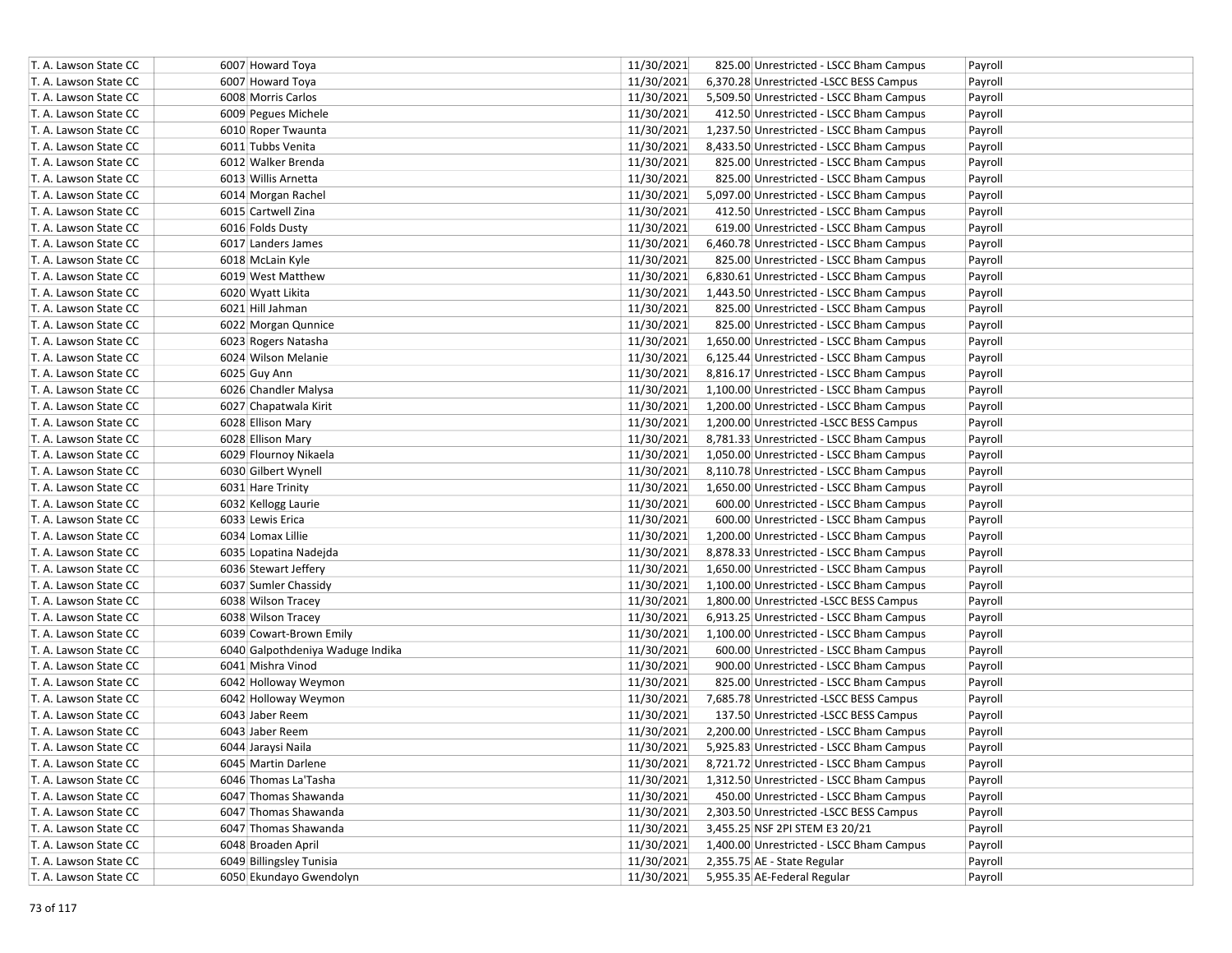| T. A. Lawson State CC | 6051 Graves Willie      | 11/30/2021 | 1,334.20 Unrestricted - LSCC Bham Campus             | Payroll |
|-----------------------|-------------------------|------------|------------------------------------------------------|---------|
| T. A. Lawson State CC | 6051 Graves Willie      | 11/30/2021 | 5,336.80 AE - State Regular                          | Payroll |
| T. A. Lawson State CC | 6052 Nix Alcedra        | 11/30/2021 | 2,243.83 AE - State Regular                          | Payroll |
| T. A. Lawson State CC | 6053 White Charlette    | 11/30/2021 | 4,997.25 AE - State Regular                          | Payroll |
| T. A. Lawson State CC | 6054 Brazzill James     | 11/30/2021 | 1,375.00 Unrestricted - LSCC Bham Campus             | Payroll |
| T. A. Lawson State CC | 6055 Brown Mavis        | 11/30/2021 | 1,100.00 Unrestricted - LSCC Bham Campus             | Payroll |
| T. A. Lawson State CC | 6056 Lewis Aisha        | 11/30/2021 | 7,621.00 Unrestricted - LSCC Bham Campus             | Payroll |
| T. A. Lawson State CC | 6057 Stallworth Emmit   | 11/30/2021 | 6,000.44 Unrestricted -LSCC BESS Campus              | Payroll |
| T. A. Lawson State CC | 6058 Burden Cedric      | 11/30/2021 | 9,409.22 Unrestricted - LSCC Bham Campus             | Payroll |
| T. A. Lawson State CC | 6059 French Joyce       | 11/30/2021 | 1,100.00 Unrestricted - LSCC Bham Campus             | Payroll |
| T. A. Lawson State CC | 6060 Hall Sandra        | 11/30/2021 | 5,722.00 Unrestricted -LSCC BESS Campus              | Payroll |
| T. A. Lawson State CC | 6061 Millender Shelly   | 11/30/2021 | 1,375.00 Unrestricted - LSCC Bham Campus             | Payroll |
| T. A. Lawson State CC | 6061 Millender Shelly   | 11/30/2021 | 8,353.78 Title III B 2022                            | Payroll |
| T. A. Lawson State CC | 6062 Harbour Clayton    | 11/30/2021 | 6,921.00 Unrestricted -LSCC BESS Campus              | Payroll |
| T. A. Lawson State CC | 6063 Moore Brian        | 11/30/2021 | 7,196.00 Unrestricted -LSCC BESS Campus              | Payroll |
| T. A. Lawson State CC | 6064 Rayford Jeffrey    | 11/30/2021 | 5,665.33 Unrestricted -LSCC BESS Campus              | Payroll |
| T. A. Lawson State CC | 6065 Berry James        | 11/30/2021 | 6,460.78 Unrestricted -LSCC BESS Campus              | Payroll |
| T. A. Lawson State CC | 6066 Gatson Alga        | 11/30/2021 | 5,097.00 Unrestricted - LSCC Bham Campus             | Payroll |
| T. A. Lawson State CC | 6067 Rowe Darryl        | 11/30/2021 | 4,751.83 Unrestricted - LSCC Bham Campus             | Payroll |
| T. A. Lawson State CC | 6068 Halbert Alan       | 11/30/2021 | 4,500.33 Unrestricted - LSCC BESS Campus             | Payroll |
| T. A. Lawson State CC | 6069 Harris John        | 11/30/2021 | 5,819.42 Unrestricted - LSCC BESS Campus             | Payroll |
| T. A. Lawson State CC | 6070 Wilkerson Pier     | 11/30/2021 | 5,842.33 Unrestricted - LSCC Bham Campus             | Payroll |
| T. A. Lawson State CC | 6071 Williams Roosevelt | 11/30/2021 | 5,003.25 Unrestricted -LSCC BESS Campus              | Payroll |
| T. A. Lawson State CC | 6072 Worford Edwina     | 11/30/2021 | 5,246.10 Unrestricted - LSCC Bham Campus             | Payroll |
| T. A. Lawson State CC | 6073 Elliott Adam       | 11/30/2021 | 4,751.83 Title III B 2022                            | Payroll |
| T. A. Lawson State CC | 6074 Lyles Henry        | 11/30/2021 | 4,249.00 Unrestricted -LSCC BESS Campus              | Payroll |
| T. A. Lawson State CC | 6075 Boyd Steven        | 11/30/2021 | 4,042.50 Unrestricted -LSCC BESS Campus              | Payroll |
| T. A. Lawson State CC | 6076 Latham Michael     | 11/30/2021 | 4,659.22 Unrestricted - LSCC Bham Campus             | Payroll |
| T. A. Lawson State CC | 6077 Jackson Wanda      | 11/30/2021 | 3,315.08 Unrestricted - LSCC Bham Campus             | Payroll |
| T. A. Lawson State CC | 6078 Lamb Allen         | 11/30/2021 | 5,497.56 Unrestricted -LSCC BESS Campus              | Payroll |
| T. A. Lawson State CC | 6079 Lybrand William    | 11/30/2021 | 6,335.78 Unrestricted -LSCC BESS Campus              | Payroll |
| T. A. Lawson State CC | 6080 Berryman Thomas    | 11/30/2021 | 8,159.22 Unrestricted -LSCC BESS Campus              | Payroll |
| T. A. Lawson State CC | 6081 Bennett Carolyn    | 11/30/2021 | 4,072.42 Unrestricted - LSCC Bham Campus             | Payroll |
| T. A. Lawson State CC | 6082 Davis Sherri       | 11/30/2021 | 1,691.61 Unrestricted - LSCC Bham Campus             | Payroll |
| T. A. Lawson State CC | 6082 Davis Sherri       | 11/30/2021 | 9,585.81 Title III B 2022                            | Payroll |
| T. A. Lawson State CC | 6083 Smith Kamille      | 11/30/2021 | 3,483.50 Unrestricted -LSCC BESS Campus              | Payroll |
| T. A. Lawson State CC | 6084 Billups Marcus     | 11/30/2021 | 4,706.92 Title III B 2022                            | Payroll |
| T. A. Lawson State CC | 6085 Mankowich James    | 11/30/2021 | 1,168.12 Unrestricted - LSCC Bham Campus             | Payroll |
| T. A. Lawson State CC | 6085 Mankowich James    | 11/30/2021 | 6,619.38 Title III B 2022                            | Payroll |
| T. A. Lawson State CC | 6086 Beauchamp Matrika  | 11/30/2021 | 3,567.08 Unrestricted - LSCC Bham Campus             | Payroll |
| T. A. Lawson State CC | 6087 Bell Elma          | 11/30/2021 | 8,281.17 Unrestricted - LSCC Bham Campus             | Payroll |
| T. A. Lawson State CC | 6088 Champion Carol     | 11/30/2021 | 4,745.58 Unrestricted -LSCC BESS Campus              | Payroll |
| T. A. Lawson State CC | 6089 Henry Dorothy      | 11/30/2021 | 1,866.93 Ready to Work                               | Payroll |
| T. A. Lawson State CC | 6089 Henry Dorothy      | 11/30/2021 | 3,467.15 Unrestricted -LSCC BESS Campus              | Payroll |
| T. A. Lawson State CC | 6090 Minnifield Tomeka  | 11/30/2021 | 3,903.92 Unrestricted - LSCC Bham Campus             | Payroll |
| T. A. Lawson State CC | 6091 Rowry James        | 11/30/2021 | 3,146.75 Career Coach                                | Payroll |
| T. A. Lawson State CC | 6092 Pruitt Karl        |            | 11/30/2021 13,547.17 Unrestricted - LSCC Bham Campus | Payroll |
| T. A. Lawson State CC | 6093 Saxton Rosemella   | 11/30/2021 | 3,651.83 Unrestricted - LSCC Bham Campus             | Payroll |
| T. A. Lawson State CC | 6094 James Kesha        | 11/30/2021 | 910.60 Unrestricted - LSCC Bham Campus               | Payroll |
| T. A. Lawson State CC | 6094 James Kesha        | 11/30/2021 | 8,195.40 Title III B 2022                            | Payroll |
| T. A. Lawson State CC | 6095 Carroll Leigh      | 11/30/2021 | 3,651.83 Title III B 2022                            | Payroll |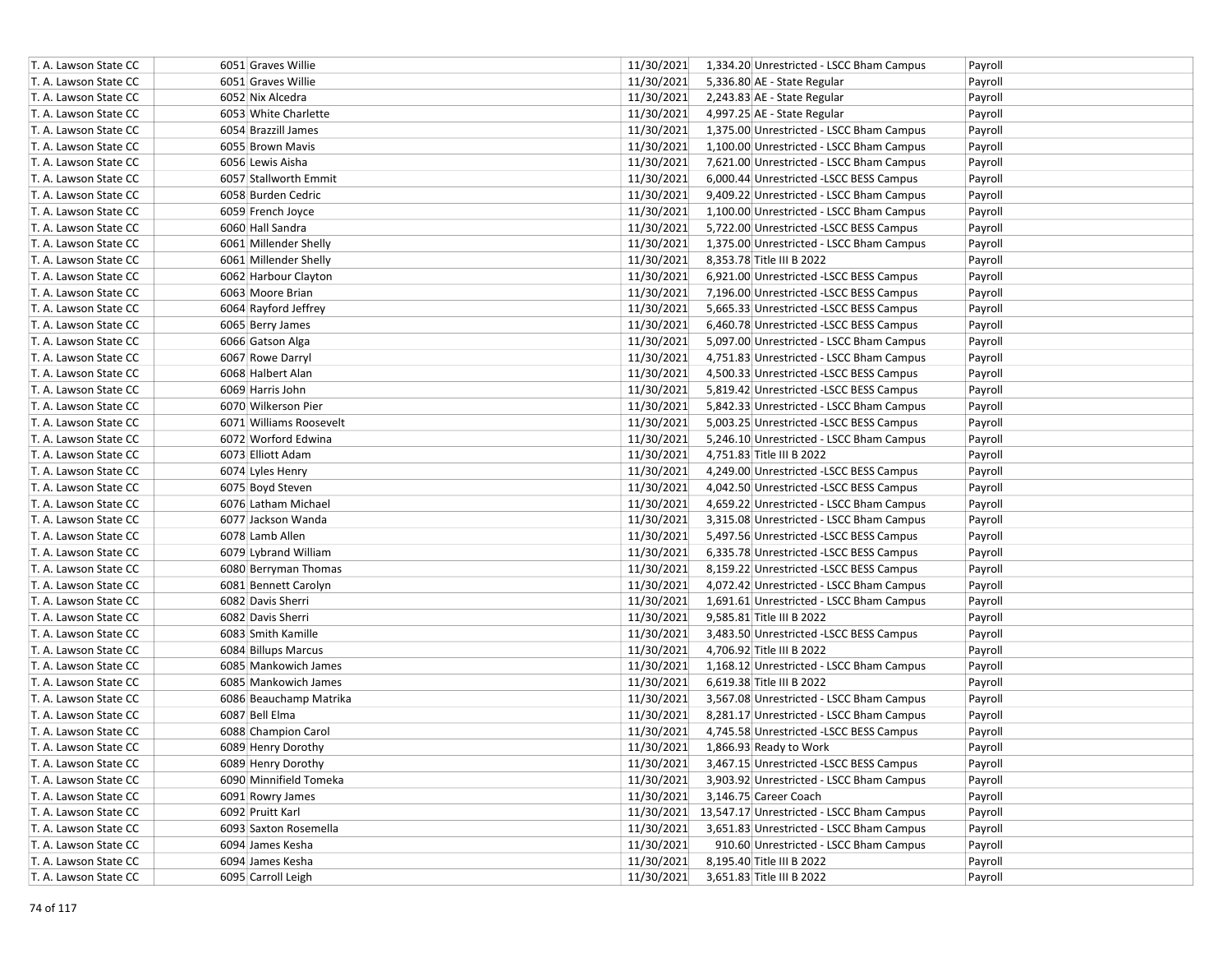| T. A. Lawson State CC | 6096 Dennard Harold         | 11/30/2021 | 4,072.42 Unrestricted - LSCC Bham Campus    | Payroll |
|-----------------------|-----------------------------|------------|---------------------------------------------|---------|
| T. A. Lawson State CC | 6097 Dyck Sabrina           | 11/30/2021 | 4,813.58 Unrestricted - LSCC Bham Campus    | Payroll |
| T. A. Lawson State CC | 6098 Glasco-Gueye Cassandra | 11/30/2021 | 3,062.58 Unrestricted - LSCC Bham Campus    | Payroll |
| T. A. Lawson State CC | 6099 Kennedy Julie          | 11/30/2021 | 6,860.78 Unrestricted - LSCC Bham Campus    | Payroll |
| T. A. Lawson State CC | 6100 Knolan Shanita         | 11/30/2021 | 3,567.08 Unrestricted - LSCC Bham Campus    | Payroll |
| T. A. Lawson State CC | 6101 Porter Michael         | 11/30/2021 | 6,585.78 Unrestricted -LSCC BESS Campus     | Payroll |
| T. A. Lawson State CC | 6102 Simpson Tracy          | 11/30/2021 | 8,073.07 Unrestricted -LSCC BESS Campus     | Payroll |
| T. A. Lawson State CC | 6103 Herndon Renay          | 11/30/2021 | 7,351.75 Unrestricted -LSCC BESS Campus     | Payroll |
| T. A. Lawson State CC | 6104 Jones Janine           | 11/30/2021 | 5,626.45 Unrestricted - LSCC Bham Campus    | Payroll |
| T. A. Lawson State CC | 6105 Moore Kimberly         | 11/30/2021 | 5,448.83 Unrestricted -LSCC BESS Campus     | Payroll |
| T. A. Lawson State CC | 6106 Allen Darren           | 11/30/2021 | 10,077.50 Unrestricted - LSCC Bham Campus   | Payroll |
| T. A. Lawson State CC | 6107 Harviley Margaret      | 11/30/2021 | 2,894.50 Unrestricted - LSCC Bham Campus    | Payroll |
| T. A. Lawson State CC | 6108 Croskey Angela         | 11/30/2021 | 4,072.42 Title III B 2022                   | Payroll |
| T. A. Lawson State CC | 6109 Hollins Cassandra      | 11/30/2021 | 8,939.33 Unrestricted - LSCC Bham Campus    | Payroll |
| T. A. Lawson State CC | 6110 Jones Denise           | 11/30/2021 | 3,651.83 Unrestricted -LSCC BESS Campus     | Payroll |
| T. A. Lawson State CC | 6111 Lewis Courtney         | 11/30/2021 | 3,315.08 Unrestricted -LSCC BESS Campus     | Payroll |
| T. A. Lawson State CC | 6112 Rasbury Robin          | 11/30/2021 | 3,904.50 Unrestricted - LSCC Bham Campus    | Payroll |
| T. A. Lawson State CC | 6113 Tims Chandra           | 11/30/2021 | 2,978.92 Unrestricted -LSCC BESS Campus     | Payroll |
| T. A. Lawson State CC | 6114 Williams Sharon        | 11/30/2021 | 6,613.84 Unrestricted - LSCC BESS Campus    | Payroll |
| T. A. Lawson State CC | 6115 Alvarado Jose          | 11/30/2021 | 4,450.50 Unrestricted - LSCC Bham Campus    | Payroll |
| T. A. Lawson State CC | 6116 Harrell Katrina        | 11/30/2021 | 5,075.50 Unrestricted - LSCC Bham Campus    | Payroll |
| T. A. Lawson State CC | 6117 Hollins Joseph         | 11/30/2021 | 4,450.50 Unrestricted -LSCC BESS Campus     | Payroll |
| T. A. Lawson State CC | 6118 Burns Tenesha          | 11/30/2021 | 3,735.58 Unrestricted - LSCC Bham Campus    | Payroll |
| T. A. Lawson State CC | 6119 Holman Bernard         | 11/30/2021 | 3,230.83 Unrestricted - LSCC Bham Campus    | Payroll |
| T. A. Lawson State CC | 6120 Webster Emmett         | 11/30/2021 | 3,230.83 Unrestricted - LSCC Bham Campus    | Payroll |
| T. A. Lawson State CC | 6121 Moore Chiquita         | 11/30/2021 | 2,894.50 Unrestricted - LSCC Bham Campus    | Payroll |
| T. A. Lawson State CC | 6122 Streety Audra          | 11/30/2021 | 3,483.50 Unrestricted -LSCC BESS Campus     | Payroll |
| T. A. Lawson State CC | 6123 Waluyn Dorian          | 11/30/2021 | 625.00 Title III B 2022                     | Payroll |
| T. A. Lawson State CC | 6123 Waluyn Dorian          | 11/30/2021 | 6,025.92 Unrestricted -LSCC BESS Campus     | Payroll |
| T. A. Lawson State CC | 6124 Williams Amicka        | 11/30/2021 | 3,651.83 Unrestricted -LSCC BESS Campus     | Payroll |
| T. A. Lawson State CC | 6125 Atkins Torlise         | 11/30/2021 | 2,726.08 Unrestricted - LSCC Bham Campus    | Payroll |
| T. A. Lawson State CC | 6126 Bush Ashley            | 11/30/2021 | 2,810.25 Unrestricted -LSCC BESS Campus     | Payroll |
| T. A. Lawson State CC | 6127 Chisem Lori            | 11/30/2021 | 7,601.25 Unrestricted -LSCC BESS Campus     | Payroll |
| T. A. Lawson State CC | 6128 Haun Brenda            | 11/30/2021 | 3,483.50 Unrestricted -LSCC BESS Campus     | Payroll |
| T. A. Lawson State CC | 6129 Wiley Ashley           | 11/30/2021 | 3,735.58 Unrestricted -LSCC BESS Campus     | Payroll |
| T. A. Lawson State CC | 6130 Harper Lesley          | 11/30/2021 | 4,576.75 Title III B 2022                   | Payroll |
| T. A. Lawson State CC | 6131 Harris Lasharron       | 11/30/2021 | 4,968.17 Student Support Service-Bess 21 22 | Payroll |
| T. A. Lawson State CC | 6132 Hudson Nkenge          | 11/30/2021 | 4,913.50 Student Support Service-Bhm 21 22  | Payroll |
| T. A. Lawson State CC | 6133 Ike Dottie             | 11/30/2021 | 1,905.00 Student Support Service-Bhm 21 22  | Payroll |
| T. A. Lawson State CC | 6134 Lewis Keisha           | 11/30/2021 | 4,525.83 Student Support Service-Bess 21 22 | Payroll |
| T. A. Lawson State CC | 6135 Lewis Tomeka           | 11/30/2021 | 2,810.25 Student Support Service-Bess 21 22 | Payroll |
| T. A. Lawson State CC | 6136 Nix Latasha            | 11/30/2021 | 4,803.52 Student Support Service-Bhm 21 22  | Payroll |
| T. A. Lawson State CC | 6137 Rice Janice            | 11/30/2021 | 3,062.83 Student Support Service-Bhm 21 22  | Payroll |
| T. A. Lawson State CC | 6138 Moore Tanita           | 11/30/2021 | 3,483.50 Unrestricted - LSCC Bham Campus    | Payroll |
| T. A. Lawson State CC | 6139 Haley Akilih           | 11/30/2021 | 4,525.83 Unrestricted -LSCC BESS Campus     | Payroll |
| T. A. Lawson State CC | 6140 Odell Kiele            | 11/30/2021 | 2,473.42 Unrestricted - LSCC Bham Campus    | Payroll |
| T. A. Lawson State CC | 6141 Conwell Nicola         | 11/30/2021 | 3,903.92 Unrestricted - LSCC Bham Campus    | Payroll |
| T. A. Lawson State CC | 6142 Currington Juanita     | 11/30/2021 | 4,493.00 Unrestricted - LSCC Bham Campus    | Payroll |
| T. A. Lawson State CC | 6143 Godwin Romika          | 11/30/2021 | 4,745.00 Unrestricted - LSCC Bham Campus    | Payroll |
| T. A. Lawson State CC | 6144 Granville Alexis       | 11/30/2021 | 4,942.25 Unrestricted - LSCC Bham Campus    | Payroll |
| T. A. Lawson State CC | 6145 Gregg Jalyn            | 11/30/2021 | 3,566.83 Unrestricted - LSCC Bham Campus    | Payroll |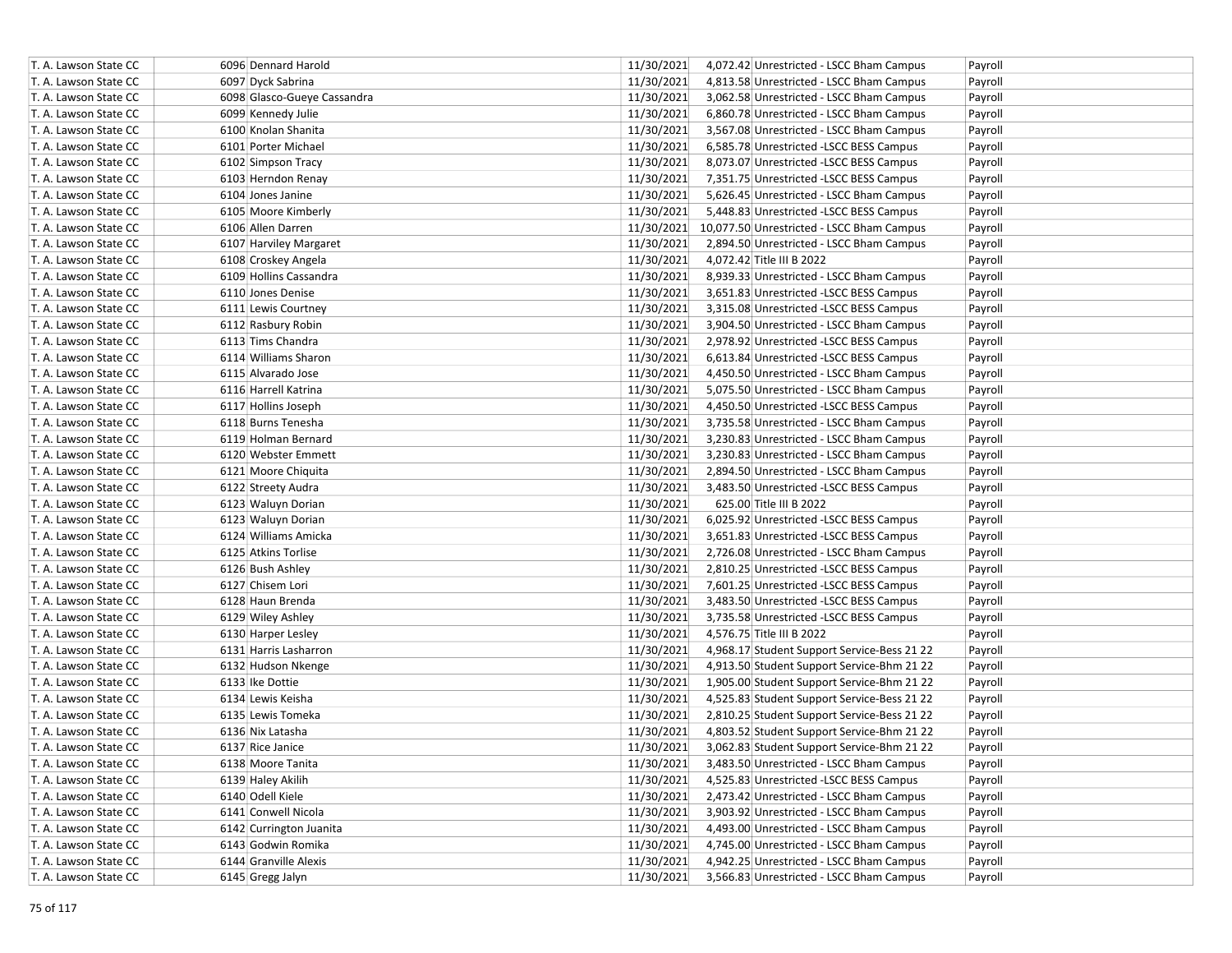| 11/30/2021<br>6146 Hall Angela<br>2,078.13 Title III B 2022<br>Payroll<br>11/30/2021<br>T. A. Lawson State CC<br>6147 Johnson Sharon<br>3,651.83 Unrestricted -LSCC BESS Campus<br>Payroll<br>6148 Lawrence Craig<br>11/30/2021<br>9,288.84 Unrestricted -LSCC BESS Campus<br>Payroll<br>T. A. Lawson State CC<br>11/30/2021<br>T. A. Lawson State CC<br>6149 McCary Rosalyn<br>3,062.83 Unrestricted - LSCC Bham Campus<br>Payroll<br>6150 Silas Monique<br>11/30/2021<br>2,336.25 Unrestricted - LSCC Bham Campus<br>Payroll<br>T. A. Lawson State CC<br>T. A. Lawson State CC<br>6150 Silas Monique<br>11/30/2021<br>5,451.25 Title III B 2022<br>Payroll<br>T. A. Lawson State CC<br>6151 Glass Jamie<br>11/30/2021<br>6,595.33 Unrestricted -LSCC BESS Campus<br>Payroll<br>11/30/2021<br>T. A. Lawson State CC<br>6152 Owens Wynda<br>3,147.33 Unrestricted - LSCC Bham Campus<br>Payroll<br>11/30/2021<br>6153 Riggins Traci<br>3,231.25 Unrestricted -LSCC BESS Campus<br>Payroll<br>T. A. Lawson State CC<br>11/30/2021<br>T. A. Lawson State CC<br>3,231.25 Unrestricted - LSCC Bham Campus<br>Payroll<br>6154 Spencer Victor<br>11/30/2021<br>6155 Albright Geri<br>8,939.33 Unrestricted - LSCC Bham Campus<br>T. A. Lawson State CC<br>Payroll<br>11/30/2021<br>T. A. Lawson State CC<br>6156 Bryant Lola<br>4,240.75 Unrestricted - LSCC Bham Campus<br>Payroll<br>11/30/2021<br>6157 Kirk Naquela<br>3,230.83 Unrestricted - LSCC Bham Campus<br>T. A. Lawson State CC<br>Payroll<br>T. A. Lawson State CC<br>11/30/2021<br>2,894.50 Unrestricted -LSCC BESS Campus<br>Payroll<br>6158 Billingsley William<br>11/30/2021<br>8,281.17 Unrestricted - LSCC Bham Campus<br>T. A. Lawson State CC<br>6159 Blanton James<br>Payroll<br>11/30/2021<br>T. A. Lawson State CC<br>6160 Fortner Bronwyn<br>2,641.83 Unrestricted - LSCC Bham Campus<br>Payroll<br>11/30/2021<br>T. A. Lawson State CC<br>6161 Hooten Kenneth<br>2,641.83 Unrestricted - LSCC Bham Campus<br>Payroll<br>11/30/2021<br>T. A. Lawson State CC<br>6162 Hubbart Ray<br>3,904.18 Unrestricted - LSCC Bham Campus<br>Payroll<br>11/30/2021<br>T. A. Lawson State CC<br>6163 Hudson Michelle<br>2,810.50 Unrestricted - LSCC Bham Campus<br>Payroll<br>11/30/2021<br>T. A. Lawson State CC<br>6164 Kindred Steven<br>2,305.33 Unrestricted - LSCC Bham Campus<br>Payroll<br>T. A. Lawson State CC<br>6165 Polk Tyrone<br>11/30/2021<br>2,726.08 Unrestricted - LSCC Bham Campus<br>Payroll<br>T. A. Lawson State CC<br>6166 Watson Larry<br>11/30/2021<br>2,894.50 Unrestricted - LSCC Bham Campus<br>Payroll<br>11/30/2021<br>9,947.17 Title III B 2022<br>T. A. Lawson State CC<br>6167 Green Myrtes<br>Payroll<br>T. A. Lawson State CC<br>6168 Horn Wendy<br>11/30/2021<br>6,600.59 Unrestricted - LSCC Bham Campus<br>Payroll<br>11/30/2021<br>T. A. Lawson State CC<br>6169 Todd Eula<br>491.35 Unrestricted - LSCC Bham Campus<br>Payroll<br>T. A. Lawson State CC<br>6169 Todd Eula<br>11/30/2021<br>4,422.15 Title III B 2022<br>Payroll<br>11/30/2021<br>T. A. Lawson State CC<br>6170 Best Leeann<br>4,493.00 Unrestricted -LSCC BESS Campus<br>Payroll<br>6171 Moon Jason<br>11/30/2021<br>3,904.50 Unrestricted -LSCC BESS Campus<br>Payroll<br>T. A. Lawson State CC<br>T. A. Lawson State CC<br>11/30/2021<br>8,281.17 Unrestricted -LSCC BESS Campus<br>6172 Yancy Jonathan<br>Payroll<br>T. A. Lawson State CC<br>11/30/2021<br>5,189.33 Unrestricted - LSCC Bham Campus<br>6173 Blue Jarvis<br>Payroll<br>11/30/2021<br>T. A. Lawson State CC<br>6174 Byrd Ralph<br>3,483.50 Unrestricted - LSCC Bham Campus<br>Payroll<br>11/30/2021<br>6175 Jackson Tavarious<br>2,810.50 Unrestricted - LSCC Bham Campus<br>Payroll<br>T. A. Lawson State CC<br>11/30/2021<br>6176 Colston Chester<br>T. A. Lawson State CC<br>2,614.42 Unrestricted - LSCC Bham Campus<br>Payroll<br>11/30/2021<br>6177 Render Carla<br>2,221.25 Unrestricted - LSCC Bham Campus<br>T. A. Lawson State CC<br>Payroll<br>11/30/2021<br>T. A. Lawson State CC<br>6178 Robertson Audrey<br>2,689.08 Unrestricted - LSCC Bham Campus<br>Payroll<br>11/30/2021<br>6179 Taylor Curtis<br>2,978.92 Unrestricted -LSCC BESS Campus<br>T. A. Lawson State CC<br>Payroll<br>11/30/2021<br>T. A. Lawson State CC<br>6180 Underwood Pamala<br>2,170.83 Unrestricted - LSCC Bham Campus<br>Payroll<br>11/30/2021<br>6181 Watkins Tyesha<br>2,642.25 Unrestricted - LSCC Bham Campus<br>T. A. Lawson State CC<br>Payroll<br>11/30/2021<br>T. A. Lawson State CC<br>6182 Wren Linda<br>3,399.58 Unrestricted - LSCC Bham Campus<br>Payroll<br>11/30/2021<br>T. A. Lawson State CC<br>6183 Moorer Eddie<br>2,978.92 Unrestricted -LSCC BESS Campus<br>Payroll<br>6184 Lewis Lashaundra<br>T. A. Lawson State CC<br>11/30/2021<br>3,903.92 Unrestricted - LSCC Bham Campus<br>Payroll<br>12/20/2021<br>T. A. Lawson State CC<br>6209 Harris Gail<br>624.00 Unrestricted - LSCC Bham Campus<br>Payroll<br>6210 Wagner John<br>12/20/2021<br>30.00 Unrestricted -LSCC BESS Campus<br>Payroll<br>T. A. Lawson State CC<br>12/20/2021<br>T. A. Lawson State CC<br>6211 Thomas Brenda<br>259.97 Ready to Work<br>Payroll<br>T. A. Lawson State CC<br>6211 Thomas Brenda<br>12/20/2021<br>447.23 Unrestricted -LSCC BESS Campus<br>Payroll<br>12/20/2021<br>T. A. Lawson State CC<br>6212 Peoples Tineka<br>148.20 Student Support Service-Bess 21 22<br>Payroll<br>12/20/2021<br>T. A. Lawson State CC<br>6213 Woods Arlene<br>468.75 Unrestricted - LSCC Bham Campus<br>Payroll<br>12/20/2021<br>T. A. Lawson State CC<br>6214 Bond Olivia<br>740.00 AE - State Regular<br>Payroll<br>T. A. Lawson State CC<br>6215 Dent Deborah<br>12/20/2021<br>1,060.00 AE - State Regular<br>Payroll | T. A. Lawson State CC | 6146 Hall Angela      | 11/30/2021<br>2,078.12 Unrestricted - LSCC Bham Campus<br>Payroll |
|----------------------------------------------------------------------------------------------------------------------------------------------------------------------------------------------------------------------------------------------------------------------------------------------------------------------------------------------------------------------------------------------------------------------------------------------------------------------------------------------------------------------------------------------------------------------------------------------------------------------------------------------------------------------------------------------------------------------------------------------------------------------------------------------------------------------------------------------------------------------------------------------------------------------------------------------------------------------------------------------------------------------------------------------------------------------------------------------------------------------------------------------------------------------------------------------------------------------------------------------------------------------------------------------------------------------------------------------------------------------------------------------------------------------------------------------------------------------------------------------------------------------------------------------------------------------------------------------------------------------------------------------------------------------------------------------------------------------------------------------------------------------------------------------------------------------------------------------------------------------------------------------------------------------------------------------------------------------------------------------------------------------------------------------------------------------------------------------------------------------------------------------------------------------------------------------------------------------------------------------------------------------------------------------------------------------------------------------------------------------------------------------------------------------------------------------------------------------------------------------------------------------------------------------------------------------------------------------------------------------------------------------------------------------------------------------------------------------------------------------------------------------------------------------------------------------------------------------------------------------------------------------------------------------------------------------------------------------------------------------------------------------------------------------------------------------------------------------------------------------------------------------------------------------------------------------------------------------------------------------------------------------------------------------------------------------------------------------------------------------------------------------------------------------------------------------------------------------------------------------------------------------------------------------------------------------------------------------------------------------------------------------------------------------------------------------------------------------------------------------------------------------------------------------------------------------------------------------------------------------------------------------------------------------------------------------------------------------------------------------------------------------------------------------------------------------------------------------------------------------------------------------------------------------------------------------------------------------------------------------------------------------------------------------------------------------------------------------------------------------------------------------------------------------------------------------------------------------------------------------------------------------------------------------------------------------------------------------------------------------------------------------------------------------------------------------------------------------------------------------------------------------------------------------------------------------------------------------------------------------------------------------------------------------------------------------------------------------------------------------------------------------------------------------------------------------------------------------------------------------------------------------------------------------------------------------------------------------------------------------------------------------------------------------------------------------------------------------------------------------------------------------------------------------------------------------------------------------------------------------------------------------------------------------------------------------------------------------------------------------------------------------------------------------------------------------------------------------------------------|-----------------------|-----------------------|-------------------------------------------------------------------|
|                                                                                                                                                                                                                                                                                                                                                                                                                                                                                                                                                                                                                                                                                                                                                                                                                                                                                                                                                                                                                                                                                                                                                                                                                                                                                                                                                                                                                                                                                                                                                                                                                                                                                                                                                                                                                                                                                                                                                                                                                                                                                                                                                                                                                                                                                                                                                                                                                                                                                                                                                                                                                                                                                                                                                                                                                                                                                                                                                                                                                                                                                                                                                                                                                                                                                                                                                                                                                                                                                                                                                                                                                                                                                                                                                                                                                                                                                                                                                                                                                                                                                                                                                                                                                                                                                                                                                                                                                                                                                                                                                                                                                                                                                                                                                                                                                                                                                                                                                                                                                                                                                                                                                                                                                                                                                                                                                                                                                                                                                                                                                                                                                                                                                                                                        | T. A. Lawson State CC |                       |                                                                   |
|                                                                                                                                                                                                                                                                                                                                                                                                                                                                                                                                                                                                                                                                                                                                                                                                                                                                                                                                                                                                                                                                                                                                                                                                                                                                                                                                                                                                                                                                                                                                                                                                                                                                                                                                                                                                                                                                                                                                                                                                                                                                                                                                                                                                                                                                                                                                                                                                                                                                                                                                                                                                                                                                                                                                                                                                                                                                                                                                                                                                                                                                                                                                                                                                                                                                                                                                                                                                                                                                                                                                                                                                                                                                                                                                                                                                                                                                                                                                                                                                                                                                                                                                                                                                                                                                                                                                                                                                                                                                                                                                                                                                                                                                                                                                                                                                                                                                                                                                                                                                                                                                                                                                                                                                                                                                                                                                                                                                                                                                                                                                                                                                                                                                                                                                        |                       |                       |                                                                   |
|                                                                                                                                                                                                                                                                                                                                                                                                                                                                                                                                                                                                                                                                                                                                                                                                                                                                                                                                                                                                                                                                                                                                                                                                                                                                                                                                                                                                                                                                                                                                                                                                                                                                                                                                                                                                                                                                                                                                                                                                                                                                                                                                                                                                                                                                                                                                                                                                                                                                                                                                                                                                                                                                                                                                                                                                                                                                                                                                                                                                                                                                                                                                                                                                                                                                                                                                                                                                                                                                                                                                                                                                                                                                                                                                                                                                                                                                                                                                                                                                                                                                                                                                                                                                                                                                                                                                                                                                                                                                                                                                                                                                                                                                                                                                                                                                                                                                                                                                                                                                                                                                                                                                                                                                                                                                                                                                                                                                                                                                                                                                                                                                                                                                                                                                        |                       |                       |                                                                   |
|                                                                                                                                                                                                                                                                                                                                                                                                                                                                                                                                                                                                                                                                                                                                                                                                                                                                                                                                                                                                                                                                                                                                                                                                                                                                                                                                                                                                                                                                                                                                                                                                                                                                                                                                                                                                                                                                                                                                                                                                                                                                                                                                                                                                                                                                                                                                                                                                                                                                                                                                                                                                                                                                                                                                                                                                                                                                                                                                                                                                                                                                                                                                                                                                                                                                                                                                                                                                                                                                                                                                                                                                                                                                                                                                                                                                                                                                                                                                                                                                                                                                                                                                                                                                                                                                                                                                                                                                                                                                                                                                                                                                                                                                                                                                                                                                                                                                                                                                                                                                                                                                                                                                                                                                                                                                                                                                                                                                                                                                                                                                                                                                                                                                                                                                        |                       |                       |                                                                   |
|                                                                                                                                                                                                                                                                                                                                                                                                                                                                                                                                                                                                                                                                                                                                                                                                                                                                                                                                                                                                                                                                                                                                                                                                                                                                                                                                                                                                                                                                                                                                                                                                                                                                                                                                                                                                                                                                                                                                                                                                                                                                                                                                                                                                                                                                                                                                                                                                                                                                                                                                                                                                                                                                                                                                                                                                                                                                                                                                                                                                                                                                                                                                                                                                                                                                                                                                                                                                                                                                                                                                                                                                                                                                                                                                                                                                                                                                                                                                                                                                                                                                                                                                                                                                                                                                                                                                                                                                                                                                                                                                                                                                                                                                                                                                                                                                                                                                                                                                                                                                                                                                                                                                                                                                                                                                                                                                                                                                                                                                                                                                                                                                                                                                                                                                        |                       |                       |                                                                   |
|                                                                                                                                                                                                                                                                                                                                                                                                                                                                                                                                                                                                                                                                                                                                                                                                                                                                                                                                                                                                                                                                                                                                                                                                                                                                                                                                                                                                                                                                                                                                                                                                                                                                                                                                                                                                                                                                                                                                                                                                                                                                                                                                                                                                                                                                                                                                                                                                                                                                                                                                                                                                                                                                                                                                                                                                                                                                                                                                                                                                                                                                                                                                                                                                                                                                                                                                                                                                                                                                                                                                                                                                                                                                                                                                                                                                                                                                                                                                                                                                                                                                                                                                                                                                                                                                                                                                                                                                                                                                                                                                                                                                                                                                                                                                                                                                                                                                                                                                                                                                                                                                                                                                                                                                                                                                                                                                                                                                                                                                                                                                                                                                                                                                                                                                        |                       |                       |                                                                   |
|                                                                                                                                                                                                                                                                                                                                                                                                                                                                                                                                                                                                                                                                                                                                                                                                                                                                                                                                                                                                                                                                                                                                                                                                                                                                                                                                                                                                                                                                                                                                                                                                                                                                                                                                                                                                                                                                                                                                                                                                                                                                                                                                                                                                                                                                                                                                                                                                                                                                                                                                                                                                                                                                                                                                                                                                                                                                                                                                                                                                                                                                                                                                                                                                                                                                                                                                                                                                                                                                                                                                                                                                                                                                                                                                                                                                                                                                                                                                                                                                                                                                                                                                                                                                                                                                                                                                                                                                                                                                                                                                                                                                                                                                                                                                                                                                                                                                                                                                                                                                                                                                                                                                                                                                                                                                                                                                                                                                                                                                                                                                                                                                                                                                                                                                        |                       |                       |                                                                   |
|                                                                                                                                                                                                                                                                                                                                                                                                                                                                                                                                                                                                                                                                                                                                                                                                                                                                                                                                                                                                                                                                                                                                                                                                                                                                                                                                                                                                                                                                                                                                                                                                                                                                                                                                                                                                                                                                                                                                                                                                                                                                                                                                                                                                                                                                                                                                                                                                                                                                                                                                                                                                                                                                                                                                                                                                                                                                                                                                                                                                                                                                                                                                                                                                                                                                                                                                                                                                                                                                                                                                                                                                                                                                                                                                                                                                                                                                                                                                                                                                                                                                                                                                                                                                                                                                                                                                                                                                                                                                                                                                                                                                                                                                                                                                                                                                                                                                                                                                                                                                                                                                                                                                                                                                                                                                                                                                                                                                                                                                                                                                                                                                                                                                                                                                        |                       |                       |                                                                   |
|                                                                                                                                                                                                                                                                                                                                                                                                                                                                                                                                                                                                                                                                                                                                                                                                                                                                                                                                                                                                                                                                                                                                                                                                                                                                                                                                                                                                                                                                                                                                                                                                                                                                                                                                                                                                                                                                                                                                                                                                                                                                                                                                                                                                                                                                                                                                                                                                                                                                                                                                                                                                                                                                                                                                                                                                                                                                                                                                                                                                                                                                                                                                                                                                                                                                                                                                                                                                                                                                                                                                                                                                                                                                                                                                                                                                                                                                                                                                                                                                                                                                                                                                                                                                                                                                                                                                                                                                                                                                                                                                                                                                                                                                                                                                                                                                                                                                                                                                                                                                                                                                                                                                                                                                                                                                                                                                                                                                                                                                                                                                                                                                                                                                                                                                        |                       |                       |                                                                   |
|                                                                                                                                                                                                                                                                                                                                                                                                                                                                                                                                                                                                                                                                                                                                                                                                                                                                                                                                                                                                                                                                                                                                                                                                                                                                                                                                                                                                                                                                                                                                                                                                                                                                                                                                                                                                                                                                                                                                                                                                                                                                                                                                                                                                                                                                                                                                                                                                                                                                                                                                                                                                                                                                                                                                                                                                                                                                                                                                                                                                                                                                                                                                                                                                                                                                                                                                                                                                                                                                                                                                                                                                                                                                                                                                                                                                                                                                                                                                                                                                                                                                                                                                                                                                                                                                                                                                                                                                                                                                                                                                                                                                                                                                                                                                                                                                                                                                                                                                                                                                                                                                                                                                                                                                                                                                                                                                                                                                                                                                                                                                                                                                                                                                                                                                        |                       |                       |                                                                   |
|                                                                                                                                                                                                                                                                                                                                                                                                                                                                                                                                                                                                                                                                                                                                                                                                                                                                                                                                                                                                                                                                                                                                                                                                                                                                                                                                                                                                                                                                                                                                                                                                                                                                                                                                                                                                                                                                                                                                                                                                                                                                                                                                                                                                                                                                                                                                                                                                                                                                                                                                                                                                                                                                                                                                                                                                                                                                                                                                                                                                                                                                                                                                                                                                                                                                                                                                                                                                                                                                                                                                                                                                                                                                                                                                                                                                                                                                                                                                                                                                                                                                                                                                                                                                                                                                                                                                                                                                                                                                                                                                                                                                                                                                                                                                                                                                                                                                                                                                                                                                                                                                                                                                                                                                                                                                                                                                                                                                                                                                                                                                                                                                                                                                                                                                        |                       |                       |                                                                   |
|                                                                                                                                                                                                                                                                                                                                                                                                                                                                                                                                                                                                                                                                                                                                                                                                                                                                                                                                                                                                                                                                                                                                                                                                                                                                                                                                                                                                                                                                                                                                                                                                                                                                                                                                                                                                                                                                                                                                                                                                                                                                                                                                                                                                                                                                                                                                                                                                                                                                                                                                                                                                                                                                                                                                                                                                                                                                                                                                                                                                                                                                                                                                                                                                                                                                                                                                                                                                                                                                                                                                                                                                                                                                                                                                                                                                                                                                                                                                                                                                                                                                                                                                                                                                                                                                                                                                                                                                                                                                                                                                                                                                                                                                                                                                                                                                                                                                                                                                                                                                                                                                                                                                                                                                                                                                                                                                                                                                                                                                                                                                                                                                                                                                                                                                        |                       |                       |                                                                   |
|                                                                                                                                                                                                                                                                                                                                                                                                                                                                                                                                                                                                                                                                                                                                                                                                                                                                                                                                                                                                                                                                                                                                                                                                                                                                                                                                                                                                                                                                                                                                                                                                                                                                                                                                                                                                                                                                                                                                                                                                                                                                                                                                                                                                                                                                                                                                                                                                                                                                                                                                                                                                                                                                                                                                                                                                                                                                                                                                                                                                                                                                                                                                                                                                                                                                                                                                                                                                                                                                                                                                                                                                                                                                                                                                                                                                                                                                                                                                                                                                                                                                                                                                                                                                                                                                                                                                                                                                                                                                                                                                                                                                                                                                                                                                                                                                                                                                                                                                                                                                                                                                                                                                                                                                                                                                                                                                                                                                                                                                                                                                                                                                                                                                                                                                        |                       |                       |                                                                   |
|                                                                                                                                                                                                                                                                                                                                                                                                                                                                                                                                                                                                                                                                                                                                                                                                                                                                                                                                                                                                                                                                                                                                                                                                                                                                                                                                                                                                                                                                                                                                                                                                                                                                                                                                                                                                                                                                                                                                                                                                                                                                                                                                                                                                                                                                                                                                                                                                                                                                                                                                                                                                                                                                                                                                                                                                                                                                                                                                                                                                                                                                                                                                                                                                                                                                                                                                                                                                                                                                                                                                                                                                                                                                                                                                                                                                                                                                                                                                                                                                                                                                                                                                                                                                                                                                                                                                                                                                                                                                                                                                                                                                                                                                                                                                                                                                                                                                                                                                                                                                                                                                                                                                                                                                                                                                                                                                                                                                                                                                                                                                                                                                                                                                                                                                        |                       |                       |                                                                   |
|                                                                                                                                                                                                                                                                                                                                                                                                                                                                                                                                                                                                                                                                                                                                                                                                                                                                                                                                                                                                                                                                                                                                                                                                                                                                                                                                                                                                                                                                                                                                                                                                                                                                                                                                                                                                                                                                                                                                                                                                                                                                                                                                                                                                                                                                                                                                                                                                                                                                                                                                                                                                                                                                                                                                                                                                                                                                                                                                                                                                                                                                                                                                                                                                                                                                                                                                                                                                                                                                                                                                                                                                                                                                                                                                                                                                                                                                                                                                                                                                                                                                                                                                                                                                                                                                                                                                                                                                                                                                                                                                                                                                                                                                                                                                                                                                                                                                                                                                                                                                                                                                                                                                                                                                                                                                                                                                                                                                                                                                                                                                                                                                                                                                                                                                        |                       |                       |                                                                   |
|                                                                                                                                                                                                                                                                                                                                                                                                                                                                                                                                                                                                                                                                                                                                                                                                                                                                                                                                                                                                                                                                                                                                                                                                                                                                                                                                                                                                                                                                                                                                                                                                                                                                                                                                                                                                                                                                                                                                                                                                                                                                                                                                                                                                                                                                                                                                                                                                                                                                                                                                                                                                                                                                                                                                                                                                                                                                                                                                                                                                                                                                                                                                                                                                                                                                                                                                                                                                                                                                                                                                                                                                                                                                                                                                                                                                                                                                                                                                                                                                                                                                                                                                                                                                                                                                                                                                                                                                                                                                                                                                                                                                                                                                                                                                                                                                                                                                                                                                                                                                                                                                                                                                                                                                                                                                                                                                                                                                                                                                                                                                                                                                                                                                                                                                        |                       |                       |                                                                   |
|                                                                                                                                                                                                                                                                                                                                                                                                                                                                                                                                                                                                                                                                                                                                                                                                                                                                                                                                                                                                                                                                                                                                                                                                                                                                                                                                                                                                                                                                                                                                                                                                                                                                                                                                                                                                                                                                                                                                                                                                                                                                                                                                                                                                                                                                                                                                                                                                                                                                                                                                                                                                                                                                                                                                                                                                                                                                                                                                                                                                                                                                                                                                                                                                                                                                                                                                                                                                                                                                                                                                                                                                                                                                                                                                                                                                                                                                                                                                                                                                                                                                                                                                                                                                                                                                                                                                                                                                                                                                                                                                                                                                                                                                                                                                                                                                                                                                                                                                                                                                                                                                                                                                                                                                                                                                                                                                                                                                                                                                                                                                                                                                                                                                                                                                        |                       |                       |                                                                   |
|                                                                                                                                                                                                                                                                                                                                                                                                                                                                                                                                                                                                                                                                                                                                                                                                                                                                                                                                                                                                                                                                                                                                                                                                                                                                                                                                                                                                                                                                                                                                                                                                                                                                                                                                                                                                                                                                                                                                                                                                                                                                                                                                                                                                                                                                                                                                                                                                                                                                                                                                                                                                                                                                                                                                                                                                                                                                                                                                                                                                                                                                                                                                                                                                                                                                                                                                                                                                                                                                                                                                                                                                                                                                                                                                                                                                                                                                                                                                                                                                                                                                                                                                                                                                                                                                                                                                                                                                                                                                                                                                                                                                                                                                                                                                                                                                                                                                                                                                                                                                                                                                                                                                                                                                                                                                                                                                                                                                                                                                                                                                                                                                                                                                                                                                        |                       |                       |                                                                   |
|                                                                                                                                                                                                                                                                                                                                                                                                                                                                                                                                                                                                                                                                                                                                                                                                                                                                                                                                                                                                                                                                                                                                                                                                                                                                                                                                                                                                                                                                                                                                                                                                                                                                                                                                                                                                                                                                                                                                                                                                                                                                                                                                                                                                                                                                                                                                                                                                                                                                                                                                                                                                                                                                                                                                                                                                                                                                                                                                                                                                                                                                                                                                                                                                                                                                                                                                                                                                                                                                                                                                                                                                                                                                                                                                                                                                                                                                                                                                                                                                                                                                                                                                                                                                                                                                                                                                                                                                                                                                                                                                                                                                                                                                                                                                                                                                                                                                                                                                                                                                                                                                                                                                                                                                                                                                                                                                                                                                                                                                                                                                                                                                                                                                                                                                        |                       |                       |                                                                   |
|                                                                                                                                                                                                                                                                                                                                                                                                                                                                                                                                                                                                                                                                                                                                                                                                                                                                                                                                                                                                                                                                                                                                                                                                                                                                                                                                                                                                                                                                                                                                                                                                                                                                                                                                                                                                                                                                                                                                                                                                                                                                                                                                                                                                                                                                                                                                                                                                                                                                                                                                                                                                                                                                                                                                                                                                                                                                                                                                                                                                                                                                                                                                                                                                                                                                                                                                                                                                                                                                                                                                                                                                                                                                                                                                                                                                                                                                                                                                                                                                                                                                                                                                                                                                                                                                                                                                                                                                                                                                                                                                                                                                                                                                                                                                                                                                                                                                                                                                                                                                                                                                                                                                                                                                                                                                                                                                                                                                                                                                                                                                                                                                                                                                                                                                        |                       |                       |                                                                   |
|                                                                                                                                                                                                                                                                                                                                                                                                                                                                                                                                                                                                                                                                                                                                                                                                                                                                                                                                                                                                                                                                                                                                                                                                                                                                                                                                                                                                                                                                                                                                                                                                                                                                                                                                                                                                                                                                                                                                                                                                                                                                                                                                                                                                                                                                                                                                                                                                                                                                                                                                                                                                                                                                                                                                                                                                                                                                                                                                                                                                                                                                                                                                                                                                                                                                                                                                                                                                                                                                                                                                                                                                                                                                                                                                                                                                                                                                                                                                                                                                                                                                                                                                                                                                                                                                                                                                                                                                                                                                                                                                                                                                                                                                                                                                                                                                                                                                                                                                                                                                                                                                                                                                                                                                                                                                                                                                                                                                                                                                                                                                                                                                                                                                                                                                        |                       |                       |                                                                   |
|                                                                                                                                                                                                                                                                                                                                                                                                                                                                                                                                                                                                                                                                                                                                                                                                                                                                                                                                                                                                                                                                                                                                                                                                                                                                                                                                                                                                                                                                                                                                                                                                                                                                                                                                                                                                                                                                                                                                                                                                                                                                                                                                                                                                                                                                                                                                                                                                                                                                                                                                                                                                                                                                                                                                                                                                                                                                                                                                                                                                                                                                                                                                                                                                                                                                                                                                                                                                                                                                                                                                                                                                                                                                                                                                                                                                                                                                                                                                                                                                                                                                                                                                                                                                                                                                                                                                                                                                                                                                                                                                                                                                                                                                                                                                                                                                                                                                                                                                                                                                                                                                                                                                                                                                                                                                                                                                                                                                                                                                                                                                                                                                                                                                                                                                        |                       |                       |                                                                   |
|                                                                                                                                                                                                                                                                                                                                                                                                                                                                                                                                                                                                                                                                                                                                                                                                                                                                                                                                                                                                                                                                                                                                                                                                                                                                                                                                                                                                                                                                                                                                                                                                                                                                                                                                                                                                                                                                                                                                                                                                                                                                                                                                                                                                                                                                                                                                                                                                                                                                                                                                                                                                                                                                                                                                                                                                                                                                                                                                                                                                                                                                                                                                                                                                                                                                                                                                                                                                                                                                                                                                                                                                                                                                                                                                                                                                                                                                                                                                                                                                                                                                                                                                                                                                                                                                                                                                                                                                                                                                                                                                                                                                                                                                                                                                                                                                                                                                                                                                                                                                                                                                                                                                                                                                                                                                                                                                                                                                                                                                                                                                                                                                                                                                                                                                        |                       |                       |                                                                   |
|                                                                                                                                                                                                                                                                                                                                                                                                                                                                                                                                                                                                                                                                                                                                                                                                                                                                                                                                                                                                                                                                                                                                                                                                                                                                                                                                                                                                                                                                                                                                                                                                                                                                                                                                                                                                                                                                                                                                                                                                                                                                                                                                                                                                                                                                                                                                                                                                                                                                                                                                                                                                                                                                                                                                                                                                                                                                                                                                                                                                                                                                                                                                                                                                                                                                                                                                                                                                                                                                                                                                                                                                                                                                                                                                                                                                                                                                                                                                                                                                                                                                                                                                                                                                                                                                                                                                                                                                                                                                                                                                                                                                                                                                                                                                                                                                                                                                                                                                                                                                                                                                                                                                                                                                                                                                                                                                                                                                                                                                                                                                                                                                                                                                                                                                        |                       |                       |                                                                   |
|                                                                                                                                                                                                                                                                                                                                                                                                                                                                                                                                                                                                                                                                                                                                                                                                                                                                                                                                                                                                                                                                                                                                                                                                                                                                                                                                                                                                                                                                                                                                                                                                                                                                                                                                                                                                                                                                                                                                                                                                                                                                                                                                                                                                                                                                                                                                                                                                                                                                                                                                                                                                                                                                                                                                                                                                                                                                                                                                                                                                                                                                                                                                                                                                                                                                                                                                                                                                                                                                                                                                                                                                                                                                                                                                                                                                                                                                                                                                                                                                                                                                                                                                                                                                                                                                                                                                                                                                                                                                                                                                                                                                                                                                                                                                                                                                                                                                                                                                                                                                                                                                                                                                                                                                                                                                                                                                                                                                                                                                                                                                                                                                                                                                                                                                        |                       |                       |                                                                   |
|                                                                                                                                                                                                                                                                                                                                                                                                                                                                                                                                                                                                                                                                                                                                                                                                                                                                                                                                                                                                                                                                                                                                                                                                                                                                                                                                                                                                                                                                                                                                                                                                                                                                                                                                                                                                                                                                                                                                                                                                                                                                                                                                                                                                                                                                                                                                                                                                                                                                                                                                                                                                                                                                                                                                                                                                                                                                                                                                                                                                                                                                                                                                                                                                                                                                                                                                                                                                                                                                                                                                                                                                                                                                                                                                                                                                                                                                                                                                                                                                                                                                                                                                                                                                                                                                                                                                                                                                                                                                                                                                                                                                                                                                                                                                                                                                                                                                                                                                                                                                                                                                                                                                                                                                                                                                                                                                                                                                                                                                                                                                                                                                                                                                                                                                        |                       |                       |                                                                   |
|                                                                                                                                                                                                                                                                                                                                                                                                                                                                                                                                                                                                                                                                                                                                                                                                                                                                                                                                                                                                                                                                                                                                                                                                                                                                                                                                                                                                                                                                                                                                                                                                                                                                                                                                                                                                                                                                                                                                                                                                                                                                                                                                                                                                                                                                                                                                                                                                                                                                                                                                                                                                                                                                                                                                                                                                                                                                                                                                                                                                                                                                                                                                                                                                                                                                                                                                                                                                                                                                                                                                                                                                                                                                                                                                                                                                                                                                                                                                                                                                                                                                                                                                                                                                                                                                                                                                                                                                                                                                                                                                                                                                                                                                                                                                                                                                                                                                                                                                                                                                                                                                                                                                                                                                                                                                                                                                                                                                                                                                                                                                                                                                                                                                                                                                        |                       |                       |                                                                   |
|                                                                                                                                                                                                                                                                                                                                                                                                                                                                                                                                                                                                                                                                                                                                                                                                                                                                                                                                                                                                                                                                                                                                                                                                                                                                                                                                                                                                                                                                                                                                                                                                                                                                                                                                                                                                                                                                                                                                                                                                                                                                                                                                                                                                                                                                                                                                                                                                                                                                                                                                                                                                                                                                                                                                                                                                                                                                                                                                                                                                                                                                                                                                                                                                                                                                                                                                                                                                                                                                                                                                                                                                                                                                                                                                                                                                                                                                                                                                                                                                                                                                                                                                                                                                                                                                                                                                                                                                                                                                                                                                                                                                                                                                                                                                                                                                                                                                                                                                                                                                                                                                                                                                                                                                                                                                                                                                                                                                                                                                                                                                                                                                                                                                                                                                        |                       |                       |                                                                   |
|                                                                                                                                                                                                                                                                                                                                                                                                                                                                                                                                                                                                                                                                                                                                                                                                                                                                                                                                                                                                                                                                                                                                                                                                                                                                                                                                                                                                                                                                                                                                                                                                                                                                                                                                                                                                                                                                                                                                                                                                                                                                                                                                                                                                                                                                                                                                                                                                                                                                                                                                                                                                                                                                                                                                                                                                                                                                                                                                                                                                                                                                                                                                                                                                                                                                                                                                                                                                                                                                                                                                                                                                                                                                                                                                                                                                                                                                                                                                                                                                                                                                                                                                                                                                                                                                                                                                                                                                                                                                                                                                                                                                                                                                                                                                                                                                                                                                                                                                                                                                                                                                                                                                                                                                                                                                                                                                                                                                                                                                                                                                                                                                                                                                                                                                        |                       |                       |                                                                   |
|                                                                                                                                                                                                                                                                                                                                                                                                                                                                                                                                                                                                                                                                                                                                                                                                                                                                                                                                                                                                                                                                                                                                                                                                                                                                                                                                                                                                                                                                                                                                                                                                                                                                                                                                                                                                                                                                                                                                                                                                                                                                                                                                                                                                                                                                                                                                                                                                                                                                                                                                                                                                                                                                                                                                                                                                                                                                                                                                                                                                                                                                                                                                                                                                                                                                                                                                                                                                                                                                                                                                                                                                                                                                                                                                                                                                                                                                                                                                                                                                                                                                                                                                                                                                                                                                                                                                                                                                                                                                                                                                                                                                                                                                                                                                                                                                                                                                                                                                                                                                                                                                                                                                                                                                                                                                                                                                                                                                                                                                                                                                                                                                                                                                                                                                        |                       |                       |                                                                   |
|                                                                                                                                                                                                                                                                                                                                                                                                                                                                                                                                                                                                                                                                                                                                                                                                                                                                                                                                                                                                                                                                                                                                                                                                                                                                                                                                                                                                                                                                                                                                                                                                                                                                                                                                                                                                                                                                                                                                                                                                                                                                                                                                                                                                                                                                                                                                                                                                                                                                                                                                                                                                                                                                                                                                                                                                                                                                                                                                                                                                                                                                                                                                                                                                                                                                                                                                                                                                                                                                                                                                                                                                                                                                                                                                                                                                                                                                                                                                                                                                                                                                                                                                                                                                                                                                                                                                                                                                                                                                                                                                                                                                                                                                                                                                                                                                                                                                                                                                                                                                                                                                                                                                                                                                                                                                                                                                                                                                                                                                                                                                                                                                                                                                                                                                        |                       |                       |                                                                   |
|                                                                                                                                                                                                                                                                                                                                                                                                                                                                                                                                                                                                                                                                                                                                                                                                                                                                                                                                                                                                                                                                                                                                                                                                                                                                                                                                                                                                                                                                                                                                                                                                                                                                                                                                                                                                                                                                                                                                                                                                                                                                                                                                                                                                                                                                                                                                                                                                                                                                                                                                                                                                                                                                                                                                                                                                                                                                                                                                                                                                                                                                                                                                                                                                                                                                                                                                                                                                                                                                                                                                                                                                                                                                                                                                                                                                                                                                                                                                                                                                                                                                                                                                                                                                                                                                                                                                                                                                                                                                                                                                                                                                                                                                                                                                                                                                                                                                                                                                                                                                                                                                                                                                                                                                                                                                                                                                                                                                                                                                                                                                                                                                                                                                                                                                        |                       |                       |                                                                   |
|                                                                                                                                                                                                                                                                                                                                                                                                                                                                                                                                                                                                                                                                                                                                                                                                                                                                                                                                                                                                                                                                                                                                                                                                                                                                                                                                                                                                                                                                                                                                                                                                                                                                                                                                                                                                                                                                                                                                                                                                                                                                                                                                                                                                                                                                                                                                                                                                                                                                                                                                                                                                                                                                                                                                                                                                                                                                                                                                                                                                                                                                                                                                                                                                                                                                                                                                                                                                                                                                                                                                                                                                                                                                                                                                                                                                                                                                                                                                                                                                                                                                                                                                                                                                                                                                                                                                                                                                                                                                                                                                                                                                                                                                                                                                                                                                                                                                                                                                                                                                                                                                                                                                                                                                                                                                                                                                                                                                                                                                                                                                                                                                                                                                                                                                        |                       |                       |                                                                   |
|                                                                                                                                                                                                                                                                                                                                                                                                                                                                                                                                                                                                                                                                                                                                                                                                                                                                                                                                                                                                                                                                                                                                                                                                                                                                                                                                                                                                                                                                                                                                                                                                                                                                                                                                                                                                                                                                                                                                                                                                                                                                                                                                                                                                                                                                                                                                                                                                                                                                                                                                                                                                                                                                                                                                                                                                                                                                                                                                                                                                                                                                                                                                                                                                                                                                                                                                                                                                                                                                                                                                                                                                                                                                                                                                                                                                                                                                                                                                                                                                                                                                                                                                                                                                                                                                                                                                                                                                                                                                                                                                                                                                                                                                                                                                                                                                                                                                                                                                                                                                                                                                                                                                                                                                                                                                                                                                                                                                                                                                                                                                                                                                                                                                                                                                        |                       |                       |                                                                   |
|                                                                                                                                                                                                                                                                                                                                                                                                                                                                                                                                                                                                                                                                                                                                                                                                                                                                                                                                                                                                                                                                                                                                                                                                                                                                                                                                                                                                                                                                                                                                                                                                                                                                                                                                                                                                                                                                                                                                                                                                                                                                                                                                                                                                                                                                                                                                                                                                                                                                                                                                                                                                                                                                                                                                                                                                                                                                                                                                                                                                                                                                                                                                                                                                                                                                                                                                                                                                                                                                                                                                                                                                                                                                                                                                                                                                                                                                                                                                                                                                                                                                                                                                                                                                                                                                                                                                                                                                                                                                                                                                                                                                                                                                                                                                                                                                                                                                                                                                                                                                                                                                                                                                                                                                                                                                                                                                                                                                                                                                                                                                                                                                                                                                                                                                        |                       |                       |                                                                   |
|                                                                                                                                                                                                                                                                                                                                                                                                                                                                                                                                                                                                                                                                                                                                                                                                                                                                                                                                                                                                                                                                                                                                                                                                                                                                                                                                                                                                                                                                                                                                                                                                                                                                                                                                                                                                                                                                                                                                                                                                                                                                                                                                                                                                                                                                                                                                                                                                                                                                                                                                                                                                                                                                                                                                                                                                                                                                                                                                                                                                                                                                                                                                                                                                                                                                                                                                                                                                                                                                                                                                                                                                                                                                                                                                                                                                                                                                                                                                                                                                                                                                                                                                                                                                                                                                                                                                                                                                                                                                                                                                                                                                                                                                                                                                                                                                                                                                                                                                                                                                                                                                                                                                                                                                                                                                                                                                                                                                                                                                                                                                                                                                                                                                                                                                        |                       |                       |                                                                   |
|                                                                                                                                                                                                                                                                                                                                                                                                                                                                                                                                                                                                                                                                                                                                                                                                                                                                                                                                                                                                                                                                                                                                                                                                                                                                                                                                                                                                                                                                                                                                                                                                                                                                                                                                                                                                                                                                                                                                                                                                                                                                                                                                                                                                                                                                                                                                                                                                                                                                                                                                                                                                                                                                                                                                                                                                                                                                                                                                                                                                                                                                                                                                                                                                                                                                                                                                                                                                                                                                                                                                                                                                                                                                                                                                                                                                                                                                                                                                                                                                                                                                                                                                                                                                                                                                                                                                                                                                                                                                                                                                                                                                                                                                                                                                                                                                                                                                                                                                                                                                                                                                                                                                                                                                                                                                                                                                                                                                                                                                                                                                                                                                                                                                                                                                        |                       |                       |                                                                   |
|                                                                                                                                                                                                                                                                                                                                                                                                                                                                                                                                                                                                                                                                                                                                                                                                                                                                                                                                                                                                                                                                                                                                                                                                                                                                                                                                                                                                                                                                                                                                                                                                                                                                                                                                                                                                                                                                                                                                                                                                                                                                                                                                                                                                                                                                                                                                                                                                                                                                                                                                                                                                                                                                                                                                                                                                                                                                                                                                                                                                                                                                                                                                                                                                                                                                                                                                                                                                                                                                                                                                                                                                                                                                                                                                                                                                                                                                                                                                                                                                                                                                                                                                                                                                                                                                                                                                                                                                                                                                                                                                                                                                                                                                                                                                                                                                                                                                                                                                                                                                                                                                                                                                                                                                                                                                                                                                                                                                                                                                                                                                                                                                                                                                                                                                        |                       |                       |                                                                   |
|                                                                                                                                                                                                                                                                                                                                                                                                                                                                                                                                                                                                                                                                                                                                                                                                                                                                                                                                                                                                                                                                                                                                                                                                                                                                                                                                                                                                                                                                                                                                                                                                                                                                                                                                                                                                                                                                                                                                                                                                                                                                                                                                                                                                                                                                                                                                                                                                                                                                                                                                                                                                                                                                                                                                                                                                                                                                                                                                                                                                                                                                                                                                                                                                                                                                                                                                                                                                                                                                                                                                                                                                                                                                                                                                                                                                                                                                                                                                                                                                                                                                                                                                                                                                                                                                                                                                                                                                                                                                                                                                                                                                                                                                                                                                                                                                                                                                                                                                                                                                                                                                                                                                                                                                                                                                                                                                                                                                                                                                                                                                                                                                                                                                                                                                        |                       |                       |                                                                   |
|                                                                                                                                                                                                                                                                                                                                                                                                                                                                                                                                                                                                                                                                                                                                                                                                                                                                                                                                                                                                                                                                                                                                                                                                                                                                                                                                                                                                                                                                                                                                                                                                                                                                                                                                                                                                                                                                                                                                                                                                                                                                                                                                                                                                                                                                                                                                                                                                                                                                                                                                                                                                                                                                                                                                                                                                                                                                                                                                                                                                                                                                                                                                                                                                                                                                                                                                                                                                                                                                                                                                                                                                                                                                                                                                                                                                                                                                                                                                                                                                                                                                                                                                                                                                                                                                                                                                                                                                                                                                                                                                                                                                                                                                                                                                                                                                                                                                                                                                                                                                                                                                                                                                                                                                                                                                                                                                                                                                                                                                                                                                                                                                                                                                                                                                        |                       |                       |                                                                   |
|                                                                                                                                                                                                                                                                                                                                                                                                                                                                                                                                                                                                                                                                                                                                                                                                                                                                                                                                                                                                                                                                                                                                                                                                                                                                                                                                                                                                                                                                                                                                                                                                                                                                                                                                                                                                                                                                                                                                                                                                                                                                                                                                                                                                                                                                                                                                                                                                                                                                                                                                                                                                                                                                                                                                                                                                                                                                                                                                                                                                                                                                                                                                                                                                                                                                                                                                                                                                                                                                                                                                                                                                                                                                                                                                                                                                                                                                                                                                                                                                                                                                                                                                                                                                                                                                                                                                                                                                                                                                                                                                                                                                                                                                                                                                                                                                                                                                                                                                                                                                                                                                                                                                                                                                                                                                                                                                                                                                                                                                                                                                                                                                                                                                                                                                        |                       |                       |                                                                   |
|                                                                                                                                                                                                                                                                                                                                                                                                                                                                                                                                                                                                                                                                                                                                                                                                                                                                                                                                                                                                                                                                                                                                                                                                                                                                                                                                                                                                                                                                                                                                                                                                                                                                                                                                                                                                                                                                                                                                                                                                                                                                                                                                                                                                                                                                                                                                                                                                                                                                                                                                                                                                                                                                                                                                                                                                                                                                                                                                                                                                                                                                                                                                                                                                                                                                                                                                                                                                                                                                                                                                                                                                                                                                                                                                                                                                                                                                                                                                                                                                                                                                                                                                                                                                                                                                                                                                                                                                                                                                                                                                                                                                                                                                                                                                                                                                                                                                                                                                                                                                                                                                                                                                                                                                                                                                                                                                                                                                                                                                                                                                                                                                                                                                                                                                        |                       |                       |                                                                   |
|                                                                                                                                                                                                                                                                                                                                                                                                                                                                                                                                                                                                                                                                                                                                                                                                                                                                                                                                                                                                                                                                                                                                                                                                                                                                                                                                                                                                                                                                                                                                                                                                                                                                                                                                                                                                                                                                                                                                                                                                                                                                                                                                                                                                                                                                                                                                                                                                                                                                                                                                                                                                                                                                                                                                                                                                                                                                                                                                                                                                                                                                                                                                                                                                                                                                                                                                                                                                                                                                                                                                                                                                                                                                                                                                                                                                                                                                                                                                                                                                                                                                                                                                                                                                                                                                                                                                                                                                                                                                                                                                                                                                                                                                                                                                                                                                                                                                                                                                                                                                                                                                                                                                                                                                                                                                                                                                                                                                                                                                                                                                                                                                                                                                                                                                        |                       |                       |                                                                   |
|                                                                                                                                                                                                                                                                                                                                                                                                                                                                                                                                                                                                                                                                                                                                                                                                                                                                                                                                                                                                                                                                                                                                                                                                                                                                                                                                                                                                                                                                                                                                                                                                                                                                                                                                                                                                                                                                                                                                                                                                                                                                                                                                                                                                                                                                                                                                                                                                                                                                                                                                                                                                                                                                                                                                                                                                                                                                                                                                                                                                                                                                                                                                                                                                                                                                                                                                                                                                                                                                                                                                                                                                                                                                                                                                                                                                                                                                                                                                                                                                                                                                                                                                                                                                                                                                                                                                                                                                                                                                                                                                                                                                                                                                                                                                                                                                                                                                                                                                                                                                                                                                                                                                                                                                                                                                                                                                                                                                                                                                                                                                                                                                                                                                                                                                        |                       |                       |                                                                   |
|                                                                                                                                                                                                                                                                                                                                                                                                                                                                                                                                                                                                                                                                                                                                                                                                                                                                                                                                                                                                                                                                                                                                                                                                                                                                                                                                                                                                                                                                                                                                                                                                                                                                                                                                                                                                                                                                                                                                                                                                                                                                                                                                                                                                                                                                                                                                                                                                                                                                                                                                                                                                                                                                                                                                                                                                                                                                                                                                                                                                                                                                                                                                                                                                                                                                                                                                                                                                                                                                                                                                                                                                                                                                                                                                                                                                                                                                                                                                                                                                                                                                                                                                                                                                                                                                                                                                                                                                                                                                                                                                                                                                                                                                                                                                                                                                                                                                                                                                                                                                                                                                                                                                                                                                                                                                                                                                                                                                                                                                                                                                                                                                                                                                                                                                        |                       |                       |                                                                   |
|                                                                                                                                                                                                                                                                                                                                                                                                                                                                                                                                                                                                                                                                                                                                                                                                                                                                                                                                                                                                                                                                                                                                                                                                                                                                                                                                                                                                                                                                                                                                                                                                                                                                                                                                                                                                                                                                                                                                                                                                                                                                                                                                                                                                                                                                                                                                                                                                                                                                                                                                                                                                                                                                                                                                                                                                                                                                                                                                                                                                                                                                                                                                                                                                                                                                                                                                                                                                                                                                                                                                                                                                                                                                                                                                                                                                                                                                                                                                                                                                                                                                                                                                                                                                                                                                                                                                                                                                                                                                                                                                                                                                                                                                                                                                                                                                                                                                                                                                                                                                                                                                                                                                                                                                                                                                                                                                                                                                                                                                                                                                                                                                                                                                                                                                        |                       |                       |                                                                   |
|                                                                                                                                                                                                                                                                                                                                                                                                                                                                                                                                                                                                                                                                                                                                                                                                                                                                                                                                                                                                                                                                                                                                                                                                                                                                                                                                                                                                                                                                                                                                                                                                                                                                                                                                                                                                                                                                                                                                                                                                                                                                                                                                                                                                                                                                                                                                                                                                                                                                                                                                                                                                                                                                                                                                                                                                                                                                                                                                                                                                                                                                                                                                                                                                                                                                                                                                                                                                                                                                                                                                                                                                                                                                                                                                                                                                                                                                                                                                                                                                                                                                                                                                                                                                                                                                                                                                                                                                                                                                                                                                                                                                                                                                                                                                                                                                                                                                                                                                                                                                                                                                                                                                                                                                                                                                                                                                                                                                                                                                                                                                                                                                                                                                                                                                        |                       |                       |                                                                   |
|                                                                                                                                                                                                                                                                                                                                                                                                                                                                                                                                                                                                                                                                                                                                                                                                                                                                                                                                                                                                                                                                                                                                                                                                                                                                                                                                                                                                                                                                                                                                                                                                                                                                                                                                                                                                                                                                                                                                                                                                                                                                                                                                                                                                                                                                                                                                                                                                                                                                                                                                                                                                                                                                                                                                                                                                                                                                                                                                                                                                                                                                                                                                                                                                                                                                                                                                                                                                                                                                                                                                                                                                                                                                                                                                                                                                                                                                                                                                                                                                                                                                                                                                                                                                                                                                                                                                                                                                                                                                                                                                                                                                                                                                                                                                                                                                                                                                                                                                                                                                                                                                                                                                                                                                                                                                                                                                                                                                                                                                                                                                                                                                                                                                                                                                        |                       |                       |                                                                   |
|                                                                                                                                                                                                                                                                                                                                                                                                                                                                                                                                                                                                                                                                                                                                                                                                                                                                                                                                                                                                                                                                                                                                                                                                                                                                                                                                                                                                                                                                                                                                                                                                                                                                                                                                                                                                                                                                                                                                                                                                                                                                                                                                                                                                                                                                                                                                                                                                                                                                                                                                                                                                                                                                                                                                                                                                                                                                                                                                                                                                                                                                                                                                                                                                                                                                                                                                                                                                                                                                                                                                                                                                                                                                                                                                                                                                                                                                                                                                                                                                                                                                                                                                                                                                                                                                                                                                                                                                                                                                                                                                                                                                                                                                                                                                                                                                                                                                                                                                                                                                                                                                                                                                                                                                                                                                                                                                                                                                                                                                                                                                                                                                                                                                                                                                        |                       |                       |                                                                   |
|                                                                                                                                                                                                                                                                                                                                                                                                                                                                                                                                                                                                                                                                                                                                                                                                                                                                                                                                                                                                                                                                                                                                                                                                                                                                                                                                                                                                                                                                                                                                                                                                                                                                                                                                                                                                                                                                                                                                                                                                                                                                                                                                                                                                                                                                                                                                                                                                                                                                                                                                                                                                                                                                                                                                                                                                                                                                                                                                                                                                                                                                                                                                                                                                                                                                                                                                                                                                                                                                                                                                                                                                                                                                                                                                                                                                                                                                                                                                                                                                                                                                                                                                                                                                                                                                                                                                                                                                                                                                                                                                                                                                                                                                                                                                                                                                                                                                                                                                                                                                                                                                                                                                                                                                                                                                                                                                                                                                                                                                                                                                                                                                                                                                                                                                        | T. A. Lawson State CC | 6216 Fletcher La'Toya | 12/20/2021<br>830.00 AE - State Regular<br>Payroll                |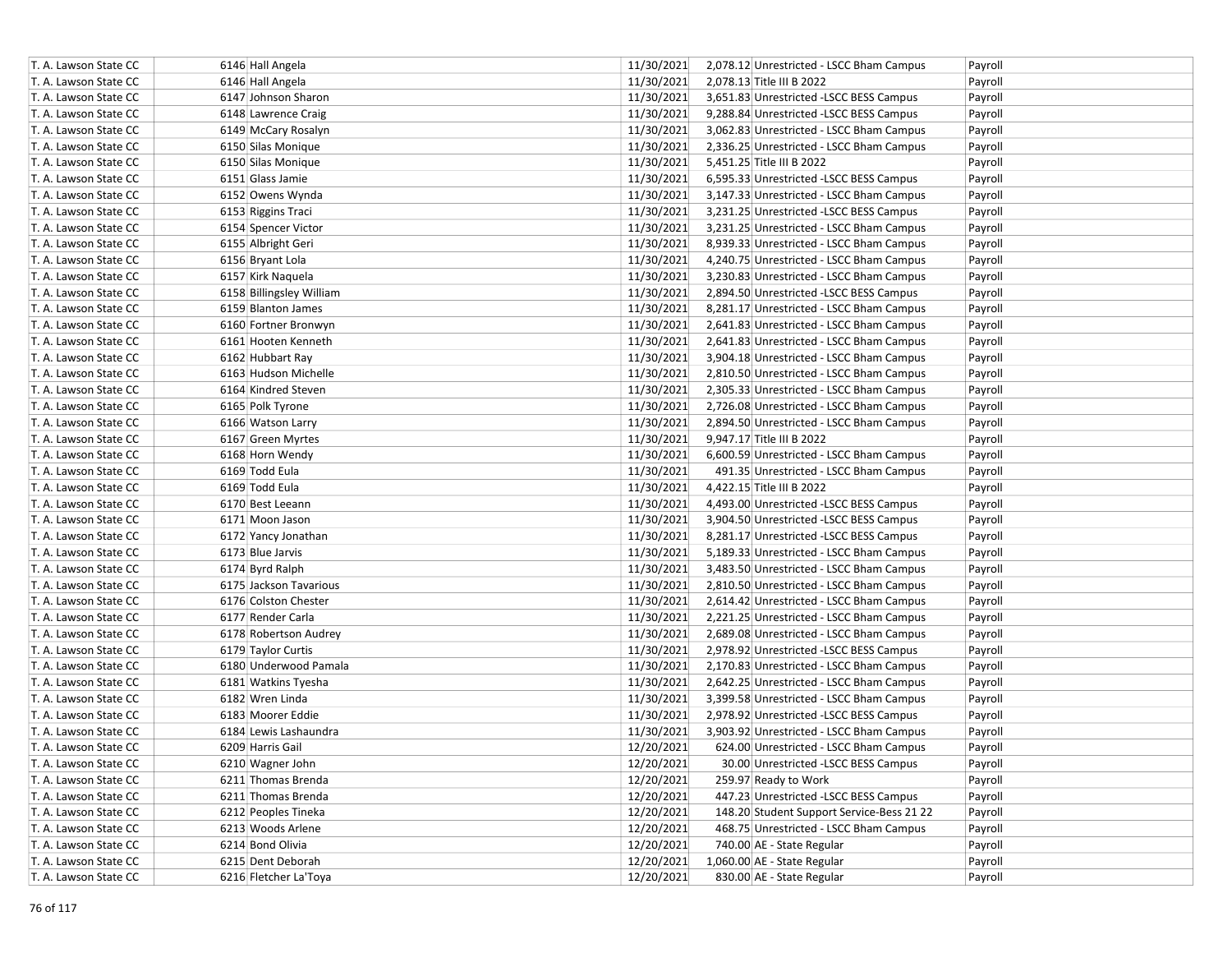| T. A. Lawson State CC | 6217 Fowler Madilyn            | 12/20/2021 | 1,300.00 AE - State Inst'l                           | Payroll |
|-----------------------|--------------------------------|------------|------------------------------------------------------|---------|
| T. A. Lawson State CC | 6218 Hendon Jerelle            | 12/20/2021 | 990.00 AE - State Regular                            | Payroll |
| T. A. Lawson State CC | 6219 James Bertha              | 12/20/2021 | 495.04 AE - State Regular                            | Payroll |
| T. A. Lawson State CC | 6220 Lee Ricky                 | 12/20/2021 | 910.00 AE - State Regular                            | Payroll |
| T. A. Lawson State CC | 6221 McDowell Cynthia          | 12/20/2021 | 898.20 AE-Federal Regular                            | Payroll |
| T. A. Lawson State CC | 6222 Miles Carlia              | 12/20/2021 | 968.00 AE - State Regular                            | Payroll |
| T. A. Lawson State CC | 6223 Nelson Donia              | 12/20/2021 | 940.00 AE - State Regular                            | Payroll |
| T. A. Lawson State CC | 6224 Walton Jason              | 12/20/2021 | 960.00 AE-Federal Regular                            | Payroll |
| T. A. Lawson State CC | 6226 Powell Kellee             | 12/20/2021 | 546.00 Title III B 2022                              | Payroll |
| T. A. Lawson State CC | 6227 Robinson Shawn            | 12/20/2021 | 880.00 Unrestricted -LSCC BESS Campus                | Payroll |
| T. A. Lawson State CC | 6228 Maze Bryan                | 12/20/2021 | 1,104.00 Unrestricted - LSCC Bham Campus             | Payroll |
| T. A. Lawson State CC | 6229 Duke Whitney              | 12/20/2021 | 621.00 Unrestricted - LSCC Bham Campus               | Payroll |
| T. A. Lawson State CC | 6230 Murray Felicia            | 12/20/2021 | 375.00 Unrestricted - LSCC Bham Campus               | Payroll |
| T. A. Lawson State CC | 6231 Lake Tyrek                | 12/20/2021 | 420.00 Title III B 2022                              | Payroll |
| T. A. Lawson State CC | 6232 Webb Chasten              | 12/20/2021 | 570.00 Title III B 2022                              | Payroll |
| T. A. Lawson State CC | 6233 Alexander Quinton         | 12/20/2021 | 780.00 Upward Bound 21-22                            | Payroll |
| T. A. Lawson State CC | 6234 Bell Dovie                | 12/20/2021 | 2,730.00 Upward Bound 21-22                          | Payroll |
| T. A. Lawson State CC | 6235 Davis Lasheree            | 12/20/2021 | 2,184.00 Upward Bound 21-22                          | Payroll |
| T. A. Lawson State CC | 6236 Edwards Sonya             | 12/20/2021 | 414.96 Student Support Service-Bess 21 22            | Payroll |
| T. A. Lawson State CC | 6237 George Kimani             | 12/20/2021 | 572.00 Upward Bound 21-22                            | Payroll |
| T. A. Lawson State CC | 6238 Harris Erica              | 12/20/2021 | 1,170.00 Upward Bound 21-22                          | Payroll |
| T. A. Lawson State CC | 6239 Law Nastassia             | 12/20/2021 | 573.04 Student Support Service-Bess 21 22            | Payroll |
| T. A. Lawson State CC | 6240 McDaniel Chrysanthemum    | 12/20/2021 | 1,201.20 Upward Bound 21-22                          | Payroll |
| T. A. Lawson State CC | 6241 Morris Jesseca            | 12/20/2021 | 572.00 Upward Bound 21-22                            | Payroll |
| T. A. Lawson State CC | 6242 Neeley Kelli              | 12/20/2021 | 570.00 Student Support Service-Bhm 21 22             | Payroll |
| T. A. Lawson State CC | 6243 Orange Janice             | 12/20/2021 | 780.00 Upward Bound 21-22                            | Payroll |
| T. A. Lawson State CC | 6244 Thomas Naomi              | 12/20/2021 | 858.00 Upward Bound 21-22                            | Payroll |
| T. A. Lawson State CC | 6245 Williams Teresa           | 12/20/2021 | 1,560.00 Upward Bound 21-22                          | Payroll |
| T. A. Lawson State CC | 6246 Wynn Waynenecka           | 12/20/2021 | 572.00 Upward Bound 21-22                            | Payroll |
| T. A. Lawson State CC | 6247 Abernathy Kortney         | 12/20/2021 | 240.00 Unrestricted - LSCC Bham Campus               | Payroll |
| T. A. Lawson State CC | 6248 Brown Roland              | 12/20/2021 | 1,440.00 Unrestricted - LSCC Bham Campus             | Payroll |
| T. A. Lawson State CC | 6249 Coulon Paul               | 12/20/2021 | 1,200.00 Unrestricted - LSCC Bham Campus             | Payroll |
| T. A. Lawson State CC | 6250 Haley Terrell             | 12/20/2021 | 768.00 Unrestricted - LSCC Bham Campus               | Payroll |
| T. A. Lawson State CC | 6251 Hosey Elisha              | 12/20/2021 | 1,248.00 Unrestricted - LSCC Bham Campus             | Payroll |
| T. A. Lawson State CC | 6252 Leblanc Patrick           | 12/20/2021 | 960.00 Unrestricted - LSCC Bham Campus               | Payroll |
| T. A. Lawson State CC | 6253 Phillips Tamieka          | 12/20/2021 | 1,800.00 Unrestricted - LSCC Bham Campus             | Payroll |
| T. A. Lawson State CC | 6254 Powell Lee                | 12/20/2021 | 1,440.00 Unrestricted - LSCC Bham Campus             | Payroll |
| T. A. Lawson State CC | 6256 Whitt Jeffery             | 12/20/2021 | 1,095.00 Unrestricted - LSCC Bham Campus             | Payroll |
| T. A. Lawson State CC | 6257 Anthony Cynthia           |            | 12/20/2021 22,916.67 Unrestricted - LSCC Bham Campus | Payroll |
| T. A. Lawson State CC | 6258 Billiet Rebecca           | 12/20/2021 | 4,156.25 Unrestricted -LSCC BESS Campus              | Payroll |
| T. A. Lawson State CC | 6259 Hall Rosiezier            | 12/20/2021 | 5,586.50 Unrestricted - LSCC Bham Campus             | Payroll |
| T. A. Lawson State CC | 6260 Olive Lisa                | 12/20/2021 | 4,661.42 Unrestricted - LSCC Bham Campus             | Payroll |
| T. A. Lawson State CC | 6261 Crawford Bruce            |            | 12/20/2021 12,142.67 Unrestricted - LSCC Bham Campus | Payroll |
| T. A. Lawson State CC | 6262 McKenzie Kimberly         | 12/20/2021 | 4,745.58 Unrestricted - LSCC Bham Campus             | Payroll |
| T. A. Lawson State CC | 6263 Williams-Cottrell Roberta | 12/20/2021 | 4,661.42 Unrestricted - LSCC Bham Campus             | Payroll |
| T. A. Lawson State CC | 6264 Christian Gala            | 12/20/2021 | 4,156.25 Unrestricted - LSCC Bham Campus             | Payroll |
| T. A. Lawson State CC | 6265 Crews Sharon              |            | 12/20/2021 11,809.33 Unrestricted - LSCC Bham Campus | Payroll |
| T. A. Lawson State CC | 6266 Agazie Kendralia          | 12/20/2021 | 1,652.40 Unrestricted - LSCC Bham Campus             | Payroll |
| T. A. Lawson State CC | 6267 Bizzell Dorothy           | 12/20/2021 | 6,513.25 Unrestricted - LSCC Bham Campus             | Payroll |
| T. A. Lawson State CC | 6268 Canty Tawanna             | 12/20/2021 | 1,652.40 Unrestricted -LSCC BESS Campus              | Payroll |
| T. A. Lawson State CC | 6269 Chapple Maxine            | 12/20/2021 | 1,502.55 Unrestricted - LSCC Bham Campus             | Payroll |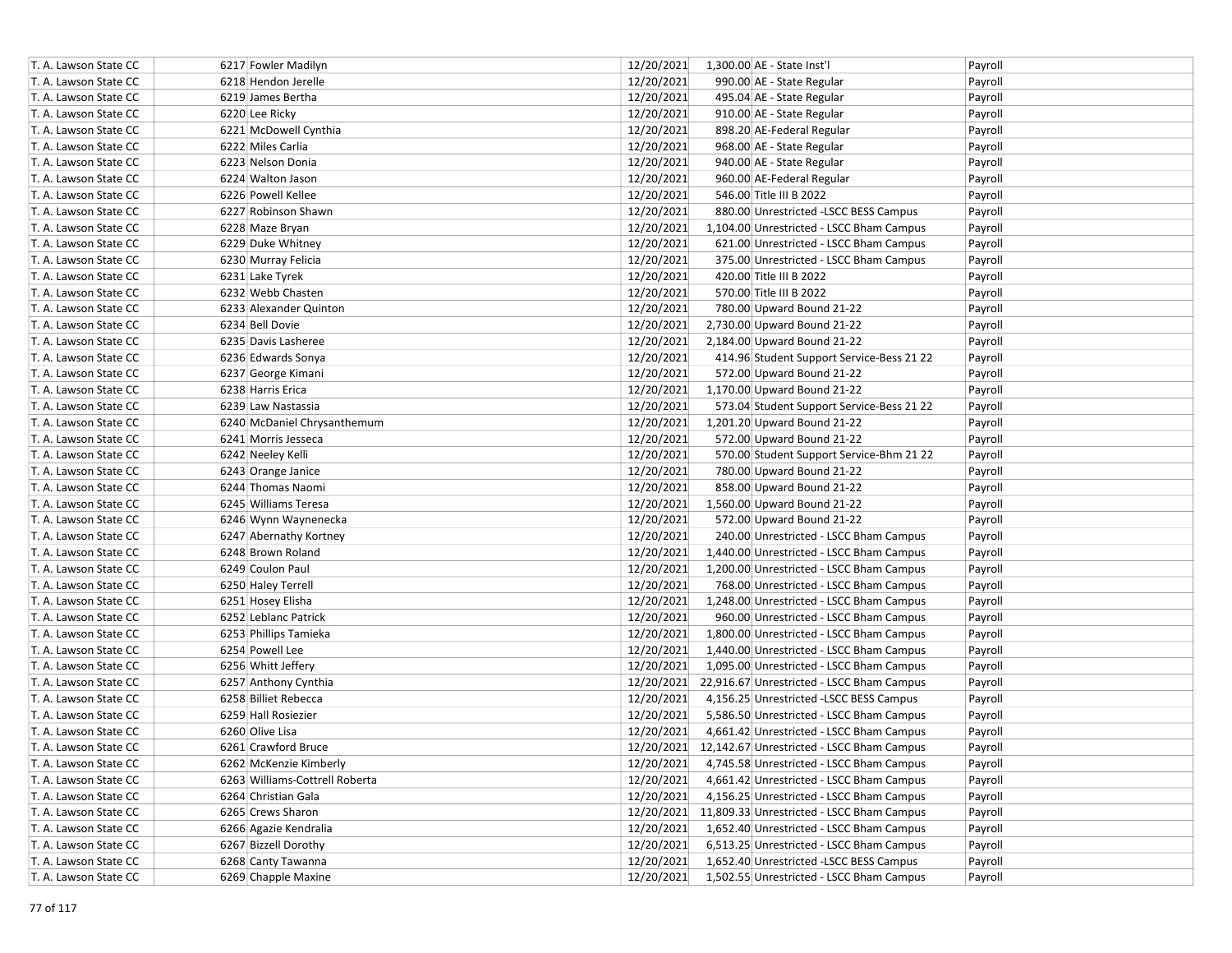| T. A. Lawson State CC | 6270 Clayton Jo Lynne    | 12/20/2021<br>6,136.00 Unrestricted - LSCC Bham Campus<br>Payroll |
|-----------------------|--------------------------|-------------------------------------------------------------------|
| T. A. Lawson State CC | 6271 Dougherty Sally     | 12/20/2021<br>1,652.40 Unrestricted - LSCC Bham Campus<br>Payroll |
| T. A. Lawson State CC | 6272 Jackson Melva       | 12/20/2021<br>1,285.20 Unrestricted - LSCC Bham Campus<br>Payroll |
| T. A. Lawson State CC | 6273 Johnson Catrena     | 12/20/2021<br>412.50 Unrestricted - LSCC Bham Campus<br>Payroll   |
| T. A. Lawson State CC | 6274 Murphy Shannon      | 12/20/2021<br>3,651.83 Unrestricted - LSCC Bham Campus<br>Payroll |
| T. A. Lawson State CC | 6275 Murray Eddie        | 12/20/2021<br>1,652.40 Unrestricted -LSCC BESS Campus<br>Payroll  |
| T. A. Lawson State CC | 6276 Payne Congraleatha  | 12/20/2021<br>1,432.08 Unrestricted -LSCC BESS Campus<br>Payroll  |
| T. A. Lawson State CC | 6277 Pleasant Santrice   | 12/20/2021<br>1,755.00 Unrestricted - LSCC Bham Campus<br>Payroll |
| T. A. Lawson State CC | 6278 Rodgers Charmaine   | 12/20/2021<br>8,181.33 Unrestricted - LSCC Bham Campus<br>Payroll |
| T. A. Lawson State CC | 6279 Stubbs Michelle     | 12/20/2021<br>1,652.40 Unrestricted -LSCC BESS Campus<br>Payroll  |
| T. A. Lawson State CC | 6280 Watson Jolisa       | 12/20/2021<br>4,769.13 Unrestricted -LSCC BESS Campus<br>Payroll  |
| T. A. Lawson State CC | 6281 Lee Jakierra        | 12/20/2021<br>763.05 Unrestricted -LSCC BESS Campus<br>Payroll    |
| T. A. Lawson State CC | 6282 Ray-Connell Teresa  | 12/20/2021<br>9,084.33 Unrestricted -LSCC BESS Campus<br>Payroll  |
| T. A. Lawson State CC | 6283 Timmons Michelle    | 12/20/2021<br>701.10 Unrestricted -LSCC BESS Campus<br>Payroll    |
| T. A. Lawson State CC | 6284 Catron Stephanie    | 12/20/2021<br>Payroll<br>495.00 Unrestricted - LSCC Bham Campus   |
| T. A. Lawson State CC | 6285 Warner Kathleen     | 12/20/2021<br>7,121.00 Unrestricted - LSCC Bham Campus<br>Payroll |
| T. A. Lawson State CC | 6286 Jackson Robert      | 12/20/2021<br>5,957.78 Unrestricted - LSCC Bham Campus<br>Payroll |
| T. A. Lawson State CC | 6287 Levert Fannie       | 12/20/2021<br>889.20 Unrestricted -LSCC BESS Campus<br>Payroll    |
| T. A. Lawson State CC | 6288 Burroughs Adrienne  | 12/20/2021<br>4,468.33 Unrestricted -LSCC BESS Campus<br>Payroll  |
| T. A. Lawson State CC | 6289 Davis Regina        | 12/20/2021<br>1,652.40 Unrestricted - LSCC Bham Campus<br>Payroll |
| T. A. Lawson State CC | 6290 Duke Juanita        | 12/20/2021<br>5,097.00 Unrestricted -LSCC BESS Campus<br>Payroll  |
| T. A. Lawson State CC | 6291 McReynolds Nicole   | 12/20/2021<br>1,502.55 Unrestricted -LSCC BESS Campus<br>Payroll  |
| T. A. Lawson State CC | 6292 Hayes Shelby        | 12/20/2021<br>5,190.75 Unrestricted -LSCC BESS Campus<br>Payroll  |
| T. A. Lawson State CC | 6293 Mays Tamera         | 12/20/2021<br>5,622.33 Unrestricted -LSCC BESS Campus<br>Payroll  |
| T. A. Lawson State CC | 6294 Moyo Nomsa          | 12/20/2021<br>6,796.00 Unrestricted -LSCC BESS Campus<br>Payroll  |
| T. A. Lawson State CC | 6295 Swain Katrina       | 12/20/2021<br>6,536.00 Unrestricted -LSCC BESS Campus<br>Payroll  |
| T. A. Lawson State CC | 6296 Young Dorothy       | 12/20/2021<br>3,651.83 Unrestricted -LSCC BESS Campus<br>Payroll  |
| T. A. Lawson State CC | 6297 Derico Sherika      | 12/20/2021<br>9,782.59 Unrestricted - LSCC Bham Campus<br>Payroll |
| T. A. Lawson State CC | 6298 Armbrester James    | 12/20/2021<br>7,196.00 Unrestricted -LSCC BESS Campus<br>Payroll  |
| T. A. Lawson State CC | 6299 Watkins Norris      | 12/20/2021<br>8,306.89 Unrestricted - LSCC Bham Campus<br>Payroll |
| T. A. Lawson State CC | 6300 Bayles Doriane      | 12/20/2021<br>1,650.00 Unrestricted - LSCC Bham Campus<br>Payroll |
| T. A. Lawson State CC | 6301 Bester Karzetta     | 12/20/2021<br>412.50 Unrestricted - LSCC Bham Campus<br>Payroll   |
| T. A. Lawson State CC | 6302 Coleman Tracey      | 12/20/2021<br>3,147.33 Unrestricted - LSCC Bham Campus<br>Payroll |
| T. A. Lawson State CC | 6303 Davis Sandra        | 12/20/2021<br>825.00 Unrestricted - LSCC Bham Campus<br>Payroll   |
| T. A. Lawson State CC | 6304 Elders Ronald       | 12/20/2021<br>1,137.50 Unrestricted -LSCC BESS Campus<br>Payroll  |
| T. A. Lawson State CC | 6305 Foy Michelle        | 12/20/2021<br>3,146.75 Unrestricted - LSCC Bham Campus<br>Payroll |
| T. A. Lawson State CC | 6306 Gardner Yolande     | 12/20/2021<br>2,062.50 Unrestricted - LSCC Bham Campus<br>Payroll |
| T. A. Lawson State CC | 6307 Green Rebecca       | 12/20/2021<br>600.00 Unrestricted - LSCC Bham Campus<br>Payroll   |
| T. A. Lawson State CC | 6308 Holmes Tamika       | 12/20/2021<br>1,598.44 Unrestricted - LSCC Bham Campus<br>Payroll |
| T. A. Lawson State CC | 6309 Johnson Brenda      | 12/20/2021<br>1,512.50 Unrestricted - LSCC Bham Campus<br>Payroll |
| T. A. Lawson State CC | 6310 Johnson Clinton     | 12/20/2021<br>1,237.50 Unrestricted - LSCC Bham Campus<br>Payroll |
| T. A. Lawson State CC | 6311 Lavender Bridget    | 12/20/2021<br>412.50 Unrestricted - LSCC Bham Campus<br>Payroll   |
| T. A. Lawson State CC | 6312 Malone Betty        | 12/20/2021<br>412.50 Unrestricted - LSCC Bham Campus<br>Payroll   |
| T. A. Lawson State CC | 6313 Wormley Adrienne    | 12/20/2021<br>1,137.50 Unrestricted - LSCC Bham Campus<br>Payroll |
| T. A. Lawson State CC | 6314 Kelley Michael      | 12/20/2021<br>7,621.00 Unrestricted -LSCC BESS Campus<br>Payroll  |
| T. A. Lawson State CC | 6315 Denson Sherlita     | 12/20/2021<br>825.00 Unrestricted - LSCC Bham Campus<br>Payroll   |
| T. A. Lawson State CC | 6315 Denson Sherlita     | 12/20/2021<br>5,693.75 Unrestricted -LSCC BESS Campus<br>Payroll  |
| T. A. Lawson State CC | 6316 Henry Stephanie     | 12/20/2021<br>6,658.75 Unrestricted -LSCC BESS Campus<br>Payroll  |
| T. A. Lawson State CC | 6317 Milton Alice        | 12/20/2021<br>9,947.17 Unrestricted - LSCC Bham Campus<br>Payroll |
| T. A. Lawson State CC | 6318 Blankenship Lanette | 12/20/2021<br>5,041.75 Unrestricted - LSCC Bham Campus<br>Payroll |
| T. A. Lawson State CC | 6319 Morgan Melissa      | 12/20/2021<br>825.00 Unrestricted - LSCC Bham Campus<br>Payroll   |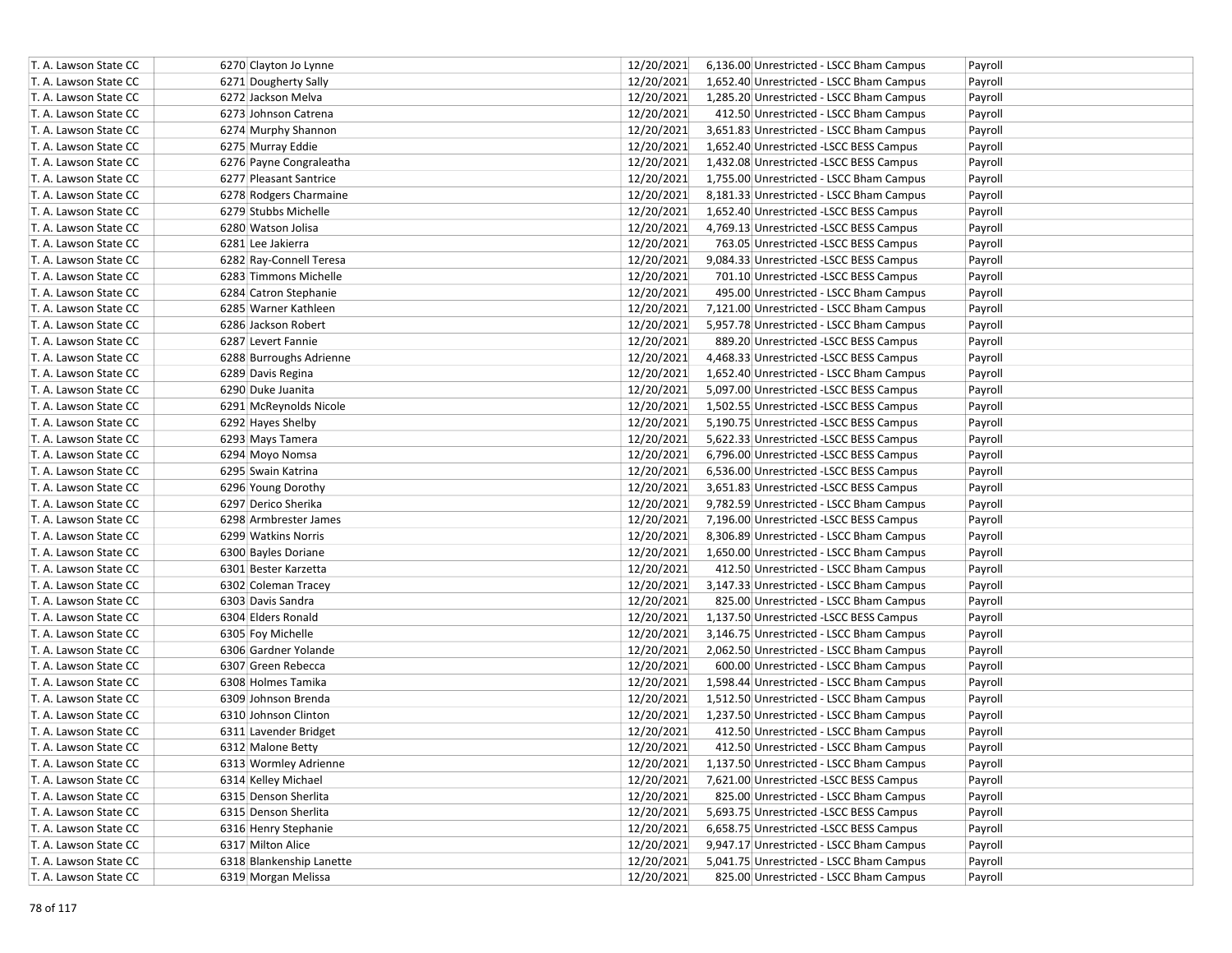| 6321 Gooden Chrystinique<br>12/20/2021<br>Payroll<br>825.00 Unrestricted - LSCC Bham Campus<br>12/20/2021<br>T. A. Lawson State CC<br>6322 Kuhny Frank<br>900.00 Unrestricted - LSCC Bham Campus<br>Payroll<br>12/20/2021<br>6323 Moore Makella<br>825.00 Unrestricted - LSCC Bham Campus<br>Payroll<br>12/20/2021<br>6324 Shelton Bessie<br>1,237.50 Unrestricted - LSCC Bham Campus<br>Payroll<br>12/20/2021<br>6325 Greer Michael<br>412.50 Unrestricted - LSCC Bham Campus<br>Payroll<br>12/20/2021<br>T. A. Lawson State CC<br>6325 Greer Michael<br>825.00 Unrestricted -LSCC BESS Campus<br>Payroll<br>12/20/2021<br>6326 Duncan Rebecca<br>825.00 Unrestricted - LSCC Bham Campus<br>T. A. Lawson State CC<br>Payroll<br>6326 Duncan Rebecca<br>12/20/2021<br>6,323.30 Unrestricted -LSCC BESS Campus<br>Payroll<br>12/20/2021<br>6327 Carter Curtis<br>6,782.78 Unrestricted - LSCC Bham Campus<br>Payroll<br>12/20/2021<br>T. A. Lawson State CC<br>6328 Finley Kelly<br>3,062.58 Unrestricted - LSCC Bham Campus<br>Payroll<br>12/20/2021<br>T. A. Lawson State CC<br>6329 Gibbs James<br>281.25 Unrestricted - LSCC Bham Campus<br>Payroll<br>12/20/2021<br>T. A. Lawson State CC<br>6329 Gibbs James<br>562.50 Unrestricted -LSCC BESS Campus<br>Payroll<br>12/20/2021<br>T. A. Lawson State CC<br>6330 Gray Shirlacia<br>562.50 Unrestricted - LSCC Bham Campus<br>Payroll<br>T. A. Lawson State CC<br>6331 Martin Cris<br>12/20/2021<br>562.50 Unrestricted - LSCC Bham Campus<br>Payroll<br>T. A. Lawson State CC<br>6332 Rice Carlton<br>12/20/2021<br>8,495.30 Unrestricted - LSCC Bham Campus<br>Payroll<br>12/20/2021<br>T. A. Lawson State CC<br>6333 Williams Ashley<br>562.50 Unrestricted - LSCC Bham Campus<br>Payroll<br>12/20/2021<br>T. A. Lawson State CC<br>6334 Agee Eric<br>7,445.00 Unrestricted - LSCC Bham Campus<br>Payroll<br>T. A. Lawson State CC<br>6335 Anderson Austin<br>12/20/2021<br>1,333.33 Unrestricted - LSCC Bham Campus<br>Payroll<br>12/20/2021<br>T. A. Lawson State CC<br>6336 Casimir Cynthia<br>1,333.33 Unrestricted - LSCC Bham Campus<br>Payroll<br>T. A. Lawson State CC<br>6337 Chafetz Cameron<br>12/20/2021<br>1,666.67 Unrestricted - LSCC Bham Campus<br>Payroll<br>12/20/2021<br>T. A. Lawson State CC<br>6338 Frederick Tiffany<br>2,777.78 Unrestricted - LSCC Bham Campus<br>Payroll<br>6339 Jefferson Jonathan<br>12/20/2021<br>1,895.83 Unrestricted - LSCC Bham Campus<br>T. A. Lawson State CC<br>Payroll<br>12/20/2021<br>T. A. Lawson State CC<br>6340 Lewis Garrett<br>5,156.58 Unrestricted - LSCC Bham Campus<br>Payroll<br>12/20/2021<br>1,666.67 Unrestricted - LSCC Bham Campus<br>Payroll<br>6341 Lowery Thomas<br>12/20/2021<br>T. A. Lawson State CC<br>6342 Wiley Aubrey<br>4,072.42 Unrestricted - LSCC Bham Campus<br>Payroll<br>12/20/2021<br>T. A. Lawson State CC<br>6343 Wilson Nancy<br>8,774.92 Unrestricted -LSCC BESS Campus<br>Payroll<br>12/20/2021<br>6344 Terry William<br>3,997.50 Unrestricted -LSCC BESS Campus<br>Payroll<br>12/20/2021<br>6345 Gwin Bethany<br>5,293.33 Unrestricted - LSCC Bham Campus<br>T. A. Lawson State CC<br>Payroll<br>12/20/2021<br>T. A. Lawson State CC<br>6346 Bush Allison<br>3,746.00 Unrestricted -LSCC BESS Campus<br>Payroll<br>12/20/2021<br>6347 Wade Henry<br>5,442.33 Unrestricted -LSCC BESS Campus<br>T. A. Lawson State CC<br>Payroll<br>12/20/2021<br>T. A. Lawson State CC<br>6348 Sanders Hoyt<br>4,939.33 Unrestricted - LSCC Bham Campus<br>Payroll<br>12/20/2021<br>T. A. Lawson State CC<br>6349 Raymond Charles<br>6,791.08 Unrestricted -LSCC BESS Campus<br>Payroll<br>T. A. Lawson State CC<br>12/20/2021<br>4,797.50 Unrestricted -LSCC BESS Campus<br>6350 Allen Barry<br>Payroll<br>12/20/2021<br>T. A. Lawson State CC<br>3,746.00 Unrestricted -LSCC BESS Campus<br>6351 Willingham Mary<br>Payroll<br>12/20/2021<br>T. A. Lawson State CC<br>6352 Wynn-Scott Tarsha<br>1,652.40 Unrestricted -LSCC BESS Campus<br>Payroll<br>12/20/2021<br>T. A. Lawson State CC<br>6353 Gray James<br>4,970.19 Unrestricted -LSCC BESS Campus<br>Payroll<br>6354 Hobbs Tommy<br>12/20/2021<br>8,281.17 Unrestricted - LSCC BESS Campus<br>Payroll<br>12/20/2021<br>T. A. Lawson State CC<br>6355 Green Kirsten<br>4,468.33 Unrestricted - LSCC Bham Campus<br>Payroll<br>T. A. Lawson State CC<br>6356 Harris Daphne<br>12/20/2021<br>2,259.72 Unrestricted - LSCC Bham Campus<br>Payroll<br>12/20/2021<br>T. A. Lawson State CC<br>6357 Higginbotham Harold<br>6,265.33 Unrestricted - LSCC Bham Campus<br>Payroll<br>T. A. Lawson State CC<br>6358 Johnson Sarah<br>12/20/2021<br>900.00 Unrestricted - LSCC Bham Campus<br>Payroll<br>T. A. Lawson State CC<br>6359 King Kelvin<br>12/20/2021 10,037.22 Unrestricted - LSCC Bham Campus<br>Payroll<br>T. A. Lawson State CC<br>6360 Lucas Donna<br>12/20/2021<br>1,169.50 Unrestricted - LSCC Bham Campus<br>Payroll<br>12/20/2021<br>T. A. Lawson State CC<br>6361 Monti Stephen<br>7,211.00 Unrestricted - LSCC Bham Campus<br>Payroll<br>12/20/2021<br>825.00 Unrestricted - LSCC Bham Campus<br>T. A. Lawson State CC<br>6362 Peoples Tineka<br>Payroll<br>12/20/2021<br>T. A. Lawson State CC<br>6363 Swanberg Ann<br>6,136.00 Unrestricted -LSCC BESS Campus<br>Payroll<br>12/20/2021<br>T. A. Lawson State CC<br>6364 Branch Rhonda<br>9,381.33 Unrestricted - LSCC Bham Campus<br>Payroll<br>12/20/2021<br>T. A. Lawson State CC<br>6365 Johnson Victoria<br>2,062.50 Unrestricted - LSCC Bham Campus<br>Payroll<br>T. A. Lawson State CC<br>6366 Nielsen Carolyn<br>12/20/2021<br>412.50 Unrestricted -LSCC BESS Campus<br>Payroll<br>12/20/2021<br>T. A. Lawson State CC<br>825.00 Unrestricted - LSCC Bham Campus<br>6366 Nielsen Carolyn<br>Payroll | T. A. Lawson State CC | 6320 Olive Kayla | 12/20/2021<br>Payroll<br>1,237.50 Unrestricted - LSCC Bham Campus |
|----------------------------------------------------------------------------------------------------------------------------------------------------------------------------------------------------------------------------------------------------------------------------------------------------------------------------------------------------------------------------------------------------------------------------------------------------------------------------------------------------------------------------------------------------------------------------------------------------------------------------------------------------------------------------------------------------------------------------------------------------------------------------------------------------------------------------------------------------------------------------------------------------------------------------------------------------------------------------------------------------------------------------------------------------------------------------------------------------------------------------------------------------------------------------------------------------------------------------------------------------------------------------------------------------------------------------------------------------------------------------------------------------------------------------------------------------------------------------------------------------------------------------------------------------------------------------------------------------------------------------------------------------------------------------------------------------------------------------------------------------------------------------------------------------------------------------------------------------------------------------------------------------------------------------------------------------------------------------------------------------------------------------------------------------------------------------------------------------------------------------------------------------------------------------------------------------------------------------------------------------------------------------------------------------------------------------------------------------------------------------------------------------------------------------------------------------------------------------------------------------------------------------------------------------------------------------------------------------------------------------------------------------------------------------------------------------------------------------------------------------------------------------------------------------------------------------------------------------------------------------------------------------------------------------------------------------------------------------------------------------------------------------------------------------------------------------------------------------------------------------------------------------------------------------------------------------------------------------------------------------------------------------------------------------------------------------------------------------------------------------------------------------------------------------------------------------------------------------------------------------------------------------------------------------------------------------------------------------------------------------------------------------------------------------------------------------------------------------------------------------------------------------------------------------------------------------------------------------------------------------------------------------------------------------------------------------------------------------------------------------------------------------------------------------------------------------------------------------------------------------------------------------------------------------------------------------------------------------------------------------------------------------------------------------------------------------------------------------------------------------------------------------------------------------------------------------------------------------------------------------------------------------------------------------------------------------------------------------------------------------------------------------------------------------------------------------------------------------------------------------------------------------------------------------------------------------------------------------------------------------------------------------------------------------------------------------------------------------------------------------------------------------------------------------------------------------------------------------------------------------------------------------------------------------------------------------------------------------------------------------------------------------------------------------------------------------------------------------------------------------------------------------------------------------------------------------------------------------------------------------------------------------------------------------------------------------------------------------------------------------------------------------------------------------------------------------------------------------------------------------------------------|-----------------------|------------------|-------------------------------------------------------------------|
|                                                                                                                                                                                                                                                                                                                                                                                                                                                                                                                                                                                                                                                                                                                                                                                                                                                                                                                                                                                                                                                                                                                                                                                                                                                                                                                                                                                                                                                                                                                                                                                                                                                                                                                                                                                                                                                                                                                                                                                                                                                                                                                                                                                                                                                                                                                                                                                                                                                                                                                                                                                                                                                                                                                                                                                                                                                                                                                                                                                                                                                                                                                                                                                                                                                                                                                                                                                                                                                                                                                                                                                                                                                                                                                                                                                                                                                                                                                                                                                                                                                                                                                                                                                                                                                                                                                                                                                                                                                                                                                                                                                                                                                                                                                                                                                                                                                                                                                                                                                                                                                                                                                                                                                                                                                                                                                                                                                                                                                                                                                                                                                                                                                                                                                                                                      | T. A. Lawson State CC |                  |                                                                   |
|                                                                                                                                                                                                                                                                                                                                                                                                                                                                                                                                                                                                                                                                                                                                                                                                                                                                                                                                                                                                                                                                                                                                                                                                                                                                                                                                                                                                                                                                                                                                                                                                                                                                                                                                                                                                                                                                                                                                                                                                                                                                                                                                                                                                                                                                                                                                                                                                                                                                                                                                                                                                                                                                                                                                                                                                                                                                                                                                                                                                                                                                                                                                                                                                                                                                                                                                                                                                                                                                                                                                                                                                                                                                                                                                                                                                                                                                                                                                                                                                                                                                                                                                                                                                                                                                                                                                                                                                                                                                                                                                                                                                                                                                                                                                                                                                                                                                                                                                                                                                                                                                                                                                                                                                                                                                                                                                                                                                                                                                                                                                                                                                                                                                                                                                                                      |                       |                  |                                                                   |
|                                                                                                                                                                                                                                                                                                                                                                                                                                                                                                                                                                                                                                                                                                                                                                                                                                                                                                                                                                                                                                                                                                                                                                                                                                                                                                                                                                                                                                                                                                                                                                                                                                                                                                                                                                                                                                                                                                                                                                                                                                                                                                                                                                                                                                                                                                                                                                                                                                                                                                                                                                                                                                                                                                                                                                                                                                                                                                                                                                                                                                                                                                                                                                                                                                                                                                                                                                                                                                                                                                                                                                                                                                                                                                                                                                                                                                                                                                                                                                                                                                                                                                                                                                                                                                                                                                                                                                                                                                                                                                                                                                                                                                                                                                                                                                                                                                                                                                                                                                                                                                                                                                                                                                                                                                                                                                                                                                                                                                                                                                                                                                                                                                                                                                                                                                      | T. A. Lawson State CC |                  |                                                                   |
|                                                                                                                                                                                                                                                                                                                                                                                                                                                                                                                                                                                                                                                                                                                                                                                                                                                                                                                                                                                                                                                                                                                                                                                                                                                                                                                                                                                                                                                                                                                                                                                                                                                                                                                                                                                                                                                                                                                                                                                                                                                                                                                                                                                                                                                                                                                                                                                                                                                                                                                                                                                                                                                                                                                                                                                                                                                                                                                                                                                                                                                                                                                                                                                                                                                                                                                                                                                                                                                                                                                                                                                                                                                                                                                                                                                                                                                                                                                                                                                                                                                                                                                                                                                                                                                                                                                                                                                                                                                                                                                                                                                                                                                                                                                                                                                                                                                                                                                                                                                                                                                                                                                                                                                                                                                                                                                                                                                                                                                                                                                                                                                                                                                                                                                                                                      | T. A. Lawson State CC |                  |                                                                   |
|                                                                                                                                                                                                                                                                                                                                                                                                                                                                                                                                                                                                                                                                                                                                                                                                                                                                                                                                                                                                                                                                                                                                                                                                                                                                                                                                                                                                                                                                                                                                                                                                                                                                                                                                                                                                                                                                                                                                                                                                                                                                                                                                                                                                                                                                                                                                                                                                                                                                                                                                                                                                                                                                                                                                                                                                                                                                                                                                                                                                                                                                                                                                                                                                                                                                                                                                                                                                                                                                                                                                                                                                                                                                                                                                                                                                                                                                                                                                                                                                                                                                                                                                                                                                                                                                                                                                                                                                                                                                                                                                                                                                                                                                                                                                                                                                                                                                                                                                                                                                                                                                                                                                                                                                                                                                                                                                                                                                                                                                                                                                                                                                                                                                                                                                                                      | T. A. Lawson State CC |                  |                                                                   |
|                                                                                                                                                                                                                                                                                                                                                                                                                                                                                                                                                                                                                                                                                                                                                                                                                                                                                                                                                                                                                                                                                                                                                                                                                                                                                                                                                                                                                                                                                                                                                                                                                                                                                                                                                                                                                                                                                                                                                                                                                                                                                                                                                                                                                                                                                                                                                                                                                                                                                                                                                                                                                                                                                                                                                                                                                                                                                                                                                                                                                                                                                                                                                                                                                                                                                                                                                                                                                                                                                                                                                                                                                                                                                                                                                                                                                                                                                                                                                                                                                                                                                                                                                                                                                                                                                                                                                                                                                                                                                                                                                                                                                                                                                                                                                                                                                                                                                                                                                                                                                                                                                                                                                                                                                                                                                                                                                                                                                                                                                                                                                                                                                                                                                                                                                                      |                       |                  |                                                                   |
|                                                                                                                                                                                                                                                                                                                                                                                                                                                                                                                                                                                                                                                                                                                                                                                                                                                                                                                                                                                                                                                                                                                                                                                                                                                                                                                                                                                                                                                                                                                                                                                                                                                                                                                                                                                                                                                                                                                                                                                                                                                                                                                                                                                                                                                                                                                                                                                                                                                                                                                                                                                                                                                                                                                                                                                                                                                                                                                                                                                                                                                                                                                                                                                                                                                                                                                                                                                                                                                                                                                                                                                                                                                                                                                                                                                                                                                                                                                                                                                                                                                                                                                                                                                                                                                                                                                                                                                                                                                                                                                                                                                                                                                                                                                                                                                                                                                                                                                                                                                                                                                                                                                                                                                                                                                                                                                                                                                                                                                                                                                                                                                                                                                                                                                                                                      |                       |                  |                                                                   |
|                                                                                                                                                                                                                                                                                                                                                                                                                                                                                                                                                                                                                                                                                                                                                                                                                                                                                                                                                                                                                                                                                                                                                                                                                                                                                                                                                                                                                                                                                                                                                                                                                                                                                                                                                                                                                                                                                                                                                                                                                                                                                                                                                                                                                                                                                                                                                                                                                                                                                                                                                                                                                                                                                                                                                                                                                                                                                                                                                                                                                                                                                                                                                                                                                                                                                                                                                                                                                                                                                                                                                                                                                                                                                                                                                                                                                                                                                                                                                                                                                                                                                                                                                                                                                                                                                                                                                                                                                                                                                                                                                                                                                                                                                                                                                                                                                                                                                                                                                                                                                                                                                                                                                                                                                                                                                                                                                                                                                                                                                                                                                                                                                                                                                                                                                                      | T. A. Lawson State CC |                  |                                                                   |
|                                                                                                                                                                                                                                                                                                                                                                                                                                                                                                                                                                                                                                                                                                                                                                                                                                                                                                                                                                                                                                                                                                                                                                                                                                                                                                                                                                                                                                                                                                                                                                                                                                                                                                                                                                                                                                                                                                                                                                                                                                                                                                                                                                                                                                                                                                                                                                                                                                                                                                                                                                                                                                                                                                                                                                                                                                                                                                                                                                                                                                                                                                                                                                                                                                                                                                                                                                                                                                                                                                                                                                                                                                                                                                                                                                                                                                                                                                                                                                                                                                                                                                                                                                                                                                                                                                                                                                                                                                                                                                                                                                                                                                                                                                                                                                                                                                                                                                                                                                                                                                                                                                                                                                                                                                                                                                                                                                                                                                                                                                                                                                                                                                                                                                                                                                      | T. A. Lawson State CC |                  |                                                                   |
|                                                                                                                                                                                                                                                                                                                                                                                                                                                                                                                                                                                                                                                                                                                                                                                                                                                                                                                                                                                                                                                                                                                                                                                                                                                                                                                                                                                                                                                                                                                                                                                                                                                                                                                                                                                                                                                                                                                                                                                                                                                                                                                                                                                                                                                                                                                                                                                                                                                                                                                                                                                                                                                                                                                                                                                                                                                                                                                                                                                                                                                                                                                                                                                                                                                                                                                                                                                                                                                                                                                                                                                                                                                                                                                                                                                                                                                                                                                                                                                                                                                                                                                                                                                                                                                                                                                                                                                                                                                                                                                                                                                                                                                                                                                                                                                                                                                                                                                                                                                                                                                                                                                                                                                                                                                                                                                                                                                                                                                                                                                                                                                                                                                                                                                                                                      |                       |                  |                                                                   |
|                                                                                                                                                                                                                                                                                                                                                                                                                                                                                                                                                                                                                                                                                                                                                                                                                                                                                                                                                                                                                                                                                                                                                                                                                                                                                                                                                                                                                                                                                                                                                                                                                                                                                                                                                                                                                                                                                                                                                                                                                                                                                                                                                                                                                                                                                                                                                                                                                                                                                                                                                                                                                                                                                                                                                                                                                                                                                                                                                                                                                                                                                                                                                                                                                                                                                                                                                                                                                                                                                                                                                                                                                                                                                                                                                                                                                                                                                                                                                                                                                                                                                                                                                                                                                                                                                                                                                                                                                                                                                                                                                                                                                                                                                                                                                                                                                                                                                                                                                                                                                                                                                                                                                                                                                                                                                                                                                                                                                                                                                                                                                                                                                                                                                                                                                                      |                       |                  |                                                                   |
|                                                                                                                                                                                                                                                                                                                                                                                                                                                                                                                                                                                                                                                                                                                                                                                                                                                                                                                                                                                                                                                                                                                                                                                                                                                                                                                                                                                                                                                                                                                                                                                                                                                                                                                                                                                                                                                                                                                                                                                                                                                                                                                                                                                                                                                                                                                                                                                                                                                                                                                                                                                                                                                                                                                                                                                                                                                                                                                                                                                                                                                                                                                                                                                                                                                                                                                                                                                                                                                                                                                                                                                                                                                                                                                                                                                                                                                                                                                                                                                                                                                                                                                                                                                                                                                                                                                                                                                                                                                                                                                                                                                                                                                                                                                                                                                                                                                                                                                                                                                                                                                                                                                                                                                                                                                                                                                                                                                                                                                                                                                                                                                                                                                                                                                                                                      |                       |                  |                                                                   |
|                                                                                                                                                                                                                                                                                                                                                                                                                                                                                                                                                                                                                                                                                                                                                                                                                                                                                                                                                                                                                                                                                                                                                                                                                                                                                                                                                                                                                                                                                                                                                                                                                                                                                                                                                                                                                                                                                                                                                                                                                                                                                                                                                                                                                                                                                                                                                                                                                                                                                                                                                                                                                                                                                                                                                                                                                                                                                                                                                                                                                                                                                                                                                                                                                                                                                                                                                                                                                                                                                                                                                                                                                                                                                                                                                                                                                                                                                                                                                                                                                                                                                                                                                                                                                                                                                                                                                                                                                                                                                                                                                                                                                                                                                                                                                                                                                                                                                                                                                                                                                                                                                                                                                                                                                                                                                                                                                                                                                                                                                                                                                                                                                                                                                                                                                                      |                       |                  |                                                                   |
|                                                                                                                                                                                                                                                                                                                                                                                                                                                                                                                                                                                                                                                                                                                                                                                                                                                                                                                                                                                                                                                                                                                                                                                                                                                                                                                                                                                                                                                                                                                                                                                                                                                                                                                                                                                                                                                                                                                                                                                                                                                                                                                                                                                                                                                                                                                                                                                                                                                                                                                                                                                                                                                                                                                                                                                                                                                                                                                                                                                                                                                                                                                                                                                                                                                                                                                                                                                                                                                                                                                                                                                                                                                                                                                                                                                                                                                                                                                                                                                                                                                                                                                                                                                                                                                                                                                                                                                                                                                                                                                                                                                                                                                                                                                                                                                                                                                                                                                                                                                                                                                                                                                                                                                                                                                                                                                                                                                                                                                                                                                                                                                                                                                                                                                                                                      |                       |                  |                                                                   |
|                                                                                                                                                                                                                                                                                                                                                                                                                                                                                                                                                                                                                                                                                                                                                                                                                                                                                                                                                                                                                                                                                                                                                                                                                                                                                                                                                                                                                                                                                                                                                                                                                                                                                                                                                                                                                                                                                                                                                                                                                                                                                                                                                                                                                                                                                                                                                                                                                                                                                                                                                                                                                                                                                                                                                                                                                                                                                                                                                                                                                                                                                                                                                                                                                                                                                                                                                                                                                                                                                                                                                                                                                                                                                                                                                                                                                                                                                                                                                                                                                                                                                                                                                                                                                                                                                                                                                                                                                                                                                                                                                                                                                                                                                                                                                                                                                                                                                                                                                                                                                                                                                                                                                                                                                                                                                                                                                                                                                                                                                                                                                                                                                                                                                                                                                                      |                       |                  |                                                                   |
|                                                                                                                                                                                                                                                                                                                                                                                                                                                                                                                                                                                                                                                                                                                                                                                                                                                                                                                                                                                                                                                                                                                                                                                                                                                                                                                                                                                                                                                                                                                                                                                                                                                                                                                                                                                                                                                                                                                                                                                                                                                                                                                                                                                                                                                                                                                                                                                                                                                                                                                                                                                                                                                                                                                                                                                                                                                                                                                                                                                                                                                                                                                                                                                                                                                                                                                                                                                                                                                                                                                                                                                                                                                                                                                                                                                                                                                                                                                                                                                                                                                                                                                                                                                                                                                                                                                                                                                                                                                                                                                                                                                                                                                                                                                                                                                                                                                                                                                                                                                                                                                                                                                                                                                                                                                                                                                                                                                                                                                                                                                                                                                                                                                                                                                                                                      |                       |                  |                                                                   |
|                                                                                                                                                                                                                                                                                                                                                                                                                                                                                                                                                                                                                                                                                                                                                                                                                                                                                                                                                                                                                                                                                                                                                                                                                                                                                                                                                                                                                                                                                                                                                                                                                                                                                                                                                                                                                                                                                                                                                                                                                                                                                                                                                                                                                                                                                                                                                                                                                                                                                                                                                                                                                                                                                                                                                                                                                                                                                                                                                                                                                                                                                                                                                                                                                                                                                                                                                                                                                                                                                                                                                                                                                                                                                                                                                                                                                                                                                                                                                                                                                                                                                                                                                                                                                                                                                                                                                                                                                                                                                                                                                                                                                                                                                                                                                                                                                                                                                                                                                                                                                                                                                                                                                                                                                                                                                                                                                                                                                                                                                                                                                                                                                                                                                                                                                                      |                       |                  |                                                                   |
|                                                                                                                                                                                                                                                                                                                                                                                                                                                                                                                                                                                                                                                                                                                                                                                                                                                                                                                                                                                                                                                                                                                                                                                                                                                                                                                                                                                                                                                                                                                                                                                                                                                                                                                                                                                                                                                                                                                                                                                                                                                                                                                                                                                                                                                                                                                                                                                                                                                                                                                                                                                                                                                                                                                                                                                                                                                                                                                                                                                                                                                                                                                                                                                                                                                                                                                                                                                                                                                                                                                                                                                                                                                                                                                                                                                                                                                                                                                                                                                                                                                                                                                                                                                                                                                                                                                                                                                                                                                                                                                                                                                                                                                                                                                                                                                                                                                                                                                                                                                                                                                                                                                                                                                                                                                                                                                                                                                                                                                                                                                                                                                                                                                                                                                                                                      |                       |                  |                                                                   |
|                                                                                                                                                                                                                                                                                                                                                                                                                                                                                                                                                                                                                                                                                                                                                                                                                                                                                                                                                                                                                                                                                                                                                                                                                                                                                                                                                                                                                                                                                                                                                                                                                                                                                                                                                                                                                                                                                                                                                                                                                                                                                                                                                                                                                                                                                                                                                                                                                                                                                                                                                                                                                                                                                                                                                                                                                                                                                                                                                                                                                                                                                                                                                                                                                                                                                                                                                                                                                                                                                                                                                                                                                                                                                                                                                                                                                                                                                                                                                                                                                                                                                                                                                                                                                                                                                                                                                                                                                                                                                                                                                                                                                                                                                                                                                                                                                                                                                                                                                                                                                                                                                                                                                                                                                                                                                                                                                                                                                                                                                                                                                                                                                                                                                                                                                                      |                       |                  |                                                                   |
|                                                                                                                                                                                                                                                                                                                                                                                                                                                                                                                                                                                                                                                                                                                                                                                                                                                                                                                                                                                                                                                                                                                                                                                                                                                                                                                                                                                                                                                                                                                                                                                                                                                                                                                                                                                                                                                                                                                                                                                                                                                                                                                                                                                                                                                                                                                                                                                                                                                                                                                                                                                                                                                                                                                                                                                                                                                                                                                                                                                                                                                                                                                                                                                                                                                                                                                                                                                                                                                                                                                                                                                                                                                                                                                                                                                                                                                                                                                                                                                                                                                                                                                                                                                                                                                                                                                                                                                                                                                                                                                                                                                                                                                                                                                                                                                                                                                                                                                                                                                                                                                                                                                                                                                                                                                                                                                                                                                                                                                                                                                                                                                                                                                                                                                                                                      |                       |                  |                                                                   |
|                                                                                                                                                                                                                                                                                                                                                                                                                                                                                                                                                                                                                                                                                                                                                                                                                                                                                                                                                                                                                                                                                                                                                                                                                                                                                                                                                                                                                                                                                                                                                                                                                                                                                                                                                                                                                                                                                                                                                                                                                                                                                                                                                                                                                                                                                                                                                                                                                                                                                                                                                                                                                                                                                                                                                                                                                                                                                                                                                                                                                                                                                                                                                                                                                                                                                                                                                                                                                                                                                                                                                                                                                                                                                                                                                                                                                                                                                                                                                                                                                                                                                                                                                                                                                                                                                                                                                                                                                                                                                                                                                                                                                                                                                                                                                                                                                                                                                                                                                                                                                                                                                                                                                                                                                                                                                                                                                                                                                                                                                                                                                                                                                                                                                                                                                                      |                       |                  |                                                                   |
|                                                                                                                                                                                                                                                                                                                                                                                                                                                                                                                                                                                                                                                                                                                                                                                                                                                                                                                                                                                                                                                                                                                                                                                                                                                                                                                                                                                                                                                                                                                                                                                                                                                                                                                                                                                                                                                                                                                                                                                                                                                                                                                                                                                                                                                                                                                                                                                                                                                                                                                                                                                                                                                                                                                                                                                                                                                                                                                                                                                                                                                                                                                                                                                                                                                                                                                                                                                                                                                                                                                                                                                                                                                                                                                                                                                                                                                                                                                                                                                                                                                                                                                                                                                                                                                                                                                                                                                                                                                                                                                                                                                                                                                                                                                                                                                                                                                                                                                                                                                                                                                                                                                                                                                                                                                                                                                                                                                                                                                                                                                                                                                                                                                                                                                                                                      |                       |                  |                                                                   |
|                                                                                                                                                                                                                                                                                                                                                                                                                                                                                                                                                                                                                                                                                                                                                                                                                                                                                                                                                                                                                                                                                                                                                                                                                                                                                                                                                                                                                                                                                                                                                                                                                                                                                                                                                                                                                                                                                                                                                                                                                                                                                                                                                                                                                                                                                                                                                                                                                                                                                                                                                                                                                                                                                                                                                                                                                                                                                                                                                                                                                                                                                                                                                                                                                                                                                                                                                                                                                                                                                                                                                                                                                                                                                                                                                                                                                                                                                                                                                                                                                                                                                                                                                                                                                                                                                                                                                                                                                                                                                                                                                                                                                                                                                                                                                                                                                                                                                                                                                                                                                                                                                                                                                                                                                                                                                                                                                                                                                                                                                                                                                                                                                                                                                                                                                                      |                       |                  |                                                                   |
|                                                                                                                                                                                                                                                                                                                                                                                                                                                                                                                                                                                                                                                                                                                                                                                                                                                                                                                                                                                                                                                                                                                                                                                                                                                                                                                                                                                                                                                                                                                                                                                                                                                                                                                                                                                                                                                                                                                                                                                                                                                                                                                                                                                                                                                                                                                                                                                                                                                                                                                                                                                                                                                                                                                                                                                                                                                                                                                                                                                                                                                                                                                                                                                                                                                                                                                                                                                                                                                                                                                                                                                                                                                                                                                                                                                                                                                                                                                                                                                                                                                                                                                                                                                                                                                                                                                                                                                                                                                                                                                                                                                                                                                                                                                                                                                                                                                                                                                                                                                                                                                                                                                                                                                                                                                                                                                                                                                                                                                                                                                                                                                                                                                                                                                                                                      | T. A. Lawson State CC |                  |                                                                   |
|                                                                                                                                                                                                                                                                                                                                                                                                                                                                                                                                                                                                                                                                                                                                                                                                                                                                                                                                                                                                                                                                                                                                                                                                                                                                                                                                                                                                                                                                                                                                                                                                                                                                                                                                                                                                                                                                                                                                                                                                                                                                                                                                                                                                                                                                                                                                                                                                                                                                                                                                                                                                                                                                                                                                                                                                                                                                                                                                                                                                                                                                                                                                                                                                                                                                                                                                                                                                                                                                                                                                                                                                                                                                                                                                                                                                                                                                                                                                                                                                                                                                                                                                                                                                                                                                                                                                                                                                                                                                                                                                                                                                                                                                                                                                                                                                                                                                                                                                                                                                                                                                                                                                                                                                                                                                                                                                                                                                                                                                                                                                                                                                                                                                                                                                                                      |                       |                  |                                                                   |
|                                                                                                                                                                                                                                                                                                                                                                                                                                                                                                                                                                                                                                                                                                                                                                                                                                                                                                                                                                                                                                                                                                                                                                                                                                                                                                                                                                                                                                                                                                                                                                                                                                                                                                                                                                                                                                                                                                                                                                                                                                                                                                                                                                                                                                                                                                                                                                                                                                                                                                                                                                                                                                                                                                                                                                                                                                                                                                                                                                                                                                                                                                                                                                                                                                                                                                                                                                                                                                                                                                                                                                                                                                                                                                                                                                                                                                                                                                                                                                                                                                                                                                                                                                                                                                                                                                                                                                                                                                                                                                                                                                                                                                                                                                                                                                                                                                                                                                                                                                                                                                                                                                                                                                                                                                                                                                                                                                                                                                                                                                                                                                                                                                                                                                                                                                      |                       |                  |                                                                   |
|                                                                                                                                                                                                                                                                                                                                                                                                                                                                                                                                                                                                                                                                                                                                                                                                                                                                                                                                                                                                                                                                                                                                                                                                                                                                                                                                                                                                                                                                                                                                                                                                                                                                                                                                                                                                                                                                                                                                                                                                                                                                                                                                                                                                                                                                                                                                                                                                                                                                                                                                                                                                                                                                                                                                                                                                                                                                                                                                                                                                                                                                                                                                                                                                                                                                                                                                                                                                                                                                                                                                                                                                                                                                                                                                                                                                                                                                                                                                                                                                                                                                                                                                                                                                                                                                                                                                                                                                                                                                                                                                                                                                                                                                                                                                                                                                                                                                                                                                                                                                                                                                                                                                                                                                                                                                                                                                                                                                                                                                                                                                                                                                                                                                                                                                                                      | T. A. Lawson State CC |                  |                                                                   |
|                                                                                                                                                                                                                                                                                                                                                                                                                                                                                                                                                                                                                                                                                                                                                                                                                                                                                                                                                                                                                                                                                                                                                                                                                                                                                                                                                                                                                                                                                                                                                                                                                                                                                                                                                                                                                                                                                                                                                                                                                                                                                                                                                                                                                                                                                                                                                                                                                                                                                                                                                                                                                                                                                                                                                                                                                                                                                                                                                                                                                                                                                                                                                                                                                                                                                                                                                                                                                                                                                                                                                                                                                                                                                                                                                                                                                                                                                                                                                                                                                                                                                                                                                                                                                                                                                                                                                                                                                                                                                                                                                                                                                                                                                                                                                                                                                                                                                                                                                                                                                                                                                                                                                                                                                                                                                                                                                                                                                                                                                                                                                                                                                                                                                                                                                                      |                       |                  |                                                                   |
|                                                                                                                                                                                                                                                                                                                                                                                                                                                                                                                                                                                                                                                                                                                                                                                                                                                                                                                                                                                                                                                                                                                                                                                                                                                                                                                                                                                                                                                                                                                                                                                                                                                                                                                                                                                                                                                                                                                                                                                                                                                                                                                                                                                                                                                                                                                                                                                                                                                                                                                                                                                                                                                                                                                                                                                                                                                                                                                                                                                                                                                                                                                                                                                                                                                                                                                                                                                                                                                                                                                                                                                                                                                                                                                                                                                                                                                                                                                                                                                                                                                                                                                                                                                                                                                                                                                                                                                                                                                                                                                                                                                                                                                                                                                                                                                                                                                                                                                                                                                                                                                                                                                                                                                                                                                                                                                                                                                                                                                                                                                                                                                                                                                                                                                                                                      |                       |                  |                                                                   |
|                                                                                                                                                                                                                                                                                                                                                                                                                                                                                                                                                                                                                                                                                                                                                                                                                                                                                                                                                                                                                                                                                                                                                                                                                                                                                                                                                                                                                                                                                                                                                                                                                                                                                                                                                                                                                                                                                                                                                                                                                                                                                                                                                                                                                                                                                                                                                                                                                                                                                                                                                                                                                                                                                                                                                                                                                                                                                                                                                                                                                                                                                                                                                                                                                                                                                                                                                                                                                                                                                                                                                                                                                                                                                                                                                                                                                                                                                                                                                                                                                                                                                                                                                                                                                                                                                                                                                                                                                                                                                                                                                                                                                                                                                                                                                                                                                                                                                                                                                                                                                                                                                                                                                                                                                                                                                                                                                                                                                                                                                                                                                                                                                                                                                                                                                                      |                       |                  |                                                                   |
|                                                                                                                                                                                                                                                                                                                                                                                                                                                                                                                                                                                                                                                                                                                                                                                                                                                                                                                                                                                                                                                                                                                                                                                                                                                                                                                                                                                                                                                                                                                                                                                                                                                                                                                                                                                                                                                                                                                                                                                                                                                                                                                                                                                                                                                                                                                                                                                                                                                                                                                                                                                                                                                                                                                                                                                                                                                                                                                                                                                                                                                                                                                                                                                                                                                                                                                                                                                                                                                                                                                                                                                                                                                                                                                                                                                                                                                                                                                                                                                                                                                                                                                                                                                                                                                                                                                                                                                                                                                                                                                                                                                                                                                                                                                                                                                                                                                                                                                                                                                                                                                                                                                                                                                                                                                                                                                                                                                                                                                                                                                                                                                                                                                                                                                                                                      |                       |                  |                                                                   |
|                                                                                                                                                                                                                                                                                                                                                                                                                                                                                                                                                                                                                                                                                                                                                                                                                                                                                                                                                                                                                                                                                                                                                                                                                                                                                                                                                                                                                                                                                                                                                                                                                                                                                                                                                                                                                                                                                                                                                                                                                                                                                                                                                                                                                                                                                                                                                                                                                                                                                                                                                                                                                                                                                                                                                                                                                                                                                                                                                                                                                                                                                                                                                                                                                                                                                                                                                                                                                                                                                                                                                                                                                                                                                                                                                                                                                                                                                                                                                                                                                                                                                                                                                                                                                                                                                                                                                                                                                                                                                                                                                                                                                                                                                                                                                                                                                                                                                                                                                                                                                                                                                                                                                                                                                                                                                                                                                                                                                                                                                                                                                                                                                                                                                                                                                                      |                       |                  |                                                                   |
|                                                                                                                                                                                                                                                                                                                                                                                                                                                                                                                                                                                                                                                                                                                                                                                                                                                                                                                                                                                                                                                                                                                                                                                                                                                                                                                                                                                                                                                                                                                                                                                                                                                                                                                                                                                                                                                                                                                                                                                                                                                                                                                                                                                                                                                                                                                                                                                                                                                                                                                                                                                                                                                                                                                                                                                                                                                                                                                                                                                                                                                                                                                                                                                                                                                                                                                                                                                                                                                                                                                                                                                                                                                                                                                                                                                                                                                                                                                                                                                                                                                                                                                                                                                                                                                                                                                                                                                                                                                                                                                                                                                                                                                                                                                                                                                                                                                                                                                                                                                                                                                                                                                                                                                                                                                                                                                                                                                                                                                                                                                                                                                                                                                                                                                                                                      |                       |                  |                                                                   |
|                                                                                                                                                                                                                                                                                                                                                                                                                                                                                                                                                                                                                                                                                                                                                                                                                                                                                                                                                                                                                                                                                                                                                                                                                                                                                                                                                                                                                                                                                                                                                                                                                                                                                                                                                                                                                                                                                                                                                                                                                                                                                                                                                                                                                                                                                                                                                                                                                                                                                                                                                                                                                                                                                                                                                                                                                                                                                                                                                                                                                                                                                                                                                                                                                                                                                                                                                                                                                                                                                                                                                                                                                                                                                                                                                                                                                                                                                                                                                                                                                                                                                                                                                                                                                                                                                                                                                                                                                                                                                                                                                                                                                                                                                                                                                                                                                                                                                                                                                                                                                                                                                                                                                                                                                                                                                                                                                                                                                                                                                                                                                                                                                                                                                                                                                                      |                       |                  |                                                                   |
|                                                                                                                                                                                                                                                                                                                                                                                                                                                                                                                                                                                                                                                                                                                                                                                                                                                                                                                                                                                                                                                                                                                                                                                                                                                                                                                                                                                                                                                                                                                                                                                                                                                                                                                                                                                                                                                                                                                                                                                                                                                                                                                                                                                                                                                                                                                                                                                                                                                                                                                                                                                                                                                                                                                                                                                                                                                                                                                                                                                                                                                                                                                                                                                                                                                                                                                                                                                                                                                                                                                                                                                                                                                                                                                                                                                                                                                                                                                                                                                                                                                                                                                                                                                                                                                                                                                                                                                                                                                                                                                                                                                                                                                                                                                                                                                                                                                                                                                                                                                                                                                                                                                                                                                                                                                                                                                                                                                                                                                                                                                                                                                                                                                                                                                                                                      |                       |                  |                                                                   |
|                                                                                                                                                                                                                                                                                                                                                                                                                                                                                                                                                                                                                                                                                                                                                                                                                                                                                                                                                                                                                                                                                                                                                                                                                                                                                                                                                                                                                                                                                                                                                                                                                                                                                                                                                                                                                                                                                                                                                                                                                                                                                                                                                                                                                                                                                                                                                                                                                                                                                                                                                                                                                                                                                                                                                                                                                                                                                                                                                                                                                                                                                                                                                                                                                                                                                                                                                                                                                                                                                                                                                                                                                                                                                                                                                                                                                                                                                                                                                                                                                                                                                                                                                                                                                                                                                                                                                                                                                                                                                                                                                                                                                                                                                                                                                                                                                                                                                                                                                                                                                                                                                                                                                                                                                                                                                                                                                                                                                                                                                                                                                                                                                                                                                                                                                                      |                       |                  |                                                                   |
|                                                                                                                                                                                                                                                                                                                                                                                                                                                                                                                                                                                                                                                                                                                                                                                                                                                                                                                                                                                                                                                                                                                                                                                                                                                                                                                                                                                                                                                                                                                                                                                                                                                                                                                                                                                                                                                                                                                                                                                                                                                                                                                                                                                                                                                                                                                                                                                                                                                                                                                                                                                                                                                                                                                                                                                                                                                                                                                                                                                                                                                                                                                                                                                                                                                                                                                                                                                                                                                                                                                                                                                                                                                                                                                                                                                                                                                                                                                                                                                                                                                                                                                                                                                                                                                                                                                                                                                                                                                                                                                                                                                                                                                                                                                                                                                                                                                                                                                                                                                                                                                                                                                                                                                                                                                                                                                                                                                                                                                                                                                                                                                                                                                                                                                                                                      | T. A. Lawson State CC |                  |                                                                   |
|                                                                                                                                                                                                                                                                                                                                                                                                                                                                                                                                                                                                                                                                                                                                                                                                                                                                                                                                                                                                                                                                                                                                                                                                                                                                                                                                                                                                                                                                                                                                                                                                                                                                                                                                                                                                                                                                                                                                                                                                                                                                                                                                                                                                                                                                                                                                                                                                                                                                                                                                                                                                                                                                                                                                                                                                                                                                                                                                                                                                                                                                                                                                                                                                                                                                                                                                                                                                                                                                                                                                                                                                                                                                                                                                                                                                                                                                                                                                                                                                                                                                                                                                                                                                                                                                                                                                                                                                                                                                                                                                                                                                                                                                                                                                                                                                                                                                                                                                                                                                                                                                                                                                                                                                                                                                                                                                                                                                                                                                                                                                                                                                                                                                                                                                                                      |                       |                  |                                                                   |
|                                                                                                                                                                                                                                                                                                                                                                                                                                                                                                                                                                                                                                                                                                                                                                                                                                                                                                                                                                                                                                                                                                                                                                                                                                                                                                                                                                                                                                                                                                                                                                                                                                                                                                                                                                                                                                                                                                                                                                                                                                                                                                                                                                                                                                                                                                                                                                                                                                                                                                                                                                                                                                                                                                                                                                                                                                                                                                                                                                                                                                                                                                                                                                                                                                                                                                                                                                                                                                                                                                                                                                                                                                                                                                                                                                                                                                                                                                                                                                                                                                                                                                                                                                                                                                                                                                                                                                                                                                                                                                                                                                                                                                                                                                                                                                                                                                                                                                                                                                                                                                                                                                                                                                                                                                                                                                                                                                                                                                                                                                                                                                                                                                                                                                                                                                      |                       |                  |                                                                   |
|                                                                                                                                                                                                                                                                                                                                                                                                                                                                                                                                                                                                                                                                                                                                                                                                                                                                                                                                                                                                                                                                                                                                                                                                                                                                                                                                                                                                                                                                                                                                                                                                                                                                                                                                                                                                                                                                                                                                                                                                                                                                                                                                                                                                                                                                                                                                                                                                                                                                                                                                                                                                                                                                                                                                                                                                                                                                                                                                                                                                                                                                                                                                                                                                                                                                                                                                                                                                                                                                                                                                                                                                                                                                                                                                                                                                                                                                                                                                                                                                                                                                                                                                                                                                                                                                                                                                                                                                                                                                                                                                                                                                                                                                                                                                                                                                                                                                                                                                                                                                                                                                                                                                                                                                                                                                                                                                                                                                                                                                                                                                                                                                                                                                                                                                                                      |                       |                  |                                                                   |
|                                                                                                                                                                                                                                                                                                                                                                                                                                                                                                                                                                                                                                                                                                                                                                                                                                                                                                                                                                                                                                                                                                                                                                                                                                                                                                                                                                                                                                                                                                                                                                                                                                                                                                                                                                                                                                                                                                                                                                                                                                                                                                                                                                                                                                                                                                                                                                                                                                                                                                                                                                                                                                                                                                                                                                                                                                                                                                                                                                                                                                                                                                                                                                                                                                                                                                                                                                                                                                                                                                                                                                                                                                                                                                                                                                                                                                                                                                                                                                                                                                                                                                                                                                                                                                                                                                                                                                                                                                                                                                                                                                                                                                                                                                                                                                                                                                                                                                                                                                                                                                                                                                                                                                                                                                                                                                                                                                                                                                                                                                                                                                                                                                                                                                                                                                      |                       |                  |                                                                   |
|                                                                                                                                                                                                                                                                                                                                                                                                                                                                                                                                                                                                                                                                                                                                                                                                                                                                                                                                                                                                                                                                                                                                                                                                                                                                                                                                                                                                                                                                                                                                                                                                                                                                                                                                                                                                                                                                                                                                                                                                                                                                                                                                                                                                                                                                                                                                                                                                                                                                                                                                                                                                                                                                                                                                                                                                                                                                                                                                                                                                                                                                                                                                                                                                                                                                                                                                                                                                                                                                                                                                                                                                                                                                                                                                                                                                                                                                                                                                                                                                                                                                                                                                                                                                                                                                                                                                                                                                                                                                                                                                                                                                                                                                                                                                                                                                                                                                                                                                                                                                                                                                                                                                                                                                                                                                                                                                                                                                                                                                                                                                                                                                                                                                                                                                                                      |                       |                  |                                                                   |
|                                                                                                                                                                                                                                                                                                                                                                                                                                                                                                                                                                                                                                                                                                                                                                                                                                                                                                                                                                                                                                                                                                                                                                                                                                                                                                                                                                                                                                                                                                                                                                                                                                                                                                                                                                                                                                                                                                                                                                                                                                                                                                                                                                                                                                                                                                                                                                                                                                                                                                                                                                                                                                                                                                                                                                                                                                                                                                                                                                                                                                                                                                                                                                                                                                                                                                                                                                                                                                                                                                                                                                                                                                                                                                                                                                                                                                                                                                                                                                                                                                                                                                                                                                                                                                                                                                                                                                                                                                                                                                                                                                                                                                                                                                                                                                                                                                                                                                                                                                                                                                                                                                                                                                                                                                                                                                                                                                                                                                                                                                                                                                                                                                                                                                                                                                      |                       |                  |                                                                   |
|                                                                                                                                                                                                                                                                                                                                                                                                                                                                                                                                                                                                                                                                                                                                                                                                                                                                                                                                                                                                                                                                                                                                                                                                                                                                                                                                                                                                                                                                                                                                                                                                                                                                                                                                                                                                                                                                                                                                                                                                                                                                                                                                                                                                                                                                                                                                                                                                                                                                                                                                                                                                                                                                                                                                                                                                                                                                                                                                                                                                                                                                                                                                                                                                                                                                                                                                                                                                                                                                                                                                                                                                                                                                                                                                                                                                                                                                                                                                                                                                                                                                                                                                                                                                                                                                                                                                                                                                                                                                                                                                                                                                                                                                                                                                                                                                                                                                                                                                                                                                                                                                                                                                                                                                                                                                                                                                                                                                                                                                                                                                                                                                                                                                                                                                                                      |                       |                  |                                                                   |
|                                                                                                                                                                                                                                                                                                                                                                                                                                                                                                                                                                                                                                                                                                                                                                                                                                                                                                                                                                                                                                                                                                                                                                                                                                                                                                                                                                                                                                                                                                                                                                                                                                                                                                                                                                                                                                                                                                                                                                                                                                                                                                                                                                                                                                                                                                                                                                                                                                                                                                                                                                                                                                                                                                                                                                                                                                                                                                                                                                                                                                                                                                                                                                                                                                                                                                                                                                                                                                                                                                                                                                                                                                                                                                                                                                                                                                                                                                                                                                                                                                                                                                                                                                                                                                                                                                                                                                                                                                                                                                                                                                                                                                                                                                                                                                                                                                                                                                                                                                                                                                                                                                                                                                                                                                                                                                                                                                                                                                                                                                                                                                                                                                                                                                                                                                      |                       |                  |                                                                   |
|                                                                                                                                                                                                                                                                                                                                                                                                                                                                                                                                                                                                                                                                                                                                                                                                                                                                                                                                                                                                                                                                                                                                                                                                                                                                                                                                                                                                                                                                                                                                                                                                                                                                                                                                                                                                                                                                                                                                                                                                                                                                                                                                                                                                                                                                                                                                                                                                                                                                                                                                                                                                                                                                                                                                                                                                                                                                                                                                                                                                                                                                                                                                                                                                                                                                                                                                                                                                                                                                                                                                                                                                                                                                                                                                                                                                                                                                                                                                                                                                                                                                                                                                                                                                                                                                                                                                                                                                                                                                                                                                                                                                                                                                                                                                                                                                                                                                                                                                                                                                                                                                                                                                                                                                                                                                                                                                                                                                                                                                                                                                                                                                                                                                                                                                                                      |                       |                  |                                                                   |
|                                                                                                                                                                                                                                                                                                                                                                                                                                                                                                                                                                                                                                                                                                                                                                                                                                                                                                                                                                                                                                                                                                                                                                                                                                                                                                                                                                                                                                                                                                                                                                                                                                                                                                                                                                                                                                                                                                                                                                                                                                                                                                                                                                                                                                                                                                                                                                                                                                                                                                                                                                                                                                                                                                                                                                                                                                                                                                                                                                                                                                                                                                                                                                                                                                                                                                                                                                                                                                                                                                                                                                                                                                                                                                                                                                                                                                                                                                                                                                                                                                                                                                                                                                                                                                                                                                                                                                                                                                                                                                                                                                                                                                                                                                                                                                                                                                                                                                                                                                                                                                                                                                                                                                                                                                                                                                                                                                                                                                                                                                                                                                                                                                                                                                                                                                      |                       |                  |                                                                   |
|                                                                                                                                                                                                                                                                                                                                                                                                                                                                                                                                                                                                                                                                                                                                                                                                                                                                                                                                                                                                                                                                                                                                                                                                                                                                                                                                                                                                                                                                                                                                                                                                                                                                                                                                                                                                                                                                                                                                                                                                                                                                                                                                                                                                                                                                                                                                                                                                                                                                                                                                                                                                                                                                                                                                                                                                                                                                                                                                                                                                                                                                                                                                                                                                                                                                                                                                                                                                                                                                                                                                                                                                                                                                                                                                                                                                                                                                                                                                                                                                                                                                                                                                                                                                                                                                                                                                                                                                                                                                                                                                                                                                                                                                                                                                                                                                                                                                                                                                                                                                                                                                                                                                                                                                                                                                                                                                                                                                                                                                                                                                                                                                                                                                                                                                                                      |                       |                  |                                                                   |
|                                                                                                                                                                                                                                                                                                                                                                                                                                                                                                                                                                                                                                                                                                                                                                                                                                                                                                                                                                                                                                                                                                                                                                                                                                                                                                                                                                                                                                                                                                                                                                                                                                                                                                                                                                                                                                                                                                                                                                                                                                                                                                                                                                                                                                                                                                                                                                                                                                                                                                                                                                                                                                                                                                                                                                                                                                                                                                                                                                                                                                                                                                                                                                                                                                                                                                                                                                                                                                                                                                                                                                                                                                                                                                                                                                                                                                                                                                                                                                                                                                                                                                                                                                                                                                                                                                                                                                                                                                                                                                                                                                                                                                                                                                                                                                                                                                                                                                                                                                                                                                                                                                                                                                                                                                                                                                                                                                                                                                                                                                                                                                                                                                                                                                                                                                      |                       |                  |                                                                   |
|                                                                                                                                                                                                                                                                                                                                                                                                                                                                                                                                                                                                                                                                                                                                                                                                                                                                                                                                                                                                                                                                                                                                                                                                                                                                                                                                                                                                                                                                                                                                                                                                                                                                                                                                                                                                                                                                                                                                                                                                                                                                                                                                                                                                                                                                                                                                                                                                                                                                                                                                                                                                                                                                                                                                                                                                                                                                                                                                                                                                                                                                                                                                                                                                                                                                                                                                                                                                                                                                                                                                                                                                                                                                                                                                                                                                                                                                                                                                                                                                                                                                                                                                                                                                                                                                                                                                                                                                                                                                                                                                                                                                                                                                                                                                                                                                                                                                                                                                                                                                                                                                                                                                                                                                                                                                                                                                                                                                                                                                                                                                                                                                                                                                                                                                                                      |                       |                  |                                                                   |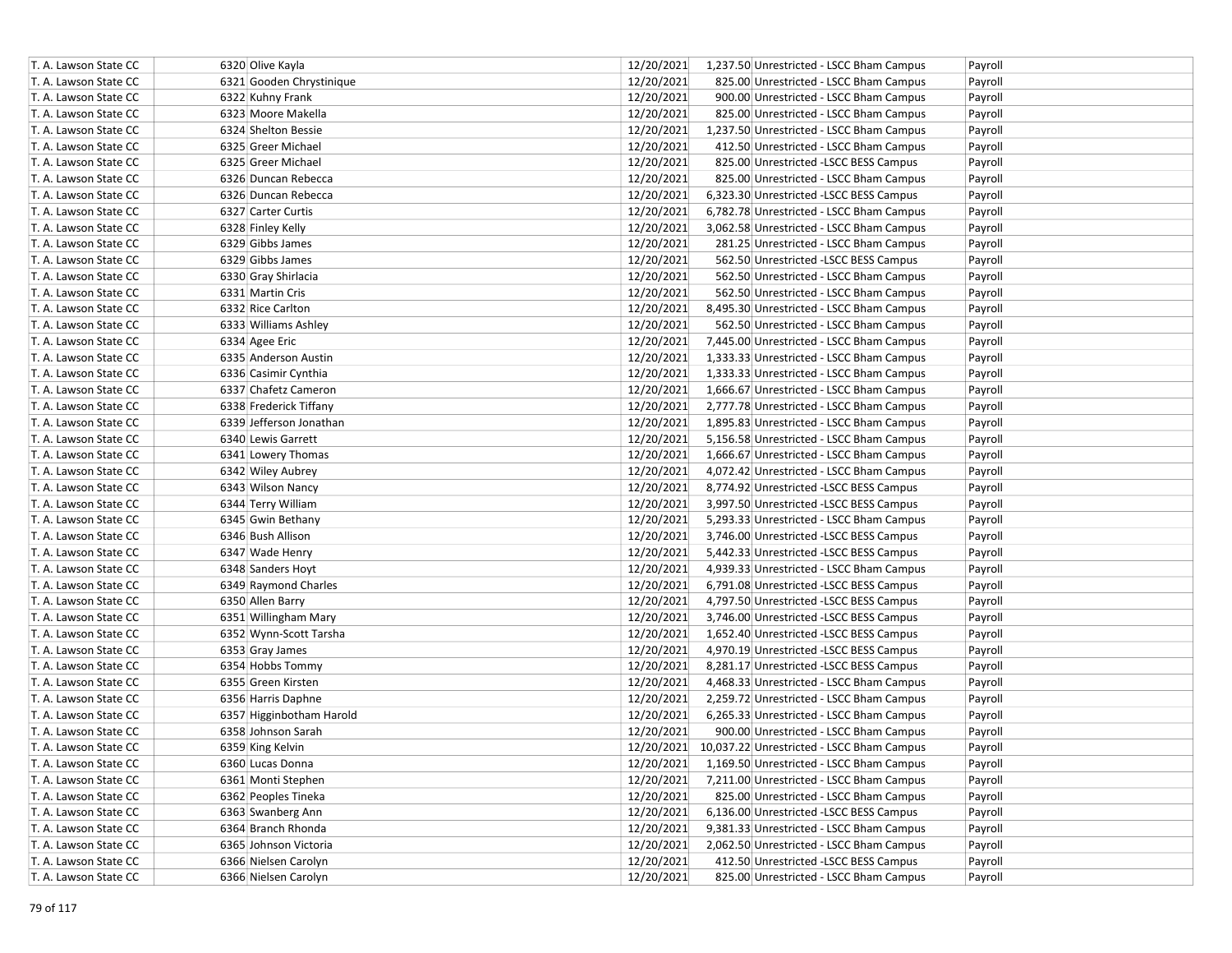| T. A. Lawson State CC | 6367 Parsons Rex                 | 12/20/2021 | 412.50 Unrestricted - LSCC Bham Campus   | Payroll |
|-----------------------|----------------------------------|------------|------------------------------------------|---------|
| T. A. Lawson State CC | 6368 Wilson Gregory              | 12/20/2021 | 1,237.50 Unrestricted - LSCC Bham Campus | Payroll |
| T. A. Lawson State CC | 6369 Johnson Williams Alicia     | 12/20/2021 | 412.50 Unrestricted - LSCC Bham Campus   | Payroll |
| T. A. Lawson State CC | 6370 Oates Meagan                | 12/20/2021 | 825.00 Unrestricted - LSCC Bham Campus   | Payroll |
| T. A. Lawson State CC | 6371 Howard Eva                  | 12/20/2021 | 1,875.00 Unrestricted - LSCC Bham Campus | Payroll |
| T. A. Lawson State CC | 6372 Woods Arlene                | 12/20/2021 | 1,875.00 Unrestricted - LSCC Bham Campus | Payroll |
| T. A. Lawson State CC | 6373 Howard Toya                 | 12/20/2021 | 825.00 Unrestricted - LSCC Bham Campus   | Payroll |
| T. A. Lawson State CC | 6373 Howard Toya                 | 12/20/2021 | 6,370.28 Unrestricted -LSCC BESS Campus  | Payroll |
| T. A. Lawson State CC | 6374 Morris Carlos               | 12/20/2021 | 5,509.50 Unrestricted - LSCC Bham Campus | Payroll |
| T. A. Lawson State CC | 6375 Pegues Michele              | 12/20/2021 | 412.50 Unrestricted - LSCC Bham Campus   | Payroll |
| T. A. Lawson State CC | 6376 Roper Twaunta               | 12/20/2021 | 1,237.50 Unrestricted - LSCC Bham Campus | Payroll |
| T. A. Lawson State CC | 6377 Tubbs Venita                | 12/20/2021 | 8,433.50 Unrestricted - LSCC Bham Campus | Payroll |
| T. A. Lawson State CC | 6378 Walker Brenda               | 12/20/2021 | 825.00 Unrestricted - LSCC Bham Campus   | Payroll |
| T. A. Lawson State CC | 6379 Willis Arnetta              | 12/20/2021 | 825.00 Unrestricted - LSCC Bham Campus   | Payroll |
| T. A. Lawson State CC | 6380 Morgan Rachel               | 12/20/2021 | 5,097.00 Unrestricted - LSCC Bham Campus | Payroll |
| T. A. Lawson State CC | 6381 Cartwell Zina               | 12/20/2021 | 412.50 Unrestricted - LSCC Bham Campus   | Payroll |
| T. A. Lawson State CC | 6382 Folds Dusty                 | 12/20/2021 | 619.00 Unrestricted - LSCC Bham Campus   | Payroll |
| T. A. Lawson State CC | 6383 Landers James               | 12/20/2021 | 6,460.78 Unrestricted - LSCC Bham Campus | Payroll |
| T. A. Lawson State CC | 6384 McLain Kyle                 | 12/20/2021 | 825.00 Unrestricted - LSCC Bham Campus   | Payroll |
| T. A. Lawson State CC | 6385 West Matthew                | 12/20/2021 | 6,830.61 Unrestricted - LSCC Bham Campus | Payroll |
| T. A. Lawson State CC | 6386 Wyatt Likita                | 12/20/2021 | 1,443.50 Unrestricted - LSCC Bham Campus | Payroll |
| T. A. Lawson State CC | 6387 Hill Jahman                 | 12/20/2021 | 825.00 Unrestricted - LSCC Bham Campus   | Payroll |
| T. A. Lawson State CC | 6388 Morgan Qunnice              | 12/20/2021 | 825.00 Unrestricted - LSCC Bham Campus   | Payroll |
| T. A. Lawson State CC | 6389 Rogers Natasha              | 12/20/2021 | 1,650.00 Unrestricted - LSCC Bham Campus | Payroll |
| T. A. Lawson State CC | 6390 Wilson Melanie              | 12/20/2021 | 7,775.44 Unrestricted - LSCC Bham Campus | Payroll |
| T. A. Lawson State CC | 6391 Guy Ann                     | 12/20/2021 | 8,816.17 Unrestricted - LSCC Bham Campus | Payroll |
| T. A. Lawson State CC | 6392 Chandler Malysa             | 12/20/2021 | 1,100.00 Unrestricted - LSCC Bham Campus | Payroll |
| T. A. Lawson State CC | 6393 Chapatwala Kirit            | 12/20/2021 | 1,200.00 Unrestricted - LSCC Bham Campus | Payroll |
| T. A. Lawson State CC | 6394 Ellison Mary                | 12/20/2021 | 1,200.00 Unrestricted -LSCC BESS Campus  | Payroll |
| T. A. Lawson State CC | 6394 Ellison Mary                | 12/20/2021 | 8,781.33 Unrestricted - LSCC Bham Campus | Payroll |
| T. A. Lawson State CC | 6395 Flournoy Nikaela            | 12/20/2021 | 1,050.00 Unrestricted - LSCC Bham Campus | Payroll |
| T. A. Lawson State CC | 6396 Gilbert Wynell              | 12/20/2021 | 8,110.78 Unrestricted - LSCC Bham Campus | Payroll |
| T. A. Lawson State CC | 6397 Hare Trinity                | 12/20/2021 | 1,650.00 Unrestricted - LSCC Bham Campus | Payroll |
| T. A. Lawson State CC | 6398 Kellogg Laurie              | 12/20/2021 | 600.00 Unrestricted - LSCC Bham Campus   | Payroll |
| T. A. Lawson State CC | 6399 Lewis Erica                 | 12/20/2021 | 600.00 Unrestricted - LSCC Bham Campus   | Payroll |
| T. A. Lawson State CC | 6400 Lomax Lillie                | 12/20/2021 | 1,200.00 Unrestricted - LSCC Bham Campus | Payroll |
| T. A. Lawson State CC | 6401 Lopatina Nadejda            | 12/20/2021 | 8,878.33 Unrestricted - LSCC Bham Campus | Payroll |
| T. A. Lawson State CC | 6402 Stewart Jeffery             | 12/20/2021 | 1,650.00 Unrestricted - LSCC Bham Campus | Payroll |
| T. A. Lawson State CC | 6403 Sumler Chassidy             | 12/20/2021 | 1,100.00 Unrestricted - LSCC Bham Campus | Payroll |
| T. A. Lawson State CC | 6404 Wilson Tracey               | 12/20/2021 | 1,800.00 Unrestricted -LSCC BESS Campus  | Payroll |
| T. A. Lawson State CC | 6404 Wilson Tracey               | 12/20/2021 | 6,913.25 Unrestricted - LSCC Bham Campus | Payroll |
| T. A. Lawson State CC | 6405 Cowart-Brown Emily          | 12/20/2021 | 1,100.00 Unrestricted - LSCC Bham Campus | Payroll |
| T. A. Lawson State CC | 6406 Galpothdeniya Waduge Indika | 12/20/2021 | 600.00 Unrestricted - LSCC Bham Campus   | Payroll |
| T. A. Lawson State CC | 6407 Mishra Vinod                | 12/20/2021 | 900.00 Unrestricted - LSCC Bham Campus   | Payroll |
| T. A. Lawson State CC | 6408 Holloway Weymon             | 12/20/2021 | 825.00 Unrestricted - LSCC Bham Campus   | Payroll |
| T. A. Lawson State CC | 6408 Holloway Weymon             | 12/20/2021 | 7,685.78 Unrestricted -LSCC BESS Campus  | Payroll |
| T. A. Lawson State CC | 6409 Jaber Reem                  | 12/20/2021 | 137.50 Unrestricted -LSCC BESS Campus    | Payroll |
| T. A. Lawson State CC | 6409 Jaber Reem                  | 12/20/2021 | 2,200.00 Unrestricted - LSCC Bham Campus | Payroll |
| T. A. Lawson State CC | 6410 Jaraysi Naila               | 12/20/2021 | 5,925.83 Unrestricted - LSCC Bham Campus | Payroll |
| T. A. Lawson State CC | 6411 Martin Darlene              | 12/20/2021 | 8,721.72 Unrestricted - LSCC Bham Campus | Payroll |
| T. A. Lawson State CC | 6412 Thomas La'Tasha             | 12/20/2021 | 1,312.50 Unrestricted - LSCC Bham Campus | Payroll |
|                       |                                  |            |                                          |         |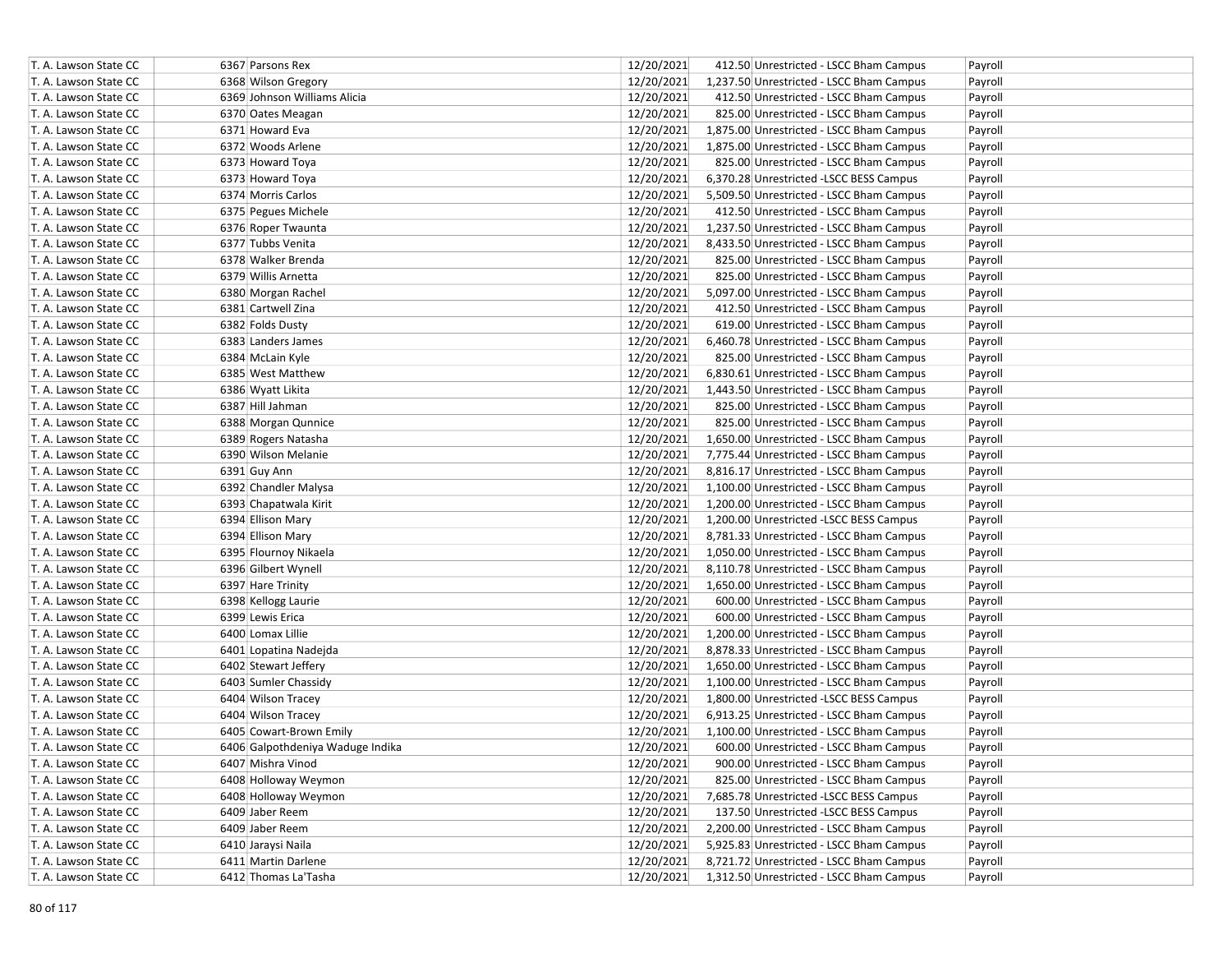| T. A. Lawson State CC | 6414 Broaden April       | 12/20/2021 | 1,400.00 Unrestricted - LSCC Bham Campus             | Payroll |
|-----------------------|--------------------------|------------|------------------------------------------------------|---------|
| T. A. Lawson State CC | 6415 Billingsley Tunisia | 12/20/2021 | 2,355.75 AE - State Regular                          | Payroll |
| T. A. Lawson State CC | 6416 Ekundayo Gwendolyn  | 12/20/2021 | 5,955.35 AE-Federal Regular                          | Payroll |
| T. A. Lawson State CC | 6417 Graves Willie       | 12/20/2021 | 1,334.20 Unrestricted - LSCC Bham Campus             | Payroll |
| T. A. Lawson State CC | 6417 Graves Willie       | 12/20/2021 | 5,336.80 AE - State Regular                          | Payroll |
| T. A. Lawson State CC | 6418 Nix Alcedra         | 12/20/2021 | 2,243.83 AE - State Regular                          | Payroll |
| T. A. Lawson State CC | 6419 White Charlette     | 12/20/2021 | 4,997.25 AE-Federal Regular                          | Payroll |
| T. A. Lawson State CC | 6420 Brazzill James      | 12/20/2021 | 1,375.00 Unrestricted - LSCC Bham Campus             | Payroll |
| T. A. Lawson State CC | 6421 Brown Mavis         | 12/20/2021 | 1,100.00 Unrestricted - LSCC Bham Campus             | Payroll |
| T. A. Lawson State CC | 6422 Lewis Aisha         | 12/20/2021 | 7,621.00 Unrestricted - LSCC Bham Campus             | Payroll |
| T. A. Lawson State CC | 6423 Stallworth Emmit    | 12/20/2021 | 6,000.44 Unrestricted -LSCC BESS Campus              | Payroll |
| T. A. Lawson State CC | 6424 Burden Cedric       | 12/20/2021 | 7,830.96 Unrestricted - LSCC Bham Campus             | Payroll |
| T. A. Lawson State CC | 6425 French Joyce        | 12/20/2021 | 1,100.00 Unrestricted - LSCC Bham Campus             | Payroll |
| T. A. Lawson State CC | 6426 Hall Sandra         | 12/20/2021 | 5,722.00 Unrestricted -LSCC BESS Campus              | Payroll |
| T. A. Lawson State CC | 6427 Millender Shelly    | 12/20/2021 | 1,375.00 Unrestricted - LSCC Bham Campus             | Payroll |
| T. A. Lawson State CC | 6427 Millender Shelly    | 12/20/2021 | 8,353.78 Title III B 2022                            | Payroll |
| T. A. Lawson State CC | 6428 Harbour Clayton     | 12/20/2021 | 6,921.00 Unrestricted -LSCC BESS Campus              | Payroll |
| T. A. Lawson State CC | 6429 Moore Brian         | 12/20/2021 | 7,196.00 Unrestricted -LSCC BESS Campus              | Payroll |
| T. A. Lawson State CC | 6430 Rayford Jeffrey     | 12/20/2021 | 5,665.33 Unrestricted -LSCC BESS Campus              | Payroll |
| T. A. Lawson State CC | 6431 Berry James         | 12/20/2021 | 6,460.78 Unrestricted -LSCC BESS Campus              | Payroll |
| T. A. Lawson State CC | 6432 Gatson Alga         | 12/20/2021 | 5,097.00 Unrestricted - LSCC Bham Campus             | Payroll |
| T. A. Lawson State CC | 6433 Rowe Darryl         | 12/20/2021 | 4,751.83 Unrestricted - LSCC Bham Campus             | Payroll |
| T. A. Lawson State CC | 6434 Halbert Alan        | 12/20/2021 | 4,500.33 Unrestricted -LSCC BESS Campus              | Payroll |
| T. A. Lawson State CC | 6435 Harris John         | 12/20/2021 | 5,819.42 Unrestricted -LSCC BESS Campus              | Payroll |
| T. A. Lawson State CC | 6436 Wilkerson Pier      | 12/20/2021 | 5,842.33 Unrestricted - LSCC Bham Campus             | Payroll |
| T. A. Lawson State CC | 6437 Williams Roosevelt  | 12/20/2021 | 5,003.25 Unrestricted -LSCC BESS Campus              | Payroll |
| T. A. Lawson State CC | 6438 Worford Edwina      | 12/20/2021 | 5,246.10 Unrestricted - LSCC Bham Campus             | Payroll |
| T. A. Lawson State CC | 6439 Elliott Adam        | 12/20/2021 | 4,751.83 Title III B 2022                            | Payroll |
| T. A. Lawson State CC | 6440 Lyles Henry         | 12/20/2021 | 4,249.00 Unrestricted -LSCC BESS Campus              | Payroll |
| T. A. Lawson State CC | 6441 Boyd Steven         | 12/20/2021 | 4,042.50 Unrestricted -LSCC BESS Campus              | Payroll |
| T. A. Lawson State CC | 6442 Latham Michael      | 12/20/2021 | 4,659.22 Unrestricted - LSCC Bham Campus             | Payroll |
| T. A. Lawson State CC | 6443 Jackson Wanda       | 12/20/2021 | 3,315.08 Unrestricted - LSCC Bham Campus             | Payroll |
| T. A. Lawson State CC | 6444 Lamb Allen          | 12/20/2021 | 8,997.56 Unrestricted -LSCC BESS Campus              | Payroll |
| T. A. Lawson State CC | 6445 Lybrand William     | 12/20/2021 | 6,335.78 Unrestricted -LSCC BESS Campus              | Payroll |
| T. A. Lawson State CC | 6446 Berryman Thomas     |            | 12/20/2021 11,659.22 Unrestricted -LSCC BESS Campus  | Payroll |
| T. A. Lawson State CC | 6447 Bennett Carolyn     | 12/20/2021 | 4,072.42 Unrestricted - LSCC Bham Campus             | Payroll |
| T. A. Lawson State CC | 6448 Davis Sherri        | 12/20/2021 | 1,691.61 Unrestricted - LSCC Bham Campus             | Payroll |
| T. A. Lawson State CC | 6448 Davis Sherri        | 12/20/2021 | 9,585.81 Title III B 2022                            | Payroll |
| T. A. Lawson State CC | 6449 Smith Kamille       | 12/20/2021 | 3,483.50 Unrestricted -LSCC BESS Campus              | Payroll |
| T. A. Lawson State CC | 6450 Billups Marcus      | 12/20/2021 | 4,706.92 Title III B 2022                            | Payroll |
| T. A. Lawson State CC | 6451 Mankowich James     | 12/20/2021 | 1,168.12 Unrestricted - LSCC Bham Campus             | Payroll |
| T. A. Lawson State CC | 6451 Mankowich James     | 12/20/2021 | 6,619.38 Title III B 2022                            | Payroll |
| T. A. Lawson State CC | 6452 Beauchamp Matrika   | 12/20/2021 | 3,567.08 Unrestricted - LSCC Bham Campus             | Payroll |
| T. A. Lawson State CC | 6453 Bell Elma           | 12/20/2021 | 8,281.17 Unrestricted - LSCC Bham Campus             | Payroll |
| T. A. Lawson State CC | 6454 Champion Carol      | 12/20/2021 | 4,745.58 Unrestricted -LSCC BESS Campus              | Payroll |
| T. A. Lawson State CC | 6455 Henry Dorothy       | 12/20/2021 | 1,866.93 Ready to Work                               | Payroll |
| T. A. Lawson State CC | 6455 Henry Dorothy       | 12/20/2021 | 3,467.15 Unrestricted -LSCC BESS Campus              | Payroll |
| T. A. Lawson State CC | 6456 Minnifield Tomeka   | 12/20/2021 | 3,903.92 Unrestricted - LSCC Bham Campus             | Payroll |
| T. A. Lawson State CC | 6457 Rowry James         | 12/20/2021 | 3,146.75 Career Coach                                | Payroll |
| T. A. Lawson State CC | 6458 Pruitt Karl         |            | 12/20/2021 10,547.17 Unrestricted - LSCC Bham Campus | Payroll |
| T. A. Lawson State CC | 6459 Saxton Rosemella    | 12/20/2021 | 3,651.83 Unrestricted - LSCC Bham Campus             | Payroll |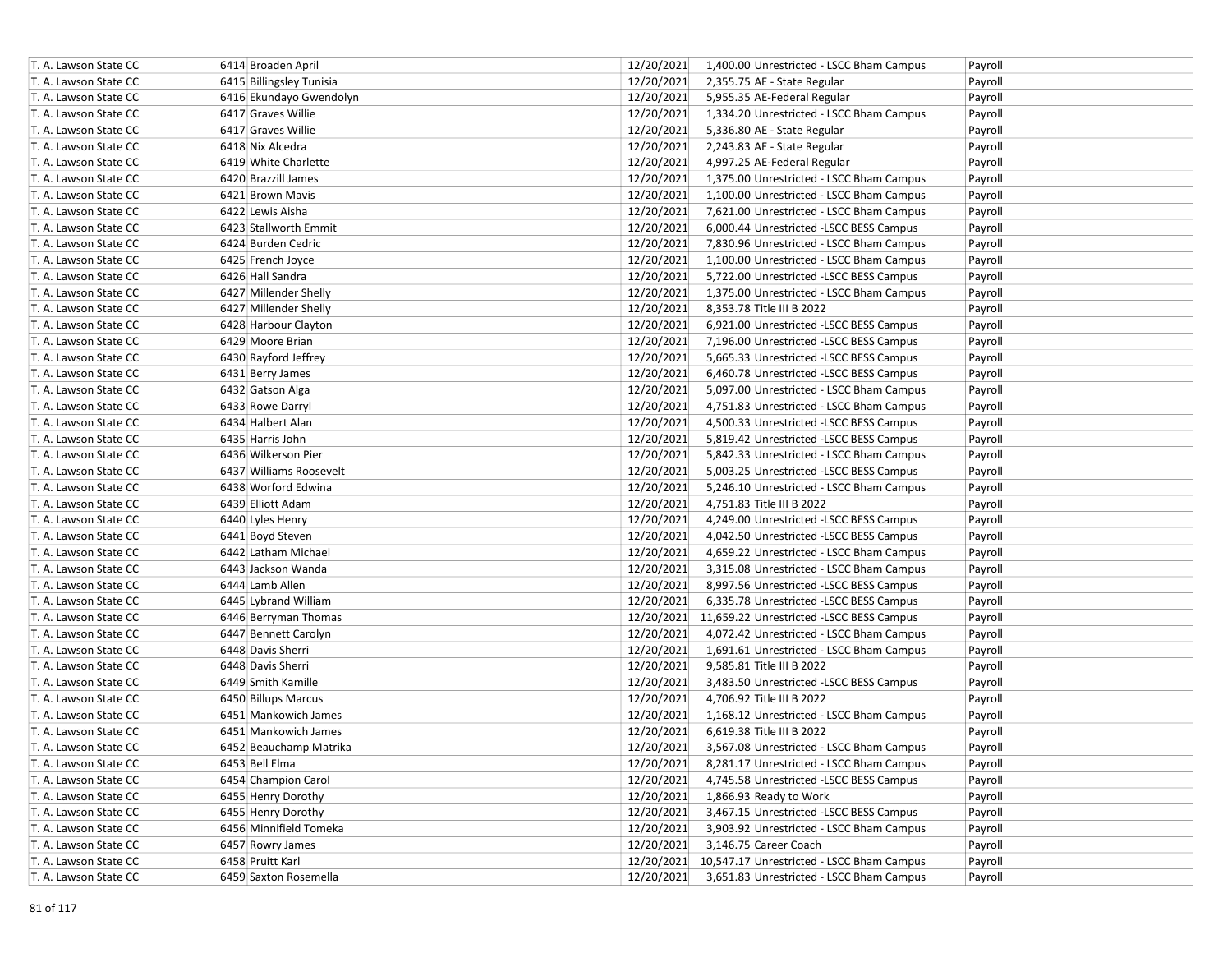| T. A. Lawson State CC | 6460 James Kesha            | 12/20/2021 | 910.60 Unrestricted - LSCC Bham Campus               | Payroll |
|-----------------------|-----------------------------|------------|------------------------------------------------------|---------|
| T. A. Lawson State CC | 6460 James Kesha            | 12/20/2021 | 8,195.40 Title III B 2022                            | Payroll |
| T. A. Lawson State CC | 6461 Carroll Leigh          | 12/20/2021 | 3,651.83 Title III B 2022                            | Payroll |
| T. A. Lawson State CC | 6462 Dennard Harold         | 12/20/2021 | 4,072.42 Unrestricted - LSCC Bham Campus             | Payroll |
| T. A. Lawson State CC | 6463 Dyck Sabrina           | 12/20/2021 | 4,813.58 Unrestricted - LSCC Bham Campus             | Payroll |
| T. A. Lawson State CC | 6464 Glasco-Gueye Cassandra | 12/20/2021 | 3,062.58 Unrestricted - LSCC Bham Campus             | Payroll |
| T. A. Lawson State CC | 6465 Kennedy Julie          | 12/20/2021 | 6,860.78 Unrestricted - LSCC Bham Campus             | Payroll |
| T. A. Lawson State CC | 6466 Knolan Shanita         | 12/20/2021 | 3,567.08 Unrestricted - LSCC Bham Campus             | Payroll |
| T. A. Lawson State CC | 6467 Porter Michael         | 12/20/2021 | 6,585.78 Unrestricted -LSCC BESS Campus              | Payroll |
| T. A. Lawson State CC | 6468 Herndon Renay          | 12/20/2021 | 7,351.75 Unrestricted -LSCC BESS Campus              | Payroll |
| T. A. Lawson State CC | 6469 Jones Janine           | 12/20/2021 | 5,626.45 Unrestricted - LSCC Bham Campus             | Payroll |
| T. A. Lawson State CC | 6470 Moore Kimberly         | 12/20/2021 | 5,448.83 Unrestricted -LSCC BESS Campus              | Payroll |
| T. A. Lawson State CC | 6471 Allen Darren           |            | 12/20/2021 10,077.50 Unrestricted - LSCC Bham Campus | Payroll |
| T. A. Lawson State CC | 6472 Harviley Margaret      | 12/20/2021 | 2,894.50 Unrestricted - LSCC Bham Campus             | Payroll |
| T. A. Lawson State CC | 6473 Croskey Angela         | 12/20/2021 | 4,072.42 Unrestricted - LSCC Bham Campus             | Payroll |
| T. A. Lawson State CC | 6474 Hollins Cassandra      | 12/20/2021 | 8,939.33 Unrestricted - LSCC Bham Campus             | Payroll |
| T. A. Lawson State CC | 6475 Jones Denise           | 12/20/2021 | 3,651.83 Unrestricted -LSCC BESS Campus              | Payroll |
| T. A. Lawson State CC | 6476 Lewis Courtney         | 12/20/2021 | 3,315.08 Unrestricted -LSCC BESS Campus              | Payroll |
| T. A. Lawson State CC | 6477 Rasbury Robin          | 12/20/2021 | 3,904.50 Unrestricted - LSCC Bham Campus             | Payroll |
| T. A. Lawson State CC | 6478 Tims Chandra           | 12/20/2021 | 2,978.92 Unrestricted -LSCC BESS Campus              | Payroll |
| T. A. Lawson State CC | 6479 Williams Sharon        | 12/20/2021 | 6,613.84 Unrestricted -LSCC BESS Campus              | Payroll |
| T. A. Lawson State CC | 6480 Alvarado Jose          | 12/20/2021 | 4,450.50 Unrestricted - LSCC Bham Campus             | Payroll |
| T. A. Lawson State CC | 6481 Harrell Katrina        | 12/20/2021 | 5,075.50 Unrestricted - LSCC Bham Campus             | Payroll |
| T. A. Lawson State CC | 6482 Hollins Joseph         | 12/20/2021 | 4,450.50 Unrestricted -LSCC BESS Campus              | Payroll |
| T. A. Lawson State CC | 6483 Burns Tenesha          | 12/20/2021 | 3,735.58 Unrestricted - LSCC Bham Campus             | Payroll |
| T. A. Lawson State CC | 6484 Holman Bernard         | 12/20/2021 | 3,230.83 Unrestricted - LSCC Bham Campus             | Payroll |
| T. A. Lawson State CC | 6485 Webster Emmett         | 12/20/2021 | 3,230.83 Unrestricted - LSCC Bham Campus             | Payroll |
| T. A. Lawson State CC | 6486 Moore Chiquita         | 12/20/2021 | 2,894.50 Unrestricted - LSCC Bham Campus             | Payroll |
| T. A. Lawson State CC | 6487 Streety Audra          | 12/20/2021 | 3,483.50 Unrestricted -LSCC BESS Campus              | Payroll |
| T. A. Lawson State CC | 6488 Waluyn Dorian          | 12/20/2021 | 625.00 Title III B 2022                              | Payroll |
| T. A. Lawson State CC | 6488 Waluyn Dorian          | 12/20/2021 | 6,025.92 Unrestricted -LSCC BESS Campus              | Payroll |
| T. A. Lawson State CC | 6489 Williams Amicka        | 12/20/2021 | 3,651.83 Unrestricted -LSCC BESS Campus              | Payroll |
| T. A. Lawson State CC | 6490 Atkins Torlise         | 12/20/2021 | 2,726.08 Unrestricted - LSCC Bham Campus             | Payroll |
| T. A. Lawson State CC | 6491 Bush Ashley            | 12/20/2021 | 2,810.25 Unrestricted -LSCC BESS Campus              | Payroll |
| T. A. Lawson State CC | 6492 Chisem Lori            | 12/20/2021 | 7,601.25 Unrestricted -LSCC BESS Campus              | Payroll |
| T. A. Lawson State CC | 6493 Haun Brenda            | 12/20/2021 | 3,483.50 Unrestricted -LSCC BESS Campus              | Payroll |
| T. A. Lawson State CC | 6494 Wiley Ashley           | 12/20/2021 | 3,735.58 Unrestricted -LSCC BESS Campus              | Payroll |
| T. A. Lawson State CC | 6495 Harper Lesley          | 12/20/2021 | 4,576.75 Title III B 2022                            | Payroll |
| T. A. Lawson State CC | 6496 Harris Lasharron       | 12/20/2021 | 4,968.17 Student Support Service-Bess 21 22          | Payroll |
| T. A. Lawson State CC | 6497 Hudson Nkenge          | 12/20/2021 | 4,913.50 Student Support Service-Bhm 21 22           | Payroll |
| T. A. Lawson State CC | 6498 Ike Dottie             | 12/20/2021 | 1,905.00 Student Support Service-Bhm 21 22           | Payroll |
| T. A. Lawson State CC | 6499 Lewis Keisha           | 12/20/2021 | 4,525.83 Student Support Service-Bess 21 22          | Payroll |
| T. A. Lawson State CC | 6500 Lewis Tomeka           | 12/20/2021 | 2,810.25 Student Support Service-Bess 21 22          | Payroll |
| T. A. Lawson State CC | 6501 Nix Latasha            | 12/20/2021 | 4,803.52 Student Support Service-Bhm 21 22           | Payroll |
| T. A. Lawson State CC | 6502 Rice Janice            | 12/20/2021 | 3,062.83 Student Support Service-Bhm 21 22           | Payroll |
| T. A. Lawson State CC | 6503 Moore Tanita           | 12/20/2021 | 3,483.50 Unrestricted - LSCC Bham Campus             | Payroll |
| T. A. Lawson State CC | 6504 Haley Akilih           | 12/20/2021 | 4,525.83 Unrestricted -LSCC BESS Campus              | Payroll |
| T. A. Lawson State CC | 6505 Odell Kiele            | 12/20/2021 | 2,473.42 Unrestricted - LSCC Bham Campus             | Payroll |
| T. A. Lawson State CC | 6506 Conwell Nicola         | 12/20/2021 | 3,903.92 Unrestricted - LSCC Bham Campus             | Payroll |
| T. A. Lawson State CC | 6507 Currington Juanita     | 12/20/2021 | 4,493.00 Unrestricted - LSCC Bham Campus             | Payroll |
| T. A. Lawson State CC | 6508 Godwin Romika          | 12/20/2021 | 4,745.00 Unrestricted - LSCC Bham Campus             | Payroll |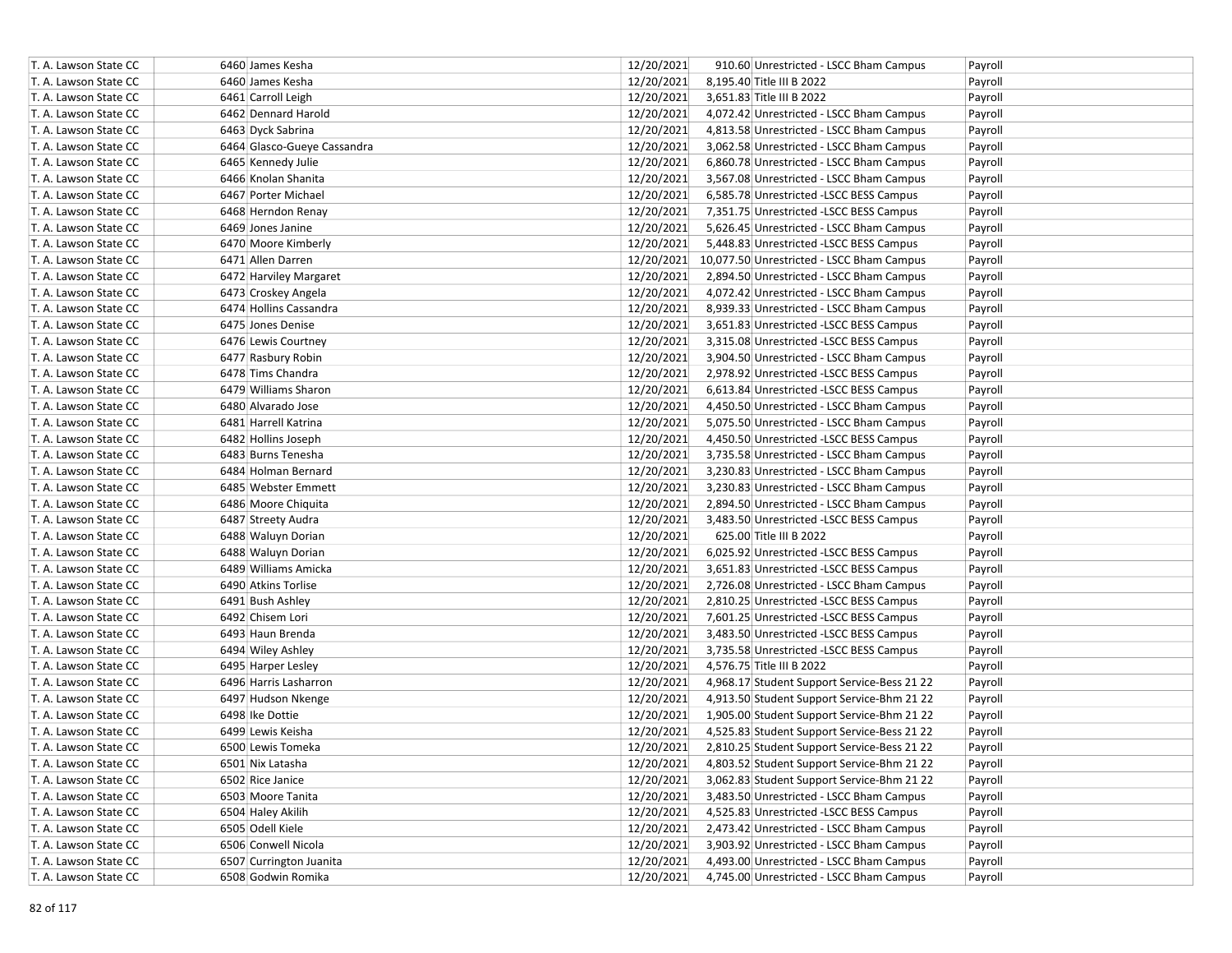| T. A. Lawson State CC | 6509 Granville Alexis    | 12/20/2021<br>4,942.25 Unrestricted - LSCC Bham Campus<br>Payroll |
|-----------------------|--------------------------|-------------------------------------------------------------------|
| T. A. Lawson State CC | 6510 Gregg Jalyn         | 12/20/2021<br>3,566.83 Unrestricted - LSCC Bham Campus<br>Payroll |
| T. A. Lawson State CC | 6511 Hall Angela         | 12/20/2021<br>2,078.12 Unrestricted - LSCC Bham Campus<br>Payroll |
| T. A. Lawson State CC | 6511 Hall Angela         | 12/20/2021<br>2,078.13 Title III B 2022<br>Payroll                |
| T. A. Lawson State CC | 6512 Johnson Sharon      | 12/20/2021<br>3,651.83 Unrestricted -LSCC BESS Campus<br>Payroll  |
| T. A. Lawson State CC | 6513 Lawrence Craig      | 12/20/2021<br>9,288.84 Unrestricted -LSCC BESS Campus<br>Payroll  |
| T. A. Lawson State CC | 6514 McCary Rosalyn      | 12/20/2021<br>3,062.83 Unrestricted - LSCC Bham Campus<br>Payroll |
| T. A. Lawson State CC | 6515 Silas Monique       | 12/20/2021<br>2,336.25 Unrestricted - LSCC Bham Campus<br>Payroll |
| T. A. Lawson State CC | 6515 Silas Monique       | 12/20/2021<br>5,451.25 Title III B 2022<br>Payroll                |
| T. A. Lawson State CC | 6516 Glass Jamie         | 12/20/2021<br>6,595.33 Unrestricted -LSCC BESS Campus<br>Payroll  |
| T. A. Lawson State CC | 6517 Owens Wynda         | 12/20/2021<br>3,147.33 Unrestricted - LSCC Bham Campus<br>Payroll |
| T. A. Lawson State CC | 6518 Riggins Traci       | 12/20/2021<br>3,231.25 Unrestricted -LSCC BESS Campus<br>Payroll  |
| T. A. Lawson State CC | 6519 Spencer Victor      | 12/20/2021<br>3,231.25 Unrestricted - LSCC Bham Campus<br>Payroll |
| T. A. Lawson State CC | 6520 Albright Geri       | 12/20/2021<br>8,939.33 Unrestricted - LSCC Bham Campus<br>Payroll |
| T. A. Lawson State CC | 6521 Bryant Lola         | 12/20/2021<br>4,240.75 Unrestricted - LSCC Bham Campus<br>Payroll |
| T. A. Lawson State CC | 6522 Kirk Naquela        | 12/20/2021<br>3,230.83 Unrestricted - LSCC Bham Campus<br>Payroll |
| T. A. Lawson State CC | 6523 Billingsley William | 12/20/2021<br>2,894.50 Unrestricted -LSCC BESS Campus<br>Payroll  |
| T. A. Lawson State CC | 6524 Blanton James       | 12/20/2021<br>8,281.17 Unrestricted - LSCC Bham Campus<br>Payroll |
| T. A. Lawson State CC | 6525 Fortner Bronwyn     | 12/20/2021<br>2,641.83 Unrestricted - LSCC Bham Campus<br>Payroll |
| T. A. Lawson State CC | 6526 Hooten Kenneth      | 12/20/2021<br>2,641.83 Unrestricted - LSCC Bham Campus<br>Payroll |
| T. A. Lawson State CC | 6527 Hubbart Ray         | 12/20/2021<br>3,483.50 Unrestricted - LSCC Bham Campus<br>Payroll |
| T. A. Lawson State CC | 6528 Hudson Michelle     | 12/20/2021<br>2,810.50 Unrestricted - LSCC Bham Campus<br>Payroll |
| T. A. Lawson State CC | 6529 Kindred Steven      | 12/20/2021<br>2,305.33 Unrestricted - LSCC Bham Campus<br>Payroll |
| T. A. Lawson State CC | 6530 Polk Tyrone         | 12/20/2021<br>2,726.08 Unrestricted - LSCC Bham Campus<br>Payroll |
| T. A. Lawson State CC | 6531 Watson Larry        | 12/20/2021<br>2,894.50 Unrestricted - LSCC Bham Campus<br>Payroll |
| T. A. Lawson State CC | 6532 Green Myrtes        | 12/20/2021<br>9,947.17 Title III B 2022<br>Payroll                |
| T. A. Lawson State CC | 6533 Horn Wendy          | 12/20/2021<br>6,600.59 Unrestricted - LSCC Bham Campus<br>Payroll |
| T. A. Lawson State CC | 6534 Todd Eula           | 12/20/2021<br>491.35 Unrestricted - LSCC Bham Campus<br>Payroll   |
| T. A. Lawson State CC | 6534 Todd Eula           | 12/20/2021<br>4,422.15 Title III B 2022<br>Payroll                |
| T. A. Lawson State CC | 6535 Best Leeann         | 12/20/2021<br>4,493.00 Unrestricted -LSCC BESS Campus<br>Payroll  |
| T. A. Lawson State CC | 6536 Moon Jason          | 12/20/2021<br>3,904.50 Unrestricted - LSCC BESS Campus<br>Payroll |
| T. A. Lawson State CC | 6537 Yancy Jonathan      | 12/20/2021<br>8,281.17 Unrestricted -LSCC BESS Campus<br>Payroll  |
| T. A. Lawson State CC | 6538 Blue Jarvis         | 12/20/2021<br>5,189.33 Unrestricted - LSCC Bham Campus<br>Payroll |
| T. A. Lawson State CC | 6539 Byrd Ralph          | 12/20/2021<br>3,483.50 Unrestricted - LSCC Bham Campus<br>Payroll |
| T. A. Lawson State CC | 6540 Jackson Tavarious   | 12/20/2021<br>2,810.50 Unrestricted - LSCC Bham Campus<br>Payroll |
| T. A. Lawson State CC | 6541 Colston Chester     | 12/20/2021<br>2,614.42 Unrestricted - LSCC Bham Campus<br>Payroll |
| T. A. Lawson State CC | 6542 Render Carla        | 12/20/2021<br>2,221.25 Unrestricted - LSCC Bham Campus<br>Payroll |
| T. A. Lawson State CC | 6543 Robertson Audrey    | 12/20/2021<br>2,689.08 Unrestricted - LSCC Bham Campus<br>Payroll |
| T. A. Lawson State CC | 6544 Taylor Curtis       | 12/20/2021<br>2,978.92 Unrestricted -LSCC BESS Campus<br>Payroll  |
| T. A. Lawson State CC | 6545 Underwood Pamala    | 12/20/2021<br>2,170.83 Unrestricted - LSCC Bham Campus<br>Payroll |
| T. A. Lawson State CC | 6546 Watkins Tyesha      | 12/20/2021<br>2,642.25 Unrestricted - LSCC Bham Campus<br>Payroll |
| T. A. Lawson State CC | 6547 Wren Linda          | 12/20/2021<br>3,399.58 Unrestricted - LSCC Bham Campus<br>Payroll |
| T. A. Lawson State CC | 6548 Flenord Devin       | 12/20/2021<br>2,221.25 Unrestricted -LSCC BESS Campus<br>Payroll  |
| T. A. Lawson State CC | 6549 Moorer Eddie        | 12/20/2021<br>2,978.92 Unrestricted -LSCC BESS Campus<br>Payroll  |
| T. A. Lawson State CC | 6550 Lewis Lashaundra    | 12/20/2021<br>3,903.92 Unrestricted - LSCC Bham Campus<br>Payroll |
| T. A. Lawson State CC | 6571 Anthony Cynthia     | 1/31/2022 22,916.67 Unrestricted - LSCC Bham Campus<br>Payroll    |
| T. A. Lawson State CC | 6572 Billiet Rebecca     | 1/31/2022<br>4,156.25 Unrestricted -LSCC BESS Campus<br>Payroll   |
| T. A. Lawson State CC | 6573 Hall Rosiezier      | 1/31/2022<br>5,586.50 Unrestricted - LSCC Bham Campus<br>Payroll  |
| T. A. Lawson State CC | 6574 Olive Lisa          | 1/31/2022<br>4,661.42 Unrestricted - LSCC Bham Campus<br>Payroll  |
| T. A. Lawson State CC | 6575 Crawford Bruce      | 1/31/2022 12,142.67 Unrestricted - LSCC Bham Campus<br>Payroll    |
| T. A. Lawson State CC | 6576 McKenzie Kimberly   | 1/31/2022 4,745.58 Unrestricted - LSCC Bham Campus<br>Payroll     |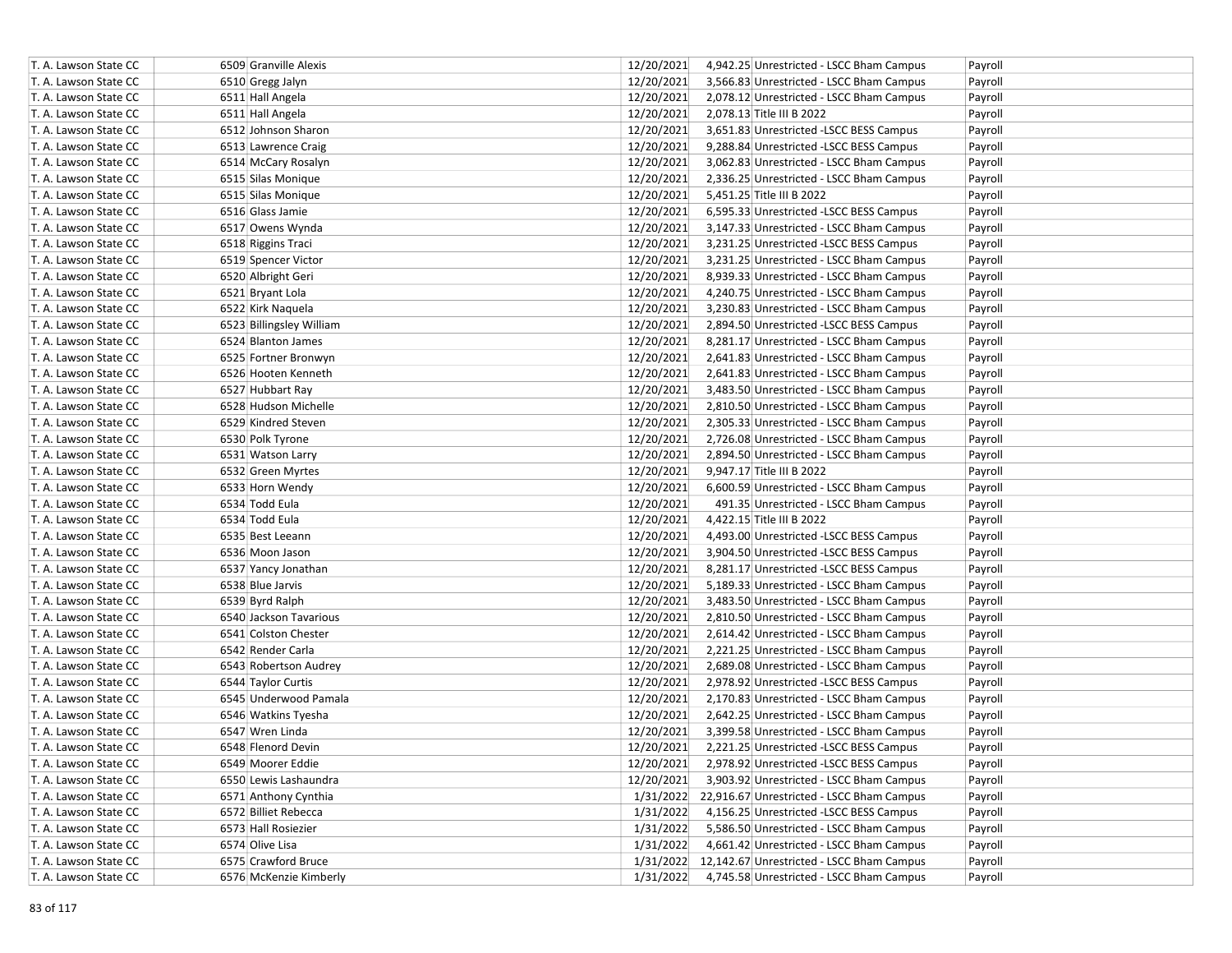| T. A. Lawson State CC | 6577 Williams-Cottrell Roberta | 1/31/2022 | 4,661.42 Unrestricted - LSCC Bham Campus            | Payroll |
|-----------------------|--------------------------------|-----------|-----------------------------------------------------|---------|
| T. A. Lawson State CC | 6578 Christian Gala            | 1/31/2022 | 4,156.25 Unrestricted - LSCC Bham Campus            | Payroll |
| T. A. Lawson State CC | 6579 Crews Sharon              |           | 1/31/2022 11,809.33 Unrestricted - LSCC Bham Campus | Payroll |
| T. A. Lawson State CC | 6580 Bizzell Dorothy           | 1/31/2022 | 6,513.25 Unrestricted - LSCC Bham Campus            | Payroll |
| T. A. Lawson State CC | 6581 Clayton Jo Lynne          | 1/31/2022 | 6,136.00 Unrestricted - LSCC Bham Campus            | Payroll |
| T. A. Lawson State CC | 6582 Murphy Shannon            | 1/31/2022 | 3,651.83 Unrestricted - LSCC Bham Campus            | Payroll |
| T. A. Lawson State CC | 6583 Rodgers Charmaine         | 1/31/2022 | 8,181.33 Unrestricted - LSCC Bham Campus            | Payroll |
| T. A. Lawson State CC | 6584 Watson Jolisa             | 1/31/2022 | 4,769.13 Unrestricted -LSCC BESS Campus             | Payroll |
| T. A. Lawson State CC | 6585 Ray-Connell Teresa        | 1/31/2022 | 9,084.33 Unrestricted -LSCC BESS Campus             | Payroll |
| T. A. Lawson State CC | 6586 Warner Kathleen           | 1/31/2022 | 7,121.00 Unrestricted - LSCC Bham Campus            | Payroll |
| T. A. Lawson State CC | 6587 Jackson Robert            | 1/31/2022 | 5,957.78 Unrestricted - LSCC Bham Campus            | Payroll |
| T. A. Lawson State CC | 6588 Burroughs Adrienne        | 1/31/2022 | 4,468.33 Unrestricted -LSCC BESS Campus             | Payroll |
| T. A. Lawson State CC | 6589 Duke Juanita              | 1/31/2022 | 5,097.00 Unrestricted -LSCC BESS Campus             | Payroll |
| T. A. Lawson State CC | 6590 Hayes Shelby              | 1/31/2022 | 5,190.75 Unrestricted -LSCC BESS Campus             | Payroll |
| T. A. Lawson State CC | 6591 Mays Tamera               | 1/31/2022 | 5,622.33 Unrestricted -LSCC BESS Campus             | Payroll |
| T. A. Lawson State CC | 6592 Moyo Nomsa                | 1/31/2022 | 6,796.00 Unrestricted -LSCC BESS Campus             | Payroll |
| T. A. Lawson State CC | 6593 Swain Katrina             | 1/31/2022 | 6,536.00 Unrestricted -LSCC BESS Campus             | Payroll |
| T. A. Lawson State CC | 6594 Young Dorothy             | 1/31/2022 | 3,651.83 Unrestricted -LSCC BESS Campus             | Payroll |
| T. A. Lawson State CC | 6595 Scosyrev Gleb             | 1/31/2022 | 5,847.93 Unrestricted - LSCC Bham Campus            | Payroll |
| T. A. Lawson State CC | 6596 Derico Sherika            | 1/31/2022 | 9,782.59 Unrestricted - LSCC Bham Campus            | Payroll |
| T. A. Lawson State CC | 6597 Armbrester James          | 1/31/2022 | 7,196.00 Unrestricted -LSCC BESS Campus             | Payroll |
| T. A. Lawson State CC | 6598 Watkins Norris            | 1/31/2022 | 7,481.89 Unrestricted - LSCC Bham Campus            | Payroll |
| T. A. Lawson State CC | 6599 Coleman Tracey            | 1/31/2022 | 3,147.33 Unrestricted - LSCC Bham Campus            | Payroll |
| T. A. Lawson State CC | 6600 Foy Michelle              | 1/31/2022 | 3,146.75 Unrestricted - LSCC Bham Campus            | Payroll |
| T. A. Lawson State CC | 6601 Kelley Michael            | 1/31/2022 | 6,796.00 Unrestricted -LSCC BESS Campus             | Payroll |
| T. A. Lawson State CC | 6602 Denson Sherlita           | 1/31/2022 | 5,693.75 Unrestricted -LSCC BESS Campus             | Payroll |
| T. A. Lawson State CC | 6603 Henry Stephanie           | 1/31/2022 | 5,758.75 Unrestricted -LSCC BESS Campus             | Payroll |
| T. A. Lawson State CC | 6604 Milton Alice              | 1/31/2022 | 9,947.17 Unrestricted - LSCC Bham Campus            | Payroll |
| T. A. Lawson State CC | 6605 Blankenship Lanette       | 1/31/2022 | 4,216.75 Unrestricted - LSCC Bham Campus            | Payroll |
| T. A. Lawson State CC | 6606 Plenty James              | 1/31/2022 | 6,646.56 Unrestricted - LSCC Bham Campus            | Payroll |
| T. A. Lawson State CC | 6607 Duncan Rebecca            | 1/31/2022 | 6,323.30 Unrestricted -LSCC BESS Campus             | Payroll |
| T. A. Lawson State CC | 6608 Carter Curtis             | 1/31/2022 | 5,957.78 Unrestricted - LSCC Bham Campus            | Payroll |
| T. A. Lawson State CC | 6609 Finley Kelly              | 1/31/2022 | 3,062.58 Unrestricted - LSCC Bham Campus            | Payroll |
| T. A. Lawson State CC | 6610 Agee Eric                 | 1/31/2022 | 7,445.00 Unrestricted - LSCC Bham Campus            | Payroll |
| T. A. Lawson State CC | 6611 Anderson Austin           | 1/31/2022 | 1,333.33 Unrestricted - LSCC Bham Campus            | Payroll |
| T. A. Lawson State CC | 6612 Casimir Cynthia           | 1/31/2022 | 1,333.33 Unrestricted - LSCC Bham Campus            | Payroll |
| T. A. Lawson State CC | 6613 Chafetz Cameron           | 1/31/2022 | 1,666.67 Unrestricted - LSCC Bham Campus            | Payroll |
| T. A. Lawson State CC | 6614 Frederick Tiffany         | 1/31/2022 | 2,777.78 Unrestricted - LSCC Bham Campus            | Payroll |
| T. A. Lawson State CC | 6615 Jefferson Jonathan        | 1/31/2022 | 1,333.33 Unrestricted - LSCC Bham Campus            | Payroll |
| T. A. Lawson State CC | 6616 Lewis Garrett             | 1/31/2022 | 4,594.08 Unrestricted - LSCC Bham Campus            | Payroll |
| T. A. Lawson State CC | 6617 Lowery Thomas             | 1/31/2022 | 1,666.67 Unrestricted - LSCC Bham Campus            | Payroll |
| T. A. Lawson State CC | 6618 Wiley Aubrey              | 1/31/2022 | 4,072.42 Unrestricted - LSCC Bham Campus            | Payroll |
| T. A. Lawson State CC | 6619 Wilson Nancy              | 1/31/2022 | 8,774.92 Unrestricted - LSCC BESS Campus            | Payroll |
| T. A. Lawson State CC | 6620 Terry William             | 1/31/2022 | 3,997.50 Unrestricted -LSCC BESS Campus             | Payroll |
| T. A. Lawson State CC | 6621 Gwin Bethany              | 1/31/2022 | 4,468.33 Unrestricted - LSCC Bham Campus            | Payroll |
| T. A. Lawson State CC | 6622 Bush Allison              | 1/31/2022 | 3,746.00 Unrestricted -LSCC BESS Campus             | Payroll |
| T. A. Lawson State CC | 6623 Wade Henry                | 1/31/2022 | 5,442.33 Unrestricted -LSCC BESS Campus             | Payroll |
| T. A. Lawson State CC | 6624 Sanders Hoyt              | 1/31/2022 | 4,939.33 Unrestricted - LSCC Bham Campus            | Payroll |
| T. A. Lawson State CC | 6625 Raymond Charles           | 1/31/2022 | 6,791.08 Unrestricted -LSCC BESS Campus             | Payroll |
| T. A. Lawson State CC | 6626 Harris Dewayne            | 1/31/2022 | 4,520.89 Unrestricted -LSCC BESS Campus             | Payroll |
| T. A. Lawson State CC | 6627 Allen Barry               | 1/31/2022 | 3,997.50 Unrestricted -LSCC BESS Campus             | Payroll |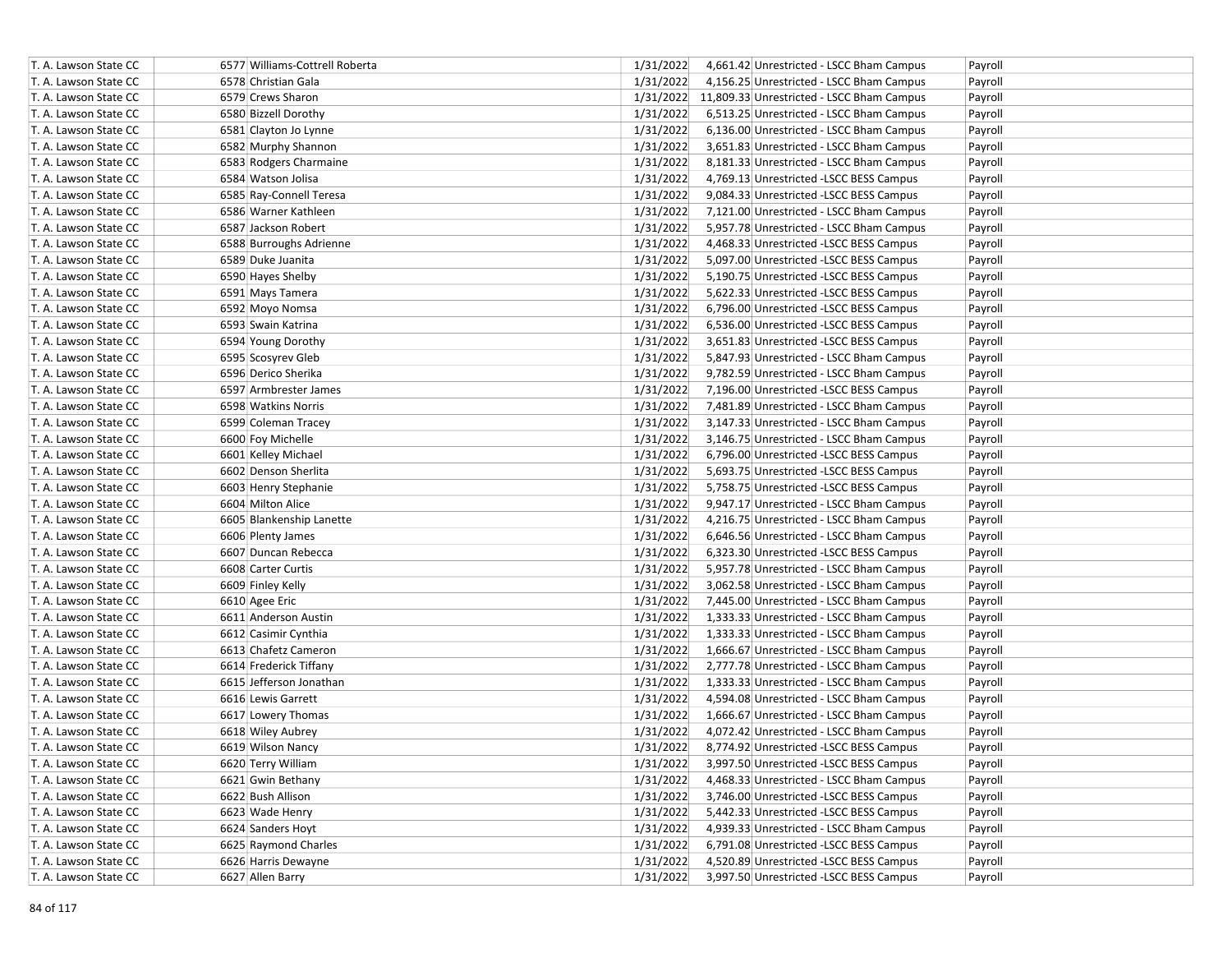| T. A. Lawson State CC | 6628 Willingham Mary     | 1/31/2022 | 3,746.00 Unrestricted -LSCC BESS Campus            | Payroll |
|-----------------------|--------------------------|-----------|----------------------------------------------------|---------|
| T. A. Lawson State CC | 6629 Gray James          | 1/31/2022 | 4,970.19 Unrestricted -LSCC BESS Campus            | Payroll |
| T. A. Lawson State CC | 6630 Hobbs Tommy         | 1/31/2022 | 8,281.17 Unrestricted -LSCC BESS Campus            | Payroll |
| T. A. Lawson State CC | 6631 Green Kirsten       | 1/31/2022 | 4,468.33 Unrestricted - LSCC Bham Campus           | Payroll |
| T. A. Lawson State CC | 6632 Fields Effie        | 1/31/2022 | 6,568.11 Unrestricted - LSCC Bham Campus           | Payroll |
| T. A. Lawson State CC | 6633 Higginbotham Harold | 1/31/2022 | 6,265.33 Unrestricted - LSCC Bham Campus           | Payroll |
| T. A. Lawson State CC | 6634 King Kelvin         | 1/31/2022 | 9,587.22 Unrestricted - LSCC Bham Campus           | Payroll |
| T. A. Lawson State CC | 6635 Monti Stephen       | 1/31/2022 | 6,136.00 Unrestricted - LSCC Bham Campus           | Payroll |
| T. A. Lawson State CC | 6636 Swanberg Ann        | 1/31/2022 | 6,136.00 Unrestricted -LSCC BESS Campus            | Payroll |
| T. A. Lawson State CC | 6637 Branch Rhonda       | 1/31/2022 | 8,181.33 Unrestricted - LSCC Bham Campus           | Payroll |
| T. A. Lawson State CC | 6638 Howard Toya         | 1/31/2022 | 5,957.78 Unrestricted -LSCC BESS Campus            | Payroll |
| T. A. Lawson State CC | 6639 Morris Carlos       | 1/31/2022 | 5,097.00 Unrestricted - LSCC Bham Campus           | Payroll |
| T. A. Lawson State CC | 6640 Tubbs Venita        | 1/31/2022 | 7,196.00 Unrestricted - LSCC Bham Campus           | Payroll |
| T. A. Lawson State CC | 6641 Morgan Rachel       | 1/31/2022 | 5,097.00 Unrestricted - LSCC Bham Campus           | Payroll |
| T. A. Lawson State CC | 6642 Landers James       | 1/31/2022 | 6,460.78 Unrestricted - LSCC Bham Campus           | Payroll |
| T. A. Lawson State CC | 6643 West Matthew        | 1/31/2022 | 6,418.11 Unrestricted - LSCC Bham Campus           | Payroll |
| T. A. Lawson State CC | 6644 Wilson Melanie      | 1/31/2022 | 6,125.44 Unrestricted - LSCC Bham Campus           | Payroll |
| T. A. Lawson State CC | 6645 Guy Ann             | 1/31/2022 | 7,016.17 Unrestricted - LSCC Bham Campus           | Payroll |
| T. A. Lawson State CC | 6646 Ellison Mary        | 1/31/2022 | 8,181.33 Unrestricted - LSCC Bham Campus           | Payroll |
| T. A. Lawson State CC | 6647 Gilbert Wynell      | 1/31/2022 | 6,460.78 Unrestricted - LSCC Bham Campus           | Payroll |
| T. A. Lawson State CC | 6648 Lopatina Nadejda    | 1/31/2022 | 7,678.33 Unrestricted - LSCC Bham Campus           | Payroll |
| T. A. Lawson State CC | 6649 Wilson Tracey       | 1/31/2022 | 6,913.25 Unrestricted - LSCC Bham Campus           | Payroll |
| T. A. Lawson State CC | 6650 Atallah Mohammad    | 1/31/2022 | 6,949.99 Unrestricted -LSCC BESS Campus            | Payroll |
| T. A. Lawson State CC | 6651 Holloway Weymon     | 1/31/2022 | 6,860.78 Unrestricted -LSCC BESS Campus            | Payroll |
| T. A. Lawson State CC | 6652 Jaraysi Naila       | 1/31/2022 | 4,468.33 Unrestricted - LSCC Bham Campus           | Payroll |
| T. A. Lawson State CC | 6653 Martin Darlene      | 1/31/2022 | 7,759.22 Unrestricted - LSCC Bham Campus           | Payroll |
| T. A. Lawson State CC | 6654 Thomas La'Tasha     | 1/31/2022 | 1,561.66 Unrestricted - LSCC BESS Campus           | Payroll |
| T. A. Lawson State CC | 6654 Thomas La'Tasha     | 1/31/2022 | 1,761.03 Student Support Service-Bess 21 22        | Payroll |
| T. A. Lawson State CC | 6655 Thomas Shawanda     | 1/31/2022 | 2,303.50 Unrestricted -LSCC BESS Campus            | Payroll |
| T. A. Lawson State CC | 6655 Thomas Shawanda     | 1/31/2022 | 3,455.25 NSF 2PI STEM E3 21/22                     | Payroll |
| T. A. Lawson State CC | 6656 Billingsley Tunisia | 1/31/2022 | 2,355.75 AE - State Regular                        | Payroll |
| T. A. Lawson State CC | 6657 Ekundayo Gwendolyn  | 1/31/2022 | 5,955.35 AE-Federal Regular                        | Payroll |
| T. A. Lawson State CC | 6658 Graves Willie       | 1/31/2022 | 1,334.20 Unrestricted - LSCC Bham Campus           | Payroll |
| T. A. Lawson State CC | 6658 Graves Willie       | 1/31/2022 | 5,336.80 AE - State Regular                        | Payroll |
| T. A. Lawson State CC | 6659 Nix Alcedra         | 1/31/2022 | 2,243.83 AE - State Regular                        | Payroll |
| T. A. Lawson State CC | 6660 Walton Jason        | 1/31/2022 | 3,443.84 Unrestricted -LSCC BESS Campus            | Payroll |
| T. A. Lawson State CC | 6661 White Charlette     | 1/31/2022 | 4,997.25 AE-Federal Regular                        | Payroll |
| T. A. Lawson State CC | 6662 Lewis Aisha         | 1/31/2022 | 6,796.00 Unrestricted - LSCC Bham Campus           | Payroll |
| T. A. Lawson State CC | 6663 Stallworth Emmit    | 1/31/2022 | 6,000.44 Unrestricted -LSCC BESS Campus            | Payroll |
| T. A. Lawson State CC | 6664 Burden Cedric       | 1/31/2022 | 7,759.22 Unrestricted - LSCC Bham Campus           | Payroll |
| T. A. Lawson State CC | 6665 Hall Sandra         | 1/31/2022 | 5,097.00 Unrestricted -LSCC BESS Campus            | Payroll |
| T. A. Lawson State CC | 6666 Millender Shelly    | 1/31/2022 | 8,353.78 Title III B 2022                          | Payroll |
| T. A. Lawson State CC | 6667 Harbour Clayton     |           | 1/31/2022 10,045.34 Unrestricted -LSCC BESS Campus | Payroll |
| T. A. Lawson State CC | 6668 Moore Brian         | 1/31/2022 | 7,196.00 Unrestricted -LSCC BESS Campus            | Payroll |
| T. A. Lawson State CC | 6669 Rayford Jeffrey     | 1/31/2022 | 5,665.33 Unrestricted -LSCC BESS Campus            | Payroll |
| T. A. Lawson State CC | 6670 Berry James         | 1/31/2022 | 6,460.78 Unrestricted -LSCC BESS Campus            | Payroll |
| T. A. Lawson State CC | 6671 Gatson Alga         | 1/31/2022 | 5,097.00 Unrestricted - LSCC Bham Campus           | Payroll |
| T. A. Lawson State CC | 6672 Rowe Darryl         | 1/31/2022 | 4,751.83 Unrestricted - LSCC Bham Campus           | Payroll |
| T. A. Lawson State CC | 6673 Halbert Alan        | 1/31/2022 | 4,500.33 Unrestricted -LSCC BESS Campus            | Payroll |
| T. A. Lawson State CC | 6674 Harris John         | 1/31/2022 | 5,819.42 Unrestricted -LSCC BESS Campus            | Payroll |
| T. A. Lawson State CC | 6675 Wilkerson Pier      | 1/31/2022 | 5,842.33 Unrestricted - LSCC Bham Campus           | Payroll |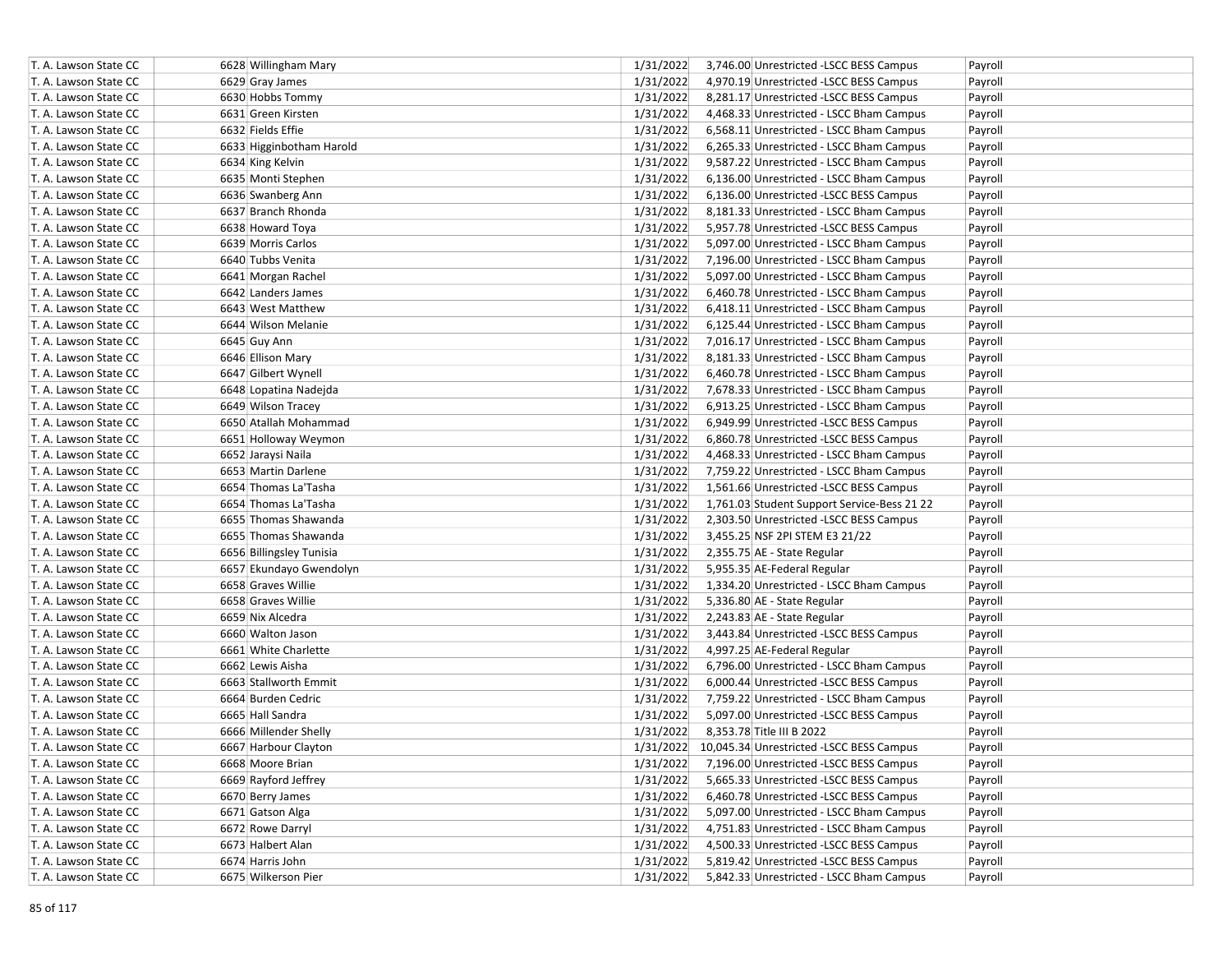| T. A. Lawson State CC | 6676 Williams Roosevelt     | 1/31/2022 | 5,003.25 Unrestricted -LSCC BESS Campus             | Payroll |
|-----------------------|-----------------------------|-----------|-----------------------------------------------------|---------|
| T. A. Lawson State CC | 6677 Worford Edwina         | 1/31/2022 | 5,246.10 Unrestricted - LSCC Bham Campus            | Payroll |
| T. A. Lawson State CC | 6678 Elliott Adam           | 1/31/2022 | 4,751.83 Title III B 2022                           | Payroll |
| T. A. Lawson State CC | 6679 McDaniel Darvin        | 1/31/2022 | 2,467.03 Unrestricted - LSCC Bham Campus            | Payroll |
| T. A. Lawson State CC | 6680 Lyles Henry            | 1/31/2022 | 4,249.00 Unrestricted -LSCC BESS Campus             | Payroll |
| T. A. Lawson State CC | 6681 Boyd Steven            | 1/31/2022 | 4,042.50 Unrestricted -LSCC BESS Campus             | Payroll |
| T. A. Lawson State CC | 6682 Latham Michael         | 1/31/2022 | 4,659.22 Unrestricted - LSCC Bham Campus            | Payroll |
| T. A. Lawson State CC | 6683 Jackson Wanda          | 1/31/2022 | 3,315.08 Unrestricted - LSCC Bham Campus            | Payroll |
| T. A. Lawson State CC | 6684 Jones Joye             | 1/31/2022 | 2,812.28 Unrestricted - LSCC Bham Campus            | Payroll |
| T. A. Lawson State CC | 6685 Lamb Allen             | 1/31/2022 | 5,497.56 Unrestricted -LSCC BESS Campus             | Payroll |
| T. A. Lawson State CC | 6686 Lybrand William        | 1/31/2022 | 6,335.78 Unrestricted -LSCC BESS Campus             | Payroll |
| T. A. Lawson State CC | 6687 Berryman Thomas        | 1/31/2022 | 8,159.22 Unrestricted -LSCC BESS Campus             | Payroll |
| T. A. Lawson State CC | 6688 Bennett Carolyn        | 1/31/2022 | 4,072.42 Unrestricted - LSCC Bham Campus            | Payroll |
| T. A. Lawson State CC | 6689 Davis Sherri           | 1/31/2022 | 1,691.61 Unrestricted - LSCC Bham Campus            | Payroll |
| T. A. Lawson State CC | 6689 Davis Sherri           | 1/31/2022 | 9,585.81 Title III B 2022                           | Payroll |
| T. A. Lawson State CC | 6690 Smith Kamille          | 1/31/2022 | 3,483.50 Unrestricted -LSCC BESS Campus             | Payroll |
| T. A. Lawson State CC | 6691 Billups Marcus         | 1/31/2022 | 4,706.92 Title III B 2022                           | Payroll |
| T. A. Lawson State CC | 6692 Mankowich James        | 1/31/2022 | 1,168.12 Unrestricted - LSCC Bham Campus            | Payroll |
| T. A. Lawson State CC | 6692 Mankowich James        | 1/31/2022 | 6,619.38 Title III B 2022                           | Payroll |
| T. A. Lawson State CC | 6693 Beauchamp Matrika      | 1/31/2022 | 3,567.08 Unrestricted - LSCC Bham Campus            | Payroll |
| T. A. Lawson State CC | 6694 Bell Elma              | 1/31/2022 | 8,281.17 Unrestricted - LSCC Bham Campus            | Payroll |
| T. A. Lawson State CC | 6695 Champion Carol         | 1/31/2022 | 4,745.58 Unrestricted -LSCC BESS Campus             | Payroll |
| T. A. Lawson State CC | 6696 Henry Dorothy          | 1/31/2022 | 2,347.00 Ready to Work                              | Payroll |
| T. A. Lawson State CC | 6696 Henry Dorothy          | 1/31/2022 | 2,987.08 Unrestricted -LSCC BESS Campus             | Payroll |
| T. A. Lawson State CC | 6697 Minnifield Tomeka      | 1/31/2022 | 3,903.92 Unrestricted - LSCC Bham Campus            | Payroll |
| T. A. Lawson State CC | 6698 Rowry James            | 1/31/2022 | 3,146.75 Career Coach                               | Payroll |
| T. A. Lawson State CC | 6699 Pruitt Karl            | 1/31/2022 | 9,947.17 Unrestricted - LSCC Bham Campus            | Payroll |
| T. A. Lawson State CC | 6700 Saxton Rosemella       | 1/31/2022 | 3,651.83 Unrestricted - LSCC Bham Campus            | Payroll |
| T. A. Lawson State CC | 6701 James Kesha            | 1/31/2022 | 910.60 Unrestricted - LSCC Bham Campus              | Payroll |
| T. A. Lawson State CC | 6701 James Kesha            | 1/31/2022 | 8,195.40 Title III B 2022                           | Payroll |
| T. A. Lawson State CC | 6702 Carroll Leigh          | 1/31/2022 | 3,651.83 Title III B 2022                           | Payroll |
| T. A. Lawson State CC | 6703 Dennard Harold         | 1/31/2022 | 4,072.42 Unrestricted - LSCC Bham Campus            | Payroll |
| T. A. Lawson State CC | 6704 Dyck Sabrina           | 1/31/2022 | 4,813.58 Unrestricted - LSCC Bham Campus            | Payroll |
| T. A. Lawson State CC | 6705 Glasco-Gueye Cassandra | 1/31/2022 | 3,062.58 Unrestricted - LSCC Bham Campus            | Payroll |
| T. A. Lawson State CC | 6706 Kennedy Julie          | 1/31/2022 | 6,860.78 Unrestricted - LSCC Bham Campus            | Payroll |
| T. A. Lawson State CC | 6707 Knolan Shanita         | 1/31/2022 | 3,567.08 Unrestricted - LSCC Bham Campus            | Payroll |
| T. A. Lawson State CC | 6708 Porter Michael         | 1/31/2022 | 6,585.78 Unrestricted -LSCC BESS Campus             | Payroll |
| T. A. Lawson State CC | 6709 Herndon Renay          | 1/31/2022 | 7,351.75 Unrestricted -LSCC BESS Campus             | Payroll |
| T. A. Lawson State CC | 6710 Jones Janine           | 1/31/2022 | 5,626.45 Unrestricted - LSCC Bham Campus            | Payroll |
| T. A. Lawson State CC | 6711 Moore Kimberly         | 1/31/2022 | 5,448.83 Unrestricted -LSCC BESS Campus             | Payroll |
| T. A. Lawson State CC | 6712 Allen Darren           |           | 1/31/2022 10,077.50 Unrestricted - LSCC Bham Campus | Payroll |
| T. A. Lawson State CC | 6713 Harviley Margaret      | 1/31/2022 | 2,894.50 Unrestricted - LSCC Bham Campus            | Payroll |
| T. A. Lawson State CC | 6714 Croskey Angela         | 1/31/2022 | 4,072.42 Unrestricted - LSCC Bham Campus            | Payroll |
| T. A. Lawson State CC | 6715 Hollins Cassandra      | 1/31/2022 | 8,939.33 Unrestricted - LSCC Bham Campus            | Payroll |
| T. A. Lawson State CC | 6716 Jones Denise           | 1/31/2022 | 3,651.83 Unrestricted - LSCC BESS Campus            | Payroll |
| T. A. Lawson State CC | 6717 Lewis Courtney         | 1/31/2022 | 3,315.08 Unrestricted -LSCC BESS Campus             | Payroll |
| T. A. Lawson State CC | 6718 Rasbury Robin          | 1/31/2022 | 3,904.50 Unrestricted - LSCC Bham Campus            | Payroll |
| T. A. Lawson State CC | 6719 Tims Chandra           | 1/31/2022 | 2,978.92 Unrestricted -LSCC BESS Campus             | Payroll |
| T. A. Lawson State CC | 6720 Williams Sharon        | 1/31/2022 | 6,613.84 Unrestricted -LSCC BESS Campus             | Payroll |
| T. A. Lawson State CC | 6721 Alvarado Jose          | 1/31/2022 | 4,450.50 Unrestricted - LSCC Bham Campus            | Payroll |
| T. A. Lawson State CC | 6722 Harrell Katrina        | 1/31/2022 | 4,450.50 Unrestricted - LSCC Bham Campus            | Payroll |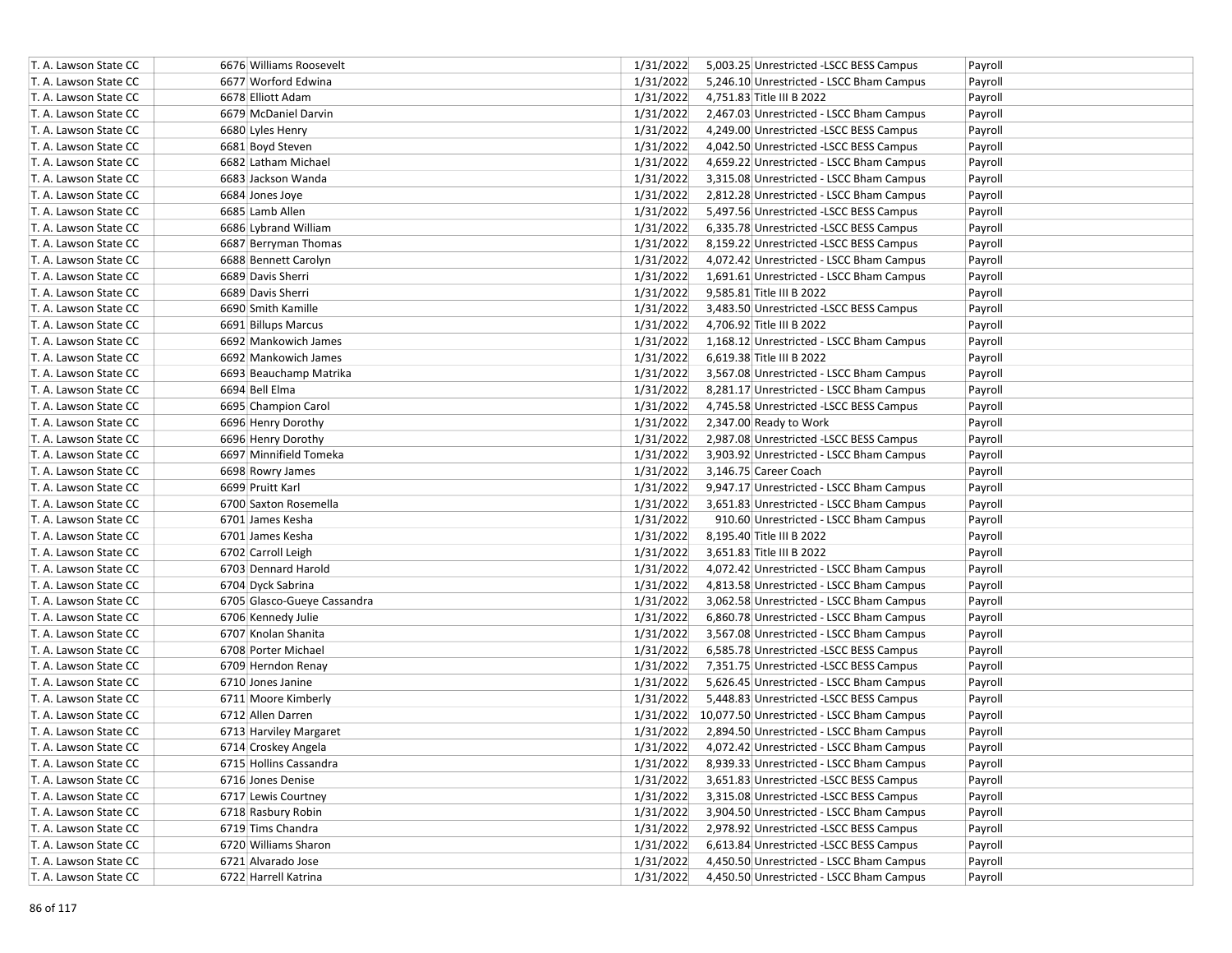| T. A. Lawson State CC | 6723 Hollins Joseph      | 1/31/2022<br>4,450.50 Unrestricted -LSCC BESS Campus     | Payroll |
|-----------------------|--------------------------|----------------------------------------------------------|---------|
| T. A. Lawson State CC | 6724 Burns Tenesha       | 1/31/2022<br>3,735.58 Unrestricted - LSCC Bham Campus    | Payroll |
| T. A. Lawson State CC | 6725 Holman Bernard      | 1/31/2022<br>3,230.83 Unrestricted - LSCC Bham Campus    | Payroll |
| T. A. Lawson State CC | 6726 Webster Emmett      | 1/31/2022<br>3,230.83 Unrestricted - LSCC Bham Campus    | Payroll |
| T. A. Lawson State CC | 6727 Moore Chiquita      | 1/31/2022<br>2,894.50 Unrestricted - LSCC Bham Campus    | Payroll |
| T. A. Lawson State CC | 6728 Streety Audra       | 1/31/2022<br>3,483.50 Unrestricted -LSCC BESS Campus     | Payroll |
| T. A. Lawson State CC | 6729 Waluyn Dorian       | 1/31/2022<br>625.00 Title III B 2022                     | Payroll |
| T. A. Lawson State CC | 6729 Waluyn Dorian       | 1/31/2022<br>6,025.92 Unrestricted -LSCC BESS Campus     | Payroll |
| T. A. Lawson State CC | 6730 Williams Amicka     | 1/31/2022<br>3,651.83 Unrestricted -LSCC BESS Campus     | Payroll |
| T. A. Lawson State CC | 6731 Atkins Torlise      | 1/31/2022<br>2,726.08 Unrestricted - LSCC Bham Campus    | Payroll |
| T. A. Lawson State CC | 6732 Bush Ashley         | 1/31/2022<br>2,810.25 Unrestricted -LSCC BESS Campus     | Payroll |
| T. A. Lawson State CC | 6733 Chisem Lori         | 1/31/2022<br>7,601.25 Unrestricted -LSCC BESS Campus     | Payroll |
| T. A. Lawson State CC | 6734 Haun Brenda         | 1/31/2022<br>3,483.50 Unrestricted -LSCC BESS Campus     | Payroll |
| T. A. Lawson State CC | 6735 Wiley Ashley        | 1/31/2022<br>3,735.58 Unrestricted -LSCC BESS Campus     | Payroll |
| T. A. Lawson State CC | 6736 Harper Lesley       | 1/31/2022<br>4,576.75 Title III B 2022                   | Payroll |
| T. A. Lawson State CC | 6737 Harris Lasharron    | 1/31/2022<br>4,968.17 Student Support Service-Bess 21 22 | Payroll |
| T. A. Lawson State CC | 6738 Hudson Nkenge       | 1/31/2022<br>4,913.50 Student Support Service-Bhm 21 22  | Payroll |
| T. A. Lawson State CC | 6739 Ike Dottie          | 1/31/2022<br>1,905.00 Student Support Service-Bhm 21 22  | Payroll |
| T. A. Lawson State CC | 6740 Lewis Keisha        | 1/31/2022<br>4,525.83 Student Support Service-Bess 21 22 | Payroll |
| T. A. Lawson State CC | 6741 Lewis Tomeka        | 1/31/2022<br>2,810.25 Student Support Service-Bess 21 22 | Payroll |
| T. A. Lawson State CC | 6742 Nix Latasha         | 1/31/2022<br>4,803.52 Student Support Service-Bhm 21 22  | Payroll |
| T. A. Lawson State CC | 6743 Rice Janice         | 1/31/2022<br>3,062.83 Student Support Service-Bhm 21 22  | Payroll |
| T. A. Lawson State CC | 6744 Moore Tanita        | 1/31/2022<br>3,483.50 Unrestricted - LSCC Bham Campus    | Payroll |
| T. A. Lawson State CC | 6745 Haley Akilih        | 1/31/2022<br>4,525.83 Unrestricted -LSCC BESS Campus     | Payroll |
| T. A. Lawson State CC | 6746 Odell Kiele         | 1/31/2022<br>2,473.42 Unrestricted - LSCC Bham Campus    | Payroll |
| T. A. Lawson State CC | 6747 Conwell Nicola      | 1/31/2022<br>3,903.92 Unrestricted - LSCC Bham Campus    | Payroll |
| T. A. Lawson State CC | 6748 Currington Juanita  | 1/31/2022<br>4,493.00 Unrestricted - LSCC Bham Campus    | Payroll |
| T. A. Lawson State CC | 6749 Godwin Romika       | 1/31/2022<br>4,745.00 Unrestricted - LSCC Bham Campus    | Payroll |
| T. A. Lawson State CC | 6750 Granville Alexis    | 1/31/2022<br>3,342.33 Unrestricted - LSCC Bham Campus    | Payroll |
| T. A. Lawson State CC | 6751 Gregg Jalyn         | 1/31/2022<br>3,566.83 Unrestricted - LSCC Bham Campus    | Payroll |
| T. A. Lawson State CC | 6752 Hall Angela         | 1/31/2022<br>2,078.12 Unrestricted - LSCC Bham Campus    | Payroll |
| T. A. Lawson State CC | 6752 Hall Angela         | 1/31/2022<br>2,078.13 Title III B 2022                   | Payroll |
| T. A. Lawson State CC | 6753 Johnson Sharon      | 1/31/2022<br>3,651.83 Unrestricted -LSCC BESS Campus     | Payroll |
| T. A. Lawson State CC | 6754 Lawrence Craig      | 1/31/2022<br>9,288.84 Unrestricted -LSCC BESS Campus     | Payroll |
| T. A. Lawson State CC | 6755 McCary Rosalyn      | 1/31/2022<br>3,062.83 Unrestricted - LSCC Bham Campus    | Payroll |
| T. A. Lawson State CC | 6756 Silas Monique       | 1/31/2022<br>2,336.25 Unrestricted - LSCC Bham Campus    | Payroll |
| T. A. Lawson State CC | 6756 Silas Monique       | 1/31/2022<br>5,451.25 Title III B 2022                   | Payroll |
| T. A. Lawson State CC | 6757 Glass Jamie         | 1/31/2022<br>6,595.33 Unrestricted -LSCC BESS Campus     | Payroll |
| T. A. Lawson State CC | 6758 Owens Wynda         | 1/31/2022<br>3,147.33 Unrestricted - LSCC Bham Campus    | Payroll |
| T. A. Lawson State CC | 6759 Riggins Traci       | 1/31/2022<br>3,231.25 Unrestricted -LSCC BESS Campus     | Payroll |
| T. A. Lawson State CC | 6760 Spencer Victor      | 1/31/2022<br>3,231.25 Unrestricted - LSCC Bham Campus    | Payroll |
| T. A. Lawson State CC | 6761 Albright Geri       | 1/31/2022<br>8,939.33 Unrestricted - LSCC Bham Campus    | Payroll |
| T. A. Lawson State CC | 6762 Bryant Lola         | 1/31/2022<br>4,240.75 Unrestricted - LSCC Bham Campus    | Payroll |
| T. A. Lawson State CC | 6763 Kirk Naquela        | 1/31/2022<br>3,230.83 Unrestricted - LSCC Bham Campus    | Payroll |
| T. A. Lawson State CC | 6764 Billingsley William | 1/31/2022<br>2,271.11 Unrestricted -LSCC BESS Campus     | Payroll |
| T. A. Lawson State CC | 6765 Blanton James       | 1/31/2022<br>8,281.17 Unrestricted - LSCC Bham Campus    | Payroll |
| T. A. Lawson State CC | 6766 Fortner Bronwyn     | 1/31/2022<br>2,641.83 Unrestricted - LSCC Bham Campus    | Payroll |
| T. A. Lawson State CC | 6767 Hooten Kenneth      | 1/31/2022<br>2,641.83 Unrestricted - LSCC Bham Campus    | Payroll |
| T. A. Lawson State CC | 6768 Hubbart Ray         | 1/31/2022<br>3,483.50 Unrestricted - LSCC Bham Campus    | Payroll |
| T. A. Lawson State CC | 6769 Hudson Michelle     | 1/31/2022<br>2,810.50 Unrestricted - LSCC Bham Campus    | Payroll |
| T. A. Lawson State CC | 6770 Kindred Steven      | 1/31/2022<br>2,305.33 Unrestricted - LSCC Bham Campus    | Payroll |
|                       |                          |                                                          |         |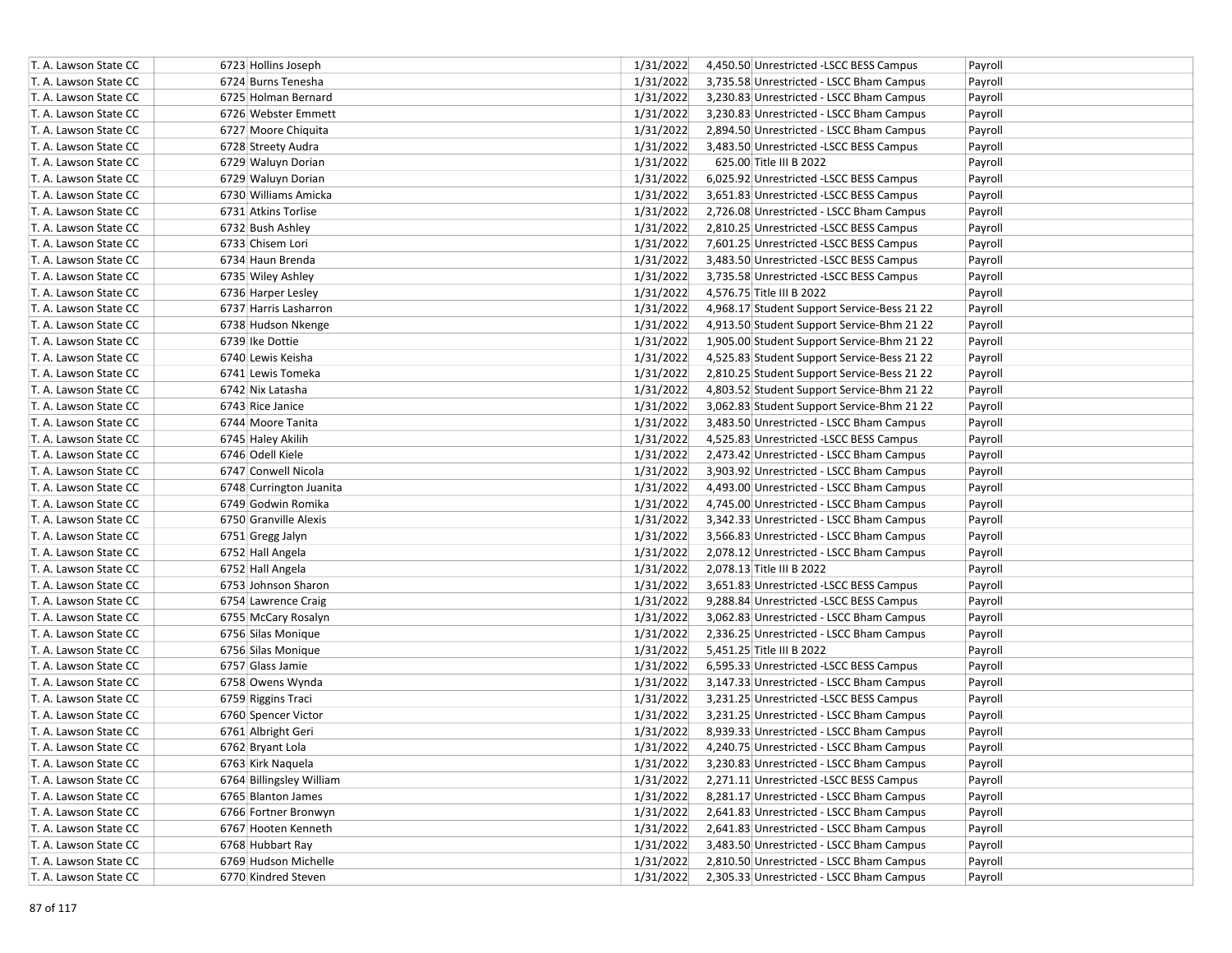| T. A. Lawson State CC | 6771 Polk Tyrone            | 1/31/2022 | 2,726.08 Unrestricted - LSCC Bham Campus  | Payroll |
|-----------------------|-----------------------------|-----------|-------------------------------------------|---------|
| T. A. Lawson State CC | 6772 Watson Larry           | 1/31/2022 | 2,894.50 Unrestricted - LSCC Bham Campus  | Payroll |
| T. A. Lawson State CC | 6773 Green Myrtes           | 1/31/2022 | 9,947.17 Title III B 2022                 | Payroll |
| T. A. Lawson State CC | 6774 Horn Wendy             | 1/31/2022 | 6,150.59 Unrestricted - LSCC Bham Campus  | Payroll |
| T. A. Lawson State CC | 6775 Todd Eula              | 1/31/2022 | 491.35 Unrestricted - LSCC Bham Campus    | Payroll |
| T. A. Lawson State CC | 6775 Todd Eula              | 1/31/2022 | 4,422.15 Title III B 2022                 | Payroll |
| T. A. Lawson State CC | 6776 Best Leeann            | 1/31/2022 | 4,493.00 Unrestricted -LSCC BESS Campus   | Payroll |
| T. A. Lawson State CC | 6777 Moon Jason             | 1/31/2022 | 3,904.50 Unrestricted -LSCC BESS Campus   | Payroll |
| T. A. Lawson State CC | 6778 Yancy Jonathan         | 1/31/2022 | 8,281.17 Unrestricted -LSCC BESS Campus   | Payroll |
| T. A. Lawson State CC | 6779 Blue Jarvis            | 1/31/2022 | 5,189.33 Unrestricted - LSCC Bham Campus  | Payroll |
| T. A. Lawson State CC | 6780 Byrd Ralph             | 1/31/2022 | 3,483.50 Unrestricted - LSCC Bham Campus  | Payroll |
| T. A. Lawson State CC | 6781 Jackson Tavarious      | 1/31/2022 | 2,810.50 Unrestricted - LSCC Bham Campus  | Payroll |
| T. A. Lawson State CC | 6782 Colston Chester        | 1/31/2022 | 2,614.42 Unrestricted - LSCC Bham Campus  | Payroll |
| T. A. Lawson State CC | 6783 Render Carla           | 1/31/2022 | 2,221.25 Unrestricted - LSCC Bham Campus  | Payroll |
| T. A. Lawson State CC | 6784 Robertson Audrey       | 1/31/2022 | 2,689.08 Unrestricted - LSCC Bham Campus  | Payroll |
| T. A. Lawson State CC | 6785 Taylor Curtis          | 1/31/2022 | 2,978.92 Unrestricted -LSCC BESS Campus   | Payroll |
| T. A. Lawson State CC | 6786 Underwood Pamala       | 1/31/2022 | 2,170.83 Unrestricted - LSCC Bham Campus  | Payroll |
| T. A. Lawson State CC | 6787 Watkins Tyesha         | 1/31/2022 | 2,642.25 Unrestricted - LSCC Bham Campus  | Payroll |
| T. A. Lawson State CC | 6788 Wren Linda             | 1/31/2022 | 3,399.58 Unrestricted - LSCC Bham Campus  | Payroll |
| T. A. Lawson State CC | 6789 Flenord Devin          | 1/31/2022 | 2,221.25 Unrestricted -LSCC BESS Campus   | Payroll |
| T. A. Lawson State CC | 6790 Moorer Eddie           | 1/31/2022 | 2,978.92 Unrestricted - LSCC BESS Campus  | Payroll |
| T. A. Lawson State CC | 6791 Lewis Lashaundra       | 1/31/2022 | 3,903.92 Unrestricted - LSCC Bham Campus  | Payroll |
| T. A. Lawson State CC | 6792 Harris Gail            | 1/28/2022 | 1,027.00 Unrestricted - LSCC Bham Campus  | Payroll |
| T. A. Lawson State CC | 6793 Thomas Brenda          | 1/28/2022 | 260.00 Ready to Work                      | Payroll |
| T. A. Lawson State CC | 6793 Thomas Brenda          | 1/28/2022 | 332.80 Unrestricted -LSCC BESS Campus     | Payroll |
| T. A. Lawson State CC | 6794 Woods Arlene           | 1/28/2022 | 300.00 Unrestricted - LSCC Bham Campus    | Payroll |
| T. A. Lawson State CC | 6795 Bond Olivia            | 1/28/2022 | 600.00 AE - State Regular                 | Payroll |
| T. A. Lawson State CC | 6796 Dent Deborah           | 1/28/2022 | 916.00 AE - State Regular                 | Payroll |
| T. A. Lawson State CC | 6797 Fletcher La'Toya       | 1/28/2022 | 730.00 AE - State Regular                 | Payroll |
| T. A. Lawson State CC | 6798 Fowler Madilyn         | 1/28/2022 | 1,000.00 AE - State Inst'l                | Payroll |
| T. A. Lawson State CC | 6799 Hendon Jerelle         | 1/28/2022 | 704.00 AE - State Regular                 | Payroll |
| T. A. Lawson State CC | 6800 Lee Ricky              | 1/28/2022 | 910.00 AE - State Regular                 | Payroll |
| T. A. Lawson State CC | 6801 McDowell Cynthia       | 1/28/2022 | 635.00 AE-Federal Regular                 | Payroll |
| T. A. Lawson State CC | 6802 Miles Carlia           | 1/28/2022 | 660.00 AE - State Regular                 | Payroll |
| T. A. Lawson State CC | 6803 Nelson Donia           | 1/28/2022 | 720.00 AE - State Regular                 | Payroll |
| T. A. Lawson State CC | 6804 Glover Mya             | 1/28/2022 | 787.50 Unrestricted - LSCC Bham Campus    | Payroll |
| T. A. Lawson State CC | 6806 Powell Kellee          | 1/28/2022 | 702.00 Title III B 2022                   | Payroll |
| T. A. Lawson State CC | 6807 Lake Tyrek             | 1/28/2022 | 490.00 Title III B 2022                   | Payroll |
| T. A. Lawson State CC | 6808 Webb Chasten           | 1/28/2022 | 570.00 Title III B 2022                   | Payroll |
| T. A. Lawson State CC | 6809 Alexander Quinton      | 1/28/2022 | 1,170.00 Upward Bound 21-22               | Payroll |
| T. A. Lawson State CC | 6810 Bell Dovie             | 1/28/2022 | 2,600.00 Upward Bound 21-22               | Payroll |
| T. A. Lawson State CC | 6811 Davis Lasheree         | 1/28/2022 | 2,080.00 Upward Bound 21-22               | Payroll |
| T. A. Lawson State CC | 6812 George Kimani          | 1/28/2022 | 286.00 Upward Bound 21-22                 | Payroll |
| T. A. Lawson State CC | 6813 Harris Erica           | 1/28/2022 | 546.00 Upward Bound 21-22                 | Payroll |
| T. A. Lawson State CC | 6814 Law Nastassia          | 1/28/2022 | 217.36 Student Support Service-Bess 21 22 | Payroll |
| T. A. Lawson State CC | 6815 Lowe MonTerrius        | 1/28/2022 | 952.47 Student Support Service-Bhm 21 22  | Payroll |
| T. A. Lawson State CC | 6816 McDaniel Chrysanthemum | 1/28/2022 | 1,144.00 Upward Bound 21-22               | Payroll |
| T. A. Lawson State CC | 6817 Morris Jesseca         | 1/28/2022 | 286.00 Upward Bound 21-22                 | Payroll |
| T. A. Lawson State CC | 6818 Orange Janice          | 1/28/2022 | 780.00 Upward Bound 21-22                 | Payroll |
| T. A. Lawson State CC | 6819 Thomas Naomi           | 1/28/2022 | 572.00 Upward Bound 21-22                 | Payroll |
| T. A. Lawson State CC | 6820 Williams Teresa        | 1/28/2022 | 1,560.00 Upward Bound 21-22               | Payroll |
|                       |                             |           |                                           |         |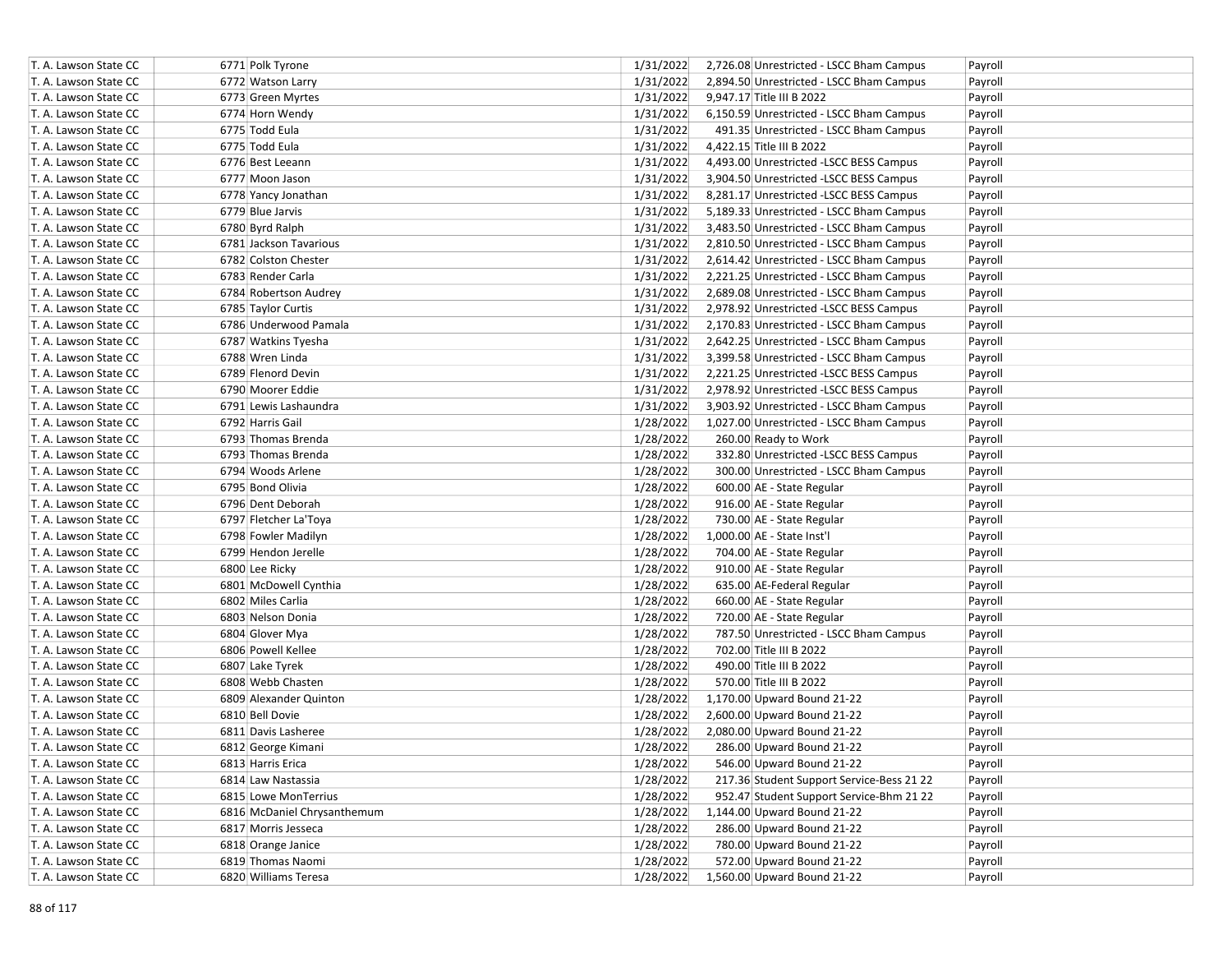| T. A. Lawson State CC | 6821 Wynn Waynenecka        | 1/28/2022 | 572.00 Upward Bound 21-22                  | Payroll |
|-----------------------|-----------------------------|-----------|--------------------------------------------|---------|
| T. A. Lawson State CC | 6822 Abernathy Kortney      | 1/28/2022 | 360.00 Unrestricted - LSCC Bham Campus     | Payroll |
| T. A. Lawson State CC | 6823 Brown Roland           | 1/28/2022 | 1,560.00 Unrestricted - LSCC Bham Campus   | Payroll |
| T. A. Lawson State CC | 6824 Coulon Paul            | 1/28/2022 | 840.00 Unrestricted - LSCC Bham Campus     | Payroll |
| T. A. Lawson State CC | 6825 Haley Terrell          | 1/28/2022 | 870.00 Unrestricted - LSCC Bham Campus     | Payroll |
| T. A. Lawson State CC | 6826 Hosey Elisha           | 1/28/2022 | 1,152.00 Unrestricted - LSCC Bham Campus   | Payroll |
| T. A. Lawson State CC | 6827 Leblanc Patrick        | 1/28/2022 | 1,200.00 Unrestricted - LSCC Bham Campus   | Payroll |
| T. A. Lawson State CC | 6828 Phillips Tamieka       | 1/28/2022 | 1,440.00 Unrestricted - LSCC Bham Campus   | Payroll |
| T. A. Lawson State CC | 6829 Powell Lee             | 1/28/2022 | 1,680.00 Unrestricted - LSCC Bham Campus   | Payroll |
| T. A. Lawson State CC | 6830 Tolbert Deon           | 1/28/2022 | 960.00 Unrestricted - LSCC Bham Campus     | Payroll |
| T. A. Lawson State CC | 6831 Whitt Jeffery          | 1/28/2022 | 930.00 Unrestricted - LSCC Bham Campus     | Payroll |
| T. A. Lawson State CC | 6846 Thomas Brenda          | 2/25/2022 | 260.00 Ready to Work                       | Payroll |
| T. A. Lawson State CC | 6846 Thomas Brenda          | 2/25/2022 | 665.60 Unrestricted -LSCC BESS Campus      | Payroll |
| T. A. Lawson State CC | 6847 Woods Arlene           | 2/25/2022 | 600.00 Unrestricted - LSCC Bham Campus     | Payroll |
| T. A. Lawson State CC | 6848 Bond Olivia            | 2/25/2022 | 1,310.00 AE - State Regular                | Payroll |
| T. A. Lawson State CC | 6849 Dent Deborah           | 2/25/2022 | 1,780.00 AE - State Regular                | Payroll |
| T. A. Lawson State CC | 6850 Fletcher La'Toya       | 2/25/2022 | 1,430.00 AE - State Regular                | Payroll |
| T. A. Lawson State CC | 6851 Fowler Madilyn         | 2/25/2022 | 1,800.00 AE - State Inst'l                 | Payroll |
| T. A. Lawson State CC | 6852 Hendon Jerelle         | 2/25/2022 | 1,078.00 AE - State Regular                | Payroll |
| T. A. Lawson State CC | 6853 Lee Ricky              | 2/25/2022 | 1,630.00 AE - State Regular                | Payroll |
| T. A. Lawson State CC | 6854 McDowell Cynthia       | 2/25/2022 | 1,570.00 AE-Federal Regular                | Payroll |
| T. A. Lawson State CC | 6855 Miles Carlia           | 2/25/2022 | 1,628.00 AE - State Regular                | Payroll |
| T. A. Lawson State CC | 6856 Nelson Donia           | 2/25/2022 | 1,600.00 AE - State Regular                | Payroll |
| T. A. Lawson State CC | 6857 Glover Mya             | 2/25/2022 | 1,425.00 Unrestricted - LSCC Bham Campus   | Payroll |
| T. A. Lawson State CC | 6859 Powell Kellee          | 2/25/2022 | 936.00 Title III B 2022                    | Payroll |
| T. A. Lawson State CC | 6860 Robinson Shawn         | 2/25/2022 | 1,800.00 Unrestricted -LSCC BESS Campus    | Payroll |
| T. A. Lawson State CC | 6861 Maze Bryan             | 2/25/2022 | 1,610.00 Unrestricted - LSCC Bham Campus   | Payroll |
| T. A. Lawson State CC | 6862 Duke Whitney           | 2/25/2022 | 2,898.00 Unrestricted - LSCC Bham Campus   | Payroll |
| T. A. Lawson State CC | 6864 Murray Felicia         | 2/25/2022 | 1,400.00 Unrestricted - LSCC Bham Campus   | Payroll |
| T. A. Lawson State CC | 6865 Lake Tyrek             | 2/25/2022 | 640.00 Title III B 2022                    | Payroll |
| T. A. Lawson State CC | 6866 Webb Chasten           | 2/25/2022 | 830.00 Title III B 2022                    | Payroll |
| T. A. Lawson State CC | 6867 Alexander Quinton      | 2/25/2022 | 1,560.00 Upward Bound 21-22                | Payroll |
| T. A. Lawson State CC | 6868 Bell Dovie             | 2/25/2022 | 2,860.00 Upward Bound 21-22                | Payroll |
| T. A. Lawson State CC | 6869 Davis Lasheree         | 2/25/2022 | 2,288.00 Upward Bound 21-22                | Payroll |
| T. A. Lawson State CC | 6870 Edwards Sonya          | 2/25/2022 | 671.84 Student Support Service-Bess 21 22  | Payroll |
| T. A. Lawson State CC | 6871 George Kimani          | 2/25/2022 | 572.00 Upward Bound 21-22                  | Payroll |
| T. A. Lawson State CC | 6872 Harris Erica           | 2/25/2022 | 1,560.00 Upward Bound 21-22                | Payroll |
| T. A. Lawson State CC | 6873 Law Nastassia          | 2/25/2022 | 869.44 Student Support Service-Bess 21 22  | Payroll |
| T. A. Lawson State CC | 6874 Lowe MonTerrius        | 2/25/2022 | 1,269.96 Student Support Service-Bhm 21 22 | Payroll |
| T. A. Lawson State CC | 6875 McDaniel Chrysanthemum | 2/25/2022 | 1,144.00 Upward Bound 21-22                | Payroll |
| T. A. Lawson State CC | 6876 Morris Jesseca         | 2/25/2022 | 343.20 Upward Bound 21-22                  | Payroll |
| T. A. Lawson State CC | 6877 Orange Janice          | 2/25/2022 | 1,170.00 Upward Bound 21-22                | Payroll |
| T. A. Lawson State CC | 6878 Thomas Naomi           | 2/25/2022 | 1,144.00 Upward Bound 21-22                | Payroll |
| T. A. Lawson State CC | 6879 Williams Teresa        | 2/25/2022 | 1,560.00 Upward Bound 21-22                | Payroll |
| T. A. Lawson State CC | 6880 Wynn Waynenecka        | 2/25/2022 | 1,029.60 Upward Bound 21-22                | Payroll |
| T. A. Lawson State CC | 6881 Wyatt Shontay          | 2/25/2022 | 1,027.52 Unrestricted - LSCC Bham Campus   | Payroll |
| T. A. Lawson State CC | 6882 Abernathy Kortney      | 2/25/2022 | 360.00 Unrestricted - LSCC Bham Campus     | Payroll |
| T. A. Lawson State CC | 6883 Brown Roland           | 2/25/2022 | 1,560.00 Unrestricted - LSCC Bham Campus   | Payroll |
| T. A. Lawson State CC | 6884 Coulon Paul            | 2/25/2022 | 1,080.00 Unrestricted - LSCC Bham Campus   | Payroll |
| T. A. Lawson State CC | 6885 Haley Terrell          | 2/25/2022 | 666.00 Unrestricted - LSCC Bham Campus     | Payroll |
| T. A. Lawson State CC | 6886 Hosey Elisha           | 2/25/2022 | 1,440.00 Unrestricted - LSCC Bham Campus   | Payroll |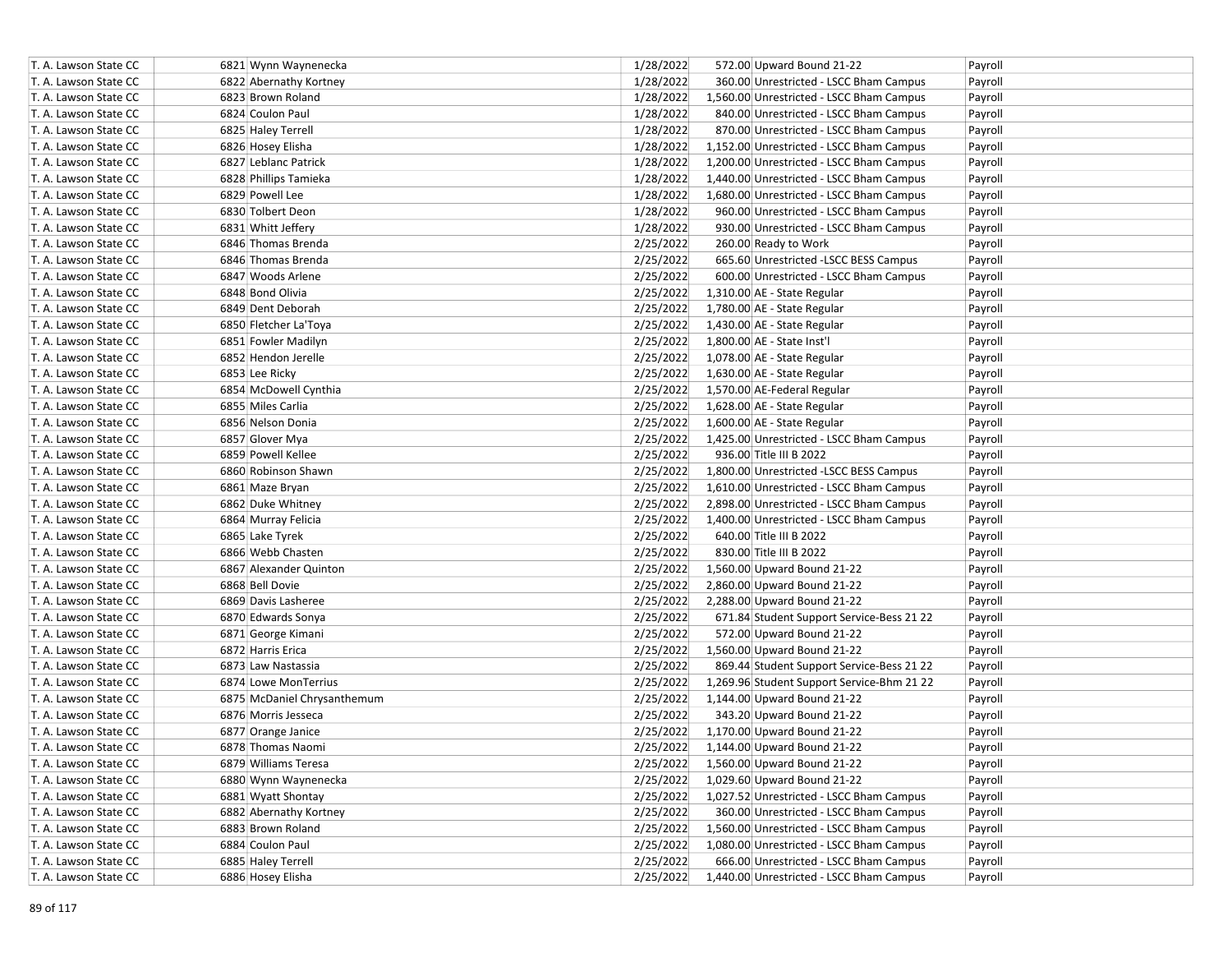| T. A. Lawson State CC | 6887 Leblanc Patrick           | 2/25/2022 | 960.00 Unrestricted - LSCC Bham Campus              | Payroll |
|-----------------------|--------------------------------|-----------|-----------------------------------------------------|---------|
| T. A. Lawson State CC | 6888 Phillips Tamieka          | 2/25/2022 | 1,440.00 Unrestricted - LSCC Bham Campus            | Payroll |
| T. A. Lawson State CC | 6889 Powell Lee                | 2/25/2022 | 1,680.00 Unrestricted - LSCC Bham Campus            | Payroll |
| T. A. Lawson State CC | 6890 Tolbert Deon              | 2/25/2022 | 864.00 Unrestricted - LSCC Bham Campus              | Payroll |
| T. A. Lawson State CC | 6891 Whitt Jeffery             | 2/25/2022 | 780.00 Unrestricted - LSCC Bham Campus              | Payroll |
| T. A. Lawson State CC | 6892 Anthony Cynthia           |           | 2/28/2022 22,916.67 Unrestricted - LSCC Bham Campus | Payroll |
| T. A. Lawson State CC | 6893 Billiet Rebecca           | 2/28/2022 | 4,156.25 Unrestricted - LSCC BESS Campus            | Payroll |
| T. A. Lawson State CC | 6894 Hall Rosiezier            | 2/28/2022 | 5,586.50 Unrestricted - LSCC Bham Campus            | Payroll |
| T. A. Lawson State CC | 6895 Olive Lisa                | 2/28/2022 | 4,661.42 Unrestricted - LSCC Bham Campus            | Payroll |
| T. A. Lawson State CC | 6896 Crawford Bruce            |           | 2/28/2022 12,142.67 Unrestricted - LSCC Bham Campus | Payroll |
| T. A. Lawson State CC | 6897 McKenzie Kimberly         | 2/28/2022 | 4,745.58 Unrestricted - LSCC Bham Campus            | Payroll |
| T. A. Lawson State CC | 6898 Williams-Cottrell Roberta | 2/28/2022 | 4,661.42 Unrestricted - LSCC Bham Campus            | Payroll |
| T. A. Lawson State CC | 6899 Christian Gala            | 2/28/2022 | 4,156.25 Unrestricted - LSCC Bham Campus            | Payroll |
| T. A. Lawson State CC | 6900 Crews Sharon              |           | 2/28/2022 11,809.33 Unrestricted - LSCC Bham Campus | Payroll |
| T. A. Lawson State CC | 6901 Bizzell Dorothy           | 2/28/2022 | 6,513.25 Unrestricted - LSCC Bham Campus            | Payroll |
| T. A. Lawson State CC | 6902 Canty Tawanna             | 2/28/2022 | 1,652.40 Unrestricted -LSCC BESS Campus             | Payroll |
| T. A. Lawson State CC | 6903 Chapple Maxine            | 2/28/2022 | 1,502.55 Unrestricted - LSCC Bham Campus            | Payroll |
| T. A. Lawson State CC | 6904 Clayton Jo Lynne          | 2/28/2022 | 6,136.00 Unrestricted - LSCC Bham Campus            | Payroll |
| T. A. Lawson State CC | 6905 Dougherty Sally           | 2/28/2022 | 1,652.40 Unrestricted - LSCC Bham Campus            | Payroll |
| T. A. Lawson State CC | 6906 Jackson Melva             | 2/28/2022 | 1,215.00 Unrestricted - LSCC Bham Campus            | Payroll |
| T. A. Lawson State CC | 6907 Johnson Catrena           | 2/28/2022 | 412.50 Unrestricted - LSCC Bham Campus              | Payroll |
| T. A. Lawson State CC | 6908 Murphy Shannon            | 2/28/2022 | 3,651.83 Unrestricted - LSCC Bham Campus            | Payroll |
| T. A. Lawson State CC | 6909 Murray Eddie              | 2/28/2022 | 1,762.56 Unrestricted -LSCC BESS Campus             | Payroll |
| T. A. Lawson State CC | 6910 Pleasant Santrice         | 2/28/2022 | 1,755.00 Unrestricted - LSCC Bham Campus            | Payroll |
| T. A. Lawson State CC | 6911 Rodgers Charmaine         | 2/28/2022 | 8,181.33 Unrestricted - LSCC Bham Campus            | Payroll |
| T. A. Lawson State CC | 6912 Stubbs Michelle           | 2/28/2022 | 1,652.40 Unrestricted -LSCC BESS Campus             | Payroll |
| T. A. Lawson State CC | 6913 Watson Jolisa             | 2/28/2022 | 4,769.13 Unrestricted -LSCC BESS Campus             | Payroll |
| T. A. Lawson State CC | 6914 Lee Jakierra              | 2/28/2022 | 964.01 Unrestricted -LSCC BESS Campus               | Payroll |
| T. A. Lawson State CC | 6915 Ray-Connell Teresa        | 2/28/2022 | 9,084.33 Unrestricted -LSCC BESS Campus             | Payroll |
| T. A. Lawson State CC | 6916 Timmons Michelle          | 2/28/2022 | 876.38 Unrestricted -LSCC BESS Campus               | Payroll |
| T. A. Lawson State CC | 6917 Warner Kathleen           | 2/28/2022 | 7,121.00 Unrestricted - LSCC Bham Campus            | Payroll |
| T. A. Lawson State CC | 6918 Jackson Robert            | 2/28/2022 | 5,957.78 Unrestricted - LSCC Bham Campus            | Payroll |
| T. A. Lawson State CC | 6919 Burroughs Adrienne        | 2/28/2022 | 4,468.33 Unrestricted - LSCC BESS Campus            | Payroll |
| T. A. Lawson State CC | 6920 Davis Regina              | 2/28/2022 | 1,652.40 Unrestricted - LSCC Bham Campus            | Payroll |
| T. A. Lawson State CC | 6921 Duke Juanita              | 2/28/2022 | 5,097.00 Unrestricted -LSCC BESS Campus             | Payroll |
| T. A. Lawson State CC | 6922 McReynolds Nicole         | 2/28/2022 | 1,502.55 Unrestricted -LSCC BESS Campus             | Payroll |
| T. A. Lawson State CC | 6923 Hayes Shelby              | 2/28/2022 | 5,190.75 Unrestricted -LSCC BESS Campus             | Payroll |
| T. A. Lawson State CC | 6924 Mays Tamera               | 2/28/2022 | 5,622.33 Unrestricted -LSCC BESS Campus             | Payroll |
| T. A. Lawson State CC | 6925 Moyo Nomsa                | 2/28/2022 | 6,796.00 Unrestricted -LSCC BESS Campus             | Payroll |
| T. A. Lawson State CC | 6926 Swain Katrina             | 2/28/2022 | 6,536.00 Unrestricted -LSCC BESS Campus             | Payroll |
| T. A. Lawson State CC | 6927 Young Dorothy             | 2/28/2022 | 3,651.83 Unrestricted -LSCC BESS Campus             | Payroll |
| T. A. Lawson State CC | 6928 Scosyrev Gleb             | 2/28/2022 | 5,847.93 Unrestricted - LSCC Bham Campus            | Payroll |
| T. A. Lawson State CC | 6929 Derico Sherika            | 2/28/2022 | 9,782.59 Unrestricted - LSCC Bham Campus            | Payroll |
| T. A. Lawson State CC | 6930 Armbrester James          | 2/28/2022 | 7,196.00 Unrestricted -LSCC BESS Campus             | Payroll |
| T. A. Lawson State CC | 6931 Watkins Norris            | 2/28/2022 | 7,481.89 Unrestricted - LSCC Bham Campus            | Payroll |
| T. A. Lawson State CC | 6932 Bayles Doriane            | 2/28/2022 | 962.50 Unrestricted - LSCC Bham Campus              | Payroll |
| T. A. Lawson State CC | 6933 Bester Karzetta           | 2/28/2022 | 412.50 Unrestricted - LSCC Bham Campus              | Payroll |
| T. A. Lawson State CC | 6934 Coleman Tracey            | 2/28/2022 | 3,147.33 Unrestricted - LSCC Bham Campus            | Payroll |
| T. A. Lawson State CC | 6935 Davis Sandra              | 2/28/2022 | 412.50 Unrestricted - LSCC Bham Campus              | Payroll |
| T. A. Lawson State CC | 6936 Foy Michelle              | 2/28/2022 | 3,146.75 Unrestricted - LSCC Bham Campus            | Payroll |
| T. A. Lawson State CC | 6937 Gardner Yolande           | 2/28/2022 | 1,237.50 Unrestricted - LSCC Bham Campus            | Payroll |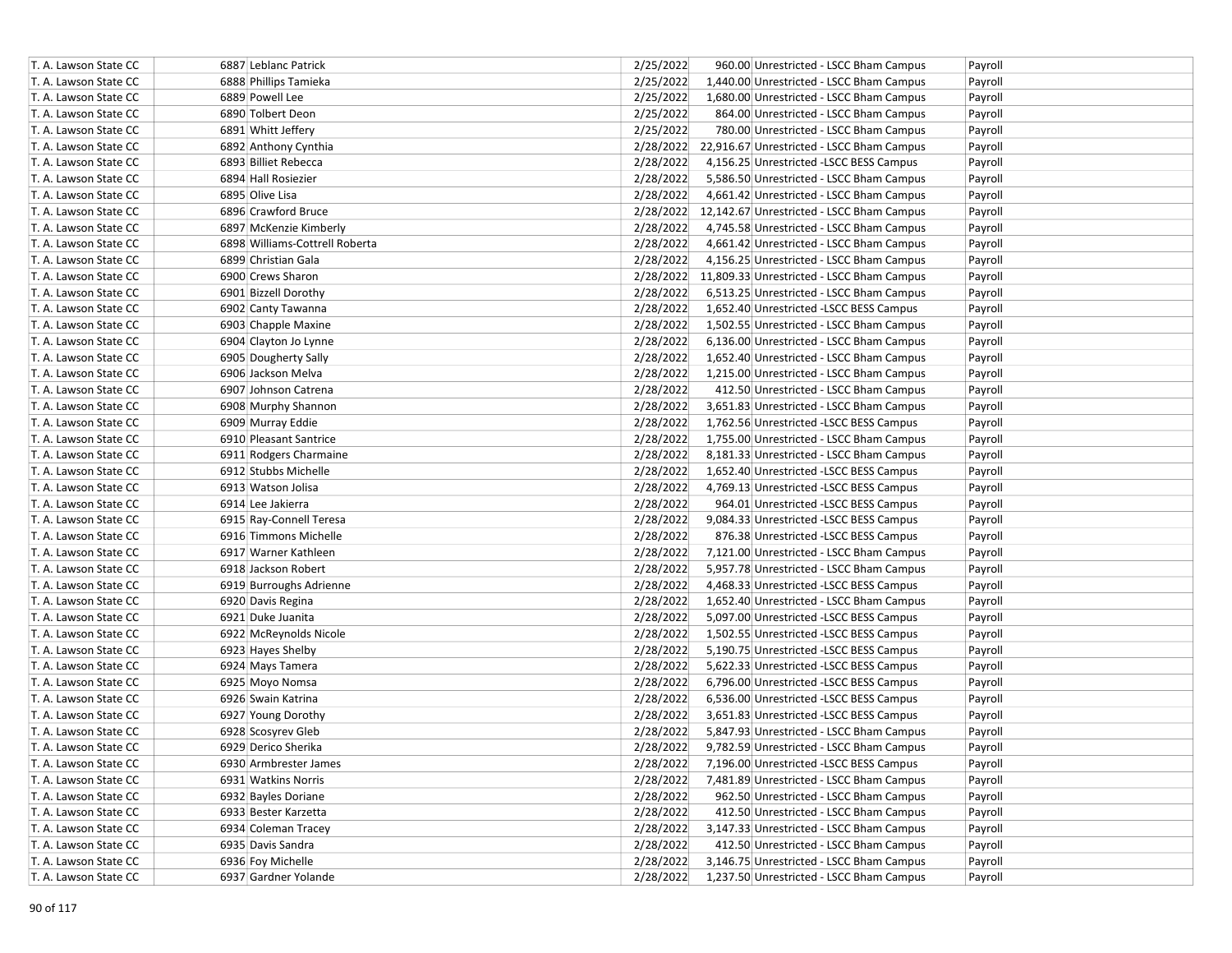| T. A. Lawson State CC | 6938 Green Rebecca       | 2/28/2022 | 600.00 Unrestricted - LSCC Bham Campus<br>Payroll      |
|-----------------------|--------------------------|-----------|--------------------------------------------------------|
| T. A. Lawson State CC | 6939 Holmes Tamika       | 2/28/2022 | 412.50 Unrestricted - LSCC Bham Campus<br>Payroll      |
| T. A. Lawson State CC | 6940 Johnson Brenda      | 2/28/2022 | 1,237.50 Unrestricted - LSCC Bham Campus<br>Payroll    |
| T. A. Lawson State CC | 6941 Johnson Clinton     | 2/28/2022 | 825.00 Unrestricted - LSCC Bham Campus<br>Payroll      |
| T. A. Lawson State CC | 6942 Lavender Bridget    | 2/28/2022 | 412.50 Unrestricted - LSCC Bham Campus<br>Payroll      |
| T. A. Lawson State CC | 6943 Malone Betty        | 2/28/2022 | 412.50 Unrestricted - LSCC Bham Campus<br>Payroll      |
| T. A. Lawson State CC | 6944 Wormley Adrienne    | 2/28/2022 | 312.50 Unrestricted - LSCC Bham Campus<br>Payroll      |
| T. A. Lawson State CC | 6945 Kelley Michael      | 2/28/2022 | 6,796.00 Unrestricted -LSCC BESS Campus<br>Payroll     |
| T. A. Lawson State CC | 6946 Denson Sherlita     | 2/28/2022 | 250.00 Unrestricted - LSCC Bham Campus<br>Payroll      |
| T. A. Lawson State CC | 6946 Denson Sherlita     | 2/28/2022 | 5,693.75 Unrestricted -LSCC BESS Campus<br>Payroll     |
| T. A. Lawson State CC | 6947 Henry Stephanie     | 2/28/2022 | 5,758.75 Unrestricted -LSCC BESS Campus<br>Payroll     |
| T. A. Lawson State CC | 6948 Milton Alice        | 2/28/2022 | 9,947.17 Unrestricted - LSCC Bham Campus<br>Payroll    |
| T. A. Lawson State CC | 6949 Blankenship Lanette | 2/28/2022 | 4,464.25 Unrestricted - LSCC Bham Campus<br>Payroll    |
| T. A. Lawson State CC | 6950 Morgan Melissa      | 2/28/2022 | 825.00 Unrestricted - LSCC Bham Campus<br>Payroll      |
| T. A. Lawson State CC | 6951 Olive Kayla         | 2/28/2022 | 825.00 Unrestricted - LSCC Bham Campus<br>Payroll      |
| T. A. Lawson State CC | 6952 Plenty James        | 2/28/2022 | 6,646.56 Unrestricted - LSCC Bham Campus<br>Payroll    |
| T. A. Lawson State CC | 6953 Greer Michael       | 2/28/2022 | 2,062.50 Unrestricted - LSCC Bham Campus<br>Payroll    |
| T. A. Lawson State CC | 6954 Duncan Rebecca      | 2/28/2022 | 6,323.30 Unrestricted -LSCC BESS Campus<br>Payroll     |
| T. A. Lawson State CC | 6955 Carter Curtis       | 2/28/2022 | 5,957.78 Unrestricted - LSCC Bham Campus<br>Payroll    |
| T. A. Lawson State CC | 6956 Finley Kelly        | 2/28/2022 | 3,062.58 Unrestricted - LSCC Bham Campus<br>Payroll    |
| T. A. Lawson State CC | 6957 Gibbs James         | 2/28/2022 | 937.50 Unrestricted - LSCC Bham Campus<br>Payroll      |
| T. A. Lawson State CC | 6958 Gray Shirlacia      | 2/28/2022 | 412.50 Unrestricted - LSCC Bham Campus<br>Payroll      |
| T. A. Lawson State CC | 6959 Martin Cris         | 2/28/2022 | 1,875.00 Unrestricted -LSCC BESS Campus<br>Payroll     |
| T. A. Lawson State CC | 6960 Williams Ashley     | 2/28/2022 | 937.50 Unrestricted - LSCC Bham Campus<br>Payroll      |
| T. A. Lawson State CC | 6961 Agee Eric           | 2/28/2022 | 7,445.00 Unrestricted - LSCC Bham Campus<br>Payroll    |
| T. A. Lawson State CC | 6962 Anderson Austin     | 2/28/2022 | 1,333.33 Unrestricted - LSCC Bham Campus<br>Payroll    |
| T. A. Lawson State CC | 6963 Casimir Cynthia     | 2/28/2022 | 1,333.33 Unrestricted - LSCC Bham Campus<br>Payroll    |
| T. A. Lawson State CC | 6964 Chafetz Cameron     | 2/28/2022 | 1,666.67 Unrestricted - LSCC Bham Campus<br>Payroll    |
| T. A. Lawson State CC | 6965 Frederick Tiffany   | 2/28/2022 | 2,777.78 Unrestricted - LSCC Bham Campus<br>Payroll    |
| T. A. Lawson State CC | 6966 Jefferson Jonathan  | 2/28/2022 | 1,333.33 Unrestricted - LSCC Bham Campus<br>Payroll    |
| T. A. Lawson State CC | 6967 Lewis Garrett       | 2/28/2022 | 4,594.08 Unrestricted - LSCC Bham Campus<br>Payroll    |
| T. A. Lawson State CC | 6968 Lowery Thomas       | 2/28/2022 | 1,666.67 Unrestricted - LSCC Bham Campus<br>Payroll    |
| T. A. Lawson State CC | 6969 Wiley Aubrey        | 2/28/2022 | 4,072.42 Unrestricted - LSCC Bham Campus<br>Payroll    |
| T. A. Lawson State CC | 6970 Wilson Nancy        | 2/28/2022 | 8,774.92 Unrestricted -LSCC BESS Campus<br>Payroll     |
| T. A. Lawson State CC | 6971 Terry William       | 2/28/2022 | 3,997.50 Unrestricted - LSCC BESS Campus<br>Payroll    |
| T. A. Lawson State CC | 6972 Gwin Bethany        | 2/28/2022 | 4,468.33 Unrestricted - LSCC Bham Campus<br>Payroll    |
| T. A. Lawson State CC | 6973 Bush Allison        | 2/28/2022 | 3,746.00 Unrestricted -LSCC BESS Campus<br>Payroll     |
| T. A. Lawson State CC | 6974 Wade Henry          | 2/28/2022 | 5,442.33 Unrestricted -LSCC BESS Campus<br>Payroll     |
| T. A. Lawson State CC | 6975 Sanders Hoyt        | 2/28/2022 | 4,939.33 Unrestricted - LSCC Bham Campus<br>Payroll    |
| T. A. Lawson State CC | 6976 Raymond Charles     | 2/28/2022 | 6,791.08 Unrestricted -LSCC BESS Campus<br>Payroll     |
| T. A. Lawson State CC | 6977 Harris Dewayne      | 2/28/2022 | 4,520.89 Unrestricted -LSCC BESS Campus<br>Payroll     |
| T. A. Lawson State CC | 6978 Allen Barry         | 2/28/2022 | 3,997.50 Unrestricted -LSCC BESS Campus<br>Payroll     |
| T. A. Lawson State CC | 6979 Willingham Mary     | 2/28/2022 | 3,746.00 Unrestricted -LSCC BESS Campus<br>Payroll     |
| T. A. Lawson State CC | 6980 Wynn-Scott Tarsha   | 2/28/2022 | 1,652.40 Unrestricted -LSCC BESS Campus<br>Payroll     |
| T. A. Lawson State CC | 6981 Gray James          | 2/28/2022 | 166.67 Unrestricted -LSCC BESS Campus<br>Payroll       |
| T. A. Lawson State CC | 6981 Gray James          | 2/28/2022 | 4,803.52 Industry Certification Initiatives<br>Payroll |
| T. A. Lawson State CC | 6982 Hobbs Tommy         | 2/28/2022 | 8,281.17 Unrestricted -LSCC BESS Campus<br>Payroll     |
| T. A. Lawson State CC | 6983 Walton Jason        | 2/28/2022 | 3,566.83 Unrestricted -LSCC BESS Campus<br>Payroll     |
| T. A. Lawson State CC | 6984 Green Kirsten       | 2/28/2022 | 4,468.33 Unrestricted - LSCC Bham Campus<br>Payroll    |
| T. A. Lawson State CC | 6985 Fields Effie        | 2/28/2022 | 6,568.11 Unrestricted - LSCC Bham Campus<br>Payroll    |
| T. A. Lawson State CC | 6986 Harris Daphne       | 2/28/2022 | 1,100.00 Unrestricted - LSCC Bham Campus<br>Payroll    |
|                       |                          |           |                                                        |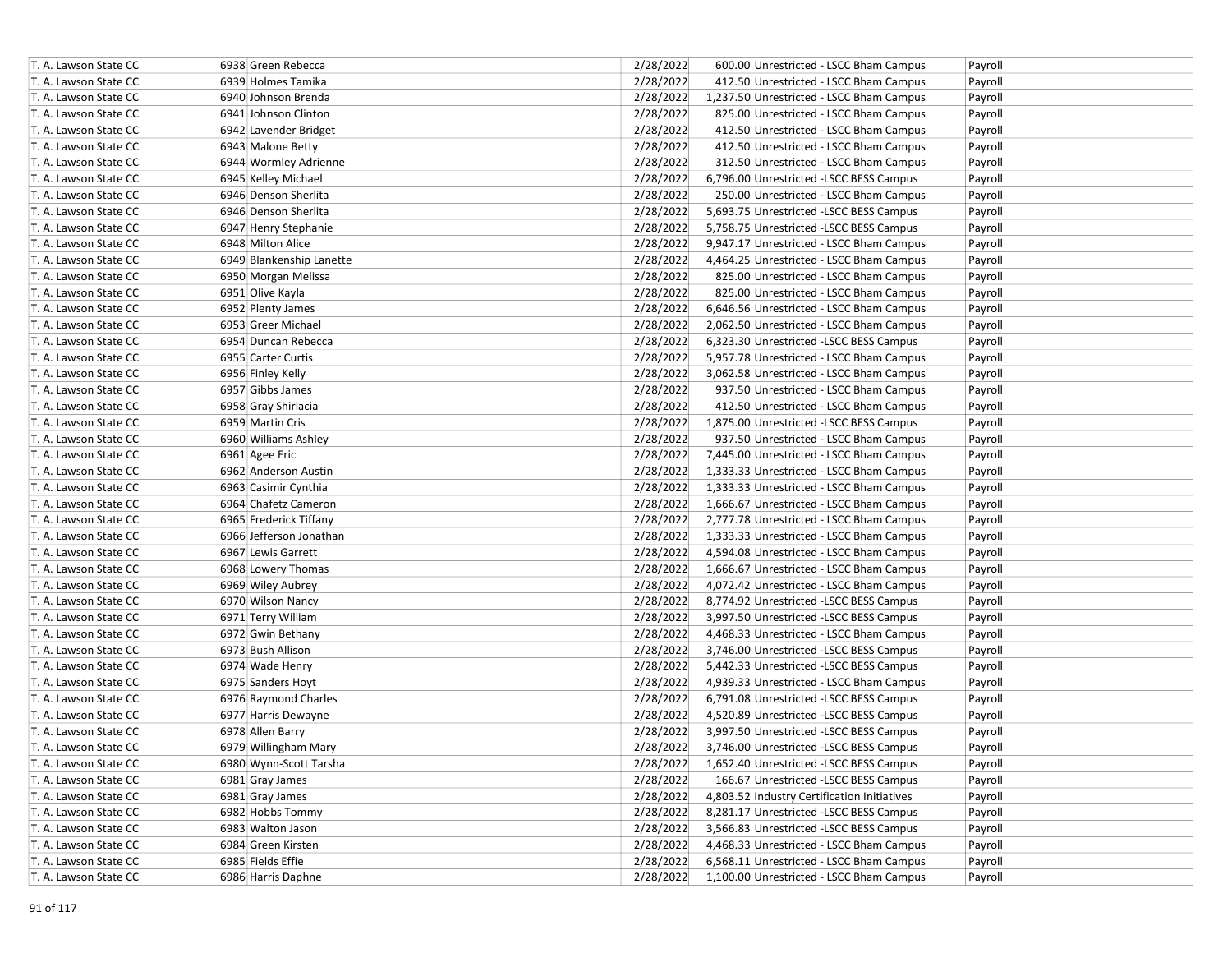| T. A. Lawson State CC | 6987 Higginbotham Harold         | 2/28/2022 | 6,265.33 Unrestricted - LSCC Bham Campus    | Payroll |
|-----------------------|----------------------------------|-----------|---------------------------------------------|---------|
| T. A. Lawson State CC | 6988 King Kelvin                 | 2/28/2022 | 9,677.22 Unrestricted - LSCC Bham Campus    | Payroll |
| T. A. Lawson State CC | 6989 Monti Stephen               | 2/28/2022 | 7,386.00 Unrestricted - LSCC Bham Campus    | Payroll |
| T. A. Lawson State CC | 6990 Swanberg Ann                | 2/28/2022 | 6,136.00 Unrestricted -LSCC BESS Campus     | Payroll |
| T. A. Lawson State CC | 6991 Branch Rhonda               | 2/28/2022 | 8,181.33 Unrestricted - LSCC Bham Campus    | Payroll |
| T. A. Lawson State CC | 6992 Johnson Victoria            | 2/28/2022 | 412.50 Unrestricted - LSCC Bham Campus      | Payroll |
| T. A. Lawson State CC | 6992 Johnson Victoria            | 2/28/2022 | 412.50 Unrestricted -LSCC BESS Campus       | Payroll |
| T. A. Lawson State CC | 6993 Moore Sarah                 | 2/28/2022 | 412.50 Unrestricted - LSCC Bham Campus      | Payroll |
| T. A. Lawson State CC | 6994 Parsons Rex                 | 2/28/2022 | 825.00 Unrestricted - LSCC Bham Campus      | Payroll |
| T. A. Lawson State CC | 6995 Scott Shervanae             | 2/28/2022 | 825.00 Unrestricted - LSCC Bham Campus      | Payroll |
| T. A. Lawson State CC | 6996 Howard Eva                  | 2/28/2022 | 1,875.00 Unrestricted - LSCC Bham Campus    | Payroll |
| T. A. Lawson State CC | 6997 Woods Arlene                | 2/28/2022 | 1,250.00 Unrestricted - LSCC Bham Campus    | Payroll |
| T. A. Lawson State CC | 6998 Howard Toya                 | 2/28/2022 | 6,370.28 Unrestricted -LSCC BESS Campus     | Payroll |
| T. A. Lawson State CC | 6999 Morris Carlos               | 2/28/2022 | 5,757.00 Unrestricted - LSCC Bham Campus    | Payroll |
| T. A. Lawson State CC | 7000 Tubbs Venita                | 2/28/2022 | 7,196.00 Unrestricted - LSCC Bham Campus    | Payroll |
| T. A. Lawson State CC | 7001 Willis Arnetta              | 2/28/2022 | 825.00 Unrestricted - LSCC Bham Campus      | Payroll |
| T. A. Lawson State CC | 7002 Morgan Rachel               | 2/28/2022 | 5,097.00 Unrestricted - LSCC Bham Campus    | Payroll |
| T. A. Lawson State CC | 7003 Cartwell Zina               | 2/28/2022 | 1,072.50 Unrestricted - LSCC Bham Campus    | Payroll |
| T. A. Lawson State CC | 7004 Folds Dusty                 | 2/28/2022 | 412.50 Unrestricted - LSCC Bham Campus      | Payroll |
| T. A. Lawson State CC | 7005 Landers James               | 2/28/2022 | 6,460.78 Unrestricted - LSCC Bham Campus    | Payroll |
| T. A. Lawson State CC | 7006 West Matthew                | 2/28/2022 | 6,418.11 Unrestricted - LSCC Bham Campus    | Payroll |
| T. A. Lawson State CC | 7007 Dortch Marlon               | 2/28/2022 | 412.50 Unrestricted - LSCC Bham Campus      | Payroll |
| T. A. Lawson State CC | 7008 Wilson Melanie              | 2/28/2022 | 6,537.94 Unrestricted - LSCC Bham Campus    | Payroll |
| T. A. Lawson State CC | 7009 Guy Ann                     | 2/28/2022 | 7,466.17 Unrestricted - LSCC Bham Campus    | Payroll |
| T. A. Lawson State CC | 7010 Chandler Malysa             | 2/28/2022 | 1,100.00 Unrestricted - LSCC Bham Campus    | Payroll |
| T. A. Lawson State CC | 7011 Chapatwala Kirit            | 2/28/2022 | 1,200.00 Unrestricted - LSCC Bham Campus    | Payroll |
| T. A. Lawson State CC | 7012 Ellison Mary                | 2/28/2022 | 9,381.33 Unrestricted - LSCC Bham Campus    | Payroll |
| T. A. Lawson State CC | 7013 Flournoy Nikaela            | 2/28/2022 | 450.00 Unrestricted - LSCC Bham Campus      | Payroll |
| T. A. Lawson State CC | 7014 Gilbert Wynell              | 2/28/2022 | 7,560.78 Unrestricted - LSCC Bham Campus    | Payroll |
| T. A. Lawson State CC | 7015 Hare Trinity                | 2/28/2022 | 1,200.00 Unrestricted - LSCC Bham Campus    | Payroll |
| T. A. Lawson State CC | 7016 Lewis Erica                 | 2/28/2022 | 1,200.00 Unrestricted - LSCC Bham Campus    | Payroll |
| T. A. Lawson State CC | 7017 Lomax Lillie                | 2/28/2022 | 1,200.00 Unrestricted - LSCC Bham Campus    | Payroll |
| T. A. Lawson State CC | 7018 Lopatina Nadejda            | 2/28/2022 | 7,678.33 Unrestricted - LSCC Bham Campus    | Payroll |
| T. A. Lawson State CC | 7019 Stewart Jeffery             | 2/28/2022 | 550.00 Unrestricted - LSCC Bham Campus      | Payroll |
| T. A. Lawson State CC | 7020 Sumler Chassidy             | 2/28/2022 | 1,100.00 Unrestricted - LSCC Bham Campus    | Payroll |
| T. A. Lawson State CC | 7021 Wilson Tracey               | 2/28/2022 | 600.00 Unrestricted -LSCC BESS Campus       | Payroll |
| T. A. Lawson State CC | 7021 Wilson Tracey               | 2/28/2022 | 6,913.25 Unrestricted - LSCC Bham Campus    | Payroll |
| T. A. Lawson State CC | 7022 Galpothdeniya Waduge Indika | 2/28/2022 | 600.00 Unrestricted - LSCC Bham Campus      | Payroll |
| T. A. Lawson State CC | 7023 Mishra Vinod                | 2/28/2022 | 1,200.00 Unrestricted - LSCC Bham Campus    | Payroll |
| T. A. Lawson State CC | 7024 Sullen Christopher          | 2/28/2022 | 1,100.00 Unrestricted - LSCC Bham Campus    | Payroll |
| T. A. Lawson State CC | 7025 Atallah Mohammad            | 2/28/2022 | 6,949.99 Unrestricted -LSCC BESS Campus     | Payroll |
| T. A. Lawson State CC | 7026 Holloway Weymon             | 2/28/2022 | 6,860.78 Unrestricted -LSCC BESS Campus     | Payroll |
| T. A. Lawson State CC | 7027 Jaraysi Naila               | 2/28/2022 | 4,468.33 Unrestricted - LSCC Bham Campus    | Payroll |
| T. A. Lawson State CC | 7028 Martin Darlene              | 2/28/2022 | 7,759.22 Unrestricted - LSCC Bham Campus    | Payroll |
| T. A. Lawson State CC | 7029 Thomas La'Tasha             | 2/28/2022 | 3,037.77 Student Support Service-Bess 21 22 | Payroll |
| T. A. Lawson State CC | 7029 Thomas La'Tasha             | 2/28/2022 | 3,193.87 Unrestricted - LSCC BESS Campus    | Payroll |
| T. A. Lawson State CC | 7030 Thomas Shawanda             | 2/28/2022 | 2,303.50 Unrestricted -LSCC BESS Campus     | Payroll |
| T. A. Lawson State CC | 7030 Thomas Shawanda             | 2/28/2022 | 3,455.25 NSF 2PI STEM E3 21/22              | Payroll |
| T. A. Lawson State CC | 7031 Broaden April               | 2/28/2022 | 1,400.00 Unrestricted - LSCC Bham Campus    | Payroll |
| T. A. Lawson State CC | 7032 Billingsley Tunisia         | 2/28/2022 | 2,355.75 AE - State Regular                 | Payroll |
| T. A. Lawson State CC | 7033 Ekundayo Gwendolyn          | 2/28/2022 | 5,955.35 AE-Federal Regular                 | Payroll |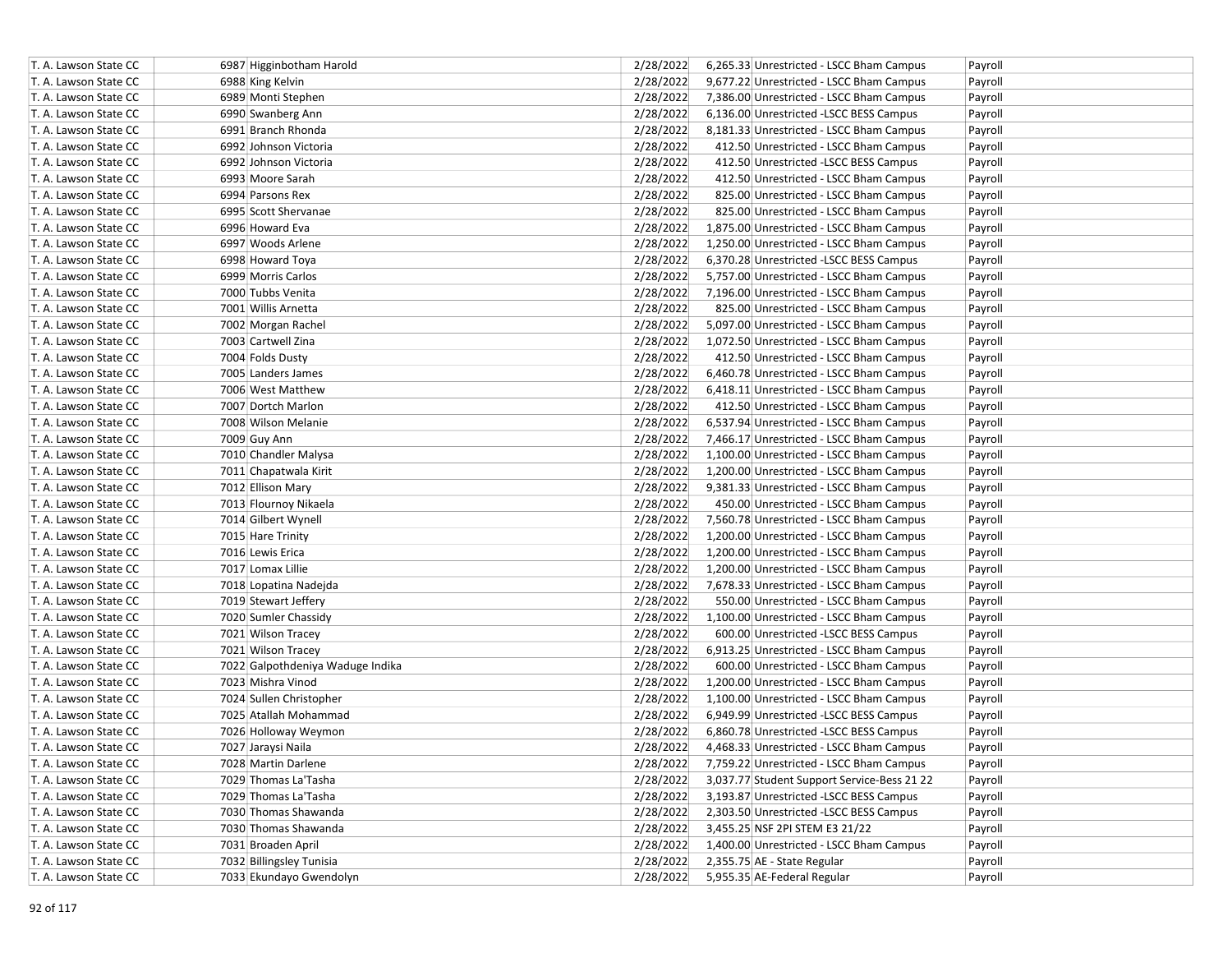| T. A. Lawson State CC | 7034 Graves Willie      | 2/28/2022 | 1,334.20 Unrestricted - LSCC Bham Campus            | Payroll |
|-----------------------|-------------------------|-----------|-----------------------------------------------------|---------|
| T. A. Lawson State CC | 7034 Graves Willie      | 2/28/2022 | 5,336.80 AE - State Regular                         | Payroll |
| T. A. Lawson State CC | 7035 Nix Alcedra        | 2/28/2022 | 2,243.83 AE - State Regular                         | Payroll |
| T. A. Lawson State CC | 7036 White Charlette    | 2/28/2022 | 4,997.25 AE-Federal Regular                         | Payroll |
| T. A. Lawson State CC | 7037 Lewis Aisha        | 2/28/2022 | 6,796.00 Unrestricted - LSCC Bham Campus            | Payroll |
| T. A. Lawson State CC | 7038 Stallworth Emmit   | 2/28/2022 | 6,000.44 Unrestricted -LSCC BESS Campus             | Payroll |
| T. A. Lawson State CC | 7039 Burden Cedric      | 2/28/2022 | 8,254.22 Unrestricted - LSCC Bham Campus            | Payroll |
| T. A. Lawson State CC | 7040 Hall Sandra        | 2/28/2022 | 5,097.00 Unrestricted -LSCC BESS Campus             | Payroll |
| T. A. Lawson State CC | 7041 Millender Shelly   | 2/28/2022 | 8,353.78 Title III B 2022                           | Payroll |
| T. A. Lawson State CC | 7042 Moore Brian        | 2/28/2022 | 7,196.00 Unrestricted -LSCC BESS Campus             | Payroll |
| T. A. Lawson State CC | 7043 Rayford Jeffrey    | 2/28/2022 | 5,665.33 Unrestricted -LSCC BESS Campus             | Payroll |
| T. A. Lawson State CC | 7044 Berry James        | 2/28/2022 | 6,460.78 Unrestricted -LSCC BESS Campus             | Payroll |
| T. A. Lawson State CC | 7045 Gatson Alga        | 2/28/2022 | 5,097.00 Unrestricted - LSCC Bham Campus            | Payroll |
| T. A. Lawson State CC | 7046 Rowe Darryl        | 2/28/2022 | 4,751.83 Unrestricted - LSCC Bham Campus            | Payroll |
| T. A. Lawson State CC | 7047 Halbert Alan       | 2/28/2022 | 4,500.33 Unrestricted -LSCC BESS Campus             | Payroll |
| T. A. Lawson State CC | 7048 Harris John        | 2/28/2022 | 5,819.42 Unrestricted -LSCC BESS Campus             | Payroll |
| T. A. Lawson State CC | 7049 Wilkerson Pier     | 2/28/2022 | 5,842.33 Unrestricted - LSCC Bham Campus            | Payroll |
| T. A. Lawson State CC | 7050 Williams Roosevelt | 2/28/2022 | 5,003.25 Unrestricted -LSCC BESS Campus             | Payroll |
| T. A. Lawson State CC | 7051 Worford Edwina     | 2/28/2022 | 5,246.10 Unrestricted - LSCC Bham Campus            | Payroll |
| T. A. Lawson State CC | 7052 Elliott Adam       | 2/28/2022 | 4,751.83 Title III B 2022                           | Payroll |
| T. A. Lawson State CC | 7053 McDaniel Darvin    | 2/28/2022 | 4,728.47 Unrestricted - LSCC Bham Campus            | Payroll |
| T. A. Lawson State CC | 7054 Lyles Henry        | 2/28/2022 | 900.00 Title III B 2021                             | Payroll |
| T. A. Lawson State CC | 7054 Lyles Henry        | 2/28/2022 | 4,249.00 Unrestricted -LSCC BESS Campus             | Payroll |
| T. A. Lawson State CC | 7055 Boyd Steven        | 2/28/2022 | 4,042.50 Unrestricted -LSCC BESS Campus             | Payroll |
| T. A. Lawson State CC | 7056 Latham Michael     | 2/28/2022 | 4,659.22 Unrestricted - LSCC Bham Campus            | Payroll |
| T. A. Lawson State CC | 7057 Jackson Wanda      | 2/28/2022 | 3,315.08 Unrestricted - LSCC Bham Campus            | Payroll |
| T. A. Lawson State CC | 7058 Jones Joye         |           | 2/28/2022 10,227.62 Unrestricted - LSCC Bham Campus | Payroll |
| T. A. Lawson State CC | 7059 Lamb Allen         | 2/28/2022 | 5,497.56 Unrestricted -LSCC BESS Campus             | Payroll |
| T. A. Lawson State CC | 7060 Lybrand William    | 2/28/2022 | 6,335.78 Unrestricted -LSCC BESS Campus             | Payroll |
| T. A. Lawson State CC | 7061 Berryman Thomas    | 2/28/2022 | 8,159.22 Unrestricted -LSCC BESS Campus             | Payroll |
| T. A. Lawson State CC | 7062 Bennett Carolyn    | 2/28/2022 | 4,072.42 Unrestricted - LSCC Bham Campus            | Payroll |
| T. A. Lawson State CC | 7063 Davis Sherri       | 2/28/2022 | 1,691.61 Unrestricted - LSCC Bham Campus            | Payroll |
| T. A. Lawson State CC | 7063 Davis Sherri       | 2/28/2022 | 9,585.81 Title III B 2022                           | Payroll |
| T. A. Lawson State CC | 7064 Smith Kamille      | 2/28/2022 | 3,483.50 Unrestricted -LSCC BESS Campus             | Payroll |
| T. A. Lawson State CC | 7065 Billups Marcus     | 2/28/2022 | 4,706.92 Title III B 2022                           | Payroll |
| T. A. Lawson State CC | 7066 Mankowich James    | 2/28/2022 | 1,168.12 Unrestricted - LSCC Bham Campus            | Payroll |
| T. A. Lawson State CC | 7066 Mankowich James    | 2/28/2022 | 6,619.38 Title III B 2022                           | Payroll |
| T. A. Lawson State CC | 7067 Beauchamp Matrika  | 2/28/2022 | 3,567.08 Unrestricted - LSCC Bham Campus            | Payroll |
| T. A. Lawson State CC | 7068 Bell Elma          | 2/28/2022 | 8,281.17 Unrestricted - LSCC Bham Campus            | Payroll |
| T. A. Lawson State CC | 7069 Champion Carol     | 2/28/2022 | 4,745.58 Unrestricted -LSCC BESS Campus             | Payroll |
| T. A. Lawson State CC | 7070 Henry Dorothy      | 2/28/2022 | 2,347.00 Ready to Work                              | Payroll |
| T. A. Lawson State CC | 7070 Henry Dorothy      | 2/28/2022 | 2,987.08 Unrestricted -LSCC BESS Campus             | Payroll |
| T. A. Lawson State CC | 7071 Minnifield Tomeka  | 2/28/2022 | 3,903.92 Unrestricted - LSCC Bham Campus            | Payroll |
| T. A. Lawson State CC | 7072 Rowry James        | 2/28/2022 | 1,384.57 Unrestricted -LSCC BESS Campus             | Payroll |
| T. A. Lawson State CC | 7072 Rowry James        | 2/28/2022 | 1,762.18 Career Coach                               | Payroll |
| T. A. Lawson State CC | 7073 Pruitt Karl        |           | 2/28/2022 10,547.17 Unrestricted - LSCC Bham Campus | Payroll |
| T. A. Lawson State CC | 7074 Saxton Rosemella   | 2/28/2022 | 3,651.83 Unrestricted - LSCC Bham Campus            | Payroll |
| T. A. Lawson State CC | 7075 James Kesha        | 2/28/2022 | 910.60 Unrestricted - LSCC Bham Campus              | Payroll |
| T. A. Lawson State CC | 7075 James Kesha        | 2/28/2022 | 8,195.40 Title III B 2022                           | Payroll |
| T. A. Lawson State CC | 7076 Carroll Leigh      | 2/28/2022 | 3,651.83 Title III B 2022                           | Payroll |
| T. A. Lawson State CC | 7077 Dennard Harold     | 2/28/2022 | 4,072.42 Unrestricted - LSCC Bham Campus            | Payroll |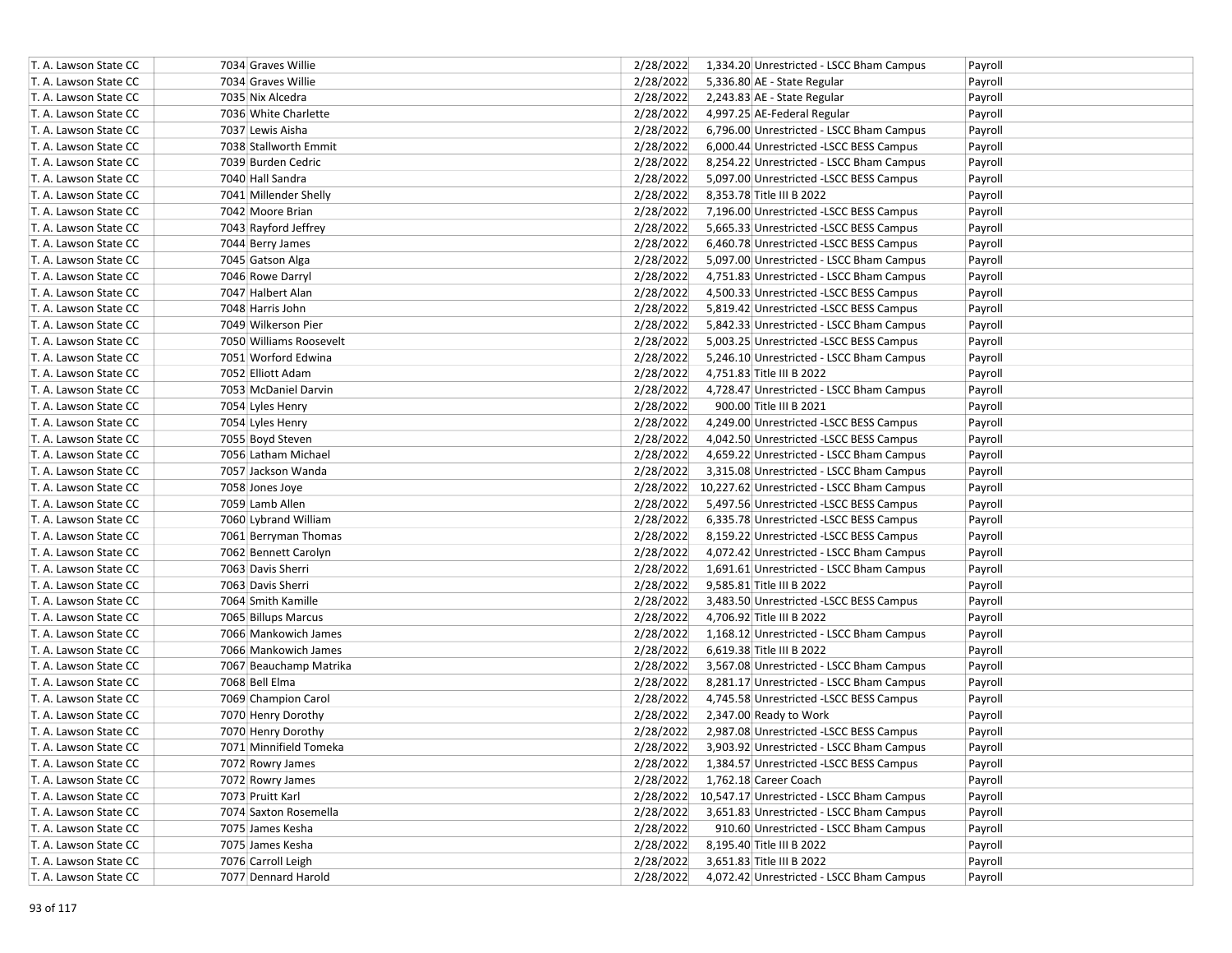| T. A. Lawson State CC | 7078 Dyck Sabrina           | 2/28/2022<br>4,813.58 Unrestricted - LSCC Bham Campus    | Payroll |
|-----------------------|-----------------------------|----------------------------------------------------------|---------|
| T. A. Lawson State CC | 7079 Glasco-Gueye Cassandra | 2/28/2022<br>3,062.58 Unrestricted - LSCC Bham Campus    | Payroll |
| T. A. Lawson State CC | 7080 Kennedy Julie          | 2/28/2022<br>6,860.78 Unrestricted - LSCC Bham Campus    | Payroll |
| T. A. Lawson State CC | 7081 Knolan Shanita         | 2/28/2022<br>3,567.08 Unrestricted - LSCC Bham Campus    | Payroll |
| T. A. Lawson State CC | 7082 Porter Michael         | 2/28/2022<br>6,585.78 Unrestricted -LSCC BESS Campus     | Payroll |
| T. A. Lawson State CC | 7083 Herndon Renay          | 2/28/2022<br>7,351.75 Unrestricted -LSCC BESS Campus     | Payroll |
| T. A. Lawson State CC | 7084 Jones Janine           | 2/28/2022<br>5,626.45 Unrestricted - LSCC Bham Campus    | Payroll |
| T. A. Lawson State CC | 7085 Moore Kimberly         | 2/28/2022<br>5,448.83 Unrestricted -LSCC BESS Campus     | Payroll |
| T. A. Lawson State CC | 7086 Allen Darren           | 2/28/2022 10,077.50 Unrestricted - LSCC Bham Campus      | Payroll |
| T. A. Lawson State CC | 7087 Harviley Margaret      | 2/28/2022<br>2,894.50 Unrestricted - LSCC Bham Campus    | Payroll |
| T. A. Lawson State CC | 7088 Croskey Angela         | 2/28/2022<br>4,072.42 Unrestricted - LSCC Bham Campus    | Payroll |
| T. A. Lawson State CC | 7089 Hollins Cassandra      | 2/28/2022<br>8,939.33 Unrestricted - LSCC Bham Campus    | Payroll |
| T. A. Lawson State CC | 7090 Jones Denise           | 2/28/2022<br>3,651.83 Unrestricted -LSCC BESS Campus     | Payroll |
| T. A. Lawson State CC | 7091 Lewis Courtney         | 2/28/2022<br>3,315.08 Unrestricted -LSCC BESS Campus     | Payroll |
| T. A. Lawson State CC | 7092 Rasbury Robin          | 2/28/2022<br>3,904.50 Unrestricted - LSCC Bham Campus    | Payroll |
| T. A. Lawson State CC | 7093 Tims Chandra           | 2/28/2022<br>2,978.92 Unrestricted -LSCC BESS Campus     | Payroll |
| T. A. Lawson State CC | 7094 Williams Sharon        | 2/28/2022<br>6,613.84 Unrestricted -LSCC BESS Campus     | Payroll |
| T. A. Lawson State CC | 7095 Alvarado Jose          | 2/28/2022<br>4,450.50 Unrestricted - LSCC Bham Campus    | Payroll |
| T. A. Lawson State CC | 7097 Hollins Joseph         | 2/28/2022<br>4,450.50 Unrestricted -LSCC BESS Campus     | Payroll |
| T. A. Lawson State CC | 7098 Burns Tenesha          | 2/28/2022<br>3,735.58 Unrestricted - LSCC Bham Campus    | Payroll |
| T. A. Lawson State CC | 7099 Holman Bernard         | 2/28/2022<br>3,230.83 Unrestricted - LSCC Bham Campus    | Payroll |
| T. A. Lawson State CC | 7100 Webster Emmett         | 2/28/2022<br>3,230.83 Unrestricted - LSCC Bham Campus    | Payroll |
| T. A. Lawson State CC | 7101 Moore Chiquita         | 2/28/2022<br>2,894.50 Unrestricted - LSCC Bham Campus    | Payroll |
| T. A. Lawson State CC | 7102 Streety Audra          | 2/28/2022<br>3,483.50 Unrestricted -LSCC BESS Campus     | Payroll |
| T. A. Lawson State CC | 7103 Waluyn Dorian          | 2/28/2022<br>625.00 Title III B 2022                     | Payroll |
| T. A. Lawson State CC | 7103 Waluyn Dorian          | 2/28/2022<br>6,025.92 Unrestricted -LSCC BESS Campus     | Payroll |
| T. A. Lawson State CC | 7104 Williams Amicka        | 2/28/2022<br>3,651.83 Unrestricted - LSCC BESS Campus    | Payroll |
| T. A. Lawson State CC | 7105 Atkins Torlise         | 2/28/2022<br>2,726.08 Unrestricted - LSCC Bham Campus    | Payroll |
| T. A. Lawson State CC | 7106 Bush Ashley            | 2/28/2022<br>2,810.25 Unrestricted -LSCC BESS Campus     | Payroll |
| T. A. Lawson State CC | 7107 Chisem Lori            | 2/28/2022<br>7,601.25 Unrestricted -LSCC BESS Campus     | Payroll |
| T. A. Lawson State CC | 7108 Haun Brenda            | 2/28/2022<br>3,483.50 Unrestricted -LSCC BESS Campus     | Payroll |
| T. A. Lawson State CC | 7109 Wiley Ashley           | 2/28/2022<br>3,735.58 Unrestricted -LSCC BESS Campus     | Payroll |
| T. A. Lawson State CC | 7110 Harper Lesley          | 2/28/2022<br>4,576.75 Title III B 2022                   | Payroll |
| T. A. Lawson State CC | 7111 Harris Lasharron       | 2/28/2022<br>4,968.17 Student Support Service-Bess 21 22 | Payroll |
| T. A. Lawson State CC | 7112 Hudson Nkenge          | 2/28/2022<br>4,913.50 Student Support Service-Bhm 21 22  | Payroll |
| T. A. Lawson State CC | 7113 Ike Dottie             | 2/28/2022<br>1,905.00 Student Support Service-Bhm 21 22  | Payroll |
| T. A. Lawson State CC | 7114 Lewis Keisha           | 2/28/2022<br>4,525.83 Student Support Service-Bess 21 22 | Payroll |
| T. A. Lawson State CC | 7115 Lewis Tomeka           | 2/28/2022<br>2,810.25 Student Support Service-Bess 21 22 | Payroll |
| T. A. Lawson State CC | 7116 Nix Latasha            | 2/28/2022<br>4,803.52 Student Support Service-Bhm 21 22  | Payroll |
| T. A. Lawson State CC | 7117 Rice Janice            | 2/28/2022<br>3,062.83 Student Support Service-Bhm 21 22  | Payroll |
| T. A. Lawson State CC | 7118 Moore Tanita           | 2/28/2022<br>3,483.50 Unrestricted - LSCC Bham Campus    | Payroll |
| T. A. Lawson State CC | 7119 Haley Akilih           | 2/28/2022<br>4,525.83 Unrestricted -LSCC BESS Campus     | Payroll |
| T. A. Lawson State CC | 7120 Odell Kiele            | 2/28/2022<br>2,473.42 Unrestricted - LSCC Bham Campus    | Payroll |
| T. A. Lawson State CC | 7121 Conwell Nicola         | 2/28/2022<br>3,903.92 Unrestricted - LSCC Bham Campus    | Payroll |
| T. A. Lawson State CC | 7122 Currington Juanita     | 2/28/2022<br>4,493.00 Unrestricted - LSCC Bham Campus    | Payroll |
| T. A. Lawson State CC | 7123 Godwin Romika          | 2/28/2022<br>4,745.00 Unrestricted - LSCC Bham Campus    | Payroll |
| T. A. Lawson State CC | 7124 Gregg Jalyn            | 2/28/2022<br>3,566.83 Unrestricted - LSCC Bham Campus    | Payroll |
| T. A. Lawson State CC | 7125 Hall Angela            | 2/28/2022<br>2,078.12 Unrestricted - LSCC Bham Campus    | Payroll |
| T. A. Lawson State CC | 7125 Hall Angela            | 2/28/2022<br>2,078.13 Title III B 2022                   | Payroll |
| T. A. Lawson State CC | 7126 Johnson Sharon         | 3,651.83 Unrestricted -LSCC BESS Campus<br>2/28/2022     | Payroll |
| T. A. Lawson State CC | 7127 Lawrence Craig         | 2/28/2022<br>9,288.84 Unrestricted -LSCC BESS Campus     | Payroll |
|                       |                             |                                                          |         |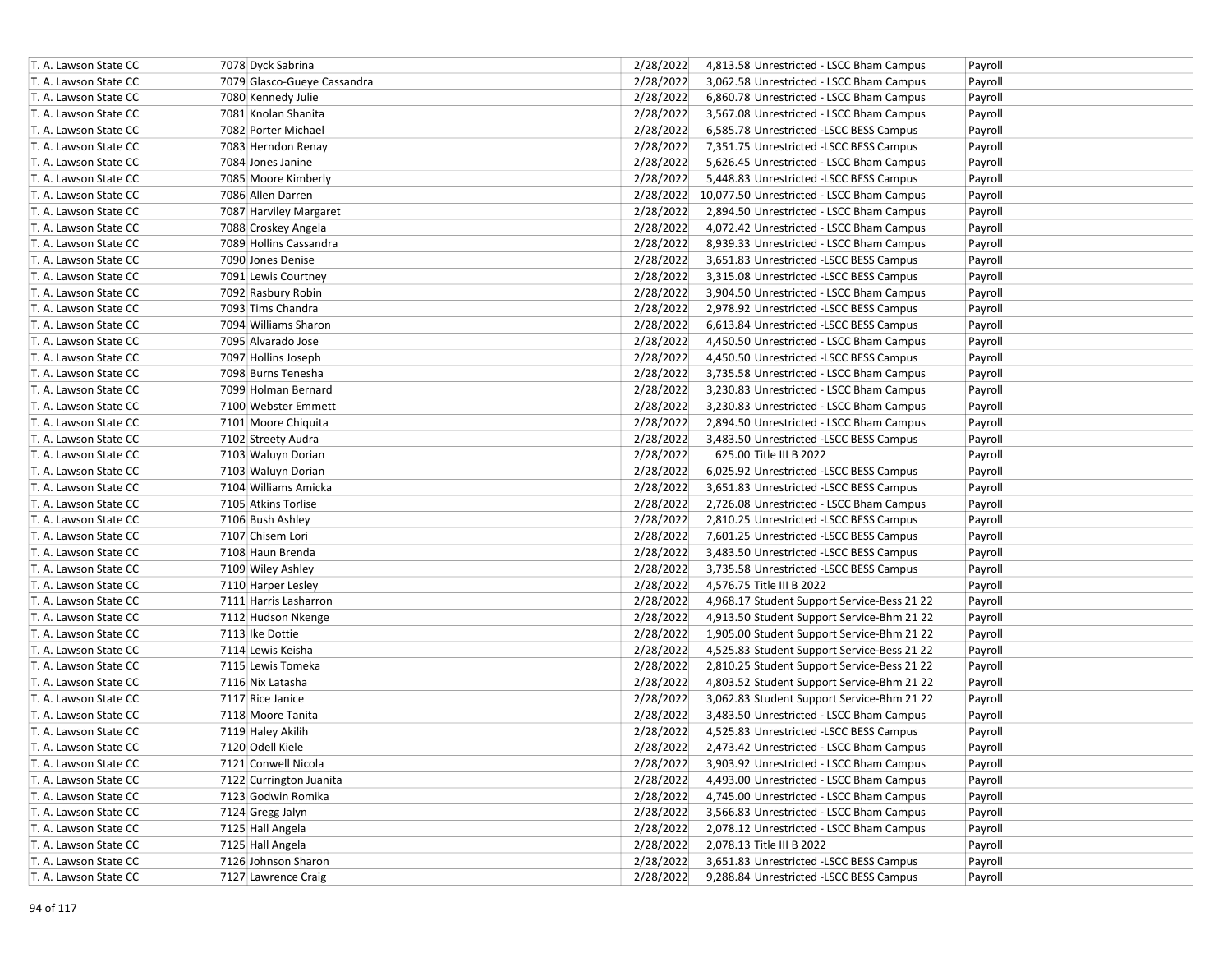| T. A. Lawson State CC | 7128 McCary Rosalyn    | 2/28/2022 | 3,062.83 Unrestricted - LSCC Bham Campus  | Payroll |
|-----------------------|------------------------|-----------|-------------------------------------------|---------|
| T. A. Lawson State CC | 7129 Silas Monique     | 2/28/2022 | 2,336.25 Unrestricted - LSCC Bham Campus  | Payroll |
| T. A. Lawson State CC | 7129 Silas Monique     | 2/28/2022 | 5,451.25 Title III B 2022                 | Payroll |
| T. A. Lawson State CC | 7130 Glass Jamie       | 2/28/2022 | 6,595.33 Unrestricted -LSCC BESS Campus   | Payroll |
| T. A. Lawson State CC | 7131 Owens Wynda       | 2/28/2022 | 3,147.33 Unrestricted - LSCC Bham Campus  | Payroll |
| T. A. Lawson State CC | 7132 Riggins Traci     | 2/28/2022 | 3,231.25 Unrestricted -LSCC BESS Campus   | Payroll |
| T. A. Lawson State CC | 7133 Spencer Victor    | 2/28/2022 | 3,231.25 Unrestricted - LSCC Bham Campus  | Payroll |
| T. A. Lawson State CC | 7134 Albright Geri     | 2/28/2022 | 8,939.33 Unrestricted - LSCC Bham Campus  | Payroll |
| T. A. Lawson State CC | 7135 Bryant Lola       | 2/28/2022 | 4,240.75 Unrestricted - LSCC Bham Campus  | Payroll |
| T. A. Lawson State CC | 7136 Kirk Naquela      | 2/28/2022 | 3,230.83 Unrestricted - LSCC Bham Campus  | Payroll |
| T. A. Lawson State CC | 7137 Blanton James     | 2/28/2022 | 8,281.17 Unrestricted - LSCC Bham Campus  | Payroll |
| T. A. Lawson State CC | 7138 Fortner Bronwyn   | 2/28/2022 | 2,641.83 Unrestricted - LSCC Bham Campus  | Payroll |
| T. A. Lawson State CC | 7139 Hooten Kenneth    | 2/28/2022 | 2,641.83 Unrestricted - LSCC Bham Campus  | Payroll |
| T. A. Lawson State CC | 7140 Hubbart Ray       | 2/28/2022 | 3,483.50 Unrestricted - LSCC Bham Campus  | Payroll |
| T. A. Lawson State CC | 7141 Hudson Michelle   | 2/28/2022 | 2,810.50 Unrestricted - LSCC Bham Campus  | Payroll |
| T. A. Lawson State CC | 7142 Kindred Steven    | 2/28/2022 | 2,305.33 Unrestricted - LSCC Bham Campus  | Payroll |
| T. A. Lawson State CC | 7143 Polk Tyrone       | 2/28/2022 | 2,726.08 Unrestricted - LSCC Bham Campus  | Payroll |
| T. A. Lawson State CC | 7144 Watson Larry      | 2/28/2022 | 2,894.50 Unrestricted - LSCC Bham Campus  | Payroll |
| T. A. Lawson State CC | 7145 Green Myrtes      | 2/28/2022 | 9,947.17 Title III B 2022                 | Payroll |
| T. A. Lawson State CC | 7146 Horn Wendy        | 2/28/2022 | 6,600.59 Unrestricted - LSCC Bham Campus  | Payroll |
| T. A. Lawson State CC | 7147 Todd Eula         | 2/28/2022 | 491.35 Unrestricted - LSCC Bham Campus    | Payroll |
| T. A. Lawson State CC | 7147 Todd Eula         | 2/28/2022 | 4,422.15 Title III B 2022                 | Payroll |
| T. A. Lawson State CC | 7148 Best Leeann       | 2/28/2022 | 4,493.00 Unrestricted -LSCC BESS Campus   | Payroll |
| T. A. Lawson State CC | 7149 Moon Jason        | 2/28/2022 | 3,904.50 Unrestricted -LSCC BESS Campus   | Payroll |
| T. A. Lawson State CC | 7150 Yancy Jonathan    | 2/28/2022 | 8,281.17 Unrestricted -LSCC BESS Campus   | Payroll |
| T. A. Lawson State CC | 7151 Blue Jarvis       | 2/28/2022 | 5,189.33 Unrestricted - LSCC Bham Campus  | Payroll |
| T. A. Lawson State CC | 7152 Byrd Ralph        | 2/28/2022 | 3,483.50 Unrestricted - LSCC Bham Campus  | Payroll |
| T. A. Lawson State CC | 7153 Jackson Tavarious | 2/28/2022 | 2,810.50 Unrestricted - LSCC Bham Campus  | Payroll |
| T. A. Lawson State CC | 7154 Colston Chester   | 2/28/2022 | 2,614.42 Unrestricted - LSCC Bham Campus  | Payroll |
| T. A. Lawson State CC | 7155 Render Carla      | 2/28/2022 | 2,221.25 Unrestricted - LSCC Bham Campus  | Payroll |
| T. A. Lawson State CC | 7156 Robertson Audrey  | 2/28/2022 | 2,689.08 Unrestricted - LSCC Bham Campus  | Payroll |
| T. A. Lawson State CC | 7157 Taylor Curtis     | 2/28/2022 | 2,978.92 Unrestricted -LSCC BESS Campus   | Payroll |
| T. A. Lawson State CC | 7158 Underwood Pamala  | 2/28/2022 | 2,170.83 Unrestricted - LSCC Bham Campus  | Payroll |
| T. A. Lawson State CC | 7159 Watkins Tyesha    | 2/28/2022 | 2,642.25 Unrestricted - LSCC Bham Campus  | Payroll |
| T. A. Lawson State CC | 7160 Wren Linda        | 2/28/2022 | 3,399.58 Unrestricted - LSCC Bham Campus  | Payroll |
| T. A. Lawson State CC | 7161 Flenord Devin     | 2/28/2022 | 2,221.25 Unrestricted -LSCC BESS Campus   | Payroll |
| T. A. Lawson State CC | 7162 Moorer Eddie      | 2/28/2022 | 2,978.92 Unrestricted -LSCC BESS Campus   | Payroll |
| T. A. Lawson State CC | 7163 Lewis Lashaundra  | 2/28/2022 | 3,903.92 Unrestricted - LSCC Bham Campus  | Payroll |
| T. A. Lawson State CC | 7186 Harris Gail       | 3/29/2022 | 455.00 Unrestricted - LSCC Bham Campus    | Payroll |
| T. A. Lawson State CC | 7187 Thomas Brenda     | 3/29/2022 | 259.96 Ready to Work                      | Payroll |
| T. A. Lawson State CC | 7187 Thomas Brenda     | 3/29/2022 | 530.44 Unrestricted -LSCC BESS Campus     | Payroll |
| T. A. Lawson State CC | 7188 Peoples Tineka    | 3/29/2022 | 444.60 Student Support Service-Bess 21 22 | Payroll |
| T. A. Lawson State CC | 7189 Woods Arlene      | 3/29/2022 | 581.25 Unrestricted - LSCC Bham Campus    | Payroll |
| T. A. Lawson State CC | 7190 Bond Olivia       | 3/29/2022 | 1,295.00 AE - State Regular               | Payroll |
| T. A. Lawson State CC | 7191 Dent Deborah      | 3/29/2022 | 1,550.00 AE - State Regular               | Payroll |
| T. A. Lawson State CC | 7192 Fletcher La'Toya  | 3/29/2022 | 1,180.00 AE - State Regular               | Payroll |
| T. A. Lawson State CC | 7193 Fowler Madilyn    | 3/29/2022 | 1,670.00 AE - State Inst'l                | Payroll |
| T. A. Lawson State CC | 7194 Hendon Jerelle    | 3/29/2022 | 1,144.00 AE - State Regular               | Payroll |
| T. A. Lawson State CC | 7195 Lee Ricky         | 3/29/2022 | 1,530.00 AE - State Regular               | Payroll |
| T. A. Lawson State CC | 7196 McDowell Cynthia  | 3/29/2022 | 1,260.00 AE-Federal Regular               | Payroll |
| T. A. Lawson State CC | 7197 Miles Carlia      | 3/29/2022 | 1,342.00 AE - State Regular               | Payroll |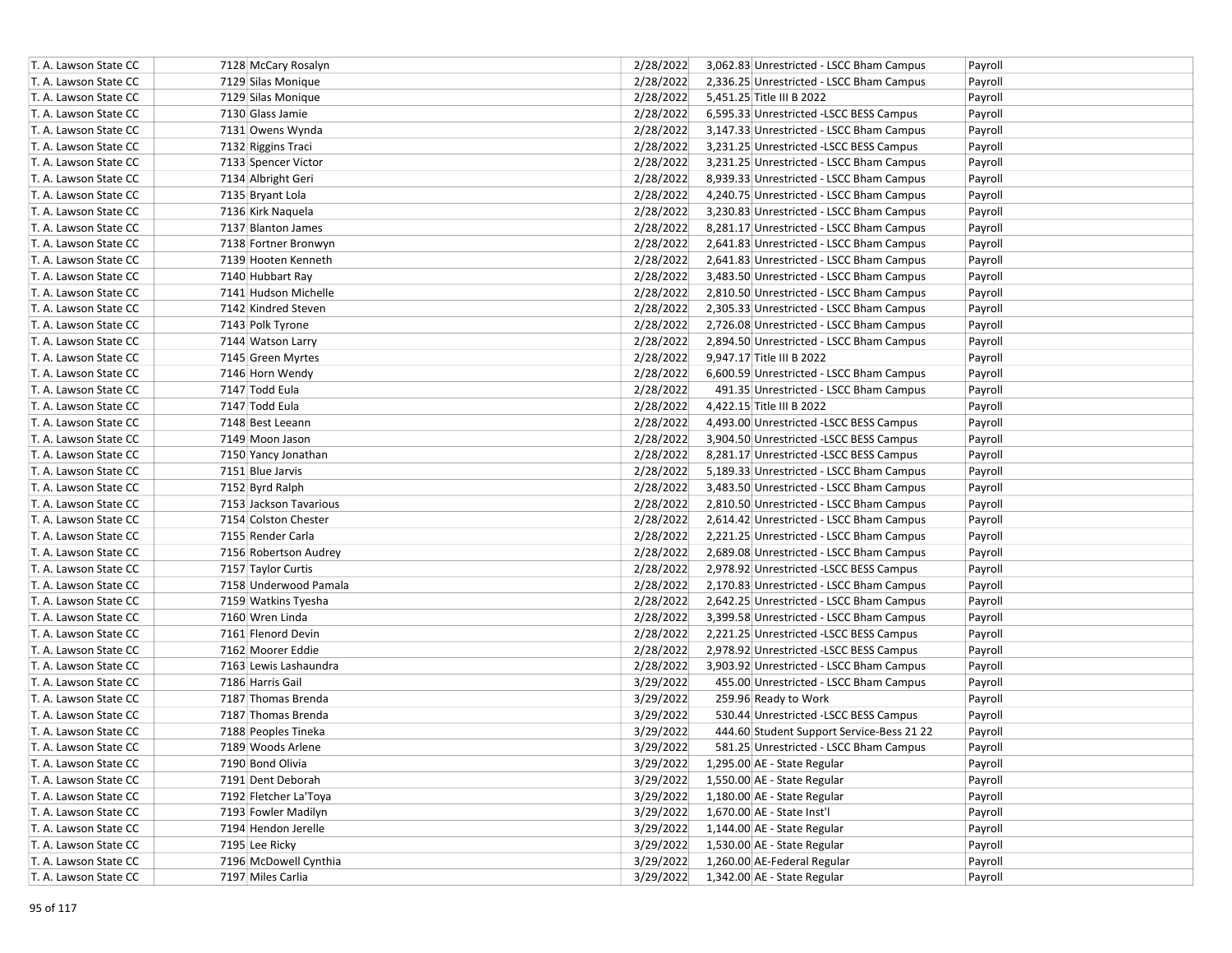| T. A. Lawson State CC | 7198 Nelson Donia              | 3/29/2022 | 1,360.00 AE - State Regular                         | Payroll |
|-----------------------|--------------------------------|-----------|-----------------------------------------------------|---------|
| T. A. Lawson State CC | 7199 Glover Mya                | 3/29/2022 | 1,350.00 Unrestricted - LSCC Bham Campus            | Payroll |
| T. A. Lawson State CC | 7201 Powell Kellee             | 3/29/2022 | 936.00 Title III B 2022                             | Payroll |
| T. A. Lawson State CC | 7202 Robinson Shawn            | 3/29/2022 | 1,320.00 Unrestricted -LSCC BESS Campus             | Payroll |
| T. A. Lawson State CC | 7203 Maze Bryan                | 3/29/2022 | 839.50 Unrestricted - LSCC Bham Campus              | Payroll |
| T. A. Lawson State CC | 7204 Duke Whitney              | 3/29/2022 | 1,506.50 Unrestricted - LSCC Bham Campus            | Payroll |
| T. A. Lawson State CC | 7205 Murray Felicia            | 3/29/2022 | 840.00 Unrestricted - LSCC Bham Campus              | Payroll |
| T. A. Lawson State CC | 7206 Lake Tyrek                | 3/29/2022 | 650.00 Title III B 2022                             | Payroll |
| T. A. Lawson State CC | 7207 Webb Chasten              | 3/29/2022 | 830.00 Title III B 2022                             | Payroll |
| T. A. Lawson State CC | 7208 Alexander Quinton         | 3/29/2022 | 1,170.00 Upward Bound 21-22                         | Payroll |
| T. A. Lawson State CC | 7209 Bell Dovie                | 3/29/2022 | 2,730.00 Upward Bound 21-22                         | Payroll |
| T. A. Lawson State CC | 7210 Davis Lasheree            | 3/29/2022 | 2,184.00 Upward Bound 21-22                         | Payroll |
| T. A. Lawson State CC | 7211 Edwards Sonya             | 3/29/2022 | 543.40 Student Support Service-Bess 21 22           | Payroll |
| T. A. Lawson State CC | 7212 George Kimani             | 3/29/2022 | 572.00 Upward Bound 21-22                           | Payroll |
| T. A. Lawson State CC | 7213 Harris Erica              | 3/29/2022 | 1,170.00 Upward Bound 21-22                         | Payroll |
| T. A. Lawson State CC | 7214 Law Nastassia             | 3/29/2022 | 869.44 Student Support Service-Bess 21 22           | Payroll |
| T. A. Lawson State CC | 7215 Lowe MonTerrius           | 3/29/2022 | 1,169.70 Student Support Service-Bhm 21 22          | Payroll |
| T. A. Lawson State CC | 7216 McDaniel Chrysanthemum    | 3/29/2022 | 1,201.20 Upward Bound 21-22                         | Payroll |
| T. A. Lawson State CC | 7217 Morris Jesseca            | 3/29/2022 | 286.00 Upward Bound 21-22                           | Payroll |
| T. A. Lawson State CC | 7218 Orange Janice             | 3/29/2022 | 1,170.00 Upward Bound 21-22                         | Payroll |
| T. A. Lawson State CC | 7219 Thomas Naomi              | 3/29/2022 | 1,144.00 Upward Bound 21-22                         | Payroll |
| T. A. Lawson State CC | 7220 Williams Teresa           | 3/29/2022 | 1,638.00 Upward Bound 21-22                         | Payroll |
| T. A. Lawson State CC | 7221 Wynn Waynenecka           | 3/29/2022 | 572.00 Upward Bound 21-22                           | Payroll |
| T. A. Lawson State CC | 7222 Wyatt Shontay             | 3/29/2022 | 1,027.52 Unrestricted - LSCC Bham Campus            | Payroll |
| T. A. Lawson State CC | 7223 Brown Roland              | 3/29/2022 | 1,380.00 Unrestricted - LSCC Bham Campus            | Payroll |
| T. A. Lawson State CC | 7224 Coulon Paul               | 3/29/2022 | 960.00 Unrestricted - LSCC Bham Campus              | Payroll |
| T. A. Lawson State CC | 7225 Haley Terrell             | 3/29/2022 | 504.00 Unrestricted - LSCC Bham Campus              | Payroll |
| T. A. Lawson State CC | 7226 Hosey Elisha              | 3/29/2022 | 1,056.00 Unrestricted - LSCC Bham Campus            | Payroll |
| T. A. Lawson State CC | 7227 Leblanc Patrick           | 3/29/2022 | 840.00 Unrestricted - LSCC Bham Campus              | Payroll |
| T. A. Lawson State CC | 7228 Phillips Tamieka          | 3/29/2022 | 1,200.00 Unrestricted - LSCC Bham Campus            | Payroll |
| T. A. Lawson State CC | 7229 Powell Lee                | 3/29/2022 | 1,560.00 Unrestricted - LSCC Bham Campus            | Payroll |
| T. A. Lawson State CC | 7231 Whitt Jeffery             | 3/29/2022 | 1,125.00 Unrestricted - LSCC Bham Campus            | Payroll |
| T. A. Lawson State CC | 7232 Anthony Cynthia           |           | 3/29/2022 22,916.67 Unrestricted - LSCC Bham Campus | Payroll |
| T. A. Lawson State CC | 7233 Billiet Rebecca           | 3/29/2022 | 4,156.25 Unrestricted -LSCC BESS Campus             | Payroll |
| T. A. Lawson State CC | 7234 Hall Rosiezier            | 3/29/2022 | 5,586.50 Unrestricted - LSCC Bham Campus            | Payroll |
| T. A. Lawson State CC | 7235 Olive Lisa                | 3/29/2022 | 4,661.42 Unrestricted - LSCC Bham Campus            | Payroll |
| T. A. Lawson State CC | 7236 Crawford Bruce            |           | 3/29/2022 12,142.67 Unrestricted - LSCC Bham Campus | Payroll |
| T. A. Lawson State CC | 7237 McKenzie Kimberly         | 3/29/2022 | 4,745.58 Unrestricted - LSCC Bham Campus            | Payroll |
| T. A. Lawson State CC | 7238 Williams-Cottrell Roberta | 3/29/2022 | 4,661.42 Unrestricted - LSCC Bham Campus            | Payroll |
| T. A. Lawson State CC | 7239 Christian Gala            | 3/29/2022 | 4,156.25 Unrestricted - LSCC Bham Campus            | Payroll |
| T. A. Lawson State CC | 7240 Crews Sharon              |           | 3/29/2022 11,809.33 Unrestricted - LSCC Bham Campus | Payroll |
| T. A. Lawson State CC | 7241 Wiggins Telena            | 3/29/2022 | 3,982.50 ARP - HEERF III Institutional              | Payroll |
| T. A. Lawson State CC | 7242 Bizzell Dorothy           | 3/29/2022 | 6,513.25 Unrestricted - LSCC Bham Campus            | Payroll |
| T. A. Lawson State CC | 7243 Canty Tawanna             | 3/29/2022 | 1,652.40 Unrestricted -LSCC BESS Campus             | Payroll |
| T. A. Lawson State CC | 7244 Chapple Maxine            | 3/29/2022 | 1,502.55 Unrestricted - LSCC Bham Campus            | Payroll |
| T. A. Lawson State CC | 7245 Clayton Jo Lynne          | 3/29/2022 | 6,136.00 Unrestricted - LSCC Bham Campus            | Payroll |
| T. A. Lawson State CC | 7246 Dougherty Sally           | 3/29/2022 | 1,652.40 Unrestricted - LSCC Bham Campus            | Payroll |
| T. A. Lawson State CC | 7247 Jackson Melva             | 3/29/2022 | 1,215.00 Unrestricted - LSCC Bham Campus            | Payroll |
| T. A. Lawson State CC | 7248 Johnson Catrena           | 3/29/2022 | 412.50 Unrestricted - LSCC Bham Campus              | Payroll |
| T. A. Lawson State CC | 7249 Murphy Shannon            | 3/29/2022 | 3,651.83 Unrestricted - LSCC Bham Campus            | Payroll |
| T. A. Lawson State CC | 7250 Pleasant Santrice         | 3/29/2022 | 1,755.00 Unrestricted - LSCC Bham Campus            | Payroll |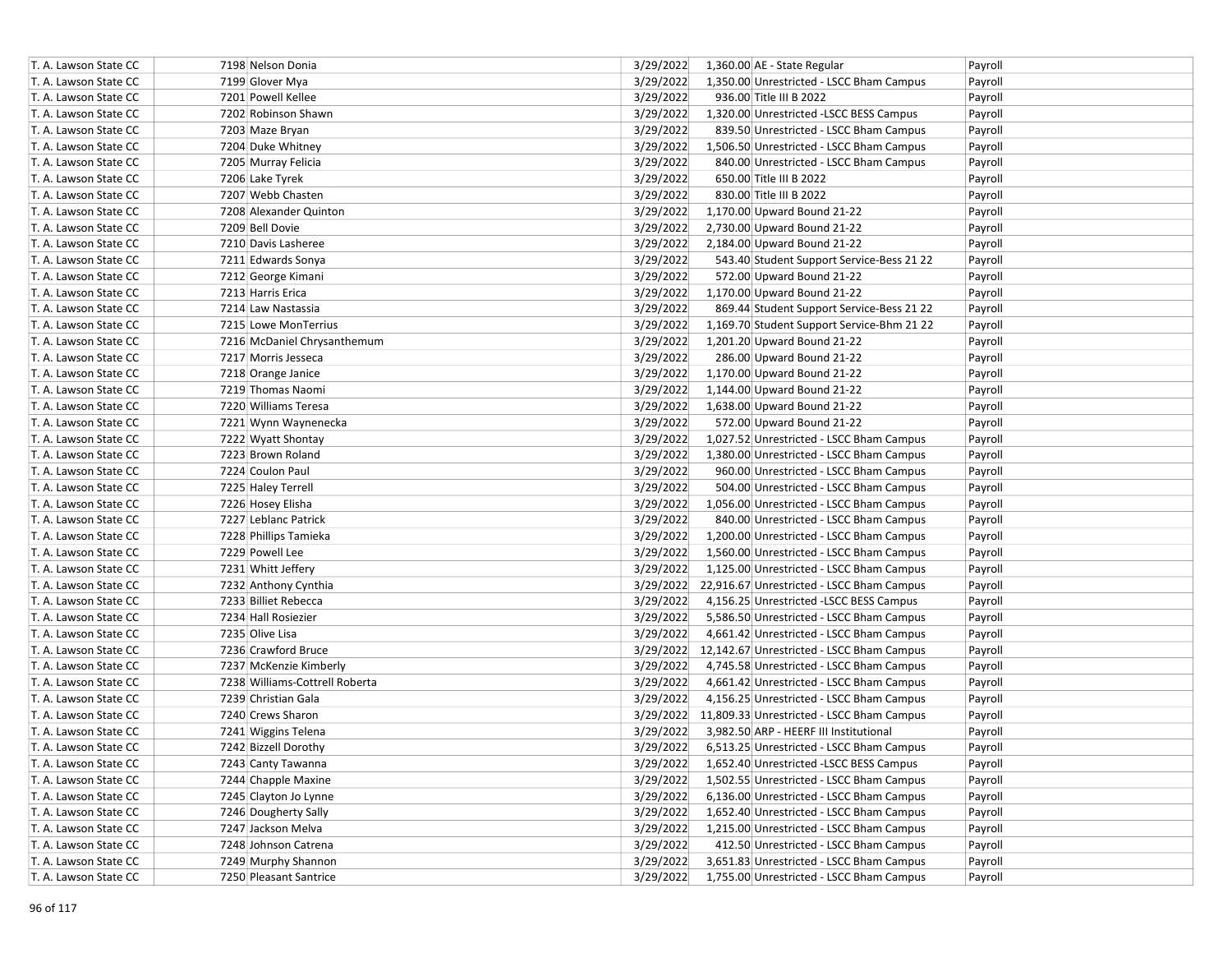| T. A. Lawson State CC | 7251 Rodgers Charmaine   | 3/29/2022 | 8,181.33 Unrestricted - LSCC Bham Campus | Payroll |
|-----------------------|--------------------------|-----------|------------------------------------------|---------|
| T. A. Lawson State CC | 7252 Stubbs Michelle     | 3/29/2022 | 1,652.40 Unrestricted -LSCC BESS Campus  | Payroll |
| T. A. Lawson State CC | 7253 Watson Jolisa       | 3/29/2022 | 4,769.13 Unrestricted -LSCC BESS Campus  | Payroll |
| T. A. Lawson State CC | 7254 Lee Jakierra        | 3/29/2022 | 964.01 Unrestricted -LSCC BESS Campus    | Payroll |
| T. A. Lawson State CC | 7255 Ray-Connell Teresa  | 3/29/2022 | 9,084.33 Unrestricted -LSCC BESS Campus  | Payroll |
| T. A. Lawson State CC | 7256 Timmons Michelle    | 3/29/2022 | 876.38 Unrestricted -LSCC BESS Campus    | Payroll |
| T. A. Lawson State CC | 7257 Warner Kathleen     | 3/29/2022 | 7,121.00 Unrestricted - LSCC Bham Campus | Payroll |
| T. A. Lawson State CC | 7258 Jackson Robert      | 3/29/2022 | 5,957.78 Unrestricted - LSCC Bham Campus | Payroll |
| T. A. Lawson State CC | 7259 Burroughs Adrienne  | 3/29/2022 | 4,468.33 Unrestricted -LSCC BESS Campus  | Payroll |
| T. A. Lawson State CC | 7260 Davis Regina        | 3/29/2022 | 1,652.40 Unrestricted - LSCC Bham Campus | Payroll |
| T. A. Lawson State CC | 7261 Duke Juanita        | 3/29/2022 | 5,097.00 Unrestricted -LSCC BESS Campus  | Payroll |
| T. A. Lawson State CC | 7262 McReynolds Nicole   | 3/29/2022 | 1,502.55 Unrestricted -LSCC BESS Campus  | Payroll |
| T. A. Lawson State CC | 7263 Hayes Shelby        | 3/29/2022 | 5,190.75 Unrestricted -LSCC BESS Campus  | Payroll |
| T. A. Lawson State CC | 7264 Mays Tamera         | 3/29/2022 | 5,622.33 Unrestricted -LSCC BESS Campus  | Payroll |
| T. A. Lawson State CC | 7265 Moyo Nomsa          | 3/29/2022 | 6,796.00 Unrestricted -LSCC BESS Campus  | Payroll |
| T. A. Lawson State CC | 7266 Swain Katrina       | 3/29/2022 | 6,536.00 Unrestricted -LSCC BESS Campus  | Payroll |
| T. A. Lawson State CC | 7267 Young Dorothy       | 3/29/2022 | 3,651.83 Unrestricted -LSCC BESS Campus  | Payroll |
| T. A. Lawson State CC | 7268 Scosyrev Gleb       | 3/29/2022 | 5,847.93 Unrestricted - LSCC Bham Campus | Payroll |
| T. A. Lawson State CC | 7269 Derico Sherika      | 3/29/2022 | 9,782.59 Unrestricted - LSCC Bham Campus | Payroll |
| T. A. Lawson State CC | 7270 Armbrester James    | 3/29/2022 | 7,196.00 Unrestricted -LSCC BESS Campus  | Payroll |
| T. A. Lawson State CC | 7271 Watkins Norris      | 3/29/2022 | 7,481.89 Unrestricted - LSCC Bham Campus | Payroll |
| T. A. Lawson State CC | 7272 Bayles Doriane      | 3/29/2022 | 962.50 Unrestricted - LSCC Bham Campus   | Payroll |
| T. A. Lawson State CC | 7273 Bester Karzetta     | 3/29/2022 | 412.50 Unrestricted - LSCC Bham Campus   | Payroll |
| T. A. Lawson State CC | 7274 Coleman Tracey      | 3/29/2022 | 3,147.33 Unrestricted - LSCC Bham Campus | Payroll |
| T. A. Lawson State CC | 7275 Davis Sandra        | 3/29/2022 | 412.50 Unrestricted - LSCC Bham Campus   | Payroll |
| T. A. Lawson State CC | 7276 Foy Michelle        | 3/29/2022 | 3,146.75 Unrestricted - LSCC Bham Campus | Payroll |
| T. A. Lawson State CC | 7277 Gardner Yolande     | 3/29/2022 | 1,237.50 Unrestricted - LSCC Bham Campus | Payroll |
| T. A. Lawson State CC | 7278 Green Rebecca       | 3/29/2022 | 600.00 Unrestricted - LSCC Bham Campus   | Payroll |
| T. A. Lawson State CC | 7279 Holmes Tamika       | 3/29/2022 | 412.50 Unrestricted - LSCC Bham Campus   | Payroll |
| T. A. Lawson State CC | 7280 Johnson Brenda      | 3/29/2022 | 1,237.50 Unrestricted - LSCC Bham Campus | Payroll |
| T. A. Lawson State CC | 7281 Johnson Clinton     | 3/29/2022 | 825.00 Unrestricted - LSCC Bham Campus   | Payroll |
| T. A. Lawson State CC | 7282 Lavender Bridget    | 3/29/2022 | 412.50 Unrestricted - LSCC Bham Campus   | Payroll |
| T. A. Lawson State CC | 7283 Malone Betty        | 3/29/2022 | 412.50 Unrestricted - LSCC Bham Campus   | Payroll |
| T. A. Lawson State CC | 7284 Wormley Adrienne    | 3/29/2022 | 312.50 Unrestricted - LSCC Bham Campus   | Payroll |
| T. A. Lawson State CC | 7285 Kelley Michael      | 3/29/2022 | 6,796.00 Unrestricted -LSCC BESS Campus  | Payroll |
| T. A. Lawson State CC | 7286 Denson Sherlita     | 3/29/2022 | 250.00 Unrestricted - LSCC Bham Campus   | Payroll |
| T. A. Lawson State CC | 7286 Denson Sherlita     | 3/29/2022 | 5,693.75 Unrestricted -LSCC BESS Campus  | Payroll |
| T. A. Lawson State CC | 7287 Henry Stephanie     | 3/29/2022 | 5,758.75 Unrestricted - LSCC BESS Campus | Payroll |
| T. A. Lawson State CC | 7288 Milton Alice        | 3/29/2022 | 9,947.17 Unrestricted - LSCC Bham Campus | Payroll |
| T. A. Lawson State CC | 7289 Blankenship Lanette | 3/29/2022 | 4,464.25 Unrestricted - LSCC Bham Campus | Payroll |
| T. A. Lawson State CC | 7290 Morgan Melissa      | 3/29/2022 | 825.00 Unrestricted - LSCC Bham Campus   | Payroll |
| T. A. Lawson State CC | 7291 Olive Kayla         | 3/29/2022 | 825.00 Unrestricted - LSCC Bham Campus   | Payroll |
| T. A. Lawson State CC | 7292 Plenty James        | 3/29/2022 | 6,646.56 Unrestricted - LSCC Bham Campus | Payroll |
| T. A. Lawson State CC | 7293 Greer Michael       | 3/29/2022 | 412.50 Unrestricted - LSCC Bham Campus   | Payroll |
| T. A. Lawson State CC | 7294 Duncan Rebecca      | 3/29/2022 | 6,323.30 Unrestricted -LSCC BESS Campus  | Payroll |
| T. A. Lawson State CC | 7295 Carter Curtis       | 3/29/2022 | 5,957.78 Unrestricted - LSCC Bham Campus | Payroll |
| T. A. Lawson State CC | 7296 Finley Kelly        | 3/29/2022 | 3,062.58 Unrestricted - LSCC Bham Campus | Payroll |
| T. A. Lawson State CC | 7297 Gibbs James         | 3/29/2022 | 937.50 Unrestricted - LSCC Bham Campus   | Payroll |
| T. A. Lawson State CC | 7298 Gray Shirlacia      | 3/29/2022 | 412.50 Unrestricted - LSCC Bham Campus   | Payroll |
| T. A. Lawson State CC | 7299 Martin Cris         | 3/29/2022 | 625.00 Unrestricted -LSCC BESS Campus    | Payroll |
| T. A. Lawson State CC | 7300 Williams Ashley     | 3/29/2022 | 937.50 Unrestricted - LSCC Bham Campus   | Payroll |
|                       |                          |           |                                          |         |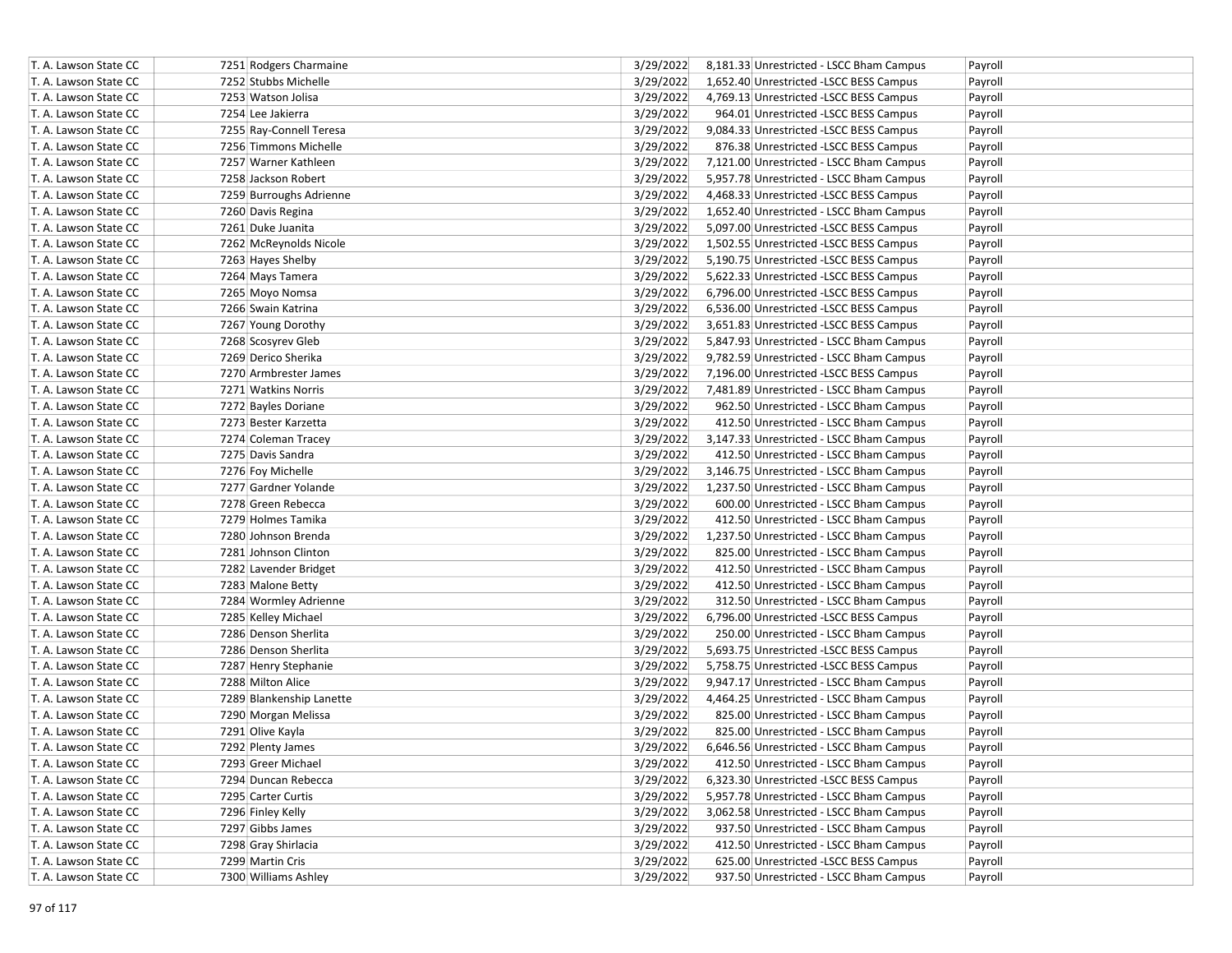| T. A. Lawson State CC | 7301 Agee Eric           | 3/29/2022 | 7,445.00 Unrestricted - LSCC Bham Campus    | Payroll |
|-----------------------|--------------------------|-----------|---------------------------------------------|---------|
| T. A. Lawson State CC | 7302 Anderson Austin     | 3/29/2022 | 1,333.33 Unrestricted - LSCC Bham Campus    | Payroll |
| T. A. Lawson State CC | 7303 Casimir Cynthia     | 3/29/2022 | 1,333.33 Unrestricted - LSCC Bham Campus    | Payroll |
| T. A. Lawson State CC | 7304 Chafetz Cameron     | 3/29/2022 | 1,666.67 Unrestricted - LSCC Bham Campus    | Payroll |
| T. A. Lawson State CC | 7305 Frederick Tiffany   | 3/29/2022 | 2,777.78 Unrestricted - LSCC Bham Campus    | Payroll |
| T. A. Lawson State CC | 7306 Jefferson Jonathan  | 3/29/2022 | 1,333.33 Unrestricted - LSCC Bham Campus    | Payroll |
| T. A. Lawson State CC | 7307 Lewis Garrett       | 3/29/2022 | 4,594.08 Unrestricted - LSCC Bham Campus    | Payroll |
| T. A. Lawson State CC | 7308 Lowery Thomas       | 3/29/2022 | 1,666.67 Unrestricted - LSCC Bham Campus    | Payroll |
| T. A. Lawson State CC | 7309 Wiley Aubrey        | 3/29/2022 | 4,072.42 Unrestricted - LSCC Bham Campus    | Payroll |
| T. A. Lawson State CC | 7310 Wilson Nancy        | 3/29/2022 | 8,774.92 Unrestricted -LSCC BESS Campus     | Payroll |
| T. A. Lawson State CC | 7311 Terry William       | 3/29/2022 | 3,997.50 Unrestricted - LSCC BESS Campus    | Payroll |
| T. A. Lawson State CC | 7312 Gwin Bethany        | 3/29/2022 | 4,468.33 Unrestricted - LSCC Bham Campus    | Payroll |
| T. A. Lawson State CC | 7313 Bush Allison        | 3/29/2022 | 3,746.00 Unrestricted -LSCC BESS Campus     | Payroll |
| T. A. Lawson State CC | 7314 Wade Henry          | 3/29/2022 | 5,442.33 Unrestricted -LSCC BESS Campus     | Payroll |
| T. A. Lawson State CC | 7315 Sanders Hoyt        | 3/29/2022 | 4,939.33 Unrestricted - LSCC Bham Campus    | Payroll |
| T. A. Lawson State CC | 7316 Raymond Charles     | 3/29/2022 | 6,791.08 Unrestricted -LSCC BESS Campus     | Payroll |
| T. A. Lawson State CC | 7317 Harris Dewayne      | 3/29/2022 | 4,520.89 Unrestricted -LSCC BESS Campus     | Payroll |
| T. A. Lawson State CC | 7318 Allen Barry         | 3/29/2022 | 3,997.50 Unrestricted -LSCC BESS Campus     | Payroll |
| T. A. Lawson State CC | 7319 Willingham Mary     | 3/29/2022 | 3,746.00 Unrestricted -LSCC BESS Campus     | Payroll |
| T. A. Lawson State CC | 7320 Wynn-Scott Tarsha   | 3/29/2022 | 1,652.40 Unrestricted -LSCC BESS Campus     | Payroll |
| T. A. Lawson State CC | 7321 Gray James          | 3/29/2022 | 4,970.19 Industry Certification Initiatives | Payroll |
| T. A. Lawson State CC | 7322 Hobbs Tommy         | 3/29/2022 | 8,281.17 Unrestricted -LSCC BESS Campus     | Payroll |
| T. A. Lawson State CC | 7323 Walton Jason        | 3/29/2022 | 3,566.83 Unrestricted -LSCC BESS Campus     | Payroll |
| T. A. Lawson State CC | 7324 Green Kirsten       | 3/29/2022 | 4,468.33 Unrestricted - LSCC Bham Campus    | Payroll |
| T. A. Lawson State CC | 7325 Fields Effie        | 3/29/2022 | 6,568.11 Unrestricted - LSCC Bham Campus    | Payroll |
| T. A. Lawson State CC | 7326 Harris Daphne       | 3/29/2022 | 1,100.00 Unrestricted - LSCC Bham Campus    | Payroll |
| T. A. Lawson State CC | 7327 Higginbotham Harold | 3/29/2022 | 6,265.33 Unrestricted - LSCC Bham Campus    | Payroll |
| T. A. Lawson State CC | 7328 King Kelvin         | 3/29/2022 | 9,677.22 Unrestricted - LSCC Bham Campus    | Payroll |
| T. A. Lawson State CC | 7329 Monti Stephen       | 3/29/2022 | 7,386.00 Unrestricted - LSCC Bham Campus    | Payroll |
| T. A. Lawson State CC | 7330 Swanberg Ann        | 3/29/2022 | 6,136.00 Unrestricted -LSCC BESS Campus     | Payroll |
| T. A. Lawson State CC | 7331 Branch Rhonda       | 3/29/2022 | 8,181.33 Unrestricted - LSCC Bham Campus    | Payroll |
| T. A. Lawson State CC | 7332 Johnson Victoria    | 3/29/2022 | 412.50 Unrestricted - LSCC Bham Campus      | Payroll |
| T. A. Lawson State CC | 7332 Johnson Victoria    | 3/29/2022 | 412.50 Unrestricted -LSCC BESS Campus       | Payroll |
| T. A. Lawson State CC | 7333 Moore Sarah         | 3/29/2022 | 412.50 Unrestricted - LSCC Bham Campus      | Payroll |
| T. A. Lawson State CC | 7334 Parsons Rex         | 3/29/2022 | 825.00 Unrestricted - LSCC Bham Campus      | Payroll |
| T. A. Lawson State CC | 7335 Scott Shervanae     | 3/29/2022 | 825.00 Unrestricted - LSCC Bham Campus      | Payroll |
| T. A. Lawson State CC | 7336 Howard Eva          | 3/29/2022 | 1,875.00 Unrestricted - LSCC Bham Campus    | Payroll |
| T. A. Lawson State CC | 7337 Woods Arlene        | 3/29/2022 | 1,250.00 Unrestricted - LSCC Bham Campus    | Payroll |
| T. A. Lawson State CC | 7338 Howard Toya         | 3/29/2022 | 6,370.28 Unrestricted -LSCC BESS Campus     | Payroll |
| T. A. Lawson State CC | 7339 Morris Carlos       | 3/29/2022 | 5,757.00 Unrestricted - LSCC Bham Campus    | Payroll |
| T. A. Lawson State CC | 7340 Tubbs Venita        | 3/29/2022 | 7,196.00 Unrestricted - LSCC Bham Campus    | Payroll |
| T. A. Lawson State CC | 7341 Willis Arnetta      | 3/29/2022 | 825.00 Unrestricted - LSCC Bham Campus      | Payroll |
| T. A. Lawson State CC | 7342 Morgan Rachel       | 3/29/2022 | 5,097.00 Unrestricted - LSCC Bham Campus    | Payroll |
| T. A. Lawson State CC | 7343 Cartwell Zina       | 3/29/2022 | 1,072.50 Unrestricted - LSCC Bham Campus    | Payroll |
| T. A. Lawson State CC | 7344 Folds Dusty         | 3/29/2022 | 412.50 Unrestricted - LSCC Bham Campus      | Payroll |
| T. A. Lawson State CC | 7345 Landers James       | 3/29/2022 | 6,460.78 Unrestricted - LSCC Bham Campus    | Payroll |
| T. A. Lawson State CC | 7346 West Matthew        | 3/29/2022 | 6,418.11 Unrestricted - LSCC Bham Campus    | Payroll |
| T. A. Lawson State CC | 7347 Dortch Marlon       | 3/29/2022 | 412.50 Unrestricted - LSCC Bham Campus      | Payroll |
| T. A. Lawson State CC | 7348 Wilson Melanie      | 3/29/2022 | 6,537.94 Unrestricted - LSCC Bham Campus    | Payroll |
| T. A. Lawson State CC | 7349 Guy Ann             | 3/29/2022 | 7,466.17 Unrestricted - LSCC Bham Campus    | Payroll |
| T. A. Lawson State CC | 7350 Chandler Malysa     | 3/29/2022 | 1,100.00 Unrestricted - LSCC Bham Campus    | Payroll |
|                       |                          |           |                                             |         |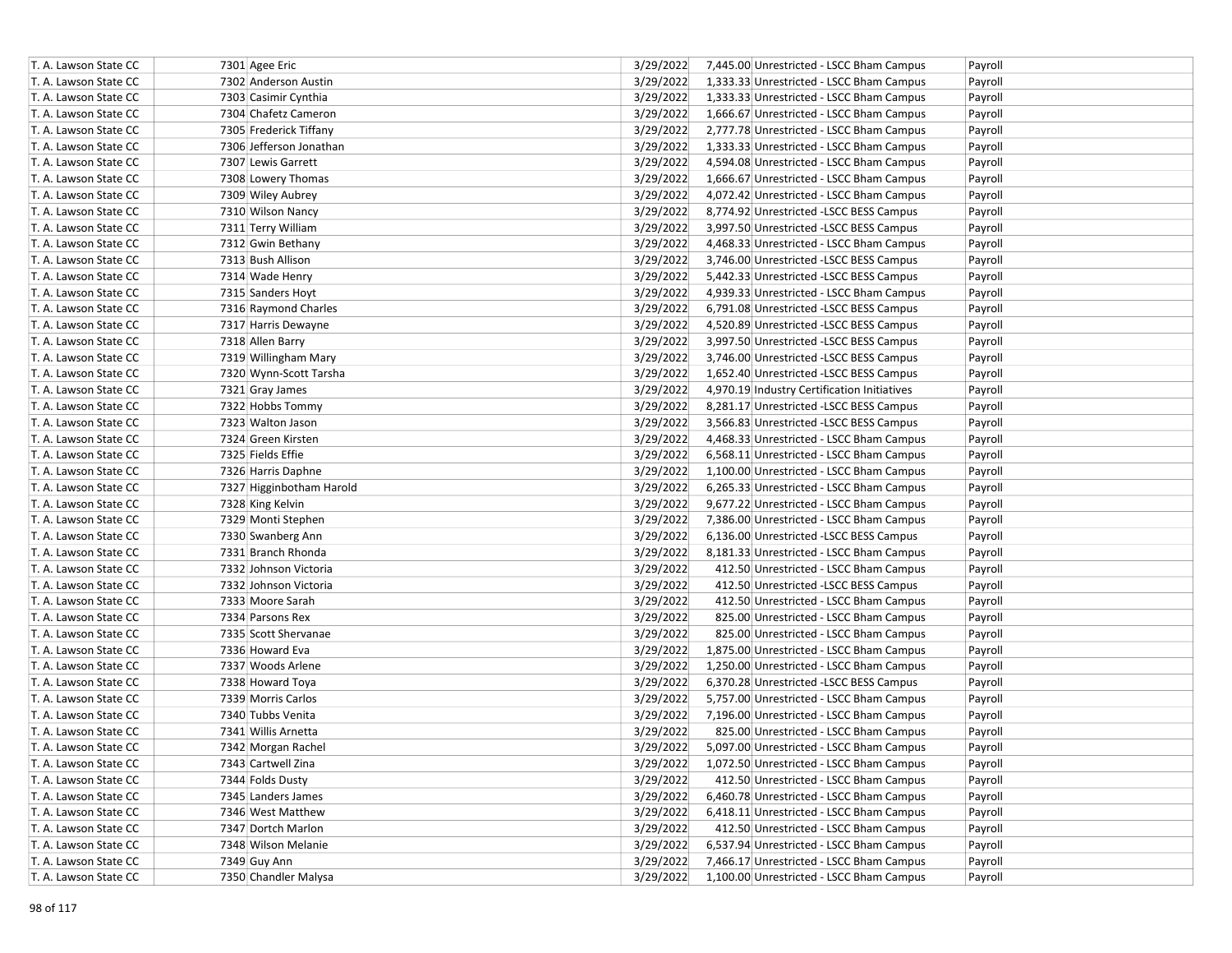| T. A. Lawson State CC | 7351 Chapatwala Kirit            | 3/29/2022 | 1,200.00 Unrestricted - LSCC Bham Campus           | Payroll |
|-----------------------|----------------------------------|-----------|----------------------------------------------------|---------|
| T. A. Lawson State CC | 7352 Ellison Mary                | 3/29/2022 | 9,381.33 Unrestricted - LSCC Bham Campus           | Payroll |
| T. A. Lawson State CC | 7353 Flournoy Nikaela            | 3/29/2022 | 450.00 Unrestricted - LSCC Bham Campus             | Payroll |
| T. A. Lawson State CC | 7354 Gilbert Wynell              | 3/29/2022 | 7,560.78 Unrestricted - LSCC Bham Campus           | Payroll |
| T. A. Lawson State CC | 7355 Hare Trinity                | 3/29/2022 | 1,200.00 Unrestricted - LSCC Bham Campus           | Payroll |
| T. A. Lawson State CC | 7356 Lewis Erica                 | 3/29/2022 | 1,200.00 Unrestricted - LSCC Bham Campus           | Payroll |
| T. A. Lawson State CC | 7357 Lomax Lillie                | 3/29/2022 | 1,200.00 Unrestricted - LSCC Bham Campus           | Payroll |
| T. A. Lawson State CC | 7358 Lopatina Nadejda            | 3/29/2022 | 7,678.33 Unrestricted - LSCC Bham Campus           | Payroll |
| T. A. Lawson State CC | 7359 Stewart Jeffery             | 3/29/2022 | 550.00 Unrestricted - LSCC Bham Campus             | Payroll |
| T. A. Lawson State CC | 7360 Sumler Chassidy             | 3/29/2022 | 1,100.00 Unrestricted - LSCC Bham Campus           | Payroll |
| T. A. Lawson State CC | 7361 Wilson Tracey               | 3/29/2022 | 600.00 Unrestricted -LSCC BESS Campus              | Payroll |
| T. A. Lawson State CC | 7361 Wilson Tracey               | 3/29/2022 | 6,913.25 Unrestricted - LSCC Bham Campus           | Payroll |
| T. A. Lawson State CC | 7362 Galpothdeniya Waduge Indika | 3/29/2022 | 600.00 Unrestricted - LSCC Bham Campus             | Payroll |
| T. A. Lawson State CC | 7363 Mishra Vinod                | 3/29/2022 | 1,200.00 Unrestricted - LSCC Bham Campus           | Payroll |
| T. A. Lawson State CC | 7364 Sullen Christopher          | 3/29/2022 | 1,100.00 Unrestricted - LSCC Bham Campus           | Payroll |
| T. A. Lawson State CC | 7365 Atallah Mohammad            | 3/29/2022 | 6,949.99 Unrestricted -LSCC BESS Campus            | Payroll |
| T. A. Lawson State CC | 7366 Holloway Weymon             | 3/29/2022 | 6,860.78 Unrestricted -LSCC BESS Campus            | Payroll |
| T. A. Lawson State CC | 7367 Jaraysi Naila               | 3/29/2022 | 4,468.33 Unrestricted - LSCC Bham Campus           | Payroll |
| T. A. Lawson State CC | 7368 Martin Darlene              | 3/29/2022 | 7,759.22 Unrestricted - LSCC Bham Campus           | Payroll |
| T. A. Lawson State CC | 7369 Thomas La'Tasha             | 3/29/2022 | 3,037.77 Student Support Service-Bess 21 22        | Payroll |
| T. A. Lawson State CC | 7369 Thomas La'Tasha             | 3/29/2022 | 3,193.87 Unrestricted -LSCC BESS Campus            | Payroll |
| T. A. Lawson State CC | 7370 Thomas Shawanda             | 3/29/2022 | 2,303.50 Unrestricted -LSCC BESS Campus            | Payroll |
| T. A. Lawson State CC | 7370 Thomas Shawanda             | 3/29/2022 | 3,455.25 NSF 2PI STEM E3 21/22                     | Payroll |
| T. A. Lawson State CC | 7371 Broaden April               | 3/29/2022 | 800.00 Unrestricted - LSCC Bham Campus             | Payroll |
| T. A. Lawson State CC | 7372 Billingsley Tunisia         | 3/29/2022 | 2,355.75 AE - State Regular                        | Payroll |
| T. A. Lawson State CC | 7373 Ekundayo Gwendolyn          | 3/29/2022 | 5,955.35 AE-Federal Regular                        | Payroll |
| T. A. Lawson State CC | 7374 Graves Willie               | 3/29/2022 | 1,334.20 Unrestricted - LSCC Bham Campus           | Payroll |
| T. A. Lawson State CC | 7374 Graves Willie               | 3/29/2022 | 5,336.80 AE - State Regular                        | Payroll |
| T. A. Lawson State CC | 7375 Nix Alcedra                 | 3/29/2022 | 2,243.83 AE - State Regular                        | Payroll |
| T. A. Lawson State CC | 7376 White Charlette             | 3/29/2022 | 4,997.25 AE-Federal Regular                        | Payroll |
| T. A. Lawson State CC | 7377 Lewis Aisha                 | 3/29/2022 | 6,796.00 Unrestricted - LSCC Bham Campus           | Payroll |
| T. A. Lawson State CC | 7378 Stallworth Emmit            | 3/29/2022 | 6,000.44 Unrestricted -LSCC BESS Campus            | Payroll |
| T. A. Lawson State CC | 7379 Burden Cedric               | 3/29/2022 | 8,254.22 Unrestricted - LSCC Bham Campus           | Payroll |
| T. A. Lawson State CC | 7380 Hall Sandra                 | 3/29/2022 | 5,097.00 Unrestricted -LSCC BESS Campus            | Payroll |
| T. A. Lawson State CC | 7381 Millender Shelly            | 3/29/2022 | 8,353.78 Title III B 2022                          | Payroll |
| T. A. Lawson State CC | 7382 Moore Brian                 | 3/29/2022 | 7,196.00 Unrestricted -LSCC BESS Campus            | Payroll |
| T. A. Lawson State CC | 7383 Rayford Jeffrey             | 3/29/2022 | 5,665.33 Unrestricted -LSCC BESS Campus            | Payroll |
| T. A. Lawson State CC | 7384 Berry James                 | 3/29/2022 | 6,460.78 Unrestricted -LSCC BESS Campus            | Payroll |
| T. A. Lawson State CC | 7385 Gatson Alga                 | 3/29/2022 | 5,097.00 Unrestricted - LSCC Bham Campus           | Payroll |
| T. A. Lawson State CC | 7386 Rowe Darryl                 | 3/29/2022 | 4,751.83 Unrestricted - LSCC Bham Campus           | Payroll |
| T. A. Lawson State CC | 7387 Halbert Alan                | 3/29/2022 | 4,500.33 Unrestricted -LSCC BESS Campus            | Payroll |
| T. A. Lawson State CC | 7388 Harris John                 | 3/29/2022 | 5,819.42 Unrestricted - LSCC BESS Campus           | Payroll |
| T. A. Lawson State CC | 7389 Wilkerson Pier              | 3/29/2022 | 5,842.33 Unrestricted - LSCC Bham Campus           | Payroll |
| T. A. Lawson State CC | 7390 Williams Roosevelt          | 3/29/2022 | 5,003.25 Unrestricted -LSCC BESS Campus            | Payroll |
| T. A. Lawson State CC | 7391 Worford Edwina              | 3/29/2022 | 5,246.10 Unrestricted - LSCC Bham Campus           | Payroll |
| T. A. Lawson State CC | 7392 Elliott Adam                | 3/29/2022 | 4,751.83 Title III B 2022                          | Payroll |
| T. A. Lawson State CC | 7393 McDaniel Darvin             | 3/29/2022 | 4,728.47 Unrestricted - LSCC Bham Campus           | Payroll |
| T. A. Lawson State CC | 7394 Lyles Henry                 | 3/29/2022 | 4,249.00 Unrestricted -LSCC BESS Campus            | Payroll |
| T. A. Lawson State CC | 7395 Boyd Steven                 | 3/29/2022 | 4,042.50 Unrestricted -LSCC BESS Campus            | Payroll |
| T. A. Lawson State CC | 7396 Latham Michael              | 3/29/2022 | 4,659.22 Unrestricted - LSCC Bham Campus           | Payroll |
| T. A. Lawson State CC | 7397 Jackson Wanda               |           | 3/29/2022 3,315.08 Unrestricted - LSCC Bham Campus | Payroll |
|                       |                                  |           |                                                    |         |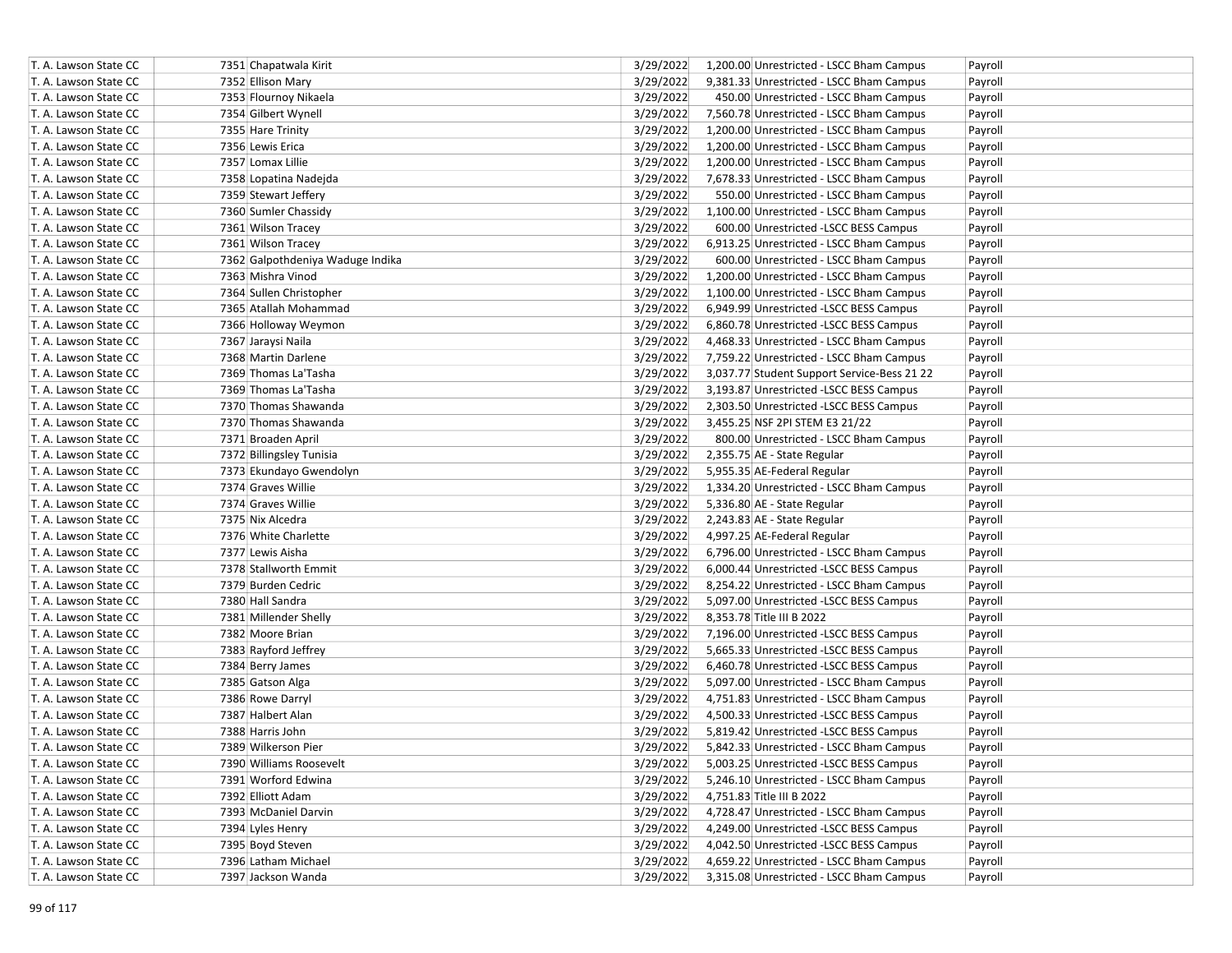| T. A. Lawson State CC | 7398 Jones Joye             |           | 3/29/2022 10,227.62 Unrestricted - LSCC Bham Campus | Payroll |
|-----------------------|-----------------------------|-----------|-----------------------------------------------------|---------|
| T. A. Lawson State CC | 7399 Lamb Allen             | 3/29/2022 | 5,497.56 Unrestricted -LSCC BESS Campus             | Payroll |
| T. A. Lawson State CC | 7400 Lybrand William        | 3/29/2022 | 6,335.78 Unrestricted -LSCC BESS Campus             | Payroll |
| T. A. Lawson State CC | 7401 Berryman Thomas        | 3/29/2022 | 8,159.22 Unrestricted -LSCC BESS Campus             | Payroll |
| T. A. Lawson State CC | 7402 Bennett Carolyn        | 3/29/2022 | 4,072.42 Unrestricted - LSCC Bham Campus            | Payroll |
| T. A. Lawson State CC | 7403 Davis Sherri           | 3/29/2022 | 1,691.61 Unrestricted - LSCC Bham Campus            | Payroll |
| T. A. Lawson State CC | 7403 Davis Sherri           | 3/29/2022 | 9,585.81 Title III B 2022                           | Payroll |
| T. A. Lawson State CC | 7404 Smith Kamille          | 3/29/2022 | 3,483.50 Unrestricted -LSCC BESS Campus             | Payroll |
| T. A. Lawson State CC | 7405 Billups Marcus         | 3/29/2022 | 4,706.92 Title III B 2022                           | Payroll |
| T. A. Lawson State CC | 7406 Mankowich James        | 3/29/2022 | 1,168.12 Unrestricted - LSCC Bham Campus            | Payroll |
| T. A. Lawson State CC | 7406 Mankowich James        | 3/29/2022 | 6,619.38 Title III B 2022                           | Payroll |
| T. A. Lawson State CC | 7407 Beauchamp Matrika      | 3/29/2022 | 3,567.08 Unrestricted - LSCC Bham Campus            | Payroll |
| T. A. Lawson State CC | 7408 Bell Elma              | 3/29/2022 | 8,281.17 Unrestricted - LSCC Bham Campus            | Payroll |
| T. A. Lawson State CC | 7409 Champion Carol         | 3/29/2022 | 4,745.58 Unrestricted -LSCC BESS Campus             | Payroll |
| T. A. Lawson State CC | 7410 Henry Dorothy          | 3/29/2022 | 2,347.00 Ready to Work                              | Payroll |
| T. A. Lawson State CC | 7410 Henry Dorothy          | 3/29/2022 | 2,987.08 Unrestricted -LSCC BESS Campus             | Payroll |
| T. A. Lawson State CC | 7411 Minnifield Tomeka      | 3/29/2022 | 3,903.92 Unrestricted - LSCC Bham Campus            | Payroll |
| T. A. Lawson State CC | 7412 Rowry James            | 3/29/2022 | 1,384.57 Unrestricted -LSCC BESS Campus             | Payroll |
| T. A. Lawson State CC | 7412 Rowry James            | 3/29/2022 | 1,762.18 Career Coach                               | Payroll |
| T. A. Lawson State CC | 7413 Pruitt Karl            |           | 3/29/2022 10,547.17 Unrestricted - LSCC Bham Campus | Payroll |
| T. A. Lawson State CC | 7414 Saxton Rosemella       | 3/29/2022 | 3,651.83 Unrestricted - LSCC Bham Campus            | Payroll |
| T. A. Lawson State CC | 7415 James Kesha            | 3/29/2022 | 910.60 Unrestricted - LSCC Bham Campus              | Payroll |
| T. A. Lawson State CC | 7415 James Kesha            | 3/29/2022 | 8,195.40 Title III B 2022                           | Payroll |
| T. A. Lawson State CC | 7416 Carroll Leigh          | 3/29/2022 | 3,651.83 Title III B 2022                           | Payroll |
| T. A. Lawson State CC | 7417 Dennard Harold         | 3/29/2022 | 4,072.42 Unrestricted - LSCC Bham Campus            | Payroll |
| T. A. Lawson State CC | 7418 Dyck Sabrina           | 3/29/2022 | 4,813.58 Unrestricted - LSCC Bham Campus            | Payroll |
| T. A. Lawson State CC | 7419 Glasco-Gueye Cassandra | 3/29/2022 | 3,062.58 Unrestricted - LSCC Bham Campus            | Payroll |
| T. A. Lawson State CC | 7420 Kennedy Julie          | 3/29/2022 | 6,860.78 Unrestricted - LSCC Bham Campus            | Payroll |
| T. A. Lawson State CC | 7421 Knolan Shanita         | 3/29/2022 | 3,567.08 Unrestricted - LSCC Bham Campus            | Payroll |
| T. A. Lawson State CC | 7422 Porter Michael         | 3/29/2022 | 6,585.78 Unrestricted -LSCC BESS Campus             | Payroll |
| T. A. Lawson State CC | 7423 Wilson Kerisha         | 3/29/2022 | 2,426.12 Title III B 2022                           | Payroll |
| T. A. Lawson State CC | 7424 Herndon Renay          | 3/29/2022 | 7,351.75 Unrestricted -LSCC BESS Campus             | Payroll |
| T. A. Lawson State CC | 7425 Jones Janine           | 3/29/2022 | 5,626.45 Unrestricted - LSCC Bham Campus            | Payroll |
| T. A. Lawson State CC | 7426 Moore Kimberly         | 3/29/2022 | 6,014.92 Unrestricted -LSCC BESS Campus             | Payroll |
| T. A. Lawson State CC | 7427 Allen Darren           |           | 3/29/2022 10,077.50 Unrestricted - LSCC Bham Campus | Payroll |
| T. A. Lawson State CC | 7428 Harviley Margaret      | 3/29/2022 | 2,894.50 Unrestricted - LSCC Bham Campus            | Payroll |
| T. A. Lawson State CC | 7429 Croskey Angela         | 3/29/2022 | 4,072.42 Unrestricted - LSCC Bham Campus            | Payroll |
| T. A. Lawson State CC | 7430 Hollins Cassandra      | 3/29/2022 | 8,939.33 Unrestricted - LSCC Bham Campus            | Payroll |
| T. A. Lawson State CC | 7431 Jones Denise           | 3/29/2022 | 3,651.83 Unrestricted -LSCC BESS Campus             | Payroll |
| T. A. Lawson State CC | 7432 Lewis Courtney         | 3/29/2022 | 3,315.08 Unrestricted -LSCC BESS Campus             | Payroll |
| T. A. Lawson State CC | 7433 Rasbury Robin          | 3/29/2022 | 3,904.50 Unrestricted - LSCC Bham Campus            | Payroll |
| T. A. Lawson State CC | 7434 Tims Chandra           | 3/29/2022 | 2,978.92 Unrestricted -LSCC BESS Campus             | Payroll |
| T. A. Lawson State CC | 7435 Williams Sharon        | 3/29/2022 | 6,613.84 Unrestricted -LSCC BESS Campus             | Payroll |
| T. A. Lawson State CC | 7436 Alvarado Jose          | 3/29/2022 | 4,450.50 Unrestricted - LSCC Bham Campus            | Payroll |
| T. A. Lawson State CC | 7437 Harrell Katrina        | 3/29/2022 | 5,075.50 Unrestricted - LSCC Bham Campus            | Payroll |
| T. A. Lawson State CC | 7438 Hollins Joseph         | 3/29/2022 | 4,450.50 Unrestricted -LSCC BESS Campus             | Payroll |
| T. A. Lawson State CC | 7439 Burns Tenesha          | 3/29/2022 | 3,735.58 Unrestricted - LSCC Bham Campus            | Payroll |
| T. A. Lawson State CC | 7440 Holman Bernard         | 3/29/2022 | 3,230.83 Unrestricted - LSCC Bham Campus            | Payroll |
| T. A. Lawson State CC | 7441 Webster Emmett         | 3/29/2022 | 3,230.83 Unrestricted - LSCC Bham Campus            | Payroll |
| T. A. Lawson State CC | 7442 Moore Chiquita         | 3/29/2022 | 4,373.95 Unrestricted - LSCC Bham Campus            | Payroll |
| T. A. Lawson State CC | 7443 Streety Audra          | 3/29/2022 | 3,483.50 Unrestricted -LSCC BESS Campus             | Payroll |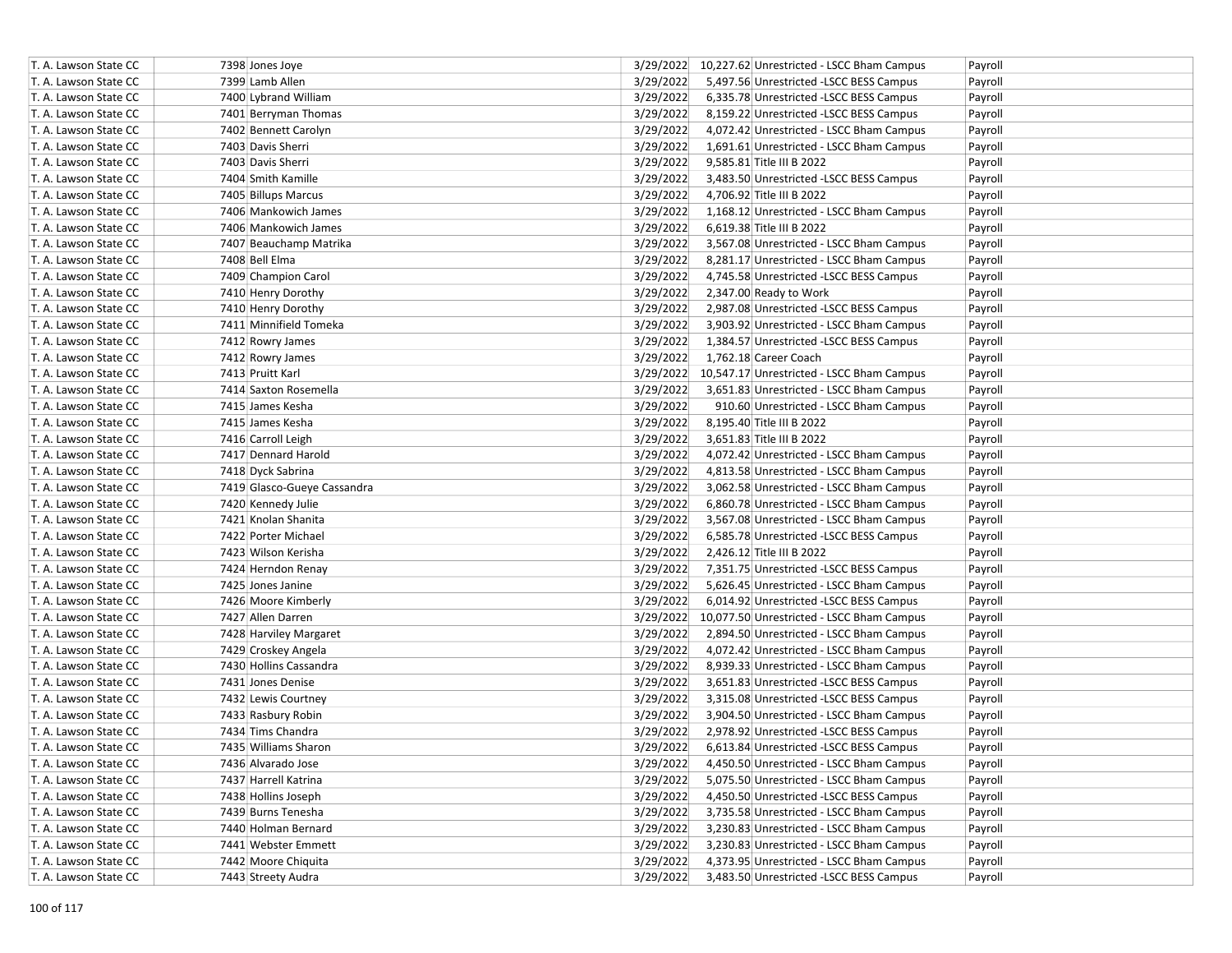| T. A. Lawson State CC | 7444 Waluyn Dorian      | 3/29/2022 | 625.00 Title III B 2022                     | Payroll |
|-----------------------|-------------------------|-----------|---------------------------------------------|---------|
| T. A. Lawson State CC | 7444 Waluyn Dorian      | 3/29/2022 | 6,025.92 Unrestricted -LSCC BESS Campus     | Payroll |
| T. A. Lawson State CC | 7445 Williams Amicka    | 3/29/2022 | 3,651.83 Unrestricted -LSCC BESS Campus     | Payroll |
| T. A. Lawson State CC | 7446 Atkins Torlise     | 3/29/2022 | 2,726.08 Unrestricted - LSCC Bham Campus    | Payroll |
| T. A. Lawson State CC | 7447 Bush Ashley        | 3/29/2022 | 2,810.25 Unrestricted -LSCC BESS Campus     | Payroll |
| T. A. Lawson State CC | 7448 Chisem Lori        | 3/29/2022 | 7,601.25 Unrestricted -LSCC BESS Campus     | Payroll |
| T. A. Lawson State CC | 7449 Haun Brenda        | 3/29/2022 | 3,483.50 Unrestricted -LSCC BESS Campus     | Payroll |
| T. A. Lawson State CC | 7450 Wiley Ashley       | 3/29/2022 | 3,735.58 Unrestricted -LSCC BESS Campus     | Payroll |
| T. A. Lawson State CC | 7451 Harper Lesley      | 3/29/2022 | 4,576.75 Title III B 2022                   | Payroll |
| T. A. Lawson State CC | 7452 Harris Lasharron   | 3/29/2022 | 4,968.17 Student Support Service-Bess 21 22 | Payroll |
| T. A. Lawson State CC | 7453 Hudson Nkenge      | 3/29/2022 | 4,913.50 Student Support Service-Bhm 21 22  | Payroll |
| T. A. Lawson State CC | 7454 Ike Dottie         | 3/29/2022 | 1,905.00 Student Support Service-Bhm 21 22  | Payroll |
| T. A. Lawson State CC | 7455 Lewis Keisha       | 3/29/2022 | 4,525.83 Student Support Service-Bess 21 22 | Payroll |
| T. A. Lawson State CC | 7456 Lewis Tomeka       | 3/29/2022 | 2,810.25 Student Support Service-Bess 21 22 | Payroll |
| T. A. Lawson State CC | 7457 Nix Latasha        | 3/29/2022 | 4,803.52 Student Support Service-Bhm 21 22  | Payroll |
| T. A. Lawson State CC | 7458 Rice Janice        | 3/29/2022 | 3,062.83 Student Support Service-Bhm 21 22  | Payroll |
| T. A. Lawson State CC | 7459 Moore Tanita       | 3/29/2022 | 3,483.50 Unrestricted - LSCC Bham Campus    | Payroll |
| T. A. Lawson State CC | 7460 Haley Akilih       | 3/29/2022 | 4,525.83 Unrestricted -LSCC BESS Campus     | Payroll |
| T. A. Lawson State CC | 7461 Odell Kiele        | 3/29/2022 | 2,473.42 Unrestricted - LSCC Bham Campus    | Payroll |
| T. A. Lawson State CC | 7462 Conwell Nicola     | 3/29/2022 | 3,903.92 Unrestricted - LSCC Bham Campus    | Payroll |
| T. A. Lawson State CC | 7463 Currington Juanita | 3/29/2022 | 4,493.00 Unrestricted - LSCC Bham Campus    | Payroll |
| T. A. Lawson State CC | 7464 Godwin Romika      | 3/29/2022 | 4,745.00 Unrestricted - LSCC Bham Campus    | Payroll |
| T. A. Lawson State CC | 7465 Gregg Jalyn        | 3/29/2022 | 3,566.83 Unrestricted - LSCC Bham Campus    | Payroll |
| T. A. Lawson State CC | 7466 Hall Angela        | 3/29/2022 | 2,078.12 Unrestricted - LSCC Bham Campus    | Payroll |
| T. A. Lawson State CC | 7466 Hall Angela        | 3/29/2022 | 2,078.13 Title III B 2022                   | Payroll |
| T. A. Lawson State CC | 7467 Johnson Sharon     | 3/29/2022 | 3,651.83 Unrestricted -LSCC BESS Campus     | Payroll |
| T. A. Lawson State CC | 7468 Lawrence Craig     | 3/29/2022 | 9,288.84 Unrestricted -LSCC BESS Campus     | Payroll |
| T. A. Lawson State CC | 7469 McCary Rosalyn     | 3/29/2022 | 3,062.83 Unrestricted - LSCC Bham Campus    | Payroll |
| T. A. Lawson State CC | 7470 Silas Monique      | 3/29/2022 | 2,336.25 Unrestricted - LSCC Bham Campus    | Payroll |
| T. A. Lawson State CC | 7470 Silas Monique      | 3/29/2022 | 5,451.25 Title III B 2022                   | Payroll |
| T. A. Lawson State CC | 7471 Glass Jamie        | 3/29/2022 | 6,595.33 Unrestricted -LSCC BESS Campus     | Payroll |
| T. A. Lawson State CC | 7472 Owens Wynda        | 3/29/2022 | 3,147.33 Unrestricted - LSCC Bham Campus    | Payroll |
| T. A. Lawson State CC | 7473 Riggins Traci      | 3/29/2022 | 3,231.25 Unrestricted - LSCC BESS Campus    | Payroll |
| T. A. Lawson State CC | 7474 Spencer Victor     | 3/29/2022 | 3,231.25 Unrestricted - LSCC Bham Campus    | Payroll |
| T. A. Lawson State CC | 7475 Albright Geri      | 3/29/2022 | 8,939.33 Unrestricted - LSCC Bham Campus    | Payroll |
| T. A. Lawson State CC | 7476 Bryant Lola        | 3/29/2022 | 4,240.75 Unrestricted - LSCC Bham Campus    | Payroll |
| T. A. Lawson State CC | 7477 Kirk Naquela       | 3/29/2022 | 3,230.83 Unrestricted - LSCC Bham Campus    | Payroll |
| T. A. Lawson State CC | 7478 Blanton James      | 3/29/2022 | 8,281.17 Unrestricted - LSCC Bham Campus    | Payroll |
| T. A. Lawson State CC | 7479 Fortner Bronwyn    | 3/29/2022 | 2,641.83 Unrestricted - LSCC Bham Campus    | Payroll |
| T. A. Lawson State CC | 7480 Hooten Kenneth     | 3/29/2022 | 2,641.83 Unrestricted - LSCC Bham Campus    | Payroll |
| T. A. Lawson State CC | 7481 Hubbart Ray        | 3/29/2022 | 3,483.50 Unrestricted - LSCC Bham Campus    | Payroll |
| T. A. Lawson State CC | 7482 Hudson Michelle    | 3/29/2022 | 2,810.50 Unrestricted - LSCC Bham Campus    | Payroll |
| T. A. Lawson State CC | 7483 Kindred Steven     | 3/29/2022 | 2,305.33 Unrestricted - LSCC Bham Campus    | Payroll |
| T. A. Lawson State CC | 7484 Polk Tyrone        | 3/29/2022 | 2,726.08 Unrestricted - LSCC Bham Campus    | Payroll |
| T. A. Lawson State CC | 7485 Watson Larry       | 3/29/2022 | 2,894.50 Unrestricted - LSCC Bham Campus    | Payroll |
| T. A. Lawson State CC | 7486 Green Myrtes       | 3/29/2022 | 9,947.17 Title III B 2022                   | Payroll |
| T. A. Lawson State CC | 7487 Horn Wendy         | 3/29/2022 | 6,600.59 Unrestricted - LSCC Bham Campus    | Payroll |
| T. A. Lawson State CC | 7488 Todd Eula          | 3/29/2022 | 491.35 Unrestricted - LSCC Bham Campus      | Payroll |
| T. A. Lawson State CC | 7488 Todd Eula          | 3/29/2022 | 4,422.15 Title III B 2022                   | Payroll |
| T. A. Lawson State CC | 7489 Best Leeann        | 3/29/2022 | 4,493.00 Unrestricted -LSCC BESS Campus     | Payroll |
| T. A. Lawson State CC | 7490 Moon Jason         | 3/29/2022 | 3,904.50 Unrestricted -LSCC BESS Campus     | Payroll |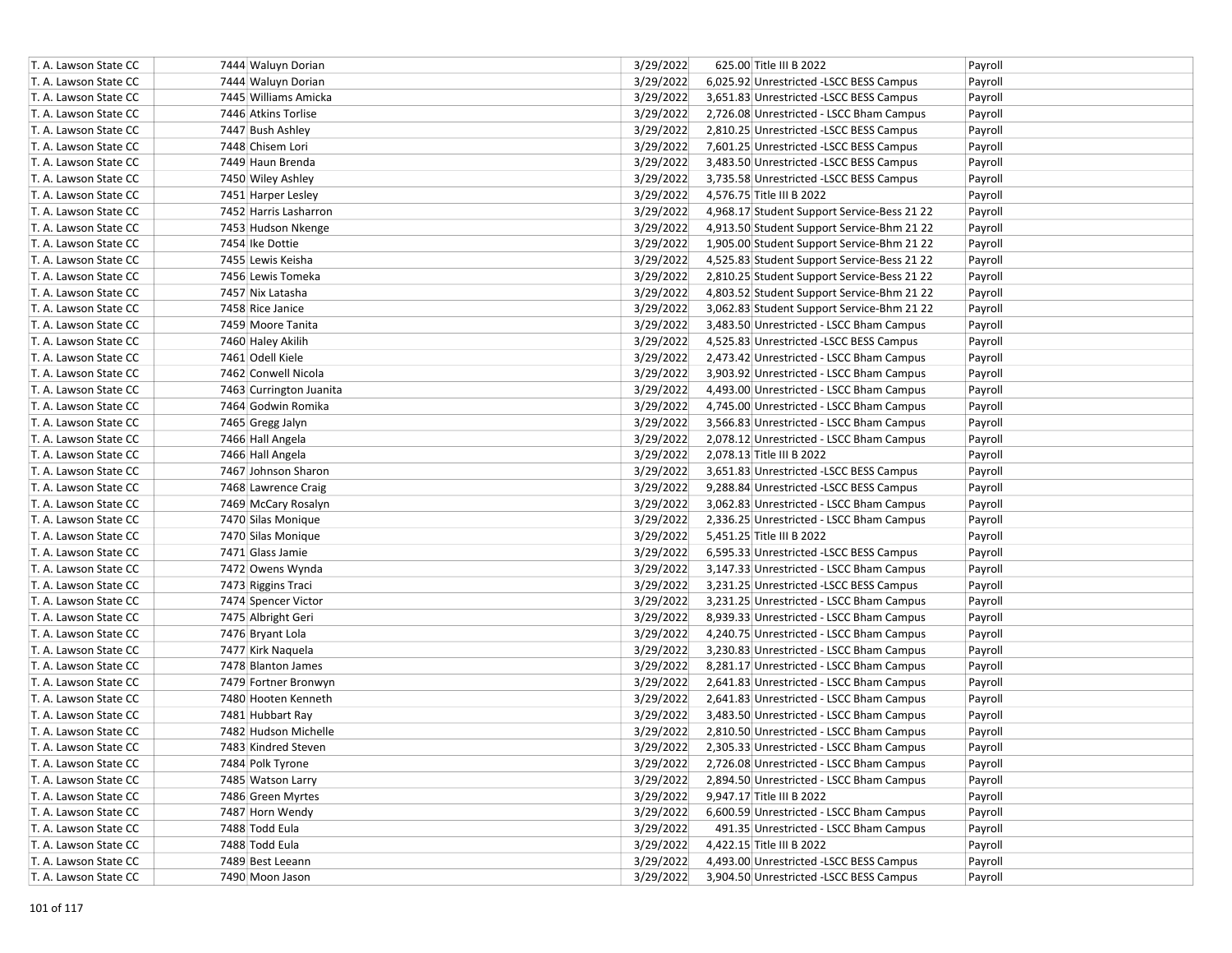| T. A. Lawson State CC | 7491 Yancy Jonathan         | 3/29/2022 | 8,185.98 Unrestricted -LSCC BESS Campus   | Payroll |
|-----------------------|-----------------------------|-----------|-------------------------------------------|---------|
| T. A. Lawson State CC | 7492 Blue Jarvis            | 3/29/2022 | 5,189.33 Unrestricted - LSCC Bham Campus  | Payroll |
| T. A. Lawson State CC | 7493 Byrd Ralph             | 3/29/2022 | 3,483.50 Unrestricted - LSCC Bham Campus  | Payroll |
| T. A. Lawson State CC | 7494 Jackson Tavarious      | 3/29/2022 | 2,810.50 Unrestricted - LSCC Bham Campus  | Payroll |
| T. A. Lawson State CC | 7495 Colston Chester        | 3/29/2022 | 2,614.42 Unrestricted - LSCC Bham Campus  | Payroll |
| T. A. Lawson State CC | 7496 Render Carla           | 3/29/2022 | 2,221.25 Unrestricted - LSCC Bham Campus  | Payroll |
| T. A. Lawson State CC | 7497 Robertson Audrey       | 3/29/2022 | 2,689.08 Unrestricted - LSCC Bham Campus  | Payroll |
| T. A. Lawson State CC | 7498 Taylor Curtis          | 3/29/2022 | 2,978.92 Unrestricted -LSCC BESS Campus   | Payroll |
| T. A. Lawson State CC | 7499 Underwood Pamala       | 3/29/2022 | 2,170.83 Unrestricted - LSCC Bham Campus  | Payroll |
| T. A. Lawson State CC | 7500 Watkins Tyesha         | 3/29/2022 | 2,642.25 Unrestricted - LSCC Bham Campus  | Payroll |
| T. A. Lawson State CC | 7501 Wren Linda             | 3/29/2022 | 3,399.58 Unrestricted - LSCC Bham Campus  | Payroll |
| T. A. Lawson State CC | 7502 Flenord Devin          | 3/29/2022 | 2,221.25 Unrestricted -LSCC BESS Campus   | Payroll |
| T. A. Lawson State CC | 7503 Moorer Eddie           | 3/29/2022 | 2,978.92 Unrestricted -LSCC BESS Campus   | Payroll |
| T. A. Lawson State CC | 7505 Lewis Lashaundra       | 3/29/2022 | 3,903.92 Unrestricted - LSCC Bham Campus  | Payroll |
| T. A. Lawson State CC | 7531 Harris Gail            | 4/28/2022 | 455.00 Unrestricted - LSCC Bham Campus    | Payroll |
| T. A. Lawson State CC | 7532 Thomas Brenda          | 4/28/2022 | 259.96 Ready to Work                      | Payroll |
| T. A. Lawson State CC | 7532 Thomas Brenda          | 4/28/2022 | 530.44 Unrestricted -LSCC BESS Campus     | Payroll |
| T. A. Lawson State CC | 7533 Woods Arlene           | 4/28/2022 | 600.00 Unrestricted - LSCC Bham Campus    | Payroll |
| T. A. Lawson State CC | 7534 Bond Olivia            | 4/28/2022 | 960.00 AE - State Regular                 | Payroll |
| T. A. Lawson State CC | 7535 Dent Deborah           | 4/28/2022 | 1,570.00 AE - State Regular               | Payroll |
| T. A. Lawson State CC | 7536 Fletcher La'Toya       | 4/28/2022 | 950.00 AE - State Regular                 | Payroll |
| T. A. Lawson State CC | 7537 Fowler Madilyn         | 4/28/2022 | 1,420.00 AE - State Inst'l                | Payroll |
| T. A. Lawson State CC | 7538 Hendon Jerelle         | 4/28/2022 | 990.00 AE - State Regular                 | Payroll |
| T. A. Lawson State CC | 7539 Lee Ricky              | 4/28/2022 | 1,480.00 AE - State Regular               | Payroll |
| T. A. Lawson State CC | 7540 McDowell Cynthia       | 4/28/2022 | 950.00 AE-Federal Regular                 | Payroll |
| T. A. Lawson State CC | 7541 Miles Carlia           | 4/28/2022 | 1,056.00 AE - State Regular               | Payroll |
| T. A. Lawson State CC | 7542 Nelson Donia           | 4/28/2022 | 1,100.00 AE - State Regular               | Payroll |
| T. A. Lawson State CC | 7543 Glover Mya             | 4/28/2022 | 1,425.00 Unrestricted - LSCC Bham Campus  | Payroll |
| T. A. Lawson State CC | 7545 Powell Kellee          | 4/28/2022 | 936.00 Title III B 2022                   | Payroll |
| T. A. Lawson State CC | 7546 Robinson Shawn         | 4/28/2022 | 1,760.00 Unrestricted -LSCC BESS Campus   | Payroll |
| T. A. Lawson State CC | 7547 Maze Bryan             | 4/28/2022 | 644.00 Unrestricted - LSCC Bham Campus    | Payroll |
| T. A. Lawson State CC | 7548 Duke Whitney           | 4/28/2022 | 1,828.50 Unrestricted - LSCC Bham Campus  | Payroll |
| T. A. Lawson State CC | 7549 Worford Edwina         | 4/28/2022 | 621.00 Unrestricted - LSCC Bham Campus    | Payroll |
| T. A. Lawson State CC | 7550 Murray Felicia         | 4/28/2022 | 800.00 Unrestricted - LSCC Bham Campus    | Payroll |
| T. A. Lawson State CC | 7551 Lake Tyrek             | 4/28/2022 | 570.00 Title III B 2022                   | Payroll |
| T. A. Lawson State CC | 7552 Webb Chasten           | 4/28/2022 | 760.00 Title III B 2022                   | Payroll |
| T. A. Lawson State CC | 7553 Alexander Quinton      | 4/28/2022 | 1,560.00 Upward Bound 21-22               | Payroll |
| T. A. Lawson State CC | 7554 Bell Dovie             | 4/28/2022 | 2,860.00 Upward Bound 21-22               | Payroll |
| T. A. Lawson State CC | 7555 Davis Lasheree         | 4/28/2022 | 2,288.00 Upward Bound 21-22               | Payroll |
| T. A. Lawson State CC | 7556 Edwards Sonya          | 4/28/2022 | 592.80 Student Support Service-Bess 21 22 | Payroll |
| T. A. Lawson State CC | 7557 George Kimani          | 4/28/2022 | 858.00 Upward Bound 21-22                 | Payroll |
| T. A. Lawson State CC | 7558 Harris Erica           | 4/28/2022 | 1,560.00 Upward Bound 21-22               | Payroll |
| T. A. Lawson State CC | 7559 Law Nastassia          | 4/28/2022 | 869.44 Student Support Service-Bess 21 22 | Payroll |
| T. A. Lawson State CC | 7560 McDaniel Chrysanthemum | 4/28/2022 | 1,144.00 Upward Bound 21-22               | Payroll |
| T. A. Lawson State CC | 7561 Morris Jesseca         | 4/28/2022 | 286.00 Upward Bound 21-22                 | Payroll |
| T. A. Lawson State CC | 7562 Orange Janice          | 4/28/2022 | 1,170.00 Upward Bound 21-22               | Payroll |
| T. A. Lawson State CC | 7563 Thomas Naomi           | 4/28/2022 | 1,144.00 Upward Bound 21-22               | Payroll |
| T. A. Lawson State CC | 7564 Williams Teresa        | 4/28/2022 | 1,560.00 Upward Bound 21-22               | Payroll |
| T. A. Lawson State CC | 7565 Wynn Waynenecka        | 4/28/2022 | 572.00 Upward Bound 21-22                 | Payroll |
| T. A. Lawson State CC | 7566 Wyatt Shontay          | 4/28/2022 | 1,027.52 Unrestricted - LSCC Bham Campus  | Payroll |
| T. A. Lawson State CC | 7567 Brown Roland           | 4/28/2022 | 1,560.00 Unrestricted - LSCC Bham Campus  | Payroll |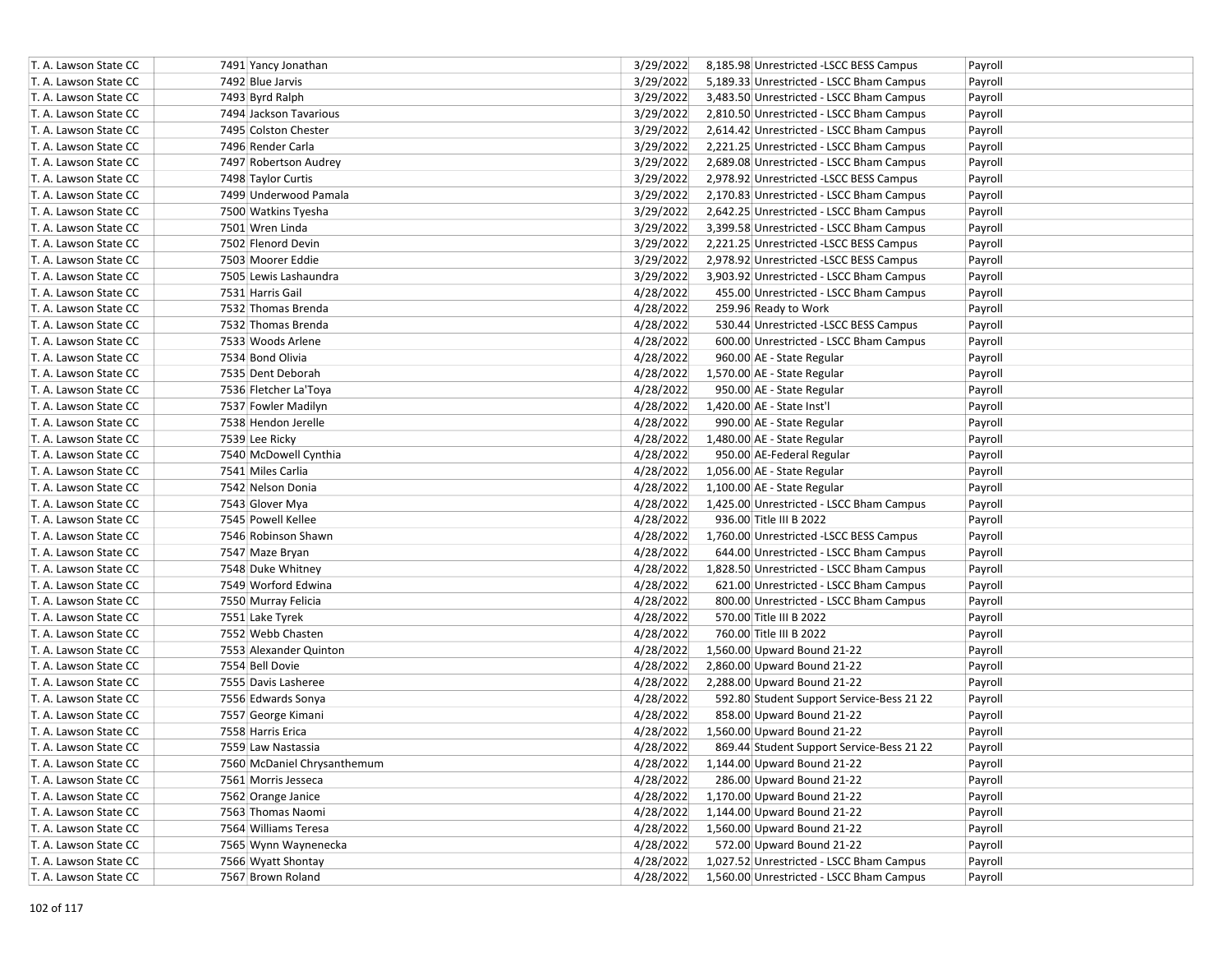| T. A. Lawson State CC | 7568 Coulon Paul               | 4/28/2022 | 960.00 Unrestricted - LSCC Bham Campus              | Payroll |
|-----------------------|--------------------------------|-----------|-----------------------------------------------------|---------|
| T. A. Lawson State CC | 7569 Haley Terrell             | 4/28/2022 | 924.00 Unrestricted - LSCC Bham Campus              | Payroll |
| T. A. Lawson State CC | 7570 Hosey Elisha              | 4/28/2022 | 864.00 Unrestricted - LSCC Bham Campus              | Payroll |
| T. A. Lawson State CC | 7571 Leblanc Patrick           | 4/28/2022 | 840.00 Unrestricted - LSCC Bham Campus              | Payroll |
| T. A. Lawson State CC | 7572 Phillips Tamieka          | 4/28/2022 | 1,440.00 Unrestricted - LSCC Bham Campus            | Payroll |
| T. A. Lawson State CC | 7573 Powell Lee                | 4/28/2022 | 1,740.00 Unrestricted - LSCC Bham Campus            | Payroll |
| T. A. Lawson State CC | 7574 Tolbert Deon              | 4/28/2022 | 768.00 Unrestricted - LSCC Bham Campus              | Payroll |
| T. A. Lawson State CC | 7575 Whitt Jeffery             | 4/28/2022 | 1,080.00 Unrestricted - LSCC Bham Campus            | Payroll |
| T. A. Lawson State CC | 7576 Anthony Cynthia           |           | 4/29/2022 22,916.67 Unrestricted - LSCC Bham Campus | Payroll |
| T. A. Lawson State CC | 7577 Billiet Rebecca           | 4/29/2022 | 4,156.25 Unrestricted -LSCC BESS Campus             | Payroll |
| T. A. Lawson State CC | 7578 Hall Rosiezier            | 4/29/2022 | 5,586.50 Unrestricted - LSCC Bham Campus            | Payroll |
| T. A. Lawson State CC | 7579 Olive Lisa                | 4/29/2022 | 4,661.42 Unrestricted - LSCC Bham Campus            | Payroll |
| T. A. Lawson State CC | 7580 Crawford Bruce            |           | 4/29/2022 12,142.67 Unrestricted - LSCC Bham Campus | Payroll |
| T. A. Lawson State CC | 7581 McKenzie Kimberly         | 4/29/2022 | 4,745.58 Unrestricted - LSCC Bham Campus            | Payroll |
| T. A. Lawson State CC | 7582 Williams-Cottrell Roberta | 4/29/2022 | 4,661.42 Unrestricted - LSCC Bham Campus            | Payroll |
| T. A. Lawson State CC | 7583 Christian Gala            | 4/29/2022 | 4,156.25 Unrestricted - LSCC Bham Campus            | Payroll |
| T. A. Lawson State CC | 7584 Crews Sharon              |           | 4/29/2022 11,809.33 Unrestricted - LSCC Bham Campus | Payroll |
| T. A. Lawson State CC | 7585 Wiggins Telena            | 4/29/2022 | 3,982.50 ARP - HEERF III Institutional              | Payroll |
| T. A. Lawson State CC | 7586 Bizzell Dorothy           | 4/29/2022 | 6,513.25 Unrestricted - LSCC Bham Campus            | Payroll |
| T. A. Lawson State CC | 7587 Canty Tawanna             | 4/29/2022 | 1,652.40 Unrestricted -LSCC BESS Campus             | Payroll |
| T. A. Lawson State CC | 7588 Chapple Maxine            | 4/29/2022 | 1,502.55 Unrestricted - LSCC Bham Campus            | Payroll |
| T. A. Lawson State CC | 7589 Clayton Jo Lynne          | 4/29/2022 | 6,136.00 Unrestricted - LSCC Bham Campus            | Payroll |
| T. A. Lawson State CC | 7590 Dougherty Sally           | 4/29/2022 | 1,652.40 Unrestricted - LSCC Bham Campus            | Payroll |
| T. A. Lawson State CC | 7591 Jackson Melva             | 4/29/2022 | 1,215.00 Unrestricted - LSCC Bham Campus            | Payroll |
| T. A. Lawson State CC | 7592 Johnson Catrena           | 4/29/2022 | 412.50 Unrestricted - LSCC Bham Campus              | Payroll |
| T. A. Lawson State CC | 7593 Murphy Shannon            | 4/29/2022 | 3,651.83 Unrestricted - LSCC Bham Campus            | Payroll |
| T. A. Lawson State CC | 7594 Pleasant Santrice         | 4/29/2022 | 1,755.00 Unrestricted - LSCC Bham Campus            | Payroll |
| T. A. Lawson State CC | 7595 Rodgers Charmaine         | 4/29/2022 | 8,181.33 Unrestricted - LSCC Bham Campus            | Payroll |
| T. A. Lawson State CC | 7596 Stubbs Michelle           | 4/29/2022 | 1,652.40 Unrestricted -LSCC BESS Campus             | Payroll |
| T. A. Lawson State CC | 7597 Watson Jolisa             | 4/29/2022 | 4,769.13 Unrestricted -LSCC BESS Campus             | Payroll |
| T. A. Lawson State CC | 7598 Lee Jakierra              | 4/29/2022 | 964.01 Unrestricted -LSCC BESS Campus               | Payroll |
| T. A. Lawson State CC | 7599 Ray-Connell Teresa        | 4/29/2022 | 9,084.33 Unrestricted -LSCC BESS Campus             | Payroll |
| T. A. Lawson State CC | 7600 Timmons Michelle          | 4/29/2022 | 876.38 Unrestricted -LSCC BESS Campus               | Payroll |
| T. A. Lawson State CC | 7601 Warner Kathleen           | 4/29/2022 | 7,121.00 Unrestricted - LSCC Bham Campus            | Payroll |
| T. A. Lawson State CC | 7602 Jackson Robert            | 4/29/2022 | 5,957.78 Unrestricted - LSCC Bham Campus            | Payroll |
| T. A. Lawson State CC | 7603 Burroughs Adrienne        | 4/29/2022 | 4,468.33 Unrestricted -LSCC BESS Campus             | Payroll |
| T. A. Lawson State CC | 7604 Davis Regina              | 4/29/2022 | 1,652.40 Unrestricted - LSCC Bham Campus            | Payroll |
| T. A. Lawson State CC | 7605 Duke Juanita              | 4/29/2022 | 625.00 Unrestricted - LSCC Bham Campus              | Payroll |
| T. A. Lawson State CC | 7605 Duke Juanita              | 4/29/2022 | 5,097.00 Unrestricted -LSCC BESS Campus             | Payroll |
| T. A. Lawson State CC | 7606 Hayes Shelby              | 4/29/2022 | 5,190.75 Unrestricted -LSCC BESS Campus             | Payroll |
| T. A. Lawson State CC | 7607 Mays Tamera               | 4/29/2022 | 5,622.33 Unrestricted -LSCC BESS Campus             | Payroll |
| T. A. Lawson State CC | 7608 McReynolds Nicole         | 4/29/2022 | 1,502.55 Unrestricted -LSCC BESS Campus             | Payroll |
| T. A. Lawson State CC | 7609 Moyo Nomsa                | 4/29/2022 | 6,796.00 Unrestricted -LSCC BESS Campus             | Payroll |
| T. A. Lawson State CC | 7610 Swain Katrina             | 4/29/2022 | 6,536.00 Unrestricted -LSCC BESS Campus             | Payroll |
| T. A. Lawson State CC | 7611 Young Dorothy             | 4/29/2022 | 3,651.83 Unrestricted -LSCC BESS Campus             | Payroll |
| T. A. Lawson State CC | 7612 Scosyrev Gleb             | 4/29/2022 | 5,847.93 Unrestricted - LSCC Bham Campus            | Payroll |
| T. A. Lawson State CC | 7613 Derico Sherika            | 4/29/2022 | 9,782.59 Unrestricted - LSCC Bham Campus            | Payroll |
| T. A. Lawson State CC | 7614 Armbrester James          | 4/29/2022 | 7,196.00 Unrestricted -LSCC BESS Campus             | Payroll |
| T. A. Lawson State CC | 7615 Watkins Norris            | 4/29/2022 | 8,224.39 Unrestricted - LSCC Bham Campus            | Payroll |
| T. A. Lawson State CC | 7616 Bayles Doriane            | 4/29/2022 | 962.50 Unrestricted - LSCC Bham Campus              |         |
| T. A. Lawson State CC | 7617 Bester Karzetta           | 4/29/2022 | 412.50 Unrestricted - LSCC Bham Campus              | Payroll |
|                       |                                |           |                                                     | Payroll |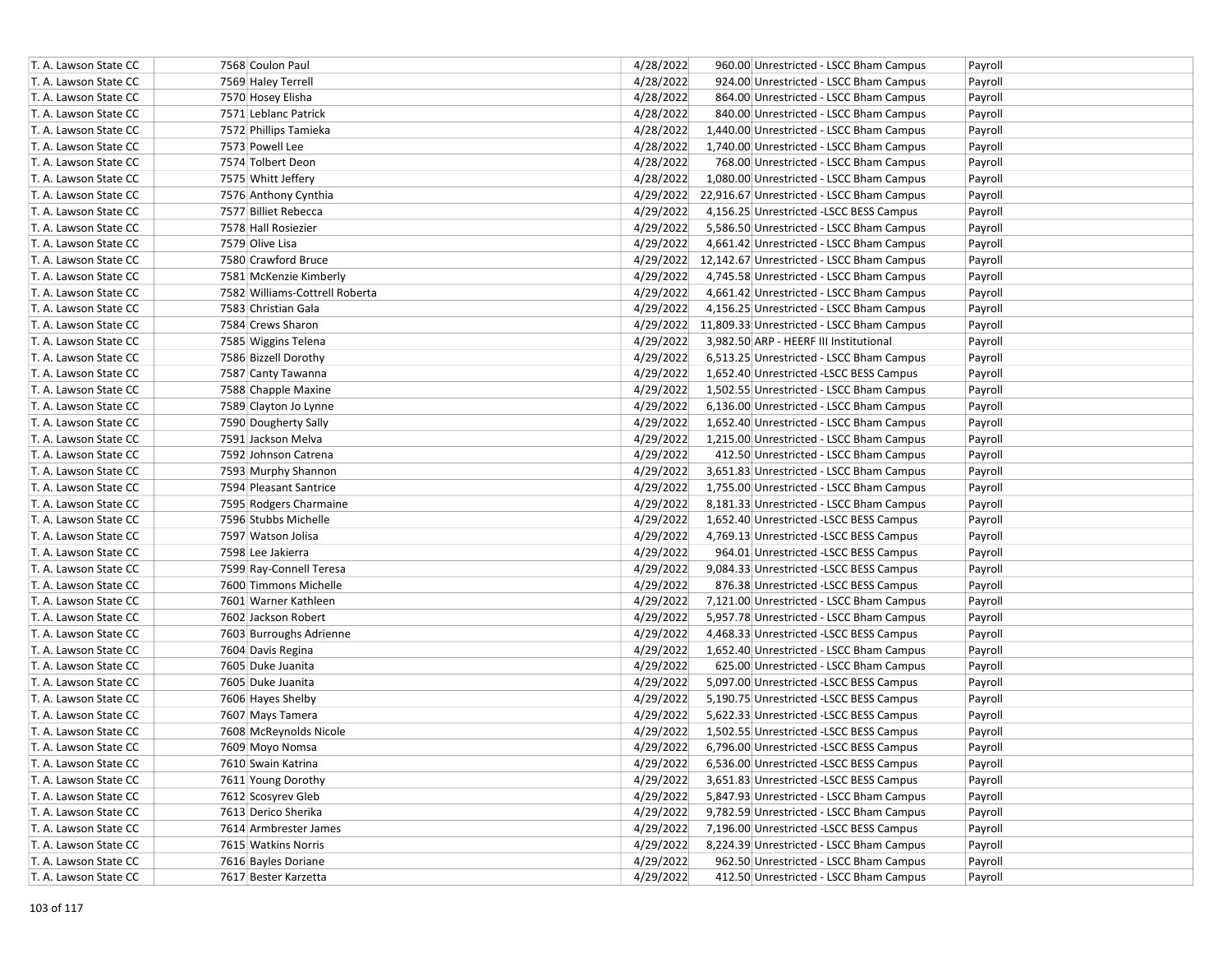| 4/29/2022<br>T. A. Lawson State CC<br>7619 Coleman Tracey<br>3,147.33 Unrestricted - LSCC Bham Campus<br>Payroll<br>4/29/2022<br>T. A. Lawson State CC<br>7620 Davis Ruby<br>825.00 Unrestricted - LSCC Bham Campus<br>Payroll<br>4/29/2022<br>T. A. Lawson State CC<br>7621 Davis Sandra<br>412.50 Unrestricted - LSCC Bham Campus<br>Payroll<br>4/29/2022<br>T. A. Lawson State CC<br>7622 Foy Michelle<br>3,146.75 Unrestricted - LSCC Bham Campus<br>Payroll<br>4/29/2022<br>T. A. Lawson State CC<br>7623 Gardner Yolande<br>1,237.50 Unrestricted - LSCC Bham Campus<br>Payroll<br>4/29/2022<br>T. A. Lawson State CC<br>7624 Green Rebecca<br>500.00 Unrestricted - LSCC Bham Campus<br>Payroll<br>4/29/2022<br>T. A. Lawson State CC<br>7625 Holmes Tamika<br>1,237.50 Unrestricted - LSCC Bham Campus<br>Payroll<br>4/29/2022<br>T. A. Lawson State CC<br>7626 Johnson Brenda<br>412.50 Unrestricted - LSCC Bham Campus<br>Payroll<br>7627 Johnson Clinton<br>4/29/2022<br>T. A. Lawson State CC<br>825.00 Unrestricted - LSCC Bham Campus<br>Payroll<br>4/29/2022<br>T. A. Lawson State CC<br>7628 Lavender Bridget<br>412.50 Unrestricted - LSCC Bham Campus<br>Payroll<br>4/29/2022<br>T. A. Lawson State CC<br>7629 Malone Betty<br>412.50 Unrestricted - LSCC Bham Campus<br>Payroll<br>4/29/2022<br>T. A. Lawson State CC<br>7630 Wormley Adrienne<br>937.50 Unrestricted - LSCC Bham Campus<br>Payroll<br>4/29/2022<br>T. A. Lawson State CC<br>7631 Kelley Michael<br>825.00 Unrestricted - LSCC Bham Campus<br>Payroll<br>T. A. Lawson State CC<br>7631 Kelley Michael<br>4/29/2022<br>6,796.00 Unrestricted -LSCC BESS Campus<br>Payroll<br>4/29/2022<br>T. A. Lawson State CC<br>7632 Denson Sherlita<br>250.00 Unrestricted - LSCC Bham Campus<br>Payroll<br>7632 Denson Sherlita<br>4/29/2022<br>T. A. Lawson State CC<br>5,693.75 Unrestricted -LSCC BESS Campus<br>Payroll<br>4/29/2022<br>T. A. Lawson State CC<br>7633 Henry Stephanie<br>6,208.75 Unrestricted -LSCC BESS Campus<br>Payroll<br>T. A. Lawson State CC<br>7634 Milton Alice<br>4/29/2022<br>9,947.17 Unrestricted - LSCC Bham Campus<br>Payroll<br>4/29/2022<br>T. A. Lawson State CC<br>7635 Blankenship Lanette<br>4,464.25 Unrestricted - LSCC Bham Campus<br>Payroll<br>T. A. Lawson State CC<br>7636 Morgan Melissa<br>4/29/2022<br>825.00 Unrestricted - LSCC Bham Campus<br>Payroll<br>T. A. Lawson State CC<br>7637 Olive Kayla<br>4/29/2022<br>825.00 Unrestricted - LSCC Bham Campus<br>Payroll<br>T. A. Lawson State CC<br>4/29/2022<br>1,650.00 Unrestricted - LSCC Bham Campus<br>Payroll<br>7638 Smith Stephen<br>4/29/2022<br>T. A. Lawson State CC<br>7639 Gooden Chrystinique<br>825.00 Unrestricted - LSCC Bham Campus<br>Payroll<br>4/29/2022<br>T. A. Lawson State CC<br>7640 Plenty James<br>6,646.56 Unrestricted - LSCC Bham Campus<br>Payroll<br>4/29/2022<br>T. A. Lawson State CC<br>7641 Greer Michael<br>412.50 Unrestricted - LSCC Bham Campus<br>Payroll<br>4/29/2022<br>T. A. Lawson State CC<br>7641 Greer Michael<br>412.50 Unrestricted -LSCC BESS Campus<br>Payroll<br>4/29/2022<br>T. A. Lawson State CC<br>7642 Duncan Rebecca<br>6,323.30 Unrestricted -LSCC BESS Campus<br>Payroll<br>4/29/2022<br>T. A. Lawson State CC<br>7643 Tanguay Katherine<br>495.00 Unrestricted - LSCC Bham Campus<br>Payroll<br>4/29/2022<br>T. A. Lawson State CC<br>7644 Finley Kelly<br>3,062.58 Unrestricted - LSCC Bham Campus<br>Payroll<br>4/29/2022<br>T. A. Lawson State CC<br>7645 Gibbs James<br>625.00 Unrestricted -LSCC BESS Campus<br>Payroll<br>7645 Gibbs James<br>4/29/2022<br>T. A. Lawson State CC<br>937.50 Unrestricted - LSCC Bham Campus<br>Payroll<br>4/29/2022<br>T. A. Lawson State CC<br>7646 Gray Shirlacia<br>412.50 Unrestricted - LSCC Bham Campus<br>Payroll<br>T. A. Lawson State CC<br>7647 Martin Cris<br>4/29/2022<br>625.00 Unrestricted -LSCC BESS Campus<br>Payroll<br>4/29/2022<br>T. A. Lawson State CC<br>7648 Pruitt Michael<br>625.00 Unrestricted - LSCC Bham Campus<br>Payroll<br>4/29/2022<br>T. A. Lawson State CC<br>7649 Williams Ashley<br>937.50 Unrestricted - LSCC Bham Campus<br>Payroll<br>4/29/2022<br>T. A. Lawson State CC<br>7650 Agee Eric<br>7,445.00 Unrestricted - LSCC Bham Campus<br>Payroll<br>T. A. Lawson State CC<br>7651 Anderson Austin<br>4/29/2022<br>1,333.33 Unrestricted - LSCC Bham Campus<br>Payroll<br>4/29/2022<br>T. A. Lawson State CC<br>7652 Casimir Cynthia<br>1,333.33 Unrestricted - LSCC Bham Campus<br>Payroll<br>T. A. Lawson State CC<br>7653 Chafetz Cameron<br>4/29/2022<br>1,666.67 Unrestricted - LSCC Bham Campus<br>Payroll<br>4/29/2022<br>T. A. Lawson State CC<br>7654 Frederick Tiffany<br>2,777.78 Unrestricted - LSCC Bham Campus<br>Payroll<br>T. A. Lawson State CC<br>7655 Jefferson Jonathan<br>4/29/2022<br>1,333.33 Unrestricted - LSCC Bham Campus<br>Payroll<br>T. A. Lawson State CC<br>7656 Lewis Garrett<br>4/29/2022<br>4,594.08 Unrestricted - LSCC Bham Campus<br>Payroll<br>T. A. Lawson State CC<br>7657 Lowery Thomas<br>4/29/2022<br>1,666.67 Unrestricted - LSCC Bham Campus<br>Payroll<br>4/29/2022<br>4,072.42 Unrestricted - LSCC Bham Campus<br>T. A. Lawson State CC<br>7658 Wiley Aubrey<br>Payroll<br>8,774.92 Unrestricted -LSCC BESS Campus<br>T. A. Lawson State CC<br>7659 Wilson Nancy<br>4/29/2022<br>Payroll<br>4/29/2022<br>T. A. Lawson State CC<br>7660 Terry William<br>3,997.50 Unrestricted -LSCC BESS Campus<br>Payroll<br>4/29/2022<br>T. A. Lawson State CC<br>7661 Gwin Bethany<br>5,293.33 Unrestricted - LSCC Bham Campus<br>Payroll<br>4/29/2022<br>T. A. Lawson State CC<br>7662 Bush Allison<br>3,746.00 Unrestricted -LSCC BESS Campus<br>Payroll<br>5,442.33 Unrestricted -LSCC BESS Campus<br>T. A. Lawson State CC<br>7663 Wade Henry<br>4/29/2022<br>Payroll<br>T. A. Lawson State CC<br>4/29/2022<br>4,939.33 Unrestricted - LSCC Bham Campus<br>7664 Sanders Hoyt<br>Payroll | T. A. Lawson State CC | 7618 Carter Curtis | 4/29/2022 | 6,782.78 Unrestricted - LSCC Bham Campus | Payroll |
|---------------------------------------------------------------------------------------------------------------------------------------------------------------------------------------------------------------------------------------------------------------------------------------------------------------------------------------------------------------------------------------------------------------------------------------------------------------------------------------------------------------------------------------------------------------------------------------------------------------------------------------------------------------------------------------------------------------------------------------------------------------------------------------------------------------------------------------------------------------------------------------------------------------------------------------------------------------------------------------------------------------------------------------------------------------------------------------------------------------------------------------------------------------------------------------------------------------------------------------------------------------------------------------------------------------------------------------------------------------------------------------------------------------------------------------------------------------------------------------------------------------------------------------------------------------------------------------------------------------------------------------------------------------------------------------------------------------------------------------------------------------------------------------------------------------------------------------------------------------------------------------------------------------------------------------------------------------------------------------------------------------------------------------------------------------------------------------------------------------------------------------------------------------------------------------------------------------------------------------------------------------------------------------------------------------------------------------------------------------------------------------------------------------------------------------------------------------------------------------------------------------------------------------------------------------------------------------------------------------------------------------------------------------------------------------------------------------------------------------------------------------------------------------------------------------------------------------------------------------------------------------------------------------------------------------------------------------------------------------------------------------------------------------------------------------------------------------------------------------------------------------------------------------------------------------------------------------------------------------------------------------------------------------------------------------------------------------------------------------------------------------------------------------------------------------------------------------------------------------------------------------------------------------------------------------------------------------------------------------------------------------------------------------------------------------------------------------------------------------------------------------------------------------------------------------------------------------------------------------------------------------------------------------------------------------------------------------------------------------------------------------------------------------------------------------------------------------------------------------------------------------------------------------------------------------------------------------------------------------------------------------------------------------------------------------------------------------------------------------------------------------------------------------------------------------------------------------------------------------------------------------------------------------------------------------------------------------------------------------------------------------------------------------------------------------------------------------------------------------------------------------------------------------------------------------------------------------------------------------------------------------------------------------------------------------------------------------------------------------------------------------------------------------------------------------------------------------------------------------------------------------------------------------------------------------------------------------------------------------------------------------------------------------------------------------------------------------------------------------------------------------------------------------------------------------------------------------------------------------------------------------------------------------------------------------------------------------------------------------------------------------------------------------------------------------------------------------------------------------------------------------------------------------------------------------------------------------------------------------------------------------------------------------------------------------------------------|-----------------------|--------------------|-----------|------------------------------------------|---------|
|                                                                                                                                                                                                                                                                                                                                                                                                                                                                                                                                                                                                                                                                                                                                                                                                                                                                                                                                                                                                                                                                                                                                                                                                                                                                                                                                                                                                                                                                                                                                                                                                                                                                                                                                                                                                                                                                                                                                                                                                                                                                                                                                                                                                                                                                                                                                                                                                                                                                                                                                                                                                                                                                                                                                                                                                                                                                                                                                                                                                                                                                                                                                                                                                                                                                                                                                                                                                                                                                                                                                                                                                                                                                                                                                                                                                                                                                                                                                                                                                                                                                                                                                                                                                                                                                                                                                                                                                                                                                                                                                                                                                                                                                                                                                                                                                                                                                                                                                                                                                                                                                                                                                                                                                                                                                                                                                                                                                                                                                                                                                                                                                                                                                                                                                                                                                                                                                                                                                                         |                       |                    |           |                                          |         |
|                                                                                                                                                                                                                                                                                                                                                                                                                                                                                                                                                                                                                                                                                                                                                                                                                                                                                                                                                                                                                                                                                                                                                                                                                                                                                                                                                                                                                                                                                                                                                                                                                                                                                                                                                                                                                                                                                                                                                                                                                                                                                                                                                                                                                                                                                                                                                                                                                                                                                                                                                                                                                                                                                                                                                                                                                                                                                                                                                                                                                                                                                                                                                                                                                                                                                                                                                                                                                                                                                                                                                                                                                                                                                                                                                                                                                                                                                                                                                                                                                                                                                                                                                                                                                                                                                                                                                                                                                                                                                                                                                                                                                                                                                                                                                                                                                                                                                                                                                                                                                                                                                                                                                                                                                                                                                                                                                                                                                                                                                                                                                                                                                                                                                                                                                                                                                                                                                                                                                         |                       |                    |           |                                          |         |
|                                                                                                                                                                                                                                                                                                                                                                                                                                                                                                                                                                                                                                                                                                                                                                                                                                                                                                                                                                                                                                                                                                                                                                                                                                                                                                                                                                                                                                                                                                                                                                                                                                                                                                                                                                                                                                                                                                                                                                                                                                                                                                                                                                                                                                                                                                                                                                                                                                                                                                                                                                                                                                                                                                                                                                                                                                                                                                                                                                                                                                                                                                                                                                                                                                                                                                                                                                                                                                                                                                                                                                                                                                                                                                                                                                                                                                                                                                                                                                                                                                                                                                                                                                                                                                                                                                                                                                                                                                                                                                                                                                                                                                                                                                                                                                                                                                                                                                                                                                                                                                                                                                                                                                                                                                                                                                                                                                                                                                                                                                                                                                                                                                                                                                                                                                                                                                                                                                                                                         |                       |                    |           |                                          |         |
|                                                                                                                                                                                                                                                                                                                                                                                                                                                                                                                                                                                                                                                                                                                                                                                                                                                                                                                                                                                                                                                                                                                                                                                                                                                                                                                                                                                                                                                                                                                                                                                                                                                                                                                                                                                                                                                                                                                                                                                                                                                                                                                                                                                                                                                                                                                                                                                                                                                                                                                                                                                                                                                                                                                                                                                                                                                                                                                                                                                                                                                                                                                                                                                                                                                                                                                                                                                                                                                                                                                                                                                                                                                                                                                                                                                                                                                                                                                                                                                                                                                                                                                                                                                                                                                                                                                                                                                                                                                                                                                                                                                                                                                                                                                                                                                                                                                                                                                                                                                                                                                                                                                                                                                                                                                                                                                                                                                                                                                                                                                                                                                                                                                                                                                                                                                                                                                                                                                                                         |                       |                    |           |                                          |         |
|                                                                                                                                                                                                                                                                                                                                                                                                                                                                                                                                                                                                                                                                                                                                                                                                                                                                                                                                                                                                                                                                                                                                                                                                                                                                                                                                                                                                                                                                                                                                                                                                                                                                                                                                                                                                                                                                                                                                                                                                                                                                                                                                                                                                                                                                                                                                                                                                                                                                                                                                                                                                                                                                                                                                                                                                                                                                                                                                                                                                                                                                                                                                                                                                                                                                                                                                                                                                                                                                                                                                                                                                                                                                                                                                                                                                                                                                                                                                                                                                                                                                                                                                                                                                                                                                                                                                                                                                                                                                                                                                                                                                                                                                                                                                                                                                                                                                                                                                                                                                                                                                                                                                                                                                                                                                                                                                                                                                                                                                                                                                                                                                                                                                                                                                                                                                                                                                                                                                                         |                       |                    |           |                                          |         |
|                                                                                                                                                                                                                                                                                                                                                                                                                                                                                                                                                                                                                                                                                                                                                                                                                                                                                                                                                                                                                                                                                                                                                                                                                                                                                                                                                                                                                                                                                                                                                                                                                                                                                                                                                                                                                                                                                                                                                                                                                                                                                                                                                                                                                                                                                                                                                                                                                                                                                                                                                                                                                                                                                                                                                                                                                                                                                                                                                                                                                                                                                                                                                                                                                                                                                                                                                                                                                                                                                                                                                                                                                                                                                                                                                                                                                                                                                                                                                                                                                                                                                                                                                                                                                                                                                                                                                                                                                                                                                                                                                                                                                                                                                                                                                                                                                                                                                                                                                                                                                                                                                                                                                                                                                                                                                                                                                                                                                                                                                                                                                                                                                                                                                                                                                                                                                                                                                                                                                         |                       |                    |           |                                          |         |
|                                                                                                                                                                                                                                                                                                                                                                                                                                                                                                                                                                                                                                                                                                                                                                                                                                                                                                                                                                                                                                                                                                                                                                                                                                                                                                                                                                                                                                                                                                                                                                                                                                                                                                                                                                                                                                                                                                                                                                                                                                                                                                                                                                                                                                                                                                                                                                                                                                                                                                                                                                                                                                                                                                                                                                                                                                                                                                                                                                                                                                                                                                                                                                                                                                                                                                                                                                                                                                                                                                                                                                                                                                                                                                                                                                                                                                                                                                                                                                                                                                                                                                                                                                                                                                                                                                                                                                                                                                                                                                                                                                                                                                                                                                                                                                                                                                                                                                                                                                                                                                                                                                                                                                                                                                                                                                                                                                                                                                                                                                                                                                                                                                                                                                                                                                                                                                                                                                                                                         |                       |                    |           |                                          |         |
|                                                                                                                                                                                                                                                                                                                                                                                                                                                                                                                                                                                                                                                                                                                                                                                                                                                                                                                                                                                                                                                                                                                                                                                                                                                                                                                                                                                                                                                                                                                                                                                                                                                                                                                                                                                                                                                                                                                                                                                                                                                                                                                                                                                                                                                                                                                                                                                                                                                                                                                                                                                                                                                                                                                                                                                                                                                                                                                                                                                                                                                                                                                                                                                                                                                                                                                                                                                                                                                                                                                                                                                                                                                                                                                                                                                                                                                                                                                                                                                                                                                                                                                                                                                                                                                                                                                                                                                                                                                                                                                                                                                                                                                                                                                                                                                                                                                                                                                                                                                                                                                                                                                                                                                                                                                                                                                                                                                                                                                                                                                                                                                                                                                                                                                                                                                                                                                                                                                                                         |                       |                    |           |                                          |         |
|                                                                                                                                                                                                                                                                                                                                                                                                                                                                                                                                                                                                                                                                                                                                                                                                                                                                                                                                                                                                                                                                                                                                                                                                                                                                                                                                                                                                                                                                                                                                                                                                                                                                                                                                                                                                                                                                                                                                                                                                                                                                                                                                                                                                                                                                                                                                                                                                                                                                                                                                                                                                                                                                                                                                                                                                                                                                                                                                                                                                                                                                                                                                                                                                                                                                                                                                                                                                                                                                                                                                                                                                                                                                                                                                                                                                                                                                                                                                                                                                                                                                                                                                                                                                                                                                                                                                                                                                                                                                                                                                                                                                                                                                                                                                                                                                                                                                                                                                                                                                                                                                                                                                                                                                                                                                                                                                                                                                                                                                                                                                                                                                                                                                                                                                                                                                                                                                                                                                                         |                       |                    |           |                                          |         |
|                                                                                                                                                                                                                                                                                                                                                                                                                                                                                                                                                                                                                                                                                                                                                                                                                                                                                                                                                                                                                                                                                                                                                                                                                                                                                                                                                                                                                                                                                                                                                                                                                                                                                                                                                                                                                                                                                                                                                                                                                                                                                                                                                                                                                                                                                                                                                                                                                                                                                                                                                                                                                                                                                                                                                                                                                                                                                                                                                                                                                                                                                                                                                                                                                                                                                                                                                                                                                                                                                                                                                                                                                                                                                                                                                                                                                                                                                                                                                                                                                                                                                                                                                                                                                                                                                                                                                                                                                                                                                                                                                                                                                                                                                                                                                                                                                                                                                                                                                                                                                                                                                                                                                                                                                                                                                                                                                                                                                                                                                                                                                                                                                                                                                                                                                                                                                                                                                                                                                         |                       |                    |           |                                          |         |
|                                                                                                                                                                                                                                                                                                                                                                                                                                                                                                                                                                                                                                                                                                                                                                                                                                                                                                                                                                                                                                                                                                                                                                                                                                                                                                                                                                                                                                                                                                                                                                                                                                                                                                                                                                                                                                                                                                                                                                                                                                                                                                                                                                                                                                                                                                                                                                                                                                                                                                                                                                                                                                                                                                                                                                                                                                                                                                                                                                                                                                                                                                                                                                                                                                                                                                                                                                                                                                                                                                                                                                                                                                                                                                                                                                                                                                                                                                                                                                                                                                                                                                                                                                                                                                                                                                                                                                                                                                                                                                                                                                                                                                                                                                                                                                                                                                                                                                                                                                                                                                                                                                                                                                                                                                                                                                                                                                                                                                                                                                                                                                                                                                                                                                                                                                                                                                                                                                                                                         |                       |                    |           |                                          |         |
|                                                                                                                                                                                                                                                                                                                                                                                                                                                                                                                                                                                                                                                                                                                                                                                                                                                                                                                                                                                                                                                                                                                                                                                                                                                                                                                                                                                                                                                                                                                                                                                                                                                                                                                                                                                                                                                                                                                                                                                                                                                                                                                                                                                                                                                                                                                                                                                                                                                                                                                                                                                                                                                                                                                                                                                                                                                                                                                                                                                                                                                                                                                                                                                                                                                                                                                                                                                                                                                                                                                                                                                                                                                                                                                                                                                                                                                                                                                                                                                                                                                                                                                                                                                                                                                                                                                                                                                                                                                                                                                                                                                                                                                                                                                                                                                                                                                                                                                                                                                                                                                                                                                                                                                                                                                                                                                                                                                                                                                                                                                                                                                                                                                                                                                                                                                                                                                                                                                                                         |                       |                    |           |                                          |         |
|                                                                                                                                                                                                                                                                                                                                                                                                                                                                                                                                                                                                                                                                                                                                                                                                                                                                                                                                                                                                                                                                                                                                                                                                                                                                                                                                                                                                                                                                                                                                                                                                                                                                                                                                                                                                                                                                                                                                                                                                                                                                                                                                                                                                                                                                                                                                                                                                                                                                                                                                                                                                                                                                                                                                                                                                                                                                                                                                                                                                                                                                                                                                                                                                                                                                                                                                                                                                                                                                                                                                                                                                                                                                                                                                                                                                                                                                                                                                                                                                                                                                                                                                                                                                                                                                                                                                                                                                                                                                                                                                                                                                                                                                                                                                                                                                                                                                                                                                                                                                                                                                                                                                                                                                                                                                                                                                                                                                                                                                                                                                                                                                                                                                                                                                                                                                                                                                                                                                                         |                       |                    |           |                                          |         |
|                                                                                                                                                                                                                                                                                                                                                                                                                                                                                                                                                                                                                                                                                                                                                                                                                                                                                                                                                                                                                                                                                                                                                                                                                                                                                                                                                                                                                                                                                                                                                                                                                                                                                                                                                                                                                                                                                                                                                                                                                                                                                                                                                                                                                                                                                                                                                                                                                                                                                                                                                                                                                                                                                                                                                                                                                                                                                                                                                                                                                                                                                                                                                                                                                                                                                                                                                                                                                                                                                                                                                                                                                                                                                                                                                                                                                                                                                                                                                                                                                                                                                                                                                                                                                                                                                                                                                                                                                                                                                                                                                                                                                                                                                                                                                                                                                                                                                                                                                                                                                                                                                                                                                                                                                                                                                                                                                                                                                                                                                                                                                                                                                                                                                                                                                                                                                                                                                                                                                         |                       |                    |           |                                          |         |
|                                                                                                                                                                                                                                                                                                                                                                                                                                                                                                                                                                                                                                                                                                                                                                                                                                                                                                                                                                                                                                                                                                                                                                                                                                                                                                                                                                                                                                                                                                                                                                                                                                                                                                                                                                                                                                                                                                                                                                                                                                                                                                                                                                                                                                                                                                                                                                                                                                                                                                                                                                                                                                                                                                                                                                                                                                                                                                                                                                                                                                                                                                                                                                                                                                                                                                                                                                                                                                                                                                                                                                                                                                                                                                                                                                                                                                                                                                                                                                                                                                                                                                                                                                                                                                                                                                                                                                                                                                                                                                                                                                                                                                                                                                                                                                                                                                                                                                                                                                                                                                                                                                                                                                                                                                                                                                                                                                                                                                                                                                                                                                                                                                                                                                                                                                                                                                                                                                                                                         |                       |                    |           |                                          |         |
|                                                                                                                                                                                                                                                                                                                                                                                                                                                                                                                                                                                                                                                                                                                                                                                                                                                                                                                                                                                                                                                                                                                                                                                                                                                                                                                                                                                                                                                                                                                                                                                                                                                                                                                                                                                                                                                                                                                                                                                                                                                                                                                                                                                                                                                                                                                                                                                                                                                                                                                                                                                                                                                                                                                                                                                                                                                                                                                                                                                                                                                                                                                                                                                                                                                                                                                                                                                                                                                                                                                                                                                                                                                                                                                                                                                                                                                                                                                                                                                                                                                                                                                                                                                                                                                                                                                                                                                                                                                                                                                                                                                                                                                                                                                                                                                                                                                                                                                                                                                                                                                                                                                                                                                                                                                                                                                                                                                                                                                                                                                                                                                                                                                                                                                                                                                                                                                                                                                                                         |                       |                    |           |                                          |         |
|                                                                                                                                                                                                                                                                                                                                                                                                                                                                                                                                                                                                                                                                                                                                                                                                                                                                                                                                                                                                                                                                                                                                                                                                                                                                                                                                                                                                                                                                                                                                                                                                                                                                                                                                                                                                                                                                                                                                                                                                                                                                                                                                                                                                                                                                                                                                                                                                                                                                                                                                                                                                                                                                                                                                                                                                                                                                                                                                                                                                                                                                                                                                                                                                                                                                                                                                                                                                                                                                                                                                                                                                                                                                                                                                                                                                                                                                                                                                                                                                                                                                                                                                                                                                                                                                                                                                                                                                                                                                                                                                                                                                                                                                                                                                                                                                                                                                                                                                                                                                                                                                                                                                                                                                                                                                                                                                                                                                                                                                                                                                                                                                                                                                                                                                                                                                                                                                                                                                                         |                       |                    |           |                                          |         |
|                                                                                                                                                                                                                                                                                                                                                                                                                                                                                                                                                                                                                                                                                                                                                                                                                                                                                                                                                                                                                                                                                                                                                                                                                                                                                                                                                                                                                                                                                                                                                                                                                                                                                                                                                                                                                                                                                                                                                                                                                                                                                                                                                                                                                                                                                                                                                                                                                                                                                                                                                                                                                                                                                                                                                                                                                                                                                                                                                                                                                                                                                                                                                                                                                                                                                                                                                                                                                                                                                                                                                                                                                                                                                                                                                                                                                                                                                                                                                                                                                                                                                                                                                                                                                                                                                                                                                                                                                                                                                                                                                                                                                                                                                                                                                                                                                                                                                                                                                                                                                                                                                                                                                                                                                                                                                                                                                                                                                                                                                                                                                                                                                                                                                                                                                                                                                                                                                                                                                         |                       |                    |           |                                          |         |
|                                                                                                                                                                                                                                                                                                                                                                                                                                                                                                                                                                                                                                                                                                                                                                                                                                                                                                                                                                                                                                                                                                                                                                                                                                                                                                                                                                                                                                                                                                                                                                                                                                                                                                                                                                                                                                                                                                                                                                                                                                                                                                                                                                                                                                                                                                                                                                                                                                                                                                                                                                                                                                                                                                                                                                                                                                                                                                                                                                                                                                                                                                                                                                                                                                                                                                                                                                                                                                                                                                                                                                                                                                                                                                                                                                                                                                                                                                                                                                                                                                                                                                                                                                                                                                                                                                                                                                                                                                                                                                                                                                                                                                                                                                                                                                                                                                                                                                                                                                                                                                                                                                                                                                                                                                                                                                                                                                                                                                                                                                                                                                                                                                                                                                                                                                                                                                                                                                                                                         |                       |                    |           |                                          |         |
|                                                                                                                                                                                                                                                                                                                                                                                                                                                                                                                                                                                                                                                                                                                                                                                                                                                                                                                                                                                                                                                                                                                                                                                                                                                                                                                                                                                                                                                                                                                                                                                                                                                                                                                                                                                                                                                                                                                                                                                                                                                                                                                                                                                                                                                                                                                                                                                                                                                                                                                                                                                                                                                                                                                                                                                                                                                                                                                                                                                                                                                                                                                                                                                                                                                                                                                                                                                                                                                                                                                                                                                                                                                                                                                                                                                                                                                                                                                                                                                                                                                                                                                                                                                                                                                                                                                                                                                                                                                                                                                                                                                                                                                                                                                                                                                                                                                                                                                                                                                                                                                                                                                                                                                                                                                                                                                                                                                                                                                                                                                                                                                                                                                                                                                                                                                                                                                                                                                                                         |                       |                    |           |                                          |         |
|                                                                                                                                                                                                                                                                                                                                                                                                                                                                                                                                                                                                                                                                                                                                                                                                                                                                                                                                                                                                                                                                                                                                                                                                                                                                                                                                                                                                                                                                                                                                                                                                                                                                                                                                                                                                                                                                                                                                                                                                                                                                                                                                                                                                                                                                                                                                                                                                                                                                                                                                                                                                                                                                                                                                                                                                                                                                                                                                                                                                                                                                                                                                                                                                                                                                                                                                                                                                                                                                                                                                                                                                                                                                                                                                                                                                                                                                                                                                                                                                                                                                                                                                                                                                                                                                                                                                                                                                                                                                                                                                                                                                                                                                                                                                                                                                                                                                                                                                                                                                                                                                                                                                                                                                                                                                                                                                                                                                                                                                                                                                                                                                                                                                                                                                                                                                                                                                                                                                                         |                       |                    |           |                                          |         |
|                                                                                                                                                                                                                                                                                                                                                                                                                                                                                                                                                                                                                                                                                                                                                                                                                                                                                                                                                                                                                                                                                                                                                                                                                                                                                                                                                                                                                                                                                                                                                                                                                                                                                                                                                                                                                                                                                                                                                                                                                                                                                                                                                                                                                                                                                                                                                                                                                                                                                                                                                                                                                                                                                                                                                                                                                                                                                                                                                                                                                                                                                                                                                                                                                                                                                                                                                                                                                                                                                                                                                                                                                                                                                                                                                                                                                                                                                                                                                                                                                                                                                                                                                                                                                                                                                                                                                                                                                                                                                                                                                                                                                                                                                                                                                                                                                                                                                                                                                                                                                                                                                                                                                                                                                                                                                                                                                                                                                                                                                                                                                                                                                                                                                                                                                                                                                                                                                                                                                         |                       |                    |           |                                          |         |
|                                                                                                                                                                                                                                                                                                                                                                                                                                                                                                                                                                                                                                                                                                                                                                                                                                                                                                                                                                                                                                                                                                                                                                                                                                                                                                                                                                                                                                                                                                                                                                                                                                                                                                                                                                                                                                                                                                                                                                                                                                                                                                                                                                                                                                                                                                                                                                                                                                                                                                                                                                                                                                                                                                                                                                                                                                                                                                                                                                                                                                                                                                                                                                                                                                                                                                                                                                                                                                                                                                                                                                                                                                                                                                                                                                                                                                                                                                                                                                                                                                                                                                                                                                                                                                                                                                                                                                                                                                                                                                                                                                                                                                                                                                                                                                                                                                                                                                                                                                                                                                                                                                                                                                                                                                                                                                                                                                                                                                                                                                                                                                                                                                                                                                                                                                                                                                                                                                                                                         |                       |                    |           |                                          |         |
|                                                                                                                                                                                                                                                                                                                                                                                                                                                                                                                                                                                                                                                                                                                                                                                                                                                                                                                                                                                                                                                                                                                                                                                                                                                                                                                                                                                                                                                                                                                                                                                                                                                                                                                                                                                                                                                                                                                                                                                                                                                                                                                                                                                                                                                                                                                                                                                                                                                                                                                                                                                                                                                                                                                                                                                                                                                                                                                                                                                                                                                                                                                                                                                                                                                                                                                                                                                                                                                                                                                                                                                                                                                                                                                                                                                                                                                                                                                                                                                                                                                                                                                                                                                                                                                                                                                                                                                                                                                                                                                                                                                                                                                                                                                                                                                                                                                                                                                                                                                                                                                                                                                                                                                                                                                                                                                                                                                                                                                                                                                                                                                                                                                                                                                                                                                                                                                                                                                                                         |                       |                    |           |                                          |         |
|                                                                                                                                                                                                                                                                                                                                                                                                                                                                                                                                                                                                                                                                                                                                                                                                                                                                                                                                                                                                                                                                                                                                                                                                                                                                                                                                                                                                                                                                                                                                                                                                                                                                                                                                                                                                                                                                                                                                                                                                                                                                                                                                                                                                                                                                                                                                                                                                                                                                                                                                                                                                                                                                                                                                                                                                                                                                                                                                                                                                                                                                                                                                                                                                                                                                                                                                                                                                                                                                                                                                                                                                                                                                                                                                                                                                                                                                                                                                                                                                                                                                                                                                                                                                                                                                                                                                                                                                                                                                                                                                                                                                                                                                                                                                                                                                                                                                                                                                                                                                                                                                                                                                                                                                                                                                                                                                                                                                                                                                                                                                                                                                                                                                                                                                                                                                                                                                                                                                                         |                       |                    |           |                                          |         |
|                                                                                                                                                                                                                                                                                                                                                                                                                                                                                                                                                                                                                                                                                                                                                                                                                                                                                                                                                                                                                                                                                                                                                                                                                                                                                                                                                                                                                                                                                                                                                                                                                                                                                                                                                                                                                                                                                                                                                                                                                                                                                                                                                                                                                                                                                                                                                                                                                                                                                                                                                                                                                                                                                                                                                                                                                                                                                                                                                                                                                                                                                                                                                                                                                                                                                                                                                                                                                                                                                                                                                                                                                                                                                                                                                                                                                                                                                                                                                                                                                                                                                                                                                                                                                                                                                                                                                                                                                                                                                                                                                                                                                                                                                                                                                                                                                                                                                                                                                                                                                                                                                                                                                                                                                                                                                                                                                                                                                                                                                                                                                                                                                                                                                                                                                                                                                                                                                                                                                         |                       |                    |           |                                          |         |
|                                                                                                                                                                                                                                                                                                                                                                                                                                                                                                                                                                                                                                                                                                                                                                                                                                                                                                                                                                                                                                                                                                                                                                                                                                                                                                                                                                                                                                                                                                                                                                                                                                                                                                                                                                                                                                                                                                                                                                                                                                                                                                                                                                                                                                                                                                                                                                                                                                                                                                                                                                                                                                                                                                                                                                                                                                                                                                                                                                                                                                                                                                                                                                                                                                                                                                                                                                                                                                                                                                                                                                                                                                                                                                                                                                                                                                                                                                                                                                                                                                                                                                                                                                                                                                                                                                                                                                                                                                                                                                                                                                                                                                                                                                                                                                                                                                                                                                                                                                                                                                                                                                                                                                                                                                                                                                                                                                                                                                                                                                                                                                                                                                                                                                                                                                                                                                                                                                                                                         |                       |                    |           |                                          |         |
|                                                                                                                                                                                                                                                                                                                                                                                                                                                                                                                                                                                                                                                                                                                                                                                                                                                                                                                                                                                                                                                                                                                                                                                                                                                                                                                                                                                                                                                                                                                                                                                                                                                                                                                                                                                                                                                                                                                                                                                                                                                                                                                                                                                                                                                                                                                                                                                                                                                                                                                                                                                                                                                                                                                                                                                                                                                                                                                                                                                                                                                                                                                                                                                                                                                                                                                                                                                                                                                                                                                                                                                                                                                                                                                                                                                                                                                                                                                                                                                                                                                                                                                                                                                                                                                                                                                                                                                                                                                                                                                                                                                                                                                                                                                                                                                                                                                                                                                                                                                                                                                                                                                                                                                                                                                                                                                                                                                                                                                                                                                                                                                                                                                                                                                                                                                                                                                                                                                                                         |                       |                    |           |                                          |         |
|                                                                                                                                                                                                                                                                                                                                                                                                                                                                                                                                                                                                                                                                                                                                                                                                                                                                                                                                                                                                                                                                                                                                                                                                                                                                                                                                                                                                                                                                                                                                                                                                                                                                                                                                                                                                                                                                                                                                                                                                                                                                                                                                                                                                                                                                                                                                                                                                                                                                                                                                                                                                                                                                                                                                                                                                                                                                                                                                                                                                                                                                                                                                                                                                                                                                                                                                                                                                                                                                                                                                                                                                                                                                                                                                                                                                                                                                                                                                                                                                                                                                                                                                                                                                                                                                                                                                                                                                                                                                                                                                                                                                                                                                                                                                                                                                                                                                                                                                                                                                                                                                                                                                                                                                                                                                                                                                                                                                                                                                                                                                                                                                                                                                                                                                                                                                                                                                                                                                                         |                       |                    |           |                                          |         |
|                                                                                                                                                                                                                                                                                                                                                                                                                                                                                                                                                                                                                                                                                                                                                                                                                                                                                                                                                                                                                                                                                                                                                                                                                                                                                                                                                                                                                                                                                                                                                                                                                                                                                                                                                                                                                                                                                                                                                                                                                                                                                                                                                                                                                                                                                                                                                                                                                                                                                                                                                                                                                                                                                                                                                                                                                                                                                                                                                                                                                                                                                                                                                                                                                                                                                                                                                                                                                                                                                                                                                                                                                                                                                                                                                                                                                                                                                                                                                                                                                                                                                                                                                                                                                                                                                                                                                                                                                                                                                                                                                                                                                                                                                                                                                                                                                                                                                                                                                                                                                                                                                                                                                                                                                                                                                                                                                                                                                                                                                                                                                                                                                                                                                                                                                                                                                                                                                                                                                         |                       |                    |           |                                          |         |
|                                                                                                                                                                                                                                                                                                                                                                                                                                                                                                                                                                                                                                                                                                                                                                                                                                                                                                                                                                                                                                                                                                                                                                                                                                                                                                                                                                                                                                                                                                                                                                                                                                                                                                                                                                                                                                                                                                                                                                                                                                                                                                                                                                                                                                                                                                                                                                                                                                                                                                                                                                                                                                                                                                                                                                                                                                                                                                                                                                                                                                                                                                                                                                                                                                                                                                                                                                                                                                                                                                                                                                                                                                                                                                                                                                                                                                                                                                                                                                                                                                                                                                                                                                                                                                                                                                                                                                                                                                                                                                                                                                                                                                                                                                                                                                                                                                                                                                                                                                                                                                                                                                                                                                                                                                                                                                                                                                                                                                                                                                                                                                                                                                                                                                                                                                                                                                                                                                                                                         |                       |                    |           |                                          |         |
|                                                                                                                                                                                                                                                                                                                                                                                                                                                                                                                                                                                                                                                                                                                                                                                                                                                                                                                                                                                                                                                                                                                                                                                                                                                                                                                                                                                                                                                                                                                                                                                                                                                                                                                                                                                                                                                                                                                                                                                                                                                                                                                                                                                                                                                                                                                                                                                                                                                                                                                                                                                                                                                                                                                                                                                                                                                                                                                                                                                                                                                                                                                                                                                                                                                                                                                                                                                                                                                                                                                                                                                                                                                                                                                                                                                                                                                                                                                                                                                                                                                                                                                                                                                                                                                                                                                                                                                                                                                                                                                                                                                                                                                                                                                                                                                                                                                                                                                                                                                                                                                                                                                                                                                                                                                                                                                                                                                                                                                                                                                                                                                                                                                                                                                                                                                                                                                                                                                                                         |                       |                    |           |                                          |         |
|                                                                                                                                                                                                                                                                                                                                                                                                                                                                                                                                                                                                                                                                                                                                                                                                                                                                                                                                                                                                                                                                                                                                                                                                                                                                                                                                                                                                                                                                                                                                                                                                                                                                                                                                                                                                                                                                                                                                                                                                                                                                                                                                                                                                                                                                                                                                                                                                                                                                                                                                                                                                                                                                                                                                                                                                                                                                                                                                                                                                                                                                                                                                                                                                                                                                                                                                                                                                                                                                                                                                                                                                                                                                                                                                                                                                                                                                                                                                                                                                                                                                                                                                                                                                                                                                                                                                                                                                                                                                                                                                                                                                                                                                                                                                                                                                                                                                                                                                                                                                                                                                                                                                                                                                                                                                                                                                                                                                                                                                                                                                                                                                                                                                                                                                                                                                                                                                                                                                                         |                       |                    |           |                                          |         |
|                                                                                                                                                                                                                                                                                                                                                                                                                                                                                                                                                                                                                                                                                                                                                                                                                                                                                                                                                                                                                                                                                                                                                                                                                                                                                                                                                                                                                                                                                                                                                                                                                                                                                                                                                                                                                                                                                                                                                                                                                                                                                                                                                                                                                                                                                                                                                                                                                                                                                                                                                                                                                                                                                                                                                                                                                                                                                                                                                                                                                                                                                                                                                                                                                                                                                                                                                                                                                                                                                                                                                                                                                                                                                                                                                                                                                                                                                                                                                                                                                                                                                                                                                                                                                                                                                                                                                                                                                                                                                                                                                                                                                                                                                                                                                                                                                                                                                                                                                                                                                                                                                                                                                                                                                                                                                                                                                                                                                                                                                                                                                                                                                                                                                                                                                                                                                                                                                                                                                         |                       |                    |           |                                          |         |
|                                                                                                                                                                                                                                                                                                                                                                                                                                                                                                                                                                                                                                                                                                                                                                                                                                                                                                                                                                                                                                                                                                                                                                                                                                                                                                                                                                                                                                                                                                                                                                                                                                                                                                                                                                                                                                                                                                                                                                                                                                                                                                                                                                                                                                                                                                                                                                                                                                                                                                                                                                                                                                                                                                                                                                                                                                                                                                                                                                                                                                                                                                                                                                                                                                                                                                                                                                                                                                                                                                                                                                                                                                                                                                                                                                                                                                                                                                                                                                                                                                                                                                                                                                                                                                                                                                                                                                                                                                                                                                                                                                                                                                                                                                                                                                                                                                                                                                                                                                                                                                                                                                                                                                                                                                                                                                                                                                                                                                                                                                                                                                                                                                                                                                                                                                                                                                                                                                                                                         |                       |                    |           |                                          |         |
|                                                                                                                                                                                                                                                                                                                                                                                                                                                                                                                                                                                                                                                                                                                                                                                                                                                                                                                                                                                                                                                                                                                                                                                                                                                                                                                                                                                                                                                                                                                                                                                                                                                                                                                                                                                                                                                                                                                                                                                                                                                                                                                                                                                                                                                                                                                                                                                                                                                                                                                                                                                                                                                                                                                                                                                                                                                                                                                                                                                                                                                                                                                                                                                                                                                                                                                                                                                                                                                                                                                                                                                                                                                                                                                                                                                                                                                                                                                                                                                                                                                                                                                                                                                                                                                                                                                                                                                                                                                                                                                                                                                                                                                                                                                                                                                                                                                                                                                                                                                                                                                                                                                                                                                                                                                                                                                                                                                                                                                                                                                                                                                                                                                                                                                                                                                                                                                                                                                                                         |                       |                    |           |                                          |         |
|                                                                                                                                                                                                                                                                                                                                                                                                                                                                                                                                                                                                                                                                                                                                                                                                                                                                                                                                                                                                                                                                                                                                                                                                                                                                                                                                                                                                                                                                                                                                                                                                                                                                                                                                                                                                                                                                                                                                                                                                                                                                                                                                                                                                                                                                                                                                                                                                                                                                                                                                                                                                                                                                                                                                                                                                                                                                                                                                                                                                                                                                                                                                                                                                                                                                                                                                                                                                                                                                                                                                                                                                                                                                                                                                                                                                                                                                                                                                                                                                                                                                                                                                                                                                                                                                                                                                                                                                                                                                                                                                                                                                                                                                                                                                                                                                                                                                                                                                                                                                                                                                                                                                                                                                                                                                                                                                                                                                                                                                                                                                                                                                                                                                                                                                                                                                                                                                                                                                                         |                       |                    |           |                                          |         |
|                                                                                                                                                                                                                                                                                                                                                                                                                                                                                                                                                                                                                                                                                                                                                                                                                                                                                                                                                                                                                                                                                                                                                                                                                                                                                                                                                                                                                                                                                                                                                                                                                                                                                                                                                                                                                                                                                                                                                                                                                                                                                                                                                                                                                                                                                                                                                                                                                                                                                                                                                                                                                                                                                                                                                                                                                                                                                                                                                                                                                                                                                                                                                                                                                                                                                                                                                                                                                                                                                                                                                                                                                                                                                                                                                                                                                                                                                                                                                                                                                                                                                                                                                                                                                                                                                                                                                                                                                                                                                                                                                                                                                                                                                                                                                                                                                                                                                                                                                                                                                                                                                                                                                                                                                                                                                                                                                                                                                                                                                                                                                                                                                                                                                                                                                                                                                                                                                                                                                         |                       |                    |           |                                          |         |
|                                                                                                                                                                                                                                                                                                                                                                                                                                                                                                                                                                                                                                                                                                                                                                                                                                                                                                                                                                                                                                                                                                                                                                                                                                                                                                                                                                                                                                                                                                                                                                                                                                                                                                                                                                                                                                                                                                                                                                                                                                                                                                                                                                                                                                                                                                                                                                                                                                                                                                                                                                                                                                                                                                                                                                                                                                                                                                                                                                                                                                                                                                                                                                                                                                                                                                                                                                                                                                                                                                                                                                                                                                                                                                                                                                                                                                                                                                                                                                                                                                                                                                                                                                                                                                                                                                                                                                                                                                                                                                                                                                                                                                                                                                                                                                                                                                                                                                                                                                                                                                                                                                                                                                                                                                                                                                                                                                                                                                                                                                                                                                                                                                                                                                                                                                                                                                                                                                                                                         |                       |                    |           |                                          |         |
|                                                                                                                                                                                                                                                                                                                                                                                                                                                                                                                                                                                                                                                                                                                                                                                                                                                                                                                                                                                                                                                                                                                                                                                                                                                                                                                                                                                                                                                                                                                                                                                                                                                                                                                                                                                                                                                                                                                                                                                                                                                                                                                                                                                                                                                                                                                                                                                                                                                                                                                                                                                                                                                                                                                                                                                                                                                                                                                                                                                                                                                                                                                                                                                                                                                                                                                                                                                                                                                                                                                                                                                                                                                                                                                                                                                                                                                                                                                                                                                                                                                                                                                                                                                                                                                                                                                                                                                                                                                                                                                                                                                                                                                                                                                                                                                                                                                                                                                                                                                                                                                                                                                                                                                                                                                                                                                                                                                                                                                                                                                                                                                                                                                                                                                                                                                                                                                                                                                                                         |                       |                    |           |                                          |         |
|                                                                                                                                                                                                                                                                                                                                                                                                                                                                                                                                                                                                                                                                                                                                                                                                                                                                                                                                                                                                                                                                                                                                                                                                                                                                                                                                                                                                                                                                                                                                                                                                                                                                                                                                                                                                                                                                                                                                                                                                                                                                                                                                                                                                                                                                                                                                                                                                                                                                                                                                                                                                                                                                                                                                                                                                                                                                                                                                                                                                                                                                                                                                                                                                                                                                                                                                                                                                                                                                                                                                                                                                                                                                                                                                                                                                                                                                                                                                                                                                                                                                                                                                                                                                                                                                                                                                                                                                                                                                                                                                                                                                                                                                                                                                                                                                                                                                                                                                                                                                                                                                                                                                                                                                                                                                                                                                                                                                                                                                                                                                                                                                                                                                                                                                                                                                                                                                                                                                                         |                       |                    |           |                                          |         |
|                                                                                                                                                                                                                                                                                                                                                                                                                                                                                                                                                                                                                                                                                                                                                                                                                                                                                                                                                                                                                                                                                                                                                                                                                                                                                                                                                                                                                                                                                                                                                                                                                                                                                                                                                                                                                                                                                                                                                                                                                                                                                                                                                                                                                                                                                                                                                                                                                                                                                                                                                                                                                                                                                                                                                                                                                                                                                                                                                                                                                                                                                                                                                                                                                                                                                                                                                                                                                                                                                                                                                                                                                                                                                                                                                                                                                                                                                                                                                                                                                                                                                                                                                                                                                                                                                                                                                                                                                                                                                                                                                                                                                                                                                                                                                                                                                                                                                                                                                                                                                                                                                                                                                                                                                                                                                                                                                                                                                                                                                                                                                                                                                                                                                                                                                                                                                                                                                                                                                         |                       |                    |           |                                          |         |
|                                                                                                                                                                                                                                                                                                                                                                                                                                                                                                                                                                                                                                                                                                                                                                                                                                                                                                                                                                                                                                                                                                                                                                                                                                                                                                                                                                                                                                                                                                                                                                                                                                                                                                                                                                                                                                                                                                                                                                                                                                                                                                                                                                                                                                                                                                                                                                                                                                                                                                                                                                                                                                                                                                                                                                                                                                                                                                                                                                                                                                                                                                                                                                                                                                                                                                                                                                                                                                                                                                                                                                                                                                                                                                                                                                                                                                                                                                                                                                                                                                                                                                                                                                                                                                                                                                                                                                                                                                                                                                                                                                                                                                                                                                                                                                                                                                                                                                                                                                                                                                                                                                                                                                                                                                                                                                                                                                                                                                                                                                                                                                                                                                                                                                                                                                                                                                                                                                                                                         |                       |                    |           |                                          |         |
|                                                                                                                                                                                                                                                                                                                                                                                                                                                                                                                                                                                                                                                                                                                                                                                                                                                                                                                                                                                                                                                                                                                                                                                                                                                                                                                                                                                                                                                                                                                                                                                                                                                                                                                                                                                                                                                                                                                                                                                                                                                                                                                                                                                                                                                                                                                                                                                                                                                                                                                                                                                                                                                                                                                                                                                                                                                                                                                                                                                                                                                                                                                                                                                                                                                                                                                                                                                                                                                                                                                                                                                                                                                                                                                                                                                                                                                                                                                                                                                                                                                                                                                                                                                                                                                                                                                                                                                                                                                                                                                                                                                                                                                                                                                                                                                                                                                                                                                                                                                                                                                                                                                                                                                                                                                                                                                                                                                                                                                                                                                                                                                                                                                                                                                                                                                                                                                                                                                                                         |                       |                    |           |                                          |         |
|                                                                                                                                                                                                                                                                                                                                                                                                                                                                                                                                                                                                                                                                                                                                                                                                                                                                                                                                                                                                                                                                                                                                                                                                                                                                                                                                                                                                                                                                                                                                                                                                                                                                                                                                                                                                                                                                                                                                                                                                                                                                                                                                                                                                                                                                                                                                                                                                                                                                                                                                                                                                                                                                                                                                                                                                                                                                                                                                                                                                                                                                                                                                                                                                                                                                                                                                                                                                                                                                                                                                                                                                                                                                                                                                                                                                                                                                                                                                                                                                                                                                                                                                                                                                                                                                                                                                                                                                                                                                                                                                                                                                                                                                                                                                                                                                                                                                                                                                                                                                                                                                                                                                                                                                                                                                                                                                                                                                                                                                                                                                                                                                                                                                                                                                                                                                                                                                                                                                                         |                       |                    |           |                                          |         |
|                                                                                                                                                                                                                                                                                                                                                                                                                                                                                                                                                                                                                                                                                                                                                                                                                                                                                                                                                                                                                                                                                                                                                                                                                                                                                                                                                                                                                                                                                                                                                                                                                                                                                                                                                                                                                                                                                                                                                                                                                                                                                                                                                                                                                                                                                                                                                                                                                                                                                                                                                                                                                                                                                                                                                                                                                                                                                                                                                                                                                                                                                                                                                                                                                                                                                                                                                                                                                                                                                                                                                                                                                                                                                                                                                                                                                                                                                                                                                                                                                                                                                                                                                                                                                                                                                                                                                                                                                                                                                                                                                                                                                                                                                                                                                                                                                                                                                                                                                                                                                                                                                                                                                                                                                                                                                                                                                                                                                                                                                                                                                                                                                                                                                                                                                                                                                                                                                                                                                         |                       |                    |           |                                          |         |
|                                                                                                                                                                                                                                                                                                                                                                                                                                                                                                                                                                                                                                                                                                                                                                                                                                                                                                                                                                                                                                                                                                                                                                                                                                                                                                                                                                                                                                                                                                                                                                                                                                                                                                                                                                                                                                                                                                                                                                                                                                                                                                                                                                                                                                                                                                                                                                                                                                                                                                                                                                                                                                                                                                                                                                                                                                                                                                                                                                                                                                                                                                                                                                                                                                                                                                                                                                                                                                                                                                                                                                                                                                                                                                                                                                                                                                                                                                                                                                                                                                                                                                                                                                                                                                                                                                                                                                                                                                                                                                                                                                                                                                                                                                                                                                                                                                                                                                                                                                                                                                                                                                                                                                                                                                                                                                                                                                                                                                                                                                                                                                                                                                                                                                                                                                                                                                                                                                                                                         |                       |                    |           |                                          |         |
|                                                                                                                                                                                                                                                                                                                                                                                                                                                                                                                                                                                                                                                                                                                                                                                                                                                                                                                                                                                                                                                                                                                                                                                                                                                                                                                                                                                                                                                                                                                                                                                                                                                                                                                                                                                                                                                                                                                                                                                                                                                                                                                                                                                                                                                                                                                                                                                                                                                                                                                                                                                                                                                                                                                                                                                                                                                                                                                                                                                                                                                                                                                                                                                                                                                                                                                                                                                                                                                                                                                                                                                                                                                                                                                                                                                                                                                                                                                                                                                                                                                                                                                                                                                                                                                                                                                                                                                                                                                                                                                                                                                                                                                                                                                                                                                                                                                                                                                                                                                                                                                                                                                                                                                                                                                                                                                                                                                                                                                                                                                                                                                                                                                                                                                                                                                                                                                                                                                                                         |                       |                    |           |                                          |         |
|                                                                                                                                                                                                                                                                                                                                                                                                                                                                                                                                                                                                                                                                                                                                                                                                                                                                                                                                                                                                                                                                                                                                                                                                                                                                                                                                                                                                                                                                                                                                                                                                                                                                                                                                                                                                                                                                                                                                                                                                                                                                                                                                                                                                                                                                                                                                                                                                                                                                                                                                                                                                                                                                                                                                                                                                                                                                                                                                                                                                                                                                                                                                                                                                                                                                                                                                                                                                                                                                                                                                                                                                                                                                                                                                                                                                                                                                                                                                                                                                                                                                                                                                                                                                                                                                                                                                                                                                                                                                                                                                                                                                                                                                                                                                                                                                                                                                                                                                                                                                                                                                                                                                                                                                                                                                                                                                                                                                                                                                                                                                                                                                                                                                                                                                                                                                                                                                                                                                                         |                       |                    |           |                                          |         |
|                                                                                                                                                                                                                                                                                                                                                                                                                                                                                                                                                                                                                                                                                                                                                                                                                                                                                                                                                                                                                                                                                                                                                                                                                                                                                                                                                                                                                                                                                                                                                                                                                                                                                                                                                                                                                                                                                                                                                                                                                                                                                                                                                                                                                                                                                                                                                                                                                                                                                                                                                                                                                                                                                                                                                                                                                                                                                                                                                                                                                                                                                                                                                                                                                                                                                                                                                                                                                                                                                                                                                                                                                                                                                                                                                                                                                                                                                                                                                                                                                                                                                                                                                                                                                                                                                                                                                                                                                                                                                                                                                                                                                                                                                                                                                                                                                                                                                                                                                                                                                                                                                                                                                                                                                                                                                                                                                                                                                                                                                                                                                                                                                                                                                                                                                                                                                                                                                                                                                         |                       |                    |           |                                          |         |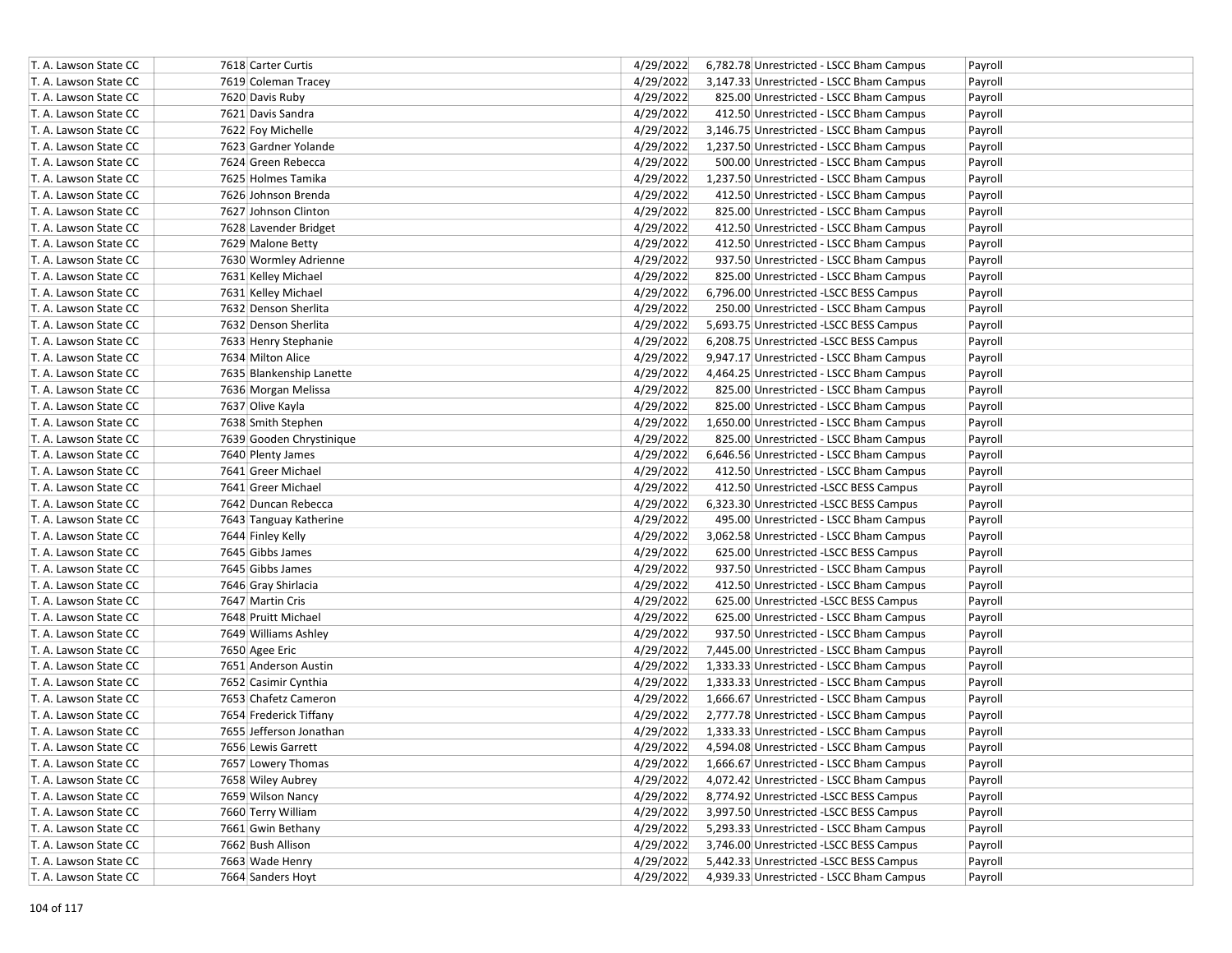| T. A. Lawson State CC                          | 7665 Raymond Charles         | 4/29/2022 | 6,791.08 Unrestricted -LSCC BESS Campus            | Payroll |
|------------------------------------------------|------------------------------|-----------|----------------------------------------------------|---------|
| T. A. Lawson State CC                          | 7666 Harris Dewayne          | 4/29/2022 | 4,520.89 Unrestricted - LSCC BESS Campus           | Payroll |
| T. A. Lawson State CC                          | 7667 Allen Barry             | 4/29/2022 | 3,997.50 Unrestricted -LSCC BESS Campus            | Payroll |
| T. A. Lawson State CC                          | 7668 Willingham Mary         | 4/29/2022 | 4,496.00 Unrestricted -LSCC BESS Campus            | Payroll |
| T. A. Lawson State CC                          | 7669 Wynn-Scott Tarsha       | 4/29/2022 | 1,652.40 Unrestricted -LSCC BESS Campus            | Payroll |
| T. A. Lawson State CC                          | 7670 Gray James              | 4/29/2022 | 4,970.19 Industry Certification Initiatives        | Payroll |
| T. A. Lawson State CC                          | 7671 Hobbs Tommy             | 4/29/2022 | 8,281.17 Unrestricted -LSCC BESS Campus            | Payroll |
| T. A. Lawson State CC                          | 7672 Walton Jason            | 4/29/2022 | 3,566.83 Unrestricted -LSCC BESS Campus            | Payroll |
| T. A. Lawson State CC                          | 7673 Green Kirsten           | 4/29/2022 | 4,468.33 Unrestricted - LSCC Bham Campus           | Payroll |
| T. A. Lawson State CC                          | 7674 Fields Effie            | 4/29/2022 | 7,393.11 Unrestricted - LSCC Bham Campus           | Payroll |
| T. A. Lawson State CC                          | 7675 Higginbotham Harold     | 4/29/2022 | 6,265.33 Unrestricted - LSCC Bham Campus           | Payroll |
| T. A. Lawson State CC                          | 7676 King Kelvin             | 4/29/2022 | 9,677.22 Unrestricted - LSCC Bham Campus           | Payroll |
| T. A. Lawson State CC                          | 7677 Monti Stephen           | 4/29/2022 | 6,136.00 Unrestricted - LSCC Bham Campus           | Payroll |
| T. A. Lawson State CC                          | 7678 Peoples Tineka          | 4/29/2022 | 825.00 Unrestricted - LSCC Bham Campus             | Payroll |
| T. A. Lawson State CC                          | 7679 Swanberg Ann            | 4/29/2022 | 6,136.00 Unrestricted -LSCC BESS Campus            | Payroll |
| T. A. Lawson State CC                          | 7680 Branch Rhonda           | 4/29/2022 | 9,006.33 Unrestricted - LSCC Bham Campus           | Payroll |
| T. A. Lawson State CC                          | 7681 Johnson Victoria        | 4/29/2022 | 412.50 Unrestricted -LSCC BESS Campus              | Payroll |
| T. A. Lawson State CC                          | 7681 Johnson Victoria        | 4/29/2022 | 1,237.50 Unrestricted - LSCC Bham Campus           | Payroll |
| T. A. Lawson State CC                          | 7682 Moore Sarah             | 4/29/2022 | 412.50 Unrestricted - LSCC Bham Campus             | Payroll |
| T. A. Lawson State CC                          | 7683 Nielsen Carolyn         | 4/29/2022 | 825.00 Unrestricted - LSCC Bham Campus             |         |
|                                                |                              |           |                                                    | Payroll |
| T. A. Lawson State CC<br>T. A. Lawson State CC | 7684 Parsons Rex             | 4/29/2022 | 825.00 Unrestricted - LSCC Bham Campus             | Payroll |
|                                                | 7685 Wilson Gregory          | 4/29/2022 | 165.00 Unrestricted - LSCC Bham Campus             | Payroll |
| T. A. Lawson State CC                          | 7686 Brown Japonica          | 4/29/2022 | 825.00 Unrestricted - LSCC Bham Campus             | Payroll |
| T. A. Lawson State CC                          | 7687 Johnson Williams Alicia | 4/29/2022 | 825.00 Unrestricted - LSCC Bham Campus             | Payroll |
| T. A. Lawson State CC                          | 7688 Howard Eva              | 4/29/2022 | 1,725.00 Unrestricted - LSCC Bham Campus           | Payroll |
| T. A. Lawson State CC                          | 7689 Woods Arlene            | 4/29/2022 | 1,250.00 Unrestricted - LSCC Bham Campus           | Payroll |
| T. A. Lawson State CC                          | 7690 Howard Toya             | 4/29/2022 | 6,370.28 Unrestricted -LSCC BESS Campus            | Payroll |
| T. A. Lawson State CC                          | 7691 Morris Carlos           | 4/29/2022 | 5,262.00 Unrestricted - LSCC Bham Campus           | Payroll |
| T. A. Lawson State CC                          | 7692 Pegues Michele          | 4/29/2022 | 825.00 Unrestricted - LSCC Bham Campus             | Payroll |
| T. A. Lawson State CC                          | 7693 Roper Twaunta           | 4/29/2022 | 1,650.00 Unrestricted - LSCC Bham Campus           | Payroll |
| T. A. Lawson State CC                          | 7694 Tubbs Venita            | 4/29/2022 | 8,021.00 Unrestricted - LSCC Bham Campus           | Payroll |
| T. A. Lawson State CC                          | 7695 Walker Brenda           | 4/29/2022 | 1,650.00 Unrestricted - LSCC Bham Campus           | Payroll |
| T. A. Lawson State CC                          | 7696 Morgan Rachel           | 4/29/2022 | 5,097.00 Unrestricted - LSCC Bham Campus           | Payroll |
| T. A. Lawson State CC                          | 7697 Perdue Joshua           | 4/29/2022 | 495.00 Unrestricted - LSCC Bham Campus             | Payroll |
| T. A. Lawson State CC                          | 7698 Cartwell Zina           | 4/29/2022 | 247.50 Unrestricted - LSCC Bham Campus             | Payroll |
| T. A. Lawson State CC                          | 7699 Folds Dusty             | 4/29/2022 | 412.50 Unrestricted - LSCC Bham Campus             | Payroll |
| T. A. Lawson State CC                          | 7700 Landers James           | 4/29/2022 | 6,460.78 Unrestricted - LSCC Bham Campus           | Payroll |
| T. A. Lawson State CC                          | 7701 West Matthew            | 4/29/2022 | 6,418.11 Unrestricted - LSCC Bham Campus           | Payroll |
| T. A. Lawson State CC                          | 7702 Wyatt Likita            | 4/29/2022 | 330.00 Unrestricted - LSCC Bham Campus             | Payroll |
| T. A. Lawson State CC                          | 7703 Dortch Marlon           | 4/29/2022 | 412.50 Unrestricted - LSCC Bham Campus             | Payroll |
| T. A. Lawson State CC                          | 7704 Rogers Natasha          | 4/29/2022 | 1,650.00 Unrestricted - LSCC Bham Campus           | Payroll |
| T. A. Lawson State CC                          | 7705 Wilson Melanie          | 4/29/2022 | 6,537.94 Unrestricted - LSCC Bham Campus           | Payroll |
| T. A. Lawson State CC                          | 7706 Guy Ann                 | 4/29/2022 | 8,366.17 Unrestricted - LSCC Bham Campus           | Payroll |
| T. A. Lawson State CC                          | 7707 Chandler Malysa         | 4/29/2022 | 1,100.00 Unrestricted - LSCC Bham Campus           | Payroll |
| T. A. Lawson State CC                          | 7708 Chapatwala Kirit        | 4/29/2022 | 1,200.00 Unrestricted - LSCC Bham Campus           | Payroll |
| T. A. Lawson State CC                          | 7709 Ellison Mary            | 4/29/2022 | 9,381.33 Unrestricted - LSCC Bham Campus           | Payroll |
| T. A. Lawson State CC                          | 7710 Flournoy Nikaela        | 4/29/2022 | 450.00 Unrestricted - LSCC Bham Campus             | Payroll |
| T. A. Lawson State CC                          | 7711 Gilbert Wynell          | 4/29/2022 | 7,560.78 Unrestricted - LSCC Bham Campus           | Payroll |
| T. A. Lawson State CC                          | 7712 Hare Trinity            | 4/29/2022 | 1,200.00 Unrestricted - LSCC Bham Campus           | Payroll |
| T. A. Lawson State CC                          | 7713 Lewis Erica             | 4/29/2022 | 1,200.00 Unrestricted - LSCC Bham Campus           | Payroll |
| T. A. Lawson State CC                          | 7714 Lomax Lillie            |           | 4/29/2022 1,200.00 Unrestricted - LSCC Bham Campus | Payroll |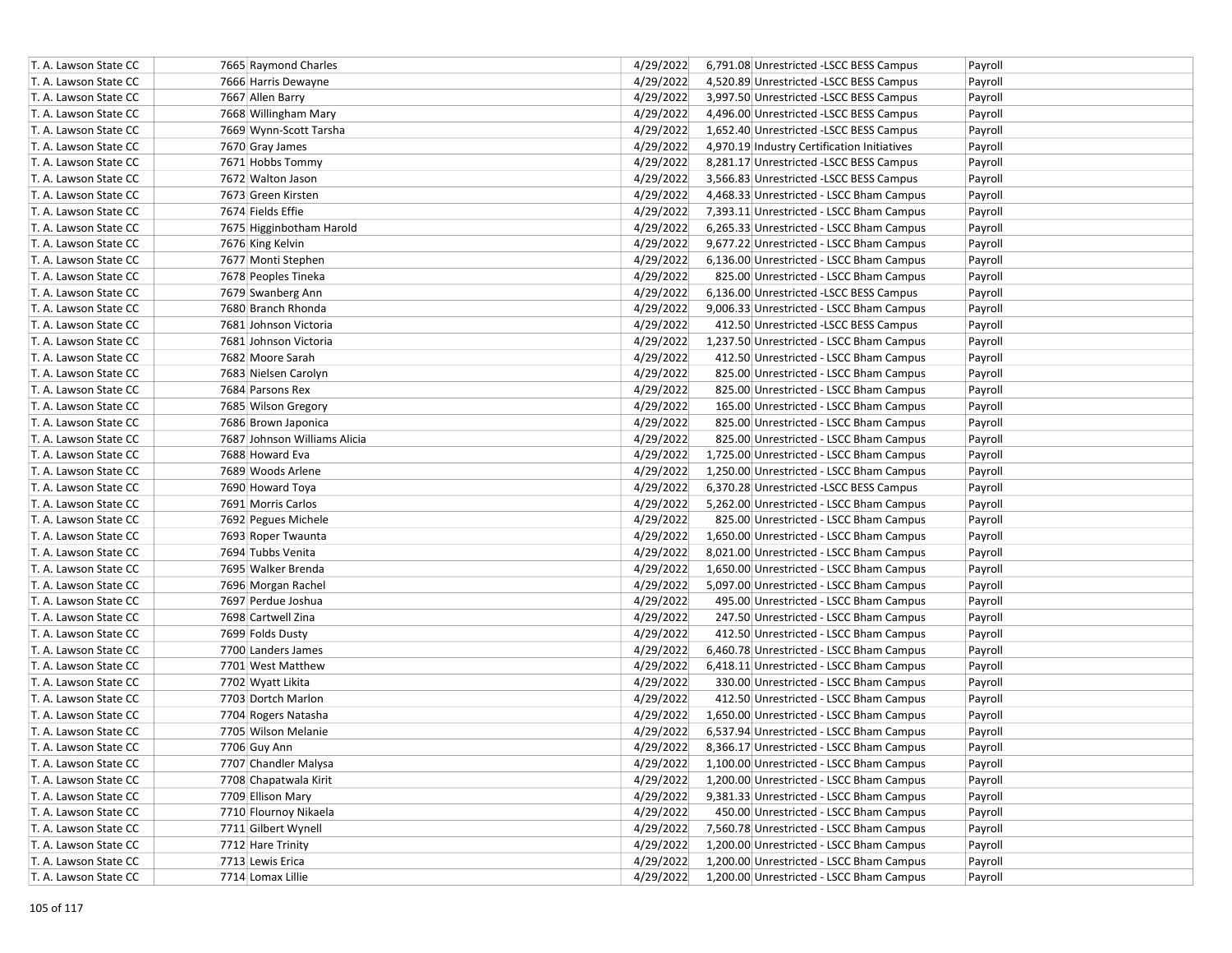| T. A. Lawson State CC | 7715 Lopatina Nadejda            | 4/29/2022 | 8,878.33 Unrestricted - LSCC Bham Campus            | Payroll |
|-----------------------|----------------------------------|-----------|-----------------------------------------------------|---------|
| T. A. Lawson State CC | 7716 Royster Tamara              | 4/29/2022 | 1,100.00 Unrestricted - LSCC Bham Campus            | Payroll |
| T. A. Lawson State CC | 7717 Stewart Jeffery             | 4/29/2022 | 1,650.00 Unrestricted - LSCC Bham Campus            | Payroll |
| T. A. Lawson State CC | 7718 Sumler Chassidy             | 4/29/2022 | 1,100.00 Unrestricted - LSCC Bham Campus            | Payroll |
| T. A. Lawson State CC | 7719 Wilson Tracey               | 4/29/2022 | 600.00 Unrestricted -LSCC BESS Campus               | Payroll |
| T. A. Lawson State CC | 7719 Wilson Tracey               | 4/29/2022 | 8,113.25 Unrestricted - LSCC Bham Campus            | Payroll |
| T. A. Lawson State CC | 7720 Galpothdeniya Waduge Indika | 4/29/2022 | 1,800.00 Unrestricted - LSCC Bham Campus            | Payroll |
| T. A. Lawson State CC | 7721 Mishra Vinod                | 4/29/2022 | 1,200.00 Unrestricted - LSCC Bham Campus            | Payroll |
| T. A. Lawson State CC | 7722 Atallah Mohammad            | 4/29/2022 | 8,149.99 Unrestricted -LSCC BESS Campus             | Payroll |
| T. A. Lawson State CC | 7723 Holloway Weymon             | 4/29/2022 | 6,860.78 Unrestricted -LSCC BESS Campus             | Payroll |
| T. A. Lawson State CC | 7724 Jaraysi Naila               | 4/29/2022 | 5,293.33 Unrestricted - LSCC Bham Campus            | Payroll |
| T. A. Lawson State CC | 7725 Martin Darlene              | 4/29/2022 | 7,759.22 Unrestricted - LSCC Bham Campus            | Payroll |
| T. A. Lawson State CC | 7726 Thomas La'Tasha             | 4/29/2022 | 3,037.77 Student Support Service-Bess 21 22         | Payroll |
| T. A. Lawson State CC | 7726 Thomas La'Tasha             | 4/29/2022 | 3,943.87 Unrestricted -LSCC BESS Campus             | Payroll |
| T. A. Lawson State CC | 7727 Thomas Shawanda             | 4/29/2022 | 2,303.50 Unrestricted -LSCC BESS Campus             | Payroll |
| T. A. Lawson State CC | 7727 Thomas Shawanda             | 4/29/2022 | 3,455.25 NSF 2PI STEM E3 21/22                      | Payroll |
| T. A. Lawson State CC | 7728 Broaden April               | 4/29/2022 | 275.00 Unrestricted - LSCC Bham Campus              | Payroll |
| T. A. Lawson State CC | 7728 Broaden April               | 4/29/2022 | 1,100.00 Unrestricted -LSCC BESS Campus             | Payroll |
| T. A. Lawson State CC | 7729 Billingsley Tunisia         | 4/29/2022 | 2,355.75 AE - State Regular                         | Payroll |
| T. A. Lawson State CC | 7730 Ekundayo Gwendolyn          | 4/29/2022 | 5,955.35 AE-Federal Regular                         | Payroll |
| T. A. Lawson State CC | 7731 Graves Willie               | 4/29/2022 | 1,334.20 Unrestricted - LSCC Bham Campus            | Payroll |
| T. A. Lawson State CC | 7731 Graves Willie               | 4/29/2022 | 5,336.80 AE - State Regular                         | Payroll |
| T. A. Lawson State CC | 7732 Nix Alcedra                 | 4/29/2022 | 2,243.83 AE - State Regular                         | Payroll |
| T. A. Lawson State CC | 7733 White Charlette             | 4/29/2022 | 4,997.25 AE-Federal Regular                         | Payroll |
| T. A. Lawson State CC | 7734 Brazzill James              | 4/29/2022 | 825.00 Unrestricted - LSCC Bham Campus              | Payroll |
| T. A. Lawson State CC | 7735 Brown Mavis                 | 4/29/2022 | 1,375.00 Unrestricted - LSCC Bham Campus            | Payroll |
| T. A. Lawson State CC | 7736 Lewis Aisha                 | 4/29/2022 | 8,611.00 Unrestricted - LSCC Bham Campus            | Payroll |
| T. A. Lawson State CC | 7737 Stallworth Emmit            | 4/29/2022 | 6,000.44 Unrestricted -LSCC BESS Campus             | Payroll |
| T. A. Lawson State CC | 7738 Burden Cedric               | 4/29/2022 | 8,584.22 Unrestricted - LSCC Bham Campus            | Payroll |
| T. A. Lawson State CC | 7739 Hall Sandra                 | 4/29/2022 | 825.00 Unrestricted - LSCC Bham Campus              | Payroll |
| T. A. Lawson State CC | 7739 Hall Sandra                 | 4/29/2022 | 5,097.00 Unrestricted -LSCC BESS Campus             | Payroll |
| T. A. Lawson State CC | 7740 Millender Shelly            | 4/29/2022 | 550.00 Unrestricted -LSCC BESS Campus               | Payroll |
| T. A. Lawson State CC | 7740 Millender Shelly            | 4/29/2022 | 8,353.78 Title III B 2022                           | Payroll |
| T. A. Lawson State CC | 7741 Moore Brian                 | 4/29/2022 | 7,196.00 Unrestricted -LSCC BESS Campus             | Payroll |
| T. A. Lawson State CC | 7742 Rayford Jeffrey             | 4/29/2022 | 6,415.33 Unrestricted -LSCC BESS Campus             | Payroll |
| T. A. Lawson State CC | 7743 Berry James                 | 4/29/2022 | 6,460.78 Unrestricted -LSCC BESS Campus             | Payroll |
| T. A. Lawson State CC | 7744 Gatson Alga                 | 4/29/2022 | 5,097.00 Unrestricted - LSCC Bham Campus            | Payroll |
| T. A. Lawson State CC | 7745 Rowe Darryl                 | 4/29/2022 | 4,751.83 Unrestricted - LSCC Bham Campus            | Payroll |
| T. A. Lawson State CC | 7746 Halbert Alan                | 4/29/2022 | 4,500.33 Unrestricted -LSCC BESS Campus             | Payroll |
| T. A. Lawson State CC | 7747 Harris John                 | 4/29/2022 | 5,819.42 Unrestricted -LSCC BESS Campus             | Payroll |
| T. A. Lawson State CC | 7748 Wilkerson Pier              | 4/29/2022 | 5,842.33 Unrestricted - LSCC Bham Campus            | Payroll |
| T. A. Lawson State CC | 7749 Williams Roosevelt          | 4/29/2022 | 5,003.25 Unrestricted -LSCC BESS Campus             | Payroll |
| T. A. Lawson State CC | 7750 Worford Edwina              | 4/29/2022 | 5,246.10 Unrestricted - LSCC Bham Campus            | Payroll |
| T. A. Lawson State CC | 7751 Elliott Adam                | 4/29/2022 | 4,751.83 Title III B 2022                           | Payroll |
| T. A. Lawson State CC | 7752 McDaniel Darvin             | 4/29/2022 | 4,728.47 Unrestricted - LSCC Bham Campus            | Payroll |
| T. A. Lawson State CC | 7753 Lyles Henry                 | 4/29/2022 | 4,249.00 Unrestricted -LSCC BESS Campus             | Payroll |
| T. A. Lawson State CC | 7754 Boyd Steven                 | 4/29/2022 | 4,042.50 Unrestricted -LSCC BESS Campus             | Payroll |
| T. A. Lawson State CC | 7755 Latham Michael              | 4/29/2022 | 4,659.22 Unrestricted - LSCC Bham Campus            | Payroll |
| T. A. Lawson State CC | 7756 Jackson Wanda               | 4/29/2022 | 3,315.08 Unrestricted - LSCC Bham Campus            | Payroll |
| T. A. Lawson State CC | 7757 Jones Joye                  |           | 4/29/2022 10,227.62 Unrestricted - LSCC Bham Campus | Payroll |
| T. A. Lawson State CC | 7758 Lamb Allen                  | 4/29/2022 | 6,247.56 Unrestricted -LSCC BESS Campus             | Payroll |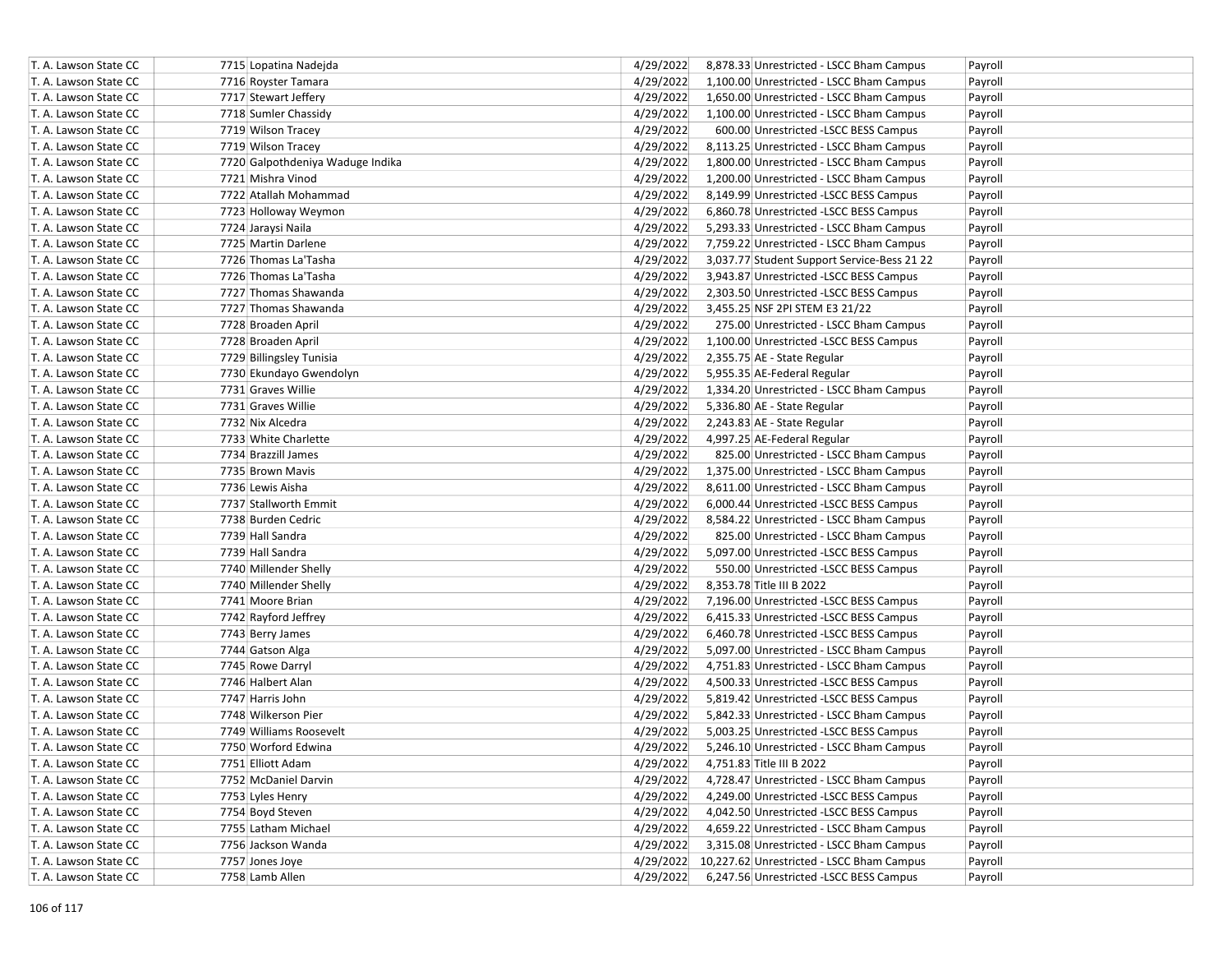| T. A. Lawson State CC | 7759 Lybrand William        | 4/29/2022<br>6,335.78 Unrestricted -LSCC BESS Campus  | Payroll |
|-----------------------|-----------------------------|-------------------------------------------------------|---------|
| T. A. Lawson State CC | 7760 Berryman Thomas        | 4/29/2022<br>8,909.22 Unrestricted -LSCC BESS Campus  | Payroll |
| T. A. Lawson State CC | 7761 Bennett Carolyn        | 4/29/2022<br>4,072.42 Unrestricted - LSCC Bham Campus | Payroll |
| T. A. Lawson State CC | 7762 Davis Sherri           | 4/29/2022<br>1,691.61 Unrestricted - LSCC Bham Campus | Payroll |
| T. A. Lawson State CC | 7762 Davis Sherri           | 4/29/2022<br>9,585.81 Title III B 2022                | Payroll |
| T. A. Lawson State CC | 7763 Smith Kamille          | 4/29/2022<br>3,483.50 Unrestricted -LSCC BESS Campus  | Payroll |
| T. A. Lawson State CC | 7764 Billups Marcus         | 4/29/2022<br>4,706.92 Title III B 2022                | Payroll |
| T. A. Lawson State CC | 7765 Mankowich James        | 4/29/2022<br>1,168.12 Unrestricted - LSCC Bham Campus | Payroll |
| T. A. Lawson State CC | 7765 Mankowich James        | 4/29/2022<br>6,619.38 Title III B 2022                | Payroll |
| T. A. Lawson State CC | 7766 Beauchamp Matrika      | 4/29/2022<br>3,567.08 Unrestricted - LSCC Bham Campus | Payroll |
| T. A. Lawson State CC | 7767 Bell Elma              | 4/29/2022<br>8,281.17 Unrestricted - LSCC Bham Campus | Payroll |
| T. A. Lawson State CC | 7768 Champion Carol         | 4/29/2022<br>4.745.58 Unrestricted -LSCC BESS Campus  | Payroll |
| T. A. Lawson State CC | 7769 Henry Dorothy          | 4/29/2022<br>2,347.00 Ready to Work                   | Payroll |
| T. A. Lawson State CC | 7769 Henry Dorothy          | 4/29/2022<br>2,987.08 Unrestricted -LSCC BESS Campus  | Payroll |
| T. A. Lawson State CC | 7770 Minnifield Tomeka      | 4/29/2022<br>3,903.92 Unrestricted - LSCC Bham Campus | Payroll |
| T. A. Lawson State CC | 7771 Rowry James            | 4/29/2022<br>1,384.57 Unrestricted -LSCC BESS Campus  | Payroll |
| T. A. Lawson State CC | 7771 Rowry James            | 4/29/2022<br>1,762.18 Career Coach                    | Payroll |
| T. A. Lawson State CC | 7772 Pruitt Karl            | 4/29/2022 10,547.17 Unrestricted - LSCC Bham Campus   | Payroll |
| T. A. Lawson State CC | 7773 Saxton Rosemella       | 4/29/2022<br>3,651.83 Unrestricted - LSCC Bham Campus | Payroll |
| T. A. Lawson State CC | 7774 James Kesha            | 4/29/2022<br>910.60 Unrestricted - LSCC Bham Campus   | Payroll |
| T. A. Lawson State CC | 7774 James Kesha            | 4/29/2022<br>8,195.40 Title III B 2022                | Payroll |
| T. A. Lawson State CC | 7775 Carroll Leigh          | 4/29/2022<br>3,651.83 Title III B 2022                | Payroll |
| T. A. Lawson State CC | 7776 Dennard Harold         | 4/29/2022<br>4,072.42 Unrestricted - LSCC Bham Campus | Payroll |
| T. A. Lawson State CC | 7777 Dyck Sabrina           | 4/29/2022<br>4,813.58 Unrestricted - LSCC Bham Campus | Payroll |
| T. A. Lawson State CC | 7778 Glasco-Gueye Cassandra | 4/29/2022<br>3,062.58 Unrestricted - LSCC Bham Campus | Payroll |
| T. A. Lawson State CC | 7779 Kennedy Julie          | 4/29/2022<br>6,860.78 Unrestricted - LSCC Bham Campus | Payroll |
| T. A. Lawson State CC | 7780 Knolan Shanita         | 4/29/2022<br>3,567.08 Unrestricted - LSCC Bham Campus | Payroll |
| T. A. Lawson State CC | 7781 Porter Michael         | 4/29/2022<br>6,585.78 Unrestricted -LSCC BESS Campus  | Payroll |
| T. A. Lawson State CC | 7782 Wilson Kerisha         | 4/29/2022<br>3,982.50 Title III B 2022                | Payroll |
| T. A. Lawson State CC | 7783 Herndon Renay          | 4/29/2022<br>7,351.75 Unrestricted -LSCC BESS Campus  | Payroll |
| T. A. Lawson State CC | 7784 Jones Janine           | 4/29/2022<br>5,626.45 Unrestricted - LSCC Bham Campus | Payroll |
| T. A. Lawson State CC | 7785 Allen Darren           | 4/29/2022 10,077.50 Unrestricted - LSCC Bham Campus   | Payroll |
| T. A. Lawson State CC | 7786 Harviley Margaret      | 4/29/2022<br>2,894.50 Unrestricted - LSCC Bham Campus | Payroll |
| T. A. Lawson State CC | 7787 Croskey Angela         | 4/29/2022<br>4,072.42 Unrestricted - LSCC Bham Campus | Payroll |
| T. A. Lawson State CC | 7788 Hollins Cassandra      | 4/29/2022<br>8,939.33 Unrestricted - LSCC Bham Campus | Payroll |
| T. A. Lawson State CC | 7789 Jones Denise           | 4/29/2022<br>3,651.83 Unrestricted -LSCC BESS Campus  | Payroll |
| T. A. Lawson State CC | 7790 Lewis Courtney         | 4/29/2022<br>3,315.08 Unrestricted -LSCC BESS Campus  | Payroll |
| T. A. Lawson State CC | 7791 Rasbury Robin          | 4/29/2022<br>3,904.50 Unrestricted - LSCC Bham Campus | Payroll |
| T. A. Lawson State CC | 7792 Tims Chandra           | 4/29/2022<br>2,978.92 Unrestricted -LSCC BESS Campus  | Payroll |
| T. A. Lawson State CC | 7793 Williams Sharon        | 4/29/2022<br>6,613.84 Unrestricted -LSCC BESS Campus  | Payroll |
| T. A. Lawson State CC | 7794 Alvarado Jose          | 4/29/2022<br>4,450.50 Unrestricted - LSCC Bham Campus | Payroll |
| T. A. Lawson State CC | 7795 Harrell Katrina        | 4/29/2022<br>4,450.50 Unrestricted - LSCC Bham Campus | Payroll |
| T. A. Lawson State CC | 7796 Hollins Joseph         | 4/29/2022<br>4,450.50 Unrestricted -LSCC BESS Campus  | Payroll |
| T. A. Lawson State CC | 7797 Burns Tenesha          | 4/29/2022<br>3,735.58 Unrestricted - LSCC Bham Campus | Payroll |
| T. A. Lawson State CC | 7798 Holman Bernard         | 4/29/2022<br>3,230.83 Unrestricted - LSCC Bham Campus | Payroll |
| T. A. Lawson State CC | 7799 Webster Emmett         | 4/29/2022<br>3,230.83 Unrestricted - LSCC Bham Campus | Payroll |
| T. A. Lawson State CC | 7800 Streety Audra          | 4/29/2022<br>3,483.50 Unrestricted -LSCC BESS Campus  | Payroll |
| T. A. Lawson State CC | 7801 Waluyn Dorian          | 4/29/2022<br>625.00 Title III B 2022                  | Payroll |
| T. A. Lawson State CC | 7801 Waluyn Dorian          | 4/29/2022<br>6,025.92 Unrestricted -LSCC BESS Campus  | Payroll |
| T. A. Lawson State CC | 7802 Williams Amicka        | 4/29/2022<br>3,651.83 Unrestricted -LSCC BESS Campus  | Payroll |
| T. A. Lawson State CC | 7803 Atkins Torlise         | 4/29/2022<br>2,726.08 Unrestricted - LSCC Bham Campus | Payroll |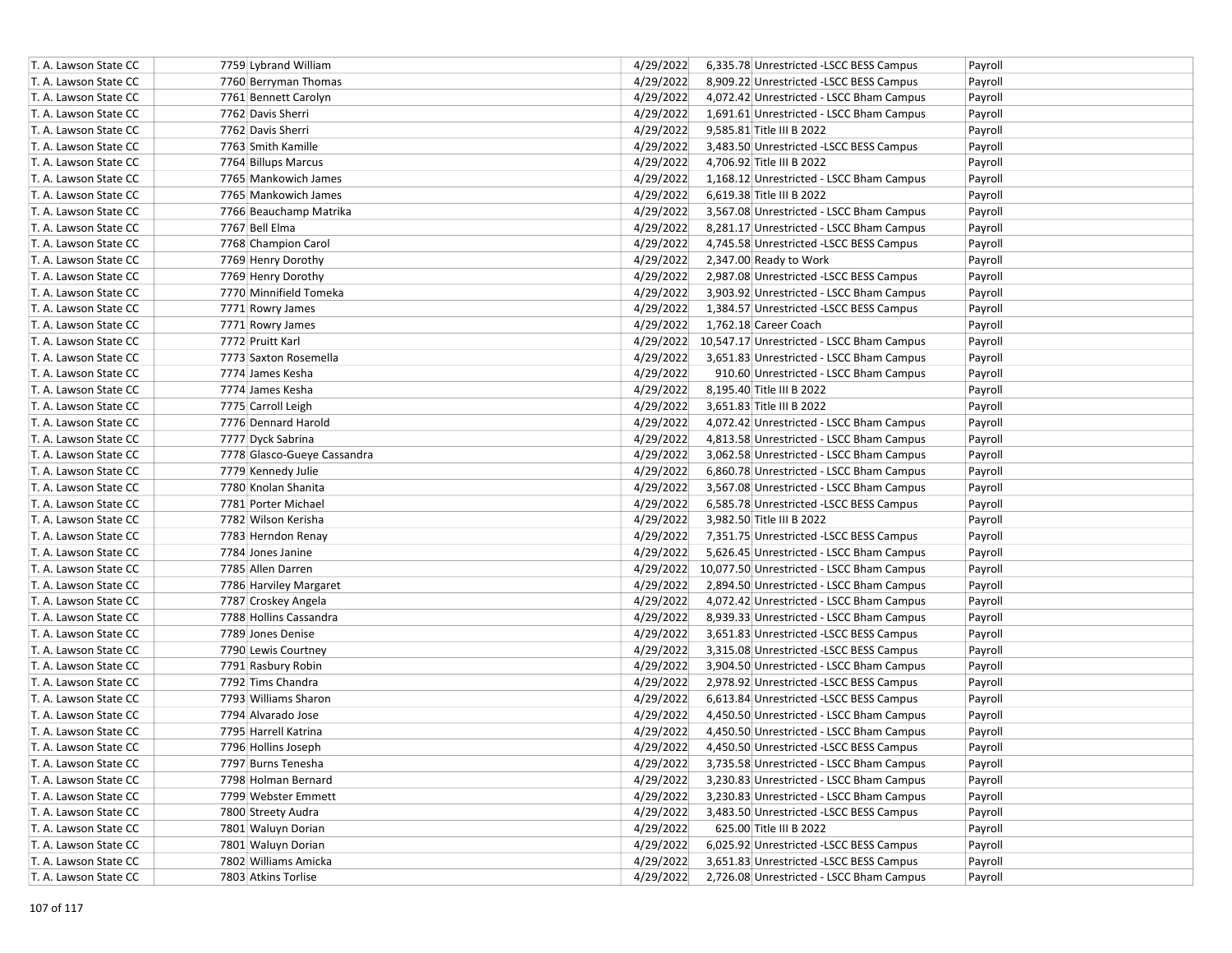| T. A. Lawson State CC | 7804 Bush Ashley        | 4/29/2022 | 2,810.25 Unrestricted -LSCC BESS Campus            | Payroll |
|-----------------------|-------------------------|-----------|----------------------------------------------------|---------|
| T. A. Lawson State CC | 7805 Chisem Lori        | 4/29/2022 | 7,601.25 Unrestricted -LSCC BESS Campus            | Payroll |
| T. A. Lawson State CC | 7806 Haun Brenda        | 4/29/2022 | 3,483.50 Unrestricted -LSCC BESS Campus            | Payroll |
| T. A. Lawson State CC | 7807 Wiley Ashley       | 4/29/2022 | 3,735.58 Unrestricted -LSCC BESS Campus            | Payroll |
| T. A. Lawson State CC | 7808 Harper Lesley      | 4/29/2022 | 4,576.75 Title III B 2022                          | Payroll |
| T. A. Lawson State CC | 7809 Harris Lasharron   | 4/29/2022 | 4,968.17 Student Support Service-Bess 21 22        | Payroll |
| T. A. Lawson State CC | 7810 Hudson Nkenge      | 4/29/2022 | 4,913.50 Student Support Service-Bhm 21 22         | Payroll |
| T. A. Lawson State CC | 7811 Ike Dottie         | 4/29/2022 | 1,905.00 Student Support Service-Bhm 21 22         | Payroll |
| T. A. Lawson State CC | 7812 Lewis Keisha       | 4/29/2022 | 4,525.83 Student Support Service-Bess 21 22        | Payroll |
| T. A. Lawson State CC | 7813 Lewis Tomeka       | 4/29/2022 | 2,810.25 Student Support Service-Bess 21 22        | Payroll |
| T. A. Lawson State CC | 7814 Nix Latasha        | 4/29/2022 | 4,803.52 Student Support Service-Bhm 21 22         | Payroll |
| T. A. Lawson State CC | 7815 Rice Janice        | 4/29/2022 | 3,062.83 Student Support Service-Bhm 21 22         | Payroll |
| T. A. Lawson State CC | 7816 Moore Tanita       | 4/29/2022 | 3,483.50 Unrestricted - LSCC Bham Campus           | Payroll |
| T. A. Lawson State CC | 7817 Haley Akilih       | 4/29/2022 | 4,525.83 Unrestricted -LSCC BESS Campus            | Payroll |
| T. A. Lawson State CC | 7818 Odell Kiele        | 4/29/2022 | 2,473.42 Unrestricted - LSCC Bham Campus           | Payroll |
| T. A. Lawson State CC | 7819 Conwell Nicola     | 4/29/2022 | 3,903.92 Unrestricted - LSCC Bham Campus           | Payroll |
| T. A. Lawson State CC | 7820 Currington Juanita | 4/29/2022 | 4,493.00 Unrestricted - LSCC Bham Campus           | Payroll |
| T. A. Lawson State CC | 7821 Godwin Romika      | 4/29/2022 | 4,745.00 Unrestricted - LSCC Bham Campus           | Payroll |
| T. A. Lawson State CC | 7822 Gregg Jalyn        | 4/29/2022 | 3,566.83 Unrestricted - LSCC Bham Campus           | Payroll |
| T. A. Lawson State CC | 7823 Hall Angela        | 4/29/2022 | 2,078.12 Unrestricted - LSCC Bham Campus           | Payroll |
| T. A. Lawson State CC | 7823 Hall Angela        | 4/29/2022 | 2,078.13 Title III B 2022                          | Payroll |
| T. A. Lawson State CC | 7824 Johnson Sharon     | 4/29/2022 | 3,651.83 Unrestricted -LSCC BESS Campus            | Payroll |
| T. A. Lawson State CC | 7825 Lawrence Craig     | 4/29/2022 | 9,288.84 Unrestricted -LSCC BESS Campus            | Payroll |
| T. A. Lawson State CC | 7826 McCary Rosalyn     | 4/29/2022 | 3,062.83 Unrestricted - LSCC Bham Campus           | Payroll |
| T. A. Lawson State CC | 7827 Silas Monique      | 4/29/2022 | 2,336.25 Unrestricted - LSCC Bham Campus           | Payroll |
| T. A. Lawson State CC | 7827 Silas Monique      | 4/29/2022 | 5,451.25 Title III B 2022                          | Payroll |
| T. A. Lawson State CC | 7828 Glass Jamie        | 4/29/2022 | 6,595.33 Unrestricted - LSCC BESS Campus           | Payroll |
| T. A. Lawson State CC | 7829 Owens Wynda        | 4/29/2022 | 3,147.33 Unrestricted - LSCC Bham Campus           | Payroll |
| T. A. Lawson State CC | 7830 Riggins Traci      | 4/29/2022 | 3,231.25 Unrestricted -LSCC BESS Campus            | Payroll |
| T. A. Lawson State CC | 7831 Spencer Victor     | 4/29/2022 | 3,231.25 Unrestricted - LSCC Bham Campus           | Payroll |
| T. A. Lawson State CC | 7832 Albright Geri      | 4/29/2022 | 8,939.33 Unrestricted - LSCC Bham Campus           | Payroll |
| T. A. Lawson State CC | 7833 Bryant Lola        | 4/29/2022 | 4,240.75 Unrestricted - LSCC Bham Campus           | Payroll |
| T. A. Lawson State CC | 7834 Kirk Naquela       | 4/29/2022 | 3,230.83 Unrestricted - LSCC Bham Campus           | Payroll |
| T. A. Lawson State CC | 7835 Blanton James      | 4/29/2022 | 8,281.17 Unrestricted - LSCC Bham Campus           | Payroll |
| T. A. Lawson State CC | 7836 Fortner Bronwyn    | 4/29/2022 | 767.09 Unrestricted - LSCC Bham Campus             | Payroll |
| T. A. Lawson State CC | 7837 Hooten Kenneth     | 4/29/2022 | 2,641.83 Unrestricted - LSCC Bham Campus           | Payroll |
| T. A. Lawson State CC | 7838 Hubbart Ray        | 4/29/2022 | 3,483.50 Unrestricted - LSCC Bham Campus           | Payroll |
| T. A. Lawson State CC | 7839 Hudson Michelle    | 4/29/2022 | 2,810.50 Unrestricted - LSCC Bham Campus           | Payroll |
| T. A. Lawson State CC | 7840 Kindred Steven     | 4/29/2022 | 2,305.33 Unrestricted - LSCC Bham Campus           | Payroll |
| T. A. Lawson State CC | 7841 Polk Tyrone        | 4/29/2022 | 2,726.08 Unrestricted - LSCC Bham Campus           | Payroll |
| T. A. Lawson State CC | 7842 Watson Larry       | 4/29/2022 | 2,894.50 Unrestricted - LSCC Bham Campus           | Payroll |
| T. A. Lawson State CC | 7843 Green Myrtes       | 4/29/2022 | 9,947.17 Title III B 2022                          | Payroll |
| T. A. Lawson State CC | 7844 Horn Wendy         | 4/29/2022 | 6,600.59 Unrestricted - LSCC Bham Campus           | Payroll |
| T. A. Lawson State CC | 7845 Todd Eula          | 4/29/2022 | 491.35 Unrestricted - LSCC Bham Campus             | Payroll |
| T. A. Lawson State CC | 7845 Todd Eula          | 4/29/2022 | 4,422.15 Title III B 2022                          | Payroll |
| T. A. Lawson State CC | 7846 Best Leeann        | 4/29/2022 | 4,493.00 Unrestricted -LSCC BESS Campus            | Payroll |
| T. A. Lawson State CC | 7847 Moon Jason         | 4/29/2022 | 3,904.50 Unrestricted -LSCC BESS Campus            | Payroll |
| T. A. Lawson State CC | 7848 Yancy Jonathan     |           | 4/29/2022 22,932.91 Unrestricted -LSCC BESS Campus | Payroll |
| T. A. Lawson State CC | 7849 Blue Jarvis        | 4/29/2022 | 5,189.33 Unrestricted - LSCC Bham Campus           | Payroll |
| T. A. Lawson State CC | 7850 Byrd Ralph         | 4/29/2022 | 3,483.50 Unrestricted - LSCC Bham Campus           | Payroll |
| T. A. Lawson State CC | 7851 Jackson Tavarious  | 4/29/2022 | 2,810.50 Unrestricted - LSCC Bham Campus           | Payroll |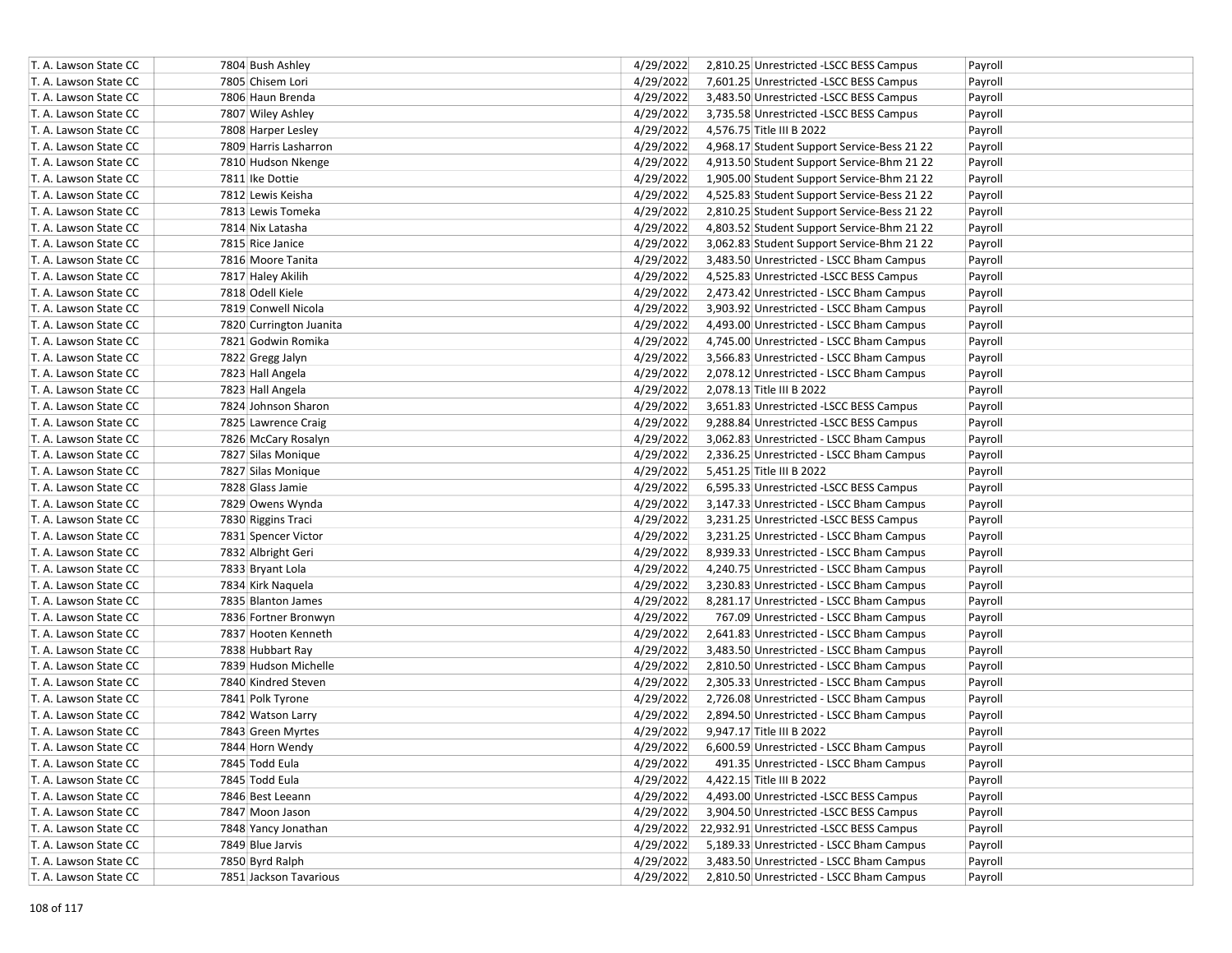| T. A. Lawson State CC | 7852 Knox Michael           | 4/29/2022 | 2,686.04 Unrestricted - LSCC Bham Campus  | Payroll |
|-----------------------|-----------------------------|-----------|-------------------------------------------|---------|
| T. A. Lawson State CC | 7853 Colston Chester        | 4/29/2022 | 2,614.42 Unrestricted - LSCC Bham Campus  | Payroll |
| T. A. Lawson State CC | 7854 Render Carla           | 4/29/2022 | 2,221.25 Unrestricted - LSCC Bham Campus  | Payroll |
| T. A. Lawson State CC | 7855 Robertson Audrey       | 4/29/2022 | 2,689.08 Unrestricted - LSCC Bham Campus  | Payroll |
| T. A. Lawson State CC | 7856 Taylor Curtis          | 4/29/2022 | 2,978.92 Unrestricted -LSCC BESS Campus   | Payroll |
| T. A. Lawson State CC | 7857 Underwood Pamala       | 4/29/2022 | 2,170.83 Unrestricted - LSCC Bham Campus  | Payroll |
| T. A. Lawson State CC | 7858 Watkins Tyesha         | 4/29/2022 | 2,642.25 Unrestricted - LSCC Bham Campus  | Payroll |
| T. A. Lawson State CC | 7859 Wren Linda             | 4/29/2022 | 3,399.58 Unrestricted - LSCC Bham Campus  | Payroll |
| T. A. Lawson State CC | 7860 Flenord Devin          | 4/29/2022 | 2,221.25 Unrestricted -LSCC BESS Campus   | Payroll |
| T. A. Lawson State CC | 7861 Moorer Eddie           | 4/29/2022 | 2,978.92 Unrestricted -LSCC BESS Campus   | Payroll |
| T. A. Lawson State CC | 7862 Singleton Andreas      | 4/29/2022 | 2,137.00 Unrestricted - LSCC Bham Campus  | Payroll |
| T. A. Lawson State CC | 7863 Lewis Lashaundra       | 4/29/2022 | 3,903.92 Unrestricted - LSCC Bham Campus  | Payroll |
| T. A. Lawson State CC | 7891 Harris Gail            | 5/31/2022 | 572.00 Unrestricted - LSCC Bham Campus    | Payroll |
| T. A. Lawson State CC | 7892 Thomas Brenda          | 5/31/2022 | 259.96 Ready to Work                      | Payroll |
| T. A. Lawson State CC | 7892 Thomas Brenda          | 5/31/2022 | 530.44 Unrestricted -LSCC BESS Campus     | Payroll |
| T. A. Lawson State CC | 7893 Woods Arlene           | 5/31/2022 | 206.25 Unrestricted - LSCC Bham Campus    | Payroll |
| T. A. Lawson State CC | 7894 Bond Olivia            | 5/31/2022 | 1,055.00 AE - State Regular               | Payroll |
| T. A. Lawson State CC | 7895 Dent Deborah           | 5/31/2022 | 1,620.00 AE - State Regular               | Payroll |
| T. A. Lawson State CC | 7896 Fletcher La'Toya       | 5/31/2022 | 1,200.00 AE - State Regular               | Payroll |
| T. A. Lawson State CC | 7897 Fowler Madilyn         | 5/31/2022 | 1,500.00 AE - State Inst'l                | Payroll |
| T. A. Lawson State CC | 7898 Hendon Jerelle         | 5/31/2022 | 1,320.00 AE - State Regular               | Payroll |
| T. A. Lawson State CC | 7899 Lee Ricky              | 5/31/2022 | 1,580.00 AE - State Regular               | Payroll |
| T. A. Lawson State CC | 7900 McDowell Cynthia       | 5/31/2022 | 1,310.00 AE-Federal Regular               | Payroll |
| T. A. Lawson State CC | 7901 Miles Carlia           | 5/31/2022 | 1,408.00 AE - State Regular               | Payroll |
| T. A. Lawson State CC | 7902 Nelson Donia           | 5/31/2022 | 1,300.00 AE - State Regular               | Payroll |
| T. A. Lawson State CC | 7903 Glover Mya             | 5/31/2022 | 412.50 Unrestricted - LSCC Bham Campus    | Payroll |
| T. A. Lawson State CC | 7905 Powell Kellee          | 5/31/2022 | 1,014.00 Title III B 2022                 | Payroll |
| T. A. Lawson State CC | 7906 Maze Bryan             | 5/31/2022 | 230.00 Unrestricted - LSCC Bham Campus    | Payroll |
| T. A. Lawson State CC | 7907 Duke Whitney           | 5/31/2022 | 644.00 Unrestricted - LSCC Bham Campus    | Payroll |
| T. A. Lawson State CC | 7908 Worford Edwina         | 5/31/2022 | 138.00 Unrestricted - LSCC Bham Campus    | Payroll |
| T. A. Lawson State CC | 7909 Murray Felicia         | 5/31/2022 | 200.00 Unrestricted - LSCC Bham Campus    | Payroll |
| T. A. Lawson State CC | 7910 Lake Tyrek             | 5/31/2022 | 160.00 Title III B 2022                   | Payroll |
| T. A. Lawson State CC | 7911 Webb Chasten           | 5/31/2022 | 830.00 Title III B 2022                   | Payroll |
| T. A. Lawson State CC | 7912 Alexander Quinton      | 5/31/2022 | 1,560.00 Upward Bound 21-22               | Payroll |
| T. A. Lawson State CC | 7913 Bell Dovie             | 5/31/2022 | 2,860.00 Upward Bound 21-22               | Payroll |
| T. A. Lawson State CC | 7914 Davis Lasheree         | 5/31/2022 | 2,288.00 Upward Bound 21-22               | Payroll |
| T. A. Lawson State CC | 7915 George Kimani          | 5/31/2022 | 572.00 Upward Bound 21-22                 | Payroll |
| T. A. Lawson State CC | 7916 Harris Erica           | 5/31/2022 | 1,170.00 Upward Bound 21-22               | Payroll |
| T. A. Lawson State CC | 7917 Law Nastassia          | 5/31/2022 | 296.40 Student Support Service-Bess 21 22 | Payroll |
| T. A. Lawson State CC | 7918 McDaniel Chrysanthemum | 5/31/2022 | 1,144.00 Upward Bound 21-22               | Payroll |
| T. A. Lawson State CC | 7919 Morris Jesseca         | 5/31/2022 | 228.80 Upward Bound 21-22                 | Payroll |
| T. A. Lawson State CC | 7920 Orange Janice          | 5/31/2022 | 1,170.00 Upward Bound 21-22               | Payroll |
| T. A. Lawson State CC | 7921 Thomas Naomi           | 5/31/2022 | 858.00 Upward Bound 21-22                 | Payroll |
| T. A. Lawson State CC | 7922 Williams Teresa        | 5/31/2022 | 1,560.00 Upward Bound 21-22               | Payroll |
| T. A. Lawson State CC | 7923 Wynn Waynenecka        | 5/31/2022 | 572.00 Upward Bound 21-22                 | Payroll |
| T. A. Lawson State CC | 7924 Wyatt Shontay          | 5/31/2022 | 1,027.52 Unrestricted - LSCC Bham Campus  | Payroll |
| T. A. Lawson State CC | 7925 Brown Roland           | 5/31/2022 | 1,440.00 Unrestricted - LSCC Bham Campus  | Payroll |
| T. A. Lawson State CC | 7926 Coulon Paul            | 5/31/2022 | 840.00 Unrestricted - LSCC Bham Campus    | Payroll |
| T. A. Lawson State CC | 7927 Haley Terrell          | 5/31/2022 | 840.00 Unrestricted - LSCC Bham Campus    | Payroll |
| T. A. Lawson State CC | 7928 Hosey Elisha           | 5/31/2022 | 1,152.00 Unrestricted - LSCC Bham Campus  | Payroll |
| T. A. Lawson State CC | 7929 Leblanc Patrick        | 5/31/2022 | 720.00 Unrestricted - LSCC Bham Campus    | Payroll |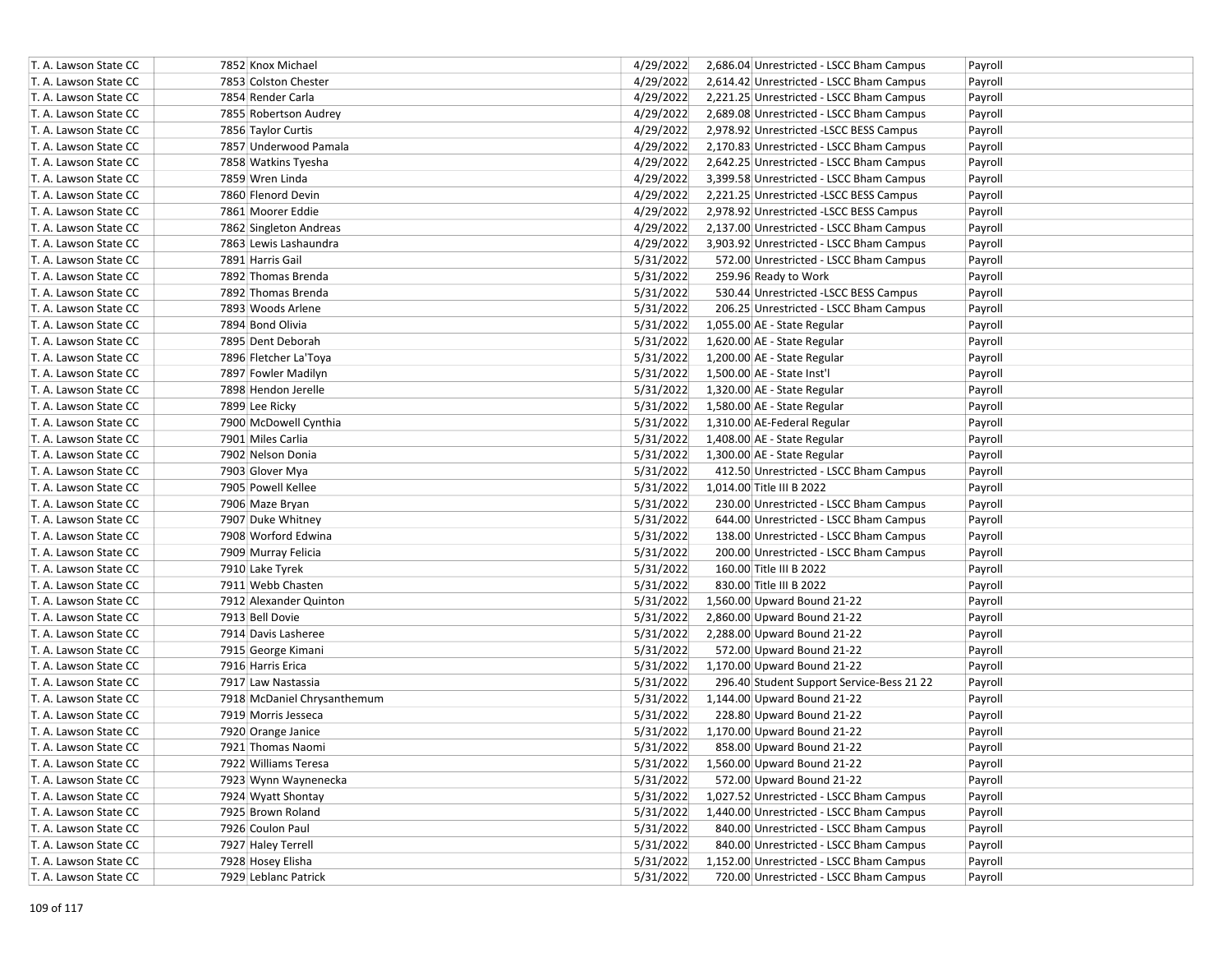| T. A. Lawson State CC | 7930 Phillips Tamieka          | 5/31/2022 | 1,560.00 Unrestricted - LSCC Bham Campus            | Payroll |
|-----------------------|--------------------------------|-----------|-----------------------------------------------------|---------|
| T. A. Lawson State CC | 7931 Powell Lee                | 5/31/2022 | 1,680.00 Unrestricted - LSCC Bham Campus            | Payroll |
| T. A. Lawson State CC | 7932 Tolbert Deon              | 5/31/2022 | 864.00 Unrestricted - LSCC Bham Campus              | Payroll |
| T. A. Lawson State CC | 7933 Whitt Jeffery             | 5/31/2022 | 960.00 Unrestricted - LSCC Bham Campus              | Payroll |
| T. A. Lawson State CC | 7934 Anthony Cynthia           |           | 5/31/2022 22,916.67 Unrestricted - LSCC Bham Campus | Payroll |
| T. A. Lawson State CC | 7935 Billiet Rebecca           | 5/31/2022 | 4,156.25 Unrestricted -LSCC BESS Campus             | Payroll |
| T. A. Lawson State CC | 7936 Hall Rosiezier            | 5/31/2022 | 5,586.50 Unrestricted - LSCC Bham Campus            | Payroll |
| T. A. Lawson State CC | 7937 Olive Lisa                | 5/31/2022 | 4,661.42 Unrestricted - LSCC Bham Campus            | Payroll |
| T. A. Lawson State CC | 7938 Crawford Bruce            |           | 5/31/2022 12,142.67 Unrestricted - LSCC Bham Campus | Payroll |
| T. A. Lawson State CC | 7939 McKenzie Kimberly         | 5/31/2022 | 4,745.58 Unrestricted - LSCC Bham Campus            | Payroll |
| T. A. Lawson State CC | 7940 Williams-Cottrell Roberta | 5/31/2022 | 4,661.42 Unrestricted - LSCC Bham Campus            | Payroll |
| T. A. Lawson State CC | 7941 Christian Gala            | 5/31/2022 | 4,156.25 Unrestricted - LSCC Bham Campus            | Payroll |
| T. A. Lawson State CC | 7942 Crews Sharon              |           | 5/31/2022 11,809.33 Unrestricted - LSCC Bham Campus | Payroll |
| T. A. Lawson State CC | 7943 Wiggins Telena            | 5/31/2022 | 2,971.54 ARP - HEERF III Institutional              | Payroll |
| T. A. Lawson State CC | 7944 Bizzell Dorothy           | 5/31/2022 | 6,513.25 Unrestricted - LSCC Bham Campus            | Payroll |
| T. A. Lawson State CC | 7945 Canty Tawanna             | 5/31/2022 | 1,652.40 Unrestricted -LSCC BESS Campus             | Payroll |
| T. A. Lawson State CC | 7946 Chapple Maxine            | 5/31/2022 | 1,502.55 Unrestricted - LSCC Bham Campus            | Payroll |
| T. A. Lawson State CC | 7947 Clayton Jo Lynne          | 5/31/2022 | 6,136.00 Unrestricted - LSCC Bham Campus            | Payroll |
| T. A. Lawson State CC | 7948 Dougherty Sally           | 5/31/2022 | 1,652.40 Unrestricted - LSCC Bham Campus            | Payroll |
| T. A. Lawson State CC | 7949 Jackson Melva             | 5/31/2022 | 1,215.00 Unrestricted - LSCC Bham Campus            | Payroll |
| T. A. Lawson State CC | 7950 Johnson Catrena           | 5/31/2022 | 412.50 Unrestricted - LSCC Bham Campus              | Payroll |
| T. A. Lawson State CC | 7951 Murphy Shannon            | 5/31/2022 | 3,651.83 Unrestricted - LSCC Bham Campus            | Payroll |
| T. A. Lawson State CC | 7952 Pleasant Santrice         | 5/31/2022 | 1,755.00 Unrestricted - LSCC Bham Campus            | Payroll |
| T. A. Lawson State CC | 7953 Rodgers Charmaine         | 5/31/2022 | 8,181.33 Unrestricted - LSCC Bham Campus            | Payroll |
| T. A. Lawson State CC | 7954 Stubbs Michelle           | 5/31/2022 | 1,652.40 Unrestricted -LSCC BESS Campus             | Payroll |
| T. A. Lawson State CC | 7955 Watson Jolisa             | 5/31/2022 | 4,769.13 Unrestricted -LSCC BESS Campus             | Payroll |
| T. A. Lawson State CC | 7956 Lee Jakierra              | 5/31/2022 | 964.01 Unrestricted -LSCC BESS Campus               | Payroll |
| T. A. Lawson State CC | 7957 Ray-Connell Teresa        | 5/31/2022 | 9,084.33 Unrestricted -LSCC BESS Campus             | Payroll |
| T. A. Lawson State CC | 7958 Timmons Michelle          | 5/31/2022 | 876.38 Unrestricted -LSCC BESS Campus               | Payroll |
| T. A. Lawson State CC | 7959 Warner Kathleen           | 5/31/2022 | 7,121.00 Unrestricted - LSCC Bham Campus            | Payroll |
| T. A. Lawson State CC | 7960 Jackson Robert            | 5/31/2022 | 5,957.78 Unrestricted - LSCC Bham Campus            | Payroll |
| T. A. Lawson State CC | 7961 Burroughs Adrienne        | 5/31/2022 | 4,468.33 Unrestricted - LSCC BESS Campus            | Payroll |
| T. A. Lawson State CC | 7962 Davis Regina              | 5/31/2022 | 1,652.40 Unrestricted - LSCC Bham Campus            | Payroll |
| T. A. Lawson State CC | 7963 Duke Juanita              | 5/31/2022 | 625.00 Unrestricted - LSCC Bham Campus              | Payroll |
| T. A. Lawson State CC | 7963 Duke Juanita              | 5/31/2022 | 5,097.00 Unrestricted -LSCC BESS Campus             | Payroll |
| T. A. Lawson State CC | 7964 Hayes Shelby              | 5/31/2022 | 5,190.75 Unrestricted -LSCC BESS Campus             | Payroll |
| T. A. Lawson State CC | 7965 Mays Tamera               | 5/31/2022 | 5,622.33 Unrestricted -LSCC BESS Campus             | Payroll |
| T. A. Lawson State CC | 7966 McReynolds Nicole         | 5/31/2022 | 1,502.55 Unrestricted -LSCC BESS Campus             | Payroll |
| T. A. Lawson State CC | 7967 Moyo Nomsa                | 5/31/2022 | 6,796.00 Unrestricted -LSCC BESS Campus             | Payroll |
| T. A. Lawson State CC | 7968 Swain Katrina             | 5/31/2022 | 6,536.00 Unrestricted -LSCC BESS Campus             | Payroll |
| T. A. Lawson State CC | 7969 Young Dorothy             | 5/31/2022 | 3,651.83 Unrestricted -LSCC BESS Campus             | Payroll |
| T. A. Lawson State CC | 7970 Scosyrev Gleb             | 5/31/2022 | 5,847.93 Unrestricted - LSCC Bham Campus            | Payroll |
| T. A. Lawson State CC | 7971 Derico Sherika            | 5/31/2022 | 9,782.59 Unrestricted - LSCC Bham Campus            | Payroll |
| T. A. Lawson State CC | 7972 Armbrester James          | 5/31/2022 | 7,196.00 Unrestricted -LSCC BESS Campus             | Payroll |
| T. A. Lawson State CC | 7973 Watkins Norris            | 5/31/2022 | 8,224.39 Unrestricted - LSCC Bham Campus            | Payroll |
| T. A. Lawson State CC | 7974 Bayles Doriane            | 5/31/2022 | 962.50 Unrestricted - LSCC Bham Campus              | Payroll |
| T. A. Lawson State CC | 7975 Bester Karzetta           | 5/31/2022 | 412.50 Unrestricted - LSCC Bham Campus              | Payroll |
| T. A. Lawson State CC | 7976 Carter Curtis             | 5/31/2022 | 6,782.78 Unrestricted - LSCC Bham Campus            | Payroll |
| T. A. Lawson State CC | 7977 Coleman Tracey            | 5/31/2022 | 3,147.33 Unrestricted - LSCC Bham Campus            | Payroll |
| T. A. Lawson State CC | 7978 Davis Ruby                | 5/31/2022 | 825.00 Unrestricted - LSCC Bham Campus              | Payroll |
| T. A. Lawson State CC | 7979 Davis Sandra              | 5/31/2022 | 412.50 Unrestricted - LSCC Bham Campus              | Payroll |
|                       |                                |           |                                                     |         |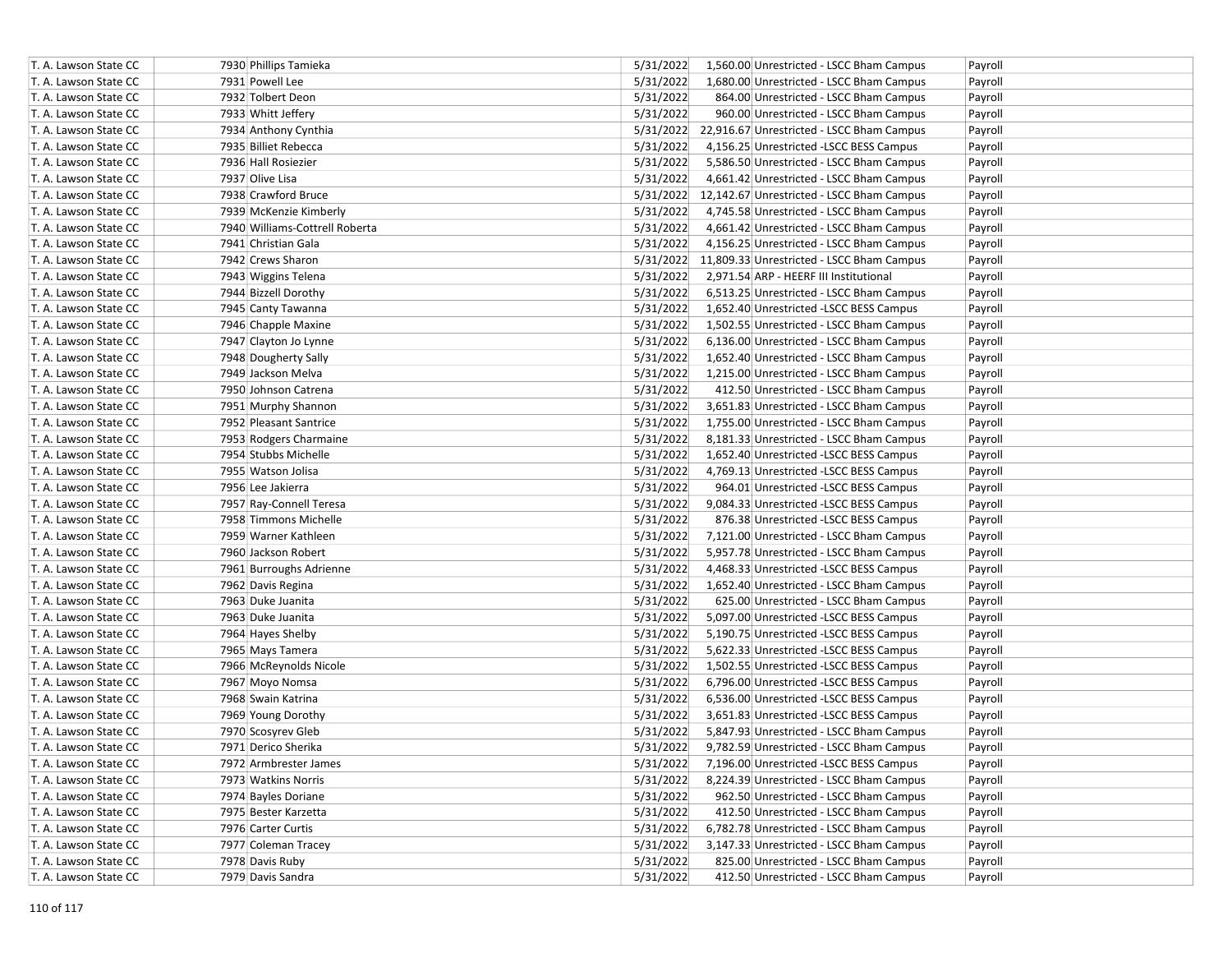| T. A. Lawson State CC | 7980 Foy Michelle        | 5/31/2022 | 3,146.75 Unrestricted - LSCC Bham Campus | Payroll |
|-----------------------|--------------------------|-----------|------------------------------------------|---------|
| T. A. Lawson State CC | 7981 Gardner Yolande     | 5/31/2022 | 1,237.50 Unrestricted - LSCC Bham Campus | Payroll |
| T. A. Lawson State CC | 7982 Green Rebecca       | 5/31/2022 | 500.00 Unrestricted - LSCC Bham Campus   | Payroll |
| T. A. Lawson State CC | 7983 Holmes Tamika       | 5/31/2022 | 1,237.50 Unrestricted - LSCC Bham Campus | Payroll |
| T. A. Lawson State CC | 7984 Johnson Brenda      | 5/31/2022 | 412.50 Unrestricted - LSCC Bham Campus   | Payroll |
| T. A. Lawson State CC | 7985 Johnson Clinton     | 5/31/2022 | 825.00 Unrestricted - LSCC Bham Campus   | Payroll |
| T. A. Lawson State CC | 7986 Lavender Bridget    | 5/31/2022 | 412.50 Unrestricted - LSCC Bham Campus   | Payroll |
| T. A. Lawson State CC | 7987 Malone Betty        | 5/31/2022 | 412.50 Unrestricted - LSCC Bham Campus   | Payroll |
| T. A. Lawson State CC | 7988 Wormley Adrienne    | 5/31/2022 | 937.50 Unrestricted - LSCC Bham Campus   | Payroll |
| T. A. Lawson State CC | 7989 Kelley Michael      | 5/31/2022 | 825.00 Unrestricted - LSCC Bham Campus   | Payroll |
| T. A. Lawson State CC | 7989 Kelley Michael      | 5/31/2022 | 6,796.00 Unrestricted -LSCC BESS Campus  | Payroll |
| T. A. Lawson State CC | 7990 Denson Sherlita     | 5/31/2022 | 250.00 Unrestricted - LSCC Bham Campus   | Payroll |
| T. A. Lawson State CC | 7990 Denson Sherlita     | 5/31/2022 | 5,693.75 Unrestricted - LSCC BESS Campus | Payroll |
| T. A. Lawson State CC | 7991 Henry Stephanie     | 5/31/2022 | 6,208.75 Unrestricted -LSCC BESS Campus  | Payroll |
| T. A. Lawson State CC | 7992 Milton Alice        | 5/31/2022 | 9,947.17 Unrestricted - LSCC Bham Campus | Payroll |
| T. A. Lawson State CC | 7993 Blankenship Lanette | 5/31/2022 | 4,464.25 Unrestricted - LSCC Bham Campus | Payroll |
| T. A. Lawson State CC | 7994 Morgan Melissa      | 5/31/2022 | 825.00 Unrestricted - LSCC Bham Campus   | Payroll |
| T. A. Lawson State CC | 7995 Olive Kayla         | 5/31/2022 | 825.00 Unrestricted - LSCC Bham Campus   | Payroll |
| T. A. Lawson State CC | 7996 Smith Stephen       | 5/31/2022 | 1,650.00 Unrestricted - LSCC Bham Campus | Payroll |
| T. A. Lawson State CC | 7997 Gooden Chrystinique | 5/31/2022 | 825.00 Unrestricted - LSCC Bham Campus   | Payroll |
| T. A. Lawson State CC | 7998 Plenty James        | 5/31/2022 | 6,646.56 Unrestricted - LSCC Bham Campus | Payroll |
| T. A. Lawson State CC | 7999 Greer Michael       | 5/31/2022 | 412.50 Unrestricted - LSCC Bham Campus   | Payroll |
| T. A. Lawson State CC | 7999 Greer Michael       | 5/31/2022 | 412.50 Unrestricted -LSCC BESS Campus    | Payroll |
| T. A. Lawson State CC | 8000 Duncan Rebecca      | 5/31/2022 | 6,323.30 Unrestricted -LSCC BESS Campus  | Payroll |
| T. A. Lawson State CC | 8001 Tanguay Katherine   | 5/31/2022 | 495.00 Unrestricted - LSCC Bham Campus   | Payroll |
| T. A. Lawson State CC | 8002 Finley Kelly        | 5/31/2022 | 3,062.58 Unrestricted - LSCC Bham Campus | Payroll |
| T. A. Lawson State CC | 8003 Gibbs James         | 5/31/2022 | 625.00 Unrestricted -LSCC BESS Campus    | Payroll |
| T. A. Lawson State CC | 8003 Gibbs James         | 5/31/2022 | 937.50 Unrestricted - LSCC Bham Campus   | Payroll |
| T. A. Lawson State CC | 8004 Gray Shirlacia      | 5/31/2022 | 412.50 Unrestricted - LSCC Bham Campus   | Payroll |
| T. A. Lawson State CC | 8005 Martin Cris         | 5/31/2022 | 625.00 Unrestricted -LSCC BESS Campus    | Payroll |
| T. A. Lawson State CC | 8006 Pruitt Michael      | 5/31/2022 | 625.00 Unrestricted - LSCC Bham Campus   | Payroll |
| T. A. Lawson State CC | 8007 Williams Ashley     | 5/31/2022 | 937.50 Unrestricted - LSCC Bham Campus   | Payroll |
| T. A. Lawson State CC | 8008 Agee Eric           | 5/31/2022 | 7,445.00 Unrestricted - LSCC Bham Campus | Payroll |
| T. A. Lawson State CC | 8009 Anderson Austin     | 5/31/2022 | 1,333.33 Unrestricted - LSCC Bham Campus | Payroll |
| T. A. Lawson State CC | 8010 Casimir Cynthia     | 5/31/2022 | 1,333.33 Unrestricted - LSCC Bham Campus | Payroll |
| T. A. Lawson State CC | 8011 Chafetz Cameron     | 5/31/2022 | 1,666.67 Unrestricted - LSCC Bham Campus | Payroll |
| T. A. Lawson State CC | 8012 Frederick Tiffany   | 5/31/2022 | 2,777.78 Unrestricted - LSCC Bham Campus | Payroll |
| T. A. Lawson State CC | 8013 Jefferson Jonathan  | 5/31/2022 | 1,333.33 Unrestricted - LSCC Bham Campus | Payroll |
| T. A. Lawson State CC | 8014 Lewis Garrett       | 5/31/2022 | 7,390.47 Unrestricted - LSCC Bham Campus | Payroll |
| T. A. Lawson State CC | 8015 Lowery Thomas       | 5/31/2022 | 1,666.67 Unrestricted - LSCC Bham Campus | Payroll |
| T. A. Lawson State CC | 8016 Wiley Aubrey        | 5/31/2022 | 4,072.42 Unrestricted - LSCC Bham Campus | Payroll |
| T. A. Lawson State CC | 8017 Wilson Nancy        | 5/31/2022 | 8,774.92 Unrestricted - LSCC BESS Campus | Payroll |
| T. A. Lawson State CC | 8018 Terry William       | 5/31/2022 | 3,997.50 Unrestricted -LSCC BESS Campus  | Payroll |
| T. A. Lawson State CC | 8019 Gwin Bethany        | 5/31/2022 | 5,293.33 Unrestricted - LSCC Bham Campus | Payroll |
| T. A. Lawson State CC | 8020 Bush Allison        | 5/31/2022 | 3,746.00 Unrestricted -LSCC BESS Campus  | Payroll |
| T. A. Lawson State CC | 8021 Wade Henry          | 5/31/2022 | 5,442.33 Unrestricted -LSCC BESS Campus  | Payroll |
| T. A. Lawson State CC | 8022 Sanders Hoyt        | 5/31/2022 | 4,939.33 Unrestricted - LSCC Bham Campus | Payroll |
| T. A. Lawson State CC | 8023 Raymond Charles     | 5/31/2022 | 6,791.08 Unrestricted -LSCC BESS Campus  | Payroll |
| T. A. Lawson State CC | 8024 Harris Dewayne      | 5/31/2022 | 4,520.89 Unrestricted -LSCC BESS Campus  | Payroll |
| T. A. Lawson State CC | 8025 Allen Barry         | 5/31/2022 | 3,997.50 Unrestricted -LSCC BESS Campus  |         |
| T. A. Lawson State CC |                          | 5/31/2022 | 4,496.00 Unrestricted -LSCC BESS Campus  | Payroll |
|                       | 8026 Willingham Mary     |           |                                          | Payroll |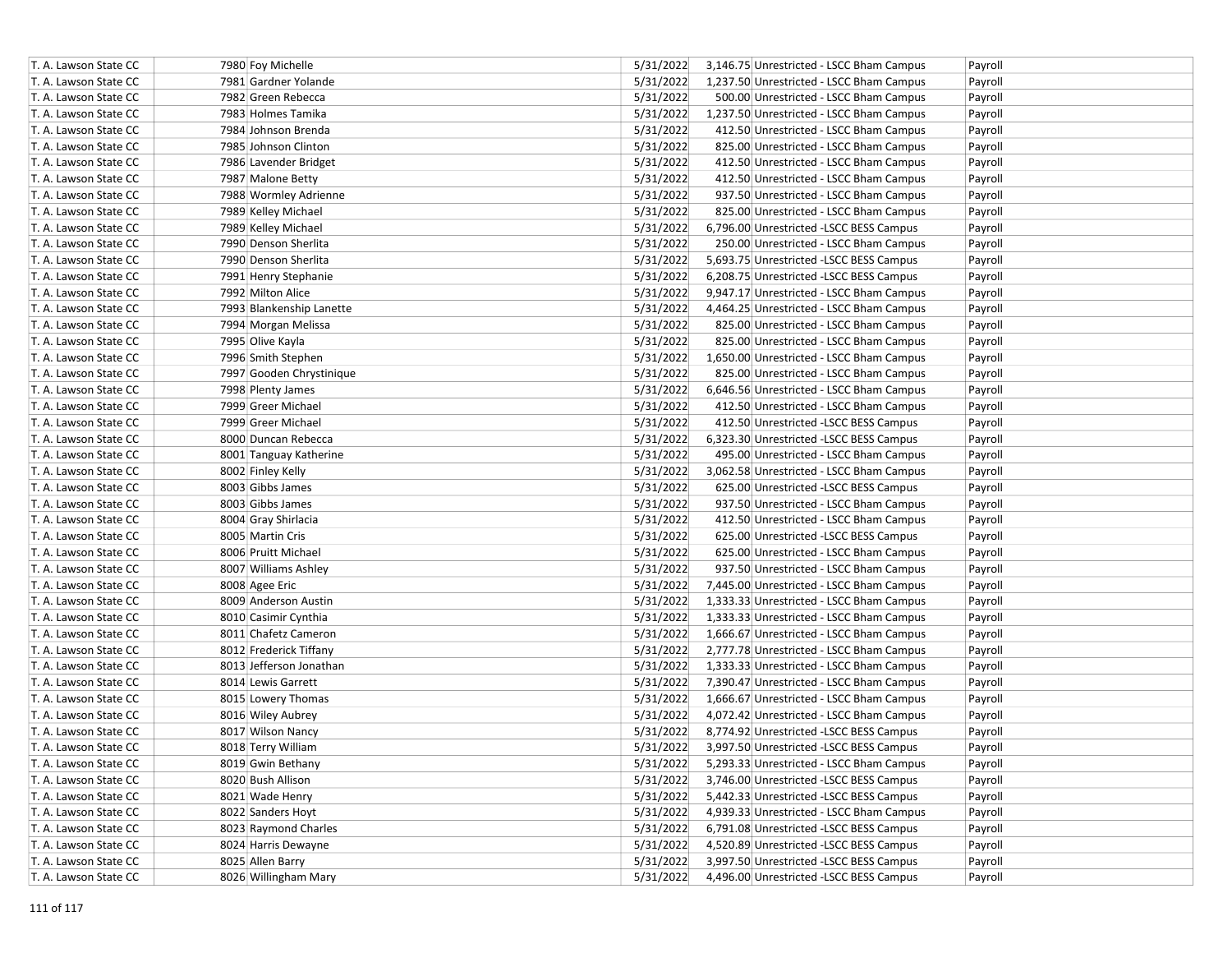| T. A. Lawson State CC | 8027 Wynn-Scott Tarsha       | 5/31/2022 | 1,652.40 Unrestricted -LSCC BESS Campus     | Payroll |
|-----------------------|------------------------------|-----------|---------------------------------------------|---------|
| T. A. Lawson State CC | 8028 Gray James              | 5/31/2022 | 4,970.19 Industry Certification Initiatives | Payroll |
| T. A. Lawson State CC | 8029 Hobbs Tommy             | 5/31/2022 | 8,281.17 Unrestricted -LSCC BESS Campus     | Payroll |
| T. A. Lawson State CC | 8030 Walton Jason            | 5/31/2022 | 3,566.83 Unrestricted -LSCC BESS Campus     | Payroll |
| T. A. Lawson State CC | 8031 Green Kirsten           | 5/31/2022 | 4,468.33 Unrestricted - LSCC Bham Campus    | Payroll |
| T. A. Lawson State CC | 8032 Fields Effie            | 5/31/2022 | 7,393.11 Unrestricted - LSCC Bham Campus    | Payroll |
| T. A. Lawson State CC | 8033 Higginbotham Harold     | 5/31/2022 | 6,265.33 Unrestricted - LSCC Bham Campus    | Payroll |
| T. A. Lawson State CC | 8034 King Kelvin             | 5/31/2022 | 9,677.22 Unrestricted - LSCC Bham Campus    | Payroll |
| T. A. Lawson State CC | 8035 Monti Stephen           | 5/31/2022 | 6,136.00 Unrestricted - LSCC Bham Campus    | Payroll |
| T. A. Lawson State CC | 8036 Peoples Tineka          | 5/31/2022 | 825.00 Unrestricted - LSCC Bham Campus      | Payroll |
| T. A. Lawson State CC | 8037 Swanberg Ann            | 5/31/2022 | 6,136.00 Unrestricted - LSCC BESS Campus    | Payroll |
| T. A. Lawson State CC | 8038 Branch Rhonda           | 5/31/2022 | 9,006.33 Unrestricted - LSCC Bham Campus    | Payroll |
| T. A. Lawson State CC | 8039 Johnson Victoria        | 5/31/2022 | 412.50 Unrestricted -LSCC BESS Campus       | Payroll |
| T. A. Lawson State CC | 8039 Johnson Victoria        | 5/31/2022 | 1,237.50 Unrestricted - LSCC Bham Campus    | Payroll |
| T. A. Lawson State CC | 8040 Moore Sarah             | 5/31/2022 | 412.50 Unrestricted - LSCC Bham Campus      | Payroll |
| T. A. Lawson State CC | 8041 Nielsen Carolyn         | 5/31/2022 | 825.00 Unrestricted - LSCC Bham Campus      | Payroll |
| T. A. Lawson State CC | 8042 Parsons Rex             | 5/31/2022 | 825.00 Unrestricted - LSCC Bham Campus      | Payroll |
| T. A. Lawson State CC | 8043 Wilson Gregory          | 5/31/2022 | 165.00 Unrestricted - LSCC Bham Campus      | Payroll |
| T. A. Lawson State CC | 8044 Brown Japonica          | 5/31/2022 | 825.00 Unrestricted - LSCC Bham Campus      | Payroll |
| T. A. Lawson State CC | 8045 Johnson Williams Alicia | 5/31/2022 | 825.00 Unrestricted - LSCC Bham Campus      | Payroll |
| T. A. Lawson State CC | 8046 Howard Eva              | 5/31/2022 | 1,725.00 Unrestricted - LSCC Bham Campus    | Payroll |
| T. A. Lawson State CC | 8047 Woods Arlene            | 5/31/2022 | 1,250.00 Unrestricted - LSCC Bham Campus    | Payroll |
| T. A. Lawson State CC | 8048 Howard Toya             | 5/31/2022 | 6,370.28 Unrestricted -LSCC BESS Campus     | Payroll |
| T. A. Lawson State CC | 8049 Morris Carlos           | 5/31/2022 | 5,262.00 Unrestricted - LSCC Bham Campus    | Payroll |
| T. A. Lawson State CC | 8050 Pegues Michele          | 5/31/2022 | 825.00 Unrestricted - LSCC Bham Campus      | Payroll |
| T. A. Lawson State CC | 8051 Roper Twaunta           | 5/31/2022 | 1,650.00 Unrestricted - LSCC Bham Campus    | Payroll |
| T. A. Lawson State CC | 8052 Tubbs Venita            | 5/31/2022 | 8,021.00 Unrestricted - LSCC Bham Campus    | Payroll |
| T. A. Lawson State CC | 8053 Walker Brenda           | 5/31/2022 | 1,650.00 Unrestricted - LSCC Bham Campus    | Payroll |
| T. A. Lawson State CC | 8054 Morgan Rachel           | 5/31/2022 | 5,097.00 Unrestricted - LSCC Bham Campus    | Payroll |
| T. A. Lawson State CC | 8055 Perdue Joshua           | 5/31/2022 | 495.00 Unrestricted - LSCC Bham Campus      | Payroll |
| T. A. Lawson State CC | 8056 Cartwell Zina           | 5/31/2022 | 247.50 Unrestricted - LSCC Bham Campus      | Payroll |
| T. A. Lawson State CC | 8057 Folds Dusty             | 5/31/2022 | 412.50 Unrestricted - LSCC Bham Campus      | Payroll |
| T. A. Lawson State CC | 8058 Landers James           | 5/31/2022 | 6,460.78 Unrestricted - LSCC Bham Campus    | Payroll |
| T. A. Lawson State CC | 8059 West Matthew            | 5/31/2022 | 6,418.11 Unrestricted - LSCC Bham Campus    | Payroll |
| T. A. Lawson State CC | 8060 Wyatt Likita            | 5/31/2022 | 330.00 Unrestricted - LSCC Bham Campus      | Payroll |
| T. A. Lawson State CC | 8061 Dortch Marlon           | 5/31/2022 | 412.50 Unrestricted - LSCC Bham Campus      | Payroll |
| T. A. Lawson State CC | 8062 Wilson Melanie          | 5/31/2022 | 6,537.94 Unrestricted - LSCC Bham Campus    | Payroll |
| T. A. Lawson State CC | 8063 Guy Ann                 | 5/31/2022 | 8,366.17 Unrestricted - LSCC Bham Campus    | Payroll |
| T. A. Lawson State CC | 8064 Chandler Malysa         | 5/31/2022 | 1,100.00 Unrestricted - LSCC Bham Campus    | Payroll |
| T. A. Lawson State CC | 8065 Chapatwala Kirit        | 5/31/2022 | 1,200.00 Unrestricted - LSCC Bham Campus    | Payroll |
| T. A. Lawson State CC | 8066 Ellison Mary            | 5/31/2022 | 9,381.33 Unrestricted - LSCC Bham Campus    | Payroll |
| T. A. Lawson State CC | 8067 Flournoy Nikaela        | 5/31/2022 | 450.00 Unrestricted - LSCC Bham Campus      | Payroll |
| T. A. Lawson State CC | 8068 Gilbert Wynell          | 5/31/2022 | 7,560.78 Unrestricted - LSCC Bham Campus    | Payroll |
| T. A. Lawson State CC | 8069 Hare Trinity            | 5/31/2022 | 1,200.00 Unrestricted - LSCC Bham Campus    | Payroll |
| T. A. Lawson State CC | 8070 Lewis Erica             | 5/31/2022 | 1,200.00 Unrestricted - LSCC Bham Campus    | Payroll |
| T. A. Lawson State CC | 8071 Lomax Lillie            | 5/31/2022 | 1,200.00 Unrestricted - LSCC Bham Campus    | Payroll |
| T. A. Lawson State CC | 8072 Lopatina Nadejda        | 5/31/2022 | 8,878.33 Unrestricted - LSCC Bham Campus    | Payroll |
| T. A. Lawson State CC | 8073 Royster Tamara          | 5/31/2022 | 1,100.00 Unrestricted - LSCC Bham Campus    | Payroll |
| T. A. Lawson State CC | 8074 Stewart Jeffery         | 5/31/2022 | 1,650.00 Unrestricted - LSCC Bham Campus    | Payroll |
| T. A. Lawson State CC | 8075 Sumler Chassidy         | 5/31/2022 | 1,100.00 Unrestricted - LSCC Bham Campus    | Payroll |
| T. A. Lawson State CC | 8076 Wilson Tracey           | 5/31/2022 | 600.00 Unrestricted -LSCC BESS Campus       | Payroll |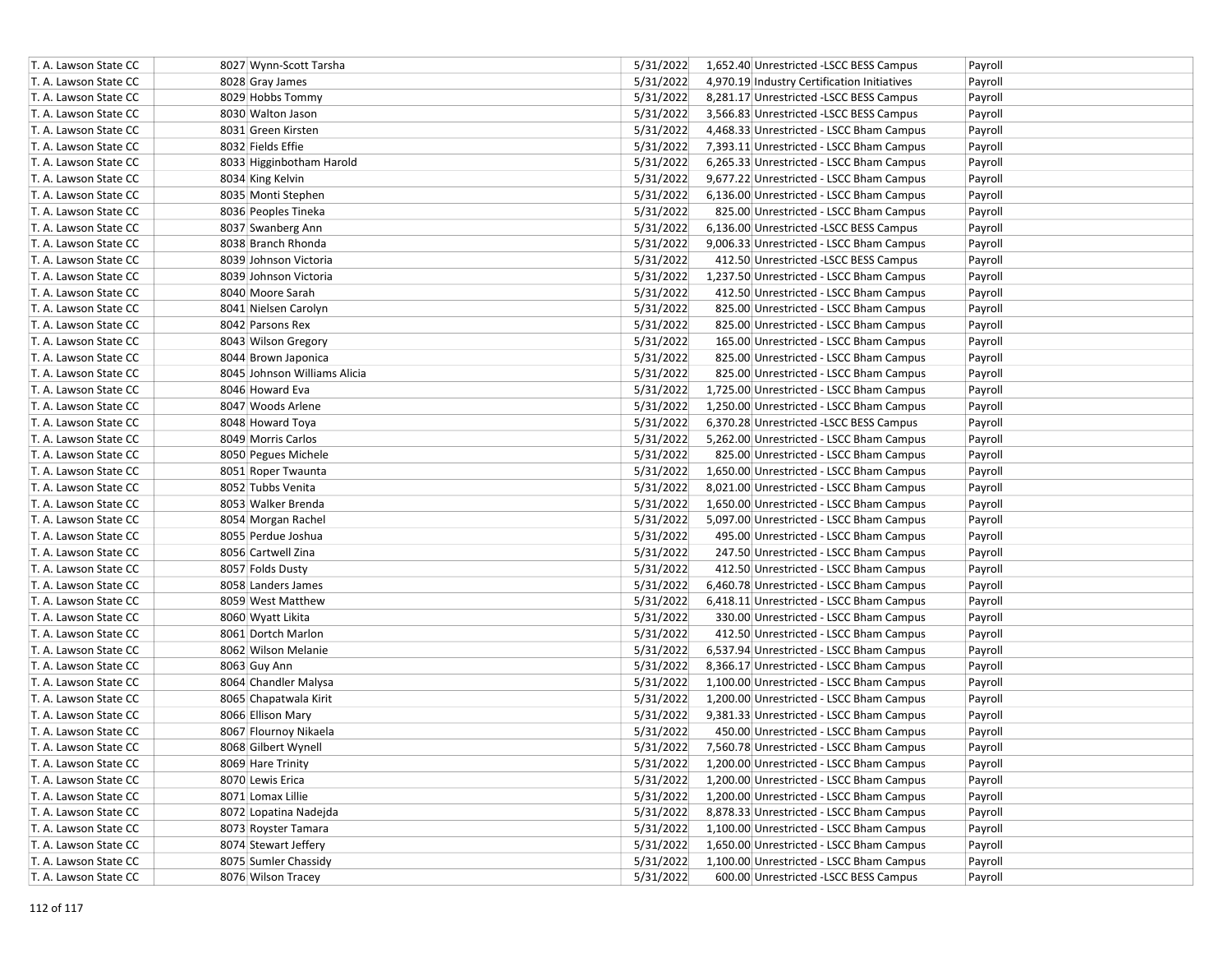| T. A. Lawson State CC | 8076 Wilson Tracey               | 5/31/2022 | 8,113.25 Unrestricted - LSCC Bham Campus            | Payroll |
|-----------------------|----------------------------------|-----------|-----------------------------------------------------|---------|
| T. A. Lawson State CC | 8077 Galpothdeniya Waduge Indika | 5/31/2022 | 1,800.00 Unrestricted - LSCC Bham Campus            | Payroll |
| T. A. Lawson State CC | 8078 Mishra Vinod                | 5/31/2022 | 1,200.00 Unrestricted - LSCC Bham Campus            | Payroll |
| T. A. Lawson State CC | 8079 Atallah Mohammad            | 5/31/2022 | 8,149.99 Unrestricted -LSCC BESS Campus             | Payroll |
| T. A. Lawson State CC | 8080 Holloway Weymon             | 5/31/2022 | 6,860.78 Unrestricted -LSCC BESS Campus             | Payroll |
| T. A. Lawson State CC | 8081 Jaraysi Naila               | 5/31/2022 | 5,293.33 Unrestricted - LSCC Bham Campus            | Payroll |
| T. A. Lawson State CC | 8082 Martin Darlene              | 5/31/2022 | 7,759.22 Unrestricted - LSCC Bham Campus            | Payroll |
| T. A. Lawson State CC | 8083 Thomas La'Tasha             | 5/31/2022 | 3,037.77 Student Support Service-Bess 21 22         | Payroll |
| T. A. Lawson State CC | 8083 Thomas La'Tasha             | 5/31/2022 | 3,943.87 Unrestricted -LSCC BESS Campus             | Payroll |
| T. A. Lawson State CC | 8084 Thomas Shawanda             | 5/31/2022 | 2,303.50 Unrestricted -LSCC BESS Campus             | Payroll |
| T. A. Lawson State CC | 8084 Thomas Shawanda             | 5/31/2022 | 3,455.25 NSF 2PI STEM E3 21/22                      | Payroll |
| T. A. Lawson State CC | 8085 Broaden April               | 5/31/2022 | 275.00 Unrestricted - LSCC Bham Campus              | Payroll |
| T. A. Lawson State CC | 8085 Broaden April               | 5/31/2022 | 1,100.00 Unrestricted -LSCC BESS Campus             | Payroll |
| T. A. Lawson State CC | 8086 Billingsley Tunisia         | 5/31/2022 | 2,355.75 AE - State Regular                         | Payroll |
| T. A. Lawson State CC | 8087 Ekundayo Gwendolyn          | 5/31/2022 | 5,955.35 AE-Federal Regular                         | Payroll |
| T. A. Lawson State CC | 8088 Graves Willie               | 5/31/2022 | 1,334.20 Unrestricted - LSCC Bham Campus            | Payroll |
| T. A. Lawson State CC | 8088 Graves Willie               | 5/31/2022 | 5,336.80 AE - State Regular                         | Payroll |
| T. A. Lawson State CC | 8089 Nix Alcedra                 | 5/31/2022 | 2,243.83 AE - State Regular                         | Payroll |
| T. A. Lawson State CC | 8090 White Charlette             | 5/31/2022 | 4,997.25 AE-Federal Regular                         | Payroll |
| T. A. Lawson State CC | 8091 Brazzill James              | 5/31/2022 | 825.00 Unrestricted - LSCC Bham Campus              | Payroll |
| T. A. Lawson State CC | 8092 Brown Mavis                 | 5/31/2022 | 1,375.00 Unrestricted - LSCC Bham Campus            | Payroll |
| T. A. Lawson State CC | 8093 Lewis Aisha                 | 5/31/2022 | 7,621.00 Unrestricted - LSCC Bham Campus            | Payroll |
| T. A. Lawson State CC | 8094 Stallworth Emmit            | 5/31/2022 | 6,000.44 Unrestricted -LSCC BESS Campus             | Payroll |
| T. A. Lawson State CC | 8095 Burden Cedric               | 5/31/2022 | 8,584.22 Unrestricted - LSCC Bham Campus            | Payroll |
| T. A. Lawson State CC | 8096 Hall Sandra                 | 5/31/2022 | 825.00 Unrestricted - LSCC Bham Campus              | Payroll |
| T. A. Lawson State CC | 8096 Hall Sandra                 | 5/31/2022 | 5,097.00 Unrestricted -LSCC BESS Campus             | Payroll |
| T. A. Lawson State CC | 8097 Millender Shelly            | 5/31/2022 | 550.00 Unrestricted -LSCC BESS Campus               | Payroll |
| T. A. Lawson State CC | 8097 Millender Shelly            | 5/31/2022 | 8,353.78 Title III B 2022                           | Payroll |
| T. A. Lawson State CC | 8098 Moore Brian                 | 5/31/2022 | 7,196.00 Unrestricted -LSCC BESS Campus             | Payroll |
| T. A. Lawson State CC | 8099 Rayford Jeffrey             | 5/31/2022 | 6,415.33 Unrestricted -LSCC BESS Campus             | Payroll |
| T. A. Lawson State CC | 8100 Berry James                 | 5/31/2022 | 6,460.78 Unrestricted -LSCC BESS Campus             | Payroll |
| T. A. Lawson State CC | 8101 Gatson Alga                 | 5/31/2022 | 5,097.00 Unrestricted - LSCC Bham Campus            | Payroll |
| T. A. Lawson State CC | 8102 Rowe Darryl                 | 5/31/2022 | 4,751.83 Unrestricted - LSCC Bham Campus            | Payroll |
| T. A. Lawson State CC | 8103 Halbert Alan                | 5/31/2022 | 4,500.33 Unrestricted -LSCC BESS Campus             | Payroll |
| T. A. Lawson State CC | 8104 Harris John                 | 5/31/2022 | 5,819.42 Unrestricted -LSCC BESS Campus             | Payroll |
| T. A. Lawson State CC | 8105 Wilkerson Pier              | 5/31/2022 | 5,842.33 Unrestricted - LSCC Bham Campus            | Payroll |
| T. A. Lawson State CC | 8106 Williams Roosevelt          | 5/31/2022 | 5,003.25 Unrestricted -LSCC BESS Campus             | Payroll |
| T. A. Lawson State CC | 8107 Worford Edwina              | 5/31/2022 | 5,246.10 Unrestricted - LSCC Bham Campus            | Payroll |
| T. A. Lawson State CC | 8108 Elliott Adam                | 5/31/2022 | 4,751.83 Title III B 2022                           | Payroll |
| T. A. Lawson State CC | 8109 McDaniel Darvin             | 5/31/2022 | 4,728.47 Unrestricted - LSCC Bham Campus            | Payroll |
| T. A. Lawson State CC | 8110 Lyles Henry                 | 5/31/2022 | 4,249.00 Unrestricted -LSCC BESS Campus             | Payroll |
| T. A. Lawson State CC | 8111 Boyd Steven                 | 5/31/2022 | 4,042.50 Unrestricted -LSCC BESS Campus             | Payroll |
| T. A. Lawson State CC | 8112 Latham Michael              | 5/31/2022 | 4,659.22 Unrestricted - LSCC Bham Campus            | Payroll |
| T. A. Lawson State CC | 8113 Jackson Wanda               | 5/31/2022 | 3,315.08 Unrestricted - LSCC Bham Campus            | Payroll |
| T. A. Lawson State CC | 8114 Jones Joye                  |           | 5/31/2022 10,227.62 Unrestricted - LSCC Bham Campus | Payroll |
| T. A. Lawson State CC | 8115 Lamb Allen                  | 5/31/2022 | 6,247.56 Unrestricted -LSCC BESS Campus             | Payroll |
| T. A. Lawson State CC | 8116 Lybrand William             | 5/31/2022 | 6,335.78 Unrestricted -LSCC BESS Campus             | Payroll |
| T. A. Lawson State CC | 8117 Berryman Thomas             | 5/31/2022 | 8,909.22 Unrestricted -LSCC BESS Campus             | Payroll |
| T. A. Lawson State CC | 8118 Bennett Carolyn             | 5/31/2022 | 4,072.42 Unrestricted - LSCC Bham Campus            | Payroll |
| T. A. Lawson State CC | 8119 Davis Sherri                | 5/31/2022 | 1,691.61 Unrestricted - LSCC Bham Campus            | Payroll |
| T. A. Lawson State CC | 8119 Davis Sherri                | 5/31/2022 | 9,585.81 Title III B 2022                           | Payroll |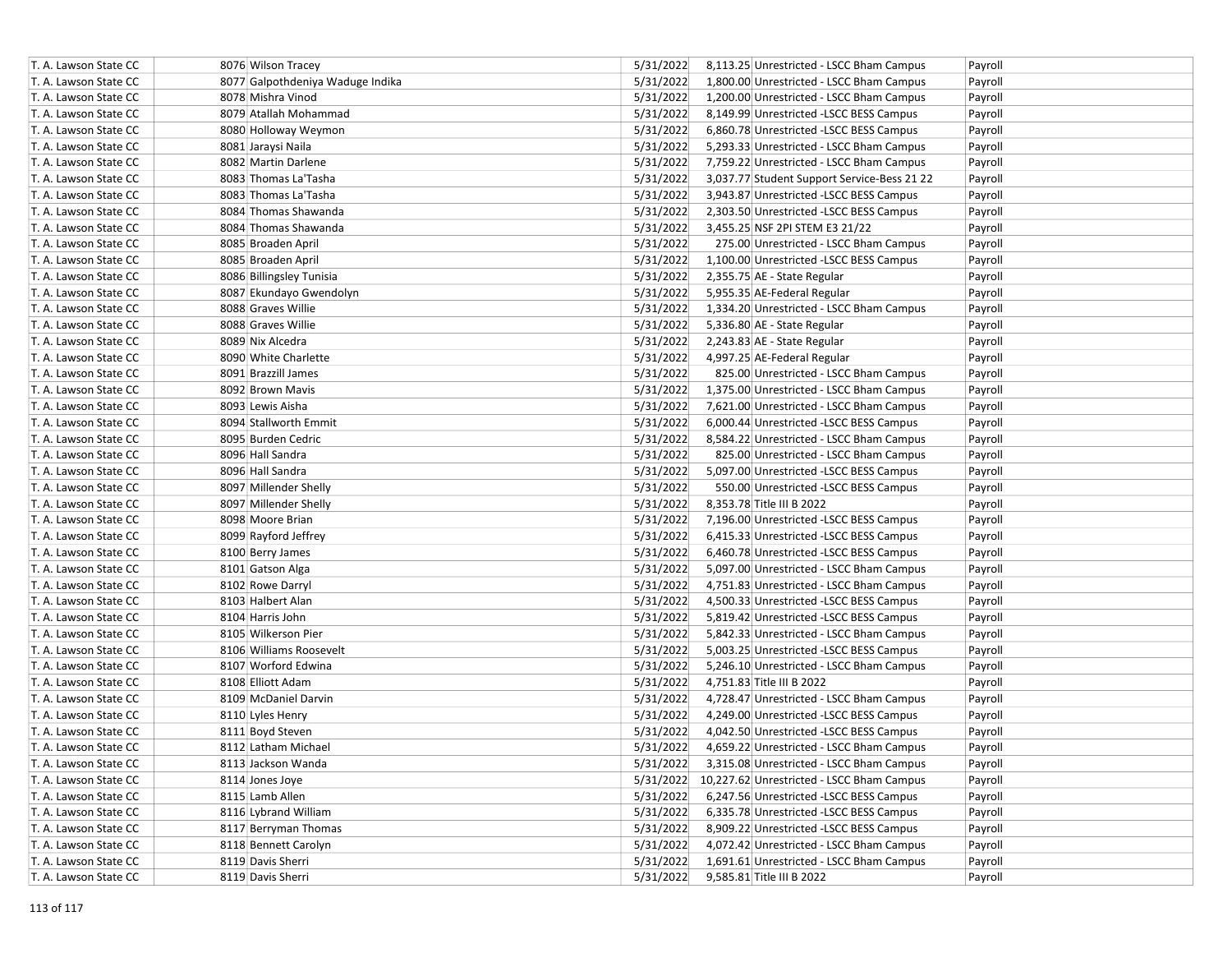| T. A. Lawson State CC | 8120 Smith Kamille          | 5/31/2022<br>3,483.50 Unrestricted -LSCC BESS Campus  | Payroll |
|-----------------------|-----------------------------|-------------------------------------------------------|---------|
| T. A. Lawson State CC | 8121 Billups Marcus         | 5/31/2022<br>4,706.92 Title III B 2022                | Payroll |
| T. A. Lawson State CC | 8122 Mankowich James        | 5/31/2022<br>1,168.12 Unrestricted - LSCC Bham Campus | Payroll |
| T. A. Lawson State CC | 8122 Mankowich James        | 5/31/2022<br>6,619.38 Title III B 2022                | Payroll |
| T. A. Lawson State CC | 8123 Beauchamp Matrika      | 5/31/2022<br>3,567.08 Unrestricted - LSCC Bham Campus | Payroll |
| T. A. Lawson State CC | 8124 Bell Elma              | 5/31/2022<br>8,281.17 Unrestricted - LSCC Bham Campus | Payroll |
| T. A. Lawson State CC | 8125 Champion Carol         | 5/31/2022<br>4,745.58 Unrestricted -LSCC BESS Campus  | Payroll |
| T. A. Lawson State CC | 8126 Henry Dorothy          | 5/31/2022<br>2,347.00 Ready to Work                   | Payroll |
| T. A. Lawson State CC | 8126 Henry Dorothy          | 5/31/2022<br>2,987.08 Unrestricted -LSCC BESS Campus  | Payroll |
| T. A. Lawson State CC | 8127 Minnifield Tomeka      | 5/31/2022<br>3,903.92 Unrestricted - LSCC Bham Campus | Payroll |
| T. A. Lawson State CC | 8128 Rowry James            | 5/31/2022<br>1,384.57 Unrestricted -LSCC BESS Campus  | Payroll |
| T. A. Lawson State CC | 8128 Rowry James            | 5/31/2022<br>1,762.18 Career Coach                    | Payroll |
| T. A. Lawson State CC | 8129 Pruitt Karl            | 5/31/2022 10,547.17 Unrestricted - LSCC Bham Campus   | Payroll |
| T. A. Lawson State CC | 8130 Saxton Rosemella       | 5/31/2022<br>3,651.83 Unrestricted - LSCC Bham Campus | Payroll |
| T. A. Lawson State CC | 8131 James Kesha            | 5/31/2022<br>910.60 Unrestricted - LSCC Bham Campus   | Payroll |
| T. A. Lawson State CC | 8131 James Kesha            | 5/31/2022<br>8,195.40 Title III B 2022                | Payroll |
| T. A. Lawson State CC | 8132 Carroll Leigh          | 3,651.83 Title III B 2022<br>5/31/2022                | Payroll |
| T. A. Lawson State CC | 8133 Dennard Harold         | 5/31/2022<br>4,072.42 Unrestricted - LSCC Bham Campus | Payroll |
| T. A. Lawson State CC | 8134 Dyck Sabrina           | 5/31/2022<br>4,813.58 Unrestricted - LSCC Bham Campus | Payroll |
| T. A. Lawson State CC | 8135 Glasco-Gueye Cassandra | 5/31/2022<br>3,062.58 Unrestricted - LSCC Bham Campus | Payroll |
| T. A. Lawson State CC | 8136 Kennedy Julie          | 5/31/2022<br>6,860.78 Unrestricted - LSCC Bham Campus | Payroll |
| T. A. Lawson State CC | 8137 Knolan Shanita         | 5/31/2022<br>3,567.08 Unrestricted - LSCC Bham Campus | Payroll |
| T. A. Lawson State CC | 8138 Porter Michael         | 5/31/2022<br>6,585.78 Unrestricted -LSCC BESS Campus  | Payroll |
| T. A. Lawson State CC | 8139 Wilson Kerisha         | 5/31/2022<br>3,982.50 Title III B 2022                | Payroll |
| T. A. Lawson State CC | 8140 Herndon Renay          | 5/31/2022<br>7,351.75 Unrestricted -LSCC BESS Campus  | Payroll |
| T. A. Lawson State CC | 8141 Jones Janine           | 5/31/2022<br>5,626.45 Unrestricted - LSCC Bham Campus | Payroll |
| T. A. Lawson State CC | 8142 Allen Darren           | 5/31/2022 10,077.50 Unrestricted - LSCC Bham Campus   | Payroll |
| T. A. Lawson State CC | 8143 Harviley Margaret      | 5/31/2022<br>2,894.50 Unrestricted - LSCC Bham Campus | Payroll |
| T. A. Lawson State CC | 8144 Croskey Angela         | 5/31/2022<br>4,072.42 Unrestricted - LSCC Bham Campus | Payroll |
| T. A. Lawson State CC | 8145 Hollins Cassandra      | 5/31/2022<br>8,939.33 Unrestricted - LSCC Bham Campus | Payroll |
| T. A. Lawson State CC | 8146 Jones Denise           | 5/31/2022<br>3,651.83 Unrestricted -LSCC BESS Campus  | Payroll |
| T. A. Lawson State CC | 8147 Lewis Courtney         | 5/31/2022<br>3,315.08 Unrestricted -LSCC BESS Campus  | Payroll |
| T. A. Lawson State CC | 8148 Rasbury Robin          | 5/31/2022<br>3,904.50 Unrestricted - LSCC Bham Campus | Payroll |
| T. A. Lawson State CC | 8149 Tims Chandra           | 5/31/2022<br>2,978.92 Unrestricted -LSCC BESS Campus  | Payroll |
| T. A. Lawson State CC | 8150 Williams Sharon        | 5/31/2022<br>6,613.84 Unrestricted -LSCC BESS Campus  | Payroll |
| T. A. Lawson State CC | 8151 Alvarado Jose          | 5/31/2022<br>4,450.50 Unrestricted - LSCC Bham Campus | Payroll |
| T. A. Lawson State CC | 8152 Harrell Katrina        | 5/31/2022<br>4,450.50 Unrestricted - LSCC Bham Campus | Payroll |
| T. A. Lawson State CC | 8153 Hollins Joseph         | 5/31/2022<br>4,450.50 Unrestricted -LSCC BESS Campus  | Payroll |
| T. A. Lawson State CC | 8154 Burns Tenesha          | 5/31/2022<br>3,735.58 Unrestricted - LSCC Bham Campus | Payroll |
| T. A. Lawson State CC | 8155 Holman Bernard         | 5/31/2022<br>3,230.83 Unrestricted - LSCC Bham Campus | Payroll |
| T. A. Lawson State CC | 8156 Webster Emmett         | 5/31/2022<br>3,230.83 Unrestricted - LSCC Bham Campus | Payroll |
| T. A. Lawson State CC | 8157 Streety Audra          | 5/31/2022<br>3,483.50 Unrestricted - LSCC BESS Campus | Payroll |
| T. A. Lawson State CC | 8158 Waluyn Dorian          | 5/31/2022<br>625.00 Title III B 2022                  | Payroll |
| T. A. Lawson State CC | 8158 Waluyn Dorian          | 5/31/2022<br>6,025.92 Unrestricted -LSCC BESS Campus  | Payroll |
| T. A. Lawson State CC | 8159 Williams Amicka        | 5/31/2022<br>3,651.83 Unrestricted -LSCC BESS Campus  | Payroll |
| T. A. Lawson State CC | 8160 Atkins Torlise         | 5/31/2022<br>2,726.08 Unrestricted - LSCC Bham Campus | Payroll |
| T. A. Lawson State CC | 8161 Bush Ashley            | 5/31/2022<br>2,810.25 Unrestricted -LSCC BESS Campus  | Payroll |
| T. A. Lawson State CC | 8162 Chisem Lori            | 5/31/2022<br>7,601.25 Unrestricted -LSCC BESS Campus  | Payroll |
| T. A. Lawson State CC | 8163 Haun Brenda            | 5/31/2022<br>3,483.50 Unrestricted -LSCC BESS Campus  | Payroll |
| T. A. Lawson State CC | 8164 Wiley Ashley           | 5/31/2022<br>3,735.58 Unrestricted -LSCC BESS Campus  | Payroll |
| T. A. Lawson State CC | 8165 Harper Lesley          | 5/31/2022<br>4,576.75 Title III B 2022                | Payroll |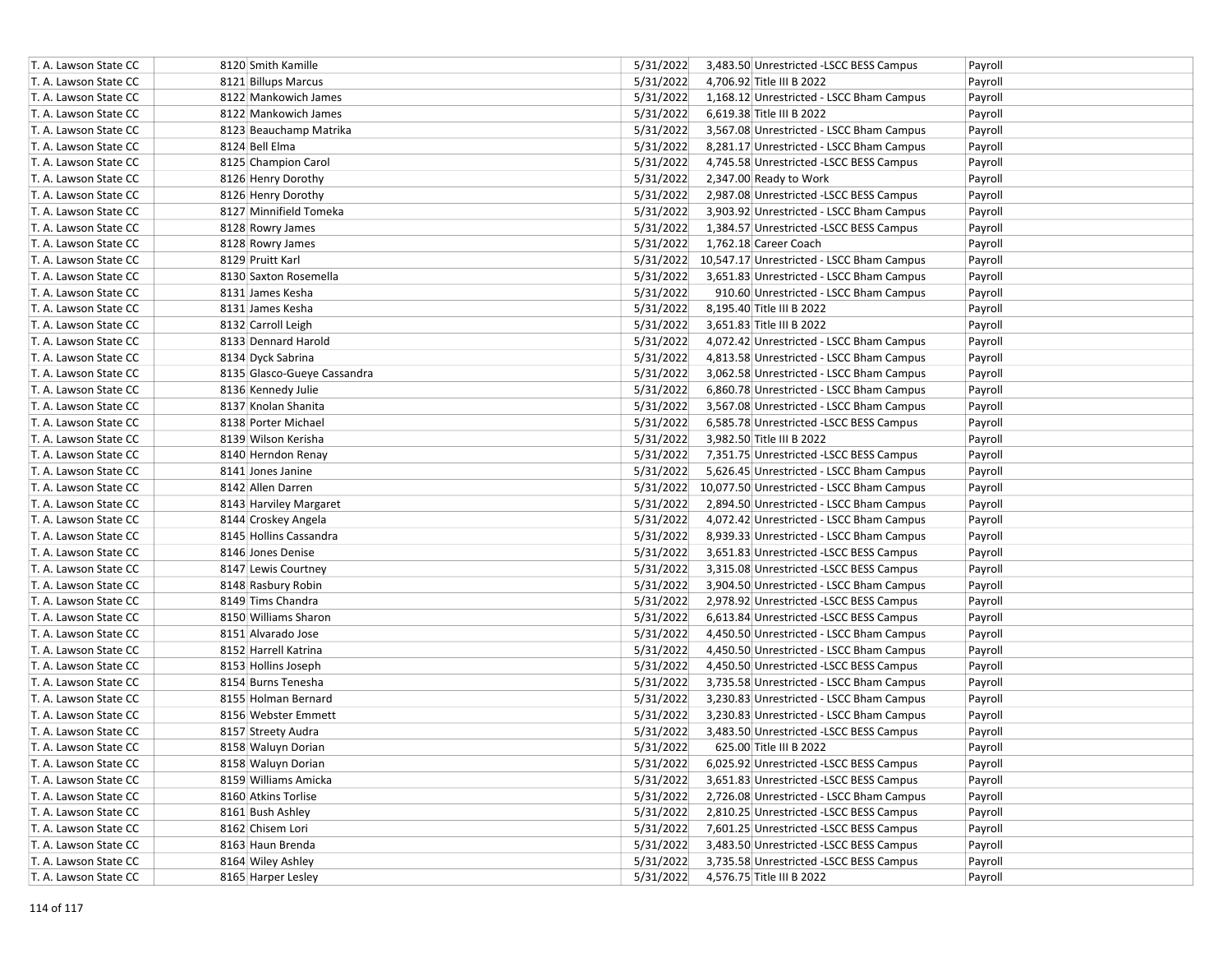| T. A. Lawson State CC | 8166 Harris Lasharron   | 5/31/2022<br>4,968.17 Student Support Service-Bess 21 22<br>Payroll |
|-----------------------|-------------------------|---------------------------------------------------------------------|
| T. A. Lawson State CC | 8167 Hudson Nkenge      | 5/31/2022<br>4,913.50 Student Support Service-Bhm 21 22<br>Payroll  |
| T. A. Lawson State CC | 8168 Ike Dottie         | 5/31/2022<br>1,905.00 Student Support Service-Bhm 21 22<br>Payroll  |
| T. A. Lawson State CC | 8169 Lewis Keisha       | 5/31/2022<br>4,525.83 Student Support Service-Bess 21 22<br>Payroll |
| T. A. Lawson State CC | 8170 Lewis Tomeka       | 5/31/2022<br>2,810.25 Student Support Service-Bess 21 22<br>Payroll |
| T. A. Lawson State CC | 8171 Nix Latasha        | 5/31/2022<br>4,803.52 Student Support Service-Bhm 21 22<br>Payroll  |
| T. A. Lawson State CC | 8172 Rice Janice        | 5/31/2022<br>3,062.83 Student Support Service-Bhm 21 22<br>Payroll  |
| T. A. Lawson State CC | 8173 Moore Tanita       | 5/31/2022<br>3,483.50 Unrestricted - LSCC Bham Campus<br>Payroll    |
| T. A. Lawson State CC | 8174 Haley Akilih       | 5/31/2022<br>4,525.83 Unrestricted -LSCC BESS Campus<br>Payroll     |
| T. A. Lawson State CC | 8175 Odell Kiele        | 5/31/2022<br>2,473.42 Unrestricted - LSCC Bham Campus<br>Payroll    |
| T. A. Lawson State CC | 8176 Conwell Nicola     | 5/31/2022<br>3,903.92 Unrestricted - LSCC Bham Campus<br>Payroll    |
| T. A. Lawson State CC | 8177 Currington Juanita | 5/31/2022<br>4,493.00 Unrestricted - LSCC Bham Campus<br>Payroll    |
| T. A. Lawson State CC | 8178 Godwin Romika      | 5/31/2022<br>4,745.00 Unrestricted - LSCC Bham Campus<br>Payroll    |
| T. A. Lawson State CC | 8179 Gregg Jalyn        | 5/31/2022<br>3,566.83 Unrestricted - LSCC Bham Campus<br>Payroll    |
| T. A. Lawson State CC | 8180 Hall Angela        | 5/31/2022<br>2,078.12 Unrestricted - LSCC Bham Campus<br>Payroll    |
| T. A. Lawson State CC | 8180 Hall Angela        | 5/31/2022<br>2,078.13 Title III B 2022<br>Payroll                   |
| T. A. Lawson State CC | 8181 Johnson Sharon     | 5/31/2022<br>3,651.83 Unrestricted -LSCC BESS Campus<br>Payroll     |
| T. A. Lawson State CC | 8182 Lawrence Craig     | 5/31/2022<br>9,288.84 Unrestricted -LSCC BESS Campus<br>Payroll     |
| T. A. Lawson State CC | 8183 McCary Rosalyn     | 5/31/2022<br>3,062.83 Unrestricted - LSCC Bham Campus<br>Payroll    |
| T. A. Lawson State CC | 8184 Patterson La Sonya | 5/31/2022<br>4,401.77 Unrestricted - LSCC Bham Campus<br>Payroll    |
| T. A. Lawson State CC | 8185 Silas Monique      | 5/31/2022<br>2,336.25 Unrestricted - LSCC Bham Campus<br>Payroll    |
| T. A. Lawson State CC | 8185 Silas Monique      | 5/31/2022<br>5,451.25 Title III B 2022<br>Payroll                   |
| T. A. Lawson State CC | 8186 Glass Jamie        | 5/31/2022<br>6,595.33 Unrestricted -LSCC BESS Campus<br>Payroll     |
| T. A. Lawson State CC | 8187 Owens Wynda        | 5/31/2022<br>3,147.33 Unrestricted - LSCC Bham Campus<br>Payroll    |
| T. A. Lawson State CC | 8188 Riggins Traci      | 5/31/2022<br>3,231.25 Unrestricted -LSCC BESS Campus<br>Payroll     |
| T. A. Lawson State CC | 8189 Spencer Victor     | 5/31/2022<br>3,231.25 Unrestricted - LSCC Bham Campus<br>Payroll    |
| T. A. Lawson State CC | 8190 Albright Geri      | 5/31/2022<br>8,939.33 Unrestricted - LSCC Bham Campus<br>Payroll    |
| T. A. Lawson State CC | 8191 Bryant Lola        | 5/31/2022<br>4,240.75 Unrestricted - LSCC Bham Campus<br>Payroll    |
| T. A. Lawson State CC | 8192 Kirk Naquela       | 5/31/2022<br>3,230.83 Unrestricted - LSCC Bham Campus<br>Payroll    |
| T. A. Lawson State CC | 8193 Blanton James      | 5/31/2022<br>8,281.17 Unrestricted - LSCC Bham Campus<br>Payroll    |
| T. A. Lawson State CC | 8194 Coulon Paul        | 5/31/2022<br>1,616.97 Unrestricted -LSCC BESS Campus<br>Payroll     |
| T. A. Lawson State CC | 8195 Hooten Kenneth     | 5/31/2022<br>2,641.83 Unrestricted - LSCC Bham Campus<br>Payroll    |
| T. A. Lawson State CC | 8196 Hubbart Ray        | 5/31/2022<br>3,483.50 Unrestricted - LSCC Bham Campus<br>Payroll    |
| T. A. Lawson State CC | 8197 Hudson Michelle    | 5/31/2022<br>2,810.50 Unrestricted - LSCC Bham Campus<br>Payroll    |
| T. A. Lawson State CC | 8198 Jones Eric         | 5/31/2022<br>1,829.86 Unrestricted - LSCC Bham Campus<br>Payroll    |
| T. A. Lawson State CC | 8199 Kindred Steven     | 5/31/2022<br>2,305.33 Unrestricted - LSCC Bham Campus<br>Payroll    |
| T. A. Lawson State CC | 8200 Polk Tyrone        | 5/31/2022<br>2,726.08 Unrestricted - LSCC Bham Campus<br>Payroll    |
| T. A. Lawson State CC | 8201 Tolbert Deon       | 5/31/2022<br>1,457.39 Unrestricted - LSCC Bham Campus<br>Payroll    |
| T. A. Lawson State CC | 8202 Watson Larry       | 5/31/2022<br>2,894.50 Unrestricted - LSCC Bham Campus<br>Payroll    |
| T. A. Lawson State CC | 8203 Green Myrtes       | 5/31/2022<br>9,947.17 Title III B 2022<br>Payroll                   |
| T. A. Lawson State CC | 8204 Horn Wendy         | 5/31/2022<br>6,600.59 Unrestricted - LSCC Bham Campus<br>Payroll    |
| T. A. Lawson State CC | 8205 Todd Eula          | 5/31/2022<br>491.35 Unrestricted - LSCC Bham Campus<br>Payroll      |
| T. A. Lawson State CC | 8205 Todd Eula          | 5/31/2022<br>4,422.15 Title III B 2022<br>Payroll                   |
| T. A. Lawson State CC | 8206 Best Leeann        | 5/31/2022<br>4,493.00 Unrestricted -LSCC BESS Campus<br>Payroll     |
| T. A. Lawson State CC | 8207 Moon Jason         | 5/31/2022<br>3,904.50 Unrestricted -LSCC BESS Campus<br>Payroll     |
| T. A. Lawson State CC | 8208 Blue Jarvis        | 5/31/2022<br>5,189.33 Unrestricted - LSCC Bham Campus<br>Payroll    |
| T. A. Lawson State CC | 8209 Byrd Ralph         | 5/31/2022<br>3,483.50 Unrestricted - LSCC Bham Campus<br>Payroll    |
| T. A. Lawson State CC | 8210 Jackson Tavarious  | 5/31/2022<br>2,810.50 Unrestricted - LSCC Bham Campus<br>Payroll    |
| T. A. Lawson State CC | 8211 Knox Michael       | 5/31/2022<br>2,687.33 Unrestricted - LSCC Bham Campus<br>Payroll    |
| T. A. Lawson State CC | 8212 Colston Chester    | 5/31/2022<br>2,614.42 Unrestricted - LSCC Bham Campus<br>Payroll    |
| T. A. Lawson State CC | 8213 Render Carla       | 5/31/2022<br>2,221.25 Unrestricted - LSCC Bham Campus<br>Payroll    |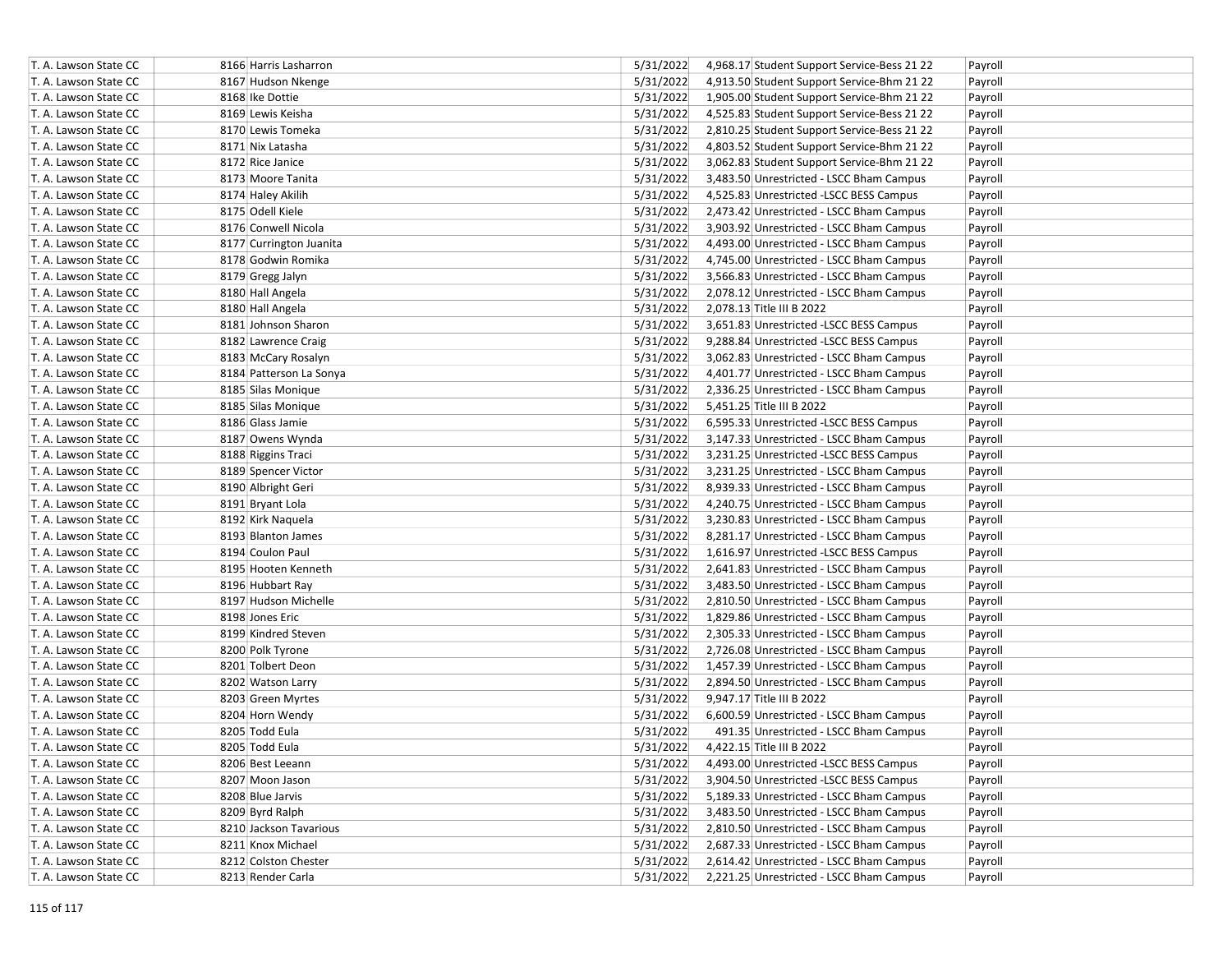| T. A. Lawson State CC | 8214 Robertson Audrey  | 5/31/2022<br>2,689.08 Unrestricted - LSCC Bham Campus  | Payroll |
|-----------------------|------------------------|--------------------------------------------------------|---------|
| T. A. Lawson State CC | 8215 Taylor Curtis     | 5/31/2022<br>2,978.92 Unrestricted -LSCC BESS Campus   | Payroll |
| T. A. Lawson State CC | 8216 Underwood Pamala  | 5/31/2022<br>2,170.83 Unrestricted - LSCC Bham Campus  | Payroll |
| T. A. Lawson State CC | 8217 Watkins Tyesha    | 5/31/2022<br>2,642.25 Unrestricted - LSCC Bham Campus  | Payroll |
| T. A. Lawson State CC | 8218 Wren Linda        | 5/31/2022<br>3,399.58 Unrestricted - LSCC Bham Campus  | Payroll |
| T. A. Lawson State CC | 8219 Flenord Devin     | 5/31/2022<br>2,221.25 Unrestricted -LSCC BESS Campus   | Payroll |
| T. A. Lawson State CC | 8220 Moorer Eddie      | 5/31/2022<br>2,978.92 Unrestricted -LSCC BESS Campus   | Payroll |
| T. A. Lawson State CC | 8221 Lewis Lashaundra  | 5/31/2022<br>3,903.92 Unrestricted - LSCC Bham Campus  | Payroll |
| T. A. Lawson State CC | 991426 Hand Corey      | 10/29/2021<br>1,237.50 Unrestricted - LSCC Bham Campus | Payroll |
| T. A. Lawson State CC | 991427 Kindred Steven  | 10/29/2021<br>2,305.33 Unrestricted - LSCC Bham Campus | Payroll |
| T. A. Lawson State CC | 991428 Ross Marvin     | 10/29/2021<br>3,147.33 Unrestricted - LSCC Bham Campus | Payroll |
| T. A. Lawson State CC | 991429 Flenord Devin   | 10/29/2021<br>2,221.25 Unrestricted - LSCC BESS Campus | Payroll |
| T. A. Lawson State CC | 991430 Sample Robert   | 10/29/2021<br>3,651.83 Unrestricted - LSCC Bham Campus | Payroll |
| T. A. Lawson State CC | 991431 Thomas Curtis   | 10/29/2021<br>2,320.17 Unrestricted - LSCC Bham Campus | Payroll |
| T. A. Lawson State CC | 991432 Moore Brian     | 10/29/2021<br>7,196.00 Unrestricted -LSCC BESS Campus  | Payroll |
| T. A. Lawson State CC | 991433 King Kelvin     | 10/29/2021 10,037.22 Unrestricted - LSCC Bham Campus   | Payroll |
| T. A. Lawson State CC | 991493 Byrd Ralph      | 10/29/2021<br>3,483.50 Unrestricted - LSCC Bham Campus | Payroll |
| T. A. Lawson State CC | 991494 Bush Ashley     | 10/29/2021<br>2,810.25 Unrestricted -LSCC BESS Campus  | Payroll |
| T. A. Lawson State CC | 991500 Hand Corey      | 11/30/2021<br>1,237.50 Unrestricted - LSCC Bham Campus | Payroll |
| T. A. Lawson State CC | 991501 Ross Marvin     | 11/30/2021<br>3,147.33 Unrestricted - LSCC Bham Campus | Payroll |
| T. A. Lawson State CC | 991502 Flenord Devin   | 11/30/2021<br>2,221.25 Unrestricted - LSCC BESS Campus | Payroll |
| T. A. Lawson State CC | 991503 Sample Robert   | 11/30/2021<br>3,651.83 Unrestricted - LSCC Bham Campus | Payroll |
| T. A. Lawson State CC | 991504 Thomas Curtis   | 11/30/2021<br>2,320.17 Unrestricted - LSCC Bham Campus | Payroll |
| T. A. Lawson State CC | 991505 Murray Felicia  | 11/29/2021<br>800.00 Unrestricted - LSCC Bham Campus   | Payroll |
| T. A. Lawson State CC | 991506 Roberts Daniel  | 11/29/2021<br>600.00 Unrestricted -LSCC BESS Campus    | Payroll |
| T. A. Lawson State CC | 991507 Maze Bryan      | 11/29/2021<br>1,104.00 Unrestricted - LSCC Bham Campus | Payroll |
| T. A. Lawson State CC | 991508 Duke Whitney    | 11/29/2021<br>828.00 Unrestricted - LSCC Bham Campus   | Payroll |
| T. A. Lawson State CC | 991612 Hand Corey      | 12/20/2021<br>1,237.50 Unrestricted - LSCC Bham Campus | Payroll |
| T. A. Lawson State CC | 991613 Ross Marvin     | 12/20/2021<br>3,147.33 Unrestricted - LSCC Bham Campus | Payroll |
| T. A. Lawson State CC | 991614 Sample Robert   | 12/20/2021<br>3,651.83 Unrestricted - LSCC Bham Campus | Payroll |
| T. A. Lawson State CC | 991615 Thomas Curtis   | 12/20/2021<br>2,320.17 Unrestricted - LSCC Bham Campus | Payroll |
| T. A. Lawson State CC | 991616 Tolbert Deon    | 11/29/2021<br>480.00 Unrestricted - LSCC Bham Campus   | Payroll |
| T. A. Lawson State CC | 991617 Thomas Shawanda | 12/20/2021<br>450.00 Unrestricted - LSCC Bham Campus   | Payroll |
| T. A. Lawson State CC | 991617 Thomas Shawanda | 12/20/2021<br>2,303.50 Unrestricted -LSCC BESS Campus  | Payroll |
| T. A. Lawson State CC | 991617 Thomas Shawanda | 12/20/2021<br>2,366.88 Multi Fed-GA-AL LSAMP (NSF)     | Payroll |
| T. A. Lawson State CC | 991617 Thomas Shawanda | 12/20/2021<br>3,455.25 NSF 2PI STEM E3 20/21           | Payroll |
| T. A. Lawson State CC | 991618 Tolbert Deon    | 12/20/2021<br>576.00 Unrestricted - LSCC Bham Campus   | Payroll |
| T. A. Lawson State CC | 991619 Glover Mya      | 12/20/2021<br>1,068.75 Unrestricted - LSCC Bham Campus | Payroll |
| T. A. Lawson State CC | 991623 Ross Marvin     | 1/31/2022<br>8,848.81 Unrestricted - LSCC Bham Campus  | Payroll |
| T. A. Lawson State CC | 991624 Sample Robert   | 1/31/2022<br>3,651.83 Unrestricted - LSCC Bham Campus  | Payroll |
| T. A. Lawson State CC | 991625 Thomas Curtis   | 1/31/2022<br>2,320.17 Unrestricted - LSCC Bham Campus  | Payroll |
| T. A. Lawson State CC | 991628 Hand Corey      | 2/28/2022<br>825.00 Unrestricted - LSCC Bham Campus    | Payroll |
| T. A. Lawson State CC | 991629 Sample Robert   | 2/28/2022<br>3,651.83 Unrestricted - LSCC Bham Campus  | Payroll |
| T. A. Lawson State CC | 991630 Thomas Curtis   | 2/28/2022<br>2,320.17 Unrestricted - LSCC Bham Campus  | Payroll |
| T. A. Lawson State CC | 991631 Wiggins Telena  | 2/28/2022<br>3,982.50 ARP - HEERF III Institutional    | Payroll |
| T. A. Lawson State CC | 991633 Worford Edwina  | 2/25/2022<br>2,760.00 Unrestricted - LSCC Bham Campus  | Payroll |
| T. A. Lawson State CC | 991634 Harrell Katrina | 2/28/2022<br>5,075.50 Unrestricted - LSCC Bham Campus  | Payroll |
| T. A. Lawson State CC | 991635 Harris Gail     | 2/25/2022<br>780.00 Unrestricted - LSCC Bham Campus    | Payroll |
| T. A. Lawson State CC | 991640 Hand Corey      | 3/29/2022<br>825.00 Unrestricted - LSCC Bham Campus    | Payroll |
| T. A. Lawson State CC | 991641 Sample Robert   | 3/29/2022<br>3,651.83 Unrestricted - LSCC Bham Campus  | Payroll |
| T. A. Lawson State CC | 991642 Thomas Curtis   | 3/29/2022<br>9,348.35 Unrestricted - LSCC Bham Campus  | Payroll |
|                       |                        |                                                        |         |